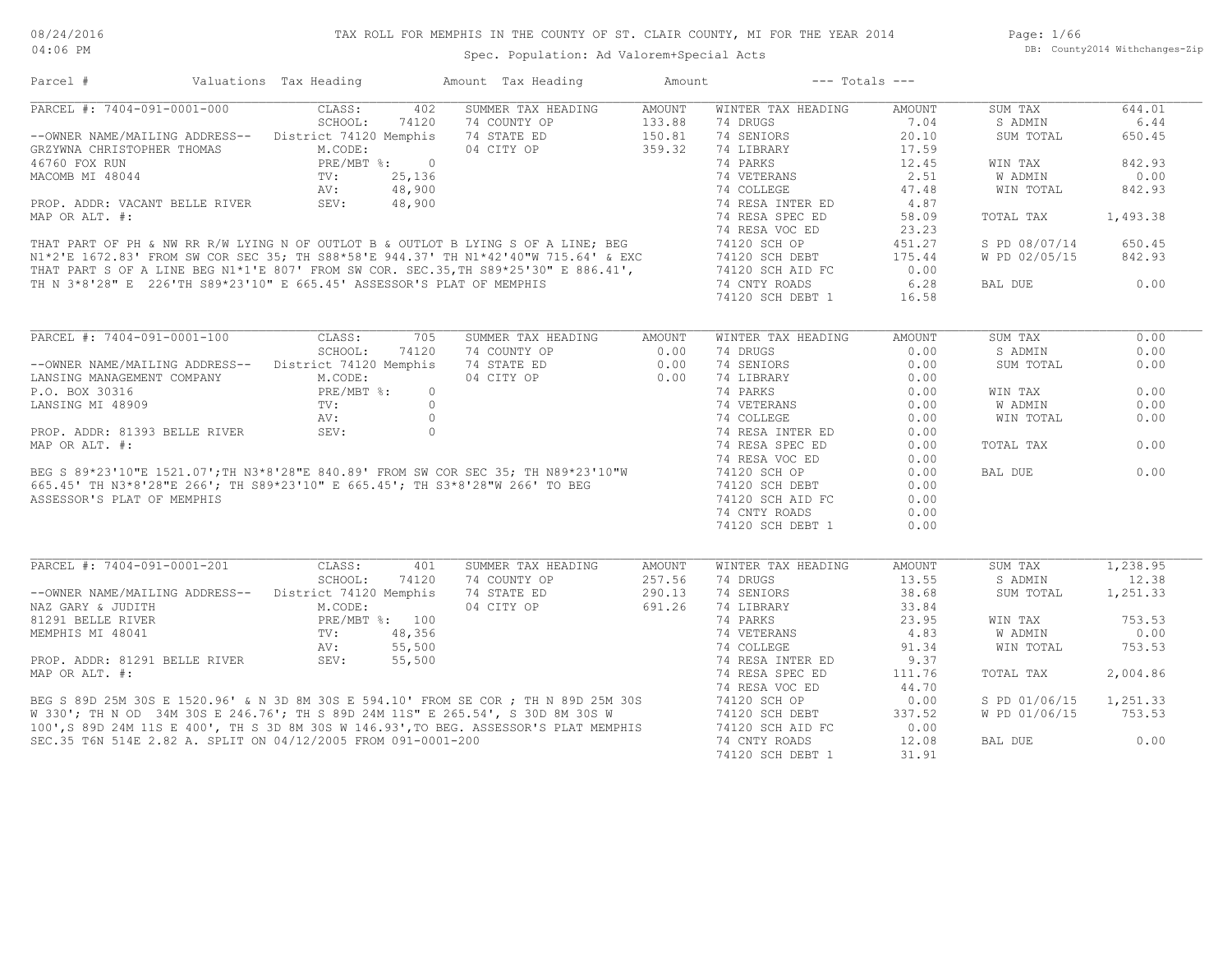04:06 PM

#### Spec. Population: Ad Valorem+Special Acts

Page: 2/66 DB: County2014 Withchanges-Zip

| Parcel #                                                                                                                                                              | Valuations Tax Heading    |              | Amount Tax Heading                 | Amount                  | $---$ Totals $---$             |                |               |                   |
|-----------------------------------------------------------------------------------------------------------------------------------------------------------------------|---------------------------|--------------|------------------------------------|-------------------------|--------------------------------|----------------|---------------|-------------------|
| PARCEL #: 7404-091-0001-210                                                                                                                                           | CLASS:                    | 401          | SUMMER TAX HEADING                 | <b>AMOUNT</b>           | WINTER TAX HEADING             | AMOUNT         | SUM TAX       | 1,460.44          |
|                                                                                                                                                                       | SCHOOL:                   | 74120        | 74 COUNTY OP                       | 303.61                  | 74 DRUGS                       | 15.97          | S ADMIN       | 14.60             |
| --OWNER NAME/MAILING ADDRESS--                                                                                                                                        | District 74120 Memphis    |              | 74 STATE ED                        | 342.00                  | 74 SENIORS                     | 45.60          | SUM TOTAL     | 1,475.04          |
| WORSWICK KATHERINE F                                                                                                                                                  | M.CODE:                   |              | 04 CITY OP                         | 814.83                  | 74 LIBRARY                     | 39.90          |               |                   |
| 81321 BELLE RIVER                                                                                                                                                     | PRE/MBT %: 100            |              |                                    |                         | 74 PARKS                       | 28.23          | WIN TAX       | 888.27            |
| MEMPHIS MI 48041                                                                                                                                                      | TV:                       | 57,000       |                                    |                         | 74 VETERANS                    | 5.70           | W ADMIN       | 0.00              |
|                                                                                                                                                                       | AV:                       | 57,000       |                                    |                         | 74 COLLEGE                     | 107.67         | WIN TOTAL     | 888.27            |
| PROP. ADDR: 81321 BELLE RIVER                                                                                                                                         | SEV:                      | 57,000       |                                    |                         | 74 RESA INTER ED               | 11.04          |               |                   |
| MAP OR ALT. #:                                                                                                                                                        |                           |              |                                    |                         | 74 RESA SPEC ED                | 131.74         | TOTAL TAX     | 2,363.31          |
|                                                                                                                                                                       |                           |              |                                    |                         | 74 RESA VOC ED                 | 52.69          |               |                   |
| BEG. S 89D 23M 53S E 1520.96' & N 3D 8M 30S E 741.03' FROM SE COR, TH N 89D 24M 11S                                                                                   |                           |              |                                    |                         | 74120 SCH OP                   | 0.00           | S PD 08/25/14 | 1,475.04          |
| W 400', TH N 3D 8M 30S E 100', TH S 89D 24M 11S 400', S 3D 8M 30S W 100' TO BEG.                                                                                      |                           |              |                                    |                         | 74120 SCH DEBT                 | 397.86         | W PD 01/30/15 | 888.27            |
| ASESSOR'S PLAT MEMPHIS SEC.35 T6N R14E .92 A. SPLIT ON 04/12/2005 FROM                                                                                                |                           |              |                                    |                         | 74120 SCH AID FC               | 0.00           |               |                   |
| $04 - 091 - 0001 - 200$                                                                                                                                               |                           |              |                                    |                         | 74 CNTY ROADS                  | 14.25          | BAL DUE       | 0.00              |
|                                                                                                                                                                       |                           |              |                                    |                         | 74120 SCH DEBT 1               | 37.62          |               |                   |
| PARCEL #: 7404-091-0001-500                                                                                                                                           | CLASS:<br>SCHOOL:         | 401<br>74120 | SUMMER TAX HEADING<br>74 COUNTY OP | <b>AMOUNT</b><br>279.11 | WINTER TAX HEADING<br>74 DRUGS | AMOUNT         | SUM TAX       | 1,342.59<br>13.42 |
|                                                                                                                                                                       |                           |              |                                    |                         |                                | 14.68          | S ADMIN       |                   |
| --OWNER NAME/MAILING ADDRESS--                                                                                                                                        | District 74120 Memphis    | 00001        | 74 STATE ED                        | 314.40                  | 74 SENIORS                     | 41.92<br>36.68 | SUM TOTAL     | 1,356.01          |
| TARAS JOHN A<br>TARAS-BERNABEL PAMELA M                                                                                                                               | M.CODE:<br>PRE/MBT %: 100 |              | 04 CITY OP                         | 749.08                  | 74 LIBRARY<br>74 PARKS         |                | WIN TAX       | 816.59            |
| 81821 BELLE RIVER                                                                                                                                                     | $\text{TV}$ :             | 52,401       |                                    |                         | 74 VETERANS                    | 25.95<br>5.24  | W ADMIN       | 0.00              |
|                                                                                                                                                                       |                           | 63,400       |                                    |                         | 74 COLLEGE                     | 98.99          | WIN TOTAL     | 816.59            |
| MEMPHIS MI 48041                                                                                                                                                      | AV:<br>SEV:               | 63,400       |                                    |                         | 74 RESA INTER ED               | 10.15          |               |                   |
| PROP. ADDR: 81821 BELLE RIVER                                                                                                                                         |                           |              |                                    |                         | 74 RESA SPEC ED                | 121.11         | TOTAL TAX     | 2,172.60          |
| MAP OR ALT. #:                                                                                                                                                        |                           |              |                                    |                         | 74 RESA VOC ED                 | 48.44          |               |                   |
|                                                                                                                                                                       |                           |              |                                    |                         | 74120 SCH OP                   | 0.00           | S PD 08/26/14 | 1,356.01          |
| Parcel A; T6N, R14E, thN 01D 02M 00S E 2677.46' along to the Plat thereof as recorded                                                                                 |                           |              |                                    |                         | 74120 SCH DEBT                 | 365.75         | W PD 01/05/15 | 816.59            |
| in Liber 51 of Plats, Page 11, St Clair County Records, said Plat being a part of                                                                                     |                           |              |                                    |                         | 74120 SCH AID FC               | 0.00           |               |                   |
| Section 35, Riley Township (Now the City of Memphis) St Clair County Michigan and                                                                                     |                           |              |                                    |                         | 74 CNTY ROADS                  | 13.10          | BAL DUE       | 0.00              |
|                                                                                                                                                                       |                           |              |                                    |                         |                                |                |               |                   |
| described as: Commencing at the Southwest corner of said Section 35 to the West $1/4$<br>corner of said Section 35; S 88D 23M 30S E 608.38ft along the centerline and |                           |              |                                    |                         | 74120 SCH DEBT 1               | 34.58          |               |                   |
| المعارض والمتعاون والمتواطن والمتعاونات والمتعاونة والمتحدث والمتحدث والمتحدث والمتحدث والمتحدث والمتحدث                                                              |                           |              |                                    |                         |                                |                |               |                   |

way line of Belle River Rd. to the point of beg.Cont.3.88 acres ft;th S. 88D 58M ooS E.85.00 ft;S. 45D 44M 00S E.202.28 ft;along the South right of along an old fence line;th N 88D 58M 00S W.289.37 ft;th N. 01D 02M 00S E.406.73 ft to the point of Beginning of this description;th cont.S 01D 42M 40S E.668.15 ft centerline tangent and centerline of said Belle River Rd.;th S 01D 42M 40S e. 47.49 centerline tangent of Belle River Rd; th S 45D 44M 00S E 414.18 ft along the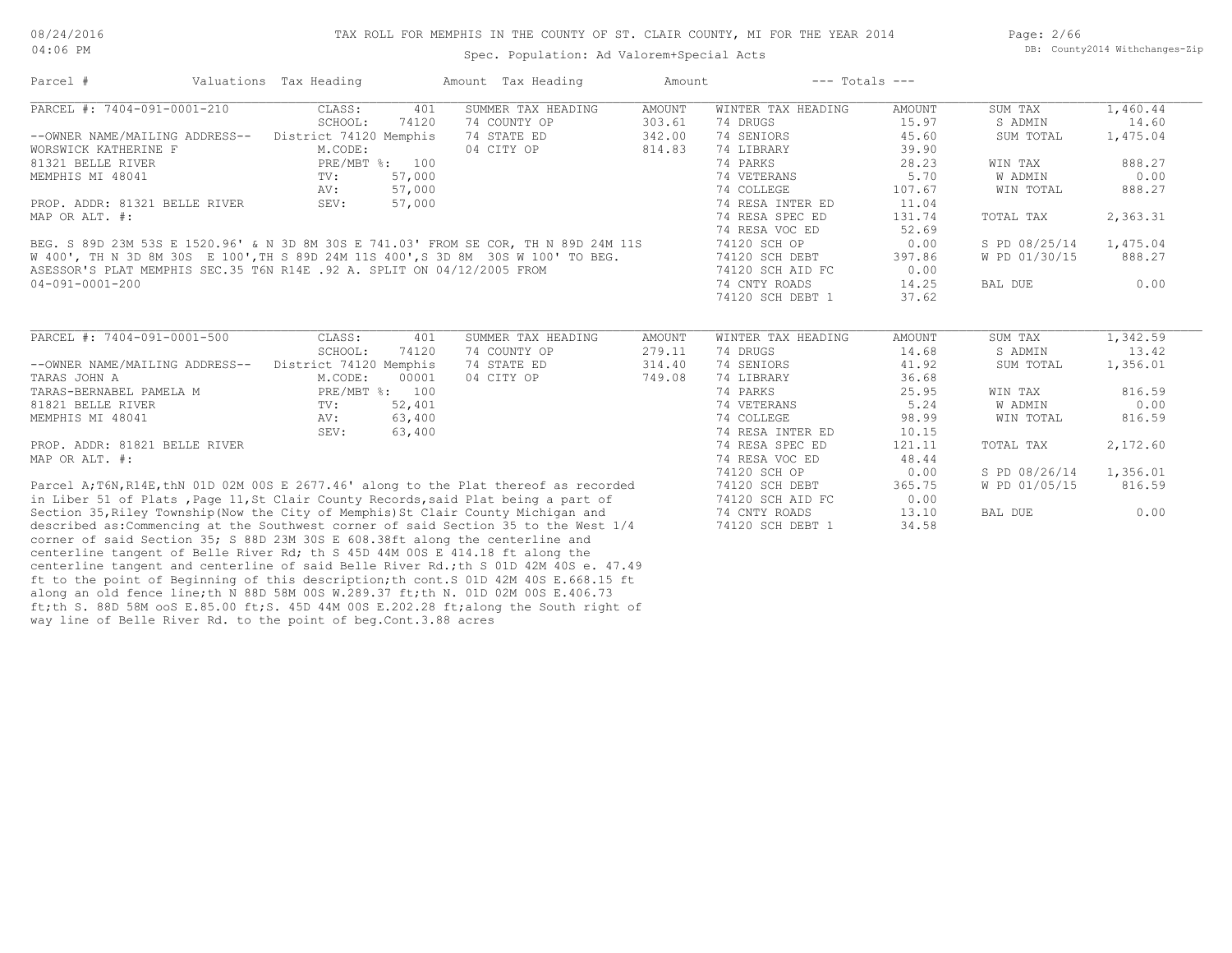| 04:00 PM                                                                               |                        |         | Spec. Population: Ad Valorem+Special Acts |               |                    |               |               | DD. COUNTYZUIE WILHCHANGES-AIL |
|----------------------------------------------------------------------------------------|------------------------|---------|-------------------------------------------|---------------|--------------------|---------------|---------------|--------------------------------|
| Parcel #                                                                               | Valuations Tax Heading |         | Amount Tax Heading                        | Amount        | $---$ Totals $---$ |               |               |                                |
| PARCEL #: 7404-091-0001-600                                                            | CLASS:                 | 402     | SUMMER TAX HEADING                        | <b>AMOUNT</b> | WINTER TAX HEADING | <b>AMOUNT</b> | SUM TAX       | 217.10                         |
|                                                                                        | SCHOOL:                | 74120   | 74 COUNTY OP                              | 45.13         | 74 DRUGS           | 2.37          | S ADMIN       | 2.17                           |
| --OWNER NAME/MAILING ADDRESS--                                                         | District 74120 Memphis |         | 74 STATE ED                               | 50.84         | 74 SENIORS         | 6.77          | SUM TOTAL     | 219.27                         |
| TARAS JOHN A                                                                           | M.CODE:                |         | 04 CITY OP                                | 121.13        | 74 LIBRARY         | 5.93          |               |                                |
| 81821 BELLE RIVER                                                                      | PRE/MBT %: 100         |         |                                           |               | 74 PARKS           | 4.19          | WIN TAX       | 131.99                         |
| MEMPHIS MI 48041                                                                       | TV:                    | 8,474   |                                           |               | 74 VETERANS        | 0.84          | W ADMIN       | 0.00                           |
|                                                                                        | AV:                    | 11,400  |                                           |               | 74 COLLEGE         | 16.00         | WIN TOTAL     | 131.99                         |
| PROP. ADDR: VACANT BELLE RIVER                                                         | SEV:                   | 11,400  |                                           |               | 74 RESA INTER ED   | 1.64          |               |                                |
| MAP OR ALT. #:                                                                         |                        |         |                                           |               | 74 RESA SPEC ED    | 19.58         | TOTAL TAX     | 351.26                         |
|                                                                                        |                        |         |                                           |               | 74 RESA VOC ED     | 7.83          |               |                                |
| Legal Description: Parcel "B"A parcel of land being a part of Outlot A Assessor's      |                        |         |                                           |               | 74120 SCH OP       | 0.00          | S PD 08/20/14 | 219.27                         |
| Plat of Memphis" according to the Plat thereof as recorded in Liber 51 of              |                        |         |                                           |               | 74120 SCH DEBT     | 59.14         | W PD 01/23/15 | 131.99                         |
| plats, Page 11, St Clair County Records, said Plat being a part of Section 35, Riley   |                        |         |                                           |               | 74120 SCH AID FC   | 0.00          |               |                                |
|                                                                                        |                        |         |                                           |               | 74 CNTY ROADS      | 2.11          | BAL DUE       | 0.00                           |
| Township (Now the City of Memphis), St Clair County, Michigan and described            |                        |         |                                           |               |                    |               |               |                                |
| as: Commencing at the Southwest corner of said Section 35, T6N, R14E; th N 01D 02M 00S |                        |         |                                           |               | 74120 SCH DEBT 1   | 5.59          |               |                                |
| E.2676.79 ft along the West line of Section 35 to the West 1/4 corner of said          |                        |         |                                           |               |                    |               |               |                                |
| Section 35;th S. 88D 23M 30S E.608.38 ft along the centerline and centerline           |                        |         |                                           |               |                    |               |               |                                |
| tangent of Belle River Road; th S.45D 44M 00S E.64.03 ft along the centerline          |                        |         |                                           |               |                    |               |               |                                |
| tangent of said Belle River Road; S 01D 02M 00S W. 59.18ft to the point of beginning   |                        |         |                                           |               |                    |               |               |                                |
| of this described; th contining S. 01D 02M 00S W. 488.75 ft; th S.88D 58M 00S E.85.00  |                        |         |                                           |               |                    |               |               |                                |
| ft;th N.04D 37M 00S E. 400.00 ft to a point on the South Right of Way line of Belle    |                        |         |                                           |               |                    |               |               |                                |
| River Rd.and a point on a curve to the left (Radius=487.99 ft., Delta=11D 41M          |                        |         |                                           |               |                    |               |               |                                |
| 18S, Chord Bears N.51D 34M 39S W. 99.38 ft) th along the South right of Way line of    |                        |         |                                           |               |                    |               |               |                                |
| Belle River Rd.and the Arc. of said curve to the left 99.55 ft. to the Beq.of          |                        |         |                                           |               |                    |               |               |                                |
| description. Containing 1.02 Acres.                                                    |                        |         |                                           |               |                    |               |               |                                |
|                                                                                        |                        |         |                                           |               |                    |               |               |                                |
| PARCEL #: 7404-091-0002-100                                                            | CLASS:                 | 401     | SUMMER TAX HEADING                        | <b>AMOUNT</b> | WINTER TAX HEADING | <b>AMOUNT</b> |               | 2,795.33                       |
|                                                                                        |                        |         |                                           |               |                    |               | SUM TAX       |                                |
|                                                                                        | SCHOOL:                | 74120   | 74 COUNTY OP                              | 581.12        | 74 DRUGS           | 30.58         | S ADMIN       | 27.95                          |
| --OWNER NAME/MAILING ADDRESS--                                                         | District 74120 Memphis |         | 74 STATE ED                               | 654.60        | 74 SENIORS         | 87.28         | SUM TOTAL     | 2,823.28                       |
| ADDINGTON DARRIN & MELISSA                                                             | M.CODE:                |         | 04 CITY OP                                | 1,559.61      | 74 LIBRARY         | 76.37         |               |                                |
| 81847 BELLE RIVER                                                                      | PRE/MBT %: 100         |         |                                           |               | 74 PARKS           | 54.04         | WIN TAX       | 1,700.22                       |
| MEMPHIS MI 48041                                                                       | TV:                    | 109,100 |                                           |               | 74 VETERANS        | 10.91         | W ADMIN       | 0.00                           |
|                                                                                        | AV:                    | 109,100 |                                           |               | 74 COLLEGE         | 206.10        | WIN TOTAL     | 1,700.22                       |
| PROP. ADDR: 81847 BELLE RIVER                                                          | SEV:                   | 109,100 |                                           |               | 74 RESA INTER ED   | 21.14         |               |                                |
| MAP OR ALT. #:                                                                         |                        |         |                                           |               | 74 RESA SPEC ED    | 252.16        | TOTAL TAX     | 4,523.50                       |
|                                                                                        |                        |         |                                           |               | 74 RESA VOC ED     | 100.86        |               |                                |
| T6N R14E CITY OF MEMPHIS COMM AT W1/4 COR SEC 35 TH S88*23'30"E 435.02 ALG CL & CL     |                        |         |                                           |               | 74120 SCH OP       | 0.00          | S PD 08/29/14 | 2,823.28                       |
| TANGENT BELLE RIVER RD TO POB TH CONT S88*23'30"E 173.36 FT ALG CL TANGENT TO P I      |                        |         |                                           |               | 74120 SCH DEBT     | 761.51        | W PD 02/13/15 | 1,700.22                       |
| OF A CURVE TH S 45*44'E 64.03 FT ALG CL TANGENT TH S 01*02'W 739.59', TH N60*16'40"W   |                        |         |                                           |               | 74120 SCH AID FC   | 0.00          |               |                                |
| 124.68', TH N 43*43'54"W 157.09', TH NO1*02'E 613.80' TO POB. 3.568 AC. PART OF        |                        |         |                                           |               | 74 CNTY ROADS      | 27.27         | BAL DUE       | 0.00                           |
| OUTLOT A ASSESSOR'S PLAT OF MEMPHIS                                                    |                        |         |                                           |               | 74120 SCH DEBT 1   | 72.00         |               |                                |
|                                                                                        |                        |         |                                           |               |                    |               |               |                                |
|                                                                                        |                        |         |                                           |               |                    |               |               |                                |
| PARCEL #: 7404-091-0003-200                                                            | CLASS:                 | 401     | SUMMER TAX HEADING                        | <b>AMOUNT</b> | WINTER TAX HEADING | <b>AMOUNT</b> | SUM TAX       | 1,660.47                       |
|                                                                                        | SCHOOL:                | 74120   | 74 COUNTY OP                              | 345.19        | 74 DRUGS           | 18.16         | S ADMIN       | 16.60                          |
| --OWNER NAME/MAILING ADDRESS--                                                         | District 74120 Memphis |         | 74 STATE ED                               | 388.84        | 74 SENIORS         | 51.84         | SUM TOTAL     | 1,677.07                       |
| ELLIOTT TINA M                                                                         | M.CODE:                |         | 04 CITY OP                                | 926.44        | 74 LIBRARY         | 45.36         |               |                                |
| 81917 BELLE RIVER                                                                      | PRE/MBT %: 100         |         |                                           |               | 74 PARKS           | 32.10         | WIN TAX       | 1,009.93                       |
| MEMPHIS MI 48041                                                                       | TV:                    | 64,808  |                                           |               | 74 VETERANS        | 6.48          | W ADMIN       | 0.00                           |
|                                                                                        | AV:                    | 92,000  |                                           |               | 74 COLLEGE         | 122.42        | WIN TOTAL     | 1,009.93                       |
| PROP. ADDR: 81917 BELLE RIVER                                                          | SEV:                   |         |                                           |               |                    | 12.55         |               |                                |
|                                                                                        |                        | 92,000  |                                           |               | 74 RESA INTER ED   |               |               |                                |
| MAP OR ALT. #:                                                                         |                        |         |                                           |               | 74 RESA SPEC ED    | 149.79        | TOTAL TAX     | 2,687.00                       |
|                                                                                        |                        |         |                                           |               | 74 RESA VOC ED     | 59.91         |               |                                |

RIVER RD AND THE POB 3.51 A. PART OF OUTLOT A ASSESSOR'S PLAT OF MEMPHIS 74120 SCH DEBT 1 42.77 216.22',TH N 35\*42'10"W 243.30',TH N01\*02'00" 294.33' TO A PT IN THE CL OF BELLE 74 CNTY ROADS 16.20 BAL DUE 0.00 C/L TANGENT OF BELLE RIVER RD, TH S 01\*02'00" W 613.80',TH N 52\*45'55" W 74120 SCH AID FC 0.00 BELLE RIVER RD TO THE POB OF THIS DESC; TH CONT S88\*23'30"E 320.02 FT ALG THE C/L & 74120 SCH DEBT 452.35 W PD 02/10/15 1,009.93 COMM AT THE W1/4 COR OF SEC 35; T6N R14E; TH S88\*23'30"E 115.00 FT ALG THE C/L OF 74120 SCH OP 0.00 S PD 08/29/14 1,677.07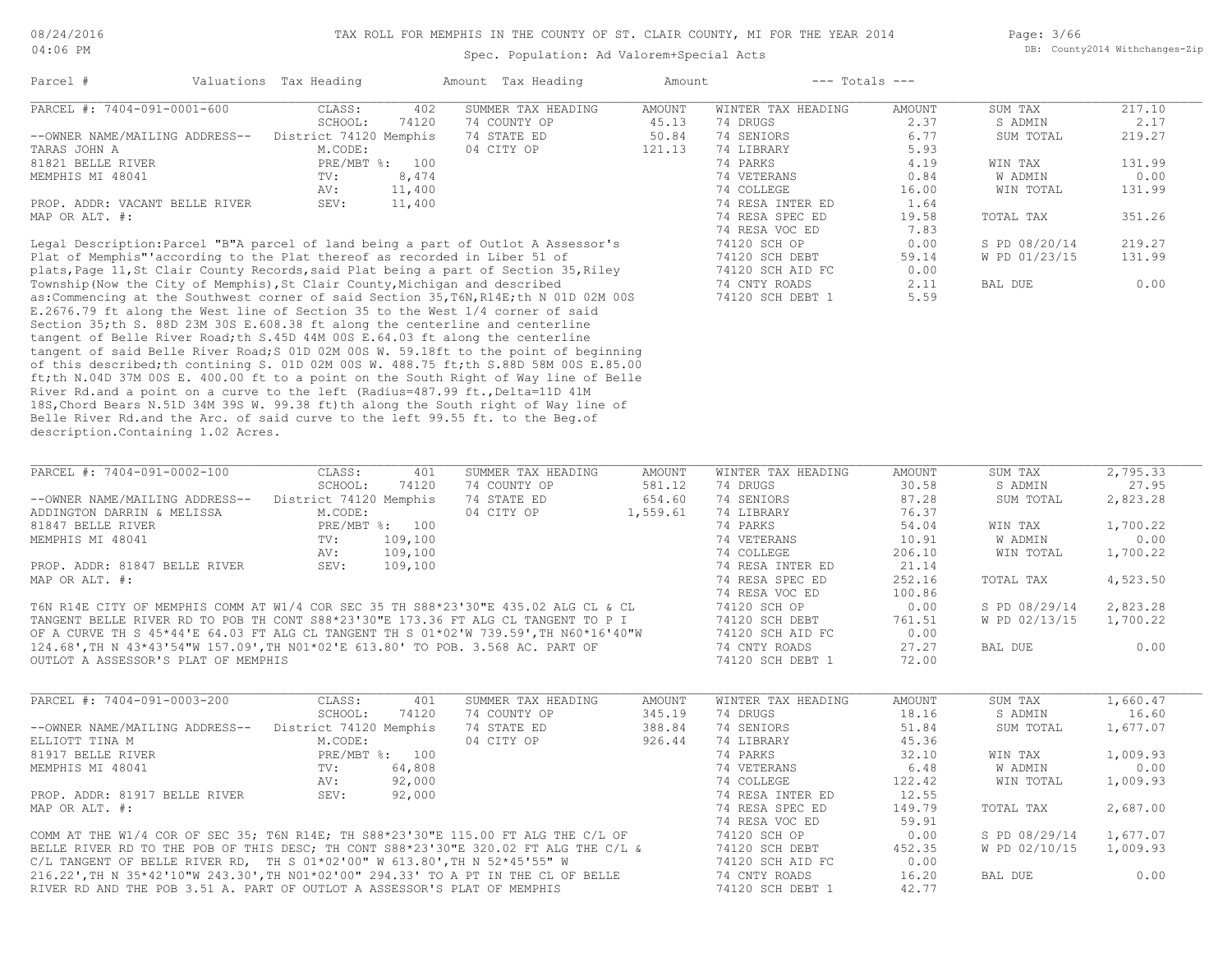Page: 4/66 DB: County2014 Withchanges-Zip

|                                                                 | Valuations Tax Heading |         | Amount Tax Heading                                                                                                                                                                                                                           | Amount         | $---$ Totals $---$ |                                             |               |          |
|-----------------------------------------------------------------|------------------------|---------|----------------------------------------------------------------------------------------------------------------------------------------------------------------------------------------------------------------------------------------------|----------------|--------------------|---------------------------------------------|---------------|----------|
| PARCEL #: 7404-091-0003-300                                     | CLASS:                 | 401     | SUMMER TAX HEADING                                                                                                                                                                                                                           | AMOUNT         | WINTER TAX HEADING | <b>AMOUNT</b>                               | SUM TAX       | 2,153.37 |
|                                                                 | SCHOOL:                | 74120   | 74 COUNTY OP                                                                                                                                                                                                                                 | 447.66         | 74 DRUGS           | 23.55                                       | S ADMIN       | 21.53    |
| -- OWNER NAME/MAILING ADDRESS-- District 74120 Memphis          |                        |         | 74 STATE ED                                                                                                                                                                                                                                  | 504.27         | 74 SENIORS         | 67.23                                       | SUM TOTAL     | 2,174.90 |
| GOERTZEN REBECCA                                                | M.CODE:                | 00001   | 04 CITY OP 1,201.44                                                                                                                                                                                                                          |                | 74 LIBRARY         | 58.83                                       |               |          |
| 81993 BELLE RIVER                                               | PRE/MBT %: 100         |         |                                                                                                                                                                                                                                              |                | 74 PARKS           | 41.63                                       | WIN TAX       | 1,309.72 |
| MEMPHIS MI 48041                                                | TV:                    | 84,045  |                                                                                                                                                                                                                                              |                | 74 VETERANS        | 8.40                                        | W ADMIN       | 0.00     |
|                                                                 | AV:<br>SEV:            | 84,300  |                                                                                                                                                                                                                                              |                | 74 COLLEGE         | 158.76                                      | WIN TOTAL     | 1,309.72 |
| PROP. ADDR: 81993 BELLE RIVER                                   |                        | 84,300  |                                                                                                                                                                                                                                              |                | 74 RESA INTER ED   | 16.28                                       |               |          |
| MAP OR ALT. #:                                                  |                        |         |                                                                                                                                                                                                                                              |                | 74 RESA SPEC ED    | 194.25                                      | TOTAL TAX     | 3,484.62 |
|                                                                 |                        |         | 74 RESA VOC ED 76N R14E CITY OF MEPHIS BEG AT W 1/4 COR SEC 35 TH S01*02'W1004.63 FT ALG W LINE 74120 SCH OP SEC 35 TH S88*58'E 655.0 FT TH N01*02'E 215.07 FT TH N60*16'40"W 124.68 FT TH N01*02'E 74120 SCH OP N43*43'54"W 1               |                | 74 RESA VOC ED     | 77.69                                       |               |          |
|                                                                 |                        |         |                                                                                                                                                                                                                                              |                |                    | 0.00                                        | S PD 08/26/14 | 2,174.90 |
|                                                                 |                        |         |                                                                                                                                                                                                                                              |                | 74120 SCH DEBT     | 586.63                                      | W PD 01/05/15 | 1,309.72 |
|                                                                 |                        |         |                                                                                                                                                                                                                                              |                |                    | 0.00                                        |               |          |
|                                                                 |                        |         |                                                                                                                                                                                                                                              |                |                    | 21.01                                       | BAL DUE       | 0.00     |
|                                                                 |                        |         |                                                                                                                                                                                                                                              |                |                    | 55.46                                       |               |          |
|                                                                 |                        |         |                                                                                                                                                                                                                                              |                |                    |                                             |               |          |
| PARCEL #: 7404-092-0001-000                                     | CLASS:                 | 708     | SUMMER TAX HEADING                                                                                                                                                                                                                           | AMOUNT         | WINTER TAX HEADING | AMOUNT                                      | SUM TAX       | 0.00     |
|                                                                 | SCHOOL:                | 74120   | 74 COUNTY OP                                                                                                                                                                                                                                 | 0.00           | 74 DRUGS           | 0.00                                        | S ADMIN       | 0.00     |
| -- OWNER NAME/MAILING ADDRESS-- District 74120 Memphis          |                        |         | 74 STATE ED                                                                                                                                                                                                                                  | 0.00           | 74 SENIORS         | 0.00                                        | SUM TOTAL     | 0.00     |
|                                                                 |                        |         | --OWNER NAME/MAILING ADDRESS--<br>FREE METHODIST CHURCH M.CODE: 04 CITY OP 0.00<br>34361 BORDMAN PRE/MBT %: 0<br>MEMPHIS MI 48041 TV: 0<br>PROP. ADDR: 34361 BORDMAN SEV: 0<br>PROP. ADDR: 34361 BORDMAN SEV: 0<br>MAP OR ALT. #:<br>THAT PA |                | 74 LIBRARY         | 0.00                                        |               |          |
|                                                                 |                        |         |                                                                                                                                                                                                                                              |                | 74 PARKS           | 0.00                                        | WIN TAX       | 0.00     |
|                                                                 |                        |         |                                                                                                                                                                                                                                              |                | 74 VETERANS        | $\begin{array}{c} 0.00 \\ 0.00 \end{array}$ | W ADMIN       | 0.00     |
|                                                                 |                        |         |                                                                                                                                                                                                                                              |                | 74 COLLEGE         | 0.00                                        | WIN TOTAL     | 0.00     |
|                                                                 |                        |         |                                                                                                                                                                                                                                              |                | 74 RESA INTER ED   | 0.00                                        |               |          |
|                                                                 |                        |         |                                                                                                                                                                                                                                              |                | 74 RESA SPEC ED    | 0.00                                        | TOTAL TAX     | 0.00     |
|                                                                 |                        |         |                                                                                                                                                                                                                                              |                | 74 RESA VOC ED     | 0.00                                        |               |          |
|                                                                 |                        |         |                                                                                                                                                                                                                                              |                | 74120 SCH OP       | 0.00                                        | BAL DUE       | 0.00     |
|                                                                 |                        |         |                                                                                                                                                                                                                                              |                |                    | 0.00                                        |               |          |
|                                                                 |                        |         |                                                                                                                                                                                                                                              |                | 74120 SCH DEBT     |                                             |               |          |
|                                                                 |                        |         |                                                                                                                                                                                                                                              |                | 74120 SCH AID FC   | 0.00                                        |               |          |
| FT TO BEG EXC. S 200 FT OF W 120 FT. ASSESSOR'S PLAT OF MEMPHIS |                        |         |                                                                                                                                                                                                                                              |                |                    |                                             |               |          |
|                                                                 |                        |         |                                                                                                                                                                                                                                              |                | 74 CNTY ROADS      | 0.00                                        |               |          |
|                                                                 |                        |         |                                                                                                                                                                                                                                              |                | 74120 SCH DEBT 1   | 0.00                                        |               |          |
|                                                                 |                        |         |                                                                                                                                                                                                                                              |                |                    |                                             |               |          |
| PARCEL #: 7404-092-0002-000                                     | CLASS:                 | 704     | SUMMER TAX HEADING                                                                                                                                                                                                                           | AMOUNT         | WINTER TAX HEADING | AMOUNT                                      | SUM TAX       | 0.00     |
|                                                                 | SCHOOL:                | 74120   | 74 COUNTY OP                                                                                                                                                                                                                                 | 0.00           | 74 DRUGS           | 0.00                                        | S ADMIN       | 0.00     |
| -- OWNER NAME/MAILING ADDRESS-- District 74120 Memphis          |                        |         | 74 STATE ED                                                                                                                                                                                                                                  | 0.00           | 74 SENIORS         | 0.00                                        | SUM TOTAL     | 0.00     |
|                                                                 | M.CODE:                |         | 04 CITY OP                                                                                                                                                                                                                                   | $0.00$<br>0.00 | 74 LIBRARY         | 0.00                                        |               |          |
| P.O. BOX 201                                                    | $PRE/MBT$ %:           | $\circ$ |                                                                                                                                                                                                                                              |                | 74 PARKS           | 0.00                                        | WIN TAX       | 0.00     |
|                                                                 |                        |         |                                                                                                                                                                                                                                              |                | 74 VETERANS        | 0.00                                        | W ADMIN       | 0.00     |
|                                                                 |                        |         |                                                                                                                                                                                                                                              |                | 74 COLLEGE         | 0.00                                        | WIN TOTAL     | 0.00     |
|                                                                 |                        |         |                                                                                                                                                                                                                                              |                | 74 RESA INTER ED   | 0.00                                        |               |          |
|                                                                 |                        |         |                                                                                                                                                                                                                                              |                | 74 RESA SPEC ED    | 0.00                                        | TOTAL TAX     | 0.00     |
| MEMPHIS COMMUNITY SCHOOLS                                       |                        |         |                                                                                                                                                                                                                                              |                | 74 RESA VOC ED     | 0.00                                        |               |          |
|                                                                 |                        |         |                                                                                                                                                                                                                                              |                | 74120 SCH OP       | 0.00                                        | BAL DUE       | 0.00     |
|                                                                 |                        |         |                                                                                                                                                                                                                                              |                | 74120 SCH DEBT     | 0.00                                        |               |          |
|                                                                 |                        |         |                                                                                                                                                                                                                                              |                | 74120 SCH AID FC   | 0.00                                        |               |          |
|                                                                 |                        |         | P.O. BOX 201<br>MEMPHIS MI 48041<br>PROP. ADDR: 34165 BORDMAN<br>MAP OR ALT. #:<br>BEG AT SW COR OF OUTLOT B; TH S 89 DEG 25 1/2 MIN E 892.62 FT; TH N 0 DEG 34 1/2<br>MIN E 807 FT; TH N 89 DEG 25 1/2 MIN W 886.41 FT; TH S 1 DEG 01 M     |                | 74 CNTY ROADS      | 0.00                                        |               |          |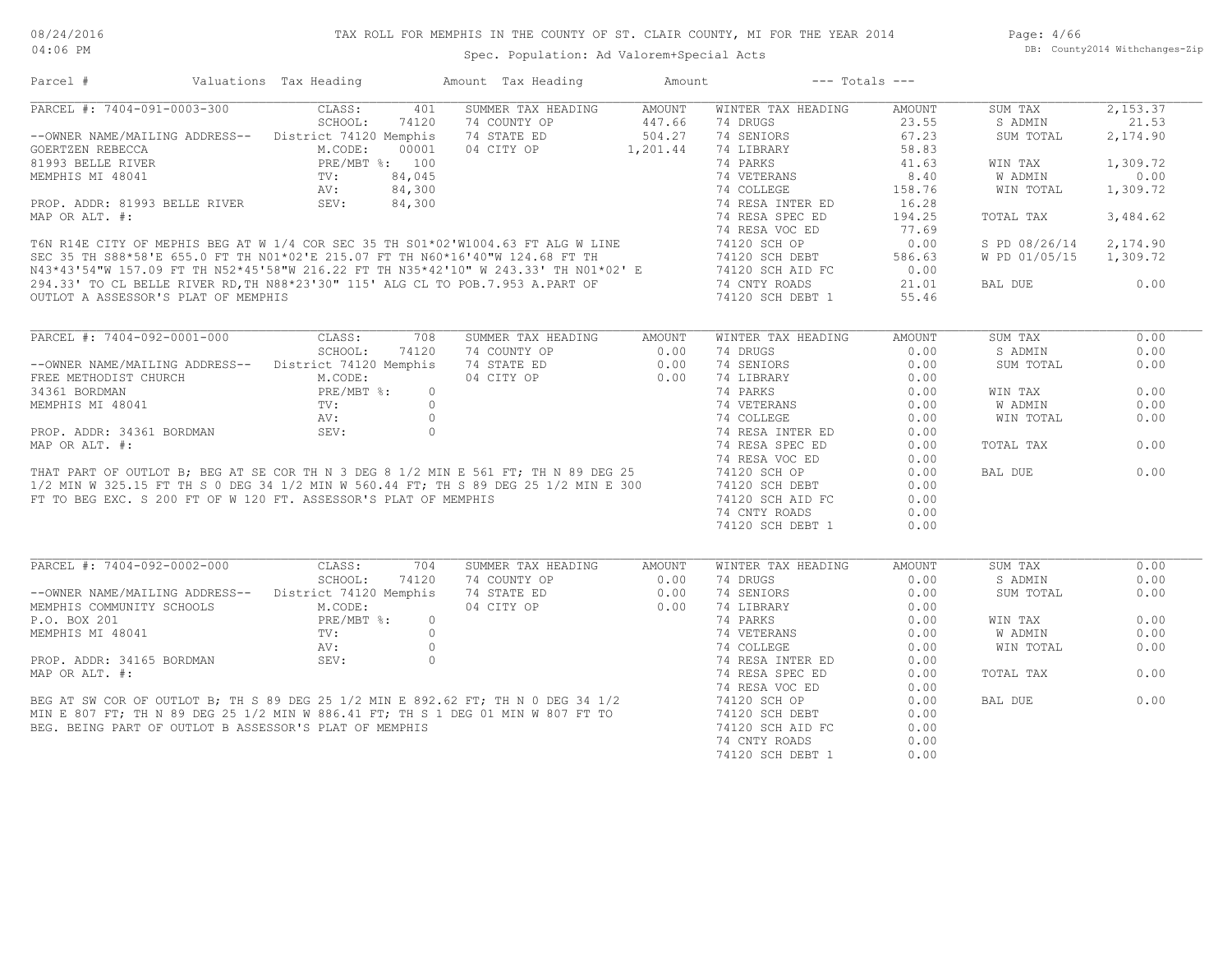Page: 5/66 DB: County2014 Withchanges-Zip

| Parcel #                                                                                                                                                                                                                                               | Valuations Tax Heading                                                                                                                                                                                                                                                                   | Amount Tax Heading | Amount           | $---$ Totals $---$ |                 |                        |          |
|--------------------------------------------------------------------------------------------------------------------------------------------------------------------------------------------------------------------------------------------------------|------------------------------------------------------------------------------------------------------------------------------------------------------------------------------------------------------------------------------------------------------------------------------------------|--------------------|------------------|--------------------|-----------------|------------------------|----------|
| PARCEL #: 7404-092-0003-000                                                                                                                                                                                                                            | CLASS:<br>401                                                                                                                                                                                                                                                                            | SUMMER TAX HEADING | AMOUNT           | WINTER TAX HEADING | AMOUNT          | SUM TAX                | 1,107.62 |
|                                                                                                                                                                                                                                                        | SCHOOL:<br>74120                                                                                                                                                                                                                                                                         | 74 COUNTY OP       | 230.26           | 74 DRUGS           | 12.11           | S ADMIN                | 11.07    |
| --OWNER NAME/MAILING ADDRESS-- District 74120 Memphis                                                                                                                                                                                                  | $\begin{tabular}{lllllllllll} $\times$ & $ \text{ADDRESS}--$ & $\;\;\;\;\; \text{L}} \smallskip & $\;\;\;\;\; \text{N.CODE:} $ & $0$ \\ \text{RCE} & $\text{PRE/MBT 8}:$ & $0$ \\ & $\text{TV}:$ & $43,230$ \\ & $\text{AV}:$ & $45,200$ \\ & $\text{CPV}:$ & $45,200$ \\ \end{tabular}$ | 74 STATE ED        | 259.38           | 74 SENIORS         | 34.58           | SUM TOTAL              | 1,118.69 |
| FREE METHODIST CHURCH                                                                                                                                                                                                                                  |                                                                                                                                                                                                                                                                                          | 04 CITY OP         | 617.98           | 74 LIBRARY         | 30.26           |                        |          |
| 34361 BORDMAN                                                                                                                                                                                                                                          |                                                                                                                                                                                                                                                                                          |                    |                  | 74 PARKS           | 21.41           | WIN TAX                | 1,449.76 |
|                                                                                                                                                                                                                                                        |                                                                                                                                                                                                                                                                                          |                    |                  |                    | 4.32            | W ADMIN                | 0.00     |
|                                                                                                                                                                                                                                                        |                                                                                                                                                                                                                                                                                          |                    |                  |                    | 81.66           | WIN TOTAL              | 1,449.76 |
|                                                                                                                                                                                                                                                        |                                                                                                                                                                                                                                                                                          |                    |                  |                    | 8.37            |                        |          |
|                                                                                                                                                                                                                                                        |                                                                                                                                                                                                                                                                                          |                    |                  |                    | 99.91           | TOTAL TAX              | 2,568.45 |
|                                                                                                                                                                                                                                                        |                                                                                                                                                                                                                                                                                          |                    |                  |                    | 39.96           |                        |          |
|                                                                                                                                                                                                                                                        |                                                                                                                                                                                                                                                                                          |                    |                  |                    | 776.11          | S PD 07/29/14          | 1,118.69 |
|                                                                                                                                                                                                                                                        |                                                                                                                                                                                                                                                                                          |                    |                  |                    | 301.74          | W PD 12/31/14          | 1,449.76 |
| S 89 DEG 25 1/2 MIN E 300' TO BEG.ASSESSOR'S PLAT OF MEMPHIS                                                                                                                                                                                           |                                                                                                                                                                                                                                                                                          |                    |                  | 74120 SCH AID FC   | 0.00            |                        |          |
|                                                                                                                                                                                                                                                        |                                                                                                                                                                                                                                                                                          |                    |                  | 74 CNTY ROADS      | 10.80           | BAL DUE                | 0.00     |
|                                                                                                                                                                                                                                                        |                                                                                                                                                                                                                                                                                          |                    |                  | 74120 SCH DEBT 1   | 28.53           |                        |          |
|                                                                                                                                                                                                                                                        |                                                                                                                                                                                                                                                                                          |                    |                  |                    |                 |                        |          |
| PARCEL #: 7404-093-0001-000 CLASS:                                                                                                                                                                                                                     | 401                                                                                                                                                                                                                                                                                      |                    |                  |                    |                 |                        | 1,350.26 |
|                                                                                                                                                                                                                                                        | SCHOOL:                                                                                                                                                                                                                                                                                  | SUMMER TAX HEADING | AMOUNT<br>280.70 | WINTER TAX HEADING | AMOUNT<br>14.77 | SUM TAX                | 13.50    |
|                                                                                                                                                                                                                                                        | 74120                                                                                                                                                                                                                                                                                    | 74 COUNTY OP       |                  | 74 DRUGS           |                 | S ADMIN                |          |
| -- OWNER NAME/MAILING ADDRESS-- District 74120 Memphis                                                                                                                                                                                                 |                                                                                                                                                                                                                                                                                          | 74 STATE ED        | 316.20           | 74 SENIORS         | 42.16           | SUM TOTAL              | 1,363.76 |
| BOBCEAN JOSHUA & AMANDA                                                                                                                                                                                                                                | M.CODE:<br>00001                                                                                                                                                                                                                                                                         | 04 CITY OP         | 753.36           | 74 LIBRARY         | 36.89           |                        |          |
| 81185 COLE<br>$\begin{tabular}{c} \bf PRE / l \\ \bf TV: \\ \bf AV: \\ \end{tabular}$<br>81185 COLE<br>MEMPHIS MI 48041<br>TV: 52,700<br>PROP. ADDR: 81185 COLE<br>MAP OR ALT. #:<br>S 65 FT OF OUTLOT C MEAS ON W LOT LINE. ASSESSORS PLAT OF MEMPHIS | PRE/MBT %: 100                                                                                                                                                                                                                                                                           |                    |                  | 74 PARKS           | 26.10           | WIN TAX                | 821.26   |
|                                                                                                                                                                                                                                                        |                                                                                                                                                                                                                                                                                          |                    |                  | 74 VETERANS        | 5.27            | W ADMIN                | 0.00     |
|                                                                                                                                                                                                                                                        |                                                                                                                                                                                                                                                                                          |                    |                  | 74 COLLEGE         | 99.55           | WIN TOTAL              | 821.26   |
|                                                                                                                                                                                                                                                        |                                                                                                                                                                                                                                                                                          |                    |                  | 74 RESA INTER ED   | 10.21           |                        |          |
|                                                                                                                                                                                                                                                        |                                                                                                                                                                                                                                                                                          |                    |                  | 74 RESA SPEC ED    | 121.80          | TOTAL TAX              | 2,185.02 |
|                                                                                                                                                                                                                                                        |                                                                                                                                                                                                                                                                                          |                    |                  | 74 RESA VOC ED     | 48.72           |                        |          |
|                                                                                                                                                                                                                                                        |                                                                                                                                                                                                                                                                                          |                    |                  | 74120 SCH OP       | 0.00            | S PD 08/26/14          | 1,363.76 |
|                                                                                                                                                                                                                                                        |                                                                                                                                                                                                                                                                                          |                    |                  | 74120 SCH DEBT     | 367.84          | W PD 01/05/15          | 821.26   |
|                                                                                                                                                                                                                                                        |                                                                                                                                                                                                                                                                                          |                    |                  | 74120 SCH AID FC   | 0.00            |                        |          |
|                                                                                                                                                                                                                                                        |                                                                                                                                                                                                                                                                                          |                    |                  | 74 CNTY ROADS      | 13.17           | BAL DUE                | 0.00     |
|                                                                                                                                                                                                                                                        |                                                                                                                                                                                                                                                                                          |                    |                  | 74120 SCH DEBT 1   | 34.78           |                        |          |
|                                                                                                                                                                                                                                                        |                                                                                                                                                                                                                                                                                          |                    |                  |                    |                 |                        |          |
| PARCEL #: 7404-093-0002-000                                                                                                                                                                                                                            | CLASS:<br>401                                                                                                                                                                                                                                                                            | SUMMER TAX HEADING | AMOUNT           | WINTER TAX HEADING | AMOUNT          | SUM TAX                | 878.81   |
|                                                                                                                                                                                                                                                        | SCHOOL:<br>74120                                                                                                                                                                                                                                                                         | 74 COUNTY OP       | 182.69           | 74 DRUGS           | 9.61            | S ADMIN                | 8.78     |
| --OWNER NAME/MAILING ADDRESS-- District 74120 Memphis                                                                                                                                                                                                  |                                                                                                                                                                                                                                                                                          | 74 STATE ED        | 205.80           | 74 SENIORS         | 27.44           | SUM TOTAL              | 887.59   |
| TREEND JACK & VICTORIA                                                                                                                                                                                                                                 | M.CODE:<br>00012                                                                                                                                                                                                                                                                         | 04 CITY OP         | 490.32           | 74 LIBRARY         | 24.01           |                        |          |
| READ BARTEL STREET<br>READ PRE/MBT & 0<br>READ PRE/MBT & 0<br>READ PRE/MBT & 0<br>PROP. ADDR: 81205 COLE<br>SEV: 34,300<br>PROP. ADDR: 81205 COLE<br>SEV: 34,300                                                                                       |                                                                                                                                                                                                                                                                                          |                    |                  | 74 PARKS           | 16.99           | WIN TAX                | 1,150.29 |
|                                                                                                                                                                                                                                                        |                                                                                                                                                                                                                                                                                          |                    |                  | 74 VETERANS        | 3.43            | W ADMIN                | 0.00     |
|                                                                                                                                                                                                                                                        |                                                                                                                                                                                                                                                                                          |                    |                  |                    |                 |                        |          |
|                                                                                                                                                                                                                                                        |                                                                                                                                                                                                                                                                                          |                    |                  | 74 COLLEGE         | 64.79           | WIN TOTAL              | 1,150.29 |
|                                                                                                                                                                                                                                                        |                                                                                                                                                                                                                                                                                          |                    |                  | 74 RESA INTER ED   | 6.64            |                        |          |
| MAP OR ALT. #:                                                                                                                                                                                                                                         |                                                                                                                                                                                                                                                                                          |                    |                  | 74 RESA SPEC ED    | 79.27           | TOTAL TAX              | 2,037.88 |
|                                                                                                                                                                                                                                                        |                                                                                                                                                                                                                                                                                          |                    |                  | 74 RESA VOC ED     | 31.71           |                        |          |
| N 90 FT OF S 155 FT MEAS ON W LOT LINE OF OUTLOT C ASSESSORS PLAT OF MEMPHIS                                                                                                                                                                           |                                                                                                                                                                                                                                                                                          |                    |                  | 74120 SCH OP       | 615.79          | S PD 08/11/14          | 887.59   |
|                                                                                                                                                                                                                                                        |                                                                                                                                                                                                                                                                                          |                    |                  | 74120 SCH DEBT     | 239.41          | W PD 12/29/14 1,150.29 |          |
|                                                                                                                                                                                                                                                        |                                                                                                                                                                                                                                                                                          |                    |                  | 74120 SCH AID FC   | 0.00            |                        |          |
|                                                                                                                                                                                                                                                        |                                                                                                                                                                                                                                                                                          |                    |                  | 74 CNTY ROADS      | 8.57            | BAL DUE                | 0.00     |
|                                                                                                                                                                                                                                                        |                                                                                                                                                                                                                                                                                          |                    |                  | 74120 SCH DEBT 1   | 22.63           |                        |          |
|                                                                                                                                                                                                                                                        |                                                                                                                                                                                                                                                                                          |                    |                  |                    |                 |                        |          |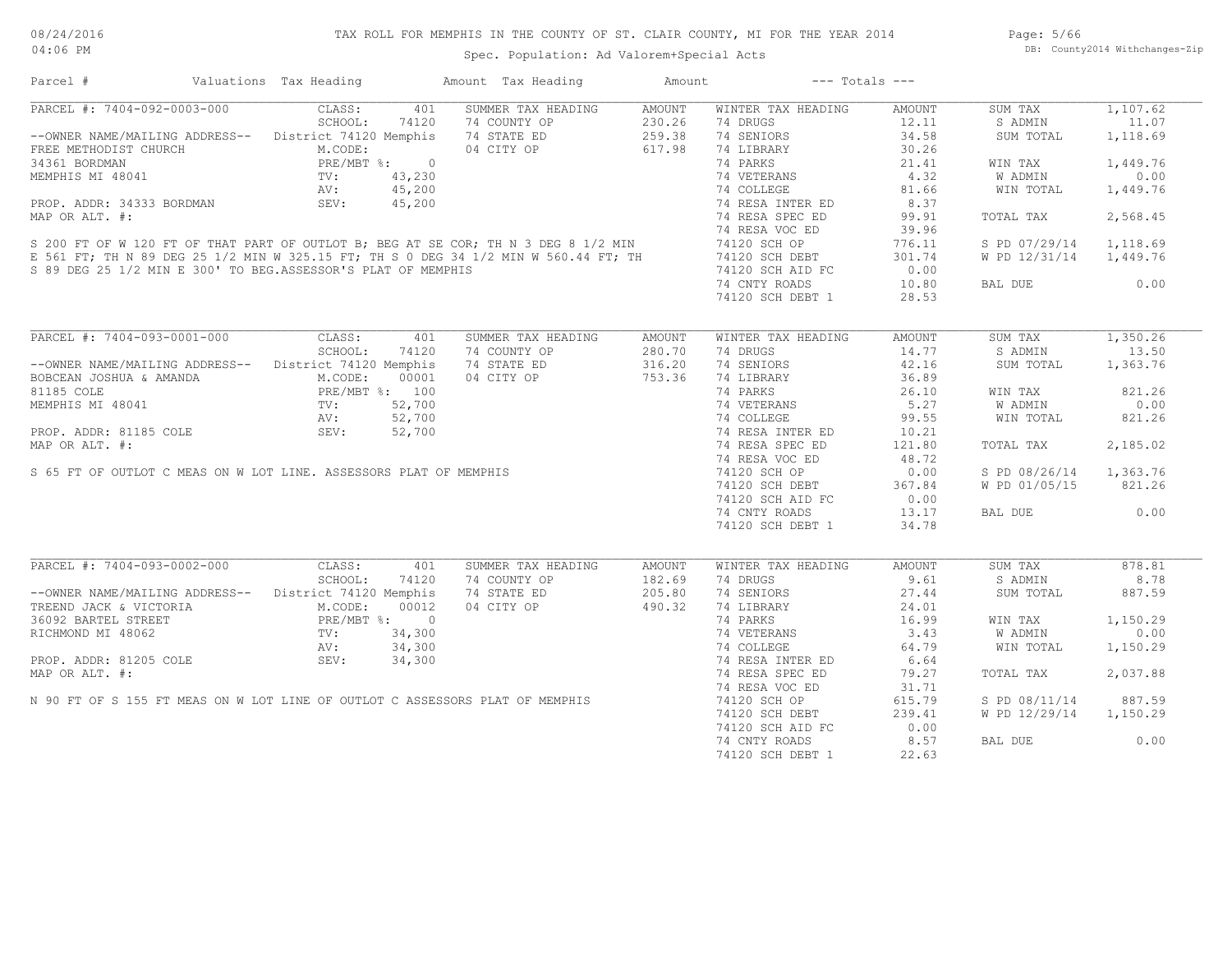Page: 6/66 DB: County2014 Withchanges-Zip

| Parcel #                                                                                                                                                                                                                                  | Valuations Tax Heading                                |        | Amount Tax Heading                                    | Amount        |                                                                                                                | $---$ Totals $---$ |                        |          |
|-------------------------------------------------------------------------------------------------------------------------------------------------------------------------------------------------------------------------------------------|-------------------------------------------------------|--------|-------------------------------------------------------|---------------|----------------------------------------------------------------------------------------------------------------|--------------------|------------------------|----------|
| PARCEL #: 7404-093-0003-001 CLASS:                                                                                                                                                                                                        |                                                       | 401    | SUMMER TAX HEADING                                    | AMOUNT        | WINTER TAX HEADING                                                                                             | AMOUNT             | SUM TAX                | 1,303.96 |
|                                                                                                                                                                                                                                           | SCHOOL:                                               | 74120  | 74 COUNTY OP                                          | 271.08        | 74 DRUGS                                                                                                       | 14.26              | S ADMIN                | 13.03    |
| --OWNER NAME/MAILING ADDRESS-- District 74120 Memphis                                                                                                                                                                                     |                                                       |        |                                                       |               |                                                                                                                | 40.71              | SUM TOTAL              | 1,316.99 |
| MARNON EDWARD JR                                                                                                                                                                                                                          | M.CODE:<br>PRE/MBT %: 100<br>TV: 50,893<br>AV: 76,800 |        |                                                       |               |                                                                                                                | 35.62              |                        |          |
| P.O. BOX 594                                                                                                                                                                                                                              |                                                       |        |                                                       |               | 74 PARKS                                                                                                       | 25.21              | WIN TAX                | 793.08   |
| MEMPHIS MI 48041                                                                                                                                                                                                                          |                                                       |        |                                                       |               | 74 VETERANS                                                                                                    | 5.08               | W ADMIN                | 0.00     |
|                                                                                                                                                                                                                                           |                                                       |        |                                                       |               | 74 COLLEGE                                                                                                     | 96.14              | WIN TOTAL              | 793.08   |
| PROP. ADDR: 81500 COLE SEV:                                                                                                                                                                                                               |                                                       | 76,800 |                                                       |               | 74 RESA INTER ED                                                                                               | 9.86               |                        |          |
| MAP OR ALT. #:                                                                                                                                                                                                                            |                                                       |        |                                                       |               | 74 RESA SPEC ED                                                                                                | 117.62             | TOTAL TAX              | 2,110.07 |
|                                                                                                                                                                                                                                           |                                                       |        |                                                       |               |                                                                                                                | 47.05              |                        |          |
|                                                                                                                                                                                                                                           |                                                       |        |                                                       |               |                                                                                                                | 0.00               | S PD 07/28/14 1,316.99 |          |
|                                                                                                                                                                                                                                           |                                                       |        |                                                       |               |                                                                                                                |                    | W PD 01/05/15          | 793.08   |
|                                                                                                                                                                                                                                           |                                                       |        |                                                       |               | 74120 SCH DEBT<br>74120 SCH AID FC 0.00                                                                        |                    |                        |          |
| COMM AT THE NW CORN OF OUTLOT C; TH ALG THE N LINE OF OUTLOT C $S85 \times 21'00''$ E 91.69 FT<br>TO THE POB; TH S85*21'00"E 19.31FT TO A PT OF CURVATURE; TH 288.99FT ALG A CURVE<br>CONCAVE TO THE N, HAVING A RADIUS OF 4,978.31 FT, A |                                                       |        |                                                       |               |                                                                                                                | 12.72              | BAL DUE                | 0.00     |
|                                                                                                                                                                                                                                           |                                                       |        |                                                       |               |                                                                                                                | 33.58              |                        |          |
| TO THE W, HAVING A RAD OF 35FT, A CENTRAL ANGLE OF 166*23'4", AND A CHORD OF                                                                                                                                                              |                                                       |        |                                                       |               |                                                                                                                |                    |                        |          |
| N37*01'48"W 69.51 FT; TH N24*44'18"W 324.39 FT TO POB. 1.71 AC                                                                                                                                                                            |                                                       |        |                                                       |               |                                                                                                                |                    |                        |          |
|                                                                                                                                                                                                                                           |                                                       |        |                                                       |               |                                                                                                                |                    |                        |          |
|                                                                                                                                                                                                                                           |                                                       |        |                                                       |               |                                                                                                                |                    |                        |          |
| PARCEL #: 7404-093-0003-010                                                                                                                                                                                                               | CLASS:                                                | 402    | SUMMER TAX HEADING                                    | AMOUNT        | WINTER TAX HEADING                                                                                             | AMOUNT             | SUM TAX                | 207.76   |
|                                                                                                                                                                                                                                           | SCHOOL:                                               | 74120  | 74 COUNTY OP                                          | 43.19         | 74 DRUGS And The Second State State State State State State State State State State State State State State St | 2.27               | S ADMIN                | 2.07     |
| -- OWNER NAME/MAILING ADDRESS-- District 74120 Memphis                                                                                                                                                                                    |                                                       |        | 74 STATE ED<br>74 STATE ED 48.65<br>04 CITY OP 115.92 |               | 74 SENIORS                                                                                                     | 6.48               | SUM TOTAL              | 209.83   |
| MARNON EDWARD JR                                                                                                                                                                                                                          | M.CODE:<br>PRE/MBT %: 100<br>TV: 8,109<br>AV: 13,500  |        |                                                       |               | 74 LIBRARY                                                                                                     | 5.67               |                        |          |
| P.O. BOX 594                                                                                                                                                                                                                              |                                                       |        |                                                       |               | 74 PARKS                                                                                                       | 4.01               | WIN TAX                | 126.32   |
| MEMPHIS MI 48041                                                                                                                                                                                                                          |                                                       |        |                                                       |               | 74 VETERANS                                                                                                    | 0.81               | W ADMIN                | 0.00     |
|                                                                                                                                                                                                                                           |                                                       |        |                                                       |               | 74 COLLEGE                                                                                                     | 15.31              | WIN TOTAL              | 126.32   |
| PROP. ADDR: COLE VACANT                                                                                                                                                                                                                   | SEV:                                                  | 13,500 |                                                       |               | 74 RESA INTER ED                                                                                               | 1.57               |                        |          |
| MAP OR ALT. #:                                                                                                                                                                                                                            |                                                       |        |                                                       |               | 74 RESA SPEC ED                                                                                                | 18.74              | TOTAL TAX              | 336.15   |
|                                                                                                                                                                                                                                           |                                                       |        |                                                       |               |                                                                                                                | 7.49               |                        |          |
| BEF AT THE NW CORN OF OUTLOT C, TH S86*21'00"W 91.69 FT; TH S24*44'18"e 324.39 FT 74 RESA VOC ED<br>TO A PT OF CURV; TH 62.59 FT ALG A CURVE CONCAVE TO THE EAST, HAVING A RADIUS OF 35 74120 SCH DEBT<br>FT, A CENTRAL ANGLE OF 102      |                                                       |        |                                                       |               |                                                                                                                | 0.00               | S PD 07/28/14          | 209.83   |
|                                                                                                                                                                                                                                           |                                                       |        |                                                       |               |                                                                                                                | 56.60              | W PD 01/05/15          | 126.32   |
|                                                                                                                                                                                                                                           |                                                       |        |                                                       |               |                                                                                                                | 0.00               |                        |          |
|                                                                                                                                                                                                                                           |                                                       |        |                                                       |               |                                                                                                                | 2.02               | BAL DUE                | 0.00     |
| 1.45 AC                                                                                                                                                                                                                                   |                                                       |        |                                                       |               | 74120 SCH DEBT 1                                                                                               | 5.35               |                        |          |
|                                                                                                                                                                                                                                           |                                                       |        |                                                       |               |                                                                                                                |                    |                        |          |
|                                                                                                                                                                                                                                           |                                                       |        |                                                       |               |                                                                                                                |                    |                        |          |
| PARCEL #: 7404-093-0004-000                                                                                                                                                                                                               | CLASS:                                                | 401    | SUMMER TAX HEADING                                    | <b>AMOUNT</b> | WINTER TAX HEADING                                                                                             | <b>AMOUNT</b>      | SUM TAX                | 1,628.56 |
|                                                                                                                                                                                                                                           | SCHOOL:                                               | 74120  | 74 COUNTY OP                                          | 338.56        | 74 DRUGS                                                                                                       | 17.81              | S ADMIN                | 16.28    |
| --OWNER NAME/MAILING ADDRESS-- District 74120 Memphis                                                                                                                                                                                     |                                                       |        | 74 STATE ED 381.37<br>04 CITY OP 908.63               |               | 74 SENIORS                                                                                                     | 50.84              | SUM TOTAL              | 1,644.84 |
| URICK DENNIS M                                                                                                                                                                                                                            | M.CODE:<br>PRE/MBT %: 100<br>TV: 63,562<br>AV: 70,600 |        |                                                       |               | 74 LIBRARY                                                                                                     | 44.49              |                        |          |
| P.O. BOX 567                                                                                                                                                                                                                              |                                                       |        |                                                       |               | 74 PARKS                                                                                                       | 31.48              | WIN TAX                | 990.52   |
| MEMPHIS MI 48041                                                                                                                                                                                                                          |                                                       |        |                                                       |               | 74 VETERANS                                                                                                    | 6.35               | W ADMIN                | 0.00     |
|                                                                                                                                                                                                                                           |                                                       |        |                                                       |               | 74 COLLEGE                                                                                                     | 120.07             | WIN TOTAL              | 990.52   |
| PROP. ADDR: 81250 COLE                                                                                                                                                                                                                    | SEV:                                                  | 70,600 |                                                       |               | 74 RESA INTER ED                                                                                               | 12.31              |                        |          |
| MAP OR ALT. #:                                                                                                                                                                                                                            |                                                       |        |                                                       |               | 74 RESA SPEC ED                                                                                                | 146.91             | TOTAL TAX              | 2,635.36 |
| S 100 FT MEAS ON E LOT LINE OF E 198 FT OF OULOT C. ASSESSORS PLAT OF MEMPHIS                                                                                                                                                             |                                                       |        |                                                       |               | 74 RESA VOC ED                                                                                                 | 58.76              |                        |          |
|                                                                                                                                                                                                                                           |                                                       |        |                                                       |               | 74120 SCH OP                                                                                                   | 0.00               | S PD 08/26/14 1,644.84 |          |
|                                                                                                                                                                                                                                           |                                                       |        |                                                       |               | 74120 SCH DEBT                                                                                                 | 443.66             | W PD 01/23/15          | 990.52   |
|                                                                                                                                                                                                                                           |                                                       |        |                                                       |               | 74120 SCH AID FC                                                                                               | 0.00               |                        |          |
|                                                                                                                                                                                                                                           |                                                       |        |                                                       |               | 74 CNTY ROADS                                                                                                  | 15.89              | BAL DUE                | 0.00     |
|                                                                                                                                                                                                                                           |                                                       |        |                                                       |               | 74120 SCH DEBT 1                                                                                               | 41.95              |                        |          |
|                                                                                                                                                                                                                                           |                                                       |        |                                                       |               |                                                                                                                |                    |                        |          |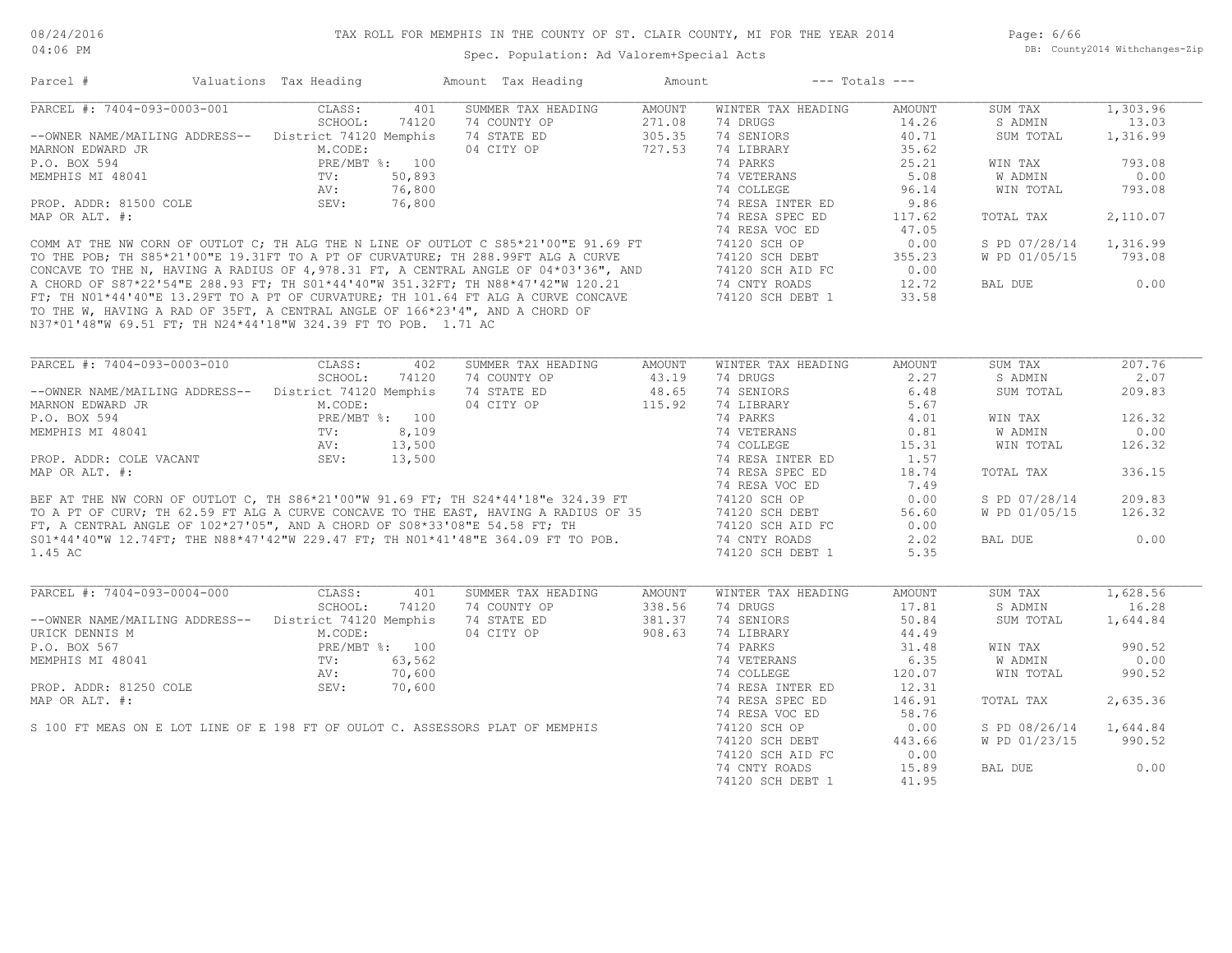| Parcel #                                                                                                                                                                                     | Valuations Tax Heading | Amount Tax Heading        | Amount | $---$ Totals $---$                            |        |                        |          |
|----------------------------------------------------------------------------------------------------------------------------------------------------------------------------------------------|------------------------|---------------------------|--------|-----------------------------------------------|--------|------------------------|----------|
| PARCEL #: 7404-093-0005-000                                                                                                                                                                  | CLASS:<br>401          | SUMMER TAX HEADING        | AMOUNT | WINTER TAX HEADING                            | AMOUNT | SUM TAX                | 1,340.01 |
|                                                                                                                                                                                              | SCHOOL:<br>74120       | 74 COUNTY OP              | 278.57 | 74 DRUGS                                      | 14.65  | S ADMIN                | 13.40    |
| --OWNER NAME/MAILING ADDRESS-- District 74120 Memphis                                                                                                                                        |                        | 74 STATE ED               | 313.80 | 74 SENIORS                                    | 41.84  | SUM TOTAL              | 1,353.41 |
| REINHARD BRENDAN J & JOHN F M.CODE: 00011<br>81299 COLE PRE/MBT %: 100<br>MEMPHIS MI 48041 TV: 52,300<br>PROP. ADDR: 81299 COLE SEV: 52,300                                                  |                        | 04 CITY OP                | 747.64 | 74 LIBRARY                                    | 36.61  |                        |          |
|                                                                                                                                                                                              |                        |                           |        | 74 PARKS                                      | 25.90  | WIN TAX                | 815.01   |
|                                                                                                                                                                                              |                        |                           |        | 74 VETERANS                                   | 5.23   | W ADMIN                | 0.00     |
|                                                                                                                                                                                              |                        |                           |        | 74 COLLEGE                                    | 98.79  | WIN TOTAL              | 815.01   |
|                                                                                                                                                                                              |                        |                           |        | 74 RESA INTER ED<br>74 RESA INTER ED          | 10.13  |                        |          |
| MAP OR ALT. #:                                                                                                                                                                               |                        |                           |        |                                               | 120.88 | TOTAL TAX              | 2,168.42 |
|                                                                                                                                                                                              |                        |                           |        | 74 RESA VOC ED                                | 48.35  |                        |          |
| N 100 FT OF S 355 FT MEAS ON W LOT LINE OF W 229 FT OF OUTLOT C. ASSESSORS PLAT OF                                                                                                           |                        |                           |        |                                               |        |                        |          |
|                                                                                                                                                                                              |                        |                           |        | 74120 SCH OP                                  | 0.00   | S PD 07/09/14 1,353.41 |          |
| MEMPHIS                                                                                                                                                                                      |                        |                           |        | 74120 SCH DEBT<br>74120 SCH AID FC            | 365.05 | W PD 12/10/14          | 815.01   |
|                                                                                                                                                                                              |                        |                           |        |                                               | 0.00   |                        |          |
|                                                                                                                                                                                              |                        |                           |        | 74 CNTY ROADS                                 | 13.07  | BAL DUE                | 0.00     |
|                                                                                                                                                                                              |                        |                           |        | 74120 SCH DEBT 1                              | 34.51  |                        |          |
|                                                                                                                                                                                              |                        |                           |        |                                               |        |                        |          |
| PARCEL #: 7404-093-0006-000                                                                                                                                                                  | CLASS:<br>401          | SUMMER TAX HEADING        | AMOUNT | WINTER TAX HEADING                            | AMOUNT | SUM TAX                | 883.94   |
|                                                                                                                                                                                              | SCHOOL:<br>74120       | 74 COUNTY OP              | 183.76 | 74 DRUGS                                      | 9.67   | S ADMIN                | 8.83     |
| --OWNER NAME/MAILING ADDRESS-- District 74120 Memphis                                                                                                                                        |                        | 74 STATE ED               | 207.00 | 74 SENIORS                                    | 27.60  | SUM TOTAL              | 892.77   |
| PIONTROWSKI SCOTT T<br>81245 COLE PRE/MBT %: 100<br>MEMPHIS MI 48041 TV: 34,500<br>PROP. ADDR: 81245 COLE SEV: 34,500                                                                        |                        | 04 CITY OP                | 493.18 | 74 LIBRARY                                    | 24.15  |                        |          |
|                                                                                                                                                                                              |                        |                           |        | 74 LIBKAKY<br>74 PARKS                        | 17.09  | WIN TAX                | 537.63   |
|                                                                                                                                                                                              |                        |                           |        |                                               | 3.45   | W ADMIN                | 0.00     |
| 81245 COLE<br>MEMPHIS MI 48041 TV: $34,500$<br>PROP. ADDR: 81245 COLE SEV: $34,500$<br>MAP OR ALT. #:<br>N 100 FT OF S 255 FT; MEAS ON W LOT LINE OF OUTLOT C EXC E 248 FT THEREOF ASSESSORS |                        |                           |        | 74 VETERANS<br>74 COLLEGE<br>74 RESA INTER ED | 65.17  | WIN TOTAL              | 537.63   |
|                                                                                                                                                                                              |                        |                           |        |                                               | 6.68   |                        |          |
|                                                                                                                                                                                              |                        |                           |        |                                               | 79.73  |                        |          |
|                                                                                                                                                                                              |                        |                           |        | 74 RESA SPEC ED                               |        | TOTAL TAX              | 1,430.40 |
|                                                                                                                                                                                              |                        |                           |        | 74 RESA VOC ED                                | 31.89  |                        |          |
|                                                                                                                                                                                              |                        |                           |        | 74120 SCH OP                                  | 0.00   | S PD 07/16/14          | 892.77   |
| PLAT OF MEMPHIS                                                                                                                                                                              |                        |                           |        | 74120 SCH DEBT                                | 240.81 | W PD 12/05/14          | 537.63   |
|                                                                                                                                                                                              |                        |                           |        | 74120 SCH AID FC                              | 0.00   |                        |          |
|                                                                                                                                                                                              |                        |                           |        | 74 CNTY ROADS                                 | 8.62   | BAL DUE                | 0.00     |
|                                                                                                                                                                                              |                        |                           |        | 74120 SCH DEBT 1                              | 22.77  |                        |          |
|                                                                                                                                                                                              |                        |                           |        |                                               |        |                        |          |
| PARCEL #: 7404-093-0007-000                                                                                                                                                                  | 401<br>CLASS:          | SUMMER TAX HEADING        | AMOUNT | WINTER TAX HEADING                            | AMOUNT | SUM TAX                | 1,139.98 |
|                                                                                                                                                                                              | SCHOOL:<br>74120       | 74 COUNTY OP              | 236.99 | 74 DRUGS                                      | 12.47  | S ADMIN                | 11.39    |
| --OWNER NAME/MAILING ADDRESS-- District 74120 Memphis                                                                                                                                        |                        | 74 STATE ED<br>04 CITY OP | 266.95 | 74 SENIORS                                    | 35.59  | SUM TOTAL              | 1,151.37 |
| PILKEY WILLIAM M.CODE:<br>81300 COLE PRE/MBT %: 100<br>MEMPHIS MI 48041 TV: 44,493<br>AV: 46,400<br>PROP. ADDR: 81300 COLE SEV: 46,400                                                       |                        | 04 CITY OP                | 636.04 | 74 LIBRARY                                    | 31.14  |                        |          |
|                                                                                                                                                                                              |                        |                           |        | 74 PARKS                                      | 22.04  | WIN TAX                | 693.35   |
|                                                                                                                                                                                              |                        |                           |        | 74 VETERANS                                   | 4.44   | W ADMIN                | 0.00     |
|                                                                                                                                                                                              |                        |                           |        | 74 COLLEGE                                    | 84.05  | WIN TOTAL              | 693.35   |
|                                                                                                                                                                                              |                        |                           |        | 74 RESA INTER ED                              | 8.62   |                        |          |
| MAP OR ALT. #:                                                                                                                                                                               |                        |                           |        | 74 RESA SPEC ED                               | 102.83 | TOTAL TAX              | 1,844.72 |
|                                                                                                                                                                                              |                        |                           |        | 74 RESA VOC ED                                | 41.13  |                        |          |
| N 100 FT MEAS ON E LOT LINE OF S 200 FT OF E 198 FT OF OUTLOT C. ASSESSORS PLAT OF                                                                                                           |                        |                           |        | 74120 SCH OP                                  | 0.00   | S PD 08/25/14          | 1,151.37 |
| MEMPHIS                                                                                                                                                                                      |                        |                           |        | 74120 SCH DEBT                                | 310.56 | W PD 02/13/15          | 693.35   |
|                                                                                                                                                                                              |                        |                           |        | 74120 SCH AID FC                              | 0.00   |                        |          |
|                                                                                                                                                                                              |                        |                           |        | 74 CNTY ROADS                                 | 11.12  | BAL DUE                | 0.00     |
|                                                                                                                                                                                              |                        |                           |        | 74120 SCH DEBT 1                              | 29.36  |                        |          |
|                                                                                                                                                                                              |                        |                           |        |                                               |        |                        |          |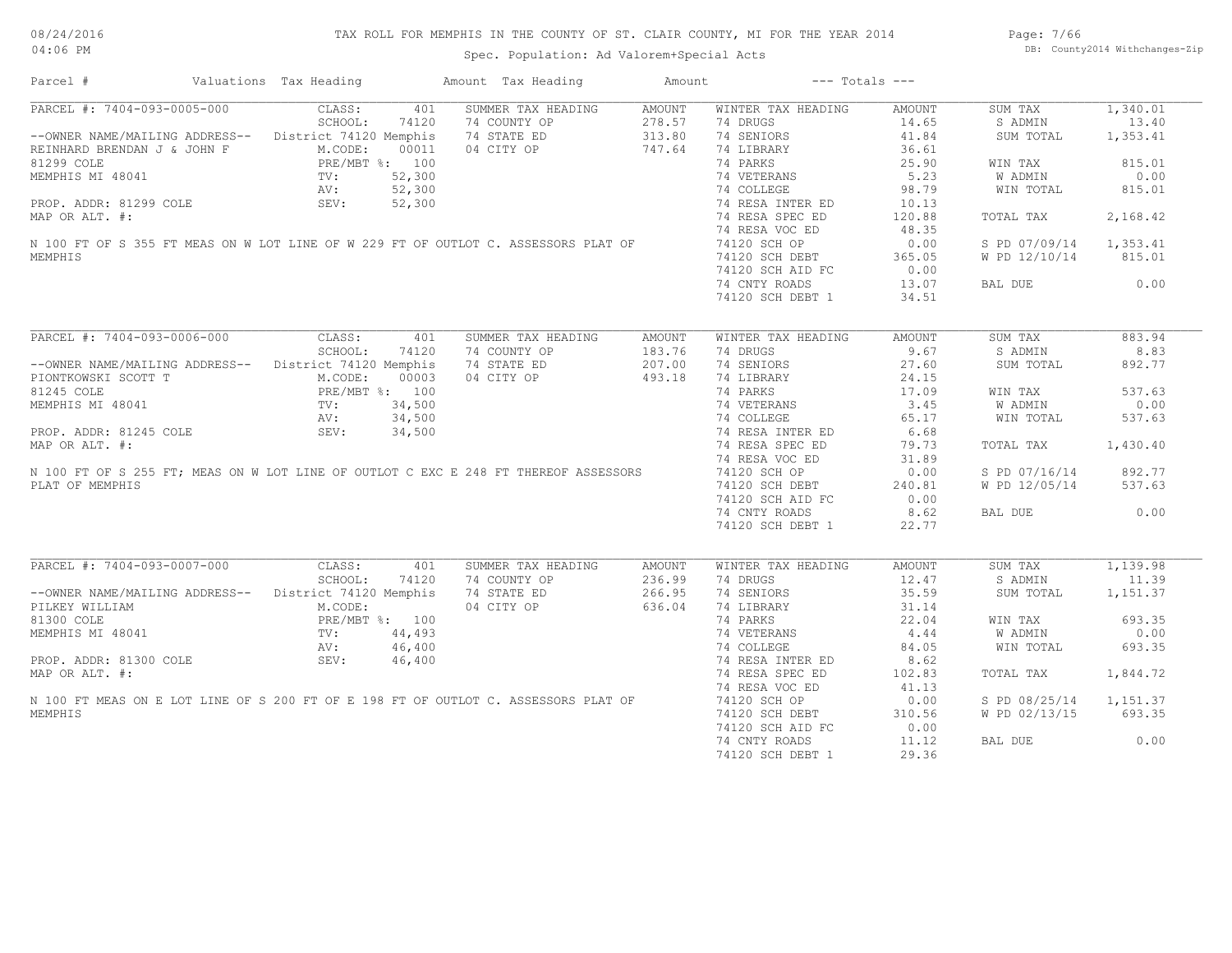Page: 8/66 DB: County2014 Withchanges-Zip

| Parcel #                                                                            | Valuations Tax Heading                                                                                               |        | Amount Tax Heading | Amount | $---$ Totals $---$ |               |               |          |
|-------------------------------------------------------------------------------------|----------------------------------------------------------------------------------------------------------------------|--------|--------------------|--------|--------------------|---------------|---------------|----------|
| PARCEL #: 7404-093-0008-000                                                         | CLASS:                                                                                                               | 401    | SUMMER TAX HEADING | AMOUNT | WINTER TAX HEADING | <b>AMOUNT</b> | SUM TAX       | 1,221.86 |
|                                                                                     | SCHOOL:                                                                                                              | 74120  | 74 COUNTY OP       | 254.01 | 74 DRUGS           | 13.36         | S ADMIN       | 12.21    |
| -- OWNER NAME/MAILING ADDRESS-- District 74120 Memphis                              |                                                                                                                      |        | 74 STATE ED        | 286.13 | 74 SENIORS         | 38.15         | SUM TOTAL     | 1,234.07 |
| KRZEMECKI ALFONS & MARY REVOCABLE T                                                 | M.CODE:                                                                                                              |        | 04 CITY OP         | 681.72 | 74 LIBRARY         | 33.38         |               |          |
| P.O. BOX 51                                                                         | PRE/MBT %: 100                                                                                                       |        |                    |        | 74 PARKS           | 23.62         | WIN TAX       | 743.14   |
| MEMPHIS MI 48041                                                                    | $AV:$<br>$AV:$                                                                                                       | 47,689 |                    |        | 74 VETERANS        | 4.76          | W ADMIN       | 0.00     |
|                                                                                     |                                                                                                                      | 54,200 |                    |        | 74 COLLEGE         | 90.08         | WIN TOTAL     | 743.14   |
| PROP. ADDR: 81350 COLE                                                              | SEV:                                                                                                                 | 54,200 |                    |        | 74 RESA INTER ED   | 9.24          |               |          |
| MAP OR ALT. #:                                                                      |                                                                                                                      |        |                    |        | 74 RESA SPEC ED    | 110.22        | TOTAL TAX     | 1,977.21 |
|                                                                                     |                                                                                                                      |        |                    |        |                    |               |               |          |
|                                                                                     |                                                                                                                      |        |                    |        | 74 RESA VOC ED     | 44.08         |               |          |
| N 100 FT MEAS ON E LOT LINE OF S 300 FT OF E 198 FT OF OUTLOT C. ASSESSORS PLAT OF  |                                                                                                                      |        |                    |        | 74120 SCH OP       | 0.00          | S PD 08/12/14 | 1,234.07 |
| MEMPHIS                                                                             |                                                                                                                      |        |                    |        | 74120 SCH DEBT     | 332.86        | W PD 02/10/15 | 743.14   |
|                                                                                     |                                                                                                                      |        |                    |        | 74120 SCH AID FC   | 0.00          |               |          |
|                                                                                     |                                                                                                                      |        |                    |        | 74 CNTY ROADS      | 11.92         | BAL DUE       | 0.00     |
|                                                                                     |                                                                                                                      |        |                    |        | 74120 SCH DEBT 1   | 31.47         |               |          |
|                                                                                     |                                                                                                                      |        |                    |        |                    |               |               |          |
| PARCEL #: 7404-093-0009-000                                                         | CLASS:                                                                                                               | 401    | SUMMER TAX HEADING | AMOUNT | WINTER TAX HEADING | AMOUNT        | SUM TAX       | 1,191.41 |
|                                                                                     | SCHOOL:                                                                                                              | 74120  | 74 COUNTY OP       | 247.68 | 74 DRUGS           | 13.03         | S ADMIN       | 11.91    |
| -- OWNER NAME/MAILING ADDRESS-- District 74120 Memphis                              |                                                                                                                      |        | 74 STATE ED        | 279.00 | 74 SENIORS         | 37.20         | SUM TOTAL     | 1,203.32 |
| LETT RANDY D & PEGGY A                                                              | M.CODE:                                                                                                              |        | 04 CITY OP         | 664.73 | 74 LIBRARY         | 32.55         |               |          |
|                                                                                     | PRE/MBT %: 0                                                                                                         |        |                    |        |                    |               |               |          |
| 12762 FLYNN ROAD                                                                    |                                                                                                                      |        |                    |        | 74 PARKS           | 23.03         | WIN TAX       | 1,559.46 |
| SAWYER MI 49125                                                                     | FKE/I<br>TV:<br>AV:<br>SEV:                                                                                          | 46,500 |                    |        | 74 VETERANS        | 4.65          | W ADMIN       | 0.00     |
|                                                                                     |                                                                                                                      | 46,500 |                    |        | 74 COLLEGE         | 87.84         | WIN TOTAL     | 1,559.46 |
| PROP. ADDR: 81325 COLE                                                              |                                                                                                                      | 46,500 |                    |        | 74 RESA INTER ED   | 9.01          |               |          |
| MAP OR ALT. #:                                                                      |                                                                                                                      |        |                    |        | 74 RESA SPEC ED    | 107.47        | TOTAL TAX     | 2,762.78 |
|                                                                                     |                                                                                                                      |        |                    |        | 74 RESA VOC ED     | 42.98         |               |          |
| N 100 FT OF S 455 FT; MEAS ON W LOT LINE OF W 229 FT OF OUTLOT C. ASSESSORS PLAT OF |                                                                                                                      |        |                    |        | 74120 SCH OP       | 834.82        | S PD 08/25/14 | 1,203.32 |
| <b>MEMPHTS</b>                                                                      |                                                                                                                      |        |                    |        | 74120 SCH DEBT     | 324.57        | W PD 02/09/15 | 1,559.46 |
|                                                                                     |                                                                                                                      |        |                    |        | 74120 SCH AID FC   | 0.00          |               |          |
|                                                                                     |                                                                                                                      |        |                    |        | 74 CNTY ROADS      | 11.62         | BAL DUE       | 0.00     |
|                                                                                     |                                                                                                                      |        |                    |        | 74120 SCH DEBT 1   | 30.69         |               |          |
|                                                                                     |                                                                                                                      |        |                    |        |                    |               |               |          |
|                                                                                     |                                                                                                                      |        |                    |        |                    |               |               |          |
| PARCEL #: 7404-093-0010-000                                                         | CLASS:                                                                                                               | 401    | SUMMER TAX HEADING | AMOUNT | WINTER TAX HEADING | AMOUNT        | SUM TAX       | 1,624.42 |
|                                                                                     | SCHOOL:                                                                                                              | 74120  | 74 COUNTY OP       | 337.70 | 74 DRUGS           | 17.77         | S ADMIN       | 16.24    |
| --OWNER NAME/MAILING ADDRESS--                                                      | District 74120 Memphis                                                                                               |        | 74 STATE ED        | 380.40 | 74 SENIORS         | 50.72         | SUM TOTAL     | 1,640.66 |
| WARD GERALD & CHARLOTTE                                                             | ADDALL $\begin{tabular}{ll} \bf ADDALL \\ \tt JTTE & \tt PRE/FAL \\ \tt TV: \\ \tt AV: \\ \tt SEV: \\ \end{tabular}$ |        | 04 CITY OP         | 906.32 | 74 LIBRARY         | 44.38         |               |          |
| 81375 COLE                                                                          | PRE/MBT %: 100                                                                                                       |        |                    |        | 74 PARKS           | 31.40         | WIN TAX       | 988.01   |
| MEMPHIS MI 48041                                                                    |                                                                                                                      | 63,400 |                    |        | 74 VETERANS        | 6.34          | W ADMIN       | 0.00     |
|                                                                                     |                                                                                                                      | 63,400 |                    |        | 74 COLLEGE         | 119.76        | WIN TOTAL     | 988.01   |
| PROP. ADDR: 81375 COLE                                                              |                                                                                                                      | 63,400 |                    |        | 74 RESA INTER ED   | 12.28         |               |          |
| MAP OR ALT. #:                                                                      |                                                                                                                      |        |                    |        | 74 RESA SPEC ED    | 146.53        | TOTAL TAX     | 2,628.67 |
|                                                                                     |                                                                                                                      |        |                    |        | 74 RESA VOC ED     | 58.61         |               |          |
| N 100 FT OF S 555 FT; MEAS ON W LOT LINE OF W 229 FT OF OUTLOT C. ASSESSORS PLAT OF |                                                                                                                      |        |                    |        | 74120 SCH OP       | 0.00          |               | 1,640.66 |
|                                                                                     |                                                                                                                      |        |                    |        |                    |               | S PD 08/27/14 |          |
| MEMPHIS                                                                             |                                                                                                                      |        |                    |        | 74120 SCH DEBT     | 442.53        | W PD 01/22/15 | 988.01   |
|                                                                                     |                                                                                                                      |        |                    |        | 74120 SCH AID FC   | 0.00          |               |          |
|                                                                                     |                                                                                                                      |        |                    |        | 74 CNTY ROADS      | 15.85         | BAL DUE       | 0.00     |
|                                                                                     |                                                                                                                      |        |                    |        | 74120 SCH DEBT 1   | 41.84         |               |          |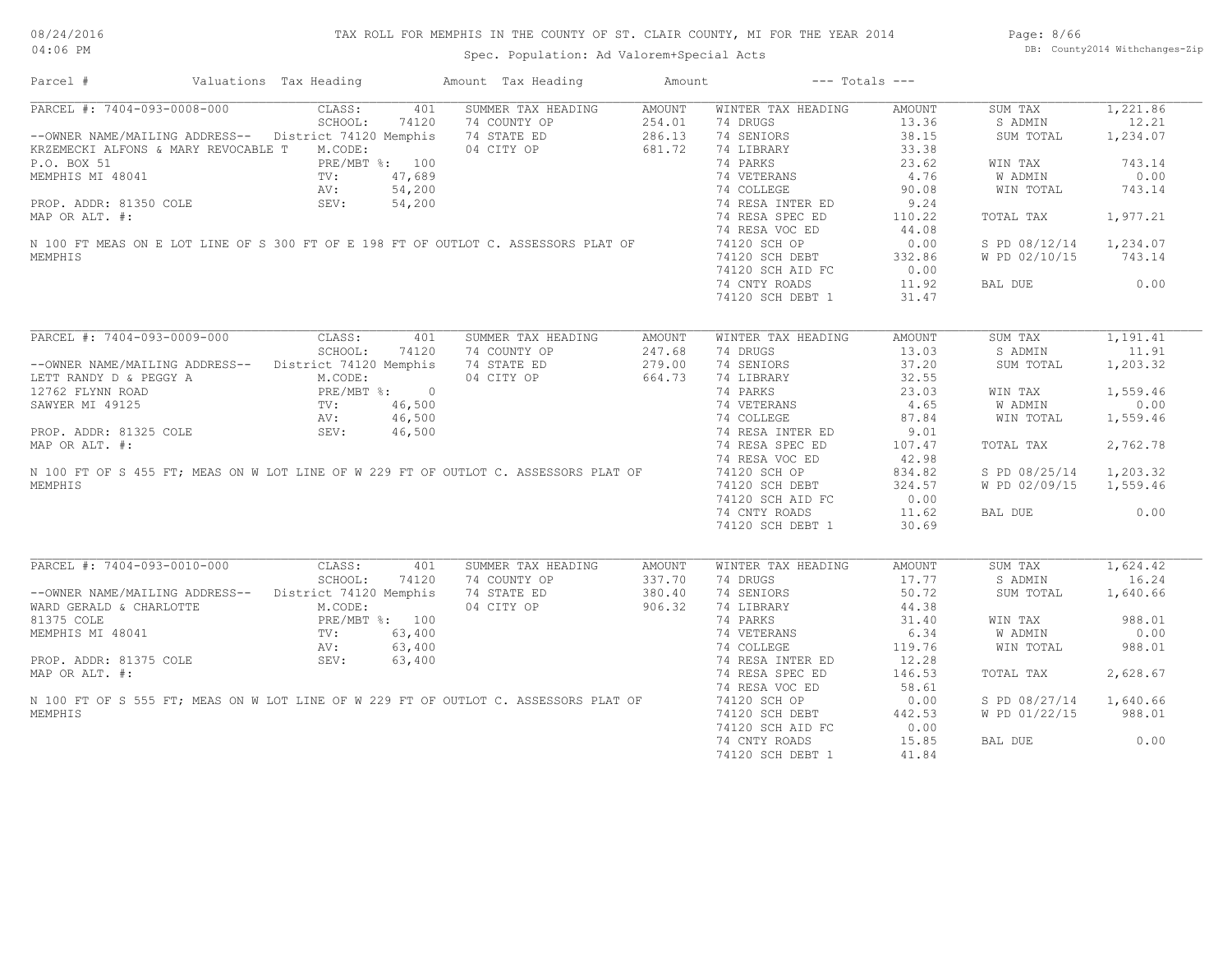# TAX ROLL FOR MEMPHIS IN THE COUNTY OF ST. CLAIR COUNTY, MI FOR THE YEAR 2014

04:06 PM

# Spec. Population: Ad Valorem+Special Acts

Page: 9/66 DB: County2014 Withchanges-Zip

| Parcel #                                                                                                                                                                                                                                 | Valuations Tax Heading | Amount Tax Heading                                                          | Amount           | $---$ Totals $---$                            |        |                        |          |
|------------------------------------------------------------------------------------------------------------------------------------------------------------------------------------------------------------------------------------------|------------------------|-----------------------------------------------------------------------------|------------------|-----------------------------------------------|--------|------------------------|----------|
| PARCEL #: 7404-093-0011-000 CLASS:                                                                                                                                                                                                       |                        | 401 SUMMER TAX HEADING AMOUNT                                               |                  | WINTER TAX HEADING                            | AMOUNT | SUM TAX                | 1,598.79 |
|                                                                                                                                                                                                                                          | SCHOOL:<br>74120       |                                                                             | 332.37           | 74 DRUGS                                      | 17.49  | S ADMIN                | 15.98    |
| --OWNER NAME/MAILING ADDRESS-- District 74120 Memphis                                                                                                                                                                                    |                        | 74 COUNTY OP<br>74 STATE ED<br>04 CITY OP<br>74 STATE ED                    | 374.40           | 74 SENIORS                                    | 49.92  | SUM TOTAL              | 1,614.77 |
| HAWKINS RENEE<br>48441 FORBES<br>100 NEW BALTIMORE MI 48047<br>PRE/MBT %: 100<br>NEW BALTIMORE MI 48047<br>TV: 62,400<br>AV: 62,400<br>PROP. ADDR: 81380 COLE<br>SEV: 62,400                                                             |                        |                                                                             | 892.02           | 74 LIBRARY                                    | 43.68  |                        |          |
| 48441 FORBES<br>HEW BALTIMORE MI 48047<br>PROP. ADDR: 81380 COLE<br>MAP OR ALT. #:<br>N 100 FT OF S 400 FT OF E 198 FT OF OUTLOT C & E 78 FT LYING N OF S 400 FT.<br>N 100 FT OF S 400 FT OF E 198 FT OF OUTLOT C & E 78 FT LYING N OF S |                        |                                                                             |                  | 74 PARKS                                      | 30.91  | WIN TAX                | 972.43   |
|                                                                                                                                                                                                                                          |                        |                                                                             |                  |                                               | 6.24   | W ADMIN                | 0.00     |
|                                                                                                                                                                                                                                          |                        |                                                                             |                  | 74 VETERANS<br>74 COLLEGE                     | 117.87 | WIN TOTAL              | 972.43   |
|                                                                                                                                                                                                                                          |                        |                                                                             |                  | 74 RESA INTER ED                              | 12.09  |                        |          |
|                                                                                                                                                                                                                                          |                        |                                                                             |                  |                                               |        |                        |          |
|                                                                                                                                                                                                                                          |                        |                                                                             |                  | 74 RESA SPEC ED                               | 144.22 | TOTAL TAX              | 2,587.20 |
|                                                                                                                                                                                                                                          |                        |                                                                             |                  | 74 RESA VOC ED                                | 57.68  |                        |          |
|                                                                                                                                                                                                                                          |                        |                                                                             |                  | 74120 SCH OP                                  | 0.00   | S PD 08/26/14 1,614.77 |          |
| ASSESSORS PLAT OF MEMPHIS                                                                                                                                                                                                                |                        |                                                                             |                  | 74120 SCH DEBT                                | 435.55 | W PD 01/05/15 972.43   |          |
|                                                                                                                                                                                                                                          |                        |                                                                             |                  | 74120 SCH AID FC                              | 0.00   |                        |          |
|                                                                                                                                                                                                                                          |                        |                                                                             |                  | 74 CNTY ROADS                                 | 15.60  | BAL DUE 0.00           |          |
|                                                                                                                                                                                                                                          |                        |                                                                             |                  | 74120 SCH DEBT 1                              | 41.18  |                        |          |
|                                                                                                                                                                                                                                          |                        |                                                                             |                  |                                               |        |                        |          |
| PARCEL #: 7404-094-0001-000 CLASS: 401                                                                                                                                                                                                   |                        | SUMMER TAX HEADING                                                          | AMOUNT           | WINTER TAX HEADING                            | AMOUNT | SUM TAX                | 2,216.60 |
|                                                                                                                                                                                                                                          | SCHOOL:<br>74120       | 74 COUNTY OP                                                                | 460.81<br>519.07 | 74 DRUGS                                      | 24.24  | S ADMIN                | 22.16    |
| --OWNER NAME/MAILING ADDRESS-- District 74120 Memphis                                                                                                                                                                                    |                        | 74 STATE ED                                                                 |                  | 74 SENIORS                                    | 69.21  | SUM TOTAL              | 2,238.76 |
| RAYMOND HARRISON REVOC TRUST                                                                                                                                                                                                             | M.CODE:                | 04 CITY OP 1,236.72                                                         |                  |                                               | 60.55  |                        |          |
|                                                                                                                                                                                                                                          |                        |                                                                             |                  | 74 LIBRARY<br>74 PARKS                        | 42.85  | WIN TAX                | 1,348.19 |
|                                                                                                                                                                                                                                          |                        |                                                                             |                  |                                               | 8.65   | W ADMIN                | 0.00     |
| P.O. BOX 501<br>MEMPHIS MI 48041<br>PRE/MBT %: 100<br>TV: 86,513<br>AV: 87,700<br>PROP. ADDR: 35411 BORDMAN<br>MAP OR ALT #:<br>MAP OR ALT #:                                                                                            |                        |                                                                             |                  | 74 VETERANS<br>74 COLLEGE                     |        |                        |          |
|                                                                                                                                                                                                                                          |                        |                                                                             |                  |                                               | 163.43 | WIN TOTAL              | 1,348.19 |
|                                                                                                                                                                                                                                          |                        |                                                                             |                  | 74 RESA INTER ED                              | 16.76  |                        |          |
| MAP OR ALT. #:                                                                                                                                                                                                                           |                        |                                                                             |                  | 74 RESA SPEC ED                               | 199.95 | TOTAL TAX              | 3,586.95 |
|                                                                                                                                                                                                                                          |                        |                                                                             |                  | 74 RESA VOC ED                                | 79.98  |                        |          |
| OUTLOT D ASSESSORS PLAT OF MEMPHIS                                                                                                                                                                                                       |                        |                                                                             |                  | 74 RESA VOC ED<br>74120 SCH OP                | 0.00   | S PD 09/12/14 2,238.76 |          |
|                                                                                                                                                                                                                                          |                        |                                                                             |                  | 74120 SCH DEBT                                | 603.86 | W PD 02/05/15 1,348.19 |          |
|                                                                                                                                                                                                                                          |                        |                                                                             |                  | 74120 SCH AID FC                              | 0.00   |                        |          |
|                                                                                                                                                                                                                                          |                        |                                                                             |                  | 74 CNTY ROADS                                 | 21.62  | BAL DUE                | 0.00     |
|                                                                                                                                                                                                                                          |                        | PRE/MBT %: 100<br>PRE/MBT %: 100<br>TV: 86,513<br>AV: 87,700<br>SEV: 87,700 |                  | 74120 SCH DEBT 1                              | 57.09  |                        |          |
|                                                                                                                                                                                                                                          |                        |                                                                             |                  |                                               |        |                        |          |
| PARCEL #: 7404-100-0001-000                                                                                                                                                                                                              | CLASS:<br>401          | SUMMER TAX HEADING                                                          | AMOUNT           | WINTER TAX HEADING                            | AMOUNT | SUM TAX 1,457.87       |          |
|                                                                                                                                                                                                                                          | SCHOOL:<br>74120       | 74 COUNTY OP                                                                | 303.07           | 74 DRUGS                                      | 15.94  | S ADMIN                | 14.57    |
| SCHOOL: 74120 74 COUNTY OP<br>--OWNER NAME/MAILING ADDRESS-- District 74120 Memphis 74 STATE ED<br>QUIGLY DENNIS P & SUSAN E M.CODE: 04 CITY OP                                                                                          |                        |                                                                             | 341.40           | 74 SENIORS                                    | 45.52  | SUM TOTAL              | 1,472.44 |
|                                                                                                                                                                                                                                          |                        |                                                                             | 813.40           |                                               | 39.83  |                        |          |
|                                                                                                                                                                                                                                          |                        |                                                                             |                  | 74 LIBRARY<br>74 PARKS                        | 28.18  | WIN TAX                | 886.70   |
|                                                                                                                                                                                                                                          |                        | $\frac{1}{56}$ , 900<br>56, 900<br>56, 900<br>56, 900                       |                  |                                               | 5.69   | W ADMIN                | 0.00     |
|                                                                                                                                                                                                                                          |                        |                                                                             |                  |                                               |        |                        |          |
|                                                                                                                                                                                                                                          |                        |                                                                             |                  | 74 VETERANS<br>74 COLLEGE<br>74 RESA INTER ED | 107.48 | WIN TOTAL              | 886.70   |
| UUGLY DENNIS P & SUSAN E<br>81755 BELLE RIVER<br>81755 BELLE RIVER<br>PRE/MBT %: 100<br>MEMPHIS MI 48041<br>TV: 56,900<br>PROP. ADDR: 81755 BELLE RIVER<br>PRE/MBT %: 56,900<br>PROP. ADDR: 81755 BELLE RIVER<br>SEV: 56,900             |                        |                                                                             |                  |                                               | 11.02  |                        |          |
| MAP OR ALT. #:                                                                                                                                                                                                                           |                        |                                                                             |                  | 74 RESA SPEC ED                               | 131.51 | TOTAL TAX              | 2,359.14 |
|                                                                                                                                                                                                                                          |                        |                                                                             |                  | 74 RESA VOC ED                                | 52.60  |                        |          |
| LOT 1 ASSESSORS PLAT OF MEMPHIS                                                                                                                                                                                                          |                        |                                                                             |                  | 74120 SCH OP                                  | 0.00   | S PD 07/14/14 1,472.44 |          |
|                                                                                                                                                                                                                                          |                        |                                                                             |                  | 74120 SCH DEBT                                | 397.16 | W PD 12/29/14 886.70   |          |
|                                                                                                                                                                                                                                          |                        |                                                                             |                  | 74120 SCH AID FC                              | 0.00   |                        |          |
|                                                                                                                                                                                                                                          |                        |                                                                             |                  | 74 CNTY ROADS                                 | 14.22  | BAL DUE                | 0.00     |
|                                                                                                                                                                                                                                          |                        |                                                                             |                  | 74120 SCH DEBT 1                              | 37.55  |                        |          |
|                                                                                                                                                                                                                                          |                        |                                                                             |                  |                                               |        |                        |          |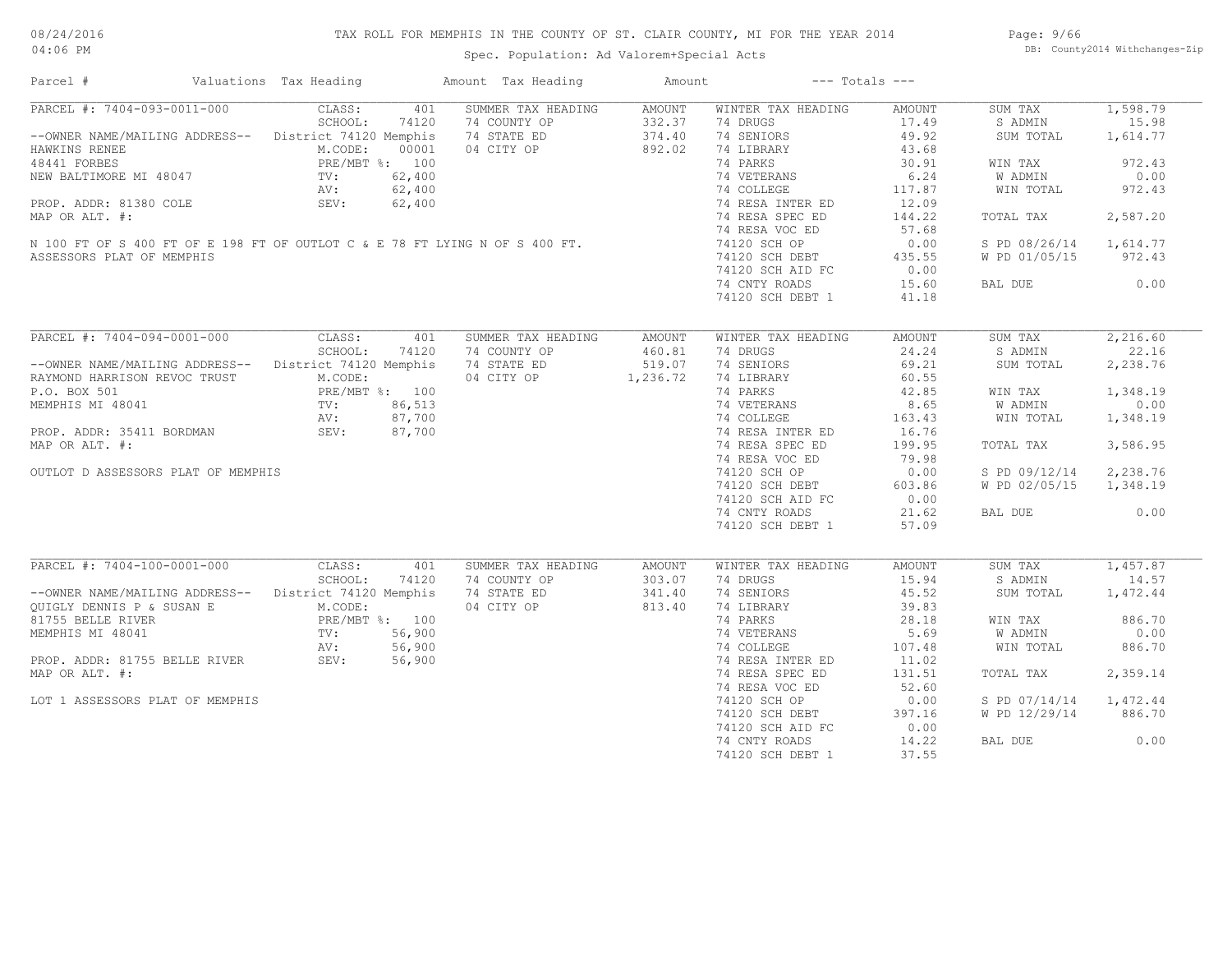Spec. Population: Ad Valorem+Special Acts

| Parcel #                                              | Valuations Tax Heading |         | Amount Tax Heading                                                                    | Amount        | $---$ Totals $---$ |        |               |          |
|-------------------------------------------------------|------------------------|---------|---------------------------------------------------------------------------------------|---------------|--------------------|--------|---------------|----------|
| PARCEL #: 7404-100-0002-001                           | CLASS:                 | 402     | SUMMER TAX HEADING                                                                    | <b>AMOUNT</b> | WINTER TAX HEADING | AMOUNT | SUM TAX       | 374.07   |
|                                                       | SCHOOL:                | 74120   | 74 COUNTY OP                                                                          | 77.76         | 74 DRUGS           | 4.09   | S ADMIN       | 3.74     |
| --OWNER NAME/MAILING ADDRESS-- District 74120 Memphis |                        |         | 74 STATE ED                                                                           | 87.60         | 74 SENIORS         | 11.68  | SUM TOTAL     | 377.81   |
| APOLLO GROUP, LLC                                     | M.CODE:                |         | 04 CITY OP                                                                            | 208.71        | 74 LIBRARY         | 10.22  |               |          |
| ROBYN CAMILLERI                                       | PRE/MBT %: 0           |         |                                                                                       |               | 74 PARKS           | 7.23   | WIN TAX       | 489.60   |
| 16601 E 13 MILE                                       | TV:                    | 14,600  |                                                                                       |               | 74 VETERANS        | 1.46   | W ADMIN       | 0.00     |
| FRASER MI 48026                                       | AV:                    | 14,600  |                                                                                       |               | 74 COLLEGE         | 27.58  | WIN TOTAL     | 489.60   |
|                                                       | SEV:                   | 14,600  |                                                                                       |               | 74 RESA INTER ED   | 2.82   |               |          |
| PROP. ADDR: 81631 BELLE RIVER                         |                        |         |                                                                                       |               | 74 RESA SPEC ED    | 33.74  | TOTAL TAX     | 867.41   |
| MAP OR ALT. #:                                        |                        |         |                                                                                       |               | 74 RESA VOC ED     | 13.49  |               |          |
|                                                       |                        |         |                                                                                       |               | 74120 SCH OP       | 262.11 | S PD 10/15/14 | 377.81   |
|                                                       |                        |         | PART OF LOT 2 "ASSESSORS PLAT OF MEMPHIS" BEING PART OF THE SW I/4 OF SEC 35, T6N     |               | 74120 SCH DEBT     | 101.90 |               |          |
|                                                       |                        |         | R14E, RILEY TWP. ST CLAIR CTY DESC AS BEG AT NW COR OF LOT 2, TH 290.12 FT ALG W      |               | 74120 SCH AID FC   | 0.00   | BAL DUE       | 489.60   |
|                                                       |                        |         | LINE OF BELLE RIVER ROAD ALG THE ARC OF CURVE THAT IS CONCAVE TO THE NE, RAD          |               | 74 CNTY ROADS      | 3.65   |               |          |
|                                                       |                        |         | =605.92 FT, CA=27DEG 26' 01", WHOSE CORD BEARS S.44 DEG 03' 51" E. 287.36 FT, TH S 16 |               | 74120 SCH DEBT 1   | 9.63   |               |          |
|                                                       |                        |         | DEG 39'10" W 124.13 FT, TH S 26 DEG 00' 00" W, 170 FT TO A PT ON LINE EST IN A        |               |                    |        |               |          |
|                                                       |                        |         | SURVEY BY COLLINS ENGINEERING RECORDED IN LIBER 3, PG 137; TH ALG SAID LINE, N82      |               |                    |        |               |          |
|                                                       |                        |         | DEG 48' 40" W. 76.35 FT TO SW COR OF LOT 2; TH ALG W LINE OF SAID LOT N 01 DEG 42'    |               |                    |        |               |          |
|                                                       |                        |         | 40" W 468.85 FT TO POB. CONTAINIG 1.253 AC SUBJECT TO EASEMENTS AND RESTRICTIONS OF   |               |                    |        |               |          |
| RECORD.                                               |                        |         |                                                                                       |               |                    |        |               |          |
|                                                       |                        |         |                                                                                       |               |                    |        |               |          |
|                                                       |                        |         |                                                                                       |               |                    |        |               |          |
| PARCEL #: 7404-100-0002-010                           | CLASS:                 | 703     | SUMMER TAX HEADING                                                                    | <b>AMOUNT</b> | WINTER TAX HEADING | AMOUNT | SUM TAX       | 0.00     |
|                                                       | SCHOOL:                | 74120   | 74 COUNTY OP                                                                          | 0.00          | 74 DRUGS           | 0.00   | S ADMIN       | 0.00     |
| --OWNER NAME/MAILING ADDRESS--                        | District 74120 Memphis |         | 74 STATE ED                                                                           | 0.00          | 74 SENIORS         | 0.00   | SUM TOTAL     | 0.00     |
| CITY OF MEMPHIS                                       | M.CODE:                |         | 04 CITY OP                                                                            | 0.00          | 74 LIBRARY         | 0.00   |               |          |
| 35095 POTTER                                          | PRE/MBT %:             | $\circ$ |                                                                                       |               | 74 PARKS           | 0.00   | WIN TAX       | 0.00     |
| MEMPHIS MI 48041                                      | TV:                    | $\circ$ |                                                                                       |               | 74 VETERANS        | 0.00   | W ADMIN       | 0.00     |
|                                                       | AV:                    | $\circ$ |                                                                                       |               | 74 COLLEGE         | 0.00   | WIN TOTAL     | 0.00     |
| PROP. ADDR: 81631 BELLE RIVER                         | SEV:                   | $\circ$ |                                                                                       |               | 74 RESA INTER ED   | 0.00   |               |          |
| MAP OR ALT. #:                                        |                        |         |                                                                                       |               | 74 RESA SPEC ED    | 0.00   | TOTAL TAX     | 0.00     |
|                                                       |                        |         |                                                                                       |               | 74 RESA VOC ED     | 0.00   |               |          |
|                                                       |                        |         | LOT 2 ASSESSORS PLAT OF MEMPHIS ALSO THAT PART OF OLD P.M. RR R/W IN NE 1/4 OF SW     |               | 74120 SCH OP       | 0.00   | BAL DUE       | 0.00     |
| 1/4 W OF BELLE RIVER RD. SEC 35 T6N R14E              |                        |         |                                                                                       |               | 74120 SCH DEBT     | 0.00   |               |          |
|                                                       |                        |         |                                                                                       |               | 74120 SCH AID FC   | 0.00   |               |          |
|                                                       |                        |         |                                                                                       |               | 74 CNTY ROADS      | 0.00   |               |          |
|                                                       |                        |         |                                                                                       |               | 74120 SCH DEBT 1   | 0.00   |               |          |
|                                                       |                        |         |                                                                                       |               |                    |        |               |          |
|                                                       |                        |         |                                                                                       |               |                    |        |               |          |
| PARCEL #: 7404-100-0003-000                           | CLASS:                 | 401     | SUMMER TAX HEADING                                                                    | AMOUNT        | WINTER TAX HEADING | AMOUNT | SUM TAX       | 2,477.62 |
|                                                       | SCHOOL:                | 74120   | 74 COUNTY OP                                                                          | 515.07        | 74 DRUGS           | 27.10  | S ADMIN       | 24.77    |
| --OWNER NAME/MAILING ADDRESS--                        | District 74120 Memphis |         | 74 STATE ED                                                                           | 580.20        | 74 SENIORS         | 77.36  | SUM TOTAL     | 2,502.39 |
| WILSON LAWRENCE                                       | M.CODE:                |         | 04 CITY OP                                                                            | 1,382.35      | 74 LIBRARY         | 67.69  |               |          |
| 81521 BELLE RIVER                                     | PRE/MBT %: 100         |         |                                                                                       |               | 74 PARKS           | 47.90  | WIN TAX       | 1,506.97 |
| MEMPHIS MI 48041                                      | TV:                    | 96,700  |                                                                                       |               | 74 VETERANS        | 9.67   | W ADMIN       | 0.00     |
|                                                       | AV:                    | 96,700  |                                                                                       |               | 74 COLLEGE         | 182.67 | WIN TOTAL     | 1,506.97 |
| PROP. ADDR: 81521 BELLE RIVER                         | SEV:                   | 96,700  |                                                                                       |               | 74 RESA INTER ED   | 18.74  |               |          |
| MAP OR ALT. #:                                        |                        |         |                                                                                       |               | 74 RESA SPEC ED    | 223.50 | TOTAL TAX     | 4,009.36 |
|                                                       |                        |         |                                                                                       |               |                    | 89.39  |               |          |
|                                                       |                        |         |                                                                                       |               | 74 RESA VOC ED     |        |               |          |
| LOT 3 ASSESSORS PLAT OF MEMPHIS                       |                        |         |                                                                                       |               | 74120 SCH OP       | 0.00   | S PD 08/06/14 | 2,502.39 |
|                                                       |                        |         |                                                                                       |               | 74120 SCH DEBT     | 674.96 | W PD 01/09/15 | 1,506.97 |
|                                                       |                        |         |                                                                                       |               | 74120 SCH AID FC   | 0.00   |               |          |
|                                                       |                        |         |                                                                                       |               | 74 CNTY ROADS      | 24.17  | BAL DUE       | 0.00     |

74120 SCH DEBT 1 63.82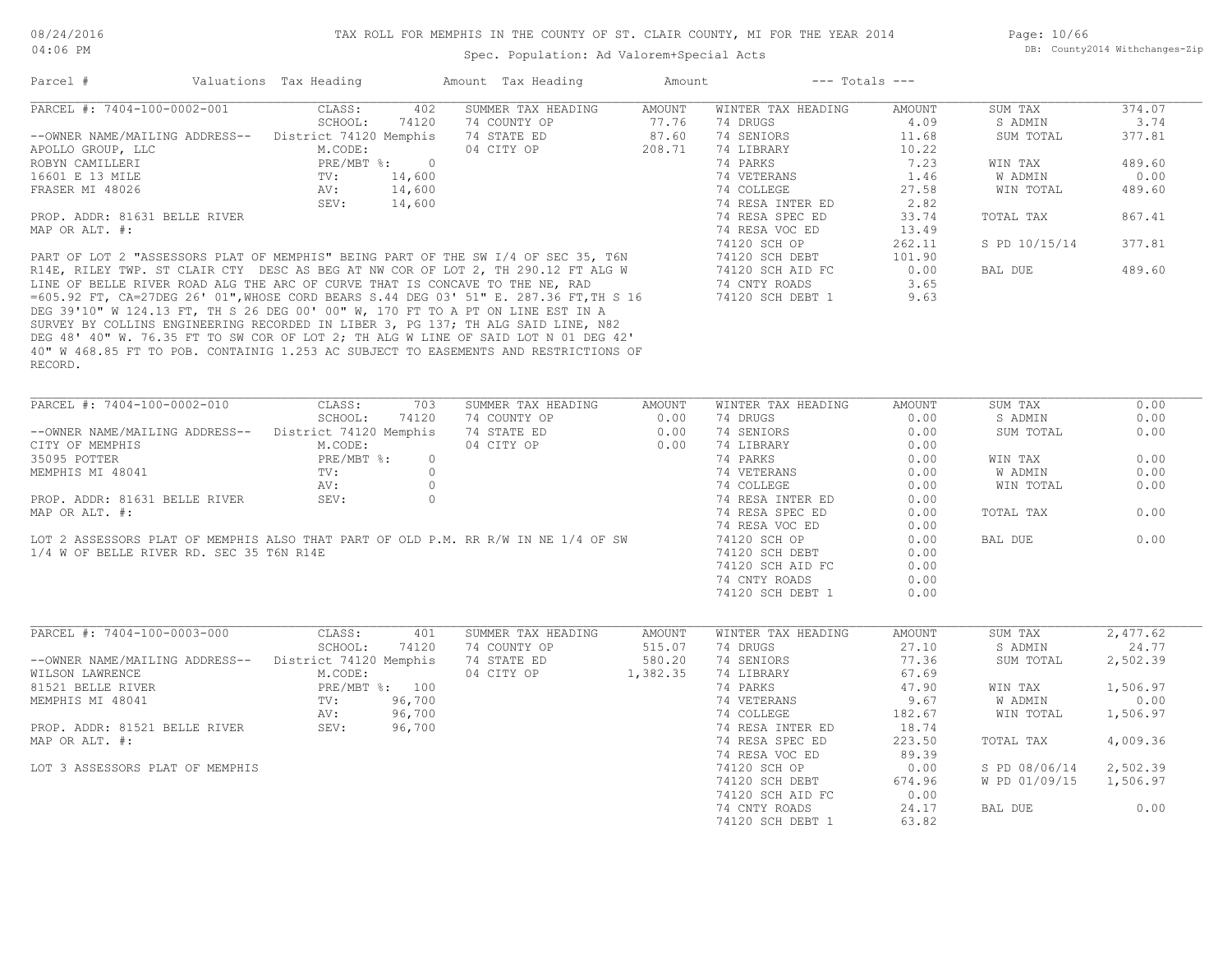# TAX ROLL FOR MEMPHIS IN THE COUNTY OF ST. CLAIR COUNTY, MI FOR THE YEAR 2014

04:06 PM

# Spec. Population: Ad Valorem+Special Acts

Page: 11/66 DB: County2014 Withchanges-Zip

| PARCEL #: 7404-100-0004-000<br>CLASS:<br>401<br>SUMMER TAX HEADING<br>AMOUNT<br>WINTER TAX HEADING<br>AMOUNT<br>SUM TAX<br>SCHOOL:<br>74120<br>328.11<br>74 DRUGS<br>17.26<br>74 COUNTY OP<br>S ADMIN<br>--OWNER NAME/MAILING ADDRESS-- District 74120 Memphis<br>74 STATE ED<br>369.60<br>74 SENIORS<br>49.28<br>SUM TOTAL<br>M.CODE:<br>04 CITY OP<br>880.59<br>74 LIBRARY<br>43.12<br>WESSEL MICHAEL & BEATRICE E<br>00001<br>PRE/MBT %: 100<br>74 PARKS<br>P.O. BOX 117<br>30.51<br>WIN TAX<br>74 VETERANS<br>6.16<br>MEMPHIS MI 48041<br>TV:<br>61,600<br>W ADMIN<br>61,600<br>74 COLLEGE<br>116.36<br>AV:<br>WIN TOTAL<br>SEV:<br>61,600<br>74 RESA INTER ED<br>11.93<br>PROP. ADDR: 81181 BELLE RIVER<br>74 RESA SPEC ED<br>142.37<br>TOTAL TAX<br>MAP OR ALT. #:<br>74 RESA VOC ED<br>56.94<br>LOT 4 EXC N 75' ASSESSORS PLAT OF MEMPHIS<br>74120 SCH OP<br>0.00<br>S PD 08/26/14<br>74120 SCH DEBT<br>429.96<br>W PD 01/05/15<br>74120 SCH AID FC<br>0.00<br>74 CNTY ROADS<br>15.40<br>BAL DUE<br>74120 SCH DEBT 1<br>40.65<br>PARCEL #: 7404-100-0004-250<br>CLASS:<br>401<br>SUMMER TAX HEADING<br>AMOUNT<br>WINTER TAX HEADING<br>AMOUNT<br>SUM TAX<br>SCHOOL:<br>74120<br>74 COUNTY OP<br>285.50<br>74 DRUGS<br>15.02<br>S ADMIN<br>--OWNER NAME/MAILING ADDRESS-- District 74120 Memphis<br>74 STATE ED<br>321.60<br>74 SENIORS<br>42.88<br>SUM TOTAL | 1,578.30<br>15.78<br>1,594.08<br>959.94<br>0.00<br>959.94<br>2,554.02<br>1,594.08<br>959.94<br>0.00 |
|---------------------------------------------------------------------------------------------------------------------------------------------------------------------------------------------------------------------------------------------------------------------------------------------------------------------------------------------------------------------------------------------------------------------------------------------------------------------------------------------------------------------------------------------------------------------------------------------------------------------------------------------------------------------------------------------------------------------------------------------------------------------------------------------------------------------------------------------------------------------------------------------------------------------------------------------------------------------------------------------------------------------------------------------------------------------------------------------------------------------------------------------------------------------------------------------------------------------------------------------------------------------------------------------------------------------------------------------------------------------|-----------------------------------------------------------------------------------------------------|
|                                                                                                                                                                                                                                                                                                                                                                                                                                                                                                                                                                                                                                                                                                                                                                                                                                                                                                                                                                                                                                                                                                                                                                                                                                                                                                                                                                     |                                                                                                     |
|                                                                                                                                                                                                                                                                                                                                                                                                                                                                                                                                                                                                                                                                                                                                                                                                                                                                                                                                                                                                                                                                                                                                                                                                                                                                                                                                                                     |                                                                                                     |
|                                                                                                                                                                                                                                                                                                                                                                                                                                                                                                                                                                                                                                                                                                                                                                                                                                                                                                                                                                                                                                                                                                                                                                                                                                                                                                                                                                     |                                                                                                     |
|                                                                                                                                                                                                                                                                                                                                                                                                                                                                                                                                                                                                                                                                                                                                                                                                                                                                                                                                                                                                                                                                                                                                                                                                                                                                                                                                                                     |                                                                                                     |
|                                                                                                                                                                                                                                                                                                                                                                                                                                                                                                                                                                                                                                                                                                                                                                                                                                                                                                                                                                                                                                                                                                                                                                                                                                                                                                                                                                     |                                                                                                     |
|                                                                                                                                                                                                                                                                                                                                                                                                                                                                                                                                                                                                                                                                                                                                                                                                                                                                                                                                                                                                                                                                                                                                                                                                                                                                                                                                                                     |                                                                                                     |
|                                                                                                                                                                                                                                                                                                                                                                                                                                                                                                                                                                                                                                                                                                                                                                                                                                                                                                                                                                                                                                                                                                                                                                                                                                                                                                                                                                     |                                                                                                     |
|                                                                                                                                                                                                                                                                                                                                                                                                                                                                                                                                                                                                                                                                                                                                                                                                                                                                                                                                                                                                                                                                                                                                                                                                                                                                                                                                                                     |                                                                                                     |
|                                                                                                                                                                                                                                                                                                                                                                                                                                                                                                                                                                                                                                                                                                                                                                                                                                                                                                                                                                                                                                                                                                                                                                                                                                                                                                                                                                     |                                                                                                     |
|                                                                                                                                                                                                                                                                                                                                                                                                                                                                                                                                                                                                                                                                                                                                                                                                                                                                                                                                                                                                                                                                                                                                                                                                                                                                                                                                                                     |                                                                                                     |
|                                                                                                                                                                                                                                                                                                                                                                                                                                                                                                                                                                                                                                                                                                                                                                                                                                                                                                                                                                                                                                                                                                                                                                                                                                                                                                                                                                     |                                                                                                     |
|                                                                                                                                                                                                                                                                                                                                                                                                                                                                                                                                                                                                                                                                                                                                                                                                                                                                                                                                                                                                                                                                                                                                                                                                                                                                                                                                                                     |                                                                                                     |
|                                                                                                                                                                                                                                                                                                                                                                                                                                                                                                                                                                                                                                                                                                                                                                                                                                                                                                                                                                                                                                                                                                                                                                                                                                                                                                                                                                     |                                                                                                     |
|                                                                                                                                                                                                                                                                                                                                                                                                                                                                                                                                                                                                                                                                                                                                                                                                                                                                                                                                                                                                                                                                                                                                                                                                                                                                                                                                                                     |                                                                                                     |
|                                                                                                                                                                                                                                                                                                                                                                                                                                                                                                                                                                                                                                                                                                                                                                                                                                                                                                                                                                                                                                                                                                                                                                                                                                                                                                                                                                     |                                                                                                     |
|                                                                                                                                                                                                                                                                                                                                                                                                                                                                                                                                                                                                                                                                                                                                                                                                                                                                                                                                                                                                                                                                                                                                                                                                                                                                                                                                                                     |                                                                                                     |
|                                                                                                                                                                                                                                                                                                                                                                                                                                                                                                                                                                                                                                                                                                                                                                                                                                                                                                                                                                                                                                                                                                                                                                                                                                                                                                                                                                     | 1,373.32                                                                                            |
|                                                                                                                                                                                                                                                                                                                                                                                                                                                                                                                                                                                                                                                                                                                                                                                                                                                                                                                                                                                                                                                                                                                                                                                                                                                                                                                                                                     | 13.73                                                                                               |
|                                                                                                                                                                                                                                                                                                                                                                                                                                                                                                                                                                                                                                                                                                                                                                                                                                                                                                                                                                                                                                                                                                                                                                                                                                                                                                                                                                     | 1,387.05                                                                                            |
| M.CODE:<br>766.22<br>74 LIBRARY<br>POKREFKY JOANN<br>04 CITY OP<br>37.52                                                                                                                                                                                                                                                                                                                                                                                                                                                                                                                                                                                                                                                                                                                                                                                                                                                                                                                                                                                                                                                                                                                                                                                                                                                                                            |                                                                                                     |
| PRE/MBT %: 100<br>74 PARKS<br>26.55<br>81221 BELLE RIVER<br>WIN TAX                                                                                                                                                                                                                                                                                                                                                                                                                                                                                                                                                                                                                                                                                                                                                                                                                                                                                                                                                                                                                                                                                                                                                                                                                                                                                                 | 835.28                                                                                              |
| TV: 53,600<br>74 VETERANS<br>5.36<br>W ADMIN<br>MEMPHIS MI 48041                                                                                                                                                                                                                                                                                                                                                                                                                                                                                                                                                                                                                                                                                                                                                                                                                                                                                                                                                                                                                                                                                                                                                                                                                                                                                                    | 0.00                                                                                                |
| AV:<br>53,600<br>74 COLLEGE<br>101.25<br>WIN TOTAL                                                                                                                                                                                                                                                                                                                                                                                                                                                                                                                                                                                                                                                                                                                                                                                                                                                                                                                                                                                                                                                                                                                                                                                                                                                                                                                  | 835.28                                                                                              |
| PROP. ADDR: 81221 BELLE RIVER<br>SEV: 53,600<br>74 RESA INTER ED<br>10.38                                                                                                                                                                                                                                                                                                                                                                                                                                                                                                                                                                                                                                                                                                                                                                                                                                                                                                                                                                                                                                                                                                                                                                                                                                                                                           |                                                                                                     |
|                                                                                                                                                                                                                                                                                                                                                                                                                                                                                                                                                                                                                                                                                                                                                                                                                                                                                                                                                                                                                                                                                                                                                                                                                                                                                                                                                                     |                                                                                                     |
| MAP OR ALT. #:<br>74 RESA SPEC ED<br>123.88<br>TOTAL TAX                                                                                                                                                                                                                                                                                                                                                                                                                                                                                                                                                                                                                                                                                                                                                                                                                                                                                                                                                                                                                                                                                                                                                                                                                                                                                                            | 2,222.33                                                                                            |
| 49.55<br>74 RESA VOC ED                                                                                                                                                                                                                                                                                                                                                                                                                                                                                                                                                                                                                                                                                                                                                                                                                                                                                                                                                                                                                                                                                                                                                                                                                                                                                                                                             |                                                                                                     |
| S PD 08/11/14 1,387.05<br>N 75' OF LOT 4 ASSESSORS PLAT OF MEMPHIS<br>74120 SCH OP<br>0.00                                                                                                                                                                                                                                                                                                                                                                                                                                                                                                                                                                                                                                                                                                                                                                                                                                                                                                                                                                                                                                                                                                                                                                                                                                                                          |                                                                                                     |
| 74120 SCH DEBT<br>W PD 12/08/14 835.28<br>374.12                                                                                                                                                                                                                                                                                                                                                                                                                                                                                                                                                                                                                                                                                                                                                                                                                                                                                                                                                                                                                                                                                                                                                                                                                                                                                                                    |                                                                                                     |
| 74120 SCH AID FC<br>0.00                                                                                                                                                                                                                                                                                                                                                                                                                                                                                                                                                                                                                                                                                                                                                                                                                                                                                                                                                                                                                                                                                                                                                                                                                                                                                                                                            |                                                                                                     |
| 74 CNTY ROADS<br>13.40<br>BAL DUE                                                                                                                                                                                                                                                                                                                                                                                                                                                                                                                                                                                                                                                                                                                                                                                                                                                                                                                                                                                                                                                                                                                                                                                                                                                                                                                                   | 0.00                                                                                                |
| 74120 SCH DEBT 1<br>35.37                                                                                                                                                                                                                                                                                                                                                                                                                                                                                                                                                                                                                                                                                                                                                                                                                                                                                                                                                                                                                                                                                                                                                                                                                                                                                                                                           |                                                                                                     |
| PARCEL #: 7404-100-0005-000<br>CLASS:<br>401<br>SUMMER TAX HEADING<br>SUM TAX<br>AMOUNT<br>WINTER TAX HEADING<br>AMOUNT                                                                                                                                                                                                                                                                                                                                                                                                                                                                                                                                                                                                                                                                                                                                                                                                                                                                                                                                                                                                                                                                                                                                                                                                                                             | 1,342.57                                                                                            |
| SCHOOL:<br>74 COUNTY OP<br>74 DRUGS<br>14.68<br>S ADMIN<br>74120<br>279.10                                                                                                                                                                                                                                                                                                                                                                                                                                                                                                                                                                                                                                                                                                                                                                                                                                                                                                                                                                                                                                                                                                                                                                                                                                                                                          | 13.42                                                                                               |
| --OWNER NAME/MAILING ADDRESS-- District 74120 Memphis<br>74 STATE ED<br>314.40<br>74 SENIORS<br>41.92<br>SUM TOTAL                                                                                                                                                                                                                                                                                                                                                                                                                                                                                                                                                                                                                                                                                                                                                                                                                                                                                                                                                                                                                                                                                                                                                                                                                                                  | 1,355.99                                                                                            |
| M.CODE:                                                                                                                                                                                                                                                                                                                                                                                                                                                                                                                                                                                                                                                                                                                                                                                                                                                                                                                                                                                                                                                                                                                                                                                                                                                                                                                                                             |                                                                                                     |
| 04 CITY OP<br>749.07<br>74 LIBRARY<br>36.68<br>GRIFFIN DANIEL S & MICHELLE M                                                                                                                                                                                                                                                                                                                                                                                                                                                                                                                                                                                                                                                                                                                                                                                                                                                                                                                                                                                                                                                                                                                                                                                                                                                                                        |                                                                                                     |
| PO BOX 130<br>PRE/MBT %: 100<br>74 PARKS<br>25.95<br>WIN TAX                                                                                                                                                                                                                                                                                                                                                                                                                                                                                                                                                                                                                                                                                                                                                                                                                                                                                                                                                                                                                                                                                                                                                                                                                                                                                                        | 816.58                                                                                              |
| 74 VETERANS<br>5.24<br>W ADMIN                                                                                                                                                                                                                                                                                                                                                                                                                                                                                                                                                                                                                                                                                                                                                                                                                                                                                                                                                                                                                                                                                                                                                                                                                                                                                                                                      | 0.00                                                                                                |
| MARINE CITY MI 48039<br>PROP. ADDR: 81145 BELLE RIVER (SEV: 52,400<br>74 COLLEGE<br>98.98<br>WIN TOTAL                                                                                                                                                                                                                                                                                                                                                                                                                                                                                                                                                                                                                                                                                                                                                                                                                                                                                                                                                                                                                                                                                                                                                                                                                                                              | 816.58                                                                                              |
| 74 RESA INTER ED<br>10.15                                                                                                                                                                                                                                                                                                                                                                                                                                                                                                                                                                                                                                                                                                                                                                                                                                                                                                                                                                                                                                                                                                                                                                                                                                                                                                                                           |                                                                                                     |
| MAP OR ALT. #:<br>74 RESA SPEC ED<br>121.11<br>TOTAL TAX                                                                                                                                                                                                                                                                                                                                                                                                                                                                                                                                                                                                                                                                                                                                                                                                                                                                                                                                                                                                                                                                                                                                                                                                                                                                                                            | 2,172.57                                                                                            |
| 74 RESA VOC ED<br>48.44                                                                                                                                                                                                                                                                                                                                                                                                                                                                                                                                                                                                                                                                                                                                                                                                                                                                                                                                                                                                                                                                                                                                                                                                                                                                                                                                             |                                                                                                     |
| 74120 SCH OP<br>LOT 5 ASSESSORS PLAT OF MEMPHIS<br>0.00<br>S PD 08/26/14                                                                                                                                                                                                                                                                                                                                                                                                                                                                                                                                                                                                                                                                                                                                                                                                                                                                                                                                                                                                                                                                                                                                                                                                                                                                                            | 1,355.99                                                                                            |
| 74120 SCH DEBT<br>365.75<br>W PD 02/17/15                                                                                                                                                                                                                                                                                                                                                                                                                                                                                                                                                                                                                                                                                                                                                                                                                                                                                                                                                                                                                                                                                                                                                                                                                                                                                                                           | 816.58                                                                                              |
| 74120 SCH AID FC<br>0.00                                                                                                                                                                                                                                                                                                                                                                                                                                                                                                                                                                                                                                                                                                                                                                                                                                                                                                                                                                                                                                                                                                                                                                                                                                                                                                                                            |                                                                                                     |
| 74 CNTY ROADS<br>13.10<br>BAL DUE                                                                                                                                                                                                                                                                                                                                                                                                                                                                                                                                                                                                                                                                                                                                                                                                                                                                                                                                                                                                                                                                                                                                                                                                                                                                                                                                   | 0.00                                                                                                |
| 34.58<br>74120 SCH DEBT 1                                                                                                                                                                                                                                                                                                                                                                                                                                                                                                                                                                                                                                                                                                                                                                                                                                                                                                                                                                                                                                                                                                                                                                                                                                                                                                                                           |                                                                                                     |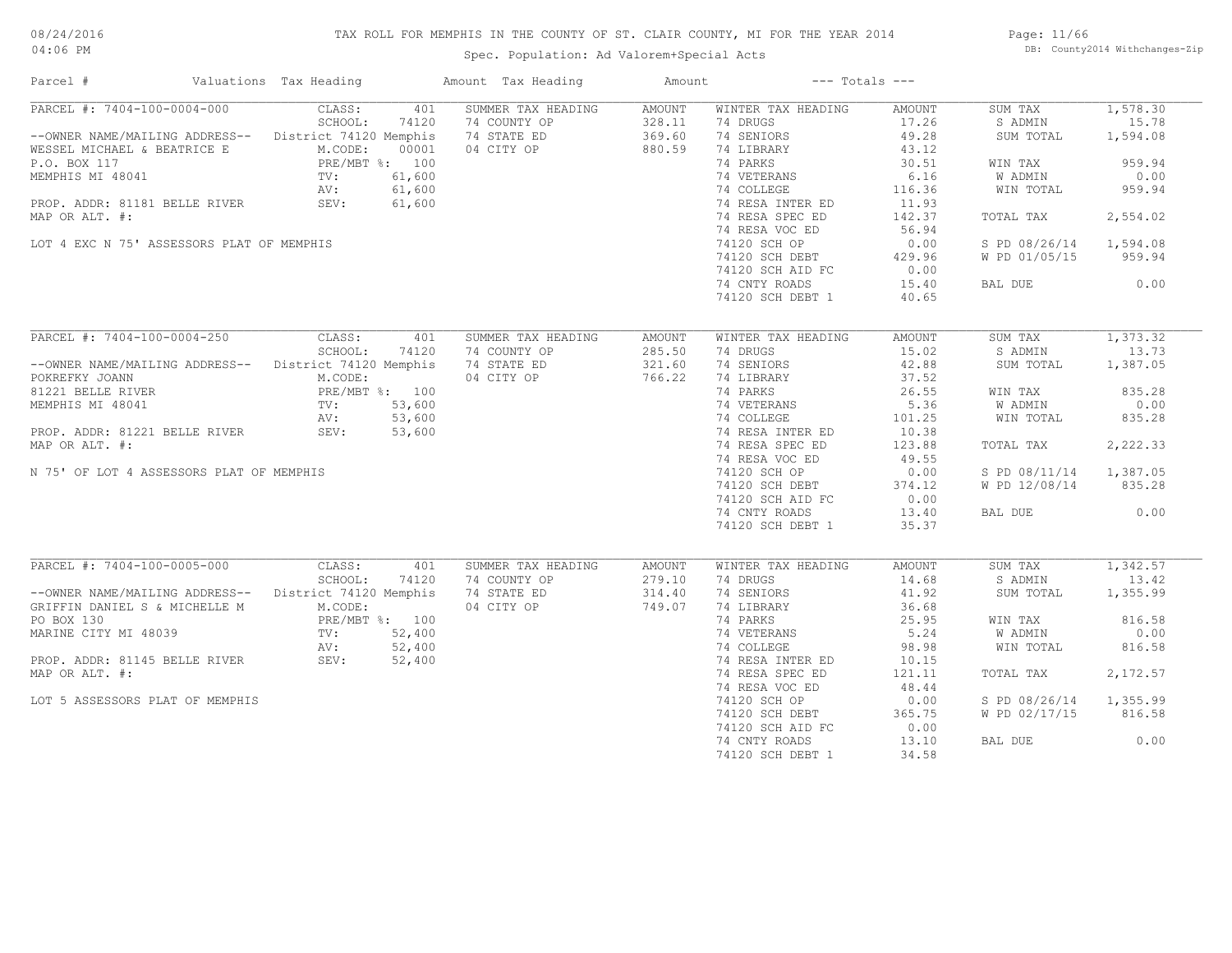# TAX ROLL FOR MEMPHIS IN THE COUNTY OF ST. CLAIR COUNTY, MI FOR THE YEAR 2014

04:06 PM

# Spec. Population: Ad Valorem+Special Acts

Page: 12/66 DB: County2014 Withchanges-Zip

| Parcel #                                                                                                                                                                                                                                      | Valuations Tax Heading                                                                                                                          | Amount Tax Heading                                                     | Amount                               |                                                                                                                                                                                                                                                         | $---$ Totals $---$                                                                                                                 |                                                                                                                              |                                                                                                     |
|-----------------------------------------------------------------------------------------------------------------------------------------------------------------------------------------------------------------------------------------------|-------------------------------------------------------------------------------------------------------------------------------------------------|------------------------------------------------------------------------|--------------------------------------|---------------------------------------------------------------------------------------------------------------------------------------------------------------------------------------------------------------------------------------------------------|------------------------------------------------------------------------------------------------------------------------------------|------------------------------------------------------------------------------------------------------------------------------|-----------------------------------------------------------------------------------------------------|
| PARCEL #: 7404-100-0006-000<br>--OWNER NAME/MAILING ADDRESS--<br>SOCIA STEVEN<br>34417 BORDMAN<br>MEMPHIS MI 48041<br>PROP. ADDR: 34417 BORDMAN<br>MAP OR ALT. #:<br>LOT 6 ASSESSORS PLAT OF MEMPHIS                                          | CLASS:<br>SCHOOL:<br>74120<br>District 74120 Memphis<br>M.CODE:<br>00001<br>PRE/MBT %: 100<br>52,901<br>TV:<br>55,200<br>AV:<br>SEV:<br>55,200  | 401<br>SUMMER TAX HEADING<br>74 COUNTY OP<br>74 STATE ED<br>04 CITY OP | AMOUNT<br>281.77<br>317.40<br>756.23 | WINTER TAX HEADING<br>74 DRUGS<br>74 SENIORS<br>74 LIBRARY<br>74 PARKS<br>74 VETERANS<br>74 COLLEGE<br>74 RESA INTER ED<br>74 RESA SPEC ED<br>74 RESA VOC ED<br>74120 SCH OP<br>74120 SCH DEBT<br>74120 SCH AID FC                                      | AMOUNT<br>14.82<br>42.32<br>37.03<br>26.20<br>5.29<br>99.93<br>10.25<br>122.27<br>48.90<br>0.00<br>369.24<br>0.00                  | SUM TAX<br>S ADMIN<br>SUM TOTAL<br>WIN TAX<br>W ADMIN<br>WIN TOTAL<br>TOTAL TAX<br>S PD 08/26/14<br>W PD 01/05/15            | 1,355.40<br>13.55<br>1,368.95<br>824.38<br>0.00<br>824.38<br>2,193.33<br>1,368.95<br>824.38         |
|                                                                                                                                                                                                                                               |                                                                                                                                                 |                                                                        |                                      | 74 CNTY ROADS<br>74120 SCH DEBT 1                                                                                                                                                                                                                       | 13.22<br>34.91                                                                                                                     | BAL DUE                                                                                                                      | 0.00                                                                                                |
| PARCEL #: 7404-100-0007-000<br>--OWNER NAME/MAILING ADDRESS-- District 74120 Memphis<br>HIGGINS TIFFANY/MULLINS EVELYN<br>34441 BORDMAN<br>MEMPHIS MI 48041<br>PROP. ADDR: 34441 BORDMAN<br>MAP OR ALT. #:<br>LOT 7 ASSESSORS PLAT OF MEMPHIS | CLASS:<br>SCHOOL:<br>74120<br>M.CODE:<br>00001<br>PRE/MBT %: 100<br>47,300<br>TV:<br>47,300<br>AV:<br>47,300<br>SEV:                            | 401<br>SUMMER TAX HEADING<br>74 COUNTY OP<br>74 STATE ED<br>04 CITY OP | AMOUNT<br>251.94<br>283.80<br>676.16 | WINTER TAX HEADING<br>74 DRUGS<br>74 SENIORS<br>74 LIBRARY<br>74 PARKS<br>74 VETERANS<br>74 COLLEGE<br>74 RESA INTER ED<br>74 RESA SPEC ED<br>74 RESA VOC ED<br>74120 SCH OP<br>74120 SCH DEBT<br>74120 SCH AID FC<br>74 CNTY ROADS<br>74120 SCH DEBT 1 | AMOUNT<br>13.25<br>37.84<br>33.11<br>23.43<br>4.73<br>89.35<br>9.16<br>109.32<br>43.72<br>0.00<br>330.15<br>0.00<br>11.82<br>31.21 | SUM TAX<br>S ADMIN<br>SUM TOTAL<br>WIN TAX<br>W ADMIN<br>WIN TOTAL<br>TOTAL TAX<br>S PD 08/26/14<br>W PD 01/05/15<br>BAL DUE | 1,211.90<br>12.11<br>1,224.01<br>737.09<br>0.00<br>737.09<br>1,961.10<br>1,224.01<br>737.09<br>0.00 |
| PARCEL #: 7404-100-0008-000<br>--OWNER NAME/MAILING ADDRESS--<br>BAUMAN DONALD & SANDRA<br>81115 BELLE RIVER<br>MEMPHIS MI 48041<br>PROP. ADDR: 81115 BELLE RIVER<br>MAP OR ALT. #:<br>LOT 8 ASSESSORS PLAT OF MEMPHIS                        | CLASS:<br>SCHOOL:<br>74120<br>District 74120 Memphis<br>M.CODE:<br>PRE/MBT %: 100<br>37,200<br>$\text{TV}$ :<br>37,200<br>AV:<br>SEV:<br>37,200 | SUMMER TAX HEADING<br>401<br>74 COUNTY OP<br>74 STATE ED<br>04 CITY OP | AMOUNT<br>198.14<br>223.20<br>531.78 | WINTER TAX HEADING<br>74 DRUGS<br>74 SENIORS<br>74 LIBRARY<br>74 PARKS<br>74 VETERANS<br>74 COLLEGE<br>74 RESA INTER ED<br>74 RESA SPEC ED<br>74 RESA VOC ED<br>74120 SCH OP<br>74120 SCH DEBT<br>74120 SCH AID FC<br>74 CNTY ROADS<br>74120 SCH DEBT 1 | AMOUNT<br>10.42<br>29.76<br>26.04<br>18.42<br>3.72<br>70.27<br>7.20<br>85.98<br>34.39<br>0.00<br>259.65<br>0.00<br>9.30<br>24.55   | SUM TAX<br>S ADMIN<br>SUM TOTAL<br>WIN TAX<br>W ADMIN<br>WIN TOTAL<br>TOTAL TAX<br>S PD 07/25/14<br>W PD 01/26/15<br>BAL DUE | 953.12<br>9.53<br>962.65<br>579.70<br>0.00<br>579.70<br>1,542.35<br>962.65<br>579.70<br>0.00        |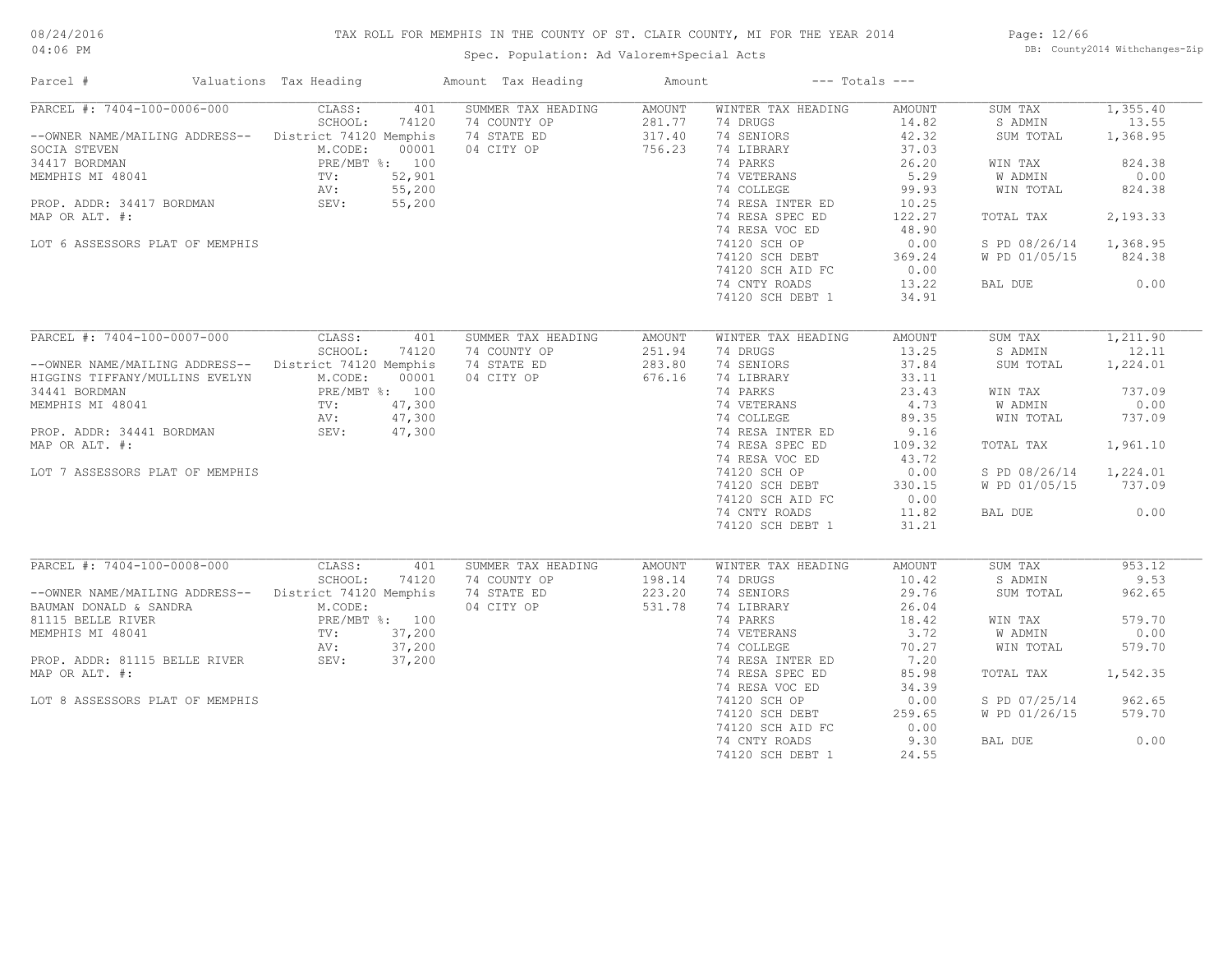# TAX ROLL FOR MEMPHIS IN THE COUNTY OF ST. CLAIR COUNTY, MI FOR THE YEAR 2014

Spec. Population: Ad Valorem+Special Acts

Page: 13/66 DB: County2014 Withchanges-Zip

| Parcel #                                                                                                                                                               | Valuations Tax Heading          | Amount Tax Heading | Amount        |                    | $---$ Totals $---$ |               |           |
|------------------------------------------------------------------------------------------------------------------------------------------------------------------------|---------------------------------|--------------------|---------------|--------------------|--------------------|---------------|-----------|
| PARCEL #: 7404-100-0009-000                                                                                                                                            | CLASS:<br>401                   | SUMMER TAX HEADING | AMOUNT        | WINTER TAX HEADING | <b>AMOUNT</b>      | SUM TAX       | 1,037.67  |
|                                                                                                                                                                        | SCHOOL:<br>74120                | 74 COUNTY OP       | 215.72        | 74 DRUGS           | 11.35              | S ADMIN       | 10.37     |
| --OWNER NAME/MAILING ADDRESS--                                                                                                                                         | District 74120 Memphis          | 74 STATE ED        | 243.00        | 74 SENIORS         | 32.40              | SUM TOTAL     | 1,048.04  |
| BEDKER STACEY                                                                                                                                                          | M.CODE:<br>00001                | 04 CITY OP         | 578.95        | 74 LIBRARY         | 28.35              |               |           |
| 81079 BELLE RIVER                                                                                                                                                      | PRE/MBT %: 100                  |                    |               | 74 PARKS           | 20.06              | WIN TAX       | 631.13    |
| MEMPHIS MI 48041                                                                                                                                                       | 40,500<br>TV:                   |                    |               | 74 VETERANS        | 4.05               | W ADMIN       | 0.00      |
|                                                                                                                                                                        | AV:<br>40,500                   |                    |               | 74 COLLEGE         | 76.50              | WIN TOTAL     | 631.13    |
| PROP. ADDR: 81079 BELLE RIVER                                                                                                                                          | SEV:<br>40,500                  |                    |               | 74 RESA INTER ED   | 7.84               |               |           |
| MAP OR ALT. #:                                                                                                                                                         |                                 |                    |               | 74 RESA SPEC ED    | 93.60              | TOTAL TAX     | 1,679.17  |
|                                                                                                                                                                        |                                 |                    |               | 74 RESA VOC ED     | 37.44              |               |           |
| LOT 9 ASSESSORS PLAT OF MEMPHIS                                                                                                                                        |                                 |                    |               | 74120 SCH OP       | 0.00               | S PD 08/26/14 | 1,048.04  |
|                                                                                                                                                                        |                                 |                    |               | 74120 SCH DEBT     | 282.69             | W PD 01/05/15 | 631.13    |
|                                                                                                                                                                        |                                 |                    |               |                    |                    |               |           |
|                                                                                                                                                                        |                                 |                    |               | 74120 SCH AID FC   | 0.00               |               |           |
|                                                                                                                                                                        |                                 |                    |               | 74 CNTY ROADS      | 10.12              | BAL DUE       | 0.00      |
|                                                                                                                                                                        |                                 |                    |               | 74120 SCH DEBT 1   | 26.73              |               |           |
|                                                                                                                                                                        |                                 |                    |               |                    |                    |               |           |
| PARCEL #: 7404-100-0010-000                                                                                                                                            | CLASS:<br>401                   | SUMMER TAX HEADING | <b>AMOUNT</b> | WINTER TAX HEADING | <b>AMOUNT</b>      | SUM TAX       | 876.25    |
|                                                                                                                                                                        | SCHOOL:<br>74120                | 74 COUNTY OP       | 182.16        | 74 DRUGS           | 9.58               | S ADMIN       | 8.76      |
| --OWNER NAME/MAILING ADDRESS--                                                                                                                                         | District 74120 Memphis          | 74 STATE ED        | 205.20        | 74 SENIORS         | 27.36              | S INTRST      | 52.58     |
| EUCLID JOSEPH GOUIN III                                                                                                                                                | M.CODE:                         | 04 CITY OP         | 488.89        | 74 LIBRARY         | 23.94              | SUM TOTAL     | 937.59    |
| 81049 BELLE RIVER                                                                                                                                                      | PRE/MBT %: 100                  |                    |               | 74 PARKS           | 16.94              |               |           |
| MEMPHIS MI 48041                                                                                                                                                       | 34,200<br>$\operatorname{TV}$ : |                    |               | 74 VETERANS        | 3.42               | WIN TAX       | 532.94    |
|                                                                                                                                                                        | 34,200<br>AV:                   |                    |               | 74 COLLEGE         | 64.60              | W ADMIN       | 0.00      |
| PROP. ADDR: 81049 BELLE RIVER                                                                                                                                          | SEV:<br>34,200                  |                    |               | 74 RESA INTER ED   | 6.62               | WIN TOTAL     | 532.94    |
| MAP OR ALT. #:                                                                                                                                                         |                                 |                    |               | 74 RESA SPEC ED    | 79.04              |               |           |
|                                                                                                                                                                        |                                 |                    |               | 74 RESA VOC ED     | 31.61              | TOTAL TAX     | 1,470.53  |
|                                                                                                                                                                        |                                 |                    |               |                    |                    |               |           |
| LOT 10 ASSESSORS PLAT OF MEMPHIS                                                                                                                                       |                                 |                    |               | 74120 SCH OP       | 0.00               |               |           |
|                                                                                                                                                                        |                                 |                    |               | 74120 SCH DEBT     | 238.71             | BAL DUE       | 1,470.53  |
|                                                                                                                                                                        |                                 |                    |               | 74120 SCH AID FC   | 0.00               |               |           |
|                                                                                                                                                                        |                                 |                    |               | 74 CNTY ROADS      | 8.55               |               |           |
|                                                                                                                                                                        |                                 |                    |               | 74120 SCH DEBT 1   | 22.57              |               |           |
|                                                                                                                                                                        |                                 |                    |               |                    |                    |               |           |
| PARCEL #: 7404-100-0011-000                                                                                                                                            | CLASS:<br>201                   | SUMMER TAX HEADING | AMOUNT        | WINTER TAX HEADING | <b>AMOUNT</b>      | SUM TAX       | 1,104.29  |
|                                                                                                                                                                        | SCHOOL:<br>74120                | 74 COUNTY OP       | 229.57        | 74 DRUGS           | 12.08              | S ADMIN       | 11.04     |
| --OWNER NAME/MAILING ADDRESS--                                                                                                                                         | District 74120 Memphis          | 74 STATE ED        | 258.60        | 74 SENIORS         | 34.48              | SUM TOTAL     | 1, 115.33 |
| NIKODIM ROBERT W & MARY K                                                                                                                                              | M.CODE:                         | 04 CITY OP         | 616.12        | 74 LIBRARY         | 30.17              |               |           |
| 81611 MAIN                                                                                                                                                             | PRE/MBT %: 0                    |                    |               | 74 PARKS           | 21.35              | WIN TAX       | 1,445.43  |
| MEMPHIS MI 48041                                                                                                                                                       | 43,100<br>TV:                   |                    |               | 74 VETERANS        | 4.31               | W ADMIN       | 0.00      |
|                                                                                                                                                                        | AV:<br>43,100                   |                    |               | 74 COLLEGE         | 81.42              | WIN TOTAL     | 1,445.43  |
| PROP. ADDR: 81611 MAIN                                                                                                                                                 | SEV:<br>43,100                  |                    |               | 74 RESA INTER ED   | 8.35               |               |           |
| MAP OR ALT. #:                                                                                                                                                         |                                 |                    |               | 74 RESA SPEC ED    | 99.61              | TOTAL TAX     | 2,560.76  |
|                                                                                                                                                                        |                                 |                    |               | 74 RESA VOC ED     | 39.84              |               |           |
|                                                                                                                                                                        |                                 |                    |               | 74120 SCH OP       | 773.78             | S PD 08/26/14 | 1, 115.33 |
| THAT PART OF LOT 11 LYING N & E OF A LINE BEG; S 1 DEG 02 MIN W 101.93 FT FROM NE<br>COR OF LOT; TH N 89 DEG 27 MIN W 490.7 FT; TH N 13 DEG 04 MIN W 141.6 FT TO N LOT |                                 |                    |               | 74120 SCH DEBT     | 300.83             | W PD 02/13/15 | 1,445.43  |
| LINE. ASSESSOR PLAT OF MEMPHIS                                                                                                                                         |                                 |                    |               | 74120 SCH AID FC   | 0.00               |               |           |
|                                                                                                                                                                        |                                 |                    |               | 74 CNTY ROADS      | 10.77              | BAL DUE       | 0.00      |
|                                                                                                                                                                        |                                 |                    |               |                    |                    |               |           |
|                                                                                                                                                                        |                                 |                    |               | 74120 SCH DEBT 1   | 28.44              |               |           |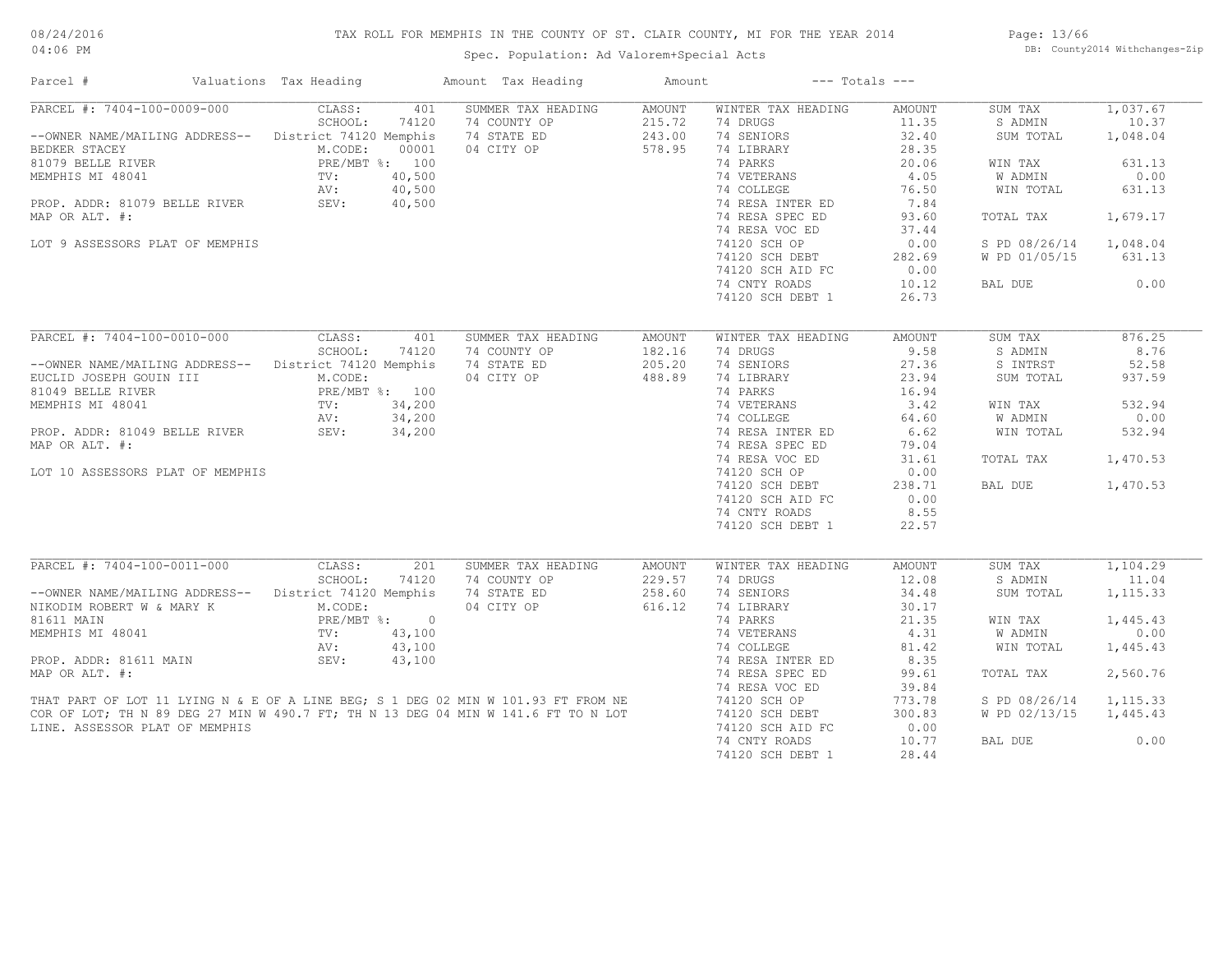# TAX ROLL FOR MEMPHIS IN THE COUNTY OF ST. CLAIR COUNTY, MI FOR THE YEAR 2014

Spec. Population: Ad Valorem+Special Acts

Page: 14/66 DB: County2014 Withchanges-Zip

| Parcel #                                                                                                                                                                                                                                                                                                                                                                                                           | Valuations Tax Heading                                                                                                              | Amount Tax Heading                                                     | Amount                                        |                                                                                                                                                                                                                                                         | $---$ Totals $---$                                                                                                                              |                                                                                                                              |                                                                                                           |
|--------------------------------------------------------------------------------------------------------------------------------------------------------------------------------------------------------------------------------------------------------------------------------------------------------------------------------------------------------------------------------------------------------------------|-------------------------------------------------------------------------------------------------------------------------------------|------------------------------------------------------------------------|-----------------------------------------------|---------------------------------------------------------------------------------------------------------------------------------------------------------------------------------------------------------------------------------------------------------|-------------------------------------------------------------------------------------------------------------------------------------------------|------------------------------------------------------------------------------------------------------------------------------|-----------------------------------------------------------------------------------------------------------|
| PARCEL #: 7404-100-0012-000<br>--OWNER NAME/MAILING ADDRESS-- District 74120 Memphis<br>DONATO CHRISTOPHER C JR<br>81600 BELLE RIVER<br>MEMPHIS MI 48041<br>PROP. ADDR: 81600 BELLE RIVER<br>MAP OR ALT. #:<br>THAT PART OF LOT 11 LYING WLY OF A LINE BEG ON S LOT LINE DIST S 85 DEG 8 MIN E 523<br>FT FROM SW COR; TH N 13 DEG 4 MIN W 188.08 FT TO N LOT LINE. EXC. MILL ROAD R/W<br>ASSESSORS PLAT OF MEMPHIS | CLASS:<br>301<br>SCHOOL:<br>74120<br>M.CODE:<br>PRE/MBT %: 0<br>135,100<br>TV:<br>135,100<br>AV:<br>SEV:<br>135,100                 | SUMMER TAX HEADING<br>74 COUNTY OP<br>74 STATE ED<br>04 CITY OP        | <b>AMOUNT</b><br>719.61<br>810.60<br>1,931.29 | WINTER TAX HEADING<br>74 DRUGS<br>74 SENIORS<br>74 LIBRARY<br>74 PARKS<br>74 VETERANS<br>74 COLLEGE<br>74 RESA INTER ED<br>74 RESA SPEC ED<br>74 RESA VOC ED<br>74120 SCH OP<br>74120 SCH DEBT<br>74120 SCH AID FC<br>74 CNTY ROADS<br>74120 SCH DEBT 1 | AMOUNT<br>37.86<br>108.08<br>94.57<br>66.92<br>13.51<br>255.21<br>26.18<br>312.25<br>124.89<br>2,425.47<br>942.99<br>0.00<br>33.77<br>89.16     | SUM TAX<br>S ADMIN<br>SUM TOTAL<br>WIN TAX<br>W ADMIN<br>WIN TOTAL<br>TOTAL TAX<br>S PD 08/25/14<br>W PD 01/05/15<br>BAL DUE | 3,461.50<br>34.61<br>3,496.11<br>4,530.86<br>0.00<br>4,530.86<br>8,026.97<br>3,496.11<br>4,530.86<br>0.00 |
|                                                                                                                                                                                                                                                                                                                                                                                                                    |                                                                                                                                     |                                                                        |                                               |                                                                                                                                                                                                                                                         |                                                                                                                                                 |                                                                                                                              |                                                                                                           |
| PARCEL #: 7404-100-0013-000<br>--OWNER NAME/MAILING ADDRESS-- District 74120 Memphis<br>YOUNG PATRICIA<br>34240 PRATT<br>MEMPHIS MI 48041<br>PROP. ADDR: 81500 BELLE RIVER<br>MAP OR ALT. #:<br>LOT 12 ASSESSORS PLAT OF MEMPHIS                                                                                                                                                                                   | CLASS:<br>SCHOOL:<br>74120<br>M.CODE:<br>PRE/MBT %: 100<br>53,454<br>TV:<br>AV:<br>63,700<br>AV:<br>SEV:<br>63,700                  | 401<br>SUMMER TAX HEADING<br>74 COUNTY OP<br>74 STATE ED<br>04 CITY OP | <b>AMOUNT</b><br>284.72<br>320.72<br>764.14   | WINTER TAX HEADING<br>74 DRUGS<br>74 SENIORS<br>74 LIBRARY<br>74 PARKS<br>74 VETERANS<br>74 COLLEGE<br>74 RESA INTER ED<br>74 RESA SPEC ED<br>74 RESA VOC ED<br>74120 SCH OP<br>74120 SCH DEBT<br>74120 SCH AID FC<br>74 CNTY ROADS<br>74120 SCH DEBT 1 | AMOUNT<br>14.98<br>42.76<br>37.41<br>26.48<br>5.34<br>100.97<br>10.35<br>123.54<br>49.41<br>0.00<br>373.10<br>0.00<br>13.36<br>35.27            | SUM TAX<br>S ADMIN<br>SUM TOTAL<br>WIN TAX<br>W ADMIN<br>WIN TOTAL<br>TOTAL TAX<br>S PD 10/14/14<br>W PD 01/23/15<br>BAL DUE | 1,369.58<br>13.69<br>1,383.27<br>832.97<br>0.00<br>832.97<br>2,216.24<br>1,383.27<br>832.97<br>0.00       |
| PARCEL #: 7404-100-0014-000<br>--OWNER NAME/MAILING ADDRESS--<br>J & JP MANAGEMENT INC<br>PO BOX 146<br>EMMETT MI 48022<br>PROP. ADDR: 81545 MAIN<br>MAP OR ALT. #:<br>THAT PART OF LOT 11 LYING S & E OF A LINE BEG ON E LOT LINE DIST S 1 DEG 2 MIN W<br>101.93 FT FROM NE COR OF LOT; TH N 89 DEG 27 MIN W 490.7 FT; TH S 13 DEG 4 MIN W<br>46.48 FT & LOT 13 ASSESSORS PLAT OF MEMPHIS                         | CLASS:<br>SCHOOL:<br>74120<br>District 74120 Memphis<br>M.CODE:<br>PRE/MBT %: 0<br>TV:<br>62,800<br>62,800<br>AV:<br>SEV:<br>62,800 | 201<br>SUMMER TAX HEADING<br>74 COUNTY OP<br>74 STATE ED<br>04 CITY OP | AMOUNT<br>334.50<br>376.80<br>897.74          | WINTER TAX HEADING<br>74 DRUGS<br>74 SENIORS<br>74 LIBRARY<br>74 PARKS<br>74 VETERANS<br>74 COLLEGE<br>74 RESA INTER ED<br>74 RESA SPEC ED<br>74 RESA VOC ED<br>74120 SCH OP<br>74120 SCH DEBT<br>74120 SCH AID FC<br>74 CNTY ROADS<br>74120 SCH DEBT 1 | <b>AMOUNT</b><br>17.60<br>50.24<br>43.96<br>31.11<br>6.28<br>118.63<br>12.17<br>145.14<br>58.05<br>1,127.46<br>438.34<br>0.00<br>15.70<br>41.44 | SUM TAX<br>S ADMIN<br>SUM TOTAL<br>WIN TAX<br>W ADMIN<br>WIN TOTAL<br>TOTAL TAX<br>S PD 07/29/14<br>W PD 12/16/14<br>BAL DUE | 1,609.04<br>16.09<br>1,625.13<br>2,106.12<br>0.00<br>2,106.12<br>3,731.25<br>1,625.13<br>2,106.12<br>0.00 |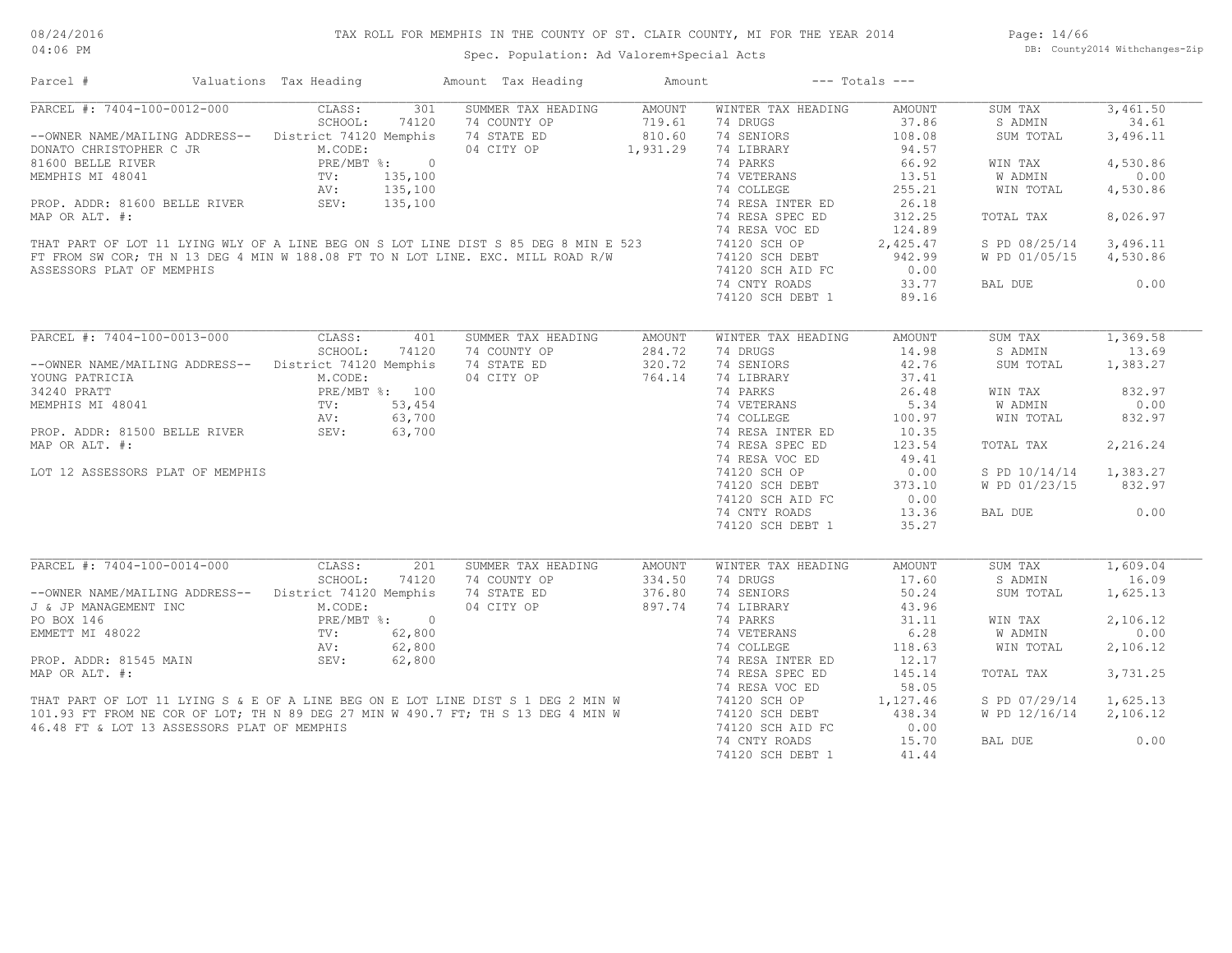# TAX ROLL FOR MEMPHIS IN THE COUNTY OF ST. CLAIR COUNTY, MI FOR THE YEAR 2014

Spec. Population: Ad Valorem+Special Acts

Page: 15/66 DB: County2014 Withchanges-Zip

| Parcel #                                               | Valuations Tax Heading | Amount Tax Heading | Amount        |                    | $---$ Totals $---$ |               |          |
|--------------------------------------------------------|------------------------|--------------------|---------------|--------------------|--------------------|---------------|----------|
| PARCEL #: 7404-100-0015-000                            | CLASS:<br>202          | SUMMER TAX HEADING | AMOUNT        | WINTER TAX HEADING | AMOUNT             | SUM TAX       | 109.36   |
|                                                        | SCHOOL:<br>74120       | 74 COUNTY OP       | 22.73         | 74 DRUGS           | 1.19               | S ADMIN       | 1.09     |
| --OWNER NAME/MAILING ADDRESS-- District 74120 Memphis  |                        | 74 STATE ED        | 25.61         | 74 SENIORS         | 3.41               | SUM TOTAL     | 110.45   |
| RAYMOND HARRISON REVOC TRUST                           | M.CODE:                | 04 CITY OP         | 61.02         | 74 LIBRARY         | 2.98               |               |          |
| P.O. BOX 501                                           | PRE/MBT %: 0           |                    |               | 74 PARKS           | 2.11               | WIN TAX       | 143.09   |
| MEMPHIS MI 48041                                       | 4,269<br>TV:           |                    |               | 74 VETERANS        | 0.42               | W ADMIN       | 0.00     |
|                                                        | 22,300<br>AV:          |                    |               | 74 COLLEGE         | 8.06               | WIN TOTAL     | 143.09   |
| PROP. ADDR: 81475 MAIN                                 | SEV:<br>22,300         |                    |               | 74 RESA INTER ED   | 0.82               |               |          |
| MAP OR ALT. #:                                         |                        |                    |               | 74 RESA SPEC ED    | 9.86               | TOTAL TAX     | 253.54   |
|                                                        |                        |                    |               | 74 RESA VOC ED     | 3.94               |               |          |
| LOT 14 ASSESSORS PLAT OF MEMPHIS                       |                        |                    |               | 74120 SCH OP       | 76.64              | S PD 09/12/14 | 110.45   |
|                                                        |                        |                    |               |                    |                    |               |          |
|                                                        |                        |                    |               | 74120 SCH DEBT     | 29.79              | W PD 02/05/15 | 143.09   |
|                                                        |                        |                    |               | 74120 SCH AID FC   | 0.00               |               |          |
|                                                        |                        |                    |               | 74 CNTY ROADS      | 1.06               | BAL DUE       | 0.00     |
|                                                        |                        |                    |               | 74120 SCH DEBT 1   | 2.81               |               |          |
|                                                        |                        |                    |               |                    |                    |               |          |
| PARCEL #: 7404-100-0016-000                            | CLASS:<br>401          | SUMMER TAX HEADING | <b>AMOUNT</b> | WINTER TAX HEADING | <b>AMOUNT</b>      | SUM TAX       | 1,355.39 |
|                                                        | SCHOOL:<br>74120       | 74 COUNTY OP       | 281.77        | 74 DRUGS           | 14.82              | S ADMIN       | 13.55    |
| --OWNER NAME/MAILING ADDRESS-- District 74120 Memphis  |                        | 74 STATE ED        | 317.40        | 74 SENIORS         | 42.32              | SUM TOTAL     | 1,368.94 |
| GUOIN MARGARET E                                       | M.CODE:                | 04 CITY OP         | 756.22        | 74 LIBRARY         | 37.03              |               |          |
| P.O. BOX 522                                           | PRE/MBT %: 100         |                    |               | 74 PARKS           | 26.20              | WIN TAX       | 824.37   |
| MEMPHIS MI 48041                                       | 52,900<br>TV:          |                    |               | 74 VETERANS        | 5.29               | W ADMIN       | 0.00     |
|                                                        | AV:<br>52,900          |                    |               | 74 COLLEGE         | 99.93              | WIN TOTAL     | 824.37   |
| PROP. ADDR: 81420 BELLE RIVER                          | SEV:<br>52,900         |                    |               | 74 RESA INTER ED   | 10.25              |               |          |
| MAP OR ALT. #:                                         |                        |                    |               | 74 RESA SPEC ED    | 122.26             | TOTAL TAX     | 2,193.31 |
|                                                        |                        |                    |               |                    | 48.90              |               |          |
|                                                        |                        |                    |               | 74 RESA VOC ED     |                    |               |          |
| LOT 15 ASSESSORS PLAT OF MEMPHIS                       |                        |                    |               | 74120 SCH OP       | 0.00               | S PD 08/07/14 | 1,368.94 |
|                                                        |                        |                    |               | 74120 SCH DEBT     | 369.24             | W PD 01/09/15 | 824.37   |
|                                                        |                        |                    |               | 74120 SCH AID FC   | 0.00               |               |          |
|                                                        |                        |                    |               | 74 CNTY ROADS      | 13.22              | BAL DUE       | 0.00     |
|                                                        |                        |                    |               | 74120 SCH DEBT 1   | 34.91              |               |          |
|                                                        |                        |                    |               |                    |                    |               |          |
| PARCEL #: 7404-100-0017-000                            | CLASS:<br>401          | SUMMER TAX HEADING | AMOUNT        | WINTER TAX HEADING | <b>AMOUNT</b>      | SUM TAX       | 1,234.96 |
|                                                        | SCHOOL:<br>74120       | 74 COUNTY OP       | 256.73        | 74 DRUGS           | 13.51              | S ADMIN       | 12.34    |
| -- OWNER NAME/MAILING ADDRESS-- District 74120 Memphis |                        | 74 STATE ED        | 289.20        | 74 SENIORS         | 38.56              | SUM TOTAL     | 1,247.30 |
| LANDON EDWARD E & COREY E                              | M.CODE:<br>00001       | 04 CITY OP         | 689.03        | 74 LIBRARY         | 33.74              |               |          |
| 81390 BELLE RIVER                                      | PRE/MBT %: 100         |                    |               | 74 PARKS           | 23.87              | WIN TAX       | 751.14   |
| MEMPHIS MI 48041                                       | 48,200<br>TV:          |                    |               | 74 VETERANS        | 4.82               | W ADMIN       | 0.00     |
|                                                        | 48,200<br>AV:          |                    |               | 74 COLLEGE         | 91.05              | WIN TOTAL     | 751.14   |
| PROP. ADDR: 81390 BELLE RIVER                          | AV:<br>SEV:<br>48,200  |                    |               | 74 RESA INTER ED   | 9.34               |               |          |
| MAP OR ALT. #:                                         |                        |                    |               | 74 RESA SPEC ED    | 111.40             | TOTAL TAX     | 1,998.44 |
|                                                        |                        |                    |               | 74 RESA VOC ED     | 44.56              |               |          |
|                                                        |                        |                    |               |                    |                    |               |          |
| LOT 16 ASSESSORS PLAT OF MEMPHIS                       |                        |                    |               | 74120 SCH OP       | 0.00               | S PD 08/26/14 | 1,247.30 |
|                                                        |                        |                    |               | 74120 SCH DEBT     | 336.43             | W PD 01/05/15 | 751.14   |
|                                                        |                        |                    |               | 74120 SCH AID FC   | 0.00               |               |          |
|                                                        |                        |                    |               | 74 CNTY ROADS      | 12.05              | BAL DUE       | 0.00     |
|                                                        |                        |                    |               | 74120 SCH DEBT 1   | 31.81              |               |          |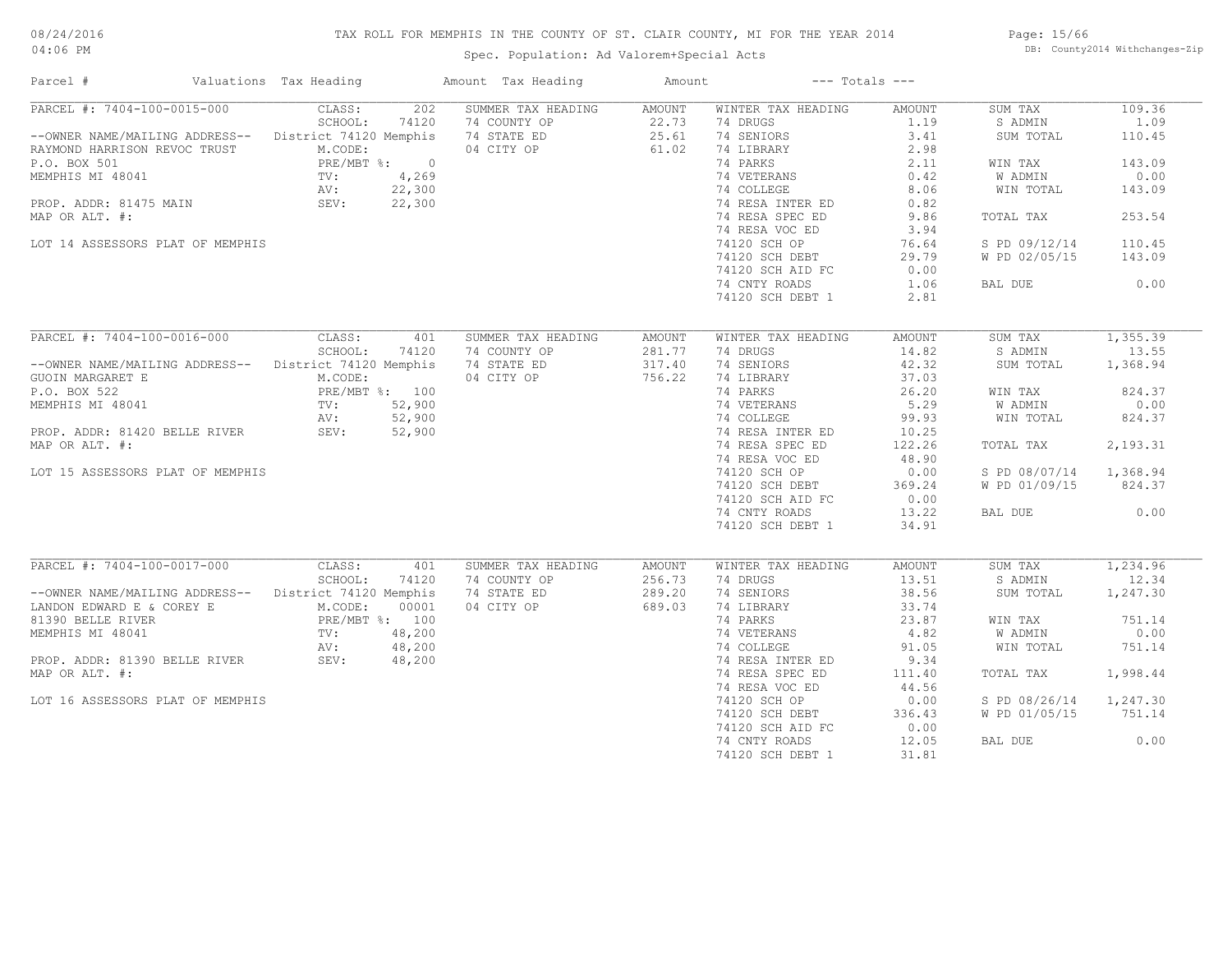| Parcel #                                                                                             | Valuations Tax Heading                | Amount Tax Heading | Amount | $---$ Totals $---$ |               |               |          |
|------------------------------------------------------------------------------------------------------|---------------------------------------|--------------------|--------|--------------------|---------------|---------------|----------|
| PARCEL #: 7404-100-0018-000                                                                          | CLASS:<br>401                         | SUMMER TAX HEADING | AMOUNT | WINTER TAX HEADING | AMOUNT        | SUM TAX       | 1,160.66 |
|                                                                                                      | SCHOOL:<br>74120                      | 74 COUNTY OP       | 241.29 | 74 DRUGS           | 12.69         | S ADMIN       | 11.60    |
| --OWNER NAME/MAILING ADDRESS-- District 74120 Memphis                                                |                                       | 74 STATE ED        | 271.80 | 74 SENIORS         | 36.24         | SUM TOTAL     | 1,172.26 |
| BISCORNER WILLIAM & ROBIN                                                                            | M.CODE:<br>00001                      | 04 CITY OP         | 647.57 | 74 LIBRARY         | 31.71         |               |          |
| 81350 BELLE RIVER                                                                                    | PRE/MBT %: 100                        |                    |        | 74 PARKS           | 22.44         | WIN TAX       | 705.92   |
| MEMPHIS MI 48041                                                                                     | TV:<br>45,300                         |                    |        | 74 VETERANS        | 4.53          | W ADMIN       | 0.00     |
|                                                                                                      | AV:<br>45,300                         |                    |        | 74 COLLEGE         | 85.57         | WIN TOTAL     | 705.92   |
| PROP. ADDR: 81350 BELLE RIVER                                                                        | SEV:<br>45,300                        |                    |        | 74 RESA INTER ED   | 8.77          |               |          |
| MAP OR ALT. #:                                                                                       |                                       |                    |        | 74 RESA SPEC ED    | 104.70        | TOTAL TAX     | 1,878.18 |
|                                                                                                      |                                       |                    |        | 74 RESA VOC ED     | 41.87         |               |          |
| LOT 17 EXC S 60 FT OF W 132 FT & EXC E 70 FT THEREOF. ASSESSORS PLAT OF MEMPHIS                      |                                       |                    |        |                    |               |               |          |
|                                                                                                      |                                       |                    |        | 74120 SCH OP       | 0.00          | S PD 08/26/14 | 1,172.26 |
|                                                                                                      |                                       |                    |        | 74120 SCH DEBT     | 316.19        | W PD 01/05/15 | 705.92   |
|                                                                                                      |                                       |                    |        | 74120 SCH AID FC   | 0.00          |               |          |
|                                                                                                      |                                       |                    |        | 74 CNTY ROADS      | 11.32         | BAL DUE       | 0.00     |
|                                                                                                      |                                       |                    |        | 74120 SCH DEBT 1   | 29.89         |               |          |
|                                                                                                      |                                       |                    |        |                    |               |               |          |
| PARCEL #: 7404-100-0018-250                                                                          | CLASS:<br>401                         | SUMMER TAX HEADING | AMOUNT | WINTER TAX HEADING | AMOUNT        | SUM TAX       | 937.74   |
|                                                                                                      | SCHOOL:<br>74120                      | 74 COUNTY OP       | 194.94 | 74 DRUGS           | 10.25         | S ADMIN       | 9.37     |
| --OWNER NAME/MAILING ADDRESS-- District 74120 Memphis                                                |                                       | 74 STATE ED        | 219.60 | 74 SENIORS         | 29.28         | SUM TOTAL     | 947.11   |
| KAUZLARICH TERRY                                                                                     | M.CODE:                               | 04 CITY OP         | 523.20 | 74 LIBRARY         | 25.62         |               |          |
| 81300 BELLE RIVER                                                                                    | PRE/M<br>TV:<br>AV:<br>PRE/MBT %: 100 |                    |        | 74 PARKS           | 18.13         | WIN TAX       | 570.35   |
| MEMPHIS MI 48041                                                                                     | 36,600                                |                    |        | 74 VETERANS        | 3.66          | W ADMIN       | 0.00     |
|                                                                                                      | 36,600                                |                    |        | 74 COLLEGE         | 69.14         | WIN TOTAL     | 570.35   |
| PROP. ADDR: 81300 BELLE RIVER                                                                        | SEV:<br>36,600                        |                    |        | 74 RESA INTER ED   | 7.09          |               |          |
| MAP OR ALT. #:                                                                                       |                                       |                    |        | 74 RESA SPEC ED    | 84.59         | TOTAL TAX     | 1,517.46 |
|                                                                                                      |                                       |                    |        |                    |               |               |          |
|                                                                                                      |                                       |                    |        | 74 RESA VOC ED     | 33.83         |               |          |
| S 60 FT OF W 132 FT OF LOT 17 ASSESSORS PLAT OF MEMPHIS                                              |                                       |                    |        | 74120 SCH OP       | 0.00          | S PD 08/29/14 | 947.11   |
|                                                                                                      |                                       |                    |        | 74120 SCH DEBT     | 255.46        | W PD 02/13/15 | 570.35   |
|                                                                                                      |                                       |                    |        | 74120 SCH AID FC   | 0.00          |               |          |
|                                                                                                      |                                       |                    |        | 74 CNTY ROADS      | 9.15          | BAL DUE       | 0.00     |
|                                                                                                      |                                       |                    |        | 74120 SCH DEBT 1   | 24.15         |               |          |
|                                                                                                      |                                       |                    |        |                    |               |               |          |
| PARCEL #: 7404-100-0018-500                                                                          | CLASS:<br>401                         | SUMMER TAX HEADING | AMOUNT | WINTER TAX HEADING | <b>AMOUNT</b> | SUM TAX       | 1,544.98 |
|                                                                                                      | SCHOOL:<br>74120                      | 74 COUNTY OP       | 321.18 | 74 DRUGS           | 16.90         | S ADMIN       | 15.44    |
| -- OWNER NAME/MAILING ADDRESS-- District 74120 Memphis                                               |                                       | 74 STATE ED        | 361.80 | 74 SENIORS         | 48.24         | SUM TOTAL     | 1,560.42 |
| QUESNELLE RACHEL & MICHAEL                                                                           | M.CODE:                               | 04 CITY OP         | 862.00 | 74 LIBRARY         | 42.21         |               |          |
| 34655 MAPLE<br>MEMPHIS MI 48041 TV:<br>PROP. ADDR: 34655 MAPLE 4802:<br>PROP. ADDR: 34655 MAPLE 5EV: | PRE/MBT %: 100                        |                    |        | 74 PARKS           | 29.87         | WIN TAX       | 939.70   |
|                                                                                                      | 60,300                                |                    |        | 74 VETERANS        | 6.03          | W ADMIN       | 0.00     |
|                                                                                                      | 60,300                                |                    |        | 74 COLLEGE         | 113.91        | WIN TOTAL     | 939.70   |
|                                                                                                      | 60,300                                |                    |        | 74 RESA INTER ED   | 11.68         |               |          |
| MAP OR ALT. #:                                                                                       |                                       |                    |        | 74 RESA SPEC ED    | 139.37        | TOTAL TAX     | 2,500.12 |
|                                                                                                      |                                       |                    |        | 74 RESA VOC ED     | 55.74         |               |          |
|                                                                                                      |                                       |                    |        |                    |               |               |          |
| E 70 FT OF LOT 17 ASSESSORS PLAT OF MEMPHIS                                                          |                                       |                    |        | 74120 SCH OP       | 0.00          | S PD 07/03/14 | 1,560.42 |
|                                                                                                      |                                       |                    |        | 74120 SCH DEBT     | 420.89        | W PD 02/13/15 | 939.70   |
|                                                                                                      |                                       |                    |        | 74120 SCH AID FC   | 0.00          |               |          |
|                                                                                                      |                                       |                    |        | 74 CNTY ROADS      | 15.07         | BAL DUE       | 0.00     |
|                                                                                                      |                                       |                    |        | 74120 SCH DEBT 1   | 39.79         |               |          |
|                                                                                                      |                                       |                    |        |                    |               |               |          |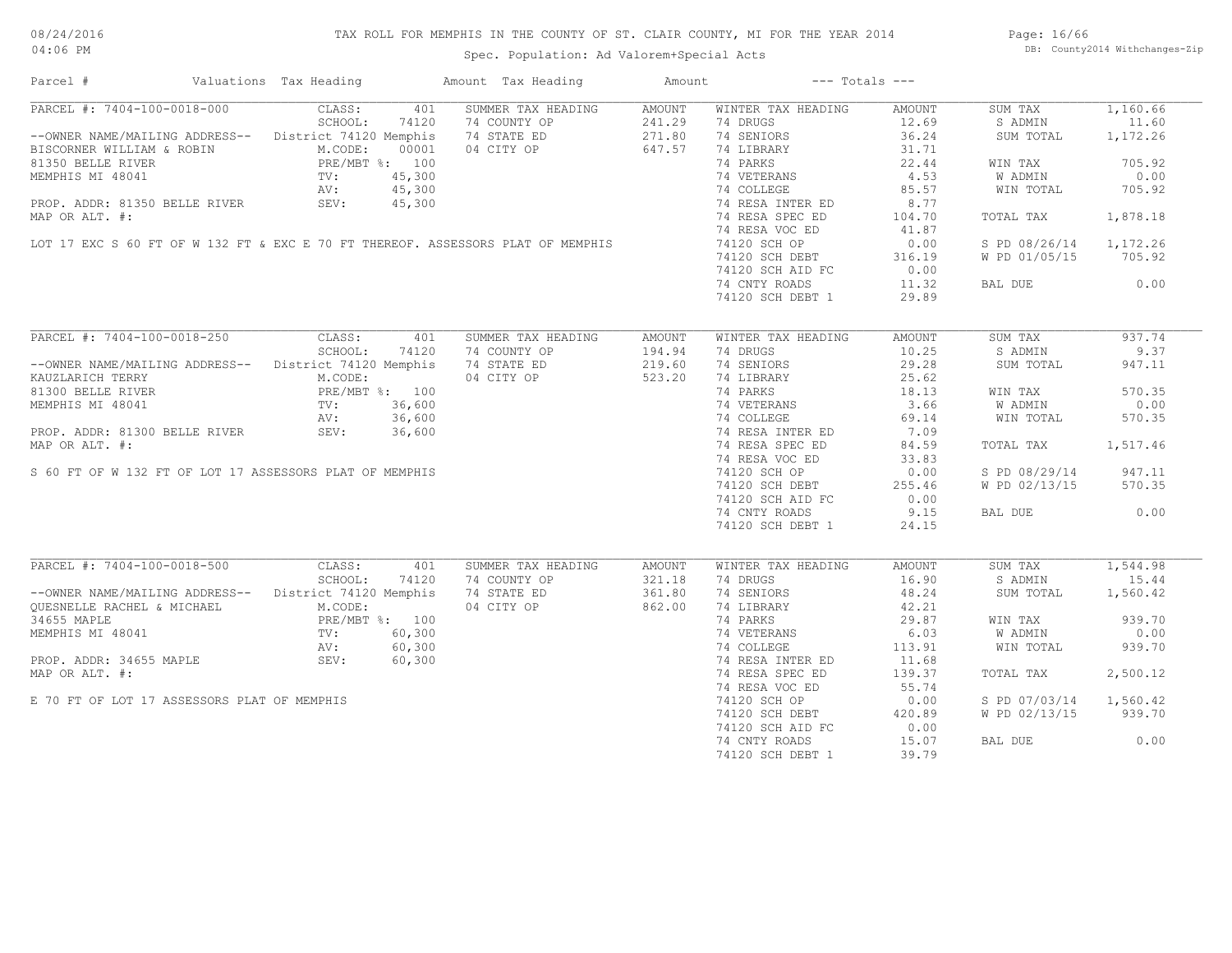# TAX ROLL FOR MEMPHIS IN THE COUNTY OF ST. CLAIR COUNTY, MI FOR THE YEAR 2014

04:06 PM

# Spec. Population: Ad Valorem+Special Acts

Page: 17/66 DB: County2014 Withchanges-Zip

| PARCEL #: 7404-100-0019-000<br>SUMMER TAX HEADING<br>CLASS:<br>401<br>AMOUNT<br>WINTER TAX HEADING<br>AMOUNT<br>SUM TAX<br>1,366.45<br>SCHOOL:<br>284.07<br>74 DRUGS<br>14.94<br>13.66<br>74120<br>74 COUNTY OP<br>S ADMIN<br>--OWNER NAME/MAILING ADDRESS-- District 74120 Memphis<br>74 STATE ED<br>319.99<br>74 SENIORS<br>42.66<br>1,380.11<br>SUM TOTAL<br>04 CITY OP<br>762.39<br>74 LIBRARY<br>37.33<br>M.CODE:<br>00001<br>74 PARKS<br>PRE/MBT %: 100<br>26.42<br>831.08<br>WIN TAX<br>0.00<br>TV:<br>53,332<br>74 VETERANS<br>5.33<br>W ADMIN<br>68,500<br>74 COLLEGE<br>100.74<br>831.08<br>WIN TOTAL<br>AV:<br>PROP. ADDR: 34675 MAPLE<br>SEV:<br>68,500<br>74 RESA INTER ED<br>10.33<br>74 RESA SPEC ED<br>123.26<br>2,211.19<br>TOTAL TAX<br>74 RESA VOC ED<br>49.30<br>74120 SCH OP<br>1,380.11<br>LOT 18 ASSESSORS PLAT OF MEMPHIS<br>0.00<br>S PD 08/26/14<br>74120 SCH DEBT<br>372.25<br>W PD 01/05/15<br>831.08<br>0.00<br>74120 SCH AID FC<br>0.00<br>74 CNTY ROADS<br>13.33<br>BAL DUE<br>74120 SCH DEBT 1<br>35.19<br>PARCEL #: 7404-100-0020-000<br>CLASS:<br>SUMMER TAX HEADING<br>WINTER TAX HEADING<br>1,145.28<br>401<br>AMOUNT<br>AMOUNT<br>SUM TAX<br>SCHOOL:<br>238.09<br>74 DRUGS<br>12.52<br>S ADMIN<br>11.45<br>74120<br>74 COUNTY OP<br>74 STATE ED<br>268.20<br>74 SENIORS<br>35.76<br>District 74120 Memphis<br>SUM TOTAL<br>1,156.73<br>--OWNER NAME/MAILING ADDRESS--<br>M.CODE:<br>04 CITY OP<br>638.99<br>74 LIBRARY<br>31.29<br>SMITH PAMELA<br>00001<br>PRE/MBT %: 100<br>22.14<br>696.58<br>ZAMBO ROBERT<br>74 PARKS<br>WIN TAX<br>34711 MAPLE<br>44,700<br>74 VETERANS<br>4.47<br>W ADMIN<br>0.00<br>TV:<br>MEMPHIS MI 48041<br>44,700<br>74 COLLEGE<br>WIN TOTAL<br>696.58<br>AV:<br>84.44<br>SEV:<br>44,700<br>74 RESA INTER ED<br>8.66<br>74 RESA SPEC ED<br>1,853.31<br>PROP. ADDR: 34711 MAPLE<br>103.31<br>TOTAL TAX<br>74 RESA VOC ED<br>41.32<br>MAP OR ALT. #:<br>0.00<br>1,156.73<br>74120 SCH OP<br>S PD 08/26/14<br>LOT 19 ASSESSORS PLAT OF MEMPHIS<br>74120 SCH DEBT<br>312.00<br>W PD 01/05/15<br>696.58<br>74120 SCH AID FC<br>0.00<br>0.00<br>74 CNTY ROADS<br>11.17<br>BAL DUE<br>74120 SCH DEBT 1<br>29.50<br>PARCEL #: 7404-100-0021-000<br>1,050.48<br>CLASS:<br>401<br>SUMMER TAX HEADING<br>AMOUNT<br>WINTER TAX HEADING<br>AMOUNT<br>SUM TAX<br>SCHOOL:<br>74 COUNTY OP<br>218.38<br>74 DRUGS<br>11.49<br>S ADMIN<br>10.50<br>74120<br>--OWNER NAME/MAILING ADDRESS--<br>District 74120 Memphis<br>74 STATE ED<br>246.00<br>74 SENIORS<br>32.80<br>S INTRST<br>63.03<br>04 CITY OP<br>586.10<br>74 LIBRARY<br>28.70<br>PETTINATO JEREMY JOHN<br>M.CODE:<br>SUM TOTAL<br>1,124.01<br>34741 MAPLE<br>PRE/MBT %: 0<br>74 PARKS<br>20.31<br>41,000<br>74 VETERANS<br>4.10<br>1,375.02<br>MEMPHIS MI 48041<br>$\text{TV}$ :<br>WIN TAX<br>W ADMIN<br>41,000<br>74 COLLEGE<br>77.45<br>0.00<br>AV:<br>PROP. ADDR: 34741 MAPLE<br>SEV:<br>41,000<br>74 RESA INTER ED<br>7.94<br>1,375.02<br>WIN TOTAL<br>94.76<br>MAP OR ALT. #:<br>74 RESA SPEC ED<br>74 RESA VOC ED<br>37.90<br>2,499.03<br>TOTAL TAX<br>LOT 20 EXC THAT PART OF E OF A LINE; BEG 6 FT W OF SE COR & RUNS N 1 DEG 24 1/2 MIN<br>74120 SCH OP<br>736.08<br>74120 SCH DEBT<br>E 134.56 FT. ASSESSORS PLAT OF MEMPHIS<br>286.18<br>BAL DUE<br>2,499.03<br>74120 SCH AID FC<br>0.00<br>74 CNTY ROADS<br>10.25<br>74120 SCH DEBT 1<br>27.06 | Parcel #           | Valuations Tax Heading | Amount Tax Heading | Amount | $---$ Totals $---$ |  |
|----------------------------------------------------------------------------------------------------------------------------------------------------------------------------------------------------------------------------------------------------------------------------------------------------------------------------------------------------------------------------------------------------------------------------------------------------------------------------------------------------------------------------------------------------------------------------------------------------------------------------------------------------------------------------------------------------------------------------------------------------------------------------------------------------------------------------------------------------------------------------------------------------------------------------------------------------------------------------------------------------------------------------------------------------------------------------------------------------------------------------------------------------------------------------------------------------------------------------------------------------------------------------------------------------------------------------------------------------------------------------------------------------------------------------------------------------------------------------------------------------------------------------------------------------------------------------------------------------------------------------------------------------------------------------------------------------------------------------------------------------------------------------------------------------------------------------------------------------------------------------------------------------------------------------------------------------------------------------------------------------------------------------------------------------------------------------------------------------------------------------------------------------------------------------------------------------------------------------------------------------------------------------------------------------------------------------------------------------------------------------------------------------------------------------------------------------------------------------------------------------------------------------------------------------------------------------------------------------------------------------------------------------------------------------------------------------------------------------------------------------------------------------------------------------------------------------------------------------------------------------------------------------------------------------------------------------------------------------------------------------------------------------------------------------------------------------------------------------------------------------------------------------------------------------------------------------------------------------------------------------------------------------------------------------------------------------------------------------------------------|--------------------|------------------------|--------------------|--------|--------------------|--|
|                                                                                                                                                                                                                                                                                                                                                                                                                                                                                                                                                                                                                                                                                                                                                                                                                                                                                                                                                                                                                                                                                                                                                                                                                                                                                                                                                                                                                                                                                                                                                                                                                                                                                                                                                                                                                                                                                                                                                                                                                                                                                                                                                                                                                                                                                                                                                                                                                                                                                                                                                                                                                                                                                                                                                                                                                                                                                                                                                                                                                                                                                                                                                                                                                                                                                                                                                                      |                    |                        |                    |        |                    |  |
|                                                                                                                                                                                                                                                                                                                                                                                                                                                                                                                                                                                                                                                                                                                                                                                                                                                                                                                                                                                                                                                                                                                                                                                                                                                                                                                                                                                                                                                                                                                                                                                                                                                                                                                                                                                                                                                                                                                                                                                                                                                                                                                                                                                                                                                                                                                                                                                                                                                                                                                                                                                                                                                                                                                                                                                                                                                                                                                                                                                                                                                                                                                                                                                                                                                                                                                                                                      |                    |                        |                    |        |                    |  |
|                                                                                                                                                                                                                                                                                                                                                                                                                                                                                                                                                                                                                                                                                                                                                                                                                                                                                                                                                                                                                                                                                                                                                                                                                                                                                                                                                                                                                                                                                                                                                                                                                                                                                                                                                                                                                                                                                                                                                                                                                                                                                                                                                                                                                                                                                                                                                                                                                                                                                                                                                                                                                                                                                                                                                                                                                                                                                                                                                                                                                                                                                                                                                                                                                                                                                                                                                                      |                    |                        |                    |        |                    |  |
|                                                                                                                                                                                                                                                                                                                                                                                                                                                                                                                                                                                                                                                                                                                                                                                                                                                                                                                                                                                                                                                                                                                                                                                                                                                                                                                                                                                                                                                                                                                                                                                                                                                                                                                                                                                                                                                                                                                                                                                                                                                                                                                                                                                                                                                                                                                                                                                                                                                                                                                                                                                                                                                                                                                                                                                                                                                                                                                                                                                                                                                                                                                                                                                                                                                                                                                                                                      | SEXTON ROBERT D JR |                        |                    |        |                    |  |
|                                                                                                                                                                                                                                                                                                                                                                                                                                                                                                                                                                                                                                                                                                                                                                                                                                                                                                                                                                                                                                                                                                                                                                                                                                                                                                                                                                                                                                                                                                                                                                                                                                                                                                                                                                                                                                                                                                                                                                                                                                                                                                                                                                                                                                                                                                                                                                                                                                                                                                                                                                                                                                                                                                                                                                                                                                                                                                                                                                                                                                                                                                                                                                                                                                                                                                                                                                      | 34675 MAPLE        |                        |                    |        |                    |  |
|                                                                                                                                                                                                                                                                                                                                                                                                                                                                                                                                                                                                                                                                                                                                                                                                                                                                                                                                                                                                                                                                                                                                                                                                                                                                                                                                                                                                                                                                                                                                                                                                                                                                                                                                                                                                                                                                                                                                                                                                                                                                                                                                                                                                                                                                                                                                                                                                                                                                                                                                                                                                                                                                                                                                                                                                                                                                                                                                                                                                                                                                                                                                                                                                                                                                                                                                                                      | MEMPHIS MI 48041   |                        |                    |        |                    |  |
|                                                                                                                                                                                                                                                                                                                                                                                                                                                                                                                                                                                                                                                                                                                                                                                                                                                                                                                                                                                                                                                                                                                                                                                                                                                                                                                                                                                                                                                                                                                                                                                                                                                                                                                                                                                                                                                                                                                                                                                                                                                                                                                                                                                                                                                                                                                                                                                                                                                                                                                                                                                                                                                                                                                                                                                                                                                                                                                                                                                                                                                                                                                                                                                                                                                                                                                                                                      |                    |                        |                    |        |                    |  |
|                                                                                                                                                                                                                                                                                                                                                                                                                                                                                                                                                                                                                                                                                                                                                                                                                                                                                                                                                                                                                                                                                                                                                                                                                                                                                                                                                                                                                                                                                                                                                                                                                                                                                                                                                                                                                                                                                                                                                                                                                                                                                                                                                                                                                                                                                                                                                                                                                                                                                                                                                                                                                                                                                                                                                                                                                                                                                                                                                                                                                                                                                                                                                                                                                                                                                                                                                                      |                    |                        |                    |        |                    |  |
|                                                                                                                                                                                                                                                                                                                                                                                                                                                                                                                                                                                                                                                                                                                                                                                                                                                                                                                                                                                                                                                                                                                                                                                                                                                                                                                                                                                                                                                                                                                                                                                                                                                                                                                                                                                                                                                                                                                                                                                                                                                                                                                                                                                                                                                                                                                                                                                                                                                                                                                                                                                                                                                                                                                                                                                                                                                                                                                                                                                                                                                                                                                                                                                                                                                                                                                                                                      | MAP OR ALT. #:     |                        |                    |        |                    |  |
|                                                                                                                                                                                                                                                                                                                                                                                                                                                                                                                                                                                                                                                                                                                                                                                                                                                                                                                                                                                                                                                                                                                                                                                                                                                                                                                                                                                                                                                                                                                                                                                                                                                                                                                                                                                                                                                                                                                                                                                                                                                                                                                                                                                                                                                                                                                                                                                                                                                                                                                                                                                                                                                                                                                                                                                                                                                                                                                                                                                                                                                                                                                                                                                                                                                                                                                                                                      |                    |                        |                    |        |                    |  |
|                                                                                                                                                                                                                                                                                                                                                                                                                                                                                                                                                                                                                                                                                                                                                                                                                                                                                                                                                                                                                                                                                                                                                                                                                                                                                                                                                                                                                                                                                                                                                                                                                                                                                                                                                                                                                                                                                                                                                                                                                                                                                                                                                                                                                                                                                                                                                                                                                                                                                                                                                                                                                                                                                                                                                                                                                                                                                                                                                                                                                                                                                                                                                                                                                                                                                                                                                                      |                    |                        |                    |        |                    |  |
|                                                                                                                                                                                                                                                                                                                                                                                                                                                                                                                                                                                                                                                                                                                                                                                                                                                                                                                                                                                                                                                                                                                                                                                                                                                                                                                                                                                                                                                                                                                                                                                                                                                                                                                                                                                                                                                                                                                                                                                                                                                                                                                                                                                                                                                                                                                                                                                                                                                                                                                                                                                                                                                                                                                                                                                                                                                                                                                                                                                                                                                                                                                                                                                                                                                                                                                                                                      |                    |                        |                    |        |                    |  |
|                                                                                                                                                                                                                                                                                                                                                                                                                                                                                                                                                                                                                                                                                                                                                                                                                                                                                                                                                                                                                                                                                                                                                                                                                                                                                                                                                                                                                                                                                                                                                                                                                                                                                                                                                                                                                                                                                                                                                                                                                                                                                                                                                                                                                                                                                                                                                                                                                                                                                                                                                                                                                                                                                                                                                                                                                                                                                                                                                                                                                                                                                                                                                                                                                                                                                                                                                                      |                    |                        |                    |        |                    |  |
|                                                                                                                                                                                                                                                                                                                                                                                                                                                                                                                                                                                                                                                                                                                                                                                                                                                                                                                                                                                                                                                                                                                                                                                                                                                                                                                                                                                                                                                                                                                                                                                                                                                                                                                                                                                                                                                                                                                                                                                                                                                                                                                                                                                                                                                                                                                                                                                                                                                                                                                                                                                                                                                                                                                                                                                                                                                                                                                                                                                                                                                                                                                                                                                                                                                                                                                                                                      |                    |                        |                    |        |                    |  |
|                                                                                                                                                                                                                                                                                                                                                                                                                                                                                                                                                                                                                                                                                                                                                                                                                                                                                                                                                                                                                                                                                                                                                                                                                                                                                                                                                                                                                                                                                                                                                                                                                                                                                                                                                                                                                                                                                                                                                                                                                                                                                                                                                                                                                                                                                                                                                                                                                                                                                                                                                                                                                                                                                                                                                                                                                                                                                                                                                                                                                                                                                                                                                                                                                                                                                                                                                                      |                    |                        |                    |        |                    |  |
|                                                                                                                                                                                                                                                                                                                                                                                                                                                                                                                                                                                                                                                                                                                                                                                                                                                                                                                                                                                                                                                                                                                                                                                                                                                                                                                                                                                                                                                                                                                                                                                                                                                                                                                                                                                                                                                                                                                                                                                                                                                                                                                                                                                                                                                                                                                                                                                                                                                                                                                                                                                                                                                                                                                                                                                                                                                                                                                                                                                                                                                                                                                                                                                                                                                                                                                                                                      |                    |                        |                    |        |                    |  |
|                                                                                                                                                                                                                                                                                                                                                                                                                                                                                                                                                                                                                                                                                                                                                                                                                                                                                                                                                                                                                                                                                                                                                                                                                                                                                                                                                                                                                                                                                                                                                                                                                                                                                                                                                                                                                                                                                                                                                                                                                                                                                                                                                                                                                                                                                                                                                                                                                                                                                                                                                                                                                                                                                                                                                                                                                                                                                                                                                                                                                                                                                                                                                                                                                                                                                                                                                                      |                    |                        |                    |        |                    |  |
|                                                                                                                                                                                                                                                                                                                                                                                                                                                                                                                                                                                                                                                                                                                                                                                                                                                                                                                                                                                                                                                                                                                                                                                                                                                                                                                                                                                                                                                                                                                                                                                                                                                                                                                                                                                                                                                                                                                                                                                                                                                                                                                                                                                                                                                                                                                                                                                                                                                                                                                                                                                                                                                                                                                                                                                                                                                                                                                                                                                                                                                                                                                                                                                                                                                                                                                                                                      |                    |                        |                    |        |                    |  |
|                                                                                                                                                                                                                                                                                                                                                                                                                                                                                                                                                                                                                                                                                                                                                                                                                                                                                                                                                                                                                                                                                                                                                                                                                                                                                                                                                                                                                                                                                                                                                                                                                                                                                                                                                                                                                                                                                                                                                                                                                                                                                                                                                                                                                                                                                                                                                                                                                                                                                                                                                                                                                                                                                                                                                                                                                                                                                                                                                                                                                                                                                                                                                                                                                                                                                                                                                                      |                    |                        |                    |        |                    |  |
|                                                                                                                                                                                                                                                                                                                                                                                                                                                                                                                                                                                                                                                                                                                                                                                                                                                                                                                                                                                                                                                                                                                                                                                                                                                                                                                                                                                                                                                                                                                                                                                                                                                                                                                                                                                                                                                                                                                                                                                                                                                                                                                                                                                                                                                                                                                                                                                                                                                                                                                                                                                                                                                                                                                                                                                                                                                                                                                                                                                                                                                                                                                                                                                                                                                                                                                                                                      |                    |                        |                    |        |                    |  |
|                                                                                                                                                                                                                                                                                                                                                                                                                                                                                                                                                                                                                                                                                                                                                                                                                                                                                                                                                                                                                                                                                                                                                                                                                                                                                                                                                                                                                                                                                                                                                                                                                                                                                                                                                                                                                                                                                                                                                                                                                                                                                                                                                                                                                                                                                                                                                                                                                                                                                                                                                                                                                                                                                                                                                                                                                                                                                                                                                                                                                                                                                                                                                                                                                                                                                                                                                                      |                    |                        |                    |        |                    |  |
|                                                                                                                                                                                                                                                                                                                                                                                                                                                                                                                                                                                                                                                                                                                                                                                                                                                                                                                                                                                                                                                                                                                                                                                                                                                                                                                                                                                                                                                                                                                                                                                                                                                                                                                                                                                                                                                                                                                                                                                                                                                                                                                                                                                                                                                                                                                                                                                                                                                                                                                                                                                                                                                                                                                                                                                                                                                                                                                                                                                                                                                                                                                                                                                                                                                                                                                                                                      |                    |                        |                    |        |                    |  |
|                                                                                                                                                                                                                                                                                                                                                                                                                                                                                                                                                                                                                                                                                                                                                                                                                                                                                                                                                                                                                                                                                                                                                                                                                                                                                                                                                                                                                                                                                                                                                                                                                                                                                                                                                                                                                                                                                                                                                                                                                                                                                                                                                                                                                                                                                                                                                                                                                                                                                                                                                                                                                                                                                                                                                                                                                                                                                                                                                                                                                                                                                                                                                                                                                                                                                                                                                                      |                    |                        |                    |        |                    |  |
|                                                                                                                                                                                                                                                                                                                                                                                                                                                                                                                                                                                                                                                                                                                                                                                                                                                                                                                                                                                                                                                                                                                                                                                                                                                                                                                                                                                                                                                                                                                                                                                                                                                                                                                                                                                                                                                                                                                                                                                                                                                                                                                                                                                                                                                                                                                                                                                                                                                                                                                                                                                                                                                                                                                                                                                                                                                                                                                                                                                                                                                                                                                                                                                                                                                                                                                                                                      |                    |                        |                    |        |                    |  |
|                                                                                                                                                                                                                                                                                                                                                                                                                                                                                                                                                                                                                                                                                                                                                                                                                                                                                                                                                                                                                                                                                                                                                                                                                                                                                                                                                                                                                                                                                                                                                                                                                                                                                                                                                                                                                                                                                                                                                                                                                                                                                                                                                                                                                                                                                                                                                                                                                                                                                                                                                                                                                                                                                                                                                                                                                                                                                                                                                                                                                                                                                                                                                                                                                                                                                                                                                                      |                    |                        |                    |        |                    |  |
|                                                                                                                                                                                                                                                                                                                                                                                                                                                                                                                                                                                                                                                                                                                                                                                                                                                                                                                                                                                                                                                                                                                                                                                                                                                                                                                                                                                                                                                                                                                                                                                                                                                                                                                                                                                                                                                                                                                                                                                                                                                                                                                                                                                                                                                                                                                                                                                                                                                                                                                                                                                                                                                                                                                                                                                                                                                                                                                                                                                                                                                                                                                                                                                                                                                                                                                                                                      |                    |                        |                    |        |                    |  |
|                                                                                                                                                                                                                                                                                                                                                                                                                                                                                                                                                                                                                                                                                                                                                                                                                                                                                                                                                                                                                                                                                                                                                                                                                                                                                                                                                                                                                                                                                                                                                                                                                                                                                                                                                                                                                                                                                                                                                                                                                                                                                                                                                                                                                                                                                                                                                                                                                                                                                                                                                                                                                                                                                                                                                                                                                                                                                                                                                                                                                                                                                                                                                                                                                                                                                                                                                                      |                    |                        |                    |        |                    |  |
|                                                                                                                                                                                                                                                                                                                                                                                                                                                                                                                                                                                                                                                                                                                                                                                                                                                                                                                                                                                                                                                                                                                                                                                                                                                                                                                                                                                                                                                                                                                                                                                                                                                                                                                                                                                                                                                                                                                                                                                                                                                                                                                                                                                                                                                                                                                                                                                                                                                                                                                                                                                                                                                                                                                                                                                                                                                                                                                                                                                                                                                                                                                                                                                                                                                                                                                                                                      |                    |                        |                    |        |                    |  |
|                                                                                                                                                                                                                                                                                                                                                                                                                                                                                                                                                                                                                                                                                                                                                                                                                                                                                                                                                                                                                                                                                                                                                                                                                                                                                                                                                                                                                                                                                                                                                                                                                                                                                                                                                                                                                                                                                                                                                                                                                                                                                                                                                                                                                                                                                                                                                                                                                                                                                                                                                                                                                                                                                                                                                                                                                                                                                                                                                                                                                                                                                                                                                                                                                                                                                                                                                                      |                    |                        |                    |        |                    |  |
|                                                                                                                                                                                                                                                                                                                                                                                                                                                                                                                                                                                                                                                                                                                                                                                                                                                                                                                                                                                                                                                                                                                                                                                                                                                                                                                                                                                                                                                                                                                                                                                                                                                                                                                                                                                                                                                                                                                                                                                                                                                                                                                                                                                                                                                                                                                                                                                                                                                                                                                                                                                                                                                                                                                                                                                                                                                                                                                                                                                                                                                                                                                                                                                                                                                                                                                                                                      |                    |                        |                    |        |                    |  |
|                                                                                                                                                                                                                                                                                                                                                                                                                                                                                                                                                                                                                                                                                                                                                                                                                                                                                                                                                                                                                                                                                                                                                                                                                                                                                                                                                                                                                                                                                                                                                                                                                                                                                                                                                                                                                                                                                                                                                                                                                                                                                                                                                                                                                                                                                                                                                                                                                                                                                                                                                                                                                                                                                                                                                                                                                                                                                                                                                                                                                                                                                                                                                                                                                                                                                                                                                                      |                    |                        |                    |        |                    |  |
|                                                                                                                                                                                                                                                                                                                                                                                                                                                                                                                                                                                                                                                                                                                                                                                                                                                                                                                                                                                                                                                                                                                                                                                                                                                                                                                                                                                                                                                                                                                                                                                                                                                                                                                                                                                                                                                                                                                                                                                                                                                                                                                                                                                                                                                                                                                                                                                                                                                                                                                                                                                                                                                                                                                                                                                                                                                                                                                                                                                                                                                                                                                                                                                                                                                                                                                                                                      |                    |                        |                    |        |                    |  |
|                                                                                                                                                                                                                                                                                                                                                                                                                                                                                                                                                                                                                                                                                                                                                                                                                                                                                                                                                                                                                                                                                                                                                                                                                                                                                                                                                                                                                                                                                                                                                                                                                                                                                                                                                                                                                                                                                                                                                                                                                                                                                                                                                                                                                                                                                                                                                                                                                                                                                                                                                                                                                                                                                                                                                                                                                                                                                                                                                                                                                                                                                                                                                                                                                                                                                                                                                                      |                    |                        |                    |        |                    |  |
|                                                                                                                                                                                                                                                                                                                                                                                                                                                                                                                                                                                                                                                                                                                                                                                                                                                                                                                                                                                                                                                                                                                                                                                                                                                                                                                                                                                                                                                                                                                                                                                                                                                                                                                                                                                                                                                                                                                                                                                                                                                                                                                                                                                                                                                                                                                                                                                                                                                                                                                                                                                                                                                                                                                                                                                                                                                                                                                                                                                                                                                                                                                                                                                                                                                                                                                                                                      |                    |                        |                    |        |                    |  |
|                                                                                                                                                                                                                                                                                                                                                                                                                                                                                                                                                                                                                                                                                                                                                                                                                                                                                                                                                                                                                                                                                                                                                                                                                                                                                                                                                                                                                                                                                                                                                                                                                                                                                                                                                                                                                                                                                                                                                                                                                                                                                                                                                                                                                                                                                                                                                                                                                                                                                                                                                                                                                                                                                                                                                                                                                                                                                                                                                                                                                                                                                                                                                                                                                                                                                                                                                                      |                    |                        |                    |        |                    |  |
|                                                                                                                                                                                                                                                                                                                                                                                                                                                                                                                                                                                                                                                                                                                                                                                                                                                                                                                                                                                                                                                                                                                                                                                                                                                                                                                                                                                                                                                                                                                                                                                                                                                                                                                                                                                                                                                                                                                                                                                                                                                                                                                                                                                                                                                                                                                                                                                                                                                                                                                                                                                                                                                                                                                                                                                                                                                                                                                                                                                                                                                                                                                                                                                                                                                                                                                                                                      |                    |                        |                    |        |                    |  |
|                                                                                                                                                                                                                                                                                                                                                                                                                                                                                                                                                                                                                                                                                                                                                                                                                                                                                                                                                                                                                                                                                                                                                                                                                                                                                                                                                                                                                                                                                                                                                                                                                                                                                                                                                                                                                                                                                                                                                                                                                                                                                                                                                                                                                                                                                                                                                                                                                                                                                                                                                                                                                                                                                                                                                                                                                                                                                                                                                                                                                                                                                                                                                                                                                                                                                                                                                                      |                    |                        |                    |        |                    |  |
|                                                                                                                                                                                                                                                                                                                                                                                                                                                                                                                                                                                                                                                                                                                                                                                                                                                                                                                                                                                                                                                                                                                                                                                                                                                                                                                                                                                                                                                                                                                                                                                                                                                                                                                                                                                                                                                                                                                                                                                                                                                                                                                                                                                                                                                                                                                                                                                                                                                                                                                                                                                                                                                                                                                                                                                                                                                                                                                                                                                                                                                                                                                                                                                                                                                                                                                                                                      |                    |                        |                    |        |                    |  |
|                                                                                                                                                                                                                                                                                                                                                                                                                                                                                                                                                                                                                                                                                                                                                                                                                                                                                                                                                                                                                                                                                                                                                                                                                                                                                                                                                                                                                                                                                                                                                                                                                                                                                                                                                                                                                                                                                                                                                                                                                                                                                                                                                                                                                                                                                                                                                                                                                                                                                                                                                                                                                                                                                                                                                                                                                                                                                                                                                                                                                                                                                                                                                                                                                                                                                                                                                                      |                    |                        |                    |        |                    |  |
|                                                                                                                                                                                                                                                                                                                                                                                                                                                                                                                                                                                                                                                                                                                                                                                                                                                                                                                                                                                                                                                                                                                                                                                                                                                                                                                                                                                                                                                                                                                                                                                                                                                                                                                                                                                                                                                                                                                                                                                                                                                                                                                                                                                                                                                                                                                                                                                                                                                                                                                                                                                                                                                                                                                                                                                                                                                                                                                                                                                                                                                                                                                                                                                                                                                                                                                                                                      |                    |                        |                    |        |                    |  |
|                                                                                                                                                                                                                                                                                                                                                                                                                                                                                                                                                                                                                                                                                                                                                                                                                                                                                                                                                                                                                                                                                                                                                                                                                                                                                                                                                                                                                                                                                                                                                                                                                                                                                                                                                                                                                                                                                                                                                                                                                                                                                                                                                                                                                                                                                                                                                                                                                                                                                                                                                                                                                                                                                                                                                                                                                                                                                                                                                                                                                                                                                                                                                                                                                                                                                                                                                                      |                    |                        |                    |        |                    |  |
|                                                                                                                                                                                                                                                                                                                                                                                                                                                                                                                                                                                                                                                                                                                                                                                                                                                                                                                                                                                                                                                                                                                                                                                                                                                                                                                                                                                                                                                                                                                                                                                                                                                                                                                                                                                                                                                                                                                                                                                                                                                                                                                                                                                                                                                                                                                                                                                                                                                                                                                                                                                                                                                                                                                                                                                                                                                                                                                                                                                                                                                                                                                                                                                                                                                                                                                                                                      |                    |                        |                    |        |                    |  |
|                                                                                                                                                                                                                                                                                                                                                                                                                                                                                                                                                                                                                                                                                                                                                                                                                                                                                                                                                                                                                                                                                                                                                                                                                                                                                                                                                                                                                                                                                                                                                                                                                                                                                                                                                                                                                                                                                                                                                                                                                                                                                                                                                                                                                                                                                                                                                                                                                                                                                                                                                                                                                                                                                                                                                                                                                                                                                                                                                                                                                                                                                                                                                                                                                                                                                                                                                                      |                    |                        |                    |        |                    |  |
|                                                                                                                                                                                                                                                                                                                                                                                                                                                                                                                                                                                                                                                                                                                                                                                                                                                                                                                                                                                                                                                                                                                                                                                                                                                                                                                                                                                                                                                                                                                                                                                                                                                                                                                                                                                                                                                                                                                                                                                                                                                                                                                                                                                                                                                                                                                                                                                                                                                                                                                                                                                                                                                                                                                                                                                                                                                                                                                                                                                                                                                                                                                                                                                                                                                                                                                                                                      |                    |                        |                    |        |                    |  |
|                                                                                                                                                                                                                                                                                                                                                                                                                                                                                                                                                                                                                                                                                                                                                                                                                                                                                                                                                                                                                                                                                                                                                                                                                                                                                                                                                                                                                                                                                                                                                                                                                                                                                                                                                                                                                                                                                                                                                                                                                                                                                                                                                                                                                                                                                                                                                                                                                                                                                                                                                                                                                                                                                                                                                                                                                                                                                                                                                                                                                                                                                                                                                                                                                                                                                                                                                                      |                    |                        |                    |        |                    |  |
|                                                                                                                                                                                                                                                                                                                                                                                                                                                                                                                                                                                                                                                                                                                                                                                                                                                                                                                                                                                                                                                                                                                                                                                                                                                                                                                                                                                                                                                                                                                                                                                                                                                                                                                                                                                                                                                                                                                                                                                                                                                                                                                                                                                                                                                                                                                                                                                                                                                                                                                                                                                                                                                                                                                                                                                                                                                                                                                                                                                                                                                                                                                                                                                                                                                                                                                                                                      |                    |                        |                    |        |                    |  |
|                                                                                                                                                                                                                                                                                                                                                                                                                                                                                                                                                                                                                                                                                                                                                                                                                                                                                                                                                                                                                                                                                                                                                                                                                                                                                                                                                                                                                                                                                                                                                                                                                                                                                                                                                                                                                                                                                                                                                                                                                                                                                                                                                                                                                                                                                                                                                                                                                                                                                                                                                                                                                                                                                                                                                                                                                                                                                                                                                                                                                                                                                                                                                                                                                                                                                                                                                                      |                    |                        |                    |        |                    |  |
|                                                                                                                                                                                                                                                                                                                                                                                                                                                                                                                                                                                                                                                                                                                                                                                                                                                                                                                                                                                                                                                                                                                                                                                                                                                                                                                                                                                                                                                                                                                                                                                                                                                                                                                                                                                                                                                                                                                                                                                                                                                                                                                                                                                                                                                                                                                                                                                                                                                                                                                                                                                                                                                                                                                                                                                                                                                                                                                                                                                                                                                                                                                                                                                                                                                                                                                                                                      |                    |                        |                    |        |                    |  |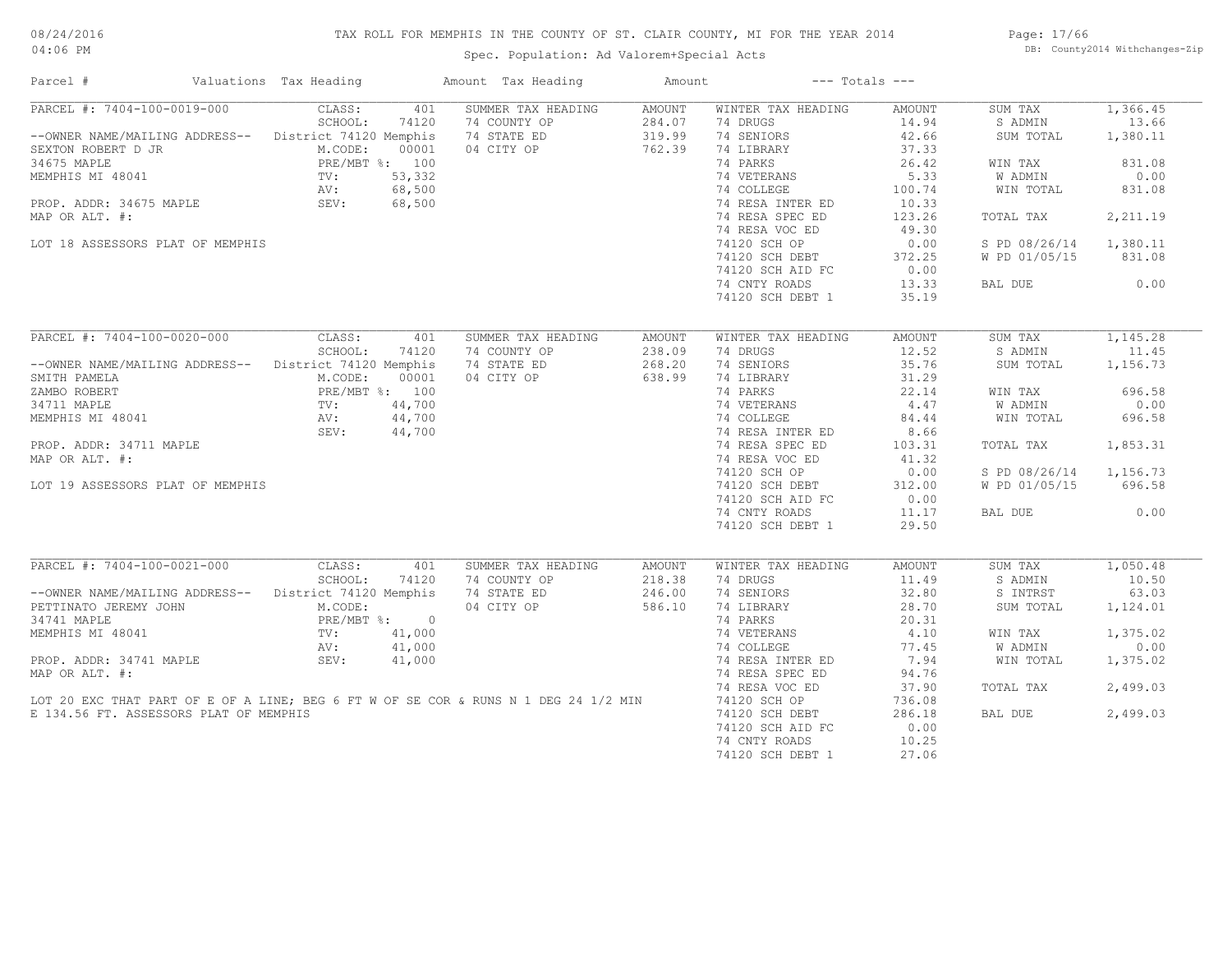| PARCEL #: 7404-100-0022-000<br>SUMMER TAX HEADING<br>AMOUNT<br>CLASS:<br>401<br>WINTER TAX HEADING<br>AMOUNT<br>SUM TAX<br>SCHOOL:<br>74120<br>74 COUNTY OP<br>367.52<br>74 DRUGS<br>19.34<br>S ADMIN<br>--OWNER NAME/MAILING ADDRESS-- District 74120 Memphis<br>74 STATE ED<br>74 SENIORS<br>55.20<br>414.00<br>MORGAN ALVIN & DOROTHY M.CODE:<br>P.O. BOX 34 PRE/MBT %: 100<br>MEMPHIS MI 48041 TV: 69,000<br>PROP. ADDR: 34795 MAPLE SEV: 69,000<br>04 CITY OP<br>986.37<br>74 LIBRARY<br>48.30<br>74 PARKS<br>34.18<br>WIN TAX<br>6.90<br>74 VETERANS<br>W ADMIN<br>74 COLLEGE<br>130.34<br>WIN TOTAL | 1,767.89<br>17.67<br>1,785.56<br>SUM TOTAL<br>1,075.30 |
|------------------------------------------------------------------------------------------------------------------------------------------------------------------------------------------------------------------------------------------------------------------------------------------------------------------------------------------------------------------------------------------------------------------------------------------------------------------------------------------------------------------------------------------------------------------------------------------------------------|--------------------------------------------------------|
|                                                                                                                                                                                                                                                                                                                                                                                                                                                                                                                                                                                                            |                                                        |
|                                                                                                                                                                                                                                                                                                                                                                                                                                                                                                                                                                                                            |                                                        |
|                                                                                                                                                                                                                                                                                                                                                                                                                                                                                                                                                                                                            |                                                        |
|                                                                                                                                                                                                                                                                                                                                                                                                                                                                                                                                                                                                            |                                                        |
|                                                                                                                                                                                                                                                                                                                                                                                                                                                                                                                                                                                                            |                                                        |
|                                                                                                                                                                                                                                                                                                                                                                                                                                                                                                                                                                                                            | 0.00                                                   |
|                                                                                                                                                                                                                                                                                                                                                                                                                                                                                                                                                                                                            | 1,075.30                                               |
| 74 RESA INTER ED<br>13.37                                                                                                                                                                                                                                                                                                                                                                                                                                                                                                                                                                                  |                                                        |
| 74 RESA SPEC ED<br>MAP OR ALT. #:<br>159.47<br>TOTAL TAX                                                                                                                                                                                                                                                                                                                                                                                                                                                                                                                                                   | 2,860.86                                               |
| 74 RESA VOC ED<br>63.79                                                                                                                                                                                                                                                                                                                                                                                                                                                                                                                                                                                    |                                                        |
| THAT PART OF LOT 21 LYING E OF A LINE DESC AS BEG ON N LOT LINE 64 FT E OF NW COR;                                                                                                                                                                                                                                                                                                                                                                                                                                                                                                                         |                                                        |
| 74120 SCH OP<br>0.00                                                                                                                                                                                                                                                                                                                                                                                                                                                                                                                                                                                       | S PD 07/28/14 1,785.56                                 |
| TH S TO A PTE ON S LINE 59 FT E OF SW COR OF LOT. ASSESSORS PLAT OF MEMPHIS<br>481.62<br>74120 SCH DEBT<br>74120 SCH DEBT                                                                                                                                                                                                                                                                                                                                                                                                                                                                                  | W PD 12/12/14<br>1,075.30                              |
| 0.00                                                                                                                                                                                                                                                                                                                                                                                                                                                                                                                                                                                                       |                                                        |
| 74 CNTY ROADS<br>17.25<br>BAL DUE                                                                                                                                                                                                                                                                                                                                                                                                                                                                                                                                                                          | 0.00                                                   |
| 74120 SCH DEBT 1<br>45.54                                                                                                                                                                                                                                                                                                                                                                                                                                                                                                                                                                                  |                                                        |
|                                                                                                                                                                                                                                                                                                                                                                                                                                                                                                                                                                                                            |                                                        |
| PARCEL #: 7404-100-0023-000<br>CLASS:<br>SUMMER TAX HEADING<br>WINTER TAX HEADING<br>SUM TAX<br>401<br>AMOUNT<br>AMOUNT                                                                                                                                                                                                                                                                                                                                                                                                                                                                                    | 1,309.26                                               |
| SCHOOL:<br>74120<br>272.18<br>74 DRUGS<br>14.32<br>S ADMIN<br>74 COUNTY OP                                                                                                                                                                                                                                                                                                                                                                                                                                                                                                                                 | 13.09                                                  |
| --OWNER NAME/MAILING ADDRESS-- District 74120 Memphis<br>74 STATE ED<br>306.60<br>74 SENIORS<br>40.88                                                                                                                                                                                                                                                                                                                                                                                                                                                                                                      | 1,322.35<br>SUM TOTAL                                  |
| 04 CITY OP<br>730.48<br>35.77<br>74 LIBRARY<br>STOCKS JOSHUA & SHARON                                                                                                                                                                                                                                                                                                                                                                                                                                                                                                                                      |                                                        |
| SHARON M.CODE: 00003<br>PRE/MBT %: 100<br>1 TV: 51,100<br>AV: 51,100<br>34765 MAPLE<br>74 PARKS<br>25.31<br>WIN TAX                                                                                                                                                                                                                                                                                                                                                                                                                                                                                        | 796.32                                                 |
| MEMPHIS MI 48041<br>74 VETERANS<br>5.11<br>W ADMIN                                                                                                                                                                                                                                                                                                                                                                                                                                                                                                                                                         | 0.00                                                   |
| 74 COLLEGE<br>96.53                                                                                                                                                                                                                                                                                                                                                                                                                                                                                                                                                                                        | WIN TOTAL<br>796.32                                    |
| 9.90<br>PROP. ADDR: 34765 MAPLE SEV:<br>51,100<br>74 RESA INTER ED                                                                                                                                                                                                                                                                                                                                                                                                                                                                                                                                         |                                                        |
| 118.10<br>TOTAL TAX                                                                                                                                                                                                                                                                                                                                                                                                                                                                                                                                                                                        | 2,118.67                                               |
| 47.24                                                                                                                                                                                                                                                                                                                                                                                                                                                                                                                                                                                                      |                                                        |
| PART OF LOTS 20 & 21 BEG AT SW COR LOT 21; TH N 89 DEG 25 1/2 MIN W 6 FT; TH N 1<br>DEG 24 1/2 MIN E 393.06 FT; TH S 88 DEG 45 MIN E 64 FT; TH S 1 DEG 24 1/2 MIN W TO 74120 SCH OP<br>S LOT LINE, TH W 59' TO BEG. ASSESSORS PLAT O<br>0.00                                                                                                                                                                                                                                                                                                                                                               | S PD 07/16/14 1,322.35                                 |
|                                                                                                                                                                                                                                                                                                                                                                                                                                                                                                                                                                                                            |                                                        |
| 356.67                                                                                                                                                                                                                                                                                                                                                                                                                                                                                                                                                                                                     | W PD 12/05/14 796.32                                   |
| 0.00                                                                                                                                                                                                                                                                                                                                                                                                                                                                                                                                                                                                       |                                                        |
| 12.77<br>BAL DUE                                                                                                                                                                                                                                                                                                                                                                                                                                                                                                                                                                                           | 0.00                                                   |
| 74120 SCH DEBT 1<br>33.72                                                                                                                                                                                                                                                                                                                                                                                                                                                                                                                                                                                  |                                                        |
|                                                                                                                                                                                                                                                                                                                                                                                                                                                                                                                                                                                                            |                                                        |
| PARCEL #: 7404-100-0024-000<br>CLASS:<br>201<br>SUMMER TAX HEADING<br><b>AMOUNT</b><br>WINTER TAX HEADING<br><b>AMOUNT</b><br>SUM TAX                                                                                                                                                                                                                                                                                                                                                                                                                                                                      | 1,045.56                                               |
| SCHOOL:<br>74 COUNTY OP<br>74 DRUGS<br>11.43<br>74120<br>217.36<br>S ADMIN                                                                                                                                                                                                                                                                                                                                                                                                                                                                                                                                 | 10.45                                                  |
| -- OWNER NAME/MAILING ADDRESS-- District 74120 Memphis<br>74 STATE ED<br>244.84<br>74 SENIORS<br>32.64                                                                                                                                                                                                                                                                                                                                                                                                                                                                                                     | 1,056.01<br>SUM TOTAL                                  |
| RAYMOND HARRISON REVOC TRUST<br>M.CODE:<br>04 CITY OP<br>583.36<br>74 LIBRARY<br>28.56                                                                                                                                                                                                                                                                                                                                                                                                                                                                                                                     |                                                        |
| 20.21<br>74 PARKS                                                                                                                                                                                                                                                                                                                                                                                                                                                                                                                                                                                          | 1,368.53<br>WIN TAX                                    |
|                                                                                                                                                                                                                                                                                                                                                                                                                                                                                                                                                                                                            | 0.00                                                   |
| 74 VETERANS<br>4.08<br>W ADMIN                                                                                                                                                                                                                                                                                                                                                                                                                                                                                                                                                                             |                                                        |
| 74 COLLEGE<br>77.09<br>WIN TOTAL                                                                                                                                                                                                                                                                                                                                                                                                                                                                                                                                                                           | 1,368.53                                               |
| 7.90<br>74 RESA INTER ED                                                                                                                                                                                                                                                                                                                                                                                                                                                                                                                                                                                   |                                                        |
| P.O. BOX 501 PRE/MBT %: 0<br>MEMPHIS MI 48041 PRE/MBT %: 0<br>PROP. ADDR: 81475 MAIN SEV: 65,100<br>PROP. ADDR: 81475 MAIN SEV: 65,100<br>MAP OR ALT. #:<br>74 RESA SPEC ED<br>94.31<br>TOTAL TAX                                                                                                                                                                                                                                                                                                                                                                                                          | 2,424.54                                               |
| 37.72<br>74 RESA VOC ED                                                                                                                                                                                                                                                                                                                                                                                                                                                                                                                                                                                    |                                                        |
| 732.63<br>LOT 22 ASSESSORS PLAT OF MEMPHIS                                                                                                                                                                                                                                                                                                                                                                                                                                                                                                                                                                 | S PD 09/12/14<br>1,056.01                              |
| 74120 SCH OP<br>284.83<br>74120 SCH DEBT                                                                                                                                                                                                                                                                                                                                                                                                                                                                                                                                                                   | W PD 02/05/15<br>1,368.53                              |
| $\begin{array}{r} 6.1666 \ 40,808 \ 65,100 \ 65,100 \end{array}$<br>0.00<br>74120 SCH AID FC                                                                                                                                                                                                                                                                                                                                                                                                                                                                                                               |                                                        |
| 74 CNTY ROADS<br>10.20<br>BAL DUE                                                                                                                                                                                                                                                                                                                                                                                                                                                                                                                                                                          | 0.00                                                   |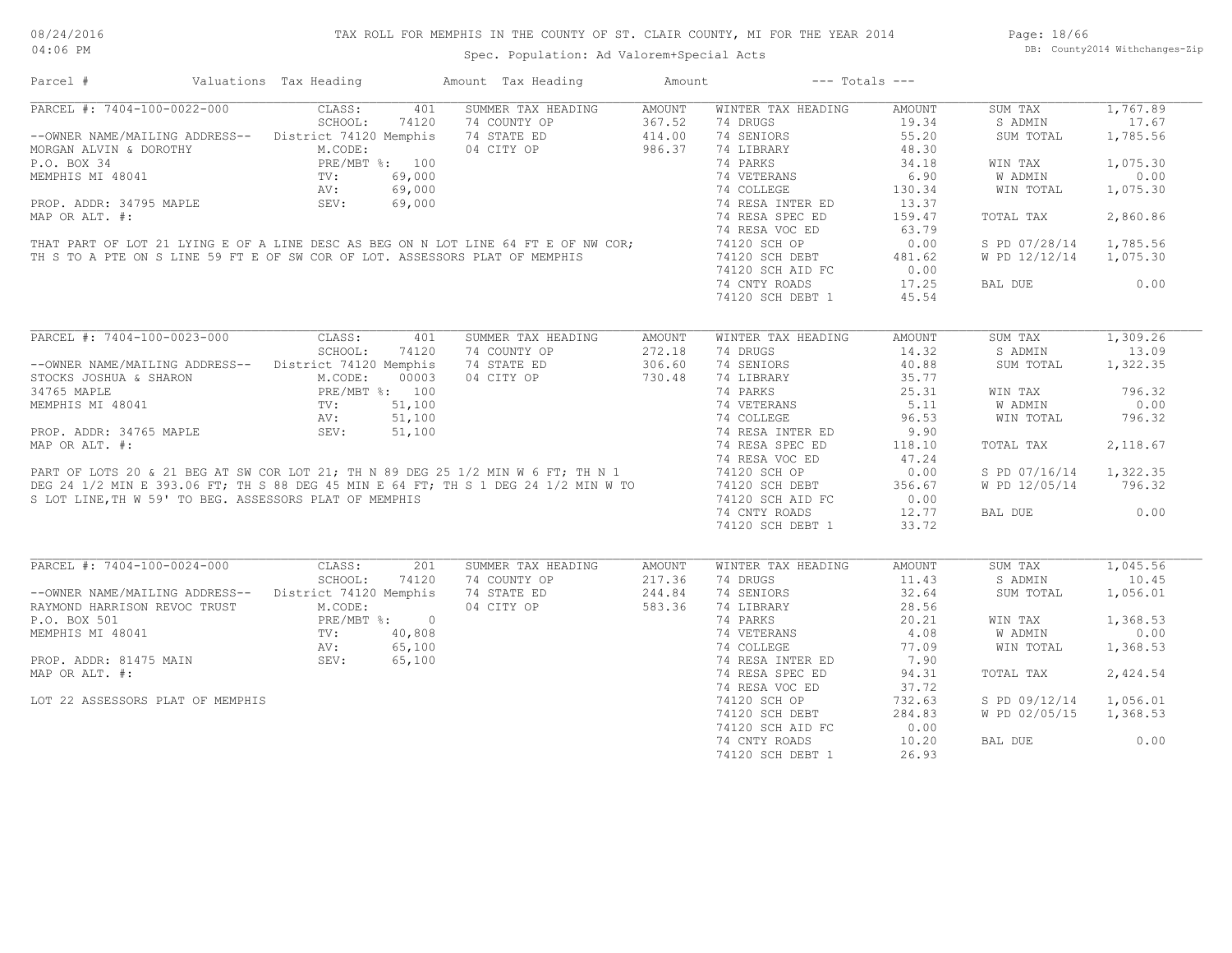# TAX ROLL FOR MEMPHIS IN THE COUNTY OF ST. CLAIR COUNTY, MI FOR THE YEAR 2014

Spec. Population: Ad Valorem+Special Acts

Page: 19/66 DB: County2014 Withchanges-Zip

| Parcel #                                                                                                                                                                                                                                                     | Valuations Tax Heading                                                                     | Amount Tax Heading                                              | Amount                                      | $---$ Totals $---$                                                                                                                                                                             |                                                                                                          |                                                                                                        |                                                                                           |
|--------------------------------------------------------------------------------------------------------------------------------------------------------------------------------------------------------------------------------------------------------------|--------------------------------------------------------------------------------------------|-----------------------------------------------------------------|---------------------------------------------|------------------------------------------------------------------------------------------------------------------------------------------------------------------------------------------------|----------------------------------------------------------------------------------------------------------|--------------------------------------------------------------------------------------------------------|-------------------------------------------------------------------------------------------|
| PARCEL #: 7404-100-0025-000<br>--OWNER NAME/MAILING ADDRESS-- District 74120 Memphis<br>WINIARSKI RODNEY & JENNIFER<br>34825 MAPLE<br>MEMPHIS MI 48041 TV:<br>PROP. ADDR: 34825 MAPLE AV:<br>SEV: SEV:<br>MAP OR ALT. #:<br>LOT 23 ASSESSORS PLAT OF MEMPHIS | CLASS:<br>401<br>SCHOOL:<br>74120<br>M.CODE:<br>PRE/MBT %: 0<br>32,700<br>32,700<br>32,700 | SUMMER TAX HEADING<br>74 COUNTY OP<br>74 STATE ED<br>04 CITY OP | <b>AMOUNT</b><br>174.17<br>196.20<br>467.45 | WINTER TAX HEADING<br>74 DRUGS<br>74 SENIORS<br>74 LIBRARY<br>74 PARKS<br>74 VETERANS<br>74 COLLEGE<br>74 RESA INTER ED<br>74 RESA SPEC ED<br>74 RESA VOC ED<br>74120 SCH OP<br>74120 SCH DEBT | AMOUNT<br>9.16<br>26.16<br>22.89<br>16.19<br>3.27<br>61.77<br>6.33<br>75.57<br>30.23<br>587.06<br>228.24 | SUM TAX<br>S ADMIN<br>S INTRST<br>SUM TOTAL<br>WIN TAX<br>W ADMIN<br>WIN TOTAL<br>TOTAL TAX<br>BAL DUE | 837.82<br>8.37<br>50.27<br>896.46<br>1,096.62<br>0.00<br>1,096.62<br>1,993.08<br>1,993.08 |
|                                                                                                                                                                                                                                                              |                                                                                            |                                                                 |                                             | 74120 SCH AID FC<br>74 CNTY ROADS<br>74120 SCH DEBT 1                                                                                                                                          | 0.00<br>8.17<br>21.58                                                                                    |                                                                                                        |                                                                                           |
| PARCEL #: 7404-100-0026-000                                                                                                                                                                                                                                  | CLASS:<br>401                                                                              | SUMMER TAX HEADING                                              | <b>AMOUNT</b>                               | WINTER TAX HEADING                                                                                                                                                                             | <b>AMOUNT</b>                                                                                            | SUM TAX                                                                                                | 1,229.84                                                                                  |
| --OWNER NAME/MAILING ADDRESS-- District 74120 Memphis<br>ST JOHN LUANNE                                                                                                                                                                                      | SCHOOL:<br>74120<br>M.CODE:<br>00001                                                       | 74 COUNTY OP<br>74 STATE ED<br>04 CITY OP                       | 255.67<br>288.00<br>686.17                  | 74 DRUGS<br>74 SENIORS<br>74 LIBRARY                                                                                                                                                           | 13.45<br>38.40<br>33.60                                                                                  | S ADMIN<br>SUM TOTAL                                                                                   | 12.29<br>1,242.13                                                                         |
| 34620 MAPLE                                                                                                                                                                                                                                                  | PRE/MBT %: 100                                                                             |                                                                 |                                             | 74 PARKS                                                                                                                                                                                       | 23.77                                                                                                    | WIN TAX                                                                                                | 748.02                                                                                    |
| MEMPHIS MI 48041                                                                                                                                                                                                                                             | 48,000<br>TV:                                                                              |                                                                 |                                             | 74 VETERANS                                                                                                                                                                                    | 4.80                                                                                                     | W ADMIN                                                                                                | 0.00                                                                                      |
| PROP. ADDR: 34620 MAPLE                                                                                                                                                                                                                                      | AV:<br>48,000<br>48,000<br>SEV:                                                            |                                                                 |                                             | 74 COLLEGE<br>74 RESA INTER ED                                                                                                                                                                 | 90.67<br>9.30                                                                                            | WIN TOTAL                                                                                              | 748.02                                                                                    |
| MAP OR ALT. #:                                                                                                                                                                                                                                               |                                                                                            |                                                                 |                                             | 74 RESA SPEC ED                                                                                                                                                                                | 110.94                                                                                                   | TOTAL TAX                                                                                              | 1,990.15                                                                                  |
|                                                                                                                                                                                                                                                              |                                                                                            |                                                                 |                                             | 74 RESA VOC ED                                                                                                                                                                                 | 44.37                                                                                                    |                                                                                                        |                                                                                           |
| N 99.75 FT OF LOT 24 ASSESSORS PLAT OF MEMPHIS                                                                                                                                                                                                               |                                                                                            |                                                                 |                                             | 74120 SCH OP                                                                                                                                                                                   | 0.00                                                                                                     | S PD 08/26/14 1,242.13                                                                                 |                                                                                           |
|                                                                                                                                                                                                                                                              |                                                                                            |                                                                 |                                             | 74120 SCH DEBT                                                                                                                                                                                 | 335.04                                                                                                   | W PD 01/05/15                                                                                          | 748.02                                                                                    |
|                                                                                                                                                                                                                                                              |                                                                                            |                                                                 |                                             | 74120 SCH AID FC                                                                                                                                                                               | 0.00                                                                                                     |                                                                                                        |                                                                                           |
|                                                                                                                                                                                                                                                              |                                                                                            |                                                                 |                                             | 74 CNTY ROADS<br>74120 SCH DEBT 1                                                                                                                                                              | 12.00<br>31.68                                                                                           | BAL DUE                                                                                                | 0.00                                                                                      |
| PARCEL #: 7404-100-0027-000                                                                                                                                                                                                                                  | CLASS:<br>401                                                                              | SUMMER TAX HEADING                                              | <b>AMOUNT</b>                               | WINTER TAX HEADING                                                                                                                                                                             | <b>AMOUNT</b>                                                                                            | SUM TAX                                                                                                | 1,114.54                                                                                  |
| -- OWNER NAME/MAILING ADDRESS-- District 74120 Memphis                                                                                                                                                                                                       | SCHOOL:<br>74120                                                                           | 74 COUNTY OP<br>74 STATE ED                                     | 231.70<br>261.00                            | 74 DRUGS<br>74 SENIORS                                                                                                                                                                         | 12.19<br>34.80                                                                                           | S ADMIN<br>SUM TOTAL                                                                                   | 11.14<br>1,125.68                                                                         |
| WALSH KENNETH & THERESA<br>81220 BELLE RIVER                                                                                                                                                                                                                 | M.CODE:<br>00001<br>PRE/MBT %: 100                                                         | 04 CITY OP                                                      | 621.84                                      | 74 LIBRARY<br>74 PARKS                                                                                                                                                                         | 30.45<br>21.54                                                                                           | WIN TAX                                                                                                | 677.89                                                                                    |
| MEMPHIS MI 48041                                                                                                                                                                                                                                             | TV:<br>43,500                                                                              |                                                                 |                                             | 74 VETERANS                                                                                                                                                                                    | 4.35                                                                                                     | W ADMIN                                                                                                | 0.00                                                                                      |
|                                                                                                                                                                                                                                                              | 43,500<br>AV:                                                                              |                                                                 |                                             | 74 COLLEGE                                                                                                                                                                                     | 82.17                                                                                                    | WIN TOTAL                                                                                              | 677.89                                                                                    |
| PROP. ADDR: 81220 BELLE RIVER                                                                                                                                                                                                                                | SEV:<br>43,500                                                                             |                                                                 |                                             | 74 RESA INTER ED                                                                                                                                                                               | 8.43                                                                                                     |                                                                                                        |                                                                                           |
| MAP OR ALT. #:                                                                                                                                                                                                                                               |                                                                                            |                                                                 |                                             | 74 RESA SPEC ED                                                                                                                                                                                | 100.54                                                                                                   | TOTAL TAX                                                                                              | 1,803.57                                                                                  |
|                                                                                                                                                                                                                                                              |                                                                                            |                                                                 |                                             | 74 RESA VOC ED                                                                                                                                                                                 | 40.21                                                                                                    |                                                                                                        |                                                                                           |
| S 90 FT OF LOT 24 ASSESSORS PLAT OF MEMPHIS                                                                                                                                                                                                                  |                                                                                            |                                                                 |                                             | 74120 SCH OP                                                                                                                                                                                   | 0.00                                                                                                     | S PD 08/26/14                                                                                          | 1,125.68                                                                                  |
|                                                                                                                                                                                                                                                              |                                                                                            |                                                                 |                                             | 74120 SCH DEBT<br>74120 SCH AID FC                                                                                                                                                             | 303.63<br>0.00                                                                                           | W PD 01/05/15                                                                                          | 677.89                                                                                    |
|                                                                                                                                                                                                                                                              |                                                                                            |                                                                 |                                             | 74 CNTY ROADS<br>74120 SCH DEBT 1                                                                                                                                                              | 10.87<br>28.71                                                                                           | BAL DUE                                                                                                | 0.00                                                                                      |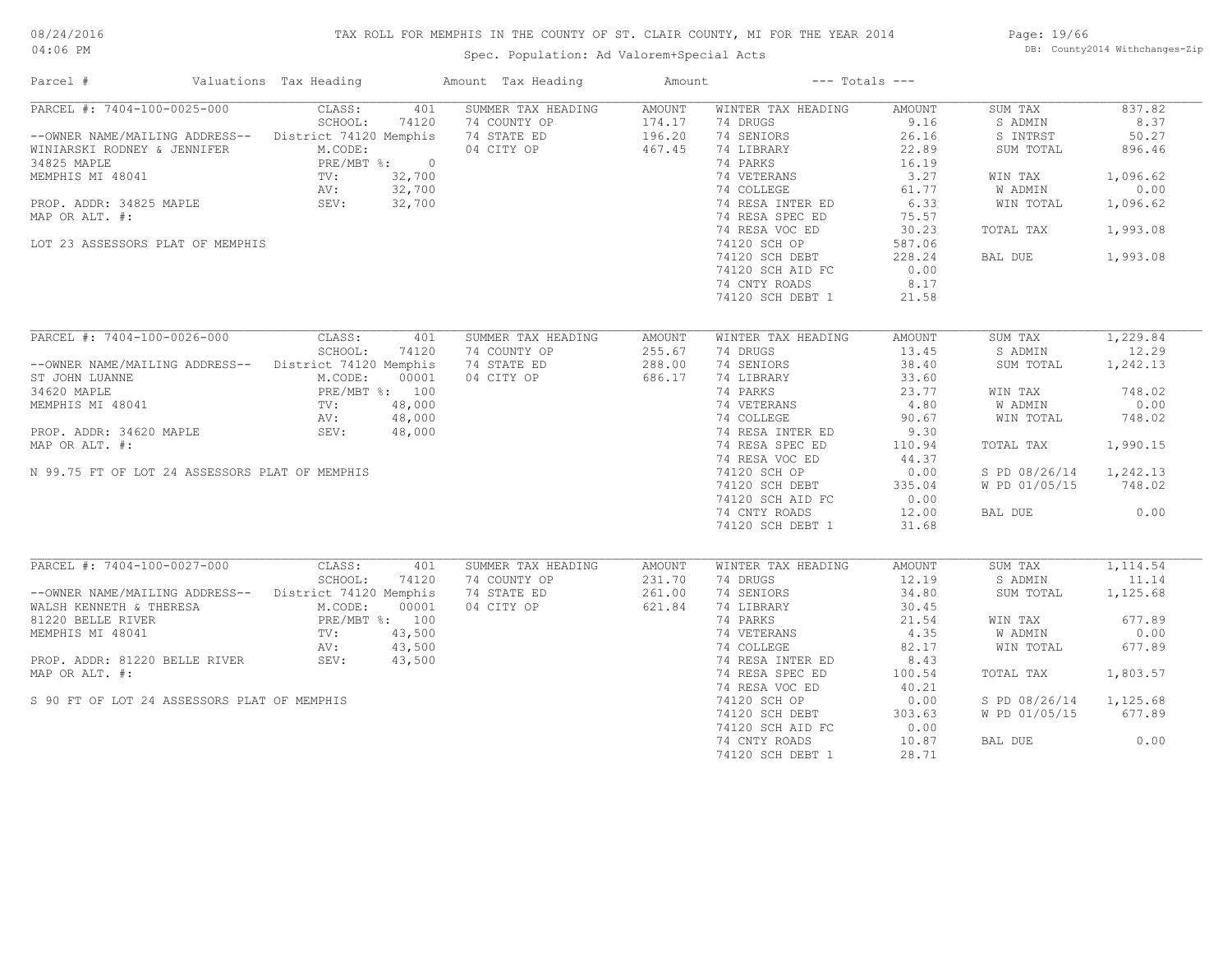#### TAX ROLL FOR MEMPHIS IN THE COUNTY OF ST. CLAIR COUNTY, MI FOR THE YEAR 2014

Spec. Population: Ad Valorem+Special Acts

Page: 20/66 DB: County2014 Withchanges-Zip

| Parcel #                                                                                                                      | Valuations Tax Heading                                                                                                               | Amount Tax Heading | Amount        | $---$ Totals $---$ |        |               |          |
|-------------------------------------------------------------------------------------------------------------------------------|--------------------------------------------------------------------------------------------------------------------------------------|--------------------|---------------|--------------------|--------|---------------|----------|
| PARCEL #: 7404-100-0028-000                                                                                                   | CLASS:<br>401                                                                                                                        | SUMMER TAX HEADING | AMOUNT        | WINTER TAX HEADING | AMOUNT | SUM TAX       | 878.43   |
|                                                                                                                               | SCHOOL:<br>74120                                                                                                                     | 74 COUNTY OP       | 182.61        | 74 DRUGS           | 9.61   | S ADMIN       | 8.78     |
| --OWNER NAME/MAILING ADDRESS-- District 74120 Memphis                                                                         |                                                                                                                                      | 74 STATE ED        | 205.71        | 74 SENIORS         | 27.42  | SUM TOTAL     | 887.21   |
| HANNON GERALD & LINDA                                                                                                         | M.CODE:                                                                                                                              | 04 CITY OP         | 490.11        | 74 LIBRARY         | 23.99  |               |          |
| P.O. BOX 493                                                                                                                  | PRE/MBT %: 0<br>$\begin{aligned} &\text{PRE} / \text{MBT}\phantom{.}^{\ast} \\ &\text{TV:} \\ &\text{AV:} \phantom{.} \end{aligned}$ |                    |               | 74 PARKS           | 16.98  | WIN TAX       | 1,149.76 |
| MEMPHIS MI 48041                                                                                                              | 34,285                                                                                                                               |                    |               | 74 VETERANS        | 3.42   | W ADMIN       | 0.00     |
|                                                                                                                               | 36,100                                                                                                                               |                    |               | 74 COLLEGE         | 64.76  | WIN TOTAL     | 1,149.76 |
| PROP. ADDR: 34660 MAPLE                                                                                                       | SEV: 36,100                                                                                                                          |                    |               | 74 RESA INTER ED   | 6.64   |               |          |
| MAP OR ALT. #:                                                                                                                |                                                                                                                                      |                    |               | 74 RESA SPEC ED    | 79.24  | TOTAL TAX     | 2,036.97 |
|                                                                                                                               |                                                                                                                                      |                    |               | 74 RESA VOC ED     | 31.69  |               |          |
| LOT 25 ASSESSORS PLAT OF MEMPHIS                                                                                              |                                                                                                                                      |                    |               | 74120 SCH OP       | 615.52 | S PD 07/09/14 | 887.21   |
|                                                                                                                               |                                                                                                                                      |                    |               | 74120 SCH DEBT     | 239.30 | W PD 01/27/15 | 1,149.76 |
|                                                                                                                               |                                                                                                                                      |                    |               | 74120 SCH AID FC   | 0.00   |               |          |
|                                                                                                                               |                                                                                                                                      |                    |               | 74 CNTY ROADS      | 8.57   | BAL DUE       | 0.00     |
|                                                                                                                               |                                                                                                                                      |                    |               | 74120 SCH DEBT 1   | 22.62  |               |          |
|                                                                                                                               |                                                                                                                                      |                    |               |                    |        |               |          |
| PARCEL #: 7404-100-0029-000                                                                                                   | CLASS:<br>401                                                                                                                        | SUMMER TAX HEADING | <b>AMOUNT</b> | WINTER TAX HEADING | AMOUNT | SUM TAX       | 1,108.33 |
|                                                                                                                               | SCHOOL:<br>74120                                                                                                                     | 74 COUNTY OP       | 230.41        | 74 DRUGS           | 12.12  | S ADMIN       | 11.08    |
| --OWNER NAME/MAILING ADDRESS-- District 74120 Memphis                                                                         |                                                                                                                                      | 74 STATE ED        | 259.54        | 74 SENIORS         | 34.60  | SUM TOTAL     | 1,119.41 |
| HANNON GERALD & LINDA L                                                                                                       | M.CODE:                                                                                                                              | 04 CITY OP         | 618.38        | 74 LIBRARY         | 30.28  |               |          |
| P.O. BOX 493                                                                                                                  | PRE/MBT %: 0                                                                                                                         |                    |               | 74 PARKS           | 21.43  | WIN TAX       | 1,450.72 |
| MEMPHIS MI 48041<br>PROP. ADDR: 34684 MAPLE 43, 258<br>PROP. ADDR: 34684 MAPLE 45, 100<br>PROP. ADDR: 34684 MAPLE 5EV: 65,100 |                                                                                                                                      |                    |               | 74 VETERANS        | 4.32   | W ADMIN       | 0.00     |
|                                                                                                                               |                                                                                                                                      |                    |               | 74 COLLEGE         | 81.71  | WIN TOTAL     | 1,450.72 |
|                                                                                                                               |                                                                                                                                      |                    |               | 74 RESA INTER ED   | 8.38   |               |          |
|                                                                                                                               |                                                                                                                                      |                    |               |                    |        |               |          |
| MAP OR ALT. #:                                                                                                                |                                                                                                                                      |                    |               | 74 RESA SPEC ED    | 99.98  | TOTAL TAX     | 2,570.13 |
|                                                                                                                               |                                                                                                                                      |                    |               | 74 RESA VOC ED     | 39.99  |               |          |
| LOT 26 ASSESSORS PLAT OF MEMPHIS                                                                                              |                                                                                                                                      |                    |               | 74120 SCH OP       | 776.61 | S PD 08/29/14 | 1,119.41 |
|                                                                                                                               |                                                                                                                                      |                    |               | 74120 SCH DEBT     | 301.94 | W PD 01/27/15 | 1,450.72 |
|                                                                                                                               |                                                                                                                                      |                    |               | 74120 SCH AID FC   | 0.00   |               |          |
|                                                                                                                               |                                                                                                                                      |                    |               | 74 CNTY ROADS      | 10.81  | BAL DUE       | 0.00     |
|                                                                                                                               |                                                                                                                                      |                    |               | 74120 SCH DEBT 1   | 28.55  |               |          |
|                                                                                                                               |                                                                                                                                      |                    |               |                    |        |               |          |
| PARCEL #: 7404-100-0030-000                                                                                                   | CLASS:<br>401                                                                                                                        | SUMMER TAX HEADING | AMOUNT        | WINTER TAX HEADING | AMOUNT | SUM TAX       | 925.39   |
|                                                                                                                               | SCHOOL:<br>74120                                                                                                                     | 74 COUNTY OP       | 192.38        | 74 DRUGS           | 10.12  | S ADMIN       | 9.25     |
| --OWNER NAME/MAILING ADDRESS-- District 74120 Memphis                                                                         |                                                                                                                                      | 74 STATE ED        | 216.70        | 74 SENIORS         | 28.89  | SUM TOTAL     | 934.64   |
| OSTROWSKI KEVIN P.                                                                                                            | M.CODE:                                                                                                                              | 04 CITY OP         | 516.31        | 74 LIBRARY         | 25.28  |               |          |
| 34720 MAPLE                                                                                                                   | PRE/MBT %: 0                                                                                                                         |                    |               | 74 PARKS           | 17.89  | WIN TAX       | 1,211.25 |
| MEMPHIS MI 48041                                                                                                              | FRE/<br>TV:<br>AV:<br>36,118                                                                                                         |                    |               | 74 VETERANS        | 3.61   | W ADMIN       | 0.00     |
|                                                                                                                               | 37,900                                                                                                                               |                    |               | 74 COLLEGE         | 68.23  | WIN TOTAL     | 1,211.25 |
| PROP. ADDR: 34720 MAPLE                                                                                                       | SEV:<br>37,900                                                                                                                       |                    |               | 74 RESA INTER ED   | 6.99   |               |          |
| MAP OR ALT. #:                                                                                                                |                                                                                                                                      |                    |               | 74 RESA SPEC ED    | 83.47  | TOTAL TAX     | 2,145.89 |
|                                                                                                                               |                                                                                                                                      |                    |               | 74 RESA VOC ED     | 33.39  |               |          |
| E 1/2 OF LOT 27 ASSESSORS PLAT OF MEMPHIS                                                                                     |                                                                                                                                      |                    |               | 74120 SCH OP       | 648.43 | S PD 07/09/14 | 934.64   |
|                                                                                                                               |                                                                                                                                      |                    |               | 74120 SCH DEBT     | 252.10 | W PD 12/29/14 | 1,211.25 |
|                                                                                                                               |                                                                                                                                      |                    |               | 74120 SCH AID FC   | 0.00   |               |          |
|                                                                                                                               |                                                                                                                                      |                    |               | 74 CNTY ROADS      | 9.02   | BAL DUE       | 0.00     |
|                                                                                                                               |                                                                                                                                      |                    |               | 74120 SCH DEBT 1   | 23.83  |               |          |
|                                                                                                                               |                                                                                                                                      |                    |               |                    |        |               |          |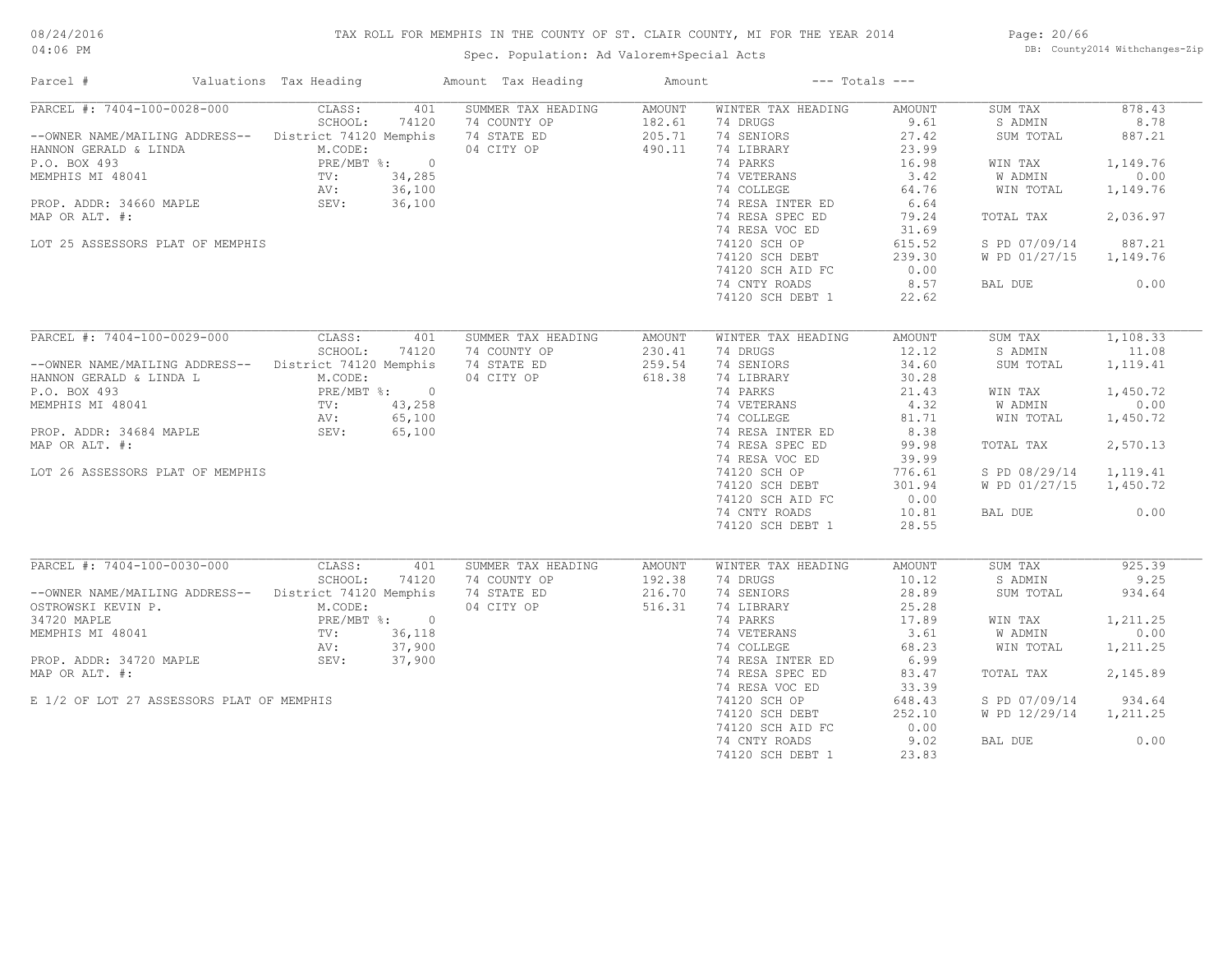# TAX ROLL FOR MEMPHIS IN THE COUNTY OF ST. CLAIR COUNTY, MI FOR THE YEAR 2014

04:06 PM

# Spec. Population: Ad Valorem+Special Acts

Page: 21/66 DB: County2014 Withchanges-Zip

| Parcel #                                                                                                                                                                            | Valuations Tax Heading                                                                      |         | Amount Tax Heading                                                              | Amount |                                                                            | $---$ Totals $---$                                             |                        |              |
|-------------------------------------------------------------------------------------------------------------------------------------------------------------------------------------|---------------------------------------------------------------------------------------------|---------|---------------------------------------------------------------------------------|--------|----------------------------------------------------------------------------|----------------------------------------------------------------|------------------------|--------------|
| PARCEL #: 7404-100-0031-000 CLASS:                                                                                                                                                  |                                                                                             |         | 402 SUMMER TAX HEADING AMOUNT                                                   |        | WINTER TAX HEADING                                                         | AMOUNT                                                         | SUM TAX                | 144.13       |
|                                                                                                                                                                                     |                                                                                             |         |                                                                                 |        | 74 DRUGS                                                                   | 1.57                                                           | S ADMIN                | 1.44         |
| --OWNER NAME/MAILING ADDRESS--<br>HANNON GERALD & LINDA<br>P.O. BOX 493<br>P.O. BOX 493<br>PRE/MRT %.                                                                               |                                                                                             |         |                                                                                 |        | 74 SENIORS                                                                 | 4.50                                                           | SUM TOTAL              | 145.57       |
|                                                                                                                                                                                     |                                                                                             |         |                                                                                 |        | 74 LIBRARY                                                                 | 3.93                                                           |                        |              |
|                                                                                                                                                                                     |                                                                                             |         |                                                                                 |        | 74 PARKS                                                                   | 2.78                                                           | WIN TAX                | 188.62       |
| HANNON GERALD & LINDA<br>P.O. BOX 493<br>MEMPHIS MI 48041<br>PROP. ADDR: 34720 MAPLE<br>PROP. ADDR: 34720 MAPLE<br>PROP. ADDR: 34720 MAPLE<br>PROP. ADDR: 34720 MAPLE<br>SEV: 7,200 |                                                                                             |         |                                                                                 |        | 74 VETERANS                                                                | $\begin{array}{c} 0.55 \\ 10.62 \\ -7.109 \\ 1.09 \end{array}$ | W ADMIN                | 0.00         |
|                                                                                                                                                                                     |                                                                                             |         |                                                                                 |        | 74 COLLEGE                                                                 |                                                                | WIN TOTAL              | 188.62       |
|                                                                                                                                                                                     |                                                                                             |         |                                                                                 |        | 74 RESA INTER ED                                                           |                                                                |                        |              |
| MAP OR ALT. #:                                                                                                                                                                      |                                                                                             |         |                                                                                 |        | 74 RESA SPEC ED                                                            | 13.00                                                          | TOTAL TAX              | 334.19       |
|                                                                                                                                                                                     |                                                                                             |         |                                                                                 |        | 74 RESA VOC ED                                                             | 5.20                                                           |                        |              |
| W 1/2 OF LOT 27 ASSESSORS PLAT OF MEMPHIS                                                                                                                                           |                                                                                             |         |                                                                                 |        |                                                                            |                                                                | S PD 07/09/14          | 145.57       |
|                                                                                                                                                                                     |                                                                                             |         |                                                                                 |        | 74 RESA VOU DD<br>74120 SCH OP 101.00<br>39.26                             |                                                                | W PD 03/04/15          | 188.62       |
|                                                                                                                                                                                     |                                                                                             |         |                                                                                 |        | 74120 SCH AID FC                                                           | 0.00                                                           |                        |              |
|                                                                                                                                                                                     |                                                                                             |         |                                                                                 |        |                                                                            | 1.40                                                           | BAL DUE                | 0.00         |
|                                                                                                                                                                                     |                                                                                             |         |                                                                                 |        | 74 CNTY ROADS                                                              |                                                                |                        |              |
|                                                                                                                                                                                     |                                                                                             |         |                                                                                 |        | 74120 SCH DEBT 1                                                           | 3.71                                                           |                        |              |
| PARCEL #: 7404-100-0032-000                                                                                                                                                         | CLASS:                                                                                      | 401     | SUMMER TAX HEADING                                                              | AMOUNT | WINTER TAX HEADING                                                         | AMOUNT                                                         | SUM TAX                | 1,087.61     |
|                                                                                                                                                                                     | SCHOOL:                                                                                     | 74120   |                                                                                 |        | 74 DRUGS                                                                   | 11.89                                                          | S ADMIN                | 10.87        |
| -- OWNER NAME/MAILING ADDRESS-- District 74120 Memphis                                                                                                                              |                                                                                             |         | 74 COUNTY OP<br>74 STATE ED<br>254.69<br>04 CITY OP 606.82                      |        | 74 SENIORS                                                                 | 33.95                                                          | SUM TOTAL              | 1,098.48     |
|                                                                                                                                                                                     |                                                                                             |         |                                                                                 |        | 74 LIBRARY                                                                 | 29.71                                                          |                        |              |
| FURLIN LOUIS & PATRICIA                                                                                                                                                             | RICIA M.CODE:<br>RICIA M.CODE:<br>PRE/MBT %: 100<br>TV: 42,449<br>AV: 42,900<br>SEV: 42,900 |         |                                                                                 |        |                                                                            |                                                                |                        |              |
| P.O. BOX 406                                                                                                                                                                        |                                                                                             |         |                                                                                 |        | 74 PARKS<br>74 PARKS<br>74 VETERANS<br>74 COLLEGE<br>74 RESA INTER ED 8.22 |                                                                | WIN TAX                | 661.48       |
| MEMPHIS MI 48041                                                                                                                                                                    |                                                                                             |         |                                                                                 |        |                                                                            |                                                                | W ADMIN                | 0.00         |
|                                                                                                                                                                                     |                                                                                             |         |                                                                                 |        |                                                                            |                                                                | WIN TOTAL              | 661.48       |
| PROP. ADDR: 34730 MAPLE                                                                                                                                                             |                                                                                             |         |                                                                                 |        |                                                                            |                                                                |                        |              |
| MAP OR ALT. #:                                                                                                                                                                      |                                                                                             |         |                                                                                 |        | 74 RESA SPEC ED                                                            | 98.11                                                          | TOTAL TAX              | 1,759.96     |
|                                                                                                                                                                                     |                                                                                             |         |                                                                                 |        | 74 RESA VOC ED                                                             | 39.24                                                          |                        |              |
|                                                                                                                                                                                     |                                                                                             |         | LOT 28 BEING 49.35 FT E & W AS PER CIRCUIT COURT DECREE 8-126 ASSESSORS PLAT OF |        | 74120 SCH OP                                                               | 0.00                                                           | S PD 08/28/14 1,098.48 |              |
| MEMPHIS                                                                                                                                                                             |                                                                                             |         |                                                                                 |        | 74120 SCH DEBT                                                             | 296.29                                                         | W PD 02/02/15          | 661.48       |
|                                                                                                                                                                                     |                                                                                             |         |                                                                                 |        | 74120 SCH AID FC                                                           | 0.00                                                           |                        |              |
|                                                                                                                                                                                     |                                                                                             |         |                                                                                 |        | 74 CNTY ROADS                                                              | 10.61                                                          | BAL DUE                | 0.00         |
|                                                                                                                                                                                     |                                                                                             |         |                                                                                 |        | 74120 SCH DEBT 1                                                           | 28.01                                                          |                        |              |
|                                                                                                                                                                                     |                                                                                             |         |                                                                                 |        |                                                                            |                                                                |                        |              |
| PARCEL #: 7404-100-0033-000                                                                                                                                                         | CLASS:                                                                                      | 708     | SUMMER TAX HEADING                                                              | AMOUNT | WINTER TAX HEADING<br>74 DRUGS                                             | AMOUNT<br>0.00                                                 | SUM TAX                | 0.00<br>0.00 |
|                                                                                                                                                                                     | SCHOOL:                                                                                     | 74120   | 74 COUNTY OP                                                                    | 0.00   |                                                                            |                                                                | S ADMIN                |              |
| -- OWNER NAME/MAILING ADDRESS-- District 74120 Memphis                                                                                                                              |                                                                                             |         |                                                                                 |        | 74 SENIORS                                                                 | 0.00                                                           | SUM TOTAL              | 0.00         |
| FIRST UNITED METHODIST CHURCH                                                                                                                                                       | M.CODE:                                                                                     |         | 04 CITY OP                                                                      |        | 74 LIBRARY                                                                 | 0.00                                                           |                        |              |
| P.O. BOX 29                                                                                                                                                                         | PRE/MBT %:                                                                                  | $\circ$ |                                                                                 |        |                                                                            | 0.00                                                           | WIN TAX                | 0.00         |
| MEMPHIS MI 48041                                                                                                                                                                    | TV:                                                                                         | $\circ$ |                                                                                 |        | 74 PARKS<br>74 VETERANS<br>74 COLLEGE<br>74 RESA INTER ED                  | 0.00                                                           | W ADMIN                | 0.00         |
|                                                                                                                                                                                     | AV:<br>SEV:                                                                                 | $\circ$ |                                                                                 |        |                                                                            | 0.00                                                           | WIN TOTAL              | 0.00         |
| PROP. ADDR: 34750 MAPLE/81265 CHURCH SEV:                                                                                                                                           |                                                                                             | $\circ$ |                                                                                 |        |                                                                            | 0.00                                                           |                        |              |
| MAP OR ALT. #:                                                                                                                                                                      |                                                                                             |         |                                                                                 |        | 74 RESA SPEC ED                                                            | 0.00                                                           | TOTAL TAX              | 0.00         |
|                                                                                                                                                                                     |                                                                                             |         |                                                                                 |        | 74 RESA VOC ED                                                             | 0.00                                                           |                        |              |
| LOTS 29-30 ASSESSORS PLAT OF MEMPHIS                                                                                                                                                |                                                                                             |         |                                                                                 |        | 74120 SCH OP                                                               | 0.00                                                           | BAL DUE                | 0.00         |
|                                                                                                                                                                                     |                                                                                             |         |                                                                                 |        | 74120 SCH DEBT                                                             | 0.00                                                           |                        |              |
|                                                                                                                                                                                     |                                                                                             |         |                                                                                 |        | 74120 SCH AID FC                                                           | 0.00                                                           |                        |              |
|                                                                                                                                                                                     |                                                                                             |         |                                                                                 |        | 74 CNTY ROADS                                                              | 0.00                                                           |                        |              |
|                                                                                                                                                                                     |                                                                                             |         |                                                                                 |        | 74120 SCH DEBT 1                                                           | 0.00                                                           |                        |              |
|                                                                                                                                                                                     |                                                                                             |         |                                                                                 |        |                                                                            |                                                                |                        |              |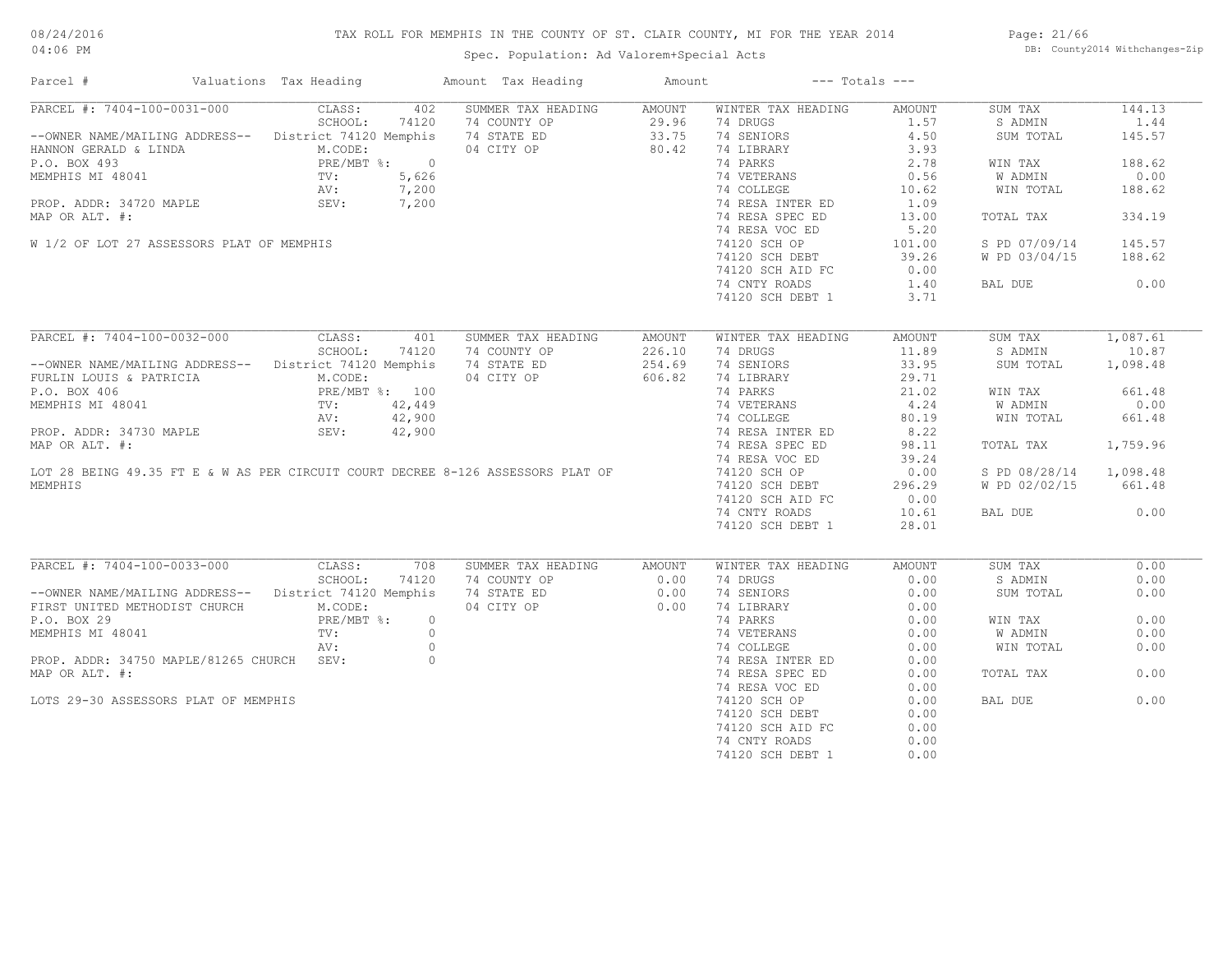# TAX ROLL FOR MEMPHIS IN THE COUNTY OF ST. CLAIR COUNTY, MI FOR THE YEAR 2014

04:06 PM

# Spec. Population: Ad Valorem+Special Acts

Page: 22/66 DB: County2014 Withchanges-Zip

| Parcel #                         | Valuations Tax Heading                     | Amount Tax Heading                 | Amount           | $---$ Totals $---$             |                 |                      |                   |
|----------------------------------|--------------------------------------------|------------------------------------|------------------|--------------------------------|-----------------|----------------------|-------------------|
| PARCEL #: 7404-100-0034-000      | CLASS:<br>401<br>SCHOOL:<br>74120          | SUMMER TAX HEADING<br>74 COUNTY OP | AMOUNT<br>264.72 | WINTER TAX HEADING<br>74 DRUGS | AMOUNT<br>13.93 | SUM TAX<br>S ADMIN   | 1,273.39<br>12.73 |
| --OWNER NAME/MAILING ADDRESS--   | District 74120 Memphis                     | 74 STATE ED                        | 298.20           | 74 SENIORS                     | 39.76           | SUM TOTAL            | 1,286.12          |
| DREWEK ROBERT J                  | M.CODE:<br>00001                           | 04 CITY OP                         | 710.47           | 74 LIBRARY                     | 34.79           |                      |                   |
| 81235 CHURCH                     | PRE/MBT %: 100                             |                                    |                  | 74 PARKS                       | 24.62           | WIN TAX              | 774.51            |
| MEMPHIS MI 48041                 | 49,700<br>TV:                              |                                    |                  | 74 VETERANS                    | 4.97            | W ADMIN              | 0.00              |
|                                  | 49,700<br>AV:                              |                                    |                  | 74 COLLEGE                     | 93.88           | WIN TOTAL            | 774.51            |
| PROP. ADDR: 81235 CHURCH         | SEV:<br>49,700                             |                                    |                  | 74 RESA INTER ED               | 9.63            |                      |                   |
| MAP OR ALT. #:                   |                                            |                                    |                  | 74 RESA SPEC ED                | 114.87          | TOTAL TAX            | 2,060.63          |
|                                  |                                            |                                    |                  | 74 RESA VOC ED                 | 45.94           |                      |                   |
| LOT 31 ASSESSORS PLAT OF MEMPHIS |                                            |                                    |                  | 74120 SCH OP                   | 0.00            | S PD 08/26/14        | 1,286.12          |
|                                  |                                            |                                    |                  | 74120 SCH DEBT                 | 346.90          | W PD 01/05/15        | 774.51            |
|                                  |                                            |                                    |                  | 74120 SCH AID FC               | 0.00            |                      |                   |
|                                  |                                            |                                    |                  | 74 CNTY ROADS                  | 12.42           | BAL DUE              | 0.00              |
|                                  |                                            |                                    |                  | 74120 SCH DEBT 1               | 32.80           |                      |                   |
|                                  |                                            |                                    |                  |                                |                 |                      |                   |
| PARCEL #: 7404-100-0035-000      | CLASS:<br>401                              | SUMMER TAX HEADING                 | <b>AMOUNT</b>    | WINTER TAX HEADING             | AMOUNT          | SUM TAX              | 1,603.91          |
|                                  | SCHOOL:<br>74120                           | 74 COUNTY OP                       | 333.43           | 74 DRUGS                       | 17.54           | S ADMIN              | 16.03             |
| --OWNER NAME/MAILING ADDRESS--   | District 74120 Memphis                     | 74 STATE ED                        | 375.60           | 74 SENIORS                     | 50.08           | SUM TOTAL            | 1,619.94          |
| WALSH NICKOLAS & SARA            | M.CODE:                                    | 04 CITY OP                         | 894.88           | 74 LIBRARY                     | 43.82           |                      |                   |
| 81170 BELLE RIVER                | PRE/MBT %: 100                             |                                    |                  | 74 PARKS                       | 31.01           | WIN TAX              | 975.54            |
| MEMPHIS MI 48041                 | 62,600<br>TV:                              |                                    |                  | 74 VETERANS                    | 6.26            | <b>W ADMIN</b>       | 0.00              |
|                                  | AV:<br>62,600                              |                                    |                  | 74 COLLEGE                     | 118.25          | WIN TOTAL            | 975.54            |
| PROP. ADDR: 81170 BELLE RIVER    | SEV:<br>62,600                             |                                    |                  | 74 RESA INTER ED               | 12.13           |                      |                   |
| MAP OR ALT. #:                   |                                            |                                    |                  | 74 RESA SPEC ED                | 144.68          | TOTAL TAX            | 2,595.48          |
|                                  |                                            |                                    |                  | 74 RESA VOC ED                 | 57.87           |                      |                   |
| LOT 32 ASSESSORS PLAT OF MEMPHIS |                                            |                                    |                  | 74120 SCH OP                   | 0.00            | S PD 02/25/15        | 1,619.94          |
|                                  |                                            |                                    |                  | 74120 SCH DEBT                 | 436.94          | W PD 02/17/15        | 975.54            |
|                                  |                                            |                                    |                  | 74120 SCH AID FC               | 0.00            |                      |                   |
|                                  |                                            |                                    |                  | 74 CNTY ROADS                  | 15.65           | BAL DUE              | 0.00              |
|                                  |                                            |                                    |                  | 74120 SCH DEBT 1               | 41.31           |                      |                   |
|                                  |                                            |                                    |                  |                                |                 |                      |                   |
| PARCEL #: 7404-100-0036-000      | CLASS:<br>401                              | SUMMER TAX HEADING                 | AMOUNT           | WINTER TAX HEADING             | AMOUNT          | SUM TAX              | 1,047.92<br>10.47 |
| --OWNER NAME/MAILING ADDRESS--   | SCHOOL:<br>74120<br>District 74120 Memphis | 74 COUNTY OP<br>74 STATE ED        | 217.85<br>245.40 | 74 DRUGS<br>74 SENIORS         | 11.46<br>32.72  | S ADMIN<br>SUM TOTAL | 1,058.39          |
|                                  |                                            |                                    |                  |                                |                 |                      |                   |
| PHILLIPS MARILYN                 | M.CODE:                                    | 04 CITY OP                         | 584.67           | 74 LIBRARY                     | 28.63           |                      |                   |
| 81112 BELLE RIVER                | PRE/MBT %: 0                               |                                    |                  | 74 PARKS                       | 20.26           | WIN TAX              | 1,371.65          |
| MEMPHIS MI 48041                 | 40,900<br>TV:                              |                                    |                  | 74 VETERANS                    | 4.09            | W ADMIN              | 0.00              |
|                                  | 40,900<br>AV:                              |                                    |                  | 74 COLLEGE                     | 77.26           | WIN TOTAL            | 1,371.65          |
| PROP. ADDR: 81140 BELLE RIVER    | SEV:<br>40,900                             |                                    |                  | 74 RESA INTER ED               | 7.92            |                      |                   |
| MAP OR ALT. #:                   |                                            |                                    |                  | 74 RESA SPEC ED                | 94.53           | TOTAL TAX            | 2,430.04          |
|                                  |                                            |                                    |                  | 74 RESA VOC ED                 | 37.81           |                      |                   |
| LOT 33 ASSESSORS PLAT OF MEMPHIS |                                            |                                    |                  | 74120 SCH OP                   | 734.28          | S PD 08/28/14        | 1,058.39          |
|                                  |                                            |                                    |                  | 74120 SCH DEBT                 | 285.48          | W PD 02/11/15        | 1,371.65          |
|                                  |                                            |                                    |                  | 74120 SCH AID FC               | 0.00            |                      |                   |
|                                  |                                            |                                    |                  | 74 CNTY ROADS                  | 10.22           | BAL DUE              | 0.00              |
|                                  |                                            |                                    |                  | 74120 SCH DEBT 1               | 26.99           |                      |                   |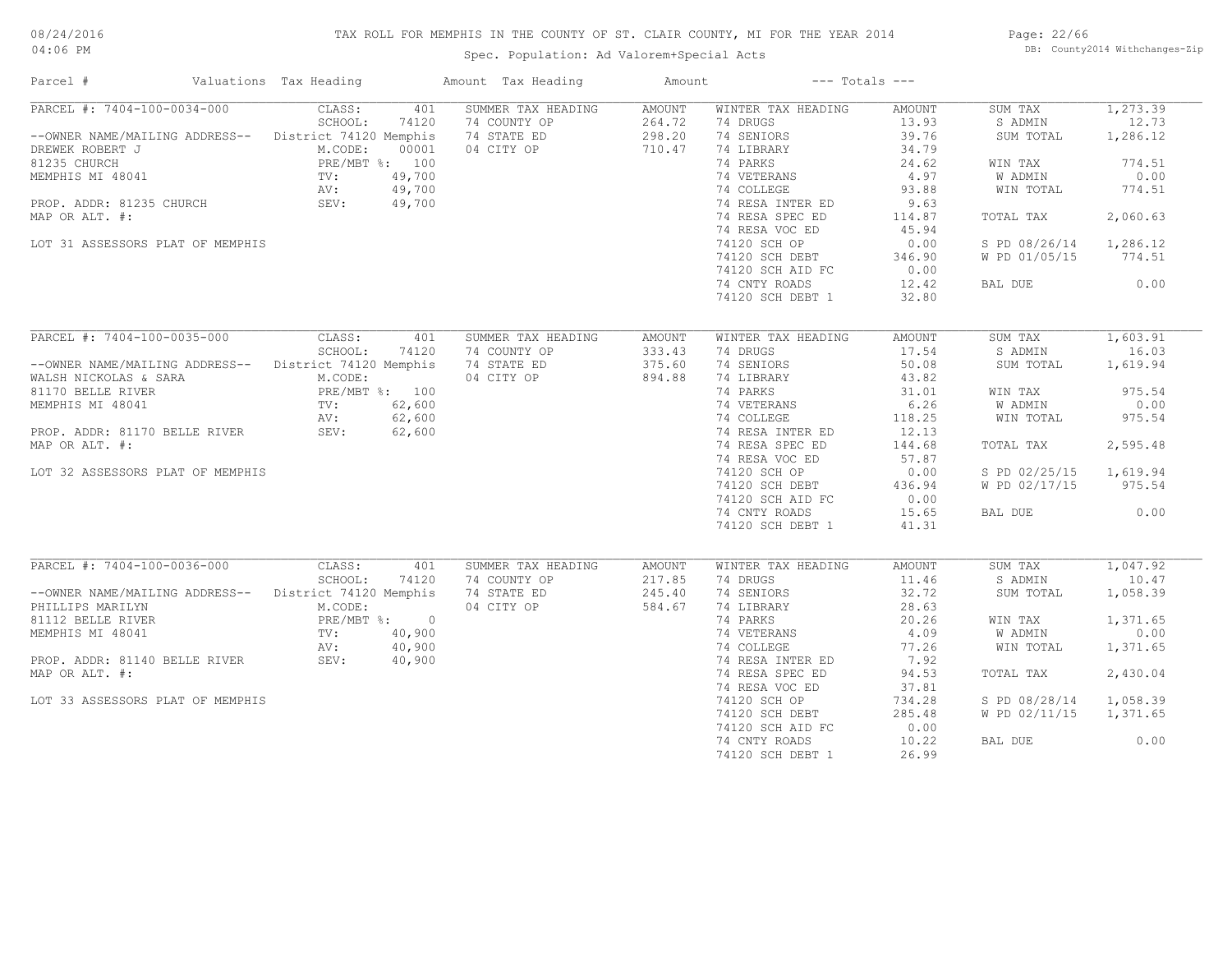# TAX ROLL FOR MEMPHIS IN THE COUNTY OF ST. CLAIR COUNTY, MI FOR THE YEAR 2014

04:06 PM

# Spec. Population: Ad Valorem+Special Acts

Page: 23/66 DB: County2014 Withchanges-Zip

| Parcel #                                                                                                                                                        | Valuations Tax Heading |       | Amount Tax Heading                                                                                                                                                                                                                          | Amount | $---$ Totals $---$                                                                                                                                                                                                                      |                    |                                 |          |
|-----------------------------------------------------------------------------------------------------------------------------------------------------------------|------------------------|-------|---------------------------------------------------------------------------------------------------------------------------------------------------------------------------------------------------------------------------------------------|--------|-----------------------------------------------------------------------------------------------------------------------------------------------------------------------------------------------------------------------------------------|--------------------|---------------------------------|----------|
| PARCEL #: 7404-100-0037-000 CLASS:<br>SCHOOL:                                                                                                                   |                        | 401   | SUMMER TAX HEADING                                                                                                                                                                                                                          | AMOUNT | WINTER TAX HEADING                                                                                                                                                                                                                      | AMOUNT             | SUM TAX                         | 1,447.77 |
|                                                                                                                                                                 |                        |       | NOWER NAME/MAILING ADDRESS--<br>ILLIPS ROBERT II M.CODE:<br>1112 BELLE RIVER PRE/MBT \$: 100<br>EMPHIS MI 48041 TV: 56,506<br>PROP. ADDR: 81112 BELLE RIVER SEV: 59,200<br>PAP OR ALT. #:<br>107 34 & N 5 FT OF LOT 35 EXC E 134 FT THEREOF |        | 74 DRUGS                                                                                                                                                                                                                                |                    | S ADMIN 14.47                   |          |
|                                                                                                                                                                 |                        |       |                                                                                                                                                                                                                                             |        |                                                                                                                                                                                                                                         | $15.83$<br>$45.20$ | SUM TOTAL 1,462.24              |          |
|                                                                                                                                                                 |                        |       |                                                                                                                                                                                                                                             |        |                                                                                                                                                                                                                                         |                    |                                 |          |
|                                                                                                                                                                 |                        |       |                                                                                                                                                                                                                                             |        |                                                                                                                                                                                                                                         | $39.55$<br>$27.99$ | WIN TAX 880.56                  |          |
|                                                                                                                                                                 |                        |       |                                                                                                                                                                                                                                             |        |                                                                                                                                                                                                                                         |                    | W ADMIN                         | 0.00     |
|                                                                                                                                                                 |                        |       |                                                                                                                                                                                                                                             |        | 74 VETERANS 5.65<br>74 COLLEGE 106.74                                                                                                                                                                                                   |                    | WADMIN 0.00<br>WINTOTAL 880.56  |          |
|                                                                                                                                                                 |                        |       |                                                                                                                                                                                                                                             |        |                                                                                                                                                                                                                                         |                    |                                 |          |
|                                                                                                                                                                 |                        |       |                                                                                                                                                                                                                                             |        | 74 RESA INTER ED 10.95<br>74 RESA SPEC ED 130.60                                                                                                                                                                                        |                    |                                 |          |
|                                                                                                                                                                 |                        |       |                                                                                                                                                                                                                                             |        |                                                                                                                                                                                                                                         |                    | TOTAL TAX 2,342.80              |          |
|                                                                                                                                                                 |                        |       |                                                                                                                                                                                                                                             |        |                                                                                                                                                                                                                                         | 52.23              |                                 |          |
|                                                                                                                                                                 |                        |       |                                                                                                                                                                                                                                             |        |                                                                                                                                                                                                                                         | 0.00               | S PD 08/28/14 1,462.24          |          |
|                                                                                                                                                                 |                        |       |                                                                                                                                                                                                                                             |        | 74120 SCH DEBT 394.41<br>74120 SCH DEBT 394.41<br>74120 SCH AID FC 0.00<br>74 CNTY ROADS 14.12                                                                                                                                          |                    | W PD 02/11/15 880.56            |          |
|                                                                                                                                                                 |                        |       |                                                                                                                                                                                                                                             |        |                                                                                                                                                                                                                                         |                    |                                 |          |
|                                                                                                                                                                 |                        |       |                                                                                                                                                                                                                                             |        |                                                                                                                                                                                                                                         |                    | BAL DUE 0.00                    |          |
|                                                                                                                                                                 |                        |       |                                                                                                                                                                                                                                             |        | 74120 SCH DEBT 1                                                                                                                                                                                                                        | 37.29              |                                 |          |
|                                                                                                                                                                 |                        |       |                                                                                                                                                                                                                                             |        |                                                                                                                                                                                                                                         |                    |                                 |          |
|                                                                                                                                                                 |                        |       | PARCEL #: 7404-100-0038-000 CLASS: 402 SUMMER TAX HEADING                                                                                                                                                                                   | AMOUNT | WINTER TAX HEADING                                                                                                                                                                                                                      | AMOUNT             | SUM TAX                         | 151.10   |
|                                                                                                                                                                 | SCHOOL:                | 74120 |                                                                                                                                                                                                                                             |        |                                                                                                                                                                                                                                         |                    | S ADMIN                         | 1.51     |
| --OWNER NAME/MAILING ADDRESS-- District 74120 Memphis 74 STATE ED                                                                                               |                        |       | 74 COUNTY OP 31.41<br>74 STATE ED 35.38                                                                                                                                                                                                     |        | 74 DRUGS 1.65<br>74 SENIORS 4.71                                                                                                                                                                                                        |                    |                                 |          |
|                                                                                                                                                                 |                        |       |                                                                                                                                                                                                                                             |        | 14 DROGS<br>1.71<br>74 LIBRARY<br>74 LIBRARY<br>74 PARKS<br>2.92<br>74 NESA INTER ED<br>74 RESA SPEC ED<br>74 NESA INTER ED<br>74 NESA SPEC ED<br>1.14<br>74 NESA SPEC ED<br>1.14<br>74 NESA SPEC ED<br>1.14<br>74 NESA SPEC ED<br>1.14 |                    | SUM TOTAL                       | 152.61   |
|                                                                                                                                                                 |                        |       |                                                                                                                                                                                                                                             |        |                                                                                                                                                                                                                                         |                    |                                 |          |
|                                                                                                                                                                 |                        |       |                                                                                                                                                                                                                                             |        |                                                                                                                                                                                                                                         |                    | WIN TAX 91.86                   |          |
|                                                                                                                                                                 |                        |       |                                                                                                                                                                                                                                             |        |                                                                                                                                                                                                                                         |                    | W ADMIN<br>W ADMIN<br>WIN TOTAL | 0.00     |
|                                                                                                                                                                 |                        |       |                                                                                                                                                                                                                                             |        |                                                                                                                                                                                                                                         |                    |                                 | 91.86    |
|                                                                                                                                                                 |                        |       |                                                                                                                                                                                                                                             |        |                                                                                                                                                                                                                                         |                    |                                 |          |
|                                                                                                                                                                 |                        |       |                                                                                                                                                                                                                                             |        |                                                                                                                                                                                                                                         |                    | TOTAL TAX                       | 244.47   |
|                                                                                                                                                                 |                        |       |                                                                                                                                                                                                                                             |        |                                                                                                                                                                                                                                         |                    |                                 |          |
|                                                                                                                                                                 |                        |       |                                                                                                                                                                                                                                             |        |                                                                                                                                                                                                                                         |                    | S PD 08/28/14 152.61            |          |
|                                                                                                                                                                 |                        |       |                                                                                                                                                                                                                                             |        |                                                                                                                                                                                                                                         |                    | W PD 02/11/15 91.86             |          |
|                                                                                                                                                                 |                        |       |                                                                                                                                                                                                                                             |        |                                                                                                                                                                                                                                         |                    |                                 |          |
|                                                                                                                                                                 |                        |       |                                                                                                                                                                                                                                             |        |                                                                                                                                                                                                                                         |                    |                                 |          |
|                                                                                                                                                                 |                        |       |                                                                                                                                                                                                                                             |        | 74 CNTY ROADS                                                                                                                                                                                                                           | 1.47               | BAL DUE                         | 0.00     |
|                                                                                                                                                                 |                        |       |                                                                                                                                                                                                                                             |        | 74120 SCH DEBT 1                                                                                                                                                                                                                        | 3.89               |                                 |          |
|                                                                                                                                                                 |                        |       |                                                                                                                                                                                                                                             |        |                                                                                                                                                                                                                                         |                    |                                 |          |
| PARCEL #: 7404-100-0039-000 CLASS:                                                                                                                              |                        | 401   | SUMMER TAX HEADING                                                                                                                                                                                                                          | AMOUNT | WINTER TAX HEADING                                                                                                                                                                                                                      | AMOUNT             | SUM TAX                         | 745.59   |
|                                                                                                                                                                 |                        |       | --OWNER NAME/MAILING ADDRESS--<br>MORGAN GENEVIEVE TRUST<br>MORGAN GENEVIEVE TRUST<br>2496 STAPLETON ROAD<br>2496 STAPLETON ROAD<br>2496 STAPLETON ROAD<br>2496 STAPLETON ROAD                                                              |        | 74 DRUGS                                                                                                                                                                                                                                | 8.15               | S ADMIN                         | 7.45     |
|                                                                                                                                                                 |                        |       |                                                                                                                                                                                                                                             |        | 14 SENIORS<br>74 SENIORS<br>74 LIBRARY<br>74 PARKS<br>74 COLLEGE<br>74 RESA INTER ED<br>74 RESA INTER ED<br>74 RESA INTER ED<br>5.63                                                                                                    |                    | SUM TOTAL                       | 753.04   |
| MORGAN GENEVIEVE TRUST<br>2496 STAPLETON ROAD<br>GOODELLS MI 48027 TV: 29,100<br>PROP. ADDR: 34625 BORDMAN SEV: 29,100<br>PROP. ADDR: 34625 BORDMAN SEV: 29,100 |                        |       |                                                                                                                                                                                                                                             |        |                                                                                                                                                                                                                                         |                    |                                 |          |
|                                                                                                                                                                 |                        |       | T $%$ : 0<br>29,100<br>29,100<br>29,100<br>29,100                                                                                                                                                                                           |        |                                                                                                                                                                                                                                         |                    | WIN TAX                         | 975.88   |
|                                                                                                                                                                 |                        |       |                                                                                                                                                                                                                                             |        |                                                                                                                                                                                                                                         |                    | <b>W ADMIN</b>                  | 0.00     |
|                                                                                                                                                                 |                        |       |                                                                                                                                                                                                                                             |        |                                                                                                                                                                                                                                         |                    | WIN TOTAL                       | 975.88   |
|                                                                                                                                                                 |                        |       |                                                                                                                                                                                                                                             |        |                                                                                                                                                                                                                                         |                    |                                 |          |
| MAP OR ALT. #:                                                                                                                                                  |                        |       |                                                                                                                                                                                                                                             |        | 74 RESA SPEC ED                                                                                                                                                                                                                         | 67.25              | TOTAL TAX 1,728.92              |          |
|                                                                                                                                                                 |                        |       |                                                                                                                                                                                                                                             |        |                                                                                                                                                                                                                                         |                    |                                 |          |
|                                                                                                                                                                 |                        |       |                                                                                                                                                                                                                                             |        | 74 RESA VOC ED                                                                                                                                                                                                                          | 26.90              |                                 |          |
| LOT 36 ASSESSORS PLAT OF MEMPHIS                                                                                                                                |                        |       |                                                                                                                                                                                                                                             |        | 74120 SCH OP<br>74120 SCH DEBT                                                                                                                                                                                                          | 522.43             | S PD 07/09/14 753.04            |          |
|                                                                                                                                                                 |                        |       |                                                                                                                                                                                                                                             |        |                                                                                                                                                                                                                                         | 203.11             | W PD 12/17/14 975.88            |          |
|                                                                                                                                                                 |                        |       |                                                                                                                                                                                                                                             |        | 74120 SCH AID FC                                                                                                                                                                                                                        | 0.00               |                                 |          |
|                                                                                                                                                                 |                        |       |                                                                                                                                                                                                                                             |        | 74 CNTY ROADS                                                                                                                                                                                                                           | 7.27               | BAL DUE                         | 0.00     |
|                                                                                                                                                                 |                        |       |                                                                                                                                                                                                                                             |        | 74120 SCH DEBT 1                                                                                                                                                                                                                        | 19.20              |                                 |          |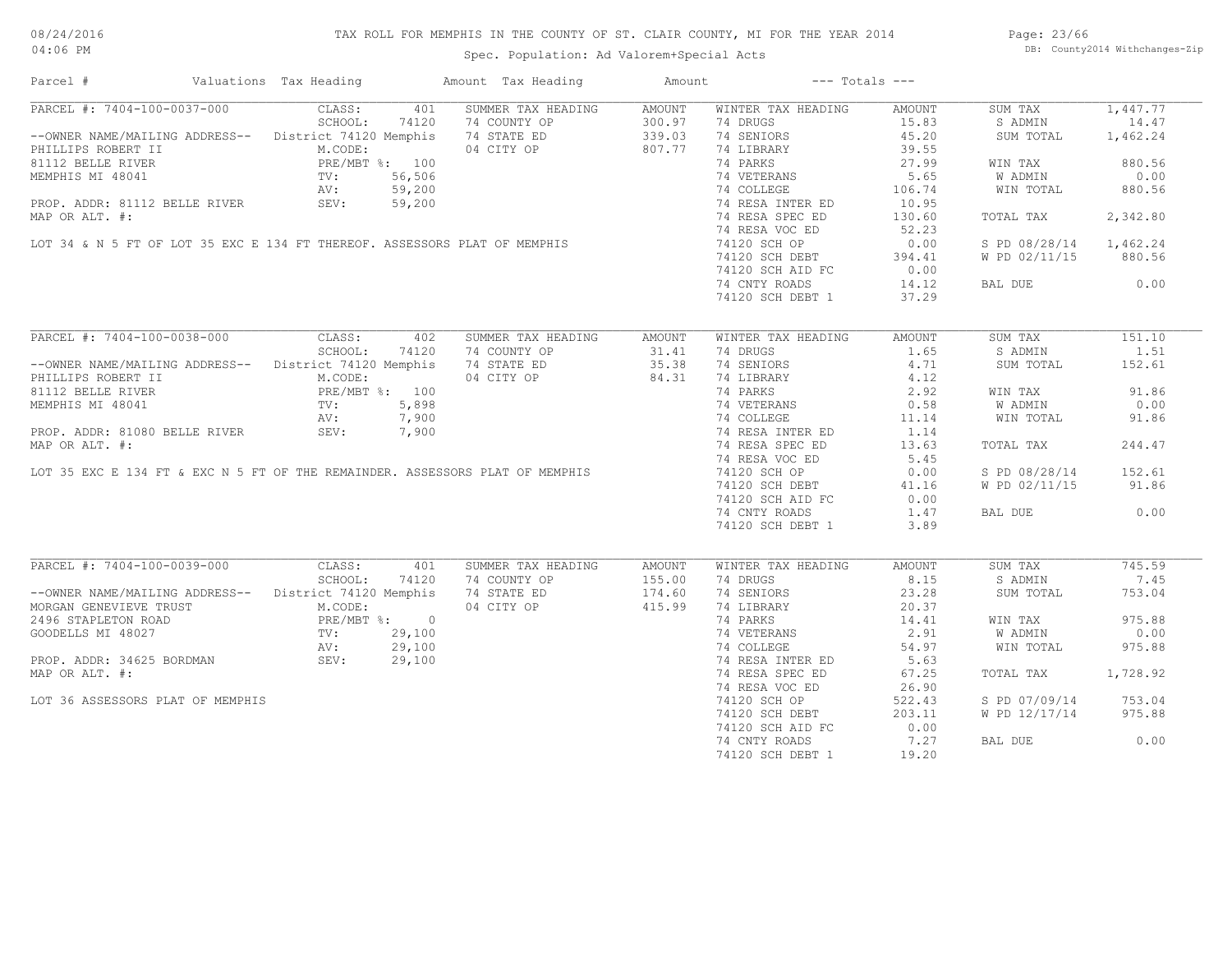# TAX ROLL FOR MEMPHIS IN THE COUNTY OF ST. CLAIR COUNTY, MI FOR THE YEAR 2014

Spec. Population: Ad Valorem+Special Acts

Page: 24/66 DB: County2014 Withchanges-Zip

| Parcel #                                                                                                                                                                                                                                 | Valuations Tax Heading                                                                                                                      | Amount Tax Heading                                              | Amount                                      |                                                                                                                                                                                                                                                         | $---$ Totals $---$                                                                                                                              |                                                                                                                                     |                                                                                                           |
|------------------------------------------------------------------------------------------------------------------------------------------------------------------------------------------------------------------------------------------|---------------------------------------------------------------------------------------------------------------------------------------------|-----------------------------------------------------------------|---------------------------------------------|---------------------------------------------------------------------------------------------------------------------------------------------------------------------------------------------------------------------------------------------------------|-------------------------------------------------------------------------------------------------------------------------------------------------|-------------------------------------------------------------------------------------------------------------------------------------|-----------------------------------------------------------------------------------------------------------|
| PARCEL #: 7404-100-0040-000<br>--OWNER NAME/MAILING ADDRESS--<br>WILCOX HELEN<br>34649 BORDMAN<br>MEMPHIS MI 48041<br>PROP. ADDR: 34649 BORDMAN<br>MAP OR ALT. #:<br>LOT 37 ASSESSORS PLAT OF MEMPHIS                                    | CLASS:<br>401<br>SCHOOL:<br>74120<br>District 74120 Memphis<br>M.CODE:<br>PRE/MBT %: 75<br>39,200<br>TV:<br>AV:<br>39,200<br>39,200<br>SEV: | SUMMER TAX HEADING<br>74 COUNTY OP<br>74 STATE ED<br>04 CITY OP | <b>AMOUNT</b><br>208.79<br>235.20<br>560.37 | WINTER TAX HEADING<br>74 DRUGS<br>74 SENIORS<br>74 LIBRARY<br>74 PARKS<br>74 VETERANS<br>74 COLLEGE<br>74 RESA INTER ED<br>74 RESA SPEC ED<br>74 RESA VOC ED<br>74120 SCH OP<br>74120 SCH DEBT<br>74120 SCH AID FC                                      | AMOUNT<br>10.98<br>31.36<br>27.44<br>19.41<br>3.92<br>74.05<br>7.59<br>90.60<br>36.24<br>175.94<br>273.61<br>0.00                               | SUM TAX<br>S ADMIN<br>SUM TOTAL<br>WIN TAX<br>W ADMIN<br>WIN TOTAL<br>TOTAL TAX<br>S PD 08/28/14<br>W PD 01/30/15                   | 1,004.36<br>10.04<br>1,014.40<br>786.81<br>0.00<br>786.81<br>1,801.21<br>1,014.40<br>786.81               |
|                                                                                                                                                                                                                                          |                                                                                                                                             |                                                                 |                                             | 74 CNTY ROADS<br>74120 SCH DEBT 1                                                                                                                                                                                                                       | 9.80<br>25.87                                                                                                                                   | BAL DUE                                                                                                                             | 0.00                                                                                                      |
| PARCEL #: 7404-100-0041-000<br>--OWNER NAME/MAILING ADDRESS--<br>KENDALL GARY & JUDY<br>1021 RILEY CENTER ROAD<br>RILEY MI 48041<br>PROP. ADDR: 34699 BORDMAN<br>MAP OR ALT. #:<br>LOT 38 & E 134 FT OF LOT 35 ASSESSORS PLAT OF MEMPHIS | CLASS:<br>201<br>SCHOOL:<br>74120<br>District 74120 Memphis<br>M.CODE:<br>PRE/MBT %: 0<br>67,000<br>TV:<br>67,000<br>AV:<br>SEV:<br>67,000  | SUMMER TAX HEADING<br>74 COUNTY OP<br>74 STATE ED<br>04 CITY OP | <b>AMOUNT</b><br>356.87<br>402.00<br>957.78 | WINTER TAX HEADING<br>74 DRUGS<br>74 SENIORS<br>74 LIBRARY<br>74 PARKS<br>74 VETERANS<br>74 COLLEGE<br>74 RESA INTER ED<br>74 RESA SPEC ED<br>74 RESA VOC ED<br>74120 SCH OP<br>74120 SCH DEBT<br>74120 SCH AID FC<br>74 CNTY ROADS<br>74120 SCH DEBT 1 | <b>AMOUNT</b><br>18.78<br>53.60<br>46.90<br>33.19<br>6.70<br>126.56<br>12.98<br>154.85<br>61.94<br>1,202.86<br>467.66<br>0.00<br>16.75<br>44.22 | SUM TAX<br>S ADMIN<br>S INTRST<br>SUM TOTAL<br>WIN TAX<br>W ADMIN<br>WIN TOTAL<br>TOTAL TAX<br>BAL DUE                              | 1,716.65<br>17.16<br>103.00<br>1,836.81<br>2,246.99<br>0.00<br>2,246.99<br>4,083.80<br>4,083.80           |
| PARCEL #: 7404-100-0042-000<br>-- OWNER NAME/MAILING ADDRESS-- District 74120 Memphis<br>KOCH SHANE M & TERI A<br>P.O. BOX 36<br>MEMPHIS MI 48041<br>PROP. ADDR: 81195 CHURCH<br>MAP OR ALT. #:<br>LOT 39 ASSESSORS PLAT OF MEMPHIS      | CLASS:<br>401<br>SCHOOL:<br>74120<br>M.CODE:<br>00001<br>PRE/MBT %: 100<br>68,800<br>TV:<br>AV:<br>68,800<br>68,800<br>SEV:                 | SUMMER TAX HEADING<br>74 COUNTY OP<br>74 STATE ED<br>04 CITY OP | <b>AMOUNT</b><br>366.46<br>412.80<br>983.51 | WINTER TAX HEADING<br>74 DRUGS<br>74 SENIORS<br>74 LIBRARY<br>74 PARKS<br>74 VETERANS<br>74 COLLEGE<br>74 RESA INTER ED<br>74 RESA SPEC ED<br>74 RESA VOC ED<br>74120 SCH OP<br>74120 SCH DEBT<br>74120 SCH AID FC<br>74 CNTY ROADS<br>74120 SCH DEBT 1 | <b>AMOUNT</b><br>19.28<br>55.04<br>48.16<br>34.08<br>6.88<br>129.97<br>13.33<br>159.01<br>63.60<br>0.00<br>480.22<br>0.00<br>17.20<br>45.40     | SUM TAX<br>S ADMIN<br>SUM TOTAL<br>WIN TAX<br><b>W ADMIN</b><br>WIN TOTAL<br>TOTAL TAX<br>S PD 08/26/14<br>W PD 01/05/15<br>BAL DUE | 1,762,77<br>17.62<br>1,780.39<br>1,072.17<br>0.00<br>1,072.17<br>2,852.56<br>1,780.39<br>1,072.17<br>0.00 |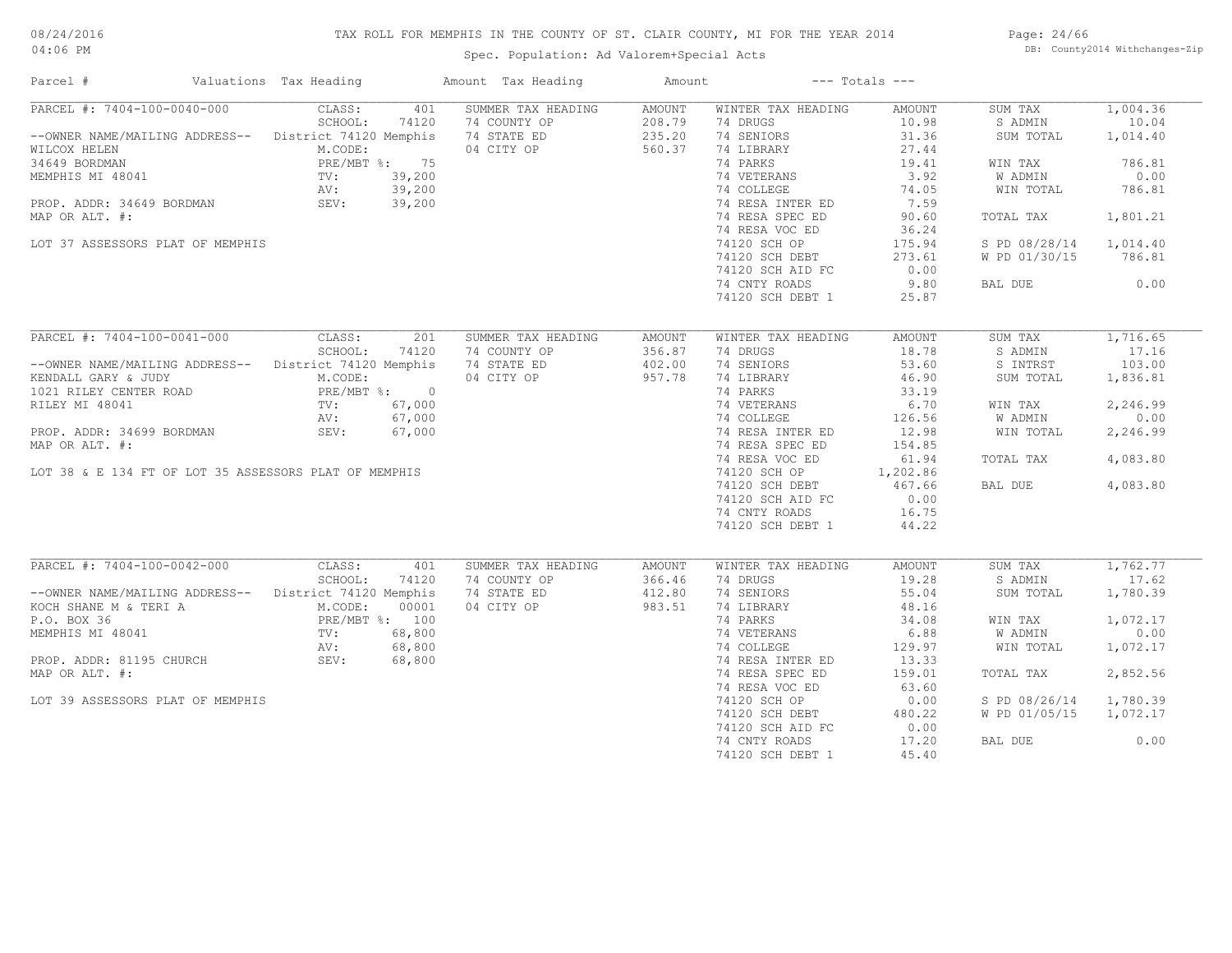# TAX ROLL FOR MEMPHIS IN THE COUNTY OF ST. CLAIR COUNTY, MI FOR THE YEAR 2014

04:06 PM

# Spec. Population: Ad Valorem+Special Acts

Page: 25/66 DB: County2014 Withchanges-Zip

| Parcel #                                                                                                                                                                                                                        | Valuations Tax Heading                                                       |                                                            | Amount Tax Heading                                              | Amount                               |                                                                                                                                                                                                                                                         | $---$ Totals $---$                                                                                                                       |                                                                                                                              |                                                                                                           |
|---------------------------------------------------------------------------------------------------------------------------------------------------------------------------------------------------------------------------------|------------------------------------------------------------------------------|------------------------------------------------------------|-----------------------------------------------------------------|--------------------------------------|---------------------------------------------------------------------------------------------------------------------------------------------------------------------------------------------------------------------------------------------------------|------------------------------------------------------------------------------------------------------------------------------------------|------------------------------------------------------------------------------------------------------------------------------|-----------------------------------------------------------------------------------------------------------|
| PARCEL #: 7404-100-0043-000<br>--OWNER NAME/MAILING ADDRESS--<br>PROPERTY AMERICA<br>MYRON KUKUK<br>13000 31 MILE ROAD<br>WASHINGTON MI 48095<br>PROP. ADDR: 81155 CHURCH<br>MAP OR ALT. #:<br>LOT 40 ASSESSORS PLAT OF MEMPHIS | CLASS:<br>SCHOOL:<br>District 74120 Memphis<br>M.CODE:<br>TV:<br>AV:<br>SEV: | 401<br>74120<br>PRE/MBT %: 0<br>63,576<br>71,500<br>71,500 | SUMMER TAX HEADING<br>74 COUNTY OP<br>74 STATE ED<br>04 CITY OP | AMOUNT<br>338.63<br>381.45<br>908.83 | WINTER TAX HEADING<br>74 DRUGS<br>74 SENIORS<br>74 LIBRARY<br>74 PARKS<br>74 VETERANS<br>74 COLLEGE<br>74 RESA INTER ED<br>74 RESA SPEC ED<br>74 RESA VOC ED<br>74120 SCH OP<br>74120 SCH DEBT<br>74120 SCH AID FC<br>74 CNTY ROADS<br>74120 SCH DEBT 1 | AMOUNT<br>17.82<br>50.86<br>44.50<br>31.49<br>6.35<br>120.10<br>12.32<br>146.94<br>58.77<br>1,141.39<br>443.76<br>0.00<br>15.89<br>41.96 | SUM TAX<br>S ADMIN<br>SUM TOTAL<br>WIN TAX<br>W ADMIN<br>WIN TOTAL<br>TOTAL TAX<br>S PD 08/05/14<br>W PD 02/13/15<br>BAL DUE | 1,628.91<br>16.28<br>1,645.19<br>2,132.15<br>0.00<br>2,132.15<br>3,777.34<br>1,645.19<br>2,132.15<br>0.00 |
| PARCEL #: 7404-100-0044-000                                                                                                                                                                                                     | CLASS:                                                                       | 401                                                        | SUMMER TAX HEADING                                              | AMOUNT                               | WINTER TAX HEADING                                                                                                                                                                                                                                      | AMOUNT                                                                                                                                   | SUM TAX                                                                                                                      | 1,483.30                                                                                                  |
| --OWNER NAME/MAILING ADDRESS--<br>DEANER WILLIAM & SHIRLEY                                                                                                                                                                      | SCHOOL:<br>District 74120 Memphis<br>M.CODE:                                 | 74120<br>00003                                             | 74 COUNTY OP<br>74 STATE ED<br>04 CITY OP                       | 308.36<br>347.35<br>827.59           | 74 DRUGS<br>74 SENIORS<br>74 LIBRARY                                                                                                                                                                                                                    | 16.22<br>46.31<br>40.52                                                                                                                  | S ADMIN<br>SUM TOTAL                                                                                                         | 14.83<br>1,498.13                                                                                         |
| P.O. BOX 4<br>MEMPHIS MI 48041                                                                                                                                                                                                  | PRE/MBT %: 100<br>TV:<br>AV:                                                 | 57,893<br>63,900                                           |                                                                 |                                      | 74 PARKS<br>74 VETERANS<br>74 COLLEGE                                                                                                                                                                                                                   | 28.68<br>5.78<br>109.36                                                                                                                  | WIN TAX<br>W ADMIN<br>WIN TOTAL                                                                                              | 902.16<br>0.00<br>902.16                                                                                  |
| PROP. ADDR: 34715 BORDMAN<br>MAP OR ALT. #:                                                                                                                                                                                     | SEV:                                                                         | 63,900                                                     |                                                                 |                                      | 74 RESA INTER ED<br>74 RESA SPEC ED<br>74 RESA VOC ED                                                                                                                                                                                                   | 11.21<br>133.80<br>53.52                                                                                                                 | TOTAL TAX                                                                                                                    | 2,400.29                                                                                                  |
| LOT 41 ASSESSORS PLAT OF MEMPHIS                                                                                                                                                                                                |                                                                              |                                                            |                                                                 |                                      | 74120 SCH OP<br>74120 SCH DEBT<br>74120 SCH AID FC                                                                                                                                                                                                      | 0.00<br>404.09<br>0.00                                                                                                                   | S PD 07/16/14<br>W PD 12/05/14                                                                                               | 1,498.13<br>902.16                                                                                        |
|                                                                                                                                                                                                                                 |                                                                              |                                                            |                                                                 |                                      | 74 CNTY ROADS<br>74120 SCH DEBT 1                                                                                                                                                                                                                       | 14.47<br>38.20                                                                                                                           | BAL DUE                                                                                                                      | 0.00                                                                                                      |
| PARCEL #: 7404-100-0045-000                                                                                                                                                                                                     | CLASS:                                                                       | 401                                                        | SUMMER TAX HEADING                                              | AMOUNT                               | WINTER TAX HEADING                                                                                                                                                                                                                                      | AMOUNT                                                                                                                                   | SUM TAX                                                                                                                      | 1,351.30                                                                                                  |
| -- OWNER NAME/MAILING ADDRESS-- District 74120 Memphis<br>MERRITT KEITH A & ELIZABETH M                                                                                                                                         | SCHOOL:<br>M.CODE:                                                           | 74120                                                      | 74 COUNTY OP<br>74 STATE ED<br>04 CITY OP                       | 280.92<br>316.44<br>753.94           | 74 DRUGS<br>74 SENIORS<br>74 LIBRARY                                                                                                                                                                                                                    | 14.78<br>42.19<br>36.91                                                                                                                  | S ADMIN<br>SUM TOTAL                                                                                                         | 13.51<br>1,364.81                                                                                         |
| 34733 BORDMAN<br>MEMPHIS MI 48041                                                                                                                                                                                               | $\text{TV}$ :                                                                | PRE/MBT %: 100<br>52,741                                   |                                                                 |                                      | 74 PARKS<br>74 VETERANS                                                                                                                                                                                                                                 | 26.12<br>5.27                                                                                                                            | WIN TAX<br>W ADMIN                                                                                                           | 821.88<br>0.00                                                                                            |
| PROP. ADDR: 34733 BORDMAN<br>MAP OR ALT. #:                                                                                                                                                                                     | AV:<br>SEV:                                                                  | 56,100<br>56,100                                           |                                                                 |                                      | 74 COLLEGE<br>74 RESA INTER ED<br>74 RESA SPEC ED                                                                                                                                                                                                       | 99.63<br>10.22<br>121.90                                                                                                                 | WIN TOTAL<br>TOTAL TAX                                                                                                       | 821.88<br>2,186.69                                                                                        |
| LOT 42 ASSESSORS PLAT OF MEMPHIS                                                                                                                                                                                                |                                                                              |                                                            |                                                                 |                                      | 74 RESA VOC ED<br>74120 SCH OP                                                                                                                                                                                                                          | 48.75<br>0.00                                                                                                                            | S PD 08/29/14                                                                                                                | 1,364.81                                                                                                  |
|                                                                                                                                                                                                                                 |                                                                              |                                                            |                                                                 |                                      | 74120 SCH DEBT<br>74120 SCH AID FC                                                                                                                                                                                                                      | 368.13<br>0.00                                                                                                                           | W PD 02/13/15                                                                                                                | 821.88                                                                                                    |
|                                                                                                                                                                                                                                 |                                                                              |                                                            |                                                                 |                                      | 74 CNTY ROADS<br>74120 SCH DEBT 1                                                                                                                                                                                                                       | 13.18<br>34.80                                                                                                                           | BAL DUE                                                                                                                      | 0.00                                                                                                      |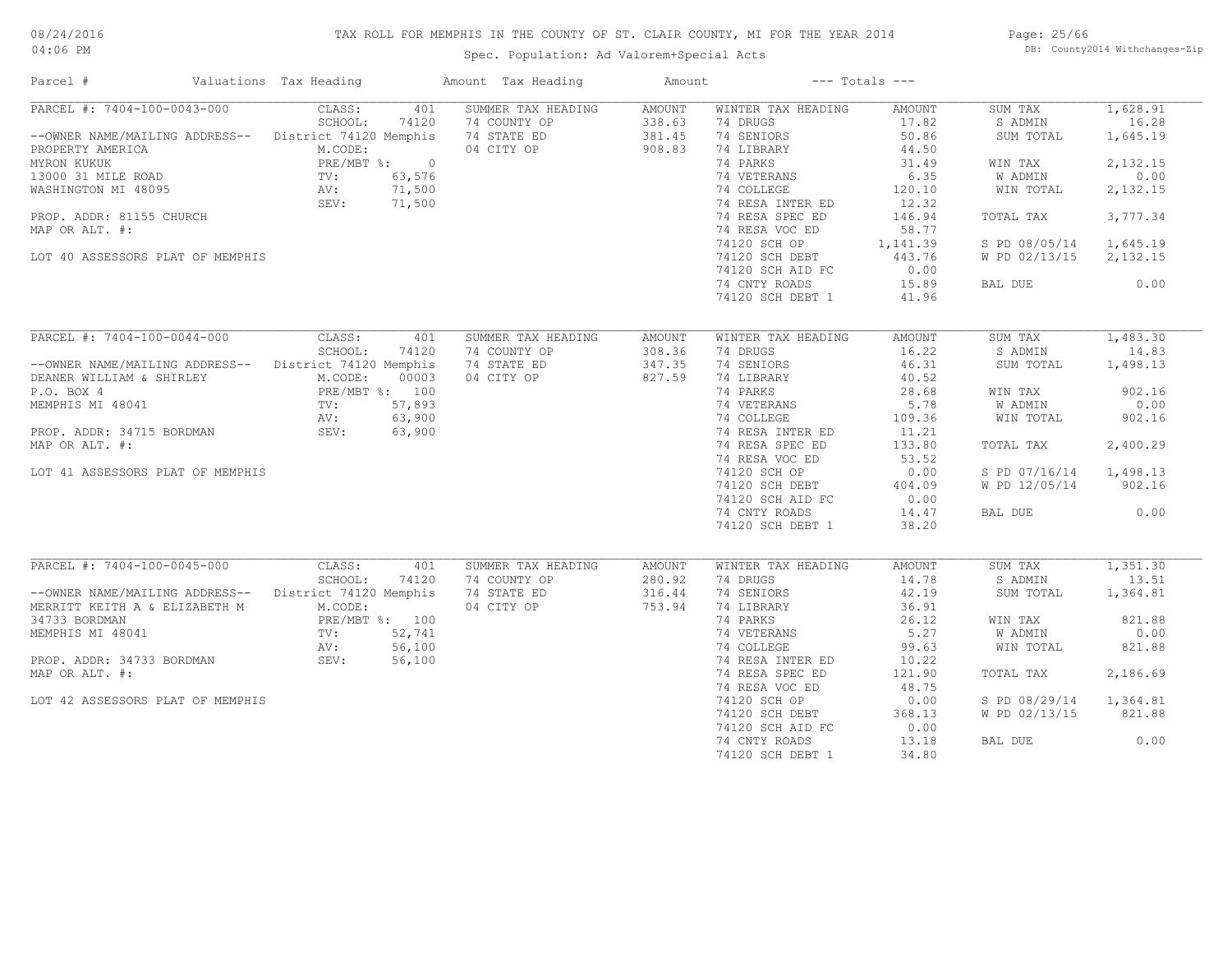# TAX ROLL FOR MEMPHIS IN THE COUNTY OF ST. CLAIR COUNTY, MI FOR THE YEAR 2014

04:06 PM

# Spec. Population: Ad Valorem+Special Acts

Page: 26/66 DB: County2014 Withchanges-Zip

| Parcel #                                                                                                                                  | Valuations Tax Heading |       | Amount Tax Heading                                                               | Amount                   |                           | $---$ Totals $---$ |                        |          |
|-------------------------------------------------------------------------------------------------------------------------------------------|------------------------|-------|----------------------------------------------------------------------------------|--------------------------|---------------------------|--------------------|------------------------|----------|
| PARCEL #: 7404-100-0046-000                                                                                                               | CLASS:                 | 201   | SUMMER TAX HEADING                                                               | AMOUNT                   | WINTER TAX HEADING        | AMOUNT             | SUM TAX                | 3,999.55 |
|                                                                                                                                           | SCHOOL:                | 74120 | 74 COUNTY OP                                                                     | 831.<br>936.60<br>001 49 | 74 DRUGS                  | 43.75              | S ADMIN                | 39.99    |
| --OWNER NAME/MAILING ADDRESS-- District 74120 Memphis                                                                                     |                        |       | 74 STATE ED                                                                      |                          | 74 SENIORS                | 124.88             | SUM TOTAL              | 4,039.54 |
| WALNUT RIDGE ESTATES                                                                                                                      | M.CODE:                |       | 04 CITY OP 2, 231.49                                                             |                          | 74 LIBRARY                | 109.27             |                        |          |
|                                                                                                                                           |                        |       |                                                                                  |                          | 74 PARKS                  | 77.33              | WIN TAX                | 5,235.17 |
|                                                                                                                                           |                        |       |                                                                                  |                          | 74 VETERANS               | 15.61              | W ADMIN                | 0.00     |
|                                                                                                                                           |                        |       |                                                                                  |                          | 74 COLLEGE                | 294.88             | WIN TOTAL              | 5,235.17 |
|                                                                                                                                           |                        |       |                                                                                  |                          | 74 RESA INTER ED          | 30.25              |                        |          |
| PROP. ADDR: 81047 CHURCH                                                                                                                  |                        |       |                                                                                  |                          | 74 RESA SPEC ED           | 360.79             | TOTAL TAX              | 9,274.71 |
|                                                                                                                                           |                        |       |                                                                                  |                          |                           |                    |                        |          |
| MAP OR ALT. #:                                                                                                                            |                        |       |                                                                                  |                          | 74 RESA VOC ED            | 144.31             |                        |          |
|                                                                                                                                           |                        |       |                                                                                  |                          | 74120 SCH OP              | 2,802.49           | S PD 08/19/14          | 4,039.54 |
|                                                                                                                                           |                        |       | LOT 43 EXC N 55 FT OF THAT PART LYING E OF W LINE OF LOT 46 EXTD SLY. ASSESSORS  |                          | 74120 SCH DEBT            | 1,089.57           | W PD 12/09/14 5,235.17 |          |
| PLAT OF MEMPHIS                                                                                                                           |                        |       |                                                                                  |                          | 74120 SCH AID FC          | 0.00               |                        |          |
|                                                                                                                                           |                        |       |                                                                                  |                          | 74 CNTY ROADS             | 39.02              | BAL DUE                | 0.00     |
|                                                                                                                                           |                        |       |                                                                                  |                          | 74120 SCH DEBT 1          | 103.02             |                        |          |
|                                                                                                                                           |                        |       |                                                                                  |                          |                           |                    |                        |          |
| PARCEL #: 7404-100-0047-000                                                                                                               | CLASS:                 | 402   | SUMMER TAX HEADING                                                               | AMOUNT                   | WINTER TAX HEADING        | AMOUNT             | SUM TAX                | 78.75    |
|                                                                                                                                           | SCHOOL:                | 74120 | 74 COUNTY OP                                                                     | 16.37                    | 74 DRUGS                  | 0.86               | S ADMIN                | 0.78     |
| --OWNER NAME/MAILING ADDRESS-- District 74120 Memphis                                                                                     |                        |       | 74 STATE ED                                                                      | 18.44                    | 74 SENIORS                | 2.45               | SUM TOTAL              | 79.53    |
| BIRKETT ROBERT                                                                                                                            | M.CODE:                |       | 04 CITY OP                                                                       | 43.94                    | 74 LIBRARY                | 2.15               |                        |          |
| P.O. BOX 542                                                                                                                              | PRE/MBT %: 100         |       |                                                                                  |                          | $74$ PARKS                | 1.52               | WIN TAX                | 47.84    |
| MEMPHIS MI 48041                                                                                                                          |                        | 3,074 |                                                                                  |                          |                           | 0.30               | W ADMIN                | 0.00     |
|                                                                                                                                           | TV:<br>AV:             | 4,400 |                                                                                  |                          | 74 VETERANS<br>74 COLLEGE | 5.80               | WIN TOTAL              | 47.84    |
| PROP. ADDR: VACANT                                                                                                                        | SEV:                   | 4,400 |                                                                                  |                          | 74 RESA INTER ED          | 0.59               |                        |          |
| MAP OR ALT. #:                                                                                                                            |                        |       |                                                                                  |                          | 74 RESA SPEC ED           | 7.10               | TOTAL TAX              | 127.37   |
|                                                                                                                                           |                        |       |                                                                                  |                          |                           | 2.84               |                        |          |
|                                                                                                                                           |                        |       |                                                                                  |                          | 74 RESA VOC ED            |                    |                        |          |
|                                                                                                                                           |                        |       | S 45 FT OF N 55 FT OF THAT PART OF LOT 43 S OF S LINE OF LOT 46 & E OF W LINE OF |                          | 74120 SCH OP              | 0.00               | S PD 09/12/14          | 79.53    |
| LOT 46 EXTD SLY. ASSESSORS PLAT OF MEMPHIS                                                                                                |                        |       |                                                                                  |                          | 74120 SCH DEBT            | 21.45              |                        |          |
|                                                                                                                                           |                        |       |                                                                                  |                          | 74120 SCH AID FC          | 0.00               | BAL DUE                | 47.84    |
|                                                                                                                                           |                        |       |                                                                                  |                          | 74 CNTY ROADS             | 0.76               |                        |          |
|                                                                                                                                           |                        |       |                                                                                  |                          | 74120 SCH DEBT 1          | 2.02               |                        |          |
|                                                                                                                                           |                        |       |                                                                                  |                          |                           |                    |                        |          |
| PARCEL #: 7404-100-0048-000                                                                                                               | CLASS:                 | 401   | SUMMER TAX HEADING                                                               | AMOUNT                   | WINTER TAX HEADING        | <b>AMOUNT</b>      | SUM TAX                | 759.98   |
|                                                                                                                                           | SCHOOL:                | 74120 | 74 COUNTY OP                                                                     | 157.99                   | 74 DRUGS                  | 8.31               | S ADMIN                | 7.59     |
| --OWNER NAME/MAILING ADDRESS-- District 74120 Memphis                                                                                     |                        |       | 74 STATE ED                                                                      | 177.97                   | 74 SENIORS                | 23.72              | SUM TOTAL              | 767.57   |
| TROMBLEY GARRY & C                                                                                                                        | M.CODE:                |       | 04 CITY OP                                                                       | 424.02                   | 74 LIBRARY                | 20.76              |                        |          |
| PRE/MBT 3 100<br>PRE/MBT 3: 100<br>MEMPHIS MI 48041<br>PROP. ADDR: 81139 CHURCH<br>SEV: 42,900<br>PROP. ADDR: 81139 CHURCH<br>SEV: 42,900 |                        |       |                                                                                  |                          | 74 PARKS                  | 14.69              | WIN TAX                | 462.20   |
|                                                                                                                                           |                        |       |                                                                                  |                          | 74 VETERANS               | 2.96               | W ADMIN                | 0.00     |
|                                                                                                                                           |                        |       |                                                                                  |                          | 74 COLLEGE                | 56.03              | WIN TOTAL              | 462.20   |
|                                                                                                                                           |                        |       |                                                                                  |                          | 74 RESA INTER ED          | 5.74               |                        |          |
| MAP OR ALT. #:                                                                                                                            |                        |       |                                                                                  |                          |                           |                    |                        | 1,229.77 |
|                                                                                                                                           |                        |       |                                                                                  |                          | 74 RESA SPEC ED           | 68.55              | TOTAL TAX              |          |
|                                                                                                                                           |                        |       |                                                                                  |                          | 74 RESA VOC ED            | 27.42              |                        |          |
| LOT 44 ASSESSORS PLAT OF MEMPHIS                                                                                                          |                        |       |                                                                                  |                          | 74120 SCH OP              | 0.00               | S PD 08/22/14          | 767.57   |
|                                                                                                                                           |                        |       |                                                                                  |                          | 74120 SCH DEBT            | 207.04             | W PD 01/09/15          | 462.20   |
|                                                                                                                                           |                        |       |                                                                                  |                          | 74120 SCH AID FC          | 0.00               |                        |          |
|                                                                                                                                           |                        |       |                                                                                  |                          | 74 CNTY ROADS             | 7.41               | BAL DUE                | 0.00     |
|                                                                                                                                           |                        |       |                                                                                  |                          | 74120 SCH DEBT 1          | 19.57              |                        |          |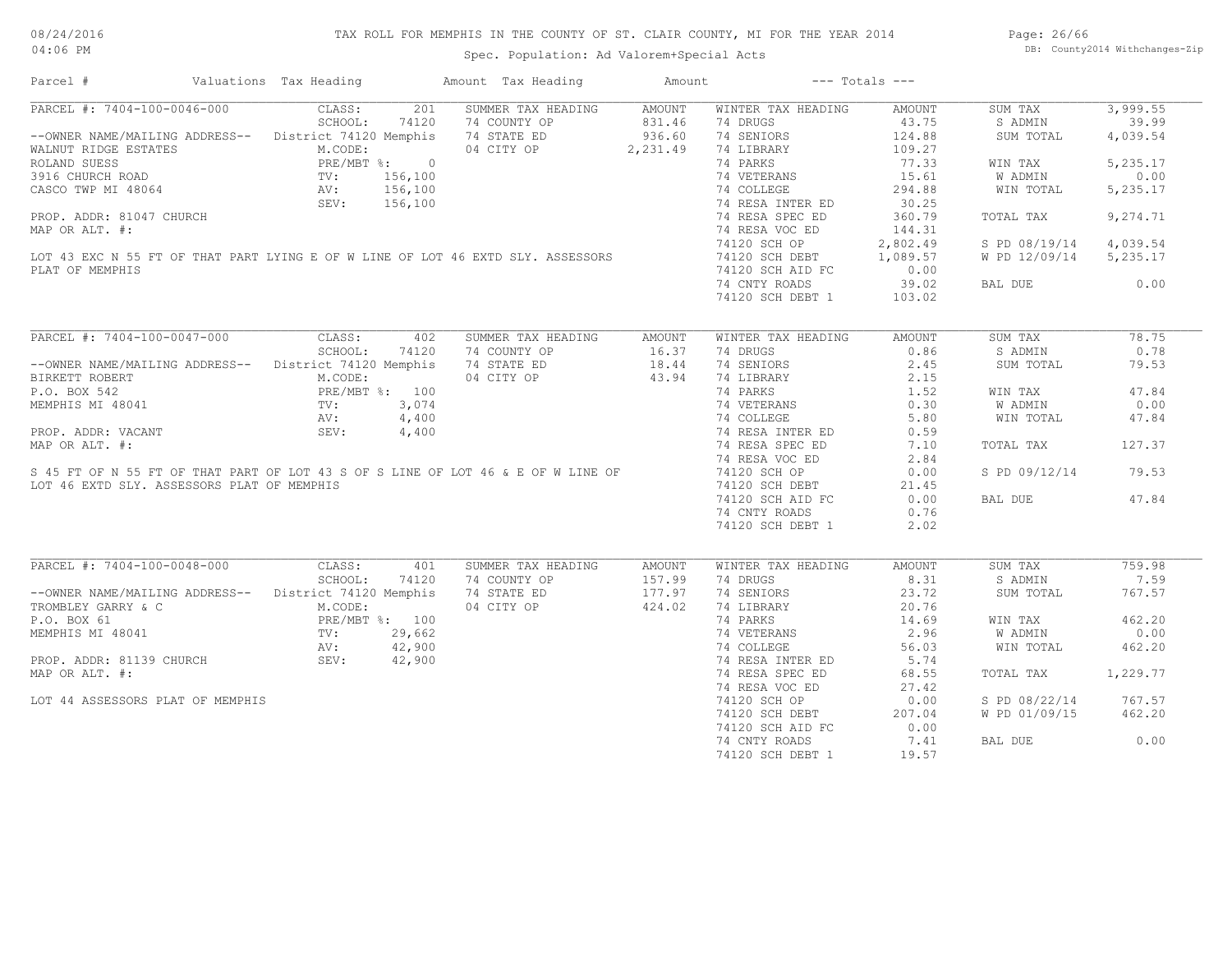# TAX ROLL FOR MEMPHIS IN THE COUNTY OF ST. CLAIR COUNTY, MI FOR THE YEAR 2014

Spec. Population: Ad Valorem+Special Acts

Page: 27/66 DB: County2014 Withchanges-Zip

| Parcel #                                                                      | Valuations Tax Heading                         | Amount Tax Heading | Amount        | $---$ Totals $---$ |        |               |          |
|-------------------------------------------------------------------------------|------------------------------------------------|--------------------|---------------|--------------------|--------|---------------|----------|
| PARCEL #: 7404-100-0049-000                                                   | CLASS:<br>401                                  | SUMMER TAX HEADING | <b>AMOUNT</b> | WINTER TAX HEADING | AMOUNT | SUM TAX       | 754.90   |
|                                                                               | SCHOOL:<br>74120                               | 74 COUNTY OP       | 156.93        | 74 DRUGS           | 8.25   | S ADMIN       | 7.54     |
| --OWNER NAME/MAILING ADDRESS-- District 74120 Memphis                         |                                                | 74 STATE ED        | 176.78        | 74 SENIORS         | 23.57  | SUM TOTAL     | 762.44   |
| WEHRUM TAMMY J                                                                | M.CODE:                                        | 04 CITY OP         | 421.19        | 74 LIBRARY         | 20.62  |               |          |
|                                                                               |                                                |                    |               | 74 PARKS           | 14.59  | WIN TAX       | 459.12   |
|                                                                               |                                                |                    |               | 74 VETERANS        | 2.94   | W ADMIN       | 0.00     |
|                                                                               |                                                |                    |               | 74 COLLEGE         | 55.66  | WIN TOTAL     | 459.12   |
|                                                                               |                                                |                    |               | 74 RESA INTER ED   | 5.71   |               |          |
| MAP OR ALT. #:                                                                |                                                |                    |               | 74 RESA SPEC ED    | 68.10  | TOTAL TAX     | 1,221.56 |
|                                                                               |                                                |                    |               | 74 RESA VOC ED     | 27.23  |               |          |
| LOT 45 ASSESSORS PLAT OF MEMPHIS                                              |                                                |                    |               | 74120 SCH OP       | 0.00   | S PD 09/18/14 | 762.44   |
|                                                                               |                                                |                    |               | 74120 SCH DEBT     | 205.65 | W PD 02/10/15 | 459.12   |
|                                                                               |                                                |                    |               | 74120 SCH AID FC   | 0.00   |               |          |
|                                                                               |                                                |                    |               | 74 CNTY ROADS      | 7.36   | BAL DUE       | 0.00     |
|                                                                               |                                                |                    |               | 74120 SCH DEBT 1   | 19.44  |               |          |
|                                                                               |                                                |                    |               |                    |        |               |          |
| PARCEL #: 7404-100-0050-000                                                   | CLASS:<br>401                                  | SUMMER TAX HEADING | <b>AMOUNT</b> | WINTER TAX HEADING | AMOUNT | SUM TAX       | 914.69   |
|                                                                               | SCHOOL:<br>74120                               | 74 COUNTY OP       | 190.15        | 74 DRUGS           | 10.00  | S ADMIN       | 9.14     |
| -- OWNER NAME/MAILING ADDRESS-- District 74120 Memphis                        |                                                | 74 STATE ED        | 214.20        | 74 SENIORS         | 28.56  | SUM TOTAL     | 923.83   |
| BIRKETT ROBERT & K                                                            | riemphi.<br>PRE/MBT %: 100<br>TV: 35 70<br>AV: | 04 CITY OP         | 510.34        | 74 LIBRARY         | 24.99  |               |          |
| P.O. BOX 542                                                                  |                                                |                    |               | 74 PARKS           | 17.68  |               | 556.32   |
|                                                                               |                                                |                    |               |                    |        | WIN TAX       |          |
| MEMPHIS MI 48041                                                              |                                                |                    |               | 74 VETERANS        | 3.57   | W ADMIN       | 0.00     |
|                                                                               |                                                |                    |               | 74 COLLEGE         | 67.44  | WIN TOTAL     | 556.32   |
| PROP. ADDR: 81079 CHURCH                                                      | SEV:<br>35,700                                 |                    |               | 74 RESA INTER ED   | 6.91   |               |          |
| MAP OR ALT. #:                                                                |                                                |                    |               | 74 RESA SPEC ED    | 82.51  | TOTAL TAX     | 1,480.15 |
|                                                                               |                                                |                    |               | 74 RESA VOC ED     | 33.00  |               |          |
| LOT 46 & N 10 FT OF THAT PART OF LOT 43 LYING E OF W LINE OF LOT 46 EXTD SLY. |                                                |                    |               | 74120 SCH OP       | 0.00   | S PD 09/12/14 | 923.83   |
| ASSESSORS PLAT OF MEMPHIS                                                     |                                                |                    |               | 74120 SCH DEBT     | 249.18 |               |          |
|                                                                               |                                                |                    |               | 74120 SCH AID FC   | 0.00   | BAL DUE       | 556.32   |
|                                                                               |                                                |                    |               | 74 CNTY ROADS      | 8.92   |               |          |
|                                                                               |                                                |                    |               | 74120 SCH DEBT 1   | 23.56  |               |          |
|                                                                               |                                                |                    |               |                    |        |               |          |
| PARCEL #: 7404-100-0051-000                                                   | CLASS:<br>401                                  | SUMMER TAX HEADING | AMOUNT        | WINTER TAX HEADING | AMOUNT | SUM TAX       | 1,242.11 |
|                                                                               | SCHOOL:<br>74120                               | 74 COUNTY OP       | 258.22        | 74 DRUGS           | 13.58  | S ADMIN       | 12.42    |
| --OWNER NAME/MAILING ADDRESS-- District 74120 Memphis                         |                                                | 74 STATE ED        | 290.87        | 74 SENIORS         | 38.78  | SUM TOTAL     | 1,254.53 |
| MOTTE ROSALIE                                                                 | M.CODE:                                        | 04 CITY OP         | 693.02        | 74 LIBRARY         | 33.93  |               |          |
|                                                                               | PRE/MBT %: 100                                 |                    |               | 74 PARKS           | 24.01  | WIN TAX       | 755.44   |
|                                                                               | 48,479                                         |                    |               | 74 VETERANS        | 4.84   | W ADMIN       | 0.00     |
|                                                                               | 51,300                                         |                    |               | 74 COLLEGE         | 91.58  | WIN TOTAL     | 755.44   |
|                                                                               | 51,300                                         |                    |               | 74 RESA INTER ED   | 9.39   |               |          |
| MAP OR ALT. #:                                                                |                                                |                    |               | 74 RESA SPEC ED    | 112.04 | TOTAL TAX     | 2,009.97 |
|                                                                               |                                                |                    |               | 74 RESA VOC ED     | 44.81  |               |          |
| S 1/2 OF LOT 47 ASSESSORS PLAT OF MEMPHIS                                     |                                                |                    |               | 74120 SCH OP       | 0.00   | S PD 07/09/14 | 1,254.53 |
|                                                                               |                                                |                    |               | 74120 SCH DEBT     | 338.38 | W PD 01/06/15 | 755.44   |
|                                                                               |                                                |                    |               | 74120 SCH AID FC   | 0.00   |               |          |
|                                                                               |                                                |                    |               | 74 CNTY ROADS      | 12.11  | BAL DUE       | 0.00     |
|                                                                               |                                                |                    |               | 74120 SCH DEBT 1   | 31.99  |               |          |
|                                                                               |                                                |                    |               |                    |        |               |          |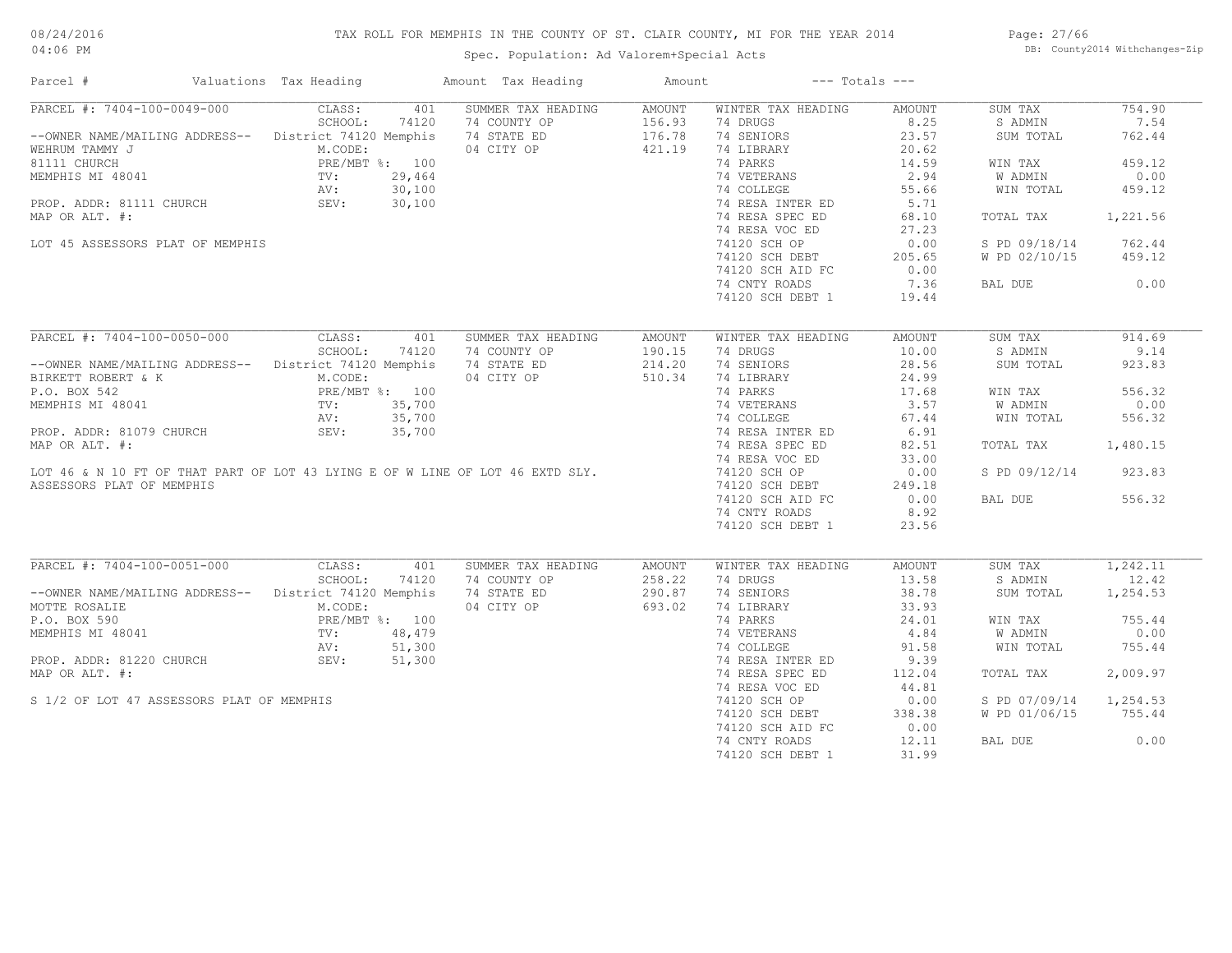| Parcel #                                                                                                                                                                                                                                                                                                                                                                                                          | Valuations Tax Heading | Amount Tax Heading | Amount | $---$ Totals $---$ |        |                        |           |
|-------------------------------------------------------------------------------------------------------------------------------------------------------------------------------------------------------------------------------------------------------------------------------------------------------------------------------------------------------------------------------------------------------------------|------------------------|--------------------|--------|--------------------|--------|------------------------|-----------|
| PARCEL #: 7404-100-0052-000                                                                                                                                                                                                                                                                                                                                                                                       | CLASS:<br>401          | SUMMER TAX HEADING | AMOUNT | WINTER TAX HEADING | AMOUNT | SUM TAX                | 1, 275.95 |
|                                                                                                                                                                                                                                                                                                                                                                                                                   | SCHOOL:<br>74120       | 74 COUNTY OP       | 265.25 | 74 DRUGS           | 13.95  | S ADMIN                | 12.75     |
| -- OWNER NAME/MAILING ADDRESS-- District 74120 Memphis                                                                                                                                                                                                                                                                                                                                                            |                        | 74 STATE ED        | 298.80 | 74 SENIORS         | 39.84  | SUM TOTAL              | 1,288.70  |
| DAVIS TAMMY R                                                                                                                                                                                                                                                                                                                                                                                                     |                        | 04 CITY OP         | 711.90 | 74 LIBRARY         | 34.86  |                        |           |
| 81260 CHURCH                                                                                                                                                                                                                                                                                                                                                                                                      |                        |                    |        | 74 PARKS           | 24.67  | WIN TAX                | 776.07    |
| MEMPHIS MI 48041                                                                                                                                                                                                                                                                                                                                                                                                  |                        |                    |        | 74 VETERANS        | 4.98   | W ADMIN                | 0.00      |
|                                                                                                                                                                                                                                                                                                                                                                                                                   |                        |                    |        | 74 COLLEGE         | 94.07  | WIN TOTAL              | 776.07    |
| PROP. ADDR: 81260 CHURCH                                                                                                                                                                                                                                                                                                                                                                                          | SEV:<br>49,800         |                    |        | 74 RESA INTER ED   | 9.65   |                        |           |
| MAP OR ALT. #:                                                                                                                                                                                                                                                                                                                                                                                                    |                        |                    |        | 74 RESA SPEC ED    | 115.10 | TOTAL TAX              | 2,064.77  |
|                                                                                                                                                                                                                                                                                                                                                                                                                   |                        |                    |        | 74 RESA VOC ED     | 46.04  |                        |           |
| N 1/2 OF LOT 47 & THAT PART OF MAPLE STREET ADJ.DESC.AS BEG AT NW COR. OF LOT 47, TH<br>S 77*8'35"E 113.87',TH S 73*18'35"E 21.56',TH N 64*16'23"W 82.85',TH S 85*33'24" W                                                                                                                                                                                                                                        |                        |                    |        | 74120 SCH OP       | 0.00   | S PD 07/28/14          | 1,288.70  |
|                                                                                                                                                                                                                                                                                                                                                                                                                   |                        |                    |        | 74120 SCH DEBT     | 347.60 | W PD 12/22/14          | 776.07    |
| 57.20'TO POB. ASSESSORS PLAT OF MEMPHIS                                                                                                                                                                                                                                                                                                                                                                           |                        |                    |        | 74120 SCH AID FC   | 0.00   |                        |           |
|                                                                                                                                                                                                                                                                                                                                                                                                                   |                        |                    |        | 74 CNTY ROADS      | 12.45  | BAL DUE                | 0.00      |
|                                                                                                                                                                                                                                                                                                                                                                                                                   |                        |                    |        | 74120 SCH DEBT 1   | 32.86  |                        |           |
|                                                                                                                                                                                                                                                                                                                                                                                                                   |                        |                    |        |                    |        |                        |           |
| PARCEL #: 7404-100-0053-000                                                                                                                                                                                                                                                                                                                                                                                       | CLASS:<br>401          | SUMMER TAX HEADING | AMOUNT | WINTER TAX HEADING | AMOUNT | SUM TAX                | 1,047.92  |
|                                                                                                                                                                                                                                                                                                                                                                                                                   | SCHOOL:<br>74120       | 74 COUNTY OP       | 217.85 | 74 DRUGS           | 11.46  | S ADMIN                | 10.47     |
| --OWNER NAME/MAILING ADDRESS-- District 74120 Memphis                                                                                                                                                                                                                                                                                                                                                             |                        | 74 STATE ED        | 245.40 | 74 SENIORS         | 32.72  | SUM TOTAL              | 1,058.39  |
| LAMBERSON MARK D & RACHELLE L                                                                                                                                                                                                                                                                                                                                                                                     | M.CODE:<br>00003       | 04 CITY OP         | 584.67 | 74 LIBRARY         | 28.63  |                        |           |
|                                                                                                                                                                                                                                                                                                                                                                                                                   |                        |                    |        |                    |        |                        |           |
| $\begin{tabular}{lllllllllllllllllll} \texttt{LAMBERSON MAXN} & $\alpha$ & $\texttt{RACHBUL} & $\texttt{L}$ & \texttt{PRE/MBT $}:$ & $100$ \\ \texttt{MEMPHIS MI 48041} & $\texttt{TV}:$ & $40,900$ \\ \texttt{PROP. ADDR: 81190 CHURCH} & $\texttt{SEV}:$ & $40,900$ \\ \texttt{MAP OR ALT. } & $\texttt{#}:$ & \texttt{LOT 48 AND THE NORTHERLY 4.00 FEET OF LOT 49 ASSESSORS PLAT OF MEMPHIS \\ \end{tabular}$ |                        |                    |        | 74 PARKS           | 20.26  | WIN TAX                | 637.37    |
|                                                                                                                                                                                                                                                                                                                                                                                                                   |                        |                    |        | 74 VETERANS        | 4.09   | W ADMIN                | 0.00      |
|                                                                                                                                                                                                                                                                                                                                                                                                                   |                        |                    |        | 74 COLLEGE         | 77.26  | WIN TOTAL              | 637.37    |
|                                                                                                                                                                                                                                                                                                                                                                                                                   |                        |                    |        | 74 RESA INTER ED   | 7.92   |                        |           |
|                                                                                                                                                                                                                                                                                                                                                                                                                   |                        |                    |        | 74 RESA SPEC ED    | 94.53  | TOTAL TAX              | 1,695.76  |
|                                                                                                                                                                                                                                                                                                                                                                                                                   |                        |                    |        | 74 RESA VOC ED     | 37.81  |                        |           |
|                                                                                                                                                                                                                                                                                                                                                                                                                   |                        |                    |        | 74120 SCH OP       | 0.00   | S PD 07/16/14 1,058.39 |           |
|                                                                                                                                                                                                                                                                                                                                                                                                                   |                        |                    |        | 74120 SCH DEBT     | 285.48 | W PD 12/05/14          | 637.37    |
|                                                                                                                                                                                                                                                                                                                                                                                                                   |                        |                    |        | 74120 SCH AID FC   | 0.00   |                        |           |
|                                                                                                                                                                                                                                                                                                                                                                                                                   |                        |                    |        | 74 CNTY ROADS      | 10.22  | BAL DUE                | 0.00      |
|                                                                                                                                                                                                                                                                                                                                                                                                                   |                        |                    |        | 74120 SCH DEBT 1   | 26.99  |                        |           |
|                                                                                                                                                                                                                                                                                                                                                                                                                   |                        |                    |        |                    |        |                        |           |
| PARCEL #: 7404-100-0054-000                                                                                                                                                                                                                                                                                                                                                                                       | CLASS:<br>401          | SUMMER TAX HEADING | AMOUNT | WINTER TAX HEADING | AMOUNT | SUM TAX                | 1,128.70  |
|                                                                                                                                                                                                                                                                                                                                                                                                                   | SCHOOL:<br>74120       | 74 COUNTY OP       | 234.64 | 74 DRUGS           | 12.34  | S ADMIN                | 11.28     |
| --OWNER NAME/MAILING ADDRESS-- District 74120 Memphis                                                                                                                                                                                                                                                                                                                                                             |                        | 74 STATE ED        | 264.31 | 74 SENIORS         | 35.24  | SUM TOTAL              | 1,139.98  |
| LYNCH JOHN G & DORIS J                                                                                                                                                                                                                                                                                                                                                                                            | M.CODE:                | 04 CITY OP         | 629.75 | 74 LIBRARY         | 30.83  |                        |           |
|                                                                                                                                                                                                                                                                                                                                                                                                                   |                        |                    |        | 74 PARKS           | 21.82  | WIN TAX                | 686.47    |
|                                                                                                                                                                                                                                                                                                                                                                                                                   |                        |                    |        | 74 VETERANS        | 4.40   | W ADMIN                | 0.00      |
|                                                                                                                                                                                                                                                                                                                                                                                                                   |                        |                    |        | 74 COLLEGE         | 83.22  | WIN TOTAL              | 686.47    |
| P.O. BOX 25<br>P.O. BOX 25<br>MEMPHIS MI 48041<br>PROP. ADDR: 81160 CHURCH<br>PROP. ADDR: 81160 CHURCH<br>SEV: 51,500<br>SEV: 51,500                                                                                                                                                                                                                                                                              |                        |                    |        | 74 RESA INTER ED   | 8.53   |                        |           |
| MAP OR ALT. #:                                                                                                                                                                                                                                                                                                                                                                                                    |                        |                    |        | 74 RESA SPEC ED    | 101.81 | TOTAL TAX              | 1,826.45  |
|                                                                                                                                                                                                                                                                                                                                                                                                                   |                        |                    |        | 74 RESA VOC ED     | 40.72  |                        |           |
| LOT 49 EXCLUDING THE NORTHERLY 4.00 FEET ASSESSORS PLAT OF MEMPHIS                                                                                                                                                                                                                                                                                                                                                |                        | U4 CIII CHEMPHIS   |        | 74120 SCH OP       | 0.00   | S PD 07/02/14          | 1,139.98  |
|                                                                                                                                                                                                                                                                                                                                                                                                                   |                        |                    |        | 74120 SCH DEBT     | 307.48 | W PD 12/03/14          | 686.47    |
|                                                                                                                                                                                                                                                                                                                                                                                                                   |                        |                    |        | 74120 SCH AID FC   | 0.00   |                        |           |
|                                                                                                                                                                                                                                                                                                                                                                                                                   |                        |                    |        | 74 CNTY ROADS      | 11.01  | BAL DUE                | 0.00      |
|                                                                                                                                                                                                                                                                                                                                                                                                                   |                        |                    |        | 74120 SCH DEBT 1   | 29.07  |                        |           |
|                                                                                                                                                                                                                                                                                                                                                                                                                   |                        |                    |        |                    |        |                        |           |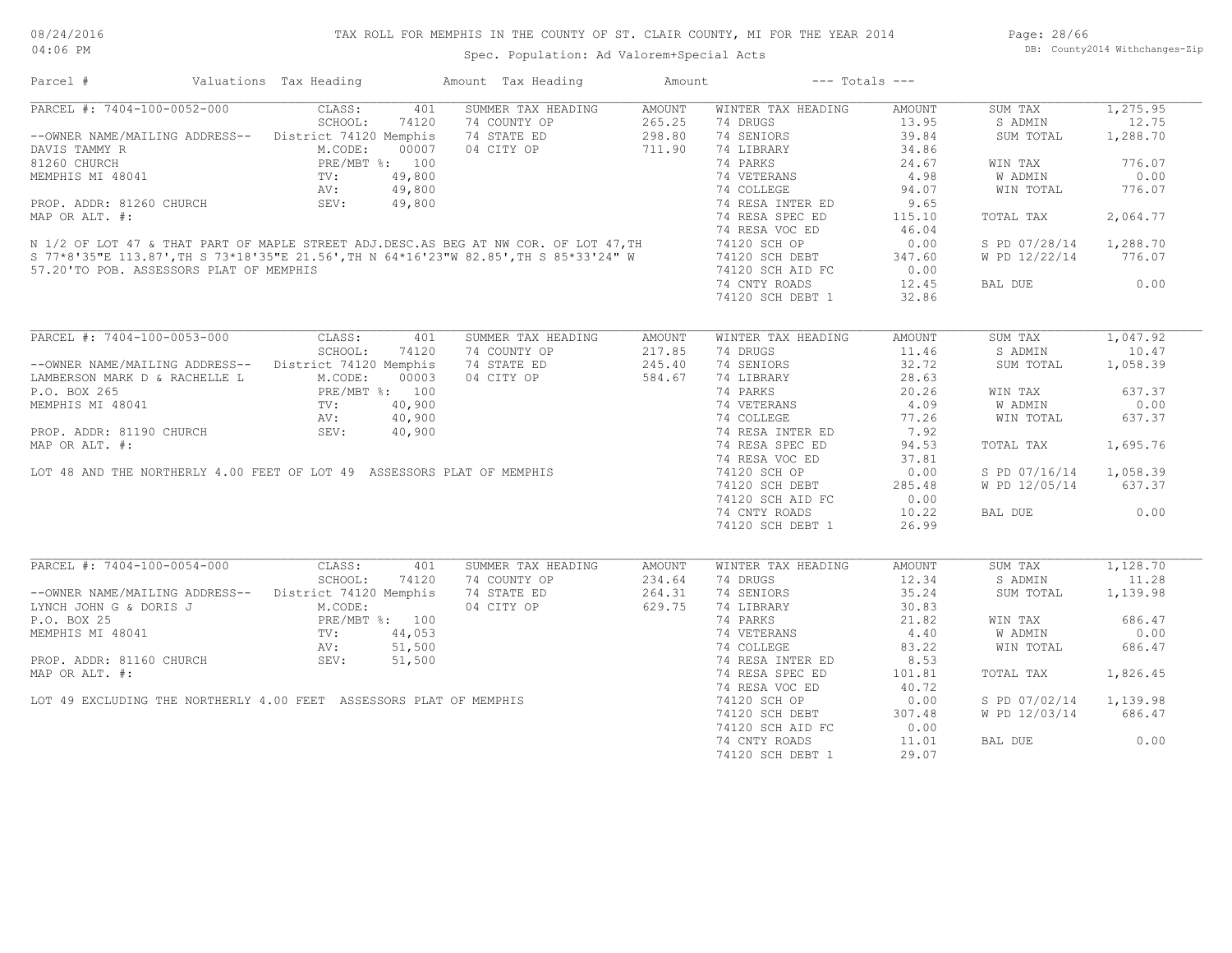# TAX ROLL FOR MEMPHIS IN THE COUNTY OF ST. CLAIR COUNTY, MI FOR THE YEAR 2014

Spec. Population: Ad Valorem+Special Acts

Page: 29/66 DB: County2014 Withchanges-Zip

| Parcel #                                               | Valuations Tax Heading | Amount Tax Heading | Amount | $---$ Totals $---$                  |               |               |        |
|--------------------------------------------------------|------------------------|--------------------|--------|-------------------------------------|---------------|---------------|--------|
| PARCEL #: 7404-100-0055-000                            | CLASS:<br>704          | SUMMER TAX HEADING | AMOUNT | WINTER TAX HEADING                  | AMOUNT        | SUM TAX       | 0.00   |
|                                                        | SCHOOL:<br>74120       | 74 COUNTY OP       | 0.00   | 74 DRUGS                            | 0.00          | S ADMIN       | 0.00   |
| --OWNER NAME/MAILING ADDRESS-- District 74120 Memphis  |                        | 74 STATE ED        | 0.00   | 74 SENIORS                          | 0.00          | SUM TOTAL     | 0.00   |
| MEMPHIS COMMUNITY SCHOOLS                              | M.CODE:                | 04 CITY OP         | 0.00   | 74 LIBRARY                          | 0.00          |               |        |
| P.O. BOX 201                                           | PRE/MBT %:             | $\circ$            |        | 74 PARKS                            | 0.00          | WIN TAX       | 0.00   |
| MEMPHIS MI 48041                                       | $\operatorname{TV}$ :  | $\circ$            |        | 74 VETERANS<br>74 COLLEGE           | 0.00          | W ADMIN       | 0.00   |
|                                                        | AV:                    | $\bigcirc$         |        |                                     | 0.00          | WIN TOTAL     | 0.00   |
| PROP. ADDR: VACANT BUS LOT                             | SEV:                   | $\circ$            |        | 74 RESA INTER ED                    | 0.00          |               |        |
| MAP OR ALT. #:                                         |                        |                    |        | 74 RESA SPEC ED                     | 0.00          | TOTAL TAX     | 0.00   |
|                                                        |                        |                    |        | 74 RESA VOC ED                      | 0.00          |               |        |
| LOT 50 ASSESSOR PLAT OF MEMPHIS                        |                        |                    |        | 74120 SCH OP                        | 0.00          | BAL DUE       | 0.00   |
|                                                        |                        |                    |        | 74120 SCH DEBT                      | 0.00          |               |        |
|                                                        |                        |                    |        | 74120 SCH AID FC                    | 0.00          |               |        |
|                                                        |                        |                    |        | 74 CNTY ROADS                       | 0.00          |               |        |
|                                                        |                        |                    |        | 74120 SCH DEBT 1                    | 0.00          |               |        |
|                                                        |                        |                    |        |                                     |               |               |        |
| PARCEL #: 7404-100-0056-000                            | CLASS:<br>704          | SUMMER TAX HEADING | AMOUNT | WINTER TAX HEADING                  | <b>AMOUNT</b> | SUM TAX       | 0.00   |
|                                                        | SCHOOL:<br>74120       | 74 COUNTY OP       | 0.00   | 74 DRUGS                            | 0.00          | S ADMIN       | 0.00   |
| -- OWNER NAME/MAILING ADDRESS-- District 74120 Memphis |                        | 74 STATE ED        | 0.00   | 74 SENIORS                          | 0.00          | SUM TOTAL     | 0.00   |
| MEMPHIS COMMUNITY SCHOOL                               | M.CODE:                | 04 CITY OP         | 0.00   | 74 LIBRARY                          | 0.00          |               |        |
| P.O. BOX 201                                           | PRE/MBT %:             | $\overline{0}$     |        | 74 PARKS                            | 0.00          | WIN TAX       | 0.00   |
| MEMPHIS MI 48041                                       | TV:                    | $\overline{0}$     |        |                                     |               | W ADMIN       | 0.00   |
|                                                        | AV:                    | $\circ$            |        | 74 VETERANS 0.00<br>74 COLLEGE 0.00 |               | WIN TOTAL     | 0.00   |
| PROP. ADDR: 34841 BORDMAN                              | SEV:                   | $\circ$            |        | 74 RESA INTER ED                    | 0.00          |               |        |
| MAP OR ALT. #:                                         |                        |                    |        | 74 RESA SPEC ED                     | 0.00          | TOTAL TAX     | 0.00   |
|                                                        |                        |                    |        |                                     | 0.00          |               |        |
| LOT 51 ASSESSORS PLAT OF MEMPHIS                       |                        |                    |        | 74 RESA VOC ED                      | 0.00          | BAL DUE       | 0.00   |
|                                                        |                        |                    |        | 74120 SCH OP                        |               |               |        |
|                                                        |                        |                    |        | 74120 SCH DEBT                      | 0.00          |               |        |
|                                                        |                        |                    |        | 74120 SCH AID FC                    | 0.00          |               |        |
|                                                        |                        |                    |        | 74 CNTY ROADS                       | 0.00          |               |        |
|                                                        |                        |                    |        | 74120 SCH DEBT 1                    | 0.00          |               |        |
|                                                        |                        |                    |        |                                     |               |               |        |
| PARCEL #: 7404-100-0057-000                            | CLASS:<br>2.02         | SUMMER TAX HEADING | AMOUNT | WINTER TAX HEADING                  | AMOUNT        | SUM TAX       | 110.16 |
|                                                        | SCHOOL:<br>74120       | 74 COUNTY OP       | 22.90  | 74 DRUGS                            | 1.20          | S ADMIN       | 1.10   |
| --OWNER NAME/MAILING ADDRESS-- District 74120 Memphis  |                        | 74 STATE ED        | 25.80  | 74 SENIORS                          | 3.44          | SUM TOTAL     | 111.26 |
| VAN HAVERBECK HENRY & C TRUST                          | M.CODE:                | 04 CITY OP         | 61.46  | 74 LIBRARY                          | 3.01          |               |        |
| 71875 MEMPHIS RIDGE RD                                 | PRE/MBT %: 0           |                    |        | 74 PARKS                            | 2.13          | WIN TAX       | 144.16 |
| RICHMOND MI 48062                                      | 4,300<br>TV:           |                    |        | 74 VETERANS<br>74 COLLEGE           | 0.43          | W ADMIN       | 0.00   |
|                                                        | 4,300<br>AV:           |                    |        | 74 COLLEGE                          | 8.12          | WIN TOTAL     | 144.16 |
| PROP. ADDR: VACANT BORDMAN SEV: 4,300                  |                        |                    |        | 74 RESA INTER ED                    | 0.83          |               |        |
| MAP OR ALT. #:                                         |                        |                    |        | 74 RESA SPEC ED                     | 9.93          | TOTAL TAX     | 255.42 |
|                                                        |                        |                    |        | 74 RESA VOC ED                      | 3.97          |               |        |
| LOT 52 ASSESSORS PLAT OF MEMPHIS                       |                        |                    |        | 74120 SCH OP                        | 77.19         | S PD 08/19/14 | 111.26 |
|                                                        |                        |                    |        | 74120 SCH DEBT                      | 30.01         | W PD 02/17/15 | 144.16 |
|                                                        |                        |                    |        | 74120 SCH AID FC                    | 0.00          |               |        |
|                                                        |                        |                    |        | 74 CNTY ROADS                       | 1.07          | BAL DUE       | 0.00   |
|                                                        |                        |                    |        | 74120 SCH DEBT 1                    | 2.83          |               |        |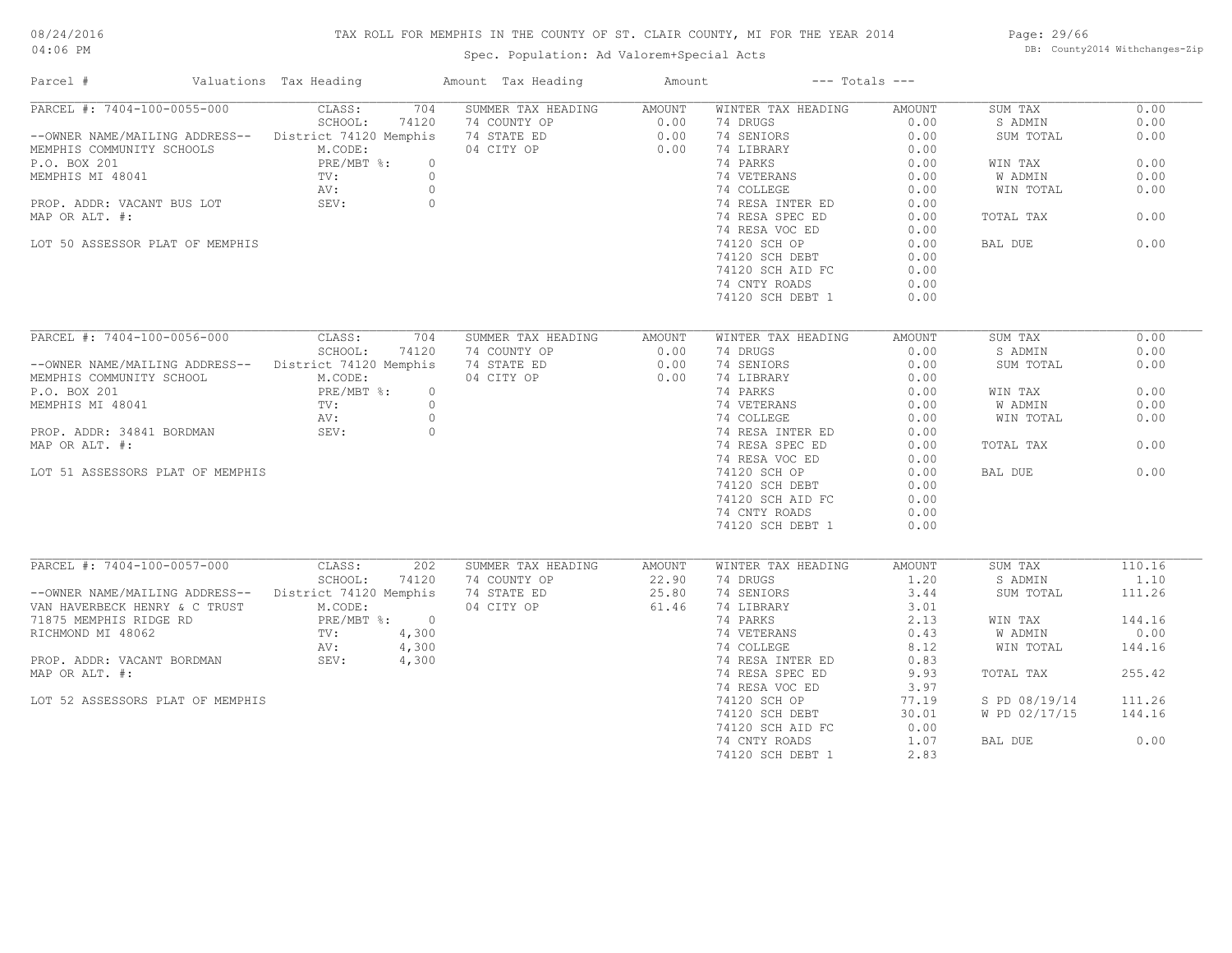# TAX ROLL FOR MEMPHIS IN THE COUNTY OF ST. CLAIR COUNTY, MI FOR THE YEAR 2014

Spec. Population: Ad Valorem+Special Acts

Page: 30/66 DB: County2014 Withchanges-Zip

| Parcel #                                                                                                                                                                                                  | Valuations Tax Heading |       | Amount Tax Heading                                                                                                                                                       | Amount           |                                                               | $---$ Totals $---$ |                        |          |
|-----------------------------------------------------------------------------------------------------------------------------------------------------------------------------------------------------------|------------------------|-------|--------------------------------------------------------------------------------------------------------------------------------------------------------------------------|------------------|---------------------------------------------------------------|--------------------|------------------------|----------|
| PARCEL #: 7404-100-0058-000 CLASS:                                                                                                                                                                        |                        |       | 201 SUMMER TAX HEADING AMOUNT                                                                                                                                            |                  | WINTER TAX HEADING                                            | AMOUNT             | SUM TAX                | 474.96   |
|                                                                                                                                                                                                           |                        |       | --OWNER NAME/MAILING ADDRESS--<br>VAN HAVERBECK HENRY & C TRUST MECODE: THE MANERBECK HENRY & C TRUST MECODE:<br>THE MANERBECK HENRY & C TRUST MECODE: 04 CITY OP 265.00 |                  | 74 DRUGS                                                      | 5.19               | S ADMIN                | 4.74     |
|                                                                                                                                                                                                           |                        |       |                                                                                                                                                                          |                  | 74 SENIORS                                                    | 14.83              | SUM TOTAL              | 479.70   |
| VAN HAVERBECK HENRY & C TRUST<br>71875 MEMPHIS RIDGE RD<br>RICHMOND MI 48062 TV: 18,538<br>RICHMOND MI 48062 TV: 18,538<br>PROP. ADDR: 34823 BORDMAN SEV: 20,600<br>PROP. ADDR: 34823 BORDMAN SEV: 20,600 |                        |       |                                                                                                                                                                          |                  | 74 LIBRARY<br>74 PARKS                                        | 12.97              |                        |          |
|                                                                                                                                                                                                           |                        |       | $\begin{bmatrix} .8 \\ .8 \\ .00 \end{bmatrix}$                                                                                                                          |                  | 74 PARKS                                                      | 9.18               | WIN TAX                | 621.66   |
|                                                                                                                                                                                                           |                        |       |                                                                                                                                                                          |                  | 74 VETERANS                                                   | 1.85               | W ADMIN                | 0.00     |
|                                                                                                                                                                                                           |                        |       |                                                                                                                                                                          |                  | 74 VETERANS 1.85<br>74 COLLEGE 35.02<br>74 PECA INTER ED 3.50 |                    | WIN TOTAL              | 621.66   |
|                                                                                                                                                                                                           |                        |       |                                                                                                                                                                          |                  | 74 RESA INTER ED                                              | 3.59               |                        |          |
| MAP OR ALT. #:                                                                                                                                                                                            |                        |       |                                                                                                                                                                          |                  | 74 RESA SPEC ED                                               | 42.84              | TOTAL TAX              | 1,101.36 |
|                                                                                                                                                                                                           |                        |       |                                                                                                                                                                          |                  | 74 RESA VOC ED                                                | 17.13              |                        |          |
|                                                                                                                                                                                                           |                        |       |                                                                                                                                                                          |                  |                                                               |                    |                        |          |
| LOT 53 ASSESSORS PLAT OF MEMPHIS                                                                                                                                                                          |                        |       |                                                                                                                                                                          |                  | 74120 SCH OP<br>74120 SCH DEBT                                | 332.81             | S PD 08/19/14          | 479.70   |
|                                                                                                                                                                                                           |                        |       |                                                                                                                                                                          |                  | 74120 SCH DEBT                                                | 129.39             | W PD 02/17/15          | 621.66   |
|                                                                                                                                                                                                           |                        |       |                                                                                                                                                                          |                  | 74120 SCH AID FC                                              | 0.00               |                        |          |
|                                                                                                                                                                                                           |                        |       |                                                                                                                                                                          |                  | 74 CNTY ROADS                                                 | 4.63               | BAL DUE                | 0.00     |
|                                                                                                                                                                                                           |                        |       |                                                                                                                                                                          |                  | 74120 SCH DEBT 1                                              | 12.23              |                        |          |
|                                                                                                                                                                                                           |                        |       |                                                                                                                                                                          |                  |                                                               |                    |                        |          |
| PARCEL #: 7404-100-0059-000                                                                                                                                                                               | CLASS:                 | 401   | SUMMER TAX HEADING                                                                                                                                                       | AMOUNT           | WINTER TAX HEADING                                            | AMOUNT             | SUM TAX                | 1,317.20 |
|                                                                                                                                                                                                           | SCHOOL:                | 74120 | 74 COUNTY OP                                                                                                                                                             | 182.16           | 74 DRUGS                                                      | 9.58               | S ADMIN                | 10.76    |
| --OWNER NAME/MAILING ADDRESS-- District 74120 Memphis                                                                                                                                                     |                        |       | 74 STATE ED                                                                                                                                                              | 205.20           | 74 SENIORS                                                    | 27.36              | SUM TOTAL              | 1,327.96 |
|                                                                                                                                                                                                           |                        |       | 04 CITY OP                                                                                                                                                               | 488.89           | 74 LIBRARY                                                    | 23.94              |                        |          |
|                                                                                                                                                                                                           |                        |       |                                                                                                                                                                          | 100.00           | 74 PARKS                                                      | 16.94              | WIN TAX                | 532.94   |
|                                                                                                                                                                                                           |                        |       | $6\overline{6}$                                                                                                                                                          | 30.04            | 74 VETERANS 3.42<br>74 COLLEGE 64.60<br>74 RESA INTER ED 6.62 |                    | W ADMIN                | 0.00     |
|                                                                                                                                                                                                           |                        |       | $\begin{array}{cccc}\n 5 & 27.08 \\  4 & 34.50 \\  2 & 31.77 \\  01 & 25.94\n \end{array}$                                                                               |                  |                                                               |                    | WIN TOTAL              | 532.94   |
|                                                                                                                                                                                                           |                        |       |                                                                                                                                                                          |                  |                                                               |                    |                        |          |
| MAP OR ALT. #:                                                                                                                                                                                            |                        |       |                                                                                                                                                                          |                  | 74 RESA SPEC ED                                               | 79.04              | TOTAL TAX              | 1,860.90 |
|                                                                                                                                                                                                           |                        |       |                                                                                                                                                                          |                  | 74 RESA VOC ED                                                | 31.61              |                        |          |
|                                                                                                                                                                                                           |                        |       |                                                                                                                                                                          |                  |                                                               |                    |                        |          |
|                                                                                                                                                                                                           |                        |       |                                                                                                                                                                          |                  | 74120 SCH OP                                                  | 0.00               | S PD 02/25/15 1,327.96 |          |
|                                                                                                                                                                                                           |                        |       |                                                                                                                                                                          |                  | 74120 SCH DEBT                                                | 238.71             | W PD 02/25/15 532.94   |          |
|                                                                                                                                                                                                           |                        |       |                                                                                                                                                                          |                  | 74120 SCH AID FC                                              | 0.00               |                        |          |
|                                                                                                                                                                                                           |                        |       | $\overline{4}$                                                                                                                                                           | 34.50            | 74 CNTY ROADS                                                 | 8.55               | BAL DUE                | 0.00     |
|                                                                                                                                                                                                           |                        |       |                                                                                                                                                                          |                  | 74120 SCH DEBT 1                                              | 22.57              |                        |          |
| PARCEL #: 7404-100-0060-000                                                                                                                                                                               | CLASS:                 | 401   | SUMMER TAX HEADING                                                                                                                                                       | AMOUNT           | WINTER TAX HEADING                                            | AMOUNT             | SUM TAX                | 825.01   |
|                                                                                                                                                                                                           | SCHOOL:                | 74120 | 74 COUNTY OP                                                                                                                                                             | 171.51           | 74 DRUGS                                                      | 9.02               | S ADMIN                | 8.25     |
|                                                                                                                                                                                                           |                        |       |                                                                                                                                                                          |                  |                                                               |                    |                        |          |
| --OWNER NAME/MAILING ADDRESS-- District 74120 Memphis                                                                                                                                                     |                        |       | 74 STATE ED                                                                                                                                                              | 193.20<br>460.30 | 74 SENIORS                                                    | 25.76              | SUM TOTAL              | 833.26   |
| GONZALEZ FRANCISCO                                                                                                                                                                                        | M.CODE:                | 00001 | 04 CITY OP                                                                                                                                                               |                  | 74 LIBRARY                                                    | 22.54              |                        |          |
|                                                                                                                                                                                                           |                        |       |                                                                                                                                                                          |                  |                                                               | 15.95              | WIN TAX                | 501.78   |
|                                                                                                                                                                                                           |                        |       |                                                                                                                                                                          |                  |                                                               | 3.22               | W ADMIN                | 0.00     |
|                                                                                                                                                                                                           |                        |       | MEMPHIS MI 48041<br>TV: 32,200<br>PROP. ADDR: 34860 MAPLE<br>MAP OR ALT. #:<br>LOT 55, EXCEPT THE W, LY 16.75 IN SAID "ASSESSORS PLAT OF MEMPHIS"                        |                  | 74 PARKS<br>74 VETERANS<br>1 COLLEGE                          | 60.82              | WIN TOTAL              | 501.78   |
| 34860 MAPLE<br>34860 MAPLE<br>MEMPHIS MI 48041<br>MEMPHIS MI 48041<br>TV: 32,200<br>AV: 32,200<br>PROP. ADDR: 34860 MAPLE<br>SEV: 32,200                                                                  |                        |       |                                                                                                                                                                          |                  | 74 RESA INTER ED                                              | 6.24               |                        |          |
|                                                                                                                                                                                                           |                        |       |                                                                                                                                                                          |                  | 74 RESA SPEC ED                                               | 74.42              | TOTAL TAX 1,335.04     |          |
|                                                                                                                                                                                                           |                        |       |                                                                                                                                                                          |                  | 74 RESA VOC ED                                                | 29.76              |                        |          |
|                                                                                                                                                                                                           |                        |       |                                                                                                                                                                          |                  | 74120 SCH OP                                                  | 0.00               | S PD 08/26/14 833.26   |          |
|                                                                                                                                                                                                           |                        |       |                                                                                                                                                                          |                  | 74120 SCH DEBT                                                | 224.75             | W PD 01/05/15          | 501.78   |
|                                                                                                                                                                                                           |                        |       |                                                                                                                                                                          |                  | 74120 SCH AID FC                                              | 0.00               |                        |          |
|                                                                                                                                                                                                           |                        |       |                                                                                                                                                                          |                  | 74 CNTY ROADS                                                 | 8.05               | BAL DUE                | 0.00     |
|                                                                                                                                                                                                           |                        |       |                                                                                                                                                                          |                  | 74120 SCH DEBT 1                                              | 21.25              |                        |          |
|                                                                                                                                                                                                           |                        |       |                                                                                                                                                                          |                  |                                                               |                    |                        |          |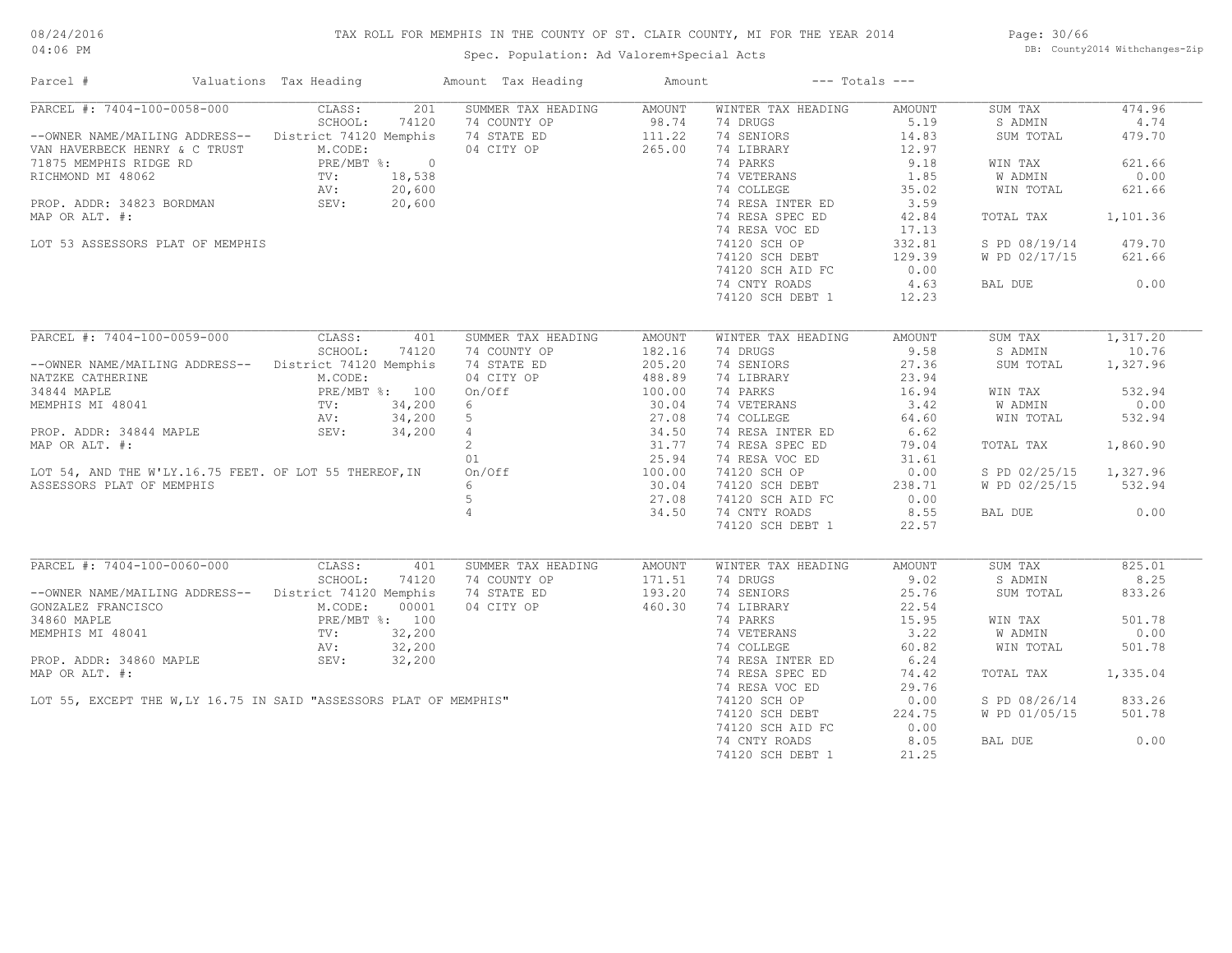Spec. Population: Ad Valorem+Special Acts

| Parcel #                                                                             | Valuations Tax Heading |        | Amount Tax Heading | Amount        |                    | $---$ Totals $---$ |               |          |
|--------------------------------------------------------------------------------------|------------------------|--------|--------------------|---------------|--------------------|--------------------|---------------|----------|
| PARCEL #: 7404-100-0061-000                                                          | CLASS:                 | 401    | SUMMER TAX HEADING | AMOUNT        | WINTER TAX HEADING | AMOUNT             | SUM TAX       | 1,245.21 |
|                                                                                      | SCHOOL:                | 74120  | 74 COUNTY OP       | 258.86        | 74 DRUGS           | 13.62              | S ADMIN       | 12.45    |
| --OWNER NAME/MAILING ADDRESS--                                                       | District 74120 Memphis |        | 74 STATE ED        | 291.60        | 74 SENIORS         | 38.88              | SUM TOTAL     | 1,257.66 |
| SCHNEIDER ERIC & SUSAN                                                               | M.CODE:                |        | 04 CITY OP         | 694.75        | 74 LIBRARY         | 34.02              |               |          |
| P.O. BOX 416                                                                         | PRE/MBT %: 100         |        |                    |               | 74 PARKS           | 24.07              | WIN TAX       | 757.36   |
| MEMPHIS MI 48041                                                                     | TV:                    | 48,600 |                    |               | 74 VETERANS        | 4.86               | W ADMIN       | 0.00     |
|                                                                                      | AV:                    | 48,600 |                    |               | 74 COLLEGE         | 91.81              | WIN TOTAL     | 757.36   |
| PROP. ADDR: 81171 MAIN                                                               | SEV:                   | 48,600 |                    |               | 74 RESA INTER ED   | 9.41               |               |          |
| MAP OR ALT. #:                                                                       |                        |        |                    |               | 74 RESA SPEC ED    | 112.32             | TOTAL TAX     | 2,015.02 |
|                                                                                      |                        |        |                    |               | 74 RESA VOC ED     | 44.93              |               |          |
| Lot 56 AND THAT PART OF LOT 57, Assessor Plat of Memphis Sec 35 T6 N, R14 E.ST CLAIR |                        |        |                    |               | 74120 SCH OP       | 0.00               | S PD 07/30/14 | 1,257.66 |
| COUNTY MICHIGAN Desc. as Follows: NORTH-SOUTH QUARTER LINE OF SAID SEC. 35, Being    |                        |        |                    |               | 74120 SCH DEBT     | 339.22             | W PD 01/08/15 | 757.36   |
| N.00-49'30 "E. 402.02 feet from the south quarter corner of said sec. 35; thence     |                        |        |                    |               | 74120 SCH AID FC   | 0.00               |               |          |
| N.00-49'30"E. 15.67 FT THENCE N.89-25'-30"W.; THENCE N.2-24'-43"W.17.35              |                        |        |                    |               | 74 CNTY ROADS      | 12.15              | BAL DUE       | 0.00     |
| FT.THENCEN.0-53'-32"W89.88FT.THENCE N.65-02'-30"W 81.59 FT.S.0-49'-30"               |                        |        |                    |               | 74120 SCH DEBT 1   | 32.07              |               |          |
| 123.56'FEET;THS00-49'30"W.0.33.0 FEET; THENCE S. 89-25'-30"E. 104.58 FEET; TO THE    |                        |        |                    |               |                    |                    |               |          |
| POINT BEG.ASSESSOR'S PLAT OF THE CITY OF MEMPHIS, ST CLAIR COUNTY, MICHIGAN.         |                        |        |                    |               |                    |                    |               |          |
| CONTAINING 0.25 ACRES, MORE OR LESS, SUBJECT TO EASEMENTS OF RECORD.                 |                        |        |                    |               |                    |                    |               |          |
| PARCEL #: 7404-100-0062-000                                                          | CLASS:                 | 201    | SUMMER TAX HEADING | <b>AMOUNT</b> | WINTER TAX HEADING | AMOUNT             | SUM TAX       | 2,913.19 |
|                                                                                      | SCHOOL:                | 74120  | 74 COUNTY OP       | 605.62        | 74 DRUGS           | 31.87              | S ADMIN       | 29.13    |
| --OWNER NAME/MAILING ADDRESS--                                                       | District 74120 Memphis |        | 74 STATE ED        | 682.20        | 74 SENIORS         | 90.96              | SUM TOTAL     | 2,942.32 |
| CSB BANK                                                                             | M.CODE:                |        | 04 CITY OP         | 1,625.37      | 74 LIBRARY         | 79.59              |               |          |

|                                                                                     | SCHOOL:                | 74120    | 74 COUNTY OP | 605.62   | 74 DRUGS         | 31.87    | S ADMIN       | 29.13    |
|-------------------------------------------------------------------------------------|------------------------|----------|--------------|----------|------------------|----------|---------------|----------|
| --OWNER NAME/MAILING ADDRESS--                                                      | District 74120 Memphis |          | 74 STATE ED  | 682.20   | 74 SENIORS       | 90.96    | SUM TOTAL     | 2,942.32 |
| CSB BANK                                                                            | M.CODE:                |          | 04 CITY OP   | 1,625.37 | 74 LIBRARY       | 79.59    |               |          |
| P.O. BOX 128                                                                        | PRE/MBT %:             | $\Omega$ |              |          | 74 PARKS         | 56.32    | WIN TAX       | 3,813.18 |
| CAPAC MI 48014                                                                      | TV:                    | 113,700  |              |          | 74 VETERANS      | 11.37    | W ADMIN       | 0.00     |
|                                                                                     | AV:                    | 113,700  |              |          | 74 COLLEGE       | 214.79   | WIN TOTAL     | 3,813.18 |
| PROP. ADDR: 81111 MAIN                                                              | SEV:                   | 113,700  |              |          | 74 RESA INTER ED | 22.03    |               |          |
| MAP OR ALT. #:                                                                      |                        |          |              |          | 74 RESA SPEC ED  | 262.79   | TOTAL TAX     | 6,755.50 |
|                                                                                     |                        |          |              |          | 74 RESA VOC ED   | 105.11   |               |          |
| BEG AT THE SE CORNER OF LOT 57, ASSESSOR'S PLAT OF MEMPHIS, ACCORDING TO THE PLAT   |                        |          |              |          | 74120 SCH OP     | 2,041.27 | S PD 08/13/14 | 2,942.32 |
| THEREOF AS RECORDED IN LIBER 51 OF PLATS, PAGE 11, ST. CLAIR CO RECORDS, SEC 35,    |                        |          |              |          | 74120 SCH DEBT   | 793.62   | W PD 12/31/14 | 3,813.18 |
| T6N, RANGE 14 E, ST. CLAIR CO, MI; BEING N OO*49'30" E 230.0 FT FROM THE SOUTH      |                        |          |              |          | 74120 SCH AID FC | 0.00     |               |          |
| OUARTER CORNER OF SAID SEC 35; TH N 00*49'30" E 172.02 FT ALONG THE E BOUNDARY LINE |                        |          |              |          | 74 CNTY ROADS    | 28.42    | BAL DUE       | 0.00     |

OF LOT 57; TH N 89\*25'30" W 104.53 FT; TH N 00\*49'30" E 33.0 FT; TH N 89\*25'30" W 74120 SCH DEBT 1 75.04

| PARCEL #: 7404-100-0063-000      | CLASS:                 | 202        | SUMMER TAX HEADING | AMOUNT | WINTER TAX HEADING | AMOUNT | SUM TAX       | 10.36 |
|----------------------------------|------------------------|------------|--------------------|--------|--------------------|--------|---------------|-------|
|                                  | SCHOOL:                | 74120      | 74 COUNTY OP       | 2.15   | 74 DRUGS           | 0.11   | S ADMIN       | 0.10  |
| --OWNER NAME/MAILING ADDRESS--   | District 74120 Memphis |            | 74 STATE ED        | 2.43   | 74 SENIORS         | 0.32   | SUM TOTAL     | 10.46 |
| VARGA PAVLE & MIRA LIVING TRUST  | M.CODE:                |            | 04 CITY OP         | 5.78   | 74 LIBRARY         | 0.28   |               |       |
| 66011 LOWE PLANK                 | $PRE/MBT$ %:           | $\bigcirc$ |                    |        | 74 PARKS           | 0.20   | WIN TAX       | 13.53 |
| LENOX MI 48050                   | TV:                    | 405        |                    |        | 74 VETERANS        | 0.04   | W ADMIN       | 0.00  |
|                                  | AV:                    | 1,600      |                    |        | 74 COLLEGE         | 0.76   | WIN TOTAL     | 13.53 |
| PROP. ADDR: 81059 MAIN           | SEV:                   | 1,600      |                    |        | 74 RESA INTER ED   | 0.07   |               |       |
| MAP OR ALT. #:                   |                        |            |                    |        | 74 RESA SPEC ED    | 0.93   | TOTAL TAX     | 23.99 |
|                                  |                        |            |                    |        | 74 RESA VOC ED     | 0.37   |               |       |
| LOT 58 ASSESSORS PLAT OF MEMPHIS |                        |            |                    |        | 74120 SCH OP       | 7.27   | S PD 07/31/14 | 10.46 |
|                                  |                        |            |                    |        | 74120 SCH DEBT     | 2.82   | W PD 01/27/15 | 13.53 |
|                                  |                        |            |                    |        | 74120 SCH AID FC   | 0.00   |               |       |
|                                  |                        |            |                    |        | 74 CNTY ROADS      | 0.10   | BAL DUE       | 0.00  |
|                                  |                        |            |                    |        | 74120 SCH DEBT 1   | 0.26   |               |       |

BEING A PART OF LOT 57, ASSESSOR'S PLAT OF THE CITY OF MEMPHIS, ST. CLAIR CO, MI 120.44 FT; TH S 00\*49'30" W 205.0 FT; TH S 89\*25'30" E 224.97 FT TO THE BEG; ALL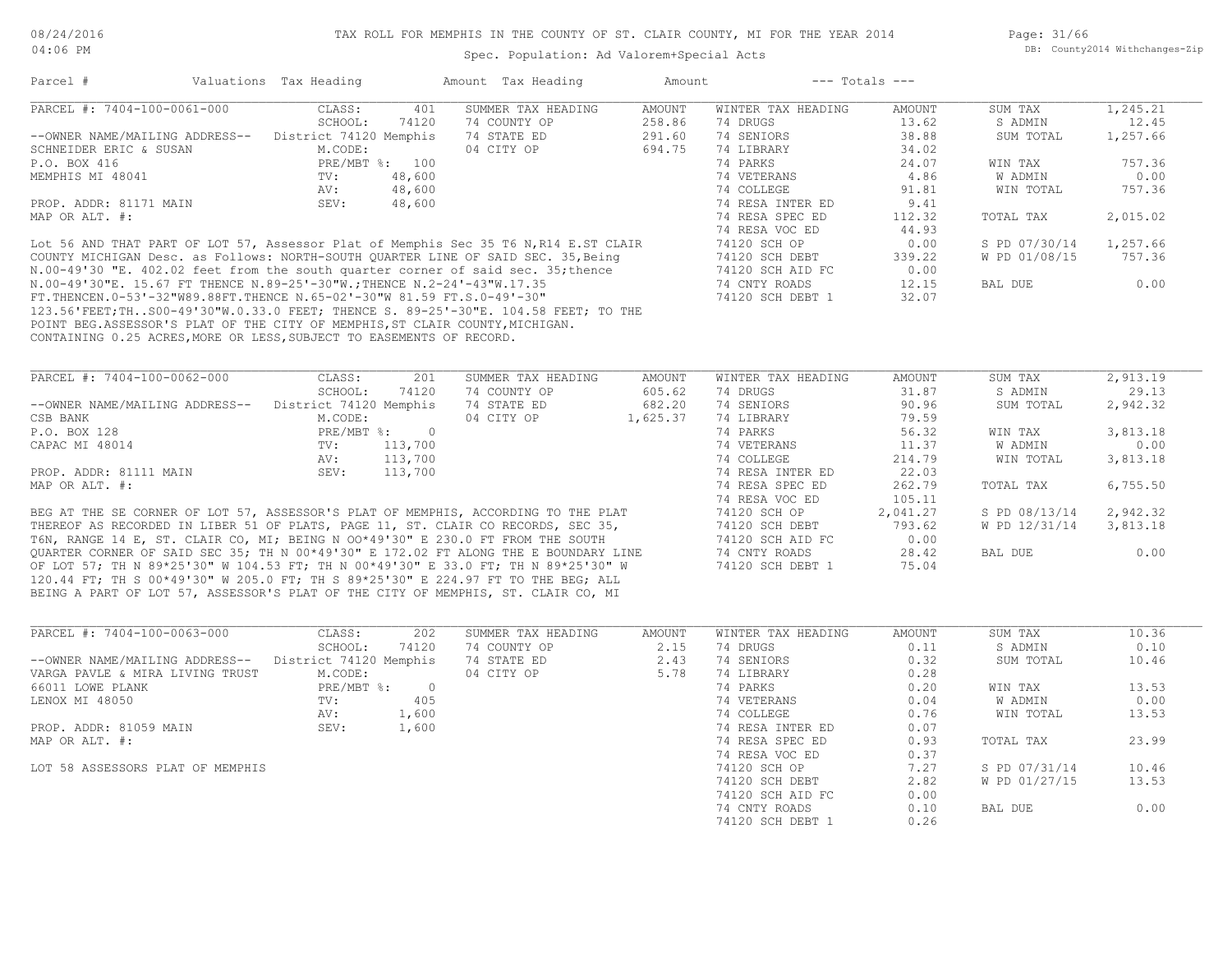# TAX ROLL FOR MEMPHIS IN THE COUNTY OF ST. CLAIR COUNTY, MI FOR THE YEAR 2014

Spec. Population: Ad Valorem+Special Acts

Page: 32/66 DB: County2014 Withchanges-Zip

| Parcel #                                                                             | Valuations Tax Heading       | Amount Tax Heading | Amount        |                    | $---$ Totals $---$ |               |        |
|--------------------------------------------------------------------------------------|------------------------------|--------------------|---------------|--------------------|--------------------|---------------|--------|
| PARCEL #: 7404-100-0064-000                                                          | CLASS:<br>202                | SUMMER TAX HEADING | <b>AMOUNT</b> | WINTER TAX HEADING | <b>AMOUNT</b>      | SUM TAX       | 23.40  |
|                                                                                      | SCHOOL:<br>74120             | 74 COUNTY OP       | 4.86          | 74 DRUGS           | 0.25               | S ADMIN       | 0.23   |
| --OWNER NAME/MAILING ADDRESS--                                                       | District 74120 Memphis       | 74 STATE ED        | 5.48          | 74 SENIORS         | 0.73               | SUM TOTAL     | 23.63  |
| VARGA PAVLE & MIRA LIVING TRUST                                                      | M.CODE:                      | 04 CITY OP         | 13.06         | 74 LIBRARY         | 0.63               |               |        |
| 66011 LOWE PLANK                                                                     | PRE/MBT %:                   | $\overline{0}$     |               | 74 PARKS           | 0.45               | WIN TAX       | 30.58  |
| LENOX MI 48050                                                                       | 914<br>TV:                   |                    |               | 74 VETERANS        | 0.09               | W ADMIN       | 0.00   |
|                                                                                      | AV:<br>3,600                 |                    |               | 74 COLLEGE         | 1.72               | WIN TOTAL     | 30.58  |
| PROP. ADDR: 81059 MAIN                                                               | SEV:<br>3,600                |                    |               | 74 RESA INTER ED   | 0.17               |               |        |
| MAP OR ALT. #:                                                                       |                              |                    |               | 74 RESA SPEC ED    | 2.11               | TOTAL TAX     | 54.21  |
|                                                                                      |                              |                    |               | 74 RESA VOC ED     | 0.84               |               |        |
| LOT 59 ASSESSORS PLAT OF MEMPHIS                                                     |                              |                    |               | 74120 SCH OP       | 16.40              | S PD 07/31/14 | 23.63  |
|                                                                                      |                              |                    |               |                    |                    |               |        |
|                                                                                      |                              |                    |               | 74120 SCH DEBT     | 6.37               | W PD 01/27/15 | 30.58  |
|                                                                                      |                              |                    |               | 74120 SCH AID FC   | 0.00               |               |        |
|                                                                                      |                              |                    |               | 74 CNTY ROADS      | 0.22               | BAL DUE       | 0.00   |
|                                                                                      |                              |                    |               | 74120 SCH DEBT 1   | 0.60               |               |        |
|                                                                                      |                              |                    |               |                    |                    |               |        |
| PARCEL #: 7404-100-0065-000                                                          | CLASS:<br>202                | SUMMER TAX HEADING | <b>AMOUNT</b> | WINTER TAX HEADING | <b>AMOUNT</b>      | SUM TAX       | 58.92  |
|                                                                                      | SCHOOL:<br>74120             | 74 COUNTY OP       | 12.25         | 74 DRUGS           | 0.64               | S ADMIN       | 0.58   |
| --OWNER NAME/MAILING ADDRESS--                                                       | District 74120 Memphis       | 74 STATE ED        | 13.80         | 74 SENIORS         | 1.84               | SUM TOTAL     | 59.50  |
| VARGA PAVLE & MIRA LIVING TRUST                                                      | M.CODE:                      | 04 CITY OP         | 32.87         | 74 LIBRARY         | 1.61               |               |        |
| 66011 LOWE PLANK                                                                     | PRE/MBT %:<br>$\overline{0}$ |                    |               | 74 PARKS           | 1.13               | WIN TAX       | 77.08  |
| LENOX MI 48050                                                                       | 2,300<br>TV:                 |                    |               | 74 VETERANS        | 0.23               | W ADMIN       | 0.00   |
|                                                                                      | 2,300<br>AV:                 |                    |               | 74 COLLEGE         | 4.34               | WIN TOTAL     | 77.08  |
| PROP. ADDR: 81059 MAIN                                                               | 2,300<br>SEV:                |                    |               | 74 RESA INTER ED   | 0.44               |               |        |
| MAP OR ALT. #:                                                                       |                              |                    |               |                    |                    |               | 136.58 |
|                                                                                      |                              |                    |               | 74 RESA SPEC ED    | 5.31               | TOTAL TAX     |        |
|                                                                                      |                              |                    |               | 74 RESA VOC ED     | 2.12               |               |        |
| LOT 60 ASSESSORS PLAT OF MEMPHIS                                                     |                              |                    |               | 74120 SCH OP       | 41.29              | S PD 07/31/14 | 59.50  |
|                                                                                      |                              |                    |               | 74120 SCH DEBT     | 16.05              | W PD 01/27/15 | 77.08  |
|                                                                                      |                              |                    |               | 74120 SCH AID FC   | 0.00               |               |        |
|                                                                                      |                              |                    |               | 74 CNTY ROADS      | 0.57               | BAL DUE       | 0.00   |
|                                                                                      |                              |                    |               | 74120 SCH DEBT 1   | 1.51               |               |        |
|                                                                                      |                              |                    |               |                    |                    |               |        |
| PARCEL #: 7404-100-0066-000                                                          | CLASS:<br>201                | SUMMER TAX HEADING | AMOUNT        | WINTER TAX HEADING | <b>AMOUNT</b>      | SUM TAX       | 292.08 |
|                                                                                      | SCHOOL:<br>74120             | 74 COUNTY OP       | 60.72         | 74 DRUGS           | 3.19               | S ADMIN       | 2.92   |
| --OWNER NAME/MAILING ADDRESS--                                                       | District 74120 Memphis       | 74 STATE ED        | 68.40         | 74 SENIORS         | 9.12               | SUM TOTAL     | 295.00 |
| FINLAY RANDALL S & CAMILLE                                                           | M.CODE:                      | 04 CITY OP         | 162.96        | 74 LIBRARY         | 7.98               |               |        |
| 20779 - 32 MILE ROAD                                                                 | PRE/MBT %: 0                 |                    |               | 74 PARKS           | 5.64               | WIN TAX       | 382.27 |
| ARMADA MI 48005                                                                      | 11,400<br>$\text{TV}$ :      |                    |               | 74 VETERANS        | 1.14               | W ADMIN       | 0.00   |
|                                                                                      | AV:<br>11,400                |                    |               | 74 COLLEGE         | 21.53              | WIN TOTAL     | 382.27 |
| PROP. ADDR: 34833 BORDMAN                                                            | SEV:<br>11,400               |                    |               | 74 RESA INTER ED   | 2.20               |               |        |
| MAP OR ALT. #:                                                                       |                              |                    |               | 74 RESA SPEC ED    | 26.34              | TOTAL TAX     | 677.27 |
|                                                                                      |                              |                    |               | 74 RESA VOC ED     | 10.53              |               |        |
|                                                                                      |                              |                    |               |                    |                    |               |        |
| LOT 61 ASSESSORS PLAT OF MEMPHIS, according to the plat thereof as recorded in Liber |                              |                    |               | 74120 SCH OP       | 204.66             | S PD 07/14/14 | 295.00 |
| 51 of Plats, Page 11, St Clair County Register of Deeds Office.                      |                              |                    |               | 74120 SCH DEBT     | 79.57              | W PD 12/22/14 | 382.27 |
|                                                                                      |                              |                    |               | 74120 SCH AID FC   | 0.00               |               |        |
|                                                                                      |                              |                    |               | 74 CNTY ROADS      | 2.85               | BAL DUE       | 0.00   |
|                                                                                      |                              |                    |               | 74120 SCH DEBT 1   | 7.52               |               |        |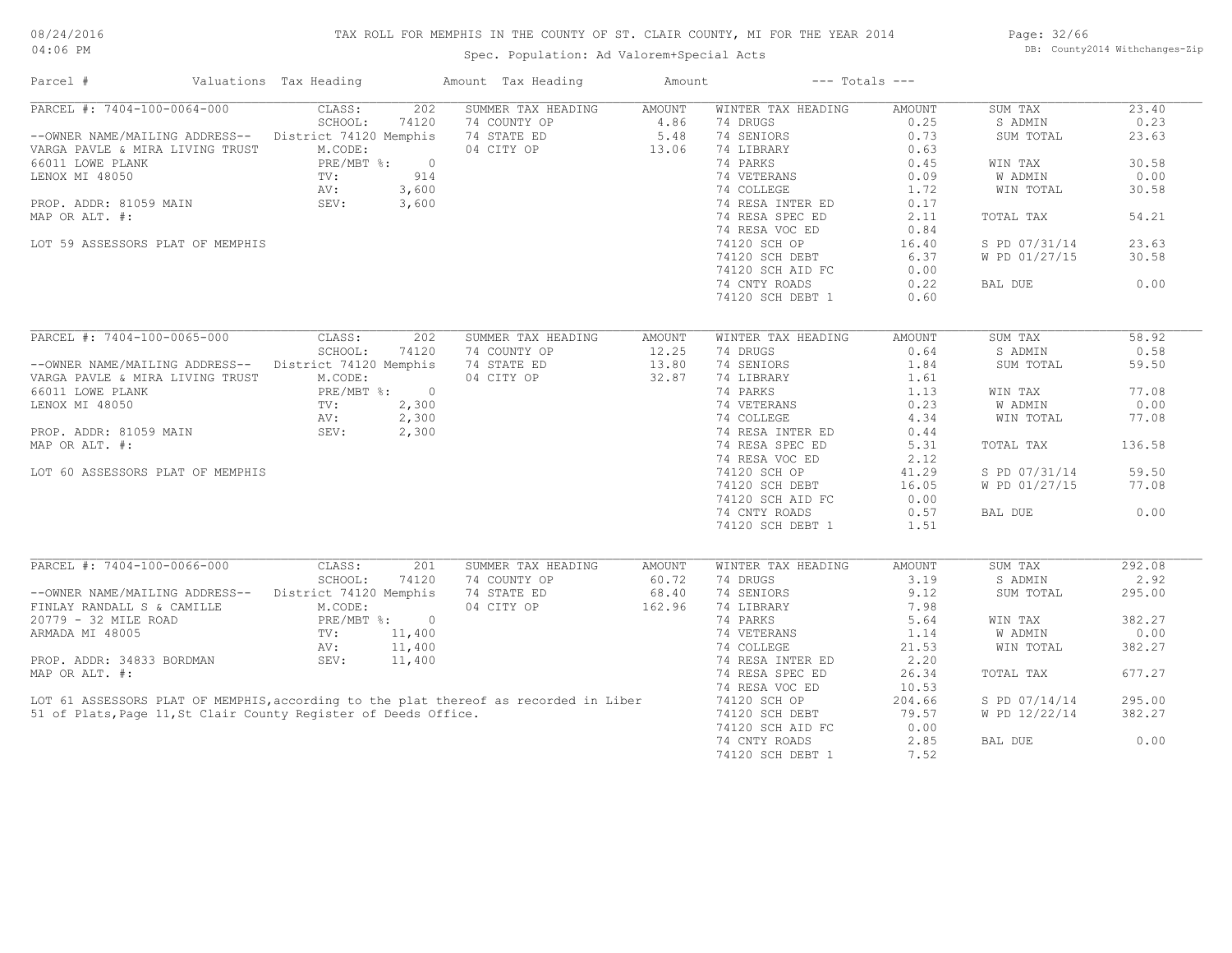# TAX ROLL FOR MEMPHIS IN THE COUNTY OF ST. CLAIR COUNTY, MI FOR THE YEAR 2014

Spec. Population: Ad Valorem+Special Acts

Page: 33/66 DB: County2014 Withchanges-Zip

| Parcel #                                                                                                            | Valuations Tax Heading                                  |       | Amount Tax Heading                                                                                                                       | Amount        |                                                                               | $---$ Totals $---$ |               |          |
|---------------------------------------------------------------------------------------------------------------------|---------------------------------------------------------|-------|------------------------------------------------------------------------------------------------------------------------------------------|---------------|-------------------------------------------------------------------------------|--------------------|---------------|----------|
| PARCEL #: 7404-100-0067-000 CLASS:                                                                                  |                                                         |       | 704 SUMMER TAX HEADING AMOUNT                                                                                                            |               | WINTER TAX HEADING                                                            | AMOUNT             | SUM TAX       | 0.00     |
|                                                                                                                     |                                                         |       | --OWNER NAME/MAILING ADDRESS--<br>MEMPHIS COMMUNITY SCHOOLS<br>MEMPHIS COMMUNITY SCHOOLS<br>P.O. BOX 201<br>P.O. BOX 201<br>P.O. BOX 201 |               |                                                                               | 0.00               | S ADMIN       | 0.00     |
|                                                                                                                     |                                                         |       |                                                                                                                                          |               |                                                                               | 0.00               | SUM TOTAL     | 0.00     |
| NEMPHIS COMMUNITY SCHOOLS<br>P.O. BOX 201 RE/MBT %: 0<br>MEMPHIS MI 48041 TV: 0<br>PROP. ADDR: 34165 BORDMAN SEV: 0 |                                                         |       |                                                                                                                                          |               |                                                                               | 0.00               |               |          |
|                                                                                                                     |                                                         |       |                                                                                                                                          |               | 74 PARKS                                                                      | 0.00               | WIN TAX       | 0.00     |
|                                                                                                                     |                                                         |       |                                                                                                                                          |               | $74$ FANNS<br>$74$ VETERANS<br>$74$ COLLEGE 0.00<br>$0.00$                    |                    | W ADMIN       | 0.00     |
|                                                                                                                     |                                                         |       |                                                                                                                                          |               |                                                                               |                    | WIN TOTAL     | 0.00     |
|                                                                                                                     |                                                         |       |                                                                                                                                          |               | 74 RESA INTER ED                                                              | 0.00               |               |          |
| MAP OR ALT. #:                                                                                                      |                                                         |       |                                                                                                                                          |               | 74 RESA SPEC ED                                                               | 0.00               | TOTAL TAX     | 0.00     |
|                                                                                                                     |                                                         |       |                                                                                                                                          |               | 74 RESA VOC ED                                                                | 0.00               |               |          |
| LOT 62 ASSESSORS PLAT OF MEMPHIS                                                                                    |                                                         |       |                                                                                                                                          |               | 74120 SCH OP                                                                  | 0.00               | BAL DUE       | 0.00     |
|                                                                                                                     |                                                         |       |                                                                                                                                          |               | 74120 SCH DEBT                                                                | 0.00               |               |          |
|                                                                                                                     |                                                         |       |                                                                                                                                          |               | 74120 SCH AID FC                                                              | 0.00               |               |          |
|                                                                                                                     |                                                         |       |                                                                                                                                          |               | 74 CNTY ROADS                                                                 | 0.00               |               |          |
|                                                                                                                     |                                                         |       |                                                                                                                                          |               | 74120 SCH DEBT 1                                                              | 0.00               |               |          |
|                                                                                                                     |                                                         |       |                                                                                                                                          |               |                                                                               |                    |               |          |
| PARCEL #: 7404-100-0068-000                                                                                         | CLASS:                                                  | 201   | SUMMER TAX HEADING                                                                                                                       | <b>AMOUNT</b> | WINTER TAX HEADING                                                            | AMOUNT             | SUM TAX       | 801.95   |
|                                                                                                                     | SCHOOL:                                                 | 74120 | 74 COUNTY OP                                                                                                                             | 166.71        | 74 DRUGS                                                                      | 8.77               | S ADMIN       | 8.01     |
| --OWNER NAME/MAILING ADDRESS-- District 74120 Memphis                                                               |                                                         |       | 74 STATE ED                                                                                                                              | 187.80        | 74 SENIORS                                                                    | 25.04              | S INTRST      | 48.12    |
| KOLLINGER NORMAN J LIVING TRUST                                                                                     | M.CODE:                                                 |       | 04 CITY OP                                                                                                                               | 447.44        | 74 LIBRARY                                                                    | 21.91              | SUM TOTAL     | 858.08   |
| P.O. BOX 677                                                                                                        |                                                         |       |                                                                                                                                          |               | 74 PARKS                                                                      | 15.50              |               |          |
| MEMPHIS MI 48041                                                                                                    | PRE/MBT %: 0<br>TV: 31,300<br>AV: 31,300<br>SEV: 31,300 |       |                                                                                                                                          |               | 19.10 19.10<br>74 VETERANS 19.13<br>74 COLLEGE 19.12<br>74 RESA INTER ED 6.06 |                    | WIN TAX       | 1,049.67 |
|                                                                                                                     |                                                         |       |                                                                                                                                          |               |                                                                               |                    | W ADMIN       | 0.00     |
| PROP. ADDR: 81560 MAIN                                                                                              |                                                         |       |                                                                                                                                          |               |                                                                               |                    | WIN TOTAL     | 1,049.67 |
| MAP OR ALT. #:                                                                                                      |                                                         |       |                                                                                                                                          |               | 74 RESA SPEC ED                                                               | 72.34              |               |          |
|                                                                                                                     |                                                         |       |                                                                                                                                          |               | 74 RESA VOC ED                                                                | 28.93              | TOTAL TAX     | 1,907.75 |
| LOT 63 ASSESSORS PLAT OF MEMPHIS                                                                                    |                                                         |       |                                                                                                                                          |               | 74120 SCH OP                                                                  | 561.93             |               |          |
|                                                                                                                     |                                                         |       |                                                                                                                                          |               | 74120 SCH DEBT                                                                | 218.47             | BAL DUE       | 1,907.75 |
|                                                                                                                     |                                                         |       |                                                                                                                                          |               | 74120 SCH AID FC                                                              | 0.00               |               |          |
|                                                                                                                     |                                                         |       |                                                                                                                                          |               | 74 CNTY ROADS                                                                 | 7.82               |               |          |
|                                                                                                                     |                                                         |       |                                                                                                                                          |               | 74120 SCH DEBT 1                                                              | 20.65              |               |          |
|                                                                                                                     |                                                         |       |                                                                                                                                          |               |                                                                               |                    |               |          |
| PARCEL #: 7404-100-0069-000                                                                                         | CLASS:                                                  | 201   | SUMMER TAX HEADING                                                                                                                       | <b>AMOUNT</b> | WINTER TAX HEADING                                                            | <b>AMOUNT</b>      | SUM TAX       | 322.00   |
|                                                                                                                     | SCHOOL:                                                 | 74120 | 74 COUNTY OP                                                                                                                             | 66.94         | 74 DRUGS                                                                      | 3.52               | S ADMIN       | 3.22     |
| --OWNER NAME/MAILING ADDRESS-- District 74120 Memphis                                                               |                                                         |       |                                                                                                                                          |               | 74 SENIORS                                                                    | 10.05              | SUM TOTAL     | 325.22   |
| KOLLINGER NORMAN A LIVING TRUST                                                                                     | M.CODE:                                                 |       | 74 STATE ED 75.40<br>04 CITY OP 179.66                                                                                                   |               | 74 LIBRARY                                                                    | 8.79               |               |          |
| 10568 ALPINE ROAD                                                                                                   |                                                         |       |                                                                                                                                          |               | 74 PARKS                                                                      | 6.22               | WIN TAX       | 421.43   |
| RILEY TWP MI 48041                                                                                                  | PRE/MBT %: 0<br>TV: 12,568                              |       |                                                                                                                                          |               | 74 PARKS<br>74 VETERANS 1.25<br>74 COLLEGE 23.74<br>74 BESA INTER ED 2.43     |                    | W ADMIN       | 0.00     |
|                                                                                                                     |                                                         |       |                                                                                                                                          |               |                                                                               |                    | WIN TOTAL     | 421.43   |
| PROP. ADDR: 81300 MAIN                                                                                              | AV: 42,000<br>SEV: 42,000                               |       |                                                                                                                                          |               |                                                                               |                    |               |          |
| MAP OR ALT. #:                                                                                                      |                                                         |       |                                                                                                                                          |               |                                                                               |                    |               | 746.65   |
|                                                                                                                     |                                                         |       |                                                                                                                                          |               | 74 RESA SPEC ED                                                               | 29.04              | TOTAL TAX     |          |
|                                                                                                                     |                                                         |       |                                                                                                                                          |               | 74 RESA VOC ED                                                                | 11.61              |               |          |
| LOTS 64,65,68 & 69 ASSESSORS PLAT OF MEMPHIS                                                                        |                                                         |       |                                                                                                                                          |               | 74120 SCH OP                                                                  | 225.63             | S PD 08/07/14 | 325.22   |
|                                                                                                                     |                                                         |       |                                                                                                                                          |               | 74120 SCH DEBT                                                                | 87.72              | W PD 12/04/14 | 421.43   |
|                                                                                                                     |                                                         |       |                                                                                                                                          |               | 74120 SCH AID FC                                                              | 0.00               |               |          |
|                                                                                                                     |                                                         |       |                                                                                                                                          |               | 74 CNTY ROADS                                                                 | 3.14               | BAL DUE       | 0.00     |
|                                                                                                                     |                                                         |       |                                                                                                                                          |               | 74120 SCH DEBT 1                                                              | 8.29               |               |          |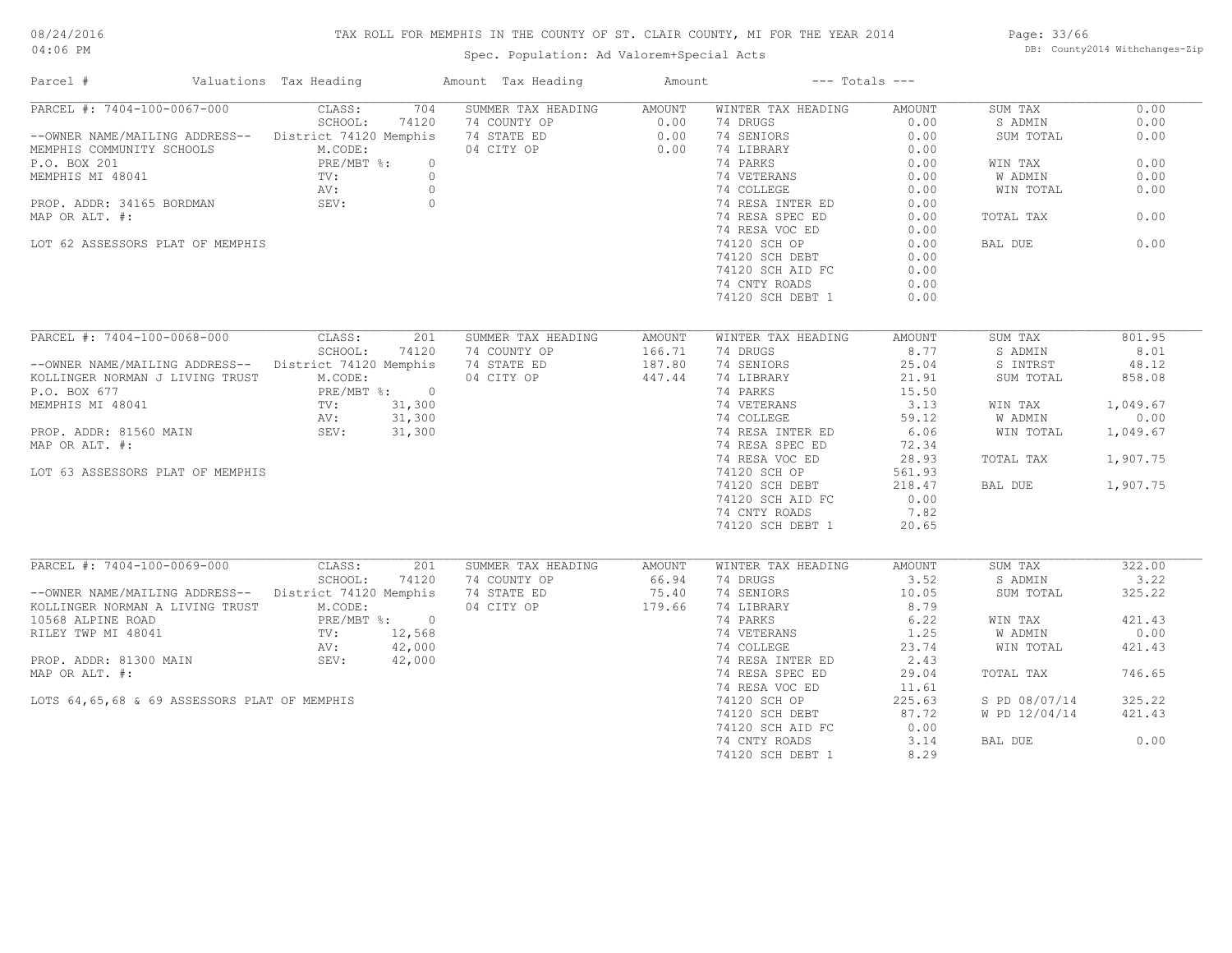# TAX ROLL FOR MEMPHIS IN THE COUNTY OF ST. CLAIR COUNTY, MI FOR THE YEAR 2014

# Spec. Population: Ad Valorem+Special Acts

Page: 34/66 DB: County2014 Withchanges-Zip

| Parcel #                                                                                                                                                                              | Valuations Tax Heading |       | Amount Tax Heading | Amount | $---$ Totals $---$                                            |        |                        |          |
|---------------------------------------------------------------------------------------------------------------------------------------------------------------------------------------|------------------------|-------|--------------------|--------|---------------------------------------------------------------|--------|------------------------|----------|
| PARCEL #: 7404-100-0070-000                                                                                                                                                           | CLASS:                 | 401   | SUMMER TAX HEADING | AMOUNT | WINTER TAX HEADING                                            | AMOUNT | SUM TAX                | 1,024.24 |
|                                                                                                                                                                                       | SCHOOL:                | 74120 | 74 COUNTY OP       | 212.93 | 74 DRUGS                                                      | 11.20  | S ADMIN                | 10.24    |
| --OWNER NAME/MAILING ADDRESS-- District 74120 Memphis                                                                                                                                 |                        |       | 74 STATE ED        | 239.85 | 74 SENIORS                                                    | 31.98  | SUM TOTAL              | 1,034.48 |
| WOLOSION ROBERT A & K<br>MCODE: 00001<br>P.O. BOX 446<br>MEMPHIS MI 48041<br>PRE/MBT %: 100<br>MEMPHIS MI 48041<br>TV: 39,976<br>AV: 45,700<br>PROP. ADDR: 35049 MAPLE<br>SEV: 45,700 |                        |       | 04 CITY OP         | 571.46 | 74 LIBRARY                                                    | 27.98  |                        |          |
|                                                                                                                                                                                       |                        |       |                    |        | 74 PARKS                                                      | 19.80  | WIN TAX                | 622.94   |
|                                                                                                                                                                                       |                        |       |                    |        |                                                               | 3.99   | W ADMIN                | 0.00     |
|                                                                                                                                                                                       |                        |       |                    |        | 74 VETERANS<br>74 COLLEGE                                     | 75.51  | WIN TOTAL              | 622.94   |
|                                                                                                                                                                                       |                        |       |                    |        | 74 RESA INTER ED                                              | 7.74   |                        |          |
| MAP OR ALT. #:                                                                                                                                                                        |                        |       |                    |        | 74 RESA SPEC ED                                               | 92.39  | TOTAL TAX              | 1,657.42 |
|                                                                                                                                                                                       |                        |       |                    |        | 74 RESA VOC ED                                                | 36.95  |                        |          |
| E 90 FT OF LOT 66 ASSESSORS PLAT OF MEMPHIS                                                                                                                                           |                        |       |                    |        | 74120 SCH OP                                                  | 0.00   | S PD 08/26/14 1,034.48 |          |
|                                                                                                                                                                                       |                        |       |                    |        |                                                               |        |                        |          |
|                                                                                                                                                                                       |                        |       |                    |        | 74120 SCH DEBT                                                | 279.03 | W PD 01/05/15          | 622.94   |
|                                                                                                                                                                                       |                        |       |                    |        | 74120 SCH AID FC                                              | 0.00   |                        |          |
|                                                                                                                                                                                       |                        |       |                    |        | 74 CNTY ROADS                                                 | 9.99   | BAL DUE                | 0.00     |
|                                                                                                                                                                                       |                        |       |                    |        | 74120 SCH DEBT 1                                              | 26.38  |                        |          |
|                                                                                                                                                                                       |                        |       |                    |        |                                                               |        |                        |          |
| PARCEL #: 7404-100-0071-000                                                                                                                                                           | CLASS:                 | 401   | SUMMER TAX HEADING | AMOUNT | WINTER TAX HEADING                                            | AMOUNT | SUM TAX                | 932.62   |
|                                                                                                                                                                                       | SCHOOL:                | 74120 | 74 COUNTY OP       | 193.88 | 74 DRUGS                                                      | 10.20  | S ADMIN                | 9.32     |
| --OWNER NAME/MAILING ADDRESS-- District 74120 Memphis                                                                                                                                 |                        |       | 74 STATE ED        | 218.40 | 74 SENIORS                                                    | 29.12  | SUM TOTAL              | 941.94   |
| CAMAJ DODA                                                                                                                                                                            | M.CODE:                |       | 04 CITY OP         | 520.34 | 74 LIBRARY<br><sup>74</sup> LIBRARY<br>74 PARKS               | 25.48  |                        |          |
| 2313 DARREN DR                                                                                                                                                                        |                        |       |                    |        |                                                               | 18.03  | WIN TAX                | 1,220.74 |
|                                                                                                                                                                                       |                        |       |                    |        | 74 VETERANS 3.64<br>74 COLLEGE 68.76<br>74 RESA INTER ED 7.05 |        | W ADMIN                | 0.00     |
|                                                                                                                                                                                       |                        |       |                    |        |                                                               |        | WIN TOTAL              | 1,220.74 |
| PROP. ADDR: 81160 MAIN                                                                                                                                                                | SEV: 36,400            |       |                    |        |                                                               |        |                        |          |
| MAP OR ALT. #:                                                                                                                                                                        |                        |       |                    |        | 74 RESA SPEC ED                                               | 84.13  | TOTAL TAX              | 2,162.68 |
|                                                                                                                                                                                       |                        |       |                    |        | 74 RESA VOC ED                                                | 33.65  |                        |          |
| LOT 66 EXC E 90 FT. ASSESSORS PLAT OF MEMPHIS                                                                                                                                         |                        |       |                    |        | 74120 SCH OP                                                  | 653.49 | S PD 07/28/14          | 941.94   |
|                                                                                                                                                                                       |                        |       |                    |        | 74120 SCH DEBT                                                | 254.07 | W PD 02/04/15 1,220.74 |          |
|                                                                                                                                                                                       |                        |       |                    |        | 74120 SCH AID FC                                              | 0.00   |                        |          |
|                                                                                                                                                                                       |                        |       |                    |        | 74 CNTY ROADS                                                 | 9.10   | BAL DUE                | 0.00     |
|                                                                                                                                                                                       |                        |       |                    |        | 74120 SCH DEBT 1                                              | 24.02  |                        |          |
|                                                                                                                                                                                       |                        |       |                    |        |                                                               |        |                        |          |
| PARCEL #: 7404-100-0072-000                                                                                                                                                           | CLASS:                 | 401   | SUMMER TAX HEADING | AMOUNT | WINTER TAX HEADING                                            | AMOUNT | SUM TAX                | 592.67   |
|                                                                                                                                                                                       | SCHOOL:                | 74120 | 74 COUNTY OP       | 123.21 | 74 DRUGS                                                      | 6.48   | S ADMIN                | 5.92     |
| --OWNER NAME/MAILING ADDRESS-- District 74120 Memphis                                                                                                                                 |                        |       | 74 STATE ED        | 138.79 | 74 SENIORS                                                    | 18.50  | S INTRST               | 35.56    |
|                                                                                                                                                                                       |                        |       | 04 CITY OP         | 330.67 |                                                               | 16.19  | SUM TOTAL              | 634.15   |
|                                                                                                                                                                                       |                        |       |                    |        | 74 LIBRARY<br>74 PARKS<br>74 PARKS                            | 11.45  |                        |          |
|                                                                                                                                                                                       |                        |       |                    |        |                                                               |        |                        | 360.44   |
|                                                                                                                                                                                       |                        |       |                    |        |                                                               |        | WIN TAX                |          |
| CRYDERMAN KATHY A<br>CRYDERMAN KATHY A<br>P.O. BOX 65<br>RE/MBT %: 100<br>ARMADA MI 48005<br>PROP. ADDR: 35085 MAPLE<br>SEV: 38,000<br>PROP. ADDR: 35085 MAPLE<br>SEV: 38,000         |                        |       |                    |        |                                                               |        | W ADMIN                | 0.00     |
|                                                                                                                                                                                       |                        |       |                    |        |                                                               |        | WIN TOTAL              | 360.44   |
| MAP OR ALT. #:                                                                                                                                                                        |                        |       |                    |        | 74 RESA SPEC ED                                               | 53.46  |                        |          |
|                                                                                                                                                                                       |                        |       |                    |        | 74 RESA VOC ED                                                | 21.38  | TOTAL TAX              | 994.59   |
| LOT 67 ASSESSORS PLAT OF MEMPHIS                                                                                                                                                      |                        |       |                    |        | 74120 SCH OP                                                  | 0.00   |                        |          |
|                                                                                                                                                                                       |                        |       |                    |        | 74120 SCH DEBT                                                | 161.46 | BAL DUE                | 994.59   |
|                                                                                                                                                                                       |                        |       |                    |        | 74120 SCH AID FC                                              | 0.00   |                        |          |
|                                                                                                                                                                                       |                        |       |                    |        | 74 CNTY ROADS                                                 | 5.78   |                        |          |
|                                                                                                                                                                                       |                        |       |                    |        | 74120 SCH DEBT 1                                              | 15.26  |                        |          |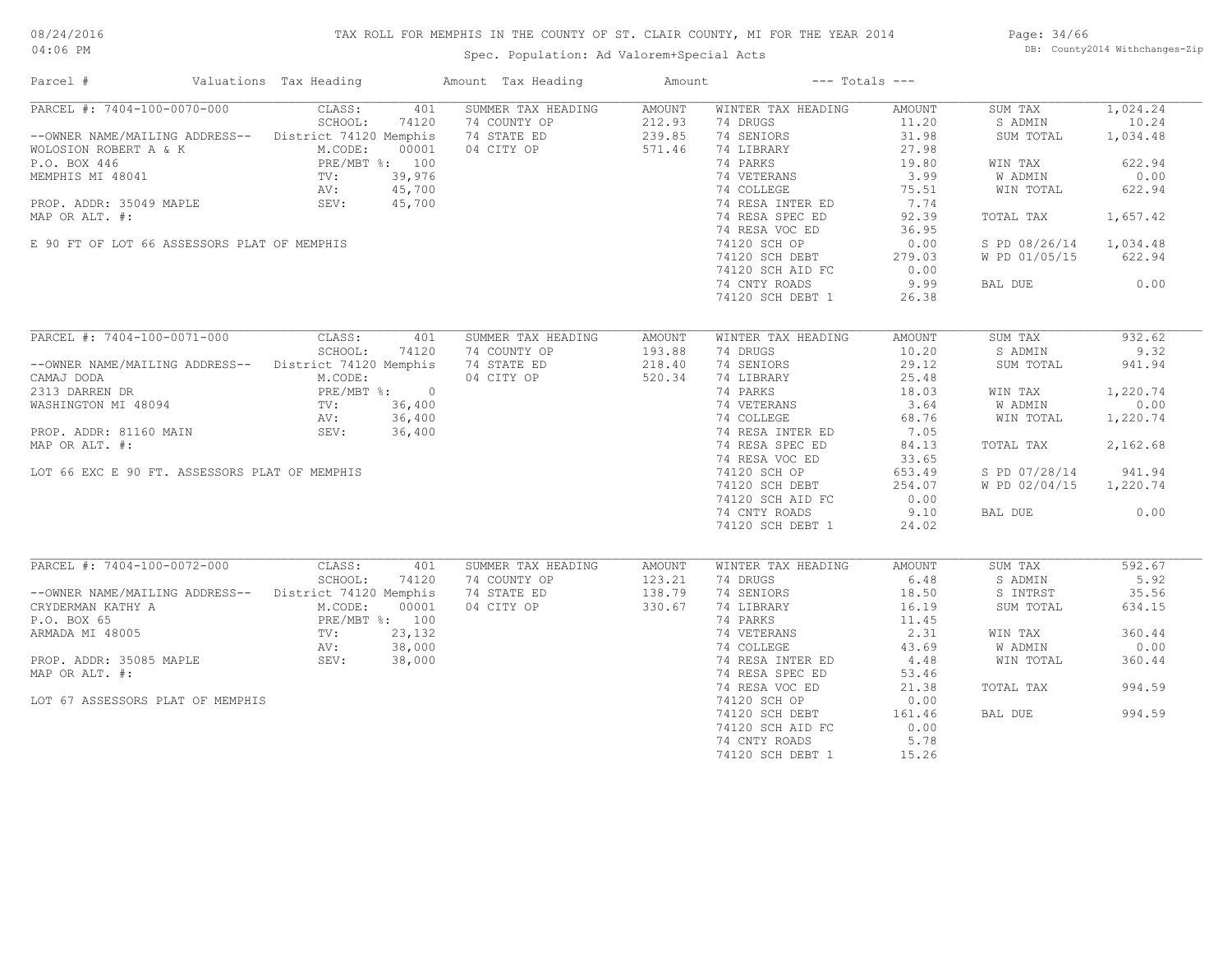# TAX ROLL FOR MEMPHIS IN THE COUNTY OF ST. CLAIR COUNTY, MI FOR THE YEAR 2014

Spec. Population: Ad Valorem+Special Acts

Page: 35/66 DB: County2014 Withchanges-Zip

| PARCEL #: 7404-100-0073-000<br>5.25<br>CLASS:<br>402<br>SUMMER TAX HEADING<br>WINTER TAX HEADING<br>AMOUNT<br>AMOUNT<br>SUM TAX<br>SCHOOL:<br>74120<br>74 COUNTY OP<br>1.09<br>74 DRUGS<br>0.05<br>S ADMIN<br>0.05<br>--OWNER NAME/MAILING ADDRESS-- District 74120 Memphis<br>74 STATE ED<br>1.23 74 SENIORS<br>0.16<br>5.30<br>SUM TOTAL<br>04 CITY OP<br>2.93<br>74 LIBRARY<br>BRUSCA MARY I ET AL 222<br>M.CODE:<br>0.14<br>3.14<br>PRE/MBT %: 100<br>74 PARKS<br>0.10<br>WIN TAX<br>205<br>TV:<br>74 VETERANS<br>0.02<br>W ADMIN<br>0.00<br>AV:<br>2,100<br>74 COLLEGE<br>0.38<br>WIN TOTAL<br>3.14<br>PROP. ADDR: 81180 DURFEE AL WATER WAY SEV: 2,100<br>74 RESA INTER ED<br>0.03<br>8.44<br>MAP OR ALT. #:<br>74 RESA SPEC ED<br>0.47<br>TOTAL TAX<br>74 RESA VOC ED<br>0.18<br>5.30<br>LOT 70 ASSESSORS PLAT OF MEMPHIS<br>74120 SCH OP<br>0.00<br>S PD 08/18/14<br>1.43<br>3.14<br>74120 SCH DEBT<br>W PD 12/19/14<br>74120 SCH AID FC<br>0.00<br>74 CNTY ROADS<br>0.05<br>0.00<br>BAL DUE<br>74120 SCH DEBT 1<br>0.13<br>PARCEL #: 7404-100-0074-000<br>CLASS:<br>401<br>SUMMER TAX HEADING<br>WINTER TAX HEADING<br><b>AMOUNT</b><br>SUM TAX<br>784.91<br><b>AMOUNT</b><br>8.58<br>SCHOOL:<br>74120<br>74 COUNTY OP<br>163.17<br>74 DRUGS<br>S ADMIN<br>7.84<br>24.50<br>--OWNER NAME/MAILING ADDRESS-- District 74120 Memphis<br>74 STATE ED<br>183.81<br>74 SENIORS<br>792.75<br>SUM TOTAL<br>437.93<br>BRUSCA MARY I<br>M.CODE:<br>04 CITY OP<br>74 LIBRARY<br>21.44<br>PRE/MBT %: 100<br>TV: 30,635<br>AV: 36,600<br>15.17<br>477.36<br>74 PARKS<br>WIN TAX<br>74 VETERANS<br>3.06<br>0.00<br>W ADMIN<br>74 COLLEGE<br>57.87<br>WIN TOTAL<br>477.36<br>5.93<br>SEV: 36,600<br>74 RESA INTER ED<br>1,270.11<br>74 RESA SPEC ED<br>70.80<br>TOTAL TAX<br>74 RESA VOC ED<br>28.32<br>0.00<br>S PD 08/18/14<br>792.75<br>LOT 71 ASSESSORS PLAT OF MEMPHIS<br>74120 SCH OP<br>W PD 12/19/14<br>477.36<br>74120 SCH DEBT<br>213.83<br>74120 SCH AID FC<br>0.00<br>74 CNTY ROADS<br>7.65<br>0.00<br>BAL DUE<br>74120 SCH DEBT 1<br>20.21<br>PARCEL #: 7404-100-0075-000<br>CLASS:<br>402<br>SUM TAX<br>11.18<br>SUMMER TAX HEADING<br><b>AMOUNT</b><br>WINTER TAX HEADING<br>AMOUNT<br>SCHOOL:<br>74120<br>74 COUNTY OP<br>2.32<br>74 DRUGS<br>0.12<br>0.11<br>S ADMIN<br>2.62<br>-- OWNER NAME/MAILING ADDRESS-- District 74120 Memphis<br>74 STATE ED<br>74 SENIORS<br>0.34<br>SUM TOTAL<br>11.29<br>POWERS HOWARD & NINA<br>M.CODE:<br>04 CITY OP<br>6.24<br>74 LIBRARY<br>0.30<br>6.75<br>P.O. BOX 102<br>PRE/MBT %: 100<br>74 PARKS<br>0.21<br>WIN TAX<br>437<br>W ADMIN<br>0.00<br>MEMPHIS MI 48041<br>TV:<br>74 VETERANS<br>0.04<br>6.75<br>10,100<br>74 COLLEGE<br>0.82<br>WIN TOTAL<br>AV:<br>PROP. ADDR: DURFEE VACANT SEV:<br>10,100<br>74 RESA INTER ED<br>0.08<br>18.04<br>MAP OR ALT. #:<br>74 RESA SPEC ED<br>1.01<br>TOTAL TAX<br>74 RESA VOC ED<br>0.40<br>LOT 72 EXC N 66 FT THEREOF. ASSESSORS PLAT OF MEMPHIS<br>S PD 07/17/14<br>11.29<br>74120 SCH OP<br>0.00<br>74120 SCH DEBT<br>3.05<br>W PD 01/08/15<br>6.75<br>74120 SCH AID FC<br>0.00<br>74 CNTY ROADS<br>0.10<br>BAL DUE<br>0.00<br>74120 SCH DEBT 1<br>0.28 | Parcel #                 | Valuations Tax Heading | Amount Tax Heading | Amount | $---$ Totals $---$ |  |  |
|-----------------------------------------------------------------------------------------------------------------------------------------------------------------------------------------------------------------------------------------------------------------------------------------------------------------------------------------------------------------------------------------------------------------------------------------------------------------------------------------------------------------------------------------------------------------------------------------------------------------------------------------------------------------------------------------------------------------------------------------------------------------------------------------------------------------------------------------------------------------------------------------------------------------------------------------------------------------------------------------------------------------------------------------------------------------------------------------------------------------------------------------------------------------------------------------------------------------------------------------------------------------------------------------------------------------------------------------------------------------------------------------------------------------------------------------------------------------------------------------------------------------------------------------------------------------------------------------------------------------------------------------------------------------------------------------------------------------------------------------------------------------------------------------------------------------------------------------------------------------------------------------------------------------------------------------------------------------------------------------------------------------------------------------------------------------------------------------------------------------------------------------------------------------------------------------------------------------------------------------------------------------------------------------------------------------------------------------------------------------------------------------------------------------------------------------------------------------------------------------------------------------------------------------------------------------------------------------------------------------------------------------------------------------------------------------------------------------------------------------------------------------------------------------------------------------------------------------------------------------------------------------------------------------------------------------------------------------------------------------------------------------------------------------------------------------------------------------------------------------------------------------------------|--------------------------|------------------------|--------------------|--------|--------------------|--|--|
|                                                                                                                                                                                                                                                                                                                                                                                                                                                                                                                                                                                                                                                                                                                                                                                                                                                                                                                                                                                                                                                                                                                                                                                                                                                                                                                                                                                                                                                                                                                                                                                                                                                                                                                                                                                                                                                                                                                                                                                                                                                                                                                                                                                                                                                                                                                                                                                                                                                                                                                                                                                                                                                                                                                                                                                                                                                                                                                                                                                                                                                                                                                                                     |                          |                        |                    |        |                    |  |  |
|                                                                                                                                                                                                                                                                                                                                                                                                                                                                                                                                                                                                                                                                                                                                                                                                                                                                                                                                                                                                                                                                                                                                                                                                                                                                                                                                                                                                                                                                                                                                                                                                                                                                                                                                                                                                                                                                                                                                                                                                                                                                                                                                                                                                                                                                                                                                                                                                                                                                                                                                                                                                                                                                                                                                                                                                                                                                                                                                                                                                                                                                                                                                                     |                          |                        |                    |        |                    |  |  |
|                                                                                                                                                                                                                                                                                                                                                                                                                                                                                                                                                                                                                                                                                                                                                                                                                                                                                                                                                                                                                                                                                                                                                                                                                                                                                                                                                                                                                                                                                                                                                                                                                                                                                                                                                                                                                                                                                                                                                                                                                                                                                                                                                                                                                                                                                                                                                                                                                                                                                                                                                                                                                                                                                                                                                                                                                                                                                                                                                                                                                                                                                                                                                     |                          |                        |                    |        |                    |  |  |
|                                                                                                                                                                                                                                                                                                                                                                                                                                                                                                                                                                                                                                                                                                                                                                                                                                                                                                                                                                                                                                                                                                                                                                                                                                                                                                                                                                                                                                                                                                                                                                                                                                                                                                                                                                                                                                                                                                                                                                                                                                                                                                                                                                                                                                                                                                                                                                                                                                                                                                                                                                                                                                                                                                                                                                                                                                                                                                                                                                                                                                                                                                                                                     |                          |                        |                    |        |                    |  |  |
|                                                                                                                                                                                                                                                                                                                                                                                                                                                                                                                                                                                                                                                                                                                                                                                                                                                                                                                                                                                                                                                                                                                                                                                                                                                                                                                                                                                                                                                                                                                                                                                                                                                                                                                                                                                                                                                                                                                                                                                                                                                                                                                                                                                                                                                                                                                                                                                                                                                                                                                                                                                                                                                                                                                                                                                                                                                                                                                                                                                                                                                                                                                                                     | P.O. BOX 506             |                        |                    |        |                    |  |  |
|                                                                                                                                                                                                                                                                                                                                                                                                                                                                                                                                                                                                                                                                                                                                                                                                                                                                                                                                                                                                                                                                                                                                                                                                                                                                                                                                                                                                                                                                                                                                                                                                                                                                                                                                                                                                                                                                                                                                                                                                                                                                                                                                                                                                                                                                                                                                                                                                                                                                                                                                                                                                                                                                                                                                                                                                                                                                                                                                                                                                                                                                                                                                                     | MEMPHIS MI 48041         |                        |                    |        |                    |  |  |
|                                                                                                                                                                                                                                                                                                                                                                                                                                                                                                                                                                                                                                                                                                                                                                                                                                                                                                                                                                                                                                                                                                                                                                                                                                                                                                                                                                                                                                                                                                                                                                                                                                                                                                                                                                                                                                                                                                                                                                                                                                                                                                                                                                                                                                                                                                                                                                                                                                                                                                                                                                                                                                                                                                                                                                                                                                                                                                                                                                                                                                                                                                                                                     |                          |                        |                    |        |                    |  |  |
|                                                                                                                                                                                                                                                                                                                                                                                                                                                                                                                                                                                                                                                                                                                                                                                                                                                                                                                                                                                                                                                                                                                                                                                                                                                                                                                                                                                                                                                                                                                                                                                                                                                                                                                                                                                                                                                                                                                                                                                                                                                                                                                                                                                                                                                                                                                                                                                                                                                                                                                                                                                                                                                                                                                                                                                                                                                                                                                                                                                                                                                                                                                                                     |                          |                        |                    |        |                    |  |  |
|                                                                                                                                                                                                                                                                                                                                                                                                                                                                                                                                                                                                                                                                                                                                                                                                                                                                                                                                                                                                                                                                                                                                                                                                                                                                                                                                                                                                                                                                                                                                                                                                                                                                                                                                                                                                                                                                                                                                                                                                                                                                                                                                                                                                                                                                                                                                                                                                                                                                                                                                                                                                                                                                                                                                                                                                                                                                                                                                                                                                                                                                                                                                                     |                          |                        |                    |        |                    |  |  |
|                                                                                                                                                                                                                                                                                                                                                                                                                                                                                                                                                                                                                                                                                                                                                                                                                                                                                                                                                                                                                                                                                                                                                                                                                                                                                                                                                                                                                                                                                                                                                                                                                                                                                                                                                                                                                                                                                                                                                                                                                                                                                                                                                                                                                                                                                                                                                                                                                                                                                                                                                                                                                                                                                                                                                                                                                                                                                                                                                                                                                                                                                                                                                     |                          |                        |                    |        |                    |  |  |
|                                                                                                                                                                                                                                                                                                                                                                                                                                                                                                                                                                                                                                                                                                                                                                                                                                                                                                                                                                                                                                                                                                                                                                                                                                                                                                                                                                                                                                                                                                                                                                                                                                                                                                                                                                                                                                                                                                                                                                                                                                                                                                                                                                                                                                                                                                                                                                                                                                                                                                                                                                                                                                                                                                                                                                                                                                                                                                                                                                                                                                                                                                                                                     |                          |                        |                    |        |                    |  |  |
|                                                                                                                                                                                                                                                                                                                                                                                                                                                                                                                                                                                                                                                                                                                                                                                                                                                                                                                                                                                                                                                                                                                                                                                                                                                                                                                                                                                                                                                                                                                                                                                                                                                                                                                                                                                                                                                                                                                                                                                                                                                                                                                                                                                                                                                                                                                                                                                                                                                                                                                                                                                                                                                                                                                                                                                                                                                                                                                                                                                                                                                                                                                                                     |                          |                        |                    |        |                    |  |  |
|                                                                                                                                                                                                                                                                                                                                                                                                                                                                                                                                                                                                                                                                                                                                                                                                                                                                                                                                                                                                                                                                                                                                                                                                                                                                                                                                                                                                                                                                                                                                                                                                                                                                                                                                                                                                                                                                                                                                                                                                                                                                                                                                                                                                                                                                                                                                                                                                                                                                                                                                                                                                                                                                                                                                                                                                                                                                                                                                                                                                                                                                                                                                                     |                          |                        |                    |        |                    |  |  |
|                                                                                                                                                                                                                                                                                                                                                                                                                                                                                                                                                                                                                                                                                                                                                                                                                                                                                                                                                                                                                                                                                                                                                                                                                                                                                                                                                                                                                                                                                                                                                                                                                                                                                                                                                                                                                                                                                                                                                                                                                                                                                                                                                                                                                                                                                                                                                                                                                                                                                                                                                                                                                                                                                                                                                                                                                                                                                                                                                                                                                                                                                                                                                     |                          |                        |                    |        |                    |  |  |
|                                                                                                                                                                                                                                                                                                                                                                                                                                                                                                                                                                                                                                                                                                                                                                                                                                                                                                                                                                                                                                                                                                                                                                                                                                                                                                                                                                                                                                                                                                                                                                                                                                                                                                                                                                                                                                                                                                                                                                                                                                                                                                                                                                                                                                                                                                                                                                                                                                                                                                                                                                                                                                                                                                                                                                                                                                                                                                                                                                                                                                                                                                                                                     |                          |                        |                    |        |                    |  |  |
|                                                                                                                                                                                                                                                                                                                                                                                                                                                                                                                                                                                                                                                                                                                                                                                                                                                                                                                                                                                                                                                                                                                                                                                                                                                                                                                                                                                                                                                                                                                                                                                                                                                                                                                                                                                                                                                                                                                                                                                                                                                                                                                                                                                                                                                                                                                                                                                                                                                                                                                                                                                                                                                                                                                                                                                                                                                                                                                                                                                                                                                                                                                                                     |                          |                        |                    |        |                    |  |  |
|                                                                                                                                                                                                                                                                                                                                                                                                                                                                                                                                                                                                                                                                                                                                                                                                                                                                                                                                                                                                                                                                                                                                                                                                                                                                                                                                                                                                                                                                                                                                                                                                                                                                                                                                                                                                                                                                                                                                                                                                                                                                                                                                                                                                                                                                                                                                                                                                                                                                                                                                                                                                                                                                                                                                                                                                                                                                                                                                                                                                                                                                                                                                                     |                          |                        |                    |        |                    |  |  |
|                                                                                                                                                                                                                                                                                                                                                                                                                                                                                                                                                                                                                                                                                                                                                                                                                                                                                                                                                                                                                                                                                                                                                                                                                                                                                                                                                                                                                                                                                                                                                                                                                                                                                                                                                                                                                                                                                                                                                                                                                                                                                                                                                                                                                                                                                                                                                                                                                                                                                                                                                                                                                                                                                                                                                                                                                                                                                                                                                                                                                                                                                                                                                     |                          |                        |                    |        |                    |  |  |
|                                                                                                                                                                                                                                                                                                                                                                                                                                                                                                                                                                                                                                                                                                                                                                                                                                                                                                                                                                                                                                                                                                                                                                                                                                                                                                                                                                                                                                                                                                                                                                                                                                                                                                                                                                                                                                                                                                                                                                                                                                                                                                                                                                                                                                                                                                                                                                                                                                                                                                                                                                                                                                                                                                                                                                                                                                                                                                                                                                                                                                                                                                                                                     |                          |                        |                    |        |                    |  |  |
|                                                                                                                                                                                                                                                                                                                                                                                                                                                                                                                                                                                                                                                                                                                                                                                                                                                                                                                                                                                                                                                                                                                                                                                                                                                                                                                                                                                                                                                                                                                                                                                                                                                                                                                                                                                                                                                                                                                                                                                                                                                                                                                                                                                                                                                                                                                                                                                                                                                                                                                                                                                                                                                                                                                                                                                                                                                                                                                                                                                                                                                                                                                                                     |                          |                        |                    |        |                    |  |  |
|                                                                                                                                                                                                                                                                                                                                                                                                                                                                                                                                                                                                                                                                                                                                                                                                                                                                                                                                                                                                                                                                                                                                                                                                                                                                                                                                                                                                                                                                                                                                                                                                                                                                                                                                                                                                                                                                                                                                                                                                                                                                                                                                                                                                                                                                                                                                                                                                                                                                                                                                                                                                                                                                                                                                                                                                                                                                                                                                                                                                                                                                                                                                                     |                          |                        |                    |        |                    |  |  |
|                                                                                                                                                                                                                                                                                                                                                                                                                                                                                                                                                                                                                                                                                                                                                                                                                                                                                                                                                                                                                                                                                                                                                                                                                                                                                                                                                                                                                                                                                                                                                                                                                                                                                                                                                                                                                                                                                                                                                                                                                                                                                                                                                                                                                                                                                                                                                                                                                                                                                                                                                                                                                                                                                                                                                                                                                                                                                                                                                                                                                                                                                                                                                     | P.O. BOX 506             |                        |                    |        |                    |  |  |
|                                                                                                                                                                                                                                                                                                                                                                                                                                                                                                                                                                                                                                                                                                                                                                                                                                                                                                                                                                                                                                                                                                                                                                                                                                                                                                                                                                                                                                                                                                                                                                                                                                                                                                                                                                                                                                                                                                                                                                                                                                                                                                                                                                                                                                                                                                                                                                                                                                                                                                                                                                                                                                                                                                                                                                                                                                                                                                                                                                                                                                                                                                                                                     | MEMPHIS MI 48041         |                        |                    |        |                    |  |  |
|                                                                                                                                                                                                                                                                                                                                                                                                                                                                                                                                                                                                                                                                                                                                                                                                                                                                                                                                                                                                                                                                                                                                                                                                                                                                                                                                                                                                                                                                                                                                                                                                                                                                                                                                                                                                                                                                                                                                                                                                                                                                                                                                                                                                                                                                                                                                                                                                                                                                                                                                                                                                                                                                                                                                                                                                                                                                                                                                                                                                                                                                                                                                                     |                          |                        |                    |        |                    |  |  |
|                                                                                                                                                                                                                                                                                                                                                                                                                                                                                                                                                                                                                                                                                                                                                                                                                                                                                                                                                                                                                                                                                                                                                                                                                                                                                                                                                                                                                                                                                                                                                                                                                                                                                                                                                                                                                                                                                                                                                                                                                                                                                                                                                                                                                                                                                                                                                                                                                                                                                                                                                                                                                                                                                                                                                                                                                                                                                                                                                                                                                                                                                                                                                     | PROP. ADDR: 81180 DURFEE |                        |                    |        |                    |  |  |
|                                                                                                                                                                                                                                                                                                                                                                                                                                                                                                                                                                                                                                                                                                                                                                                                                                                                                                                                                                                                                                                                                                                                                                                                                                                                                                                                                                                                                                                                                                                                                                                                                                                                                                                                                                                                                                                                                                                                                                                                                                                                                                                                                                                                                                                                                                                                                                                                                                                                                                                                                                                                                                                                                                                                                                                                                                                                                                                                                                                                                                                                                                                                                     | MAP OR ALT. #:           |                        |                    |        |                    |  |  |
|                                                                                                                                                                                                                                                                                                                                                                                                                                                                                                                                                                                                                                                                                                                                                                                                                                                                                                                                                                                                                                                                                                                                                                                                                                                                                                                                                                                                                                                                                                                                                                                                                                                                                                                                                                                                                                                                                                                                                                                                                                                                                                                                                                                                                                                                                                                                                                                                                                                                                                                                                                                                                                                                                                                                                                                                                                                                                                                                                                                                                                                                                                                                                     |                          |                        |                    |        |                    |  |  |
|                                                                                                                                                                                                                                                                                                                                                                                                                                                                                                                                                                                                                                                                                                                                                                                                                                                                                                                                                                                                                                                                                                                                                                                                                                                                                                                                                                                                                                                                                                                                                                                                                                                                                                                                                                                                                                                                                                                                                                                                                                                                                                                                                                                                                                                                                                                                                                                                                                                                                                                                                                                                                                                                                                                                                                                                                                                                                                                                                                                                                                                                                                                                                     |                          |                        |                    |        |                    |  |  |
|                                                                                                                                                                                                                                                                                                                                                                                                                                                                                                                                                                                                                                                                                                                                                                                                                                                                                                                                                                                                                                                                                                                                                                                                                                                                                                                                                                                                                                                                                                                                                                                                                                                                                                                                                                                                                                                                                                                                                                                                                                                                                                                                                                                                                                                                                                                                                                                                                                                                                                                                                                                                                                                                                                                                                                                                                                                                                                                                                                                                                                                                                                                                                     |                          |                        |                    |        |                    |  |  |
|                                                                                                                                                                                                                                                                                                                                                                                                                                                                                                                                                                                                                                                                                                                                                                                                                                                                                                                                                                                                                                                                                                                                                                                                                                                                                                                                                                                                                                                                                                                                                                                                                                                                                                                                                                                                                                                                                                                                                                                                                                                                                                                                                                                                                                                                                                                                                                                                                                                                                                                                                                                                                                                                                                                                                                                                                                                                                                                                                                                                                                                                                                                                                     |                          |                        |                    |        |                    |  |  |
|                                                                                                                                                                                                                                                                                                                                                                                                                                                                                                                                                                                                                                                                                                                                                                                                                                                                                                                                                                                                                                                                                                                                                                                                                                                                                                                                                                                                                                                                                                                                                                                                                                                                                                                                                                                                                                                                                                                                                                                                                                                                                                                                                                                                                                                                                                                                                                                                                                                                                                                                                                                                                                                                                                                                                                                                                                                                                                                                                                                                                                                                                                                                                     |                          |                        |                    |        |                    |  |  |
|                                                                                                                                                                                                                                                                                                                                                                                                                                                                                                                                                                                                                                                                                                                                                                                                                                                                                                                                                                                                                                                                                                                                                                                                                                                                                                                                                                                                                                                                                                                                                                                                                                                                                                                                                                                                                                                                                                                                                                                                                                                                                                                                                                                                                                                                                                                                                                                                                                                                                                                                                                                                                                                                                                                                                                                                                                                                                                                                                                                                                                                                                                                                                     |                          |                        |                    |        |                    |  |  |
|                                                                                                                                                                                                                                                                                                                                                                                                                                                                                                                                                                                                                                                                                                                                                                                                                                                                                                                                                                                                                                                                                                                                                                                                                                                                                                                                                                                                                                                                                                                                                                                                                                                                                                                                                                                                                                                                                                                                                                                                                                                                                                                                                                                                                                                                                                                                                                                                                                                                                                                                                                                                                                                                                                                                                                                                                                                                                                                                                                                                                                                                                                                                                     |                          |                        |                    |        |                    |  |  |
|                                                                                                                                                                                                                                                                                                                                                                                                                                                                                                                                                                                                                                                                                                                                                                                                                                                                                                                                                                                                                                                                                                                                                                                                                                                                                                                                                                                                                                                                                                                                                                                                                                                                                                                                                                                                                                                                                                                                                                                                                                                                                                                                                                                                                                                                                                                                                                                                                                                                                                                                                                                                                                                                                                                                                                                                                                                                                                                                                                                                                                                                                                                                                     |                          |                        |                    |        |                    |  |  |
|                                                                                                                                                                                                                                                                                                                                                                                                                                                                                                                                                                                                                                                                                                                                                                                                                                                                                                                                                                                                                                                                                                                                                                                                                                                                                                                                                                                                                                                                                                                                                                                                                                                                                                                                                                                                                                                                                                                                                                                                                                                                                                                                                                                                                                                                                                                                                                                                                                                                                                                                                                                                                                                                                                                                                                                                                                                                                                                                                                                                                                                                                                                                                     |                          |                        |                    |        |                    |  |  |
|                                                                                                                                                                                                                                                                                                                                                                                                                                                                                                                                                                                                                                                                                                                                                                                                                                                                                                                                                                                                                                                                                                                                                                                                                                                                                                                                                                                                                                                                                                                                                                                                                                                                                                                                                                                                                                                                                                                                                                                                                                                                                                                                                                                                                                                                                                                                                                                                                                                                                                                                                                                                                                                                                                                                                                                                                                                                                                                                                                                                                                                                                                                                                     |                          |                        |                    |        |                    |  |  |
|                                                                                                                                                                                                                                                                                                                                                                                                                                                                                                                                                                                                                                                                                                                                                                                                                                                                                                                                                                                                                                                                                                                                                                                                                                                                                                                                                                                                                                                                                                                                                                                                                                                                                                                                                                                                                                                                                                                                                                                                                                                                                                                                                                                                                                                                                                                                                                                                                                                                                                                                                                                                                                                                                                                                                                                                                                                                                                                                                                                                                                                                                                                                                     |                          |                        |                    |        |                    |  |  |
|                                                                                                                                                                                                                                                                                                                                                                                                                                                                                                                                                                                                                                                                                                                                                                                                                                                                                                                                                                                                                                                                                                                                                                                                                                                                                                                                                                                                                                                                                                                                                                                                                                                                                                                                                                                                                                                                                                                                                                                                                                                                                                                                                                                                                                                                                                                                                                                                                                                                                                                                                                                                                                                                                                                                                                                                                                                                                                                                                                                                                                                                                                                                                     |                          |                        |                    |        |                    |  |  |
|                                                                                                                                                                                                                                                                                                                                                                                                                                                                                                                                                                                                                                                                                                                                                                                                                                                                                                                                                                                                                                                                                                                                                                                                                                                                                                                                                                                                                                                                                                                                                                                                                                                                                                                                                                                                                                                                                                                                                                                                                                                                                                                                                                                                                                                                                                                                                                                                                                                                                                                                                                                                                                                                                                                                                                                                                                                                                                                                                                                                                                                                                                                                                     |                          |                        |                    |        |                    |  |  |
|                                                                                                                                                                                                                                                                                                                                                                                                                                                                                                                                                                                                                                                                                                                                                                                                                                                                                                                                                                                                                                                                                                                                                                                                                                                                                                                                                                                                                                                                                                                                                                                                                                                                                                                                                                                                                                                                                                                                                                                                                                                                                                                                                                                                                                                                                                                                                                                                                                                                                                                                                                                                                                                                                                                                                                                                                                                                                                                                                                                                                                                                                                                                                     |                          |                        |                    |        |                    |  |  |
|                                                                                                                                                                                                                                                                                                                                                                                                                                                                                                                                                                                                                                                                                                                                                                                                                                                                                                                                                                                                                                                                                                                                                                                                                                                                                                                                                                                                                                                                                                                                                                                                                                                                                                                                                                                                                                                                                                                                                                                                                                                                                                                                                                                                                                                                                                                                                                                                                                                                                                                                                                                                                                                                                                                                                                                                                                                                                                                                                                                                                                                                                                                                                     |                          |                        |                    |        |                    |  |  |
|                                                                                                                                                                                                                                                                                                                                                                                                                                                                                                                                                                                                                                                                                                                                                                                                                                                                                                                                                                                                                                                                                                                                                                                                                                                                                                                                                                                                                                                                                                                                                                                                                                                                                                                                                                                                                                                                                                                                                                                                                                                                                                                                                                                                                                                                                                                                                                                                                                                                                                                                                                                                                                                                                                                                                                                                                                                                                                                                                                                                                                                                                                                                                     |                          |                        |                    |        |                    |  |  |
|                                                                                                                                                                                                                                                                                                                                                                                                                                                                                                                                                                                                                                                                                                                                                                                                                                                                                                                                                                                                                                                                                                                                                                                                                                                                                                                                                                                                                                                                                                                                                                                                                                                                                                                                                                                                                                                                                                                                                                                                                                                                                                                                                                                                                                                                                                                                                                                                                                                                                                                                                                                                                                                                                                                                                                                                                                                                                                                                                                                                                                                                                                                                                     |                          |                        |                    |        |                    |  |  |
|                                                                                                                                                                                                                                                                                                                                                                                                                                                                                                                                                                                                                                                                                                                                                                                                                                                                                                                                                                                                                                                                                                                                                                                                                                                                                                                                                                                                                                                                                                                                                                                                                                                                                                                                                                                                                                                                                                                                                                                                                                                                                                                                                                                                                                                                                                                                                                                                                                                                                                                                                                                                                                                                                                                                                                                                                                                                                                                                                                                                                                                                                                                                                     |                          |                        |                    |        |                    |  |  |
|                                                                                                                                                                                                                                                                                                                                                                                                                                                                                                                                                                                                                                                                                                                                                                                                                                                                                                                                                                                                                                                                                                                                                                                                                                                                                                                                                                                                                                                                                                                                                                                                                                                                                                                                                                                                                                                                                                                                                                                                                                                                                                                                                                                                                                                                                                                                                                                                                                                                                                                                                                                                                                                                                                                                                                                                                                                                                                                                                                                                                                                                                                                                                     |                          |                        |                    |        |                    |  |  |
|                                                                                                                                                                                                                                                                                                                                                                                                                                                                                                                                                                                                                                                                                                                                                                                                                                                                                                                                                                                                                                                                                                                                                                                                                                                                                                                                                                                                                                                                                                                                                                                                                                                                                                                                                                                                                                                                                                                                                                                                                                                                                                                                                                                                                                                                                                                                                                                                                                                                                                                                                                                                                                                                                                                                                                                                                                                                                                                                                                                                                                                                                                                                                     |                          |                        |                    |        |                    |  |  |
|                                                                                                                                                                                                                                                                                                                                                                                                                                                                                                                                                                                                                                                                                                                                                                                                                                                                                                                                                                                                                                                                                                                                                                                                                                                                                                                                                                                                                                                                                                                                                                                                                                                                                                                                                                                                                                                                                                                                                                                                                                                                                                                                                                                                                                                                                                                                                                                                                                                                                                                                                                                                                                                                                                                                                                                                                                                                                                                                                                                                                                                                                                                                                     |                          |                        |                    |        |                    |  |  |
|                                                                                                                                                                                                                                                                                                                                                                                                                                                                                                                                                                                                                                                                                                                                                                                                                                                                                                                                                                                                                                                                                                                                                                                                                                                                                                                                                                                                                                                                                                                                                                                                                                                                                                                                                                                                                                                                                                                                                                                                                                                                                                                                                                                                                                                                                                                                                                                                                                                                                                                                                                                                                                                                                                                                                                                                                                                                                                                                                                                                                                                                                                                                                     |                          |                        |                    |        |                    |  |  |
|                                                                                                                                                                                                                                                                                                                                                                                                                                                                                                                                                                                                                                                                                                                                                                                                                                                                                                                                                                                                                                                                                                                                                                                                                                                                                                                                                                                                                                                                                                                                                                                                                                                                                                                                                                                                                                                                                                                                                                                                                                                                                                                                                                                                                                                                                                                                                                                                                                                                                                                                                                                                                                                                                                                                                                                                                                                                                                                                                                                                                                                                                                                                                     |                          |                        |                    |        |                    |  |  |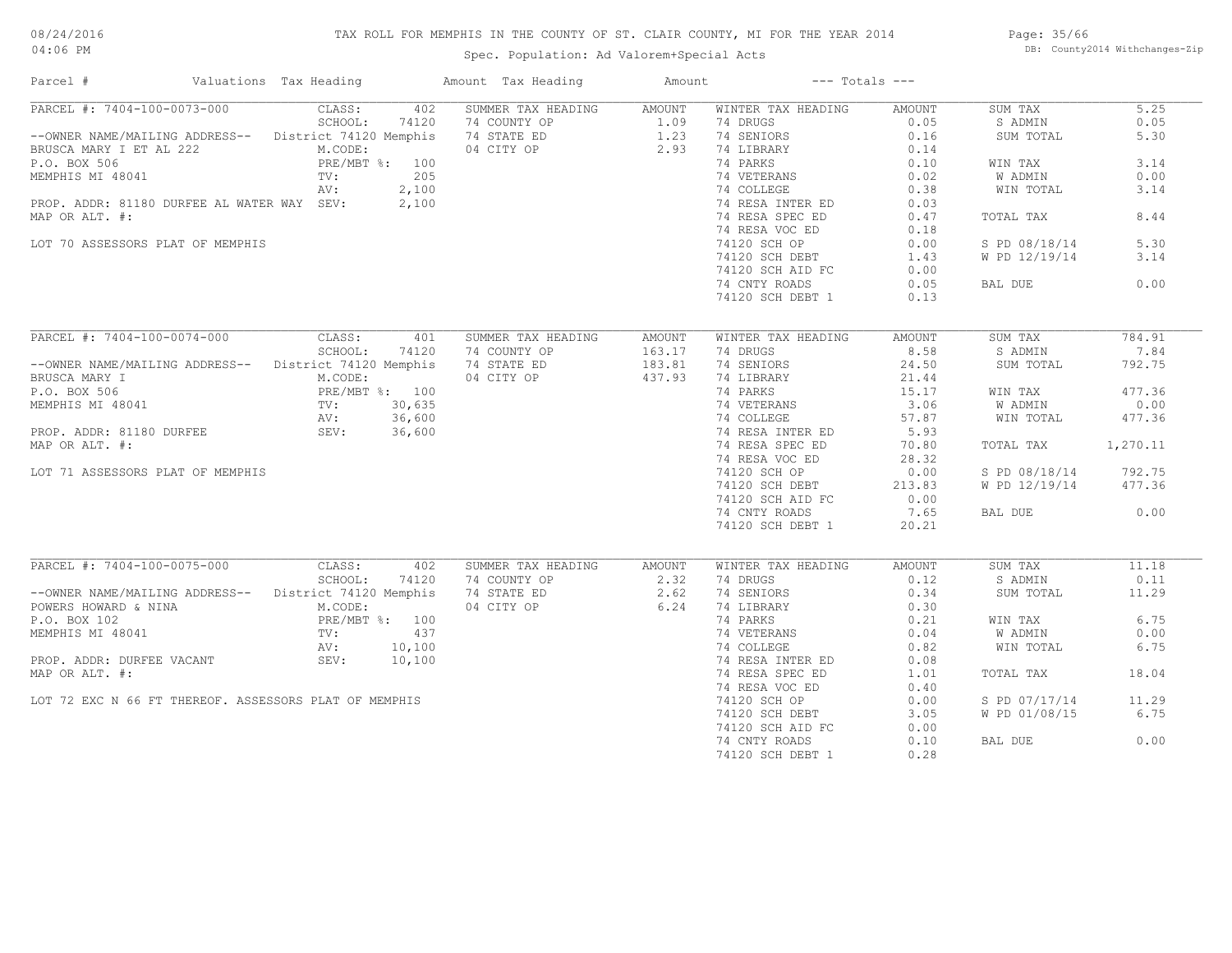# TAX ROLL FOR MEMPHIS IN THE COUNTY OF ST. CLAIR COUNTY, MI FOR THE YEAR 2014

Page: 36/66 DB: County2014 Withchanges-Zip

| Parcel #                                                                                                                                                                                                                                                 | Valuations Tax Heading |       | Amount Tax Heading                                     | Amount |                                                                                               | $---$ Totals $---$ |                        |          |
|----------------------------------------------------------------------------------------------------------------------------------------------------------------------------------------------------------------------------------------------------------|------------------------|-------|--------------------------------------------------------|--------|-----------------------------------------------------------------------------------------------|--------------------|------------------------|----------|
| PARCEL #: 7404-100-0076-000 CLASS:                                                                                                                                                                                                                       |                        | 401   | SUMMER TAX HEADING                                     | AMOUNT | WINTER TAX HEADING                                                                            | AMOUNT             | SUM TAX                | 225.46   |
|                                                                                                                                                                                                                                                          | SCHOOL:                | 74120 | 74 COUNTY OP<br>74 STATE ED 52.80<br>04 CITY OP 125.79 |        | 74 DRUGS                                                                                      | 2.46               | S ADMIN                | 2.25     |
| --OWNER NAME/MAILING ADDRESS-- District 74120 Memphis 74 STATE ED                                                                                                                                                                                        |                        |       |                                                        |        | 74 SENIORS                                                                                    | 7.04               | SUM TOTAL              | 227.71   |
| TURNER DWIGHT & FRANCES<br>P.O. BOX 436<br>MEMPHIS MI 48041<br>PROP. ADDR: 81161 DURFEE<br>PROP. ADDR: 81161 DURFEE<br>SEV: 8,800<br>PROP. ADDR: 81161 DURFEE<br>SEV: 8,800                                                                              |                        |       |                                                        |        | 74 LIBRARY                                                                                    | 6.16               |                        |          |
|                                                                                                                                                                                                                                                          |                        |       |                                                        |        | 74 PARKS                                                                                      | 4.35               | WIN TAX                | 295.07   |
|                                                                                                                                                                                                                                                          |                        |       |                                                        |        | 74 VETERANS 0.88<br>74 COLLEGE 16.62                                                          |                    | W ADMIN                | 0.00     |
|                                                                                                                                                                                                                                                          |                        |       |                                                        |        |                                                                                               |                    | WIN TOTAL              | 295.07   |
|                                                                                                                                                                                                                                                          |                        |       |                                                        |        |                                                                                               |                    |                        |          |
| MAP OR ALT. #:                                                                                                                                                                                                                                           |                        |       |                                                        |        | 74 RESA INTER ED 1.70<br>74 RESA SPEC ED 20.33                                                |                    | TOTAL TAX              | 522.78   |
|                                                                                                                                                                                                                                                          |                        |       |                                                        |        | 74 RESA VOC ED                                                                                | 8.13               |                        |          |
|                                                                                                                                                                                                                                                          |                        |       |                                                        |        |                                                                                               |                    |                        |          |
| N 66 FT OF LOT 72 ASSESSORS PLAT OF MEMPHIS                                                                                                                                                                                                              |                        |       |                                                        |        | 74120 SCH OP                                                                                  | 157.98             | S PD 08/26/14          | 227.71   |
|                                                                                                                                                                                                                                                          |                        |       |                                                        |        | 74120 SCH OF<br>74120 SCH DEBT<br>2011 ATD FC                                                 | 61.42              | W PD 02/10/15          | 295.07   |
|                                                                                                                                                                                                                                                          |                        |       |                                                        |        |                                                                                               | 0.00               |                        |          |
|                                                                                                                                                                                                                                                          |                        |       |                                                        |        | 74 CNTY ROADS                                                                                 | 2,20               | BAL DUE 0.00           |          |
|                                                                                                                                                                                                                                                          |                        |       | 04 CITY OF<br>8: 0<br>8,800<br>8,800<br>8,800          |        | 74120 SCH DEBT 1                                                                              | 5.80               |                        |          |
|                                                                                                                                                                                                                                                          |                        |       |                                                        |        |                                                                                               |                    |                        |          |
| PARCEL #: 7404-100-0077-000 CLASS: 401                                                                                                                                                                                                                   |                        |       | SUMMER TAX HEADING                                     | AMOUNT | WINTER TAX HEADING                                                                            | AMOUNT             | SUM TAX                | 1,060.73 |
|                                                                                                                                                                                                                                                          | SCHOOL:                | 74120 | 74 COUNTY OP                                           | 220.51 | 74 DRUGS                                                                                      | 11.60              | S ADMIN 10.60          |          |
| -- OWNER NAME/MAILING ADDRESS-- District 74120 Memphis                                                                                                                                                                                                   |                        |       | 74 STATE ED                                            | 248.40 | 74 SENIORS                                                                                    | 33.12              | SUM TOTAL 1,071.33     |          |
|                                                                                                                                                                                                                                                          |                        |       | 04 CITY OP 591.82                                      |        | 74 LIBRARY 28.98<br>74 PARKS 20.50                                                            |                    |                        |          |
|                                                                                                                                                                                                                                                          |                        |       |                                                        |        |                                                                                               |                    | WIN TAX                | 645.15   |
| BAERWOLF JOHN R M.CODE: 00001<br>35125 BORDMAN PRE/MBT %: 100<br>MEMPHIS MI 48041 TV: 41,400<br>AV: 41,400                                                                                                                                               |                        |       |                                                        |        | 74 VETERANS<br>74 COLLEGE<br>74 COLLEGE<br>74 RESA INTER ED 8.02<br>74 RESA SPEC ED 95.68     |                    | W ADMIN                | 0.00     |
|                                                                                                                                                                                                                                                          |                        |       |                                                        |        |                                                                                               |                    | W ADMIN<br>WIN TOTAL   | 645.15   |
|                                                                                                                                                                                                                                                          |                        |       |                                                        |        |                                                                                               |                    |                        |          |
|                                                                                                                                                                                                                                                          |                        |       |                                                        |        |                                                                                               |                    | TOTAL TAX              | 1,716.48 |
|                                                                                                                                                                                                                                                          |                        |       |                                                        |        |                                                                                               | 38.27              |                        |          |
| 35125 BORDMAN<br>MEMPHIS MI 48041<br>MEMPHIS MI 48041<br>PRE/MBT \$: 100<br>MEMPHIS MI 48041<br>TV: 41,400<br>24 CELEGER<br>PROP. ADDR: 35125 BORDMAN<br>AV: 41,400<br>24 CELEGER<br>74 RESA INTER ED<br>74 RESA INTER ED<br>74 RESA INTER ED<br>74 RESA |                        |       |                                                        |        |                                                                                               | 0.00               | S PD 08/04/14 1,071.33 |          |
|                                                                                                                                                                                                                                                          |                        |       |                                                        |        |                                                                                               |                    |                        |          |
|                                                                                                                                                                                                                                                          |                        |       |                                                        |        | 74120 SCH DEBT 288.97<br>74120 SCH AID FC 0.00                                                |                    | W PD 01/05/15          | 645.15   |
|                                                                                                                                                                                                                                                          |                        |       |                                                        |        |                                                                                               |                    |                        |          |
|                                                                                                                                                                                                                                                          |                        |       |                                                        |        | 74 CNTY ROADS                                                                                 | 10.35              | BAL DUE                | 0.00     |
|                                                                                                                                                                                                                                                          |                        |       |                                                        |        | 74120 SCH DEBT 1                                                                              | 27.32              |                        |          |
| PARCEL #: 7404-100-0078-000 CLASS:                                                                                                                                                                                                                       |                        |       |                                                        |        |                                                                                               |                    |                        |          |
|                                                                                                                                                                                                                                                          |                        | 401   | SUMMER TAX HEADING                                     | AMOUNT | WINTER TAX HEADING                                                                            | AMOUNT             | SUM TAX                | 825.01   |
| SCHOOL: 74120 74 COUNTY OP 171.51<br>--OWNER NAME/MAILING ADDRESS-- District 74120 Memphis 74 STATE ED 193.20                                                                                                                                            |                        |       |                                                        |        | 74 DRUGS                                                                                      | 9.02               | S ADMIN                | 8.25     |
|                                                                                                                                                                                                                                                          |                        |       |                                                        |        | 74 SENIORS                                                                                    | 25.76              | SUM TOTAL              | 833.26   |
| NOSS TIMOTHY<br>P.O. BOX 531<br>P.O. BOX 531<br>P.RE/MBT %: 100<br>MEMPHIS MI 48041<br>P.C. 22,200<br>PROP. ADDR: 81061 DURFEE<br>SEV: 32,200<br>22,200<br>PROP. ADDR: 81061 DURFEE<br>SEV: 32,200                                                       |                        |       | 04 CITY OP                                             | 460.30 | 74 LIBRARY<br>74 LIBRARY<br>74 PARKS<br>74 VETERANS<br>74 COLLEGE<br>74 RESA INTER ED<br>8.24 |                    |                        |          |
|                                                                                                                                                                                                                                                          |                        |       |                                                        |        |                                                                                               |                    | WIN TAX                | 501.78   |
|                                                                                                                                                                                                                                                          |                        |       |                                                        |        |                                                                                               |                    | W ADMIN                | 0.00     |
|                                                                                                                                                                                                                                                          |                        |       |                                                        |        |                                                                                               |                    | WIN TOTAL              | 501.78   |
|                                                                                                                                                                                                                                                          |                        |       |                                                        |        |                                                                                               |                    |                        |          |
|                                                                                                                                                                                                                                                          |                        |       |                                                        |        | 74 RESA SPEC ED                                                                               | 74.42              | TOTAL TAX 1,335.04     |          |
|                                                                                                                                                                                                                                                          |                        |       |                                                        |        | 74 RESA VOC ED                                                                                | 29.76              |                        |          |
|                                                                                                                                                                                                                                                          |                        |       |                                                        |        | 74120 SCH OP                                                                                  | 0.00               | S PD 08/25/14          | 833.26   |
| P.O. BOX 531<br>MEMPHIS MI 48041<br>MEMPHIS MI 48041<br>PROP. ADDR: 81061 DURFEE<br>MAP OR ALT. #:<br>S 100 FT OF N 141 FT OF E 85 FT OF LOT 73 ASSESSORS PLAT OF MEMPHIS                                                                                |                        |       |                                                        |        | 74120 SCH DEBT                                                                                | 224.75             | W PD 12/31/14          | 501.78   |
|                                                                                                                                                                                                                                                          |                        |       |                                                        |        | 74120 SCH AID FC                                                                              | 0.00               |                        |          |
|                                                                                                                                                                                                                                                          |                        |       |                                                        |        |                                                                                               |                    |                        |          |
|                                                                                                                                                                                                                                                          |                        |       |                                                        |        | 74 CNTY ROADS                                                                                 | 8.05               | BAL DUE                | 0.00     |
|                                                                                                                                                                                                                                                          |                        |       |                                                        |        | 74120 SCH DEBT 1                                                                              | 21.25              |                        |          |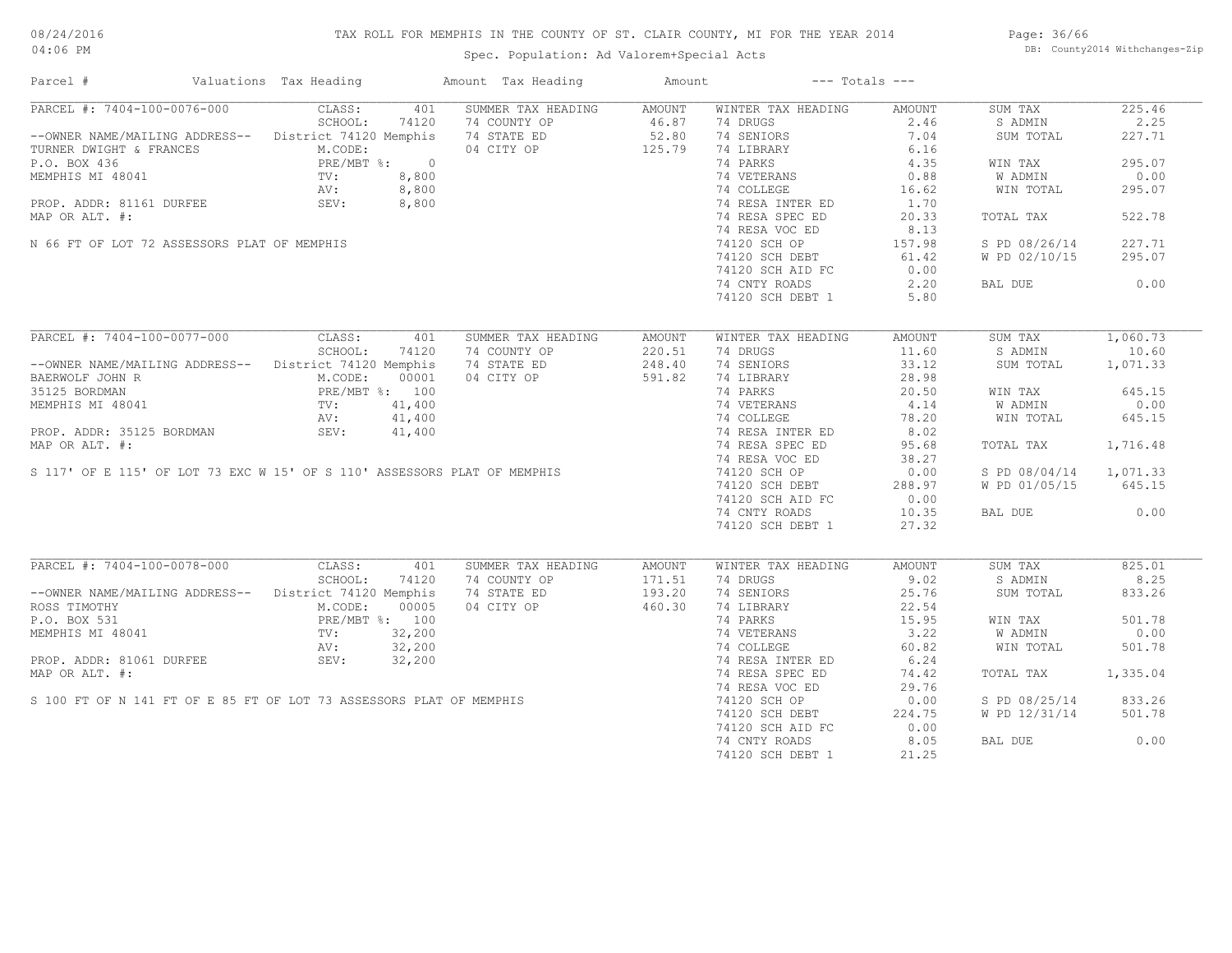# TAX ROLL FOR MEMPHIS IN THE COUNTY OF ST. CLAIR COUNTY, MI FOR THE YEAR 2014

Spec. Population: Ad Valorem+Special Acts

Page: 37/66 DB: County2014 Withchanges-Zip

| Parcel #                                                                                                                            | Valuations Tax Heading       | Amount Tax Heading | Amount | $---$ Totals $---$ |               |               |          |
|-------------------------------------------------------------------------------------------------------------------------------------|------------------------------|--------------------|--------|--------------------|---------------|---------------|----------|
| PARCEL #: 7404-100-0078-100                                                                                                         | CLASS:<br>402                | SUMMER TAX HEADING | AMOUNT | WINTER TAX HEADING | AMOUNT        | SUM TAX       | 58.59    |
|                                                                                                                                     | SCHOOL:<br>74120             | 74 COUNTY OP       | 12.18  | 74 DRUGS           | 0.64          | S ADMIN       | 0.58     |
| --OWNER NAME/MAILING ADDRESS-- District 74120 Memphis                                                                               |                              | 74 STATE ED        | 13.72  | 74 SENIORS         | 1.82          | S INTRST      | 3.52     |
| GERLACH LARRY/COLLEEN                                                                                                               | M.CODE:                      | 04 CITY OP         | 32.69  | 74 LIBRARY         | 1.60          | SUM TOTAL     | 62.69    |
|                                                                                                                                     |                              |                    |        | 74 PARKS           | 1.13          |               |          |
|                                                                                                                                     |                              |                    |        | 74 VETERANS        | 0.22          | WIN TAX       | 35.59    |
|                                                                                                                                     |                              |                    |        | 74 COLLEGE         | 4.32          | W ADMIN       | 0.00     |
|                                                                                                                                     |                              |                    |        | 74 RESA INTER ED   | 0.44          | WIN TOTAL     | 35.59    |
| MAP OR ALT. #:                                                                                                                      |                              |                    |        | 74 RESA SPEC ED    | 5.28          |               |          |
|                                                                                                                                     |                              |                    |        |                    |               |               |          |
|                                                                                                                                     |                              |                    |        | 74 RESA VOC ED     | 2.11          | TOTAL TAX     | 98.28    |
| Default Legal Description                                                                                                           |                              |                    |        | 74120 SCH OP       | 0.00          |               |          |
|                                                                                                                                     |                              |                    |        | 74120 SCH DEBT     | 15.96         | BAL DUE       | 98.28    |
|                                                                                                                                     |                              |                    |        | 74120 SCH AID FC   | 0.00          |               |          |
|                                                                                                                                     |                              |                    |        | 74 CNTY ROADS      | 0.57          |               |          |
|                                                                                                                                     |                              |                    |        | 74120 SCH DEBT 1   | 1.50          |               |          |
|                                                                                                                                     |                              |                    |        |                    |               |               |          |
| PARCEL #: 7404-100-0079-000                                                                                                         | CLASS:<br>201                | SUMMER TAX HEADING | AMOUNT | WINTER TAX HEADING | <b>AMOUNT</b> | SUM TAX       | 581.61   |
|                                                                                                                                     | SCHOOL:<br>74120             | 74 COUNTY OP       | 120.91 | 74 DRUGS           | 6.36          | S ADMIN       | 5.81     |
| --OWNER NAME/MAILING ADDRESS-- District 74120 Memphis                                                                               |                              | 74 STATE ED        | 136.20 | 74 SENIORS         | 18.16         | SUM TOTAL     | 587.42   |
| CHEVALIER ANTHONY & PATRICIA                                                                                                        | M.CODE:                      | 04 CITY OP         | 324.50 | 74 LIBRARY         | 15.89         |               |          |
| 268 RILEY CENTER ROAD                                                                                                               | PRE/MBT %: 0                 |                    |        | 74 PARKS           | 11.24         | WIN TAX       | 761.25   |
| RILEY MI 48041                                                                                                                      |                              |                    |        | 74 VETERANS        | 2.27          | W ADMIN       | 0.00     |
| RILEY MI 48041<br>PROP. ADDR: 35093 BORDMAN<br>MAP OR ALT. #:<br>E 55 FT OF W 65 FT OF S 110 FT OF LOT 73 ASSESSORS PLAT OF MEMPHIS | TV: $22,700$<br>AV: $22,700$ |                    |        | 74 COLLEGE         | 42.88         | WIN TOTAL     | 761.25   |
|                                                                                                                                     |                              |                    |        | 74 RESA INTER ED   | 4.39          |               |          |
|                                                                                                                                     |                              |                    |        |                    |               |               |          |
|                                                                                                                                     |                              |                    |        | 74 RESA SPEC ED    | 52.46         | TOTAL TAX     | 1,348.67 |
|                                                                                                                                     |                              |                    |        | 74 RESA VOC ED     | 20.98         |               |          |
|                                                                                                                                     |                              |                    |        | 74120 SCH OP       | 407.53        | S PD 08/28/14 | 587.42   |
|                                                                                                                                     |                              |                    |        | 74120 SCH DEBT     | 158.44        | W PD 02/17/15 | 761.25   |
|                                                                                                                                     |                              |                    |        | 74120 SCH AID FC   | 0.00          |               |          |
|                                                                                                                                     |                              |                    |        | 74 CNTY ROADS      | 5.67          | BAL DUE       | 0.00     |
|                                                                                                                                     |                              |                    |        | 74120 SCH DEBT 1   | 14.98         |               |          |
|                                                                                                                                     |                              |                    |        |                    |               |               |          |
| PARCEL #: 7404-100-0080-000                                                                                                         | CLASS:<br>202                | SUMMER TAX HEADING | AMOUNT | WINTER TAX HEADING | AMOUNT        | SUM TAX       | 59.84    |
|                                                                                                                                     | SCHOOL:<br>74120             | 74 COUNTY OP       | 12.44  | 74 DRUGS           | 0.65          | S ADMIN       | 0.59     |
| --OWNER NAME/MAILING ADDRESS-- District 74120 Memphis                                                                               |                              | 74 STATE ED        | 14.01  | 74 SENIORS         | 1.86          | SUM TOTAL     | 60.43    |
| LUDEMAN DONALD C & SHAWN                                                                                                            | M.CODE:                      | 04 CITY OP         | 33.39  | 74 LIBRARY         | 1.63          |               |          |
| 72878 TEAL CT                                                                                                                       | PRE/MBT %: 0<br>TV: 2,336    |                    |        | 74 PARKS           | 1.15          | WIN TAX       | 78.27    |
| ROMEO MI 48065                                                                                                                      |                              |                    |        | 74 VETERANS        | 0.23          | W ADMIN       | 0.00     |
|                                                                                                                                     | AV:<br>9,000                 |                    |        | 74 COLLEGE         | 4.41          | WIN TOTAL     | 78.27    |
| PROP. ADDR: 35065 BORDMAN SEV:                                                                                                      | 9,000                        |                    |        | 74 RESA INTER ED   | 0.45          |               |          |
| MAP OR ALT. #:                                                                                                                      |                              |                    |        | 74 RESA SPEC ED    | 5.39          | TOTAL TAX     | 138.70   |
|                                                                                                                                     |                              |                    |        |                    |               |               |          |
|                                                                                                                                     |                              |                    |        | 74 RESA VOC ED     | 2.15          |               |          |
| PART OF LOT 73 DESCRIBE AS: BEG AT SW COR OF LOT 73; TH N 190 FT TH E 50 FT; TH S                                                   |                              |                    |        | 74120 SCH OP       | 41.93         | S PD 11/14/14 | 60.43    |
| 80 FT; TH W 40 FT; TH S 110 FT; TH W 10 FT TO BEG. ASSESSORS PLAT OF MEMPHIS                                                        |                              |                    |        | 74120 SCH DEBT     | 16.30         | W PD 02/17/15 | 78.27    |
|                                                                                                                                     |                              |                    |        | 74120 SCH AID FC   | 0.00          |               |          |
|                                                                                                                                     |                              |                    |        | 74 CNTY ROADS      | 0.58          | BAL DUE       | 0.00     |
|                                                                                                                                     |                              |                    |        | 74120 SCH DEBT 1   | 1.54          |               |          |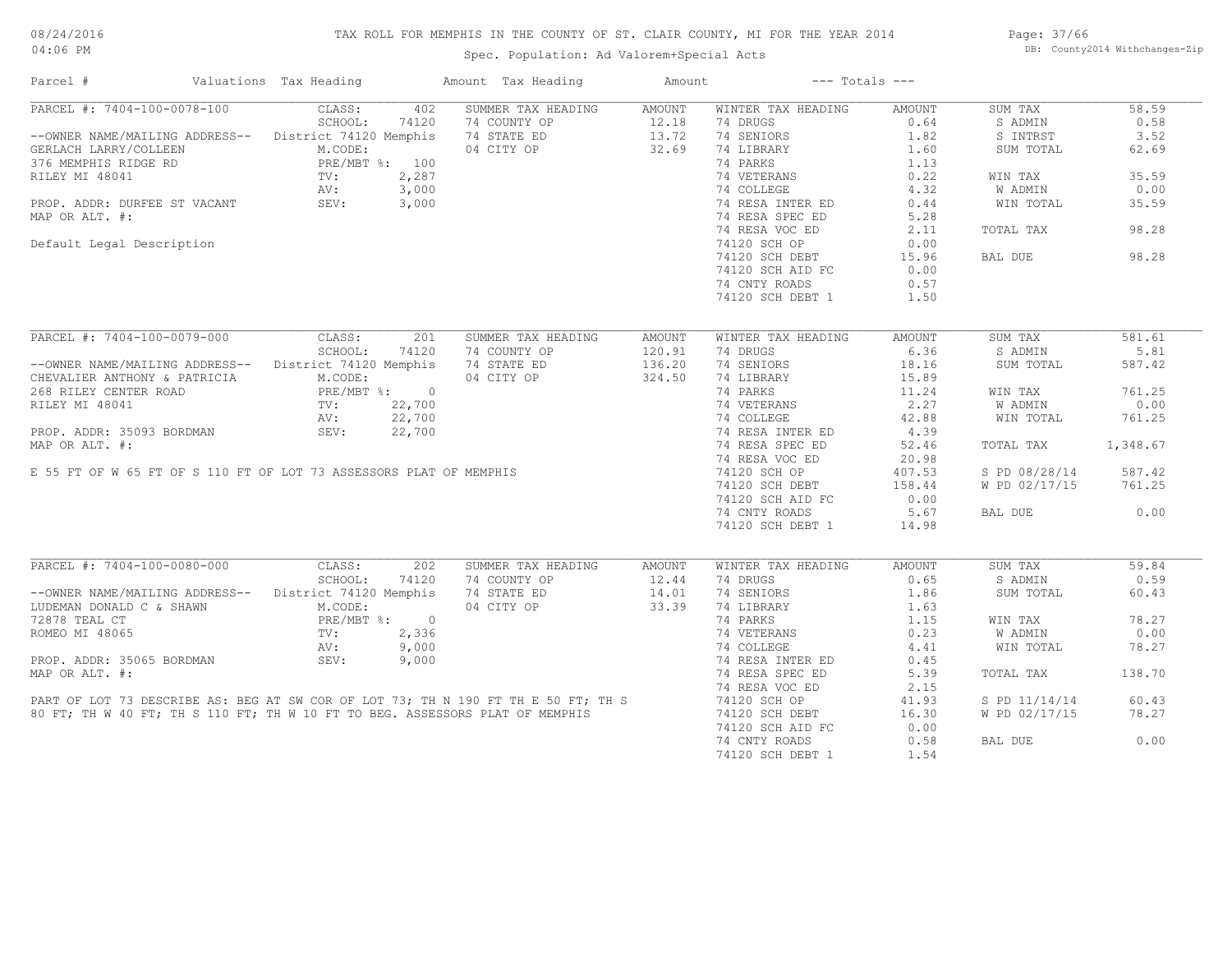#### TAX ROLL FOR MEMPHIS IN THE COUNTY OF ST. CLAIR COUNTY, MI FOR THE YEAR 2014

Page: 38/66 DB: County2014 Withchanges-Zip

| Parcel #                                                                                                                                                              | Valuations Tax Heading                     | Amount Tax Heading                        | Amount        | $---$ Totals $---$             |               |                        |          |
|-----------------------------------------------------------------------------------------------------------------------------------------------------------------------|--------------------------------------------|-------------------------------------------|---------------|--------------------------------|---------------|------------------------|----------|
| PARCEL #: 7404-100-0081-000                                                                                                                                           | CLASS:<br>401                              | SUMMER TAX HEADING                        | AMOUNT        | WINTER TAX HEADING             | AMOUNT        | SUM TAX                | 968.56   |
|                                                                                                                                                                       | SCHOOL:<br>74120                           | 74 COUNTY OP                              | 201.35        | 74 DRUGS                       | 10.59         | S ADMIN                | 9.68     |
| --OWNER NAME/MAILING ADDRESS-- District 74120 Memphis 74 STATE ED                                                                                                     |                                            |                                           | 226.81        | 74 SENIORS                     | 30.24         | SUM TOTAL              | 978.24   |
| CROSS JAMES                                                                                                                                                           | M.CODE:                                    | 04 CITY OP                                | 540.40        | 74 LIBRARY                     | 26.46         |                        |          |
| P.O. BOX 372<br>MEMPHIS MI 48041<br>MEMPHIS MI 48041<br>PROP. ADDR: 81100 DURFEE<br>SEV: 41,300<br>SEV: 41,300                                                        |                                            |                                           |               | 74 PARKS                       | 18.72         | WIN TAX                | 589.08   |
|                                                                                                                                                                       |                                            |                                           |               | 74 VETERANS                    | 3.78          | W ADMIN                | 0.00     |
|                                                                                                                                                                       |                                            |                                           |               | 74 COLLEGE<br>74 RESA INTER ED | 71.41         | WIN TOTAL              | 589.08   |
|                                                                                                                                                                       |                                            |                                           |               |                                | 7.32          |                        |          |
| MAP OR ALT. #:                                                                                                                                                        |                                            |                                           |               | 74 RESA SPEC ED                | 87.37         | TOTAL TAX              | 1,567.32 |
|                                                                                                                                                                       |                                            |                                           |               | 74 RESA VOC ED                 | 34.94         |                        |          |
| LOT 74 ASSESSORS PLAT OF MEMPHIS                                                                                                                                      |                                            |                                           |               | 74120 SCH OP                   | 0.00          | S PD 12/05/14          | 978.24   |
|                                                                                                                                                                       |                                            |                                           |               |                                |               |                        |          |
|                                                                                                                                                                       |                                            |                                           |               | 74120 SCH DEBT                 | 263.86        | W PD 01/12/15          | 589.08   |
|                                                                                                                                                                       |                                            |                                           |               | 74120 SCH AID FC               | 0.00          |                        |          |
|                                                                                                                                                                       |                                            |                                           |               | 74 CNTY ROADS                  | 9.45          | BAL DUE                | 0.00     |
|                                                                                                                                                                       |                                            |                                           |               | 74120 SCH DEBT 1               | 24.94         |                        |          |
|                                                                                                                                                                       |                                            |                                           |               |                                |               |                        |          |
| PARCEL #: 7404-100-0084-001                                                                                                                                           | CLASS:<br>401                              | SUMMER TAX HEADING                        | <b>AMOUNT</b> | WINTER TAX HEADING             | <b>AMOUNT</b> | SUM TAX                | 1,431.74 |
|                                                                                                                                                                       | SCHOOL:<br>74120                           | 74 COUNTY OP                              | 297.64        | 74 DRUGS                       | 15.66         | S ADMIN                | 14.31    |
| --OWNER NAME/MAILING ADDRESS-- District 74120 Memphis                                                                                                                 |                                            | 74 STATE ED                               | 335.28        | 74 SENIORS                     | 44.70         | SUM TOTAL              | 1,446.05 |
| BOMMARITO RONALD & REBECCA                                                                                                                                            | M.CODE:                                    | 04 CITY OP                                | 798.82        | 74 LIBRARY                     | 39.11         |                        |          |
| 35181 BORDMAN                                                                                                                                                         | PRE/MBT %: 100<br>TV: 55,880<br>AV: 59,600 |                                           |               | 74 PARKS                       | 27.68         | WIN TAX                | 870.81   |
| 35181 BORDMAN<br>MEMPHIS M 48041<br>PROP. ADDR: 35181 BORDMAN<br>MAP OR ALT. #:<br>LOT 76 EXE E 68' OF N 58', LOT 78 EXC E 68' AND ALL OF LOTS 75 & 77 ASSESSORS PLAT |                                            |                                           |               | 74 VETERANS                    | 5.58          | W ADMIN                | 0.00     |
|                                                                                                                                                                       |                                            |                                           |               | 74 COLLEGE<br>74 RESA INTER ED | 105.56        | WIN TOTAL              | 870.81   |
|                                                                                                                                                                       |                                            |                                           |               |                                | 10.82         |                        |          |
|                                                                                                                                                                       |                                            |                                           |               | 74 RESA SPEC ED                | 129.15        | TOTAL TAX              | 2,316.86 |
|                                                                                                                                                                       |                                            |                                           |               |                                |               |                        |          |
|                                                                                                                                                                       |                                            |                                           |               | 74 RESA VOC ED                 | 51.66         |                        |          |
|                                                                                                                                                                       |                                            |                                           |               | 74120 SCH OP                   | 0.00          | S PD 08/29/14 1,446.05 |          |
| OF MEMPHIS                                                                                                                                                            |                                            |                                           |               | 74120 SCH DEBT                 | 390.04        | W PD 02/12/15          | 870.81   |
|                                                                                                                                                                       |                                            |                                           |               | 74120 SCH AID FC               | 0.00          |                        |          |
|                                                                                                                                                                       |                                            |                                           |               | 74 CNTY ROADS                  | 13.97         | BAL DUE                | 0.00     |
|                                                                                                                                                                       |                                            |                                           |               | 74120 SCH DEBT 1               | 36.88         |                        |          |
|                                                                                                                                                                       |                                            |                                           |               |                                |               |                        |          |
| PARCEL #: 7404-100-0085-000                                                                                                                                           | CLASS:<br>401                              | SUMMER TAX HEADING                        | AMOUNT        | WINTER TAX HEADING             | AMOUNT        | SUM TAX                | 1,819.14 |
|                                                                                                                                                                       | SCHOOL: 74120                              | 74 COUNTY OP                              | 378.18        | 74 DRUGS                       | 19.90         | S ADMIN                | 18.19    |
| --OWNER NAME/MAILING ADDRESS-- District 74120 Memphis                                                                                                                 |                                            | 74 STATE ED 426.00<br>04 CITY OP 1,014.96 |               | 74 SENIORS                     | 56.80         | SUM TOTAL              | 1,837.33 |
| LAVERY JOSEPH P & LINDA R M.CODE:                                                                                                                                     |                                            |                                           |               | 74 LIBRARY                     | 49.70         |                        |          |
|                                                                                                                                                                       |                                            |                                           |               | 74 PARKS                       | 35.17         | WIN TAX                | 1,106.46 |
|                                                                                                                                                                       |                                            |                                           |               | 74 VETERANS                    | 7.10          | <b>W ADMIN</b>         | 0.00     |
|                                                                                                                                                                       |                                            |                                           |               | 74 COLLEGE                     | 134.12        | WIN TOTAL              | 1,106.46 |
|                                                                                                                                                                       |                                            |                                           |               | 74 RESA INTER ED               | 13.75         |                        |          |
| MAP OR ALT. #:                                                                                                                                                        |                                            | $\frac{00}{100}$                          |               | 74 RESA SPEC ED                | 164.10        | TOTAL TAX              | 2,943.79 |
|                                                                                                                                                                       |                                            |                                           |               | 74 RESA VOC ED                 | 65.63         |                        |          |
|                                                                                                                                                                       |                                            |                                           |               |                                |               |                        |          |
| E 68 FT OF LOTS 76 & 78 ASSESSORS PLAT OF MEMPHIS                                                                                                                     |                                            |                                           |               | 74120 SCH OP                   | 0.00          | S PD 09/02/14          | 1,837.33 |
|                                                                                                                                                                       |                                            |                                           |               | 74120 SCH DEBT                 | 495.58        | W PD 02/13/15          | 1,106.46 |
|                                                                                                                                                                       |                                            |                                           |               | 74120 SCH AID FC               | 0.00          |                        |          |
|                                                                                                                                                                       |                                            |                                           |               | 74 CNTY ROADS                  | 17.75         | BAL DUE                | 0.00     |
|                                                                                                                                                                       |                                            |                                           |               | 74120 SCH DEBT 1               | 46.86         |                        |          |
|                                                                                                                                                                       |                                            |                                           |               |                                |               |                        |          |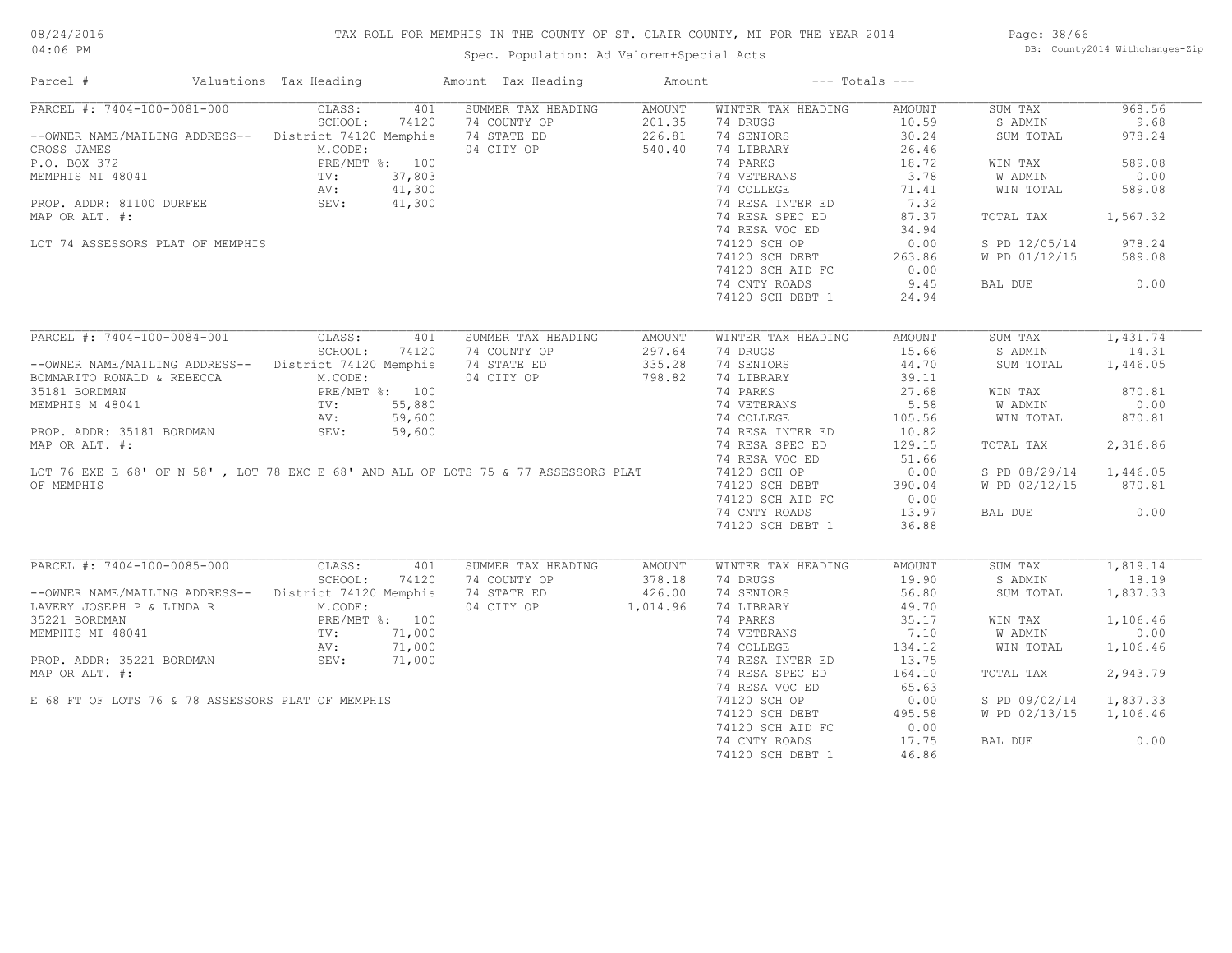# TAX ROLL FOR MEMPHIS IN THE COUNTY OF ST. CLAIR COUNTY, MI FOR THE YEAR 2014

Spec. Population: Ad Valorem+Special Acts

Page: 39/66 DB: County2014 Withchanges-Zip

| Parcel #                                              | Valuations Tax Heading | Amount Tax Heading | Amount | $---$ Totals $---$ |               |               |          |
|-------------------------------------------------------|------------------------|--------------------|--------|--------------------|---------------|---------------|----------|
| PARCEL #: 7404-100-0086-000                           | CLASS:<br>401          | SUMMER TAX HEADING | AMOUNT | WINTER TAX HEADING | <b>AMOUNT</b> | SUM TAX       | 754.90   |
|                                                       | SCHOOL:<br>74120       | 74 COUNTY OP       | 156.93 | 74 DRUGS           | 8.25          | S ADMIN       | 7.54     |
| --OWNER NAME/MAILING ADDRESS-- District 74120 Memphis |                        | 74 STATE ED        | 176.78 | 74 SENIORS         | 23.57         | S INTRST      | 45.29    |
| DIAZ JUSTEN & CARPO PATRICIA                          | M.CODE:                | 04 CITY OP         | 421.19 | 74 LIBRARY         | 20.62         | SUM TOTAL     | 807.73   |
| 35241 BORDMAN                                         | PRE/MBT %: 100         |                    |        | 74 PARKS           | 14.59         |               |          |
| MEMPHIS MI 48041                                      | 29,464<br>TV:          |                    |        | 74 VETERANS        | 2.94          | WIN TAX       | 459.12   |
|                                                       | 32,900<br>AV:          |                    |        | 74 COLLEGE         | 55.66         | W ADMIN       | 0.00     |
| PROP. ADDR: 35241 BORDMAN                             | SEV:<br>32,900         |                    |        | 74 RESA INTER ED   | 5.71          | WIN TOTAL     | 459.12   |
| MAP OR ALT. #:                                        |                        |                    |        | 74 RESA SPEC ED    | 68.10         |               |          |
|                                                       |                        |                    |        | 74 RESA VOC ED     | 27.23         | TOTAL TAX     | 1,266.85 |
| LOT 79 ASSESSORS PLAT OF MEMPHIS                      |                        |                    |        | 74120 SCH OP       | 0.00          |               |          |
|                                                       |                        |                    |        |                    |               |               |          |
|                                                       |                        |                    |        | 74120 SCH DEBT     | 205.65        | BAL DUE       | 1,266.85 |
|                                                       |                        |                    |        | 74120 SCH AID FC   | 0.00          |               |          |
|                                                       |                        |                    |        | 74 CNTY ROADS      | 7.36          |               |          |
|                                                       |                        |                    |        | 74120 SCH DEBT 1   | 19.44         |               |          |
|                                                       |                        |                    |        |                    |               |               |          |
| PARCEL #: 7404-100-0087-000                           | CLASS:<br>401          | SUMMER TAX HEADING | AMOUNT | WINTER TAX HEADING | <b>AMOUNT</b> | SUM TAX       | 794.27   |
|                                                       | SCHOOL:<br>74120       | 74 COUNTY OP       | 165.12 | 74 DRUGS           | 8.68          | S ADMIN       | 7.94     |
| --OWNER NAME/MAILING ADDRESS-- District 74120 Memphis |                        | 74 STATE ED        | 186.00 | 74 SENIORS         | 24.80         | SUM TOTAL     | 802.21   |
| CROFF ADAM & REBECCA                                  | M.CODE:<br>00001       | 04 CITY OP         | 443.15 | 74 LIBRARY         | 21.70         |               |          |
| 35285 BORDMAN                                         | PRE/MBT %: 100         |                    |        | 74 PARKS           | 15.35         | WIN TAX       | 483.08   |
| MEMPHIS MI 48041                                      | TV:<br>31,000          |                    |        | 74 VETERANS        | 3.10          | W ADMIN       | 0.00     |
|                                                       | 31,000<br>AV:          |                    |        | 74 COLLEGE         | 58.56         | WIN TOTAL     | 483.08   |
| PROP. ADDR: 35285 BORDMAN                             | 31,000<br>SEV:         |                    |        | 74 RESA INTER ED   | 6.00          |               |          |
| MAP OR ALT. #:                                        |                        |                    |        | 74 RESA SPEC ED    | 71.65         | TOTAL TAX     | 1,285.29 |
|                                                       |                        |                    |        | 74 RESA VOC ED     | 28.65         |               |          |
| LOT 80 ASSESSORS PLAT OF MEMPHIS                      |                        |                    |        | 74120 SCH OP       | 0.00          | S PD 08/18/14 | 802.21   |
|                                                       |                        |                    |        | 74120 SCH DEBT     | 216.38        | W PD 12/16/14 | 483.08   |
|                                                       |                        |                    |        |                    |               |               |          |
|                                                       |                        |                    |        | 74120 SCH AID FC   | 0.00          |               |          |
|                                                       |                        |                    |        | 74 CNTY ROADS      | 7.75          | BAL DUE       | 0.00     |
|                                                       |                        |                    |        | 74120 SCH DEBT 1   | 20.46         |               |          |
| PARCEL #: 7404-100-0088-000                           | CLASS:<br>401          | SUMMER TAX HEADING | AMOUNT | WINTER TAX HEADING | <b>AMOUNT</b> | SUM TAX       | 1,204.21 |
|                                                       | SCHOOL:<br>74120       | 74 COUNTY OP       | 250.34 | 74 DRUGS           | 13.17         | S ADMIN       | 12.04    |
| --OWNER NAME/MAILING ADDRESS-- District 74120 Memphis |                        | 74 STATE ED        | 282.00 | 74 SENIORS         | 37.60         | SUM TOTAL     |          |
|                                                       |                        |                    |        |                    |               |               | 1,216.25 |
| FRENCH SHARON ET AL                                   | M.CODE:                | 04 CITY OP         | 671.87 | 74 LIBRARY         | 32.90         |               |          |
| 81081 COLE                                            | PRE/MBT %: 100         |                    |        | 74 PARKS           | 23.28         | WIN TAX       | 732.44   |
| MEMPHIS MI 48041                                      | 47,000<br>TV:          |                    |        | 74 VETERANS        | 4.70          | W ADMIN       | 0.00     |
|                                                       | 47,000<br>AV:          |                    |        | 74 COLLEGE         | 88.78         | WIN TOTAL     | 732.44   |
| PROP. ADDR: 81081 COLE                                | SEV:<br>47,000         |                    |        | 74 RESA INTER ED   | 9.10          |               |          |
| MAP OR ALT. #:                                        |                        |                    |        | 74 RESA SPEC ED    | 108.63        | TOTAL TAX     | 1,948.69 |
|                                                       |                        |                    |        | 74 RESA VOC ED     | 43.45         |               |          |
| S 75 FT OF LOT 81 ASSESSORS PLAT OF MEMPHIS           |                        |                    |        | 74120 SCH OP       | 0.00          | S PD 08/26/14 | 1,216.25 |
|                                                       |                        |                    |        | 74120 SCH DEBT     | 328.06        | W PD 12/10/14 | 732.44   |
|                                                       |                        |                    |        | 74120 SCH AID FC   | 0.00          |               |          |
|                                                       |                        |                    |        | 74 CNTY ROADS      | 11.75         | BAL DUE       | 0.00     |
|                                                       |                        |                    |        | 74120 SCH DEBT 1   | 31.02         |               |          |
|                                                       |                        |                    |        |                    |               |               |          |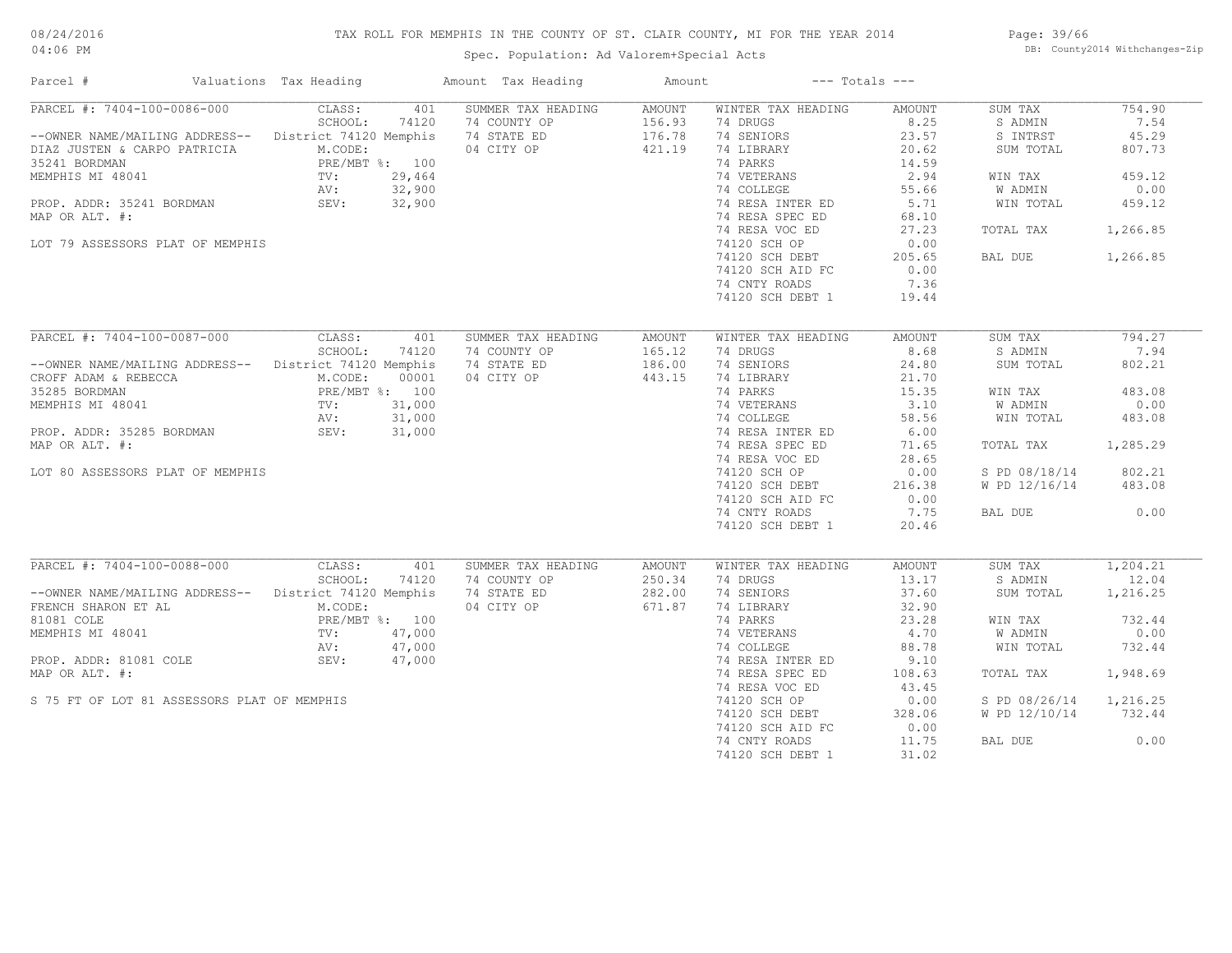# TAX ROLL FOR MEMPHIS IN THE COUNTY OF ST. CLAIR COUNTY, MI FOR THE YEAR 2014

04:06 PM

# Spec. Population: Ad Valorem+Special Acts

Page: 40/66 DB: County2014 Withchanges-Zip

| Parcel #                                                                                                                                                                                                                        | Valuations Tax Heading |       | Amount Tax Heading                                             | Amount | $---$ Totals $---$                                            |        |                        |          |
|---------------------------------------------------------------------------------------------------------------------------------------------------------------------------------------------------------------------------------|------------------------|-------|----------------------------------------------------------------|--------|---------------------------------------------------------------|--------|------------------------|----------|
| PARCEL #: 7404-100-0089-000 CLASS:                                                                                                                                                                                              |                        |       | 401 SUMMER TAX HEADING                                         | AMOUNT | WINTER TAX HEADING                                            | AMOUNT | SUM TAX                | 1,145.28 |
| SCHOOL: 74120 74 COUNTY OP 238.09<br>--OWNER NAME/MAILING ADDRESS-- District 74120 Memphis 74 STATE ED 268.20<br>DAVENPORT KELLY L M.CODE: 00001 04 CITY OP 638.99<br>81095 COLE 638.99                                         |                        |       |                                                                |        | 74 DRUGS                                                      | 12.52  | S ADMIN                | 11.45    |
|                                                                                                                                                                                                                                 |                        |       |                                                                |        | 74 SENIORS                                                    | 35.76  | SUM TOTAL              | 1,156.73 |
| DAVENPORT KELLY L<br>M.CODE: 00001<br>81095 COLE<br>PRE/MBT %: 100<br>MEMPHIS MI 48041<br>TV: 44,700<br>PROP. ADDR: 81095 COLE<br>SEV: 44,700                                                                                   |                        |       |                                                                |        | 74 LIBRARY                                                    | 31.29  |                        |          |
|                                                                                                                                                                                                                                 |                        |       |                                                                |        | 74 PARKS 22.14<br>74 VETERANS 4.47<br>74 COLLEGE 84.44        |        | WIN TAX                | 696.58   |
|                                                                                                                                                                                                                                 |                        |       |                                                                |        |                                                               |        | W ADMIN                | 0.00     |
|                                                                                                                                                                                                                                 |                        |       |                                                                |        |                                                               |        | WIN TOTAL              | 696.58   |
|                                                                                                                                                                                                                                 |                        |       |                                                                |        |                                                               | 8.66   |                        |          |
| MAP OR ALT. #:                                                                                                                                                                                                                  |                        |       |                                                                |        | 74 RESA INTER ED<br>74 RESA SPEC ED                           | 103.31 | TOTAL TAX 1,853.31     |          |
|                                                                                                                                                                                                                                 |                        |       |                                                                |        | 74 RESA VOC ED                                                | 41.32  |                        |          |
| N 75 FT OF S 150 FT OF LOT 81 ASSESSORS PLAT OF MEMPHIS                                                                                                                                                                         |                        |       |                                                                |        |                                                               |        | S PD 08/26/14 1,156.73 |          |
|                                                                                                                                                                                                                                 |                        |       |                                                                |        | 74120 SCH OP                                                  | 0.00   |                        |          |
|                                                                                                                                                                                                                                 |                        |       |                                                                |        | 74120 SCH DEBT<br>74120 SCH AID FC<br>74 SVTV DODDS           | 312.00 |                        |          |
|                                                                                                                                                                                                                                 |                        |       |                                                                |        |                                                               | 0.00   | BAL DUE                | 696.58   |
|                                                                                                                                                                                                                                 |                        |       |                                                                |        | 74 CNTY ROADS                                                 | 11.17  |                        |          |
|                                                                                                                                                                                                                                 |                        |       |                                                                |        | 74120 SCH DEBT 1                                              | 29.50  |                        |          |
|                                                                                                                                                                                                                                 |                        |       |                                                                |        |                                                               |        |                        |          |
| PARCEL #: 7404-100-0090-000                                                                                                                                                                                                     | CLASS:                 | 401   | SUMMER TAX HEADING                                             | AMOUNT | WINTER TAX HEADING                                            | AMOUNT | SUM TAX                | 872.46   |
|                                                                                                                                                                                                                                 | SCHOOL:                | 74120 | 74 COUNTY OP 181.37<br>74 STATE ED 204.31<br>04 CITY OP 486.78 |        | 74 DRUGS                                                      | 9.54   | S ADMIN                | 8.72     |
| --OWNER NAME/MAILING ADDRESS-- District 74120 Memphis                                                                                                                                                                           |                        |       |                                                                |        | 74 SENIORS                                                    | 27.24  | SUM TOTAL              | 881.18   |
| CUSUMANO EVAN T<br>CUSUMANO EVAN T<br>B1121 COLE<br>MEMPHIS MI 48041<br>MEMPHIS MI 48041<br>TV: 34,052<br>AV: 35,900<br>PROP. ADDR: 81121 COLE<br>SEV: 35,900                                                                   |                        |       |                                                                |        | 74 LIBRARY                                                    | 23.83  |                        |          |
| EXERCISE THE MEDIAN TREPASE. 100<br>MEMPHIS MI 48041<br>NEMPHIS MI 48041<br>TV: 34,052<br>AV: 35,900<br>PROP. ADDR: 81121 COLE SEV: 35,900<br>MAP OR ALT. #:<br>LOT 81 EXC N 63.75 FT & EXC S 150 FT. ASSESSORS PLAT OF MEMPHIS |                        |       |                                                                |        |                                                               |        | WIN TAX                | 530.62   |
|                                                                                                                                                                                                                                 |                        |       |                                                                |        |                                                               |        | W ADMIN                | 0.00     |
|                                                                                                                                                                                                                                 |                        |       |                                                                |        |                                                               |        | WIN TOTAL              | 530.62   |
|                                                                                                                                                                                                                                 |                        |       |                                                                |        |                                                               |        |                        |          |
|                                                                                                                                                                                                                                 |                        |       |                                                                |        |                                                               |        |                        |          |
|                                                                                                                                                                                                                                 |                        |       |                                                                |        |                                                               |        | TOTAL TAX              | 1,411.80 |
|                                                                                                                                                                                                                                 |                        |       |                                                                |        |                                                               |        |                        |          |
|                                                                                                                                                                                                                                 |                        |       |                                                                |        | 74120 SCH OP<br>74120 SCH DEBT                                | 0.00   | S PD 08/25/14 881.18   |          |
|                                                                                                                                                                                                                                 |                        |       |                                                                |        |                                                               | 237.68 | W PD 01/05/15          | 530.62   |
|                                                                                                                                                                                                                                 |                        |       |                                                                |        | 74120 SCH AID FC 0.00<br>74 CNTY ROADS 8.51                   |        |                        |          |
|                                                                                                                                                                                                                                 |                        |       |                                                                |        |                                                               |        | BAL DUE                | 0.00     |
|                                                                                                                                                                                                                                 |                        |       |                                                                |        | 74120 SCH DEBT 1 22.47                                        |        |                        |          |
|                                                                                                                                                                                                                                 |                        |       |                                                                |        |                                                               |        |                        |          |
| PARCEL #: 7404-100-0091-000                                                                                                                                                                                                     | CLASS:                 | 401   | SUMMER TAX HEADING                                             | AMOUNT | WINTER TAX HEADING                                            | AMOUNT | SUM TAX                | 871.14   |
|                                                                                                                                                                                                                                 | SCHOOL:                | 74120 | 74 COUNTY OP                                                   | 181.10 | 74 DRUGS                                                      | 9.53   | S ADMIN                | 8.71     |
| --OWNER NAME/MAILING ADDRESS-- District 74120 Memphis                                                                                                                                                                           |                        |       | 74 STATE ED 204.00<br>04 CITY OP 486.04                        |        | 74 SENIORS                                                    | 27.20  | SUM TOTAL              | 879.85   |
| TITUS SUZANNE                                                                                                                                                                                                                   | M.CODE:                | 00001 | 04 CITY OP                                                     |        | 74 LIBRARY                                                    | 23.80  |                        |          |
| 91165 COLE<br>91165 COLE<br>91165 COLE<br>91165 COLE<br>94,000<br>PROP. ADDR: 81165 COLE<br>94,000<br>920: 34,000<br>920: 34,000                                                                                                |                        |       |                                                                |        | 74 PARKS                                                      | 16.84  | WIN TAX                | 529.84   |
|                                                                                                                                                                                                                                 |                        |       |                                                                |        | 74 VETERANS 3.40<br>74 COLLEGE 64.22<br>74 RESA INTER ED 6.58 | 3.40   | W ADMIN                | 0.00     |
|                                                                                                                                                                                                                                 |                        |       |                                                                |        |                                                               |        | WIN TOTAL              | 529.84   |
|                                                                                                                                                                                                                                 |                        |       |                                                                |        |                                                               |        |                        |          |
| MAP OR ALT. #:                                                                                                                                                                                                                  |                        |       |                                                                |        | 74 RESA SPEC ED                                               | 78.58  | TOTAL TAX 1,409.69     |          |
|                                                                                                                                                                                                                                 |                        |       |                                                                |        | 74 RESA VOC ED                                                | 31.43  |                        |          |
| N 63.75 FT OF LOT 81 ASSESSORS PLAT OF MEMPHIS                                                                                                                                                                                  |                        |       |                                                                |        | 74120 SCH OP                                                  | 0.00   | S PD 08/26/14 879.85   |          |
|                                                                                                                                                                                                                                 |                        |       |                                                                |        | $74120$ SCH DEBT                                              | 237.32 | W PD 01/05/15          | 529.84   |
|                                                                                                                                                                                                                                 |                        |       |                                                                |        | 74120 SCH AID FC                                              | 0.00   |                        |          |
|                                                                                                                                                                                                                                 |                        |       |                                                                |        | 74 CNTY ROADS                                                 | 8.50   | BAL DUE                | 0.00     |
|                                                                                                                                                                                                                                 |                        |       |                                                                |        | 74120 SCH DEBT 1                                              | 22.44  |                        |          |
|                                                                                                                                                                                                                                 |                        |       |                                                                |        |                                                               |        |                        |          |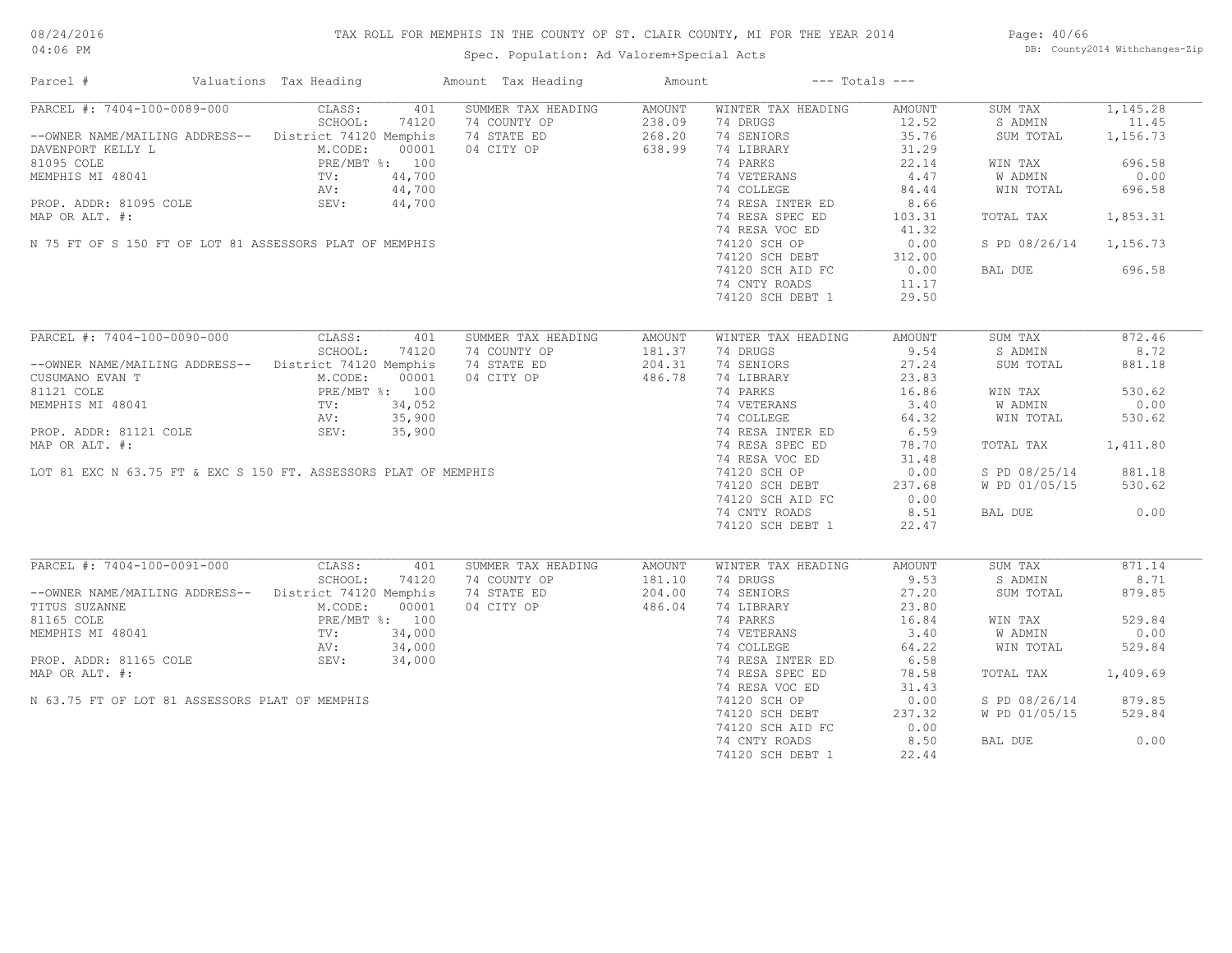| Parcel #                                                   | Valuations Tax Heading                     |        | Amount Tax Heading                                                                                                                                      | Amount        |                    | $---$ Totals $---$ |               |          |
|------------------------------------------------------------|--------------------------------------------|--------|---------------------------------------------------------------------------------------------------------------------------------------------------------|---------------|--------------------|--------------------|---------------|----------|
| PARCEL #: 7404-100-0092-000                                | CLASS:                                     | 401    | SUMMER TAX HEADING                                                                                                                                      | AMOUNT        | WINTER TAX HEADING | <b>AMOUNT</b>      | SUM TAX       | 1,027.43 |
|                                                            | SCHOOL:                                    | 74120  | 74 COUNTY OP                                                                                                                                            | 213.59        | 74 DRUGS           | 11.24              | S ADMIN       | 10.27    |
| -- OWNER NAME/MAILING ADDRESS-- District 74120 Memphis     |                                            |        | 74 STATE ED                                                                                                                                             | 240.60        | 74 SENIORS         | 32.08              | SUM TOTAL     | 1,037.70 |
| JELINEK CHRISTOPHER/MARY BETH                              | M.CODE:                                    | 00001  | 04 CITY OP                                                                                                                                              | 573.24        | 74 LIBRARY         | 28.07              |               |          |
| 35750 PRATT                                                | PRE/MBT %: 0                               |        |                                                                                                                                                         |               | 74 PARKS           | 19.86              | WIN TAX       | 1,344.82 |
| MEMPHIS MI 48041                                           | TV:                                        | 40,100 |                                                                                                                                                         |               | 74 VETERANS        | 4.01               | W ADMIN       | 0.00     |
|                                                            | AV:                                        | 40,100 |                                                                                                                                                         |               | 74 COLLEGE         | 75.75              | WIN TOTAL     | 1,344.82 |
| PROP. ADDR: 81100 COLE                                     | SEV:                                       | 40,100 |                                                                                                                                                         |               | 74 RESA INTER ED   | 7.77               |               |          |
| MAP OR ALT. #:                                             |                                            |        |                                                                                                                                                         |               | 74 RESA SPEC ED    | 92.68              | TOTAL TAX     | 2,382.52 |
|                                                            |                                            |        |                                                                                                                                                         |               | 74 RESA VOC ED     | 37.07              |               |          |
|                                                            |                                            |        | PARCEL A. THE N. 112.5 OF THE S. 225 FT OF LOT 82 OF ASSESSOR'S PLAT OF MEMPHIS (L.51, P.11), SAID PLAT BEING LOCATED IN SEC.35, ST CLAIR COUNTY, MICH. |               | 74120 SCH OP       | 719.92             | S PD 08/26/14 | 1,037.70 |
|                                                            |                                            |        |                                                                                                                                                         |               |                    | 279.89             |               | 1,344.82 |
|                                                            |                                            |        |                                                                                                                                                         |               | 74120 SCH DEBT     |                    | W PD 01/05/15 |          |
|                                                            |                                            |        |                                                                                                                                                         |               | 74120 SCH AID FC   | 0.00               |               |          |
|                                                            |                                            |        |                                                                                                                                                         |               | 74 CNTY ROADS      | 10.02              | BAL DUE       | 0.00     |
|                                                            |                                            |        |                                                                                                                                                         |               | 74120 SCH DEBT 1   | 26.46              |               |          |
|                                                            |                                            |        |                                                                                                                                                         |               |                    |                    |               |          |
| PARCEL #: 7404-100-0092-100                                | CLASS:                                     | 401    | SUMMER TAX HEADING                                                                                                                                      | <b>AMOUNT</b> | WINTER TAX HEADING | <b>AMOUNT</b>      | SUM TAX       | 1,813.91 |
|                                                            | SCHOOL:                                    | 74120  | 74 COUNTY OP                                                                                                                                            | 377.09        | 74 DRUGS           | 19.84              | S ADMIN       | 18.13    |
| --OWNER NAME/MAILING ADDRESS-- District 74120 Memphis      |                                            |        | 74 STATE ED                                                                                                                                             | 424.77        | 74 SENIORS         | 56.63              | SUM TOTAL     | 1,832.04 |
| GAEDCKE DAVID & KIMBERLY                                   | M.CODE:                                    | 00001  | 04 CITY OP                                                                                                                                              | 1,012.05      | 74 LIBRARY         | 49.55              |               |          |
| 81080 COLE                                                 |                                            |        |                                                                                                                                                         |               | 74 PARKS           | 35.07              | WIN TAX       | 1,103.26 |
| MEMPHIS MI 48041                                           | PRE/MBT %: 100<br>TV: 70,796<br>AV: 73,600 |        |                                                                                                                                                         |               | 74 VETERANS        | 7.07               | W ADMIN       | 0.00     |
|                                                            |                                            |        |                                                                                                                                                         |               |                    |                    |               |          |
|                                                            |                                            |        |                                                                                                                                                         |               | 74 COLLEGE         | 133.74             | WIN TOTAL     | 1,103.26 |
| PROP. ADDR: 81080 COLE                                     | SEV:                                       | 73,600 |                                                                                                                                                         |               | 74 RESA INTER ED   | 13.72              |               |          |
| MAP OR ALT. #:                                             |                                            |        |                                                                                                                                                         |               | 74 RESA SPEC ED    | 163.63             | TOTAL TAX     | 2,935.30 |
|                                                            |                                            |        |                                                                                                                                                         |               | 74 RESA VOC ED     | 65.45              |               |          |
|                                                            |                                            |        | PARCEL B THE S. 112.5 FT OF LOT 82, "ASSESSOR'S PLAT OF MEMPHIS" (L.51 P. 11),                                                                          |               | 74120 SCH OP       | 0.00               | S PD 08/26/14 | 1,832.04 |
| SAID PLAT BEING LOCATED IN SEC. 35, ST CLAIR COUNTY, MICH. |                                            |        |                                                                                                                                                         |               | 74120 SCH DEBT     | 494.15             | W PD 01/05/15 | 1,103.26 |
|                                                            |                                            |        |                                                                                                                                                         |               | 74120 SCH AID FC   | 0.00               |               |          |
|                                                            |                                            |        |                                                                                                                                                         |               | 74 CNTY ROADS      | 17.69              | BAL DUE       | 0.00     |
|                                                            |                                            |        |                                                                                                                                                         |               | 74120 SCH DEBT 1   | 46.72              |               |          |
|                                                            |                                            |        |                                                                                                                                                         |               |                    |                    |               |          |
| PARCEL #: 7404-100-0093-000                                | CLASS:                                     | 401    | SUMMER TAX HEADING                                                                                                                                      | AMOUNT        | WINTER TAX HEADING | <b>AMOUNT</b>      | SUM TAX       | 1,117.10 |
|                                                            | SCHOOL:                                    | 74120  | 74 COUNTY OP                                                                                                                                            | 232.23        | 74 DRUGS           | 12.22              | S ADMIN       | 11.17    |
| --OWNER NAME/MAILING ADDRESS--                             | District 74120 Memphis                     |        | 74 STATE ED                                                                                                                                             | 261.60        | 74 SENIORS         | 34.88              | SUM TOTAL     | 1,128.27 |
| KEHOE THERESA A                                            | M.CODE:                                    | 00005  | 04 CITY OP                                                                                                                                              | 623.27        | 74 LIBRARY         | 30.52              |               |          |
| 81220 COLE                                                 |                                            |        |                                                                                                                                                         |               | 74 PARKS           | 21.59              | WIN TAX       | 1,462.18 |
| MEMPHIS MI 48041                                           | PRE/MBT %: 0<br>TV: 43,600<br>NV: 43.600   |        | $43,600$<br>$43,600$<br>$43,600$                                                                                                                        |               | 74 VETERANS        | 4.36               | W ADMIN       | 0.00     |
|                                                            |                                            |        |                                                                                                                                                         |               | 74 COLLEGE         | 82.36              | WIN TOTAL     | 1,462.18 |
| PROP. ADDR: 81220 COLE                                     | AV:<br>SEV:                                |        |                                                                                                                                                         |               | 74 RESA INTER ED   | 8.44               |               |          |
|                                                            |                                            |        |                                                                                                                                                         |               |                    |                    |               |          |
| MAP OR ALT. #:                                             |                                            |        |                                                                                                                                                         |               | 74 RESA SPEC ED    | 100.77             | TOTAL TAX     | 2,590.45 |
|                                                            |                                            |        |                                                                                                                                                         |               | 74 RESA VOC ED     | 40.30              |               |          |
| N 75 FT OF LOT 82 ASSESSORS PLAT OF MEMPHIS                |                                            |        |                                                                                                                                                         |               | 74120 SCH OP       | 782.75             | S PD 08/25/14 | 1,128.27 |
|                                                            |                                            |        |                                                                                                                                                         |               | 74120 SCH DEBT     | 304.32             | W PD 12/31/14 | 679.43   |
|                                                            |                                            |        |                                                                                                                                                         |               | 74120 SCH AID FC   | 0.00               |               |          |
|                                                            |                                            |        |                                                                                                                                                         |               | 74 CNTY ROADS      | 10.90              | BAL DUE       | 782.75   |
|                                                            |                                            |        |                                                                                                                                                         |               | 74120 SCH DEBT 1   | 28.77              |               |          |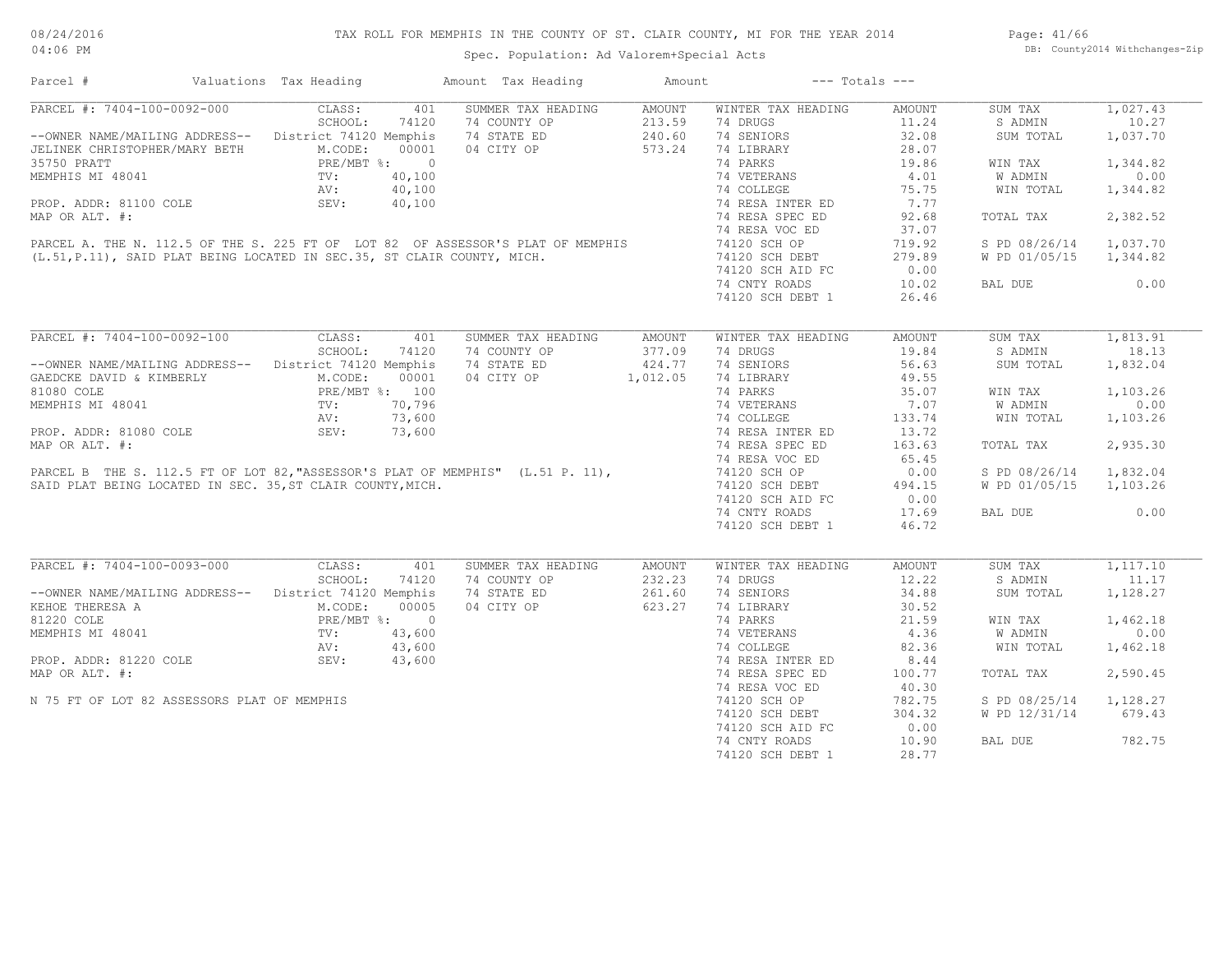# TAX ROLL FOR MEMPHIS IN THE COUNTY OF ST. CLAIR COUNTY, MI FOR THE YEAR 2014

04:06 PM

# Spec. Population: Ad Valorem+Special Acts

Page: 42/66 DB: County2014 Withchanges-Zip

| Parcel #                                               | Valuations Tax Heading |                | Amount Tax Heading | Amount        |                    | $---$ Totals $---$ |               |                    |
|--------------------------------------------------------|------------------------|----------------|--------------------|---------------|--------------------|--------------------|---------------|--------------------|
| PARCEL #: 7404-100-0094-000                            | CLASS:                 | 401            | SUMMER TAX HEADING | AMOUNT        | WINTER TAX HEADING | AMOUNT             | SUM TAX       | 1,514.24           |
|                                                        | SCHOOL:                | 74120          | 74 COUNTY OP       | 314.79        | 74 DRUGS           | 16.56              | S ADMIN       | 15.14              |
| --OWNER NAME/MAILING ADDRESS-- District 74120 Memphis  |                        |                | 74 STATE ED        | 354.60        | 74 SENIORS         | 47.28              | SUM TOTAL     | 1,529.38           |
| PATRONE RONALD L/CHRISTINA M                           | M.CODE:                | 00001          | 04 CITY OP         | 844.85        | 74 LIBRARY         | 41.37              |               |                    |
| 81180 COLE                                             |                        | PRE/MBT %: 100 |                    |               | 74 PARKS           | 29.27              | WIN TAX       | 920.98             |
| MEMPHIS MI 48041                                       | TV:                    | 59,100         |                    |               | 74 VETERANS        | 5.91               | W ADMIN       | 0.00               |
|                                                        | AV:                    | 59,100         |                    |               | 74 COLLEGE         | 111.64             | WIN TOTAL     | 920.98             |
| PROP. ADDR: 81180 COLE                                 | SEV:                   | 59,100         |                    |               | 74 RESA INTER ED   | 11.45              |               |                    |
| MAP OR ALT. #:                                         |                        |                |                    |               | 74 RESA SPEC ED    | 136.59             | TOTAL TAX     | 2,450.36           |
|                                                        |                        |                |                    |               | 74 RESA VOC ED     | 54.63              |               |                    |
| S 140' of N 215' of LOT 82 ASSESSORS PLAT OF MEMPHIS   |                        |                |                    |               | 74120 SCH OP       | 0.00               | S PD 08/26/14 | 1,529.38           |
|                                                        |                        |                |                    |               | 74120 SCH DEBT     | 412.51             | W PD 01/05/15 | 920.98             |
|                                                        |                        |                |                    |               | 74120 SCH AID FC   | 0.00               |               |                    |
|                                                        |                        |                |                    |               | 74 CNTY ROADS      | 14.77              | BAL DUE       | 0.00               |
|                                                        |                        |                |                    |               | 74120 SCH DEBT 1   | 39.00              |               |                    |
|                                                        |                        |                |                    |               |                    |                    |               |                    |
| PARCEL #: 7404-100-0095-000                            | CLASS:                 | 401            | SUMMER TAX HEADING | <b>AMOUNT</b> | WINTER TAX HEADING | AMOUNT             | SUM TAX       | 1,099.16           |
|                                                        | SCHOOL:                | 74120          | 74 COUNTY OP       | 228.50        | 74 DRUGS           | 12.02              | S ADMIN       | 10.99              |
| --OWNER NAME/MAILING ADDRESS-- District 74120 Memphis  |                        |                | 74 STATE ED        | 257.40        | 74 SENIORS         | 34.32              | SUM TOTAL     | 1,110.15           |
| NEW CARL D & DEBORAH L                                 | M.CODE:                | 00005          | 04 CITY OP         | 613.26        | 74 LIBRARY         | 30.03              |               |                    |
| 81010 COLE                                             |                        | PRE/MBT %: 100 |                    |               | 74 PARKS           | 21.25              | WIN TAX       | 668.54             |
| MEMPHIS MI 48041                                       | TV:                    | 42,900         |                    |               | 74 VETERANS        | 4.29               | W ADMIN       | 0.00               |
|                                                        | AV:                    | 42,900         |                    |               | 74 COLLEGE         | 81.04              | WIN TOTAL     | 668.54             |
| PROP. ADDR: 81010 COLE                                 | SEV:                   | 42,900         |                    |               | 74 RESA INTER ED   | 8.31               |               |                    |
| MAP OR ALT. #:                                         |                        |                |                    |               | 74 RESA SPEC ED    | 99.15              | TOTAL TAX     | 1,778.69           |
|                                                        |                        |                |                    |               | 74 RESA VOC ED     | 39.66              |               |                    |
| LOT 83 ASSESSORS PLAT OF MEMPHIS                       |                        |                |                    |               | 74120 SCH OP       | 0.00               | S PD 08/25/14 | 1,110.15           |
|                                                        |                        |                |                    |               | 74120 SCH DEBT     | 299.44             | W PD 12/31/14 | 668.54             |
|                                                        |                        |                |                    |               | 74120 SCH AID FC   | 0.00               |               |                    |
|                                                        |                        |                |                    |               | 74 CNTY ROADS      | 10.72              | BAL DUE       | 0.00               |
|                                                        |                        |                |                    |               | 74120 SCH DEBT 1   | 28.31              |               |                    |
|                                                        |                        |                |                    |               |                    |                    |               |                    |
| $\overline{\text{PARCH}}$ #: 7404-100-0096-000         | CLASS:                 | 401            | SUMMER TAX HEADING | AMOUNT        | WINTER TAX HEADING | AMOUNT             | SUM TAX       | 1,040.23           |
|                                                        | SCHOOL:                | 74120          | 74 COUNTY OP       | 216.25        | 74 DRUGS           | 11.38              | S ADMIN       | 10.40              |
| -- OWNER NAME/MAILING ADDRESS-- District 74120 Memphis |                        |                | 74 STATE ED        | 243.60        | 74 SENIORS         | 32.48              | SUM TOTAL     | 1,050.63           |
| RECTOR LISA                                            | M.CODE:                | 00001          | 04 CITY OP         | 580.38        | 74 LIBRARY         | 28.42              |               |                    |
| 35375 BORDMAN                                          |                        | PRE/MBT %: 100 |                    |               | 74 PARKS           | 20.11              | WIN TAX       | 632.68             |
| MEMPHIS MI 48041                                       | $\texttt{TV}:$         | 40,600         |                    |               | 74 VETERANS        | 4.06               | W ADMIN       | 0.00               |
|                                                        | AV:                    | 40,600         |                    |               | 74 COLLEGE         | 76.69              | WIN TOTAL     | 632.68             |
| PROP. ADDR: 35375 BORDMAN                              | SEV:                   | 40,600         |                    |               | 74 RESA INTER ED   | 7.86               |               |                    |
| MAP OR ALT. #:                                         |                        |                |                    |               | 74 RESA SPEC ED    | 93.83              | TOTAL TAX     | 1,683.31           |
|                                                        |                        |                |                    |               | 74 RESA VOC ED     | 37.53              |               |                    |
|                                                        |                        |                |                    |               | 74120 SCH OP       |                    |               |                    |
| LOT 84 ASSESSORS PLAT OF MEMPHIS                       |                        |                |                    |               |                    | 0.00               | S PD 08/26/14 | 1,050.63<br>632.68 |
|                                                        |                        |                |                    |               | 74120 SCH DEBT     | 283.38             | W PD 01/05/15 |                    |
|                                                        |                        |                |                    |               | 74120 SCH AID FC   | 0.00               |               |                    |
|                                                        |                        |                |                    |               | 74 CNTY ROADS      | 10.15              | BAL DUE       | 0.00               |
|                                                        |                        |                |                    |               | 74120 SCH DEBT 1   | 26.79              |               |                    |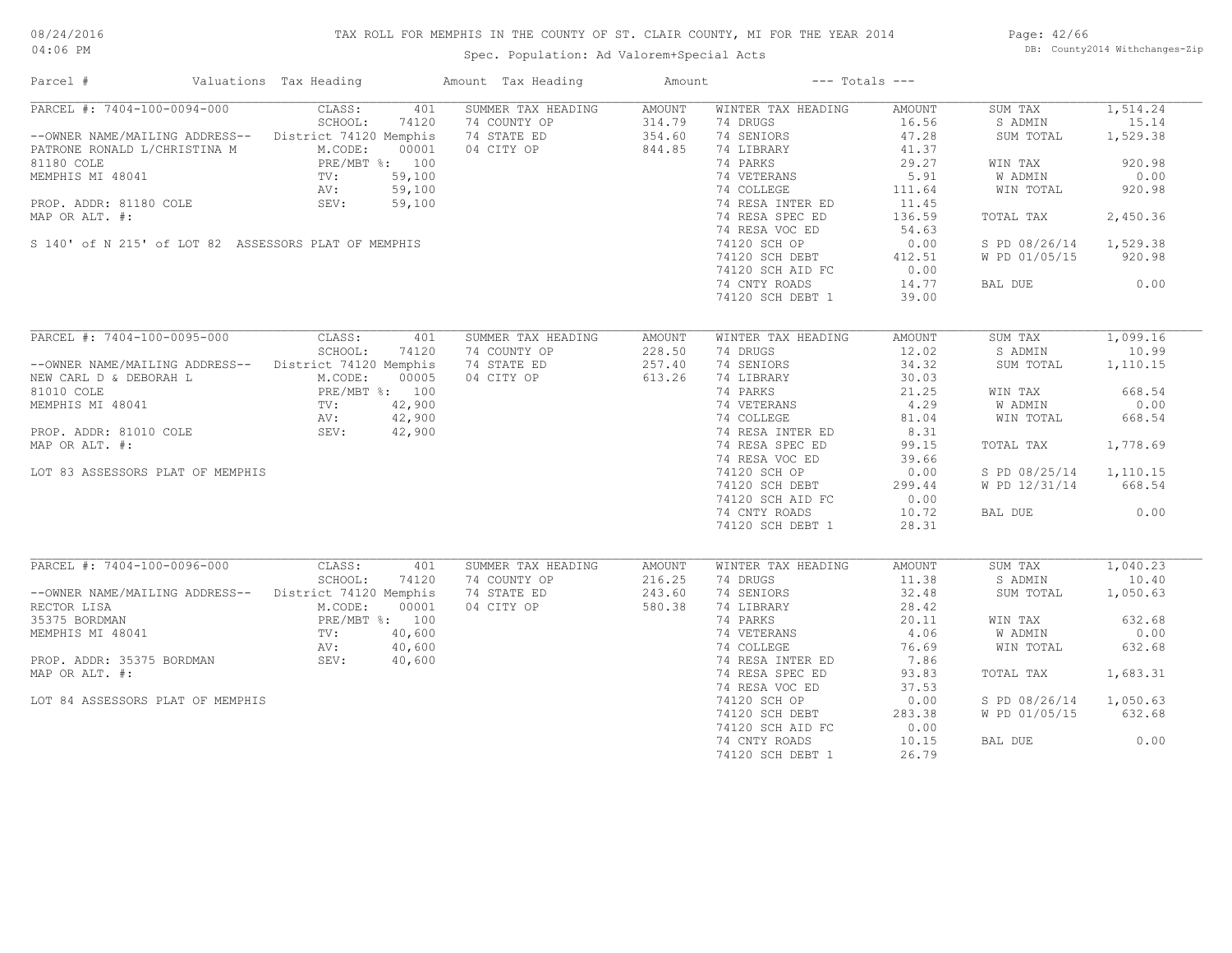# TAX ROLL FOR MEMPHIS IN THE COUNTY OF ST. CLAIR COUNTY, MI FOR THE YEAR 2014

Spec. Population: Ad Valorem+Special Acts

Page: 43/66 DB: County2014 Withchanges-Zip

| Parcel #                                                                                                                       | Valuations Tax Heading                                                                                             | Amount Tax Heading                                              | Amount                               | $---$ Totals $---$                                                                    |                                                    |                                                       |                                                 |
|--------------------------------------------------------------------------------------------------------------------------------|--------------------------------------------------------------------------------------------------------------------|-----------------------------------------------------------------|--------------------------------------|---------------------------------------------------------------------------------------|----------------------------------------------------|-------------------------------------------------------|-------------------------------------------------|
| PARCEL #: 7404-100-0097-000<br>--OWNER NAME/MAILING ADDRESS--<br>SPOUTZ KEVIN & CHRISTINE<br>35801 BORDMAN<br>MEMPHIS MI 48041 | CLASS:<br>401<br>SCHOOL:<br>74120<br>District 74120 Memphis<br>M.CODE:<br>00001<br>PRE/MBT %: 100<br>57,800<br>TV: | SUMMER TAX HEADING<br>74 COUNTY OP<br>74 STATE ED<br>04 CITY OP | AMOUNT<br>307.87<br>346.80<br>826.26 | WINTER TAX HEADING<br>74 DRUGS<br>74 SENIORS<br>74 LIBRARY<br>74 PARKS<br>74 VETERANS | AMOUNT<br>16.20<br>46.24<br>40.46<br>28.63<br>5.78 | SUM TAX<br>S ADMIN<br>SUM TOTAL<br>WIN TAX<br>W ADMIN | 1,480.93<br>14.80<br>1,495.73<br>900.74<br>0.00 |
| PROP. ADDR: 35801 BORDMAN                                                                                                      | 57,800<br>AV:<br>SEV:<br>57,800                                                                                    |                                                                 |                                      | 74 COLLEGE<br>74 RESA INTER ED                                                        | 109.18<br>11.20                                    | WIN TOTAL                                             | 900.74                                          |
| MAP OR ALT. #:<br>LOT 85 ASSESSORS PLAT OF MEMPHIS                                                                             |                                                                                                                    |                                                                 |                                      | 74 RESA SPEC ED<br>74 RESA VOC ED<br>74120 SCH OP                                     | 133.59<br>53.43<br>0.00                            | TOTAL TAX<br>S PD 08/26/14                            | 2,396.47<br>1,495.73                            |
|                                                                                                                                |                                                                                                                    |                                                                 |                                      | 74120 SCH DEBT<br>74120 SCH AID FC                                                    | 403.44<br>0.00                                     | W PD 02/17/15                                         | 900.74                                          |
|                                                                                                                                |                                                                                                                    |                                                                 |                                      | 74 CNTY ROADS<br>74120 SCH DEBT 1                                                     | 14.45<br>38.14                                     | BAL DUE                                               | 0.00                                            |
| PARCEL #: 7404-100-0098-000                                                                                                    | CLASS:<br>401                                                                                                      | SUMMER TAX HEADING                                              | AMOUNT                               | WINTER TAX HEADING                                                                    | <b>AMOUNT</b>                                      | SUM TAX                                               | 1,178.59                                        |
| --OWNER NAME/MAILING ADDRESS--<br>HOLLOMAN CECILIA E                                                                           | SCHOOL:<br>74120<br>District 74120 Memphis<br>M.CODE:<br>00001                                                     | 74 COUNTY OP<br>74 STATE ED<br>04 CITY OP                       | 245.01<br>276.00<br>657.58           | 74 DRUGS<br>74 SENIORS<br>74 LIBRARY                                                  | 12.89<br>36.80<br>32.20                            | S ADMIN<br>SUM TOTAL                                  | 11.78<br>1,190.37                               |
| 4655 PORTOFINO WAY # 202                                                                                                       | PRE/MBT %: 100                                                                                                     |                                                                 |                                      | 74 PARKS                                                                              | 22.78                                              | WIN TAX                                               | 716.84                                          |
| WEST PALM BEACH FL 33402<br>PROP. ADDR: 35845 BORDMAN                                                                          | 46,000<br>TV:<br>46,000<br>AV:<br>SEV:<br>46,000                                                                   |                                                                 |                                      | 74 VETERANS<br>74 COLLEGE<br>74 RESA INTER ED                                         | 4.60<br>86.89<br>8.91                              | W ADMIN<br>WIN TOTAL                                  | 0.00<br>716.84                                  |
| MAP OR ALT. #:                                                                                                                 |                                                                                                                    |                                                                 |                                      | 74 RESA SPEC ED<br>74 RESA VOC ED                                                     | 106.31<br>42.52                                    | TOTAL TAX                                             | 1,907.21                                        |
| LOT 86 & 87 ASSESSORS PLAT OF MEMPHIS                                                                                          |                                                                                                                    |                                                                 |                                      | 74120 SCH OP<br>74120 SCH DEBT<br>74120 SCH AID FC                                    | 0.00<br>321.08<br>0.00                             | S PD 08/26/14<br>W PD 01/05/15                        | 1,190.37<br>716.84                              |
|                                                                                                                                |                                                                                                                    |                                                                 |                                      | 74 CNTY ROADS<br>74120 SCH DEBT 1                                                     | 11.50<br>30.36                                     | BAL DUE                                               | 0.00                                            |
| PARCEL #: 7404-743-0001-000                                                                                                    | CLASS:<br>201                                                                                                      | SUMMER TAX HEADING                                              | AMOUNT                               | WINTER TAX HEADING                                                                    | AMOUNT                                             | SUM TAX                                               | 1,383.57                                        |
| --OWNER NAME/MAILING ADDRESS--<br>VARGA MIROSLAVA                                                                              | SCHOOL:<br>74120<br>District 74120 Memphis<br>M.CODE:                                                              | 74 COUNTY OP<br>74 STATE ED<br>04 CITY OP                       | 287.63<br>324.00<br>771.94           | 74 DRUGS<br>74 SENIORS<br>74 LIBRARY                                                  | 15.13<br>43.20<br>37.80                            | S ADMIN<br>SUM TOTAL                                  | 13.83<br>1,397.40                               |
| 66011 LOWE PLANK                                                                                                               | PRE/MBT %: 0                                                                                                       |                                                                 |                                      | 74 PARKS                                                                              | 26.75                                              | WIN TAX                                               | 1,811.01                                        |
| NEW HAVEN MI 48050                                                                                                             | 54,000<br>TV:<br>AV:<br>54,000                                                                                     |                                                                 |                                      | 74 VETERANS<br>74 COLLEGE                                                             | 5.40<br>102.01                                     | W ADMIN<br>WIN TOTAL                                  | 0.00<br>1,811.01                                |
| PROP. ADDR: 81057 MAIN<br>MAP OR ALT. #:                                                                                       | SEV:<br>54,000                                                                                                     |                                                                 |                                      | 74 RESA INTER ED<br>74 RESA SPEC ED                                                   | 10.46<br>124.81                                    | TOTAL TAX                                             | 3,208.41                                        |
|                                                                                                                                |                                                                                                                    |                                                                 |                                      | 74 RESA VOC ED                                                                        | 49.92                                              |                                                       |                                                 |
| LOT 1 S.P. SPAFFORD'S ADDITION TO MEMPHIS VILLAGE                                                                              |                                                                                                                    |                                                                 |                                      | 74120 SCH OP<br>74120 SCH DEBT<br>74120 SCH AID FC                                    | 969.47<br>376.92<br>0.00                           | S PD 07/31/14<br>W PD 01/27/15                        | 1,397.40<br>1,811.01                            |
|                                                                                                                                |                                                                                                                    |                                                                 |                                      | 74 CNTY ROADS<br>74120 SCH DEBT 1                                                     | 13.50<br>35.64                                     | BAL DUE                                               | 0.00                                            |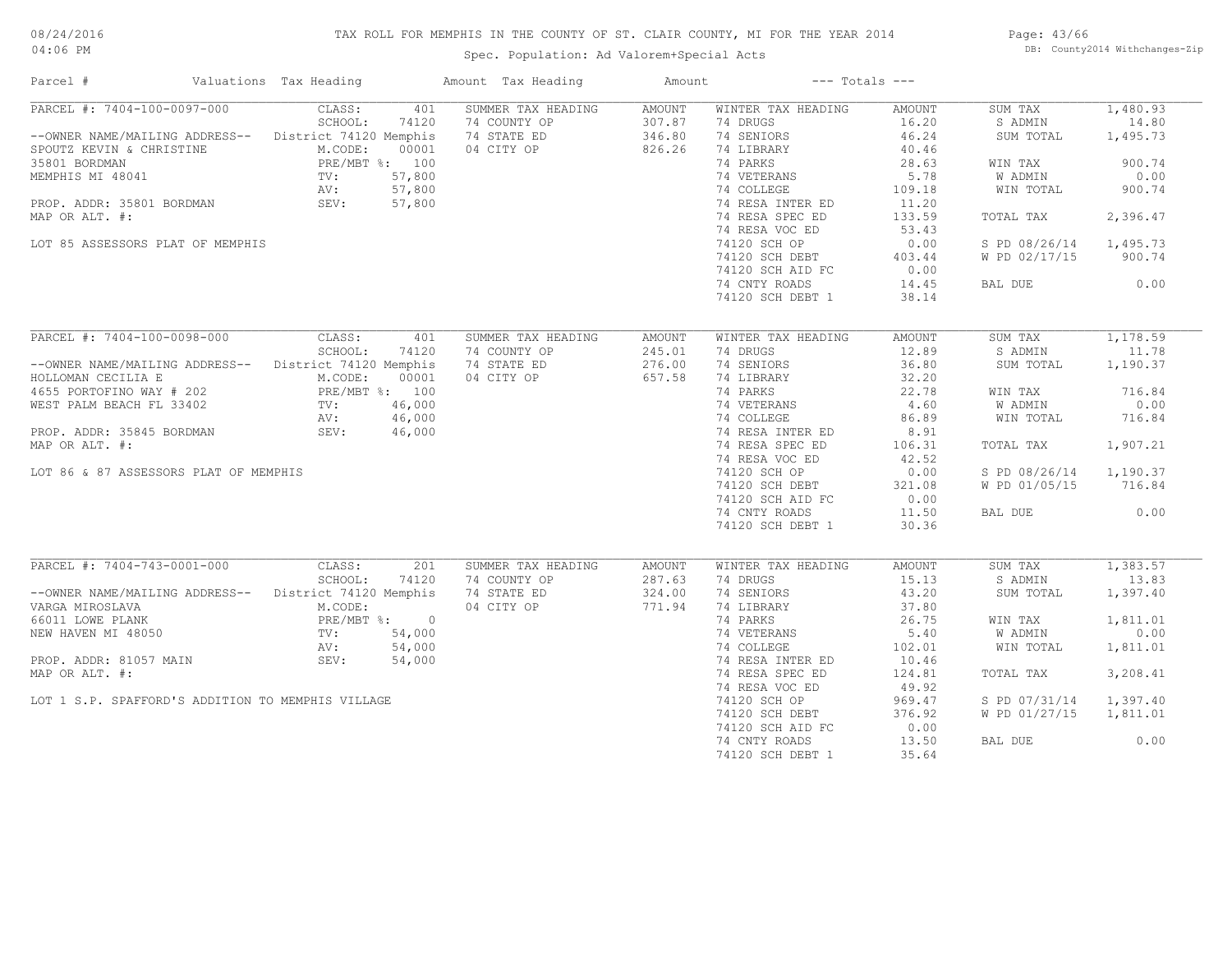# TAX ROLL FOR MEMPHIS IN THE COUNTY OF ST. CLAIR COUNTY, MI FOR THE YEAR 2014

Spec. Population: Ad Valorem+Special Acts

Page: 44/66 DB: County2014 Withchanges-Zip

| Parcel #                                                                                                                  | Valuations Tax Heading | Amount Tax Heading                      | Amount             | $---$ Totals $---$ |               |               |          |
|---------------------------------------------------------------------------------------------------------------------------|------------------------|-----------------------------------------|--------------------|--------------------|---------------|---------------|----------|
| PARCEL #: 7404-743-0002-000                                                                                               | CLASS:<br>201          | SUMMER TAX HEADING                      | AMOUNT             | WINTER TAX HEADING | AMOUNT        | SUM TAX       | 215.22   |
|                                                                                                                           | SCHOOL:<br>74120       | 74 COUNTY OP                            | $44.74$<br>$50.40$ | 74 DRUGS           | 2.35          | S ADMIN       | 2.15     |
| --OWNER NAME/MAILING ADDRESS-- District 74120 Memphis                                                                     |                        | 74 STATE ED                             |                    | 74 SENIORS         | 6.72          | SUM TOTAL     | 217.37   |
| VARGA MIROSLAVA                                                                                                           | M.CODE:                | 04 CITY OP                              | 120.08             | 74 LIBRARY         | 5.88          |               |          |
| VARGO11 LOWER PLANK<br>LENOX MI 48050<br>LENOX MI 48050<br>PROP. ADDR: 81047 MAIN<br>PROP. ADDR: 81047 MAIN<br>SEV: 8,400 |                        |                                         |                    | 74 PARKS           | 4.16          | WIN TAX       | 281.67   |
|                                                                                                                           |                        | $\frac{1}{3}$ , 400<br>3, 400<br>3, 400 |                    | 74 VETERANS        | 0.84          | W ADMIN       | 0.00     |
|                                                                                                                           |                        |                                         |                    | 74 COLLEGE         | 15.86         | WIN TOTAL     | 281.67   |
|                                                                                                                           |                        |                                         |                    | 74 RESA INTER ED   | 1.62          |               |          |
| MAP OR ALT. #:                                                                                                            |                        |                                         |                    | 74 RESA SPEC ED    | 19.41         | TOTAL TAX     | 499.04   |
|                                                                                                                           |                        |                                         |                    | 74 RESA VOC ED     | 7.76          |               |          |
| LOT 2 S.P. SPAFFORD'S ADDITION TO MEMPHIS VILLAGE                                                                         |                        |                                         |                    | 74120 SCH OP       | 150.80        | S PD 07/31/14 | 217.37   |
|                                                                                                                           |                        |                                         |                    | 74120 SCH DEBT     | 58.63         | W PD 01/27/15 | 281.67   |
|                                                                                                                           |                        |                                         |                    | 74120 SCH AID FC   | 0.00          |               |          |
|                                                                                                                           |                        |                                         |                    | 74 CNTY ROADS      | 2.10          | BAL DUE       | 0.00     |
|                                                                                                                           |                        |                                         |                    | 74120 SCH DEBT 1   | 5.54          |               |          |
|                                                                                                                           |                        |                                         |                    |                    |               |               |          |
| PARCEL #: 7404-743-0003-000                                                                                               | CLASS:<br>202          | SUMMER TAX HEADING                      | AMOUNT             | WINTER TAX HEADING | <b>AMOUNT</b> | SUM TAX       | 435.15   |
|                                                                                                                           | SCHOOL:<br>74120       | 74 COUNTY OP                            | 90.46              | 74 DRUGS           | 4.76          | S ADMIN       | 4.35     |
| -- OWNER NAME/MAILING ADDRESS-- District 74120 Memphis                                                                    |                        | 74 STATE ED                             | 101.90             | 74 SENIORS         | 13.58         | SUM TOTAL     | 439.50   |
| VARGA PAVLE & MIRA LIVING TRUST                                                                                           | M.CODE:                | 04 CITY OP                              | 242.79             | 74 LIBRARY         | 11.88         |               |          |
| 66011 LOWE PLANK                                                                                                          | PRE/MBT %: 0           |                                         |                    | 74 PARKS           | 8.41          | WIN TAX       | 569.53   |
| LENOX MI 48050                                                                                                            | TV: 16,984             |                                         |                    | 74 VETERANS        | 1.69          | W ADMIN       | 0.00     |
|                                                                                                                           | 17,600<br>AV:          |                                         |                    | 74 COLLEGE         | 32.08         | WIN TOTAL     | 569.53   |
| PROP. ADDR: 34875 BORDMAN/81121 MAIN SEV:                                                                                 |                        |                                         |                    | 74 RESA INTER ED   | 3.29          |               |          |
|                                                                                                                           | 17,600                 |                                         |                    |                    |               |               |          |
| MAP OR ALT. #:                                                                                                            |                        |                                         |                    | 74 RESA SPEC ED    | 39.25         | TOTAL TAX     | 1,009.03 |
|                                                                                                                           |                        |                                         |                    | 74 RESA VOC ED     | 15.70         |               |          |
| `LOT 3 TO 7 INC; ALSO INC THAT PART OF VAC ALLEY LYING S OF N LINE S 5 FT LOT 3 EXT                                       |                        |                                         |                    | 74120 SCH OP       | 304.91        | S PD 07/31/14 | 439.50   |
| W TO LOT 6S.P. SPAFFORD'S ADDITION TO MEMPHIS VILLAGE                                                                     |                        |                                         |                    | 74120 SCH DEBT     | 118.54        | W PD 01/27/15 | 569.53   |
|                                                                                                                           |                        |                                         |                    | 74120 SCH AID FC   | 0.00          |               |          |
|                                                                                                                           |                        |                                         |                    | 74 CNTY ROADS      | 4.24          | BAL DUE       | 0.00     |
|                                                                                                                           |                        |                                         |                    | 74120 SCH DEBT 1   | 11.20         |               |          |
| PARCEL #: 7404-743-0004-000                                                                                               | CLASS:<br>202          | SUMMER TAX HEADING                      | AMOUNT             | WINTER TAX HEADING | AMOUNT        | SUM TAX       | 212.65   |
|                                                                                                                           | SCHOOL:<br>74120       | 74 COUNTY OP                            | 44.20              | 74 DRUGS           | 2.32          | S ADMIN       | 2.12     |
| -- OWNER NAME/MAILING ADDRESS-- District 74120 Memphis                                                                    |                        | 74 STATE ED 49.80                       |                    | 74 SENIORS         | 6.64          | SUM TOTAL     | 214.77   |
|                                                                                                                           |                        |                                         |                    |                    | 5.81          |               |          |
| VARGA PAVLE & MIRA LIVING TRUST                                                                                           | M.CODE:                | 04 CITY OP 118.65                       |                    | 74 LIBRARY         |               |               | 278.31   |
|                                                                                                                           |                        |                                         |                    | 74 PARKS           | 4.11          | WIN TAX       |          |
|                                                                                                                           |                        |                                         |                    | 74 VETERANS        | 0.83          | W ADMIN       | 0.00     |
| 66011 LOWE PLANK<br>LENOX MI 48050 TV: 8,300<br>PROP. ADDR: 34855 BORDMAN SEV: 8,300                                      |                        |                                         |                    | 74 COLLEGE         | 15.67         | WIN TOTAL     | 278.31   |
|                                                                                                                           |                        |                                         |                    | 74 RESA INTER ED   | 1.60          |               |          |
| MAP OR ALT. #:                                                                                                            |                        |                                         |                    | 74 RESA SPEC ED    | 19.18         | TOTAL TAX     | 493.08   |
|                                                                                                                           |                        |                                         |                    | 74 RESA VOC ED     | 7.67          |               |          |
| LOT 8 S.P. SPAFFORDS ADDITION TO MEMPHIS VILLAGE                                                                          |                        |                                         |                    | 74120 SCH OP       | 149.01        | S PD 07/31/14 | 214.77   |
|                                                                                                                           |                        |                                         |                    | 74120 SCH DEBT     | 57.93         | W PD 01/27/15 | 278.31   |
|                                                                                                                           |                        |                                         |                    | 74120 SCH AID FC   | 0.00          |               |          |
|                                                                                                                           |                        |                                         |                    | 74 CNTY ROADS      | 2.07          | BAL DUE       | 0.00     |
|                                                                                                                           |                        |                                         |                    | 74120 SCH DEBT 1   | 5.47          |               |          |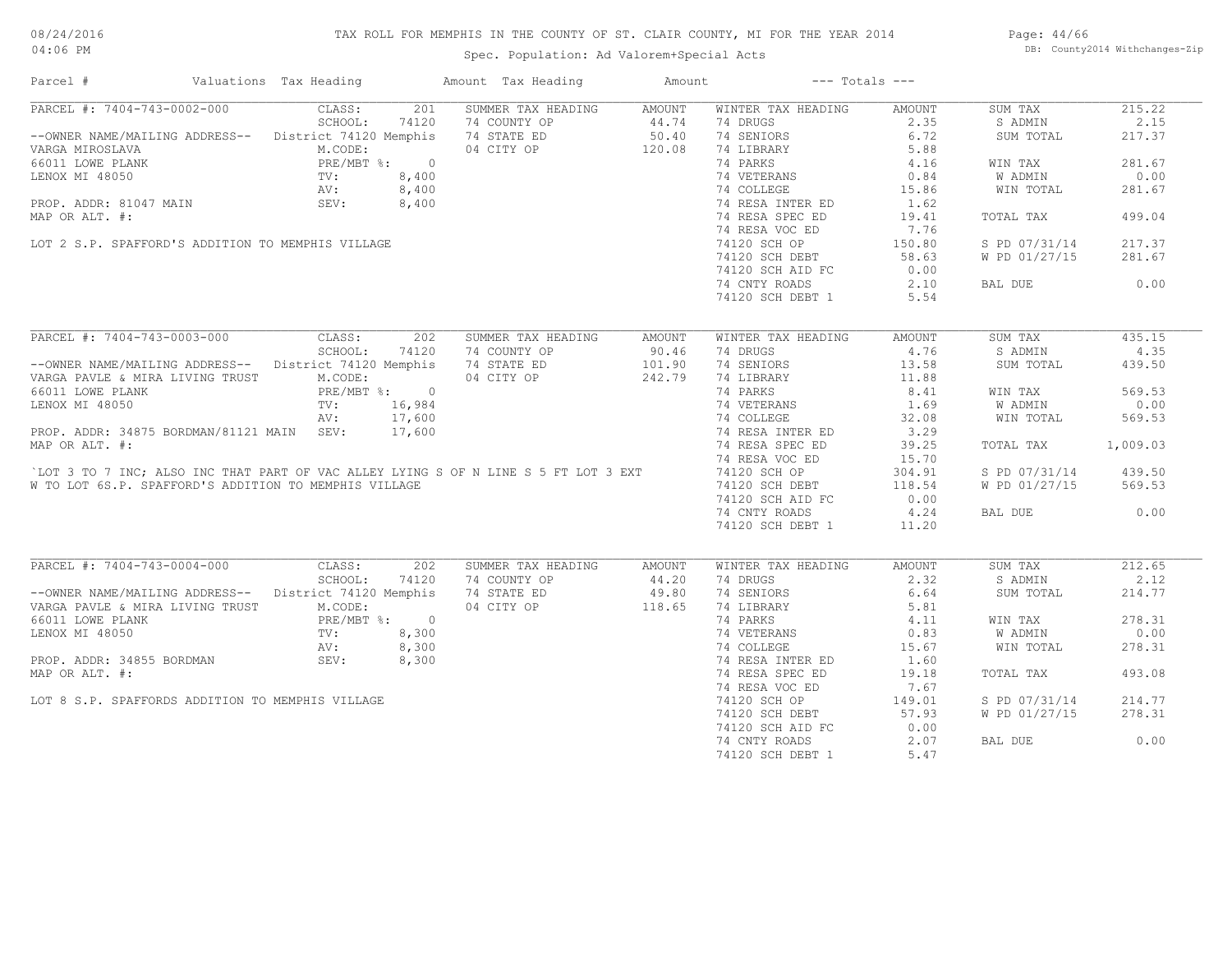# TAX ROLL FOR MEMPHIS IN THE COUNTY OF ST. CLAIR COUNTY, MI FOR THE YEAR 2014

Page: 45/66 DB: County2014 Withchanges-Zip

| Parcel #                                                                                                                                                                                                                               | Valuations Tax Heading |     | Amount Tax Heading     | Amount | $---$ Totals $---$                                                                                                                         |                  |                        |          |
|----------------------------------------------------------------------------------------------------------------------------------------------------------------------------------------------------------------------------------------|------------------------|-----|------------------------|--------|--------------------------------------------------------------------------------------------------------------------------------------------|------------------|------------------------|----------|
| PARCEL #: 7404-743-0005-000 CLASS:<br>SCHOOL:                                                                                                                                                                                          |                        |     | 202 SUMMER TAX HEADING | AMOUNT | WINTER TAX HEADING                                                                                                                         | AMOUNT           | SUM TAX                | 137.93   |
| SCHOOL: 74120 74 COUNTY OP 28.67<br>--OWNER NAME/MAILING ADDRESS-- District 74120 Memphis 74 STATE ED 32.30<br>VARGA PAVLE & MIRA LIVING TRUST M.CODE: 04 CITY OP 76.96                                                                |                        |     |                        |        | 74 DRUGS                                                                                                                                   |                  | S ADMIN                | 1.37     |
|                                                                                                                                                                                                                                        |                        |     |                        |        | 74 SENIORS                                                                                                                                 | $1.50$<br>$4.30$ | SUM TOTAL              | 139.30   |
| VARGA PAVLE & MIRA LIVING TRUST<br>66011 LOWE PLANK PRUST<br>LENOX MI 48050 TV: 5,384<br>PROP. ADDR: 81059 MAIN SEV: 11,400<br>PROP. ADDR: 81059 MAIN SEV: 11,400                                                                      |                        |     |                        |        | 74 LIBRARY 3.76                                                                                                                            |                  |                        |          |
|                                                                                                                                                                                                                                        |                        |     |                        |        | 74 PARKS<br>74 VETERANS<br>74 COLLEGE<br>74 RESA INTER ED<br>74 RESA SPEC ED<br>74 RESA SPEC ED<br>74 RESA SPEC ED<br>12.44                |                  | WIN TAX                | 180.50   |
|                                                                                                                                                                                                                                        |                        |     |                        |        |                                                                                                                                            |                  | W ADMIN                | 0.00     |
|                                                                                                                                                                                                                                        |                        |     |                        |        |                                                                                                                                            |                  | WIN TOTAL              | 180.50   |
|                                                                                                                                                                                                                                        |                        |     |                        |        |                                                                                                                                            |                  |                        |          |
|                                                                                                                                                                                                                                        |                        |     |                        |        |                                                                                                                                            |                  | TOTAL TAX              | 319.80   |
|                                                                                                                                                                                                                                        |                        |     |                        |        |                                                                                                                                            |                  |                        |          |
|                                                                                                                                                                                                                                        |                        |     |                        |        |                                                                                                                                            |                  |                        |          |
|                                                                                                                                                                                                                                        |                        |     |                        |        |                                                                                                                                            |                  | S PD 07/31/14          | 139.30   |
|                                                                                                                                                                                                                                        |                        |     |                        |        |                                                                                                                                            |                  | W PD 01/27/15 180.50   |          |
|                                                                                                                                                                                                                                        |                        |     |                        |        |                                                                                                                                            |                  |                        |          |
|                                                                                                                                                                                                                                        |                        |     |                        |        |                                                                                                                                            |                  | BAL DUE                | 0.00     |
|                                                                                                                                                                                                                                        |                        |     |                        |        | 74120 SCH DEBT 1                                                                                                                           | 3.55             |                        |          |
|                                                                                                                                                                                                                                        |                        |     |                        |        |                                                                                                                                            |                  |                        |          |
| PARCEL #: 7404-743-0006-000                                                                                                                                                                                                            | CLASS:                 | 704 | SUMMER TAX HEADING     | AMOUNT | WINTER TAX HEADING                                                                                                                         | AMOUNT           | SUM TAX                | 0.00     |
| PARCEL #: 7404-743-0006-000 CLASS: 704 SUMMER TAX HEADING AMOUNT<br>--OWNER NAME/MAILING ADDRESS-- District 74120 Memphis 74 STATE ED 0.00<br>MEMPHIS COMMUNITY SCHOOLS M.CODE: 04 CITY OP 0.00<br>MEMPHIS MI 48041 TV: 0<br>PROP. ADD |                        |     |                        |        | 74 DRUGS                                                                                                                                   | 0.00             | S ADMIN                | 0.00     |
|                                                                                                                                                                                                                                        |                        |     |                        |        | 74 SENIORS                                                                                                                                 | 0.00             | SUM TOTAL              | 0.00     |
|                                                                                                                                                                                                                                        |                        |     |                        |        |                                                                                                                                            |                  |                        |          |
|                                                                                                                                                                                                                                        |                        |     |                        |        |                                                                                                                                            |                  | WIN TAX                | 0.00     |
|                                                                                                                                                                                                                                        |                        |     |                        |        |                                                                                                                                            |                  | W ADMIN                | 0.00     |
|                                                                                                                                                                                                                                        |                        |     |                        |        |                                                                                                                                            |                  | WIN TOTAL              | 0.00     |
|                                                                                                                                                                                                                                        |                        |     |                        |        |                                                                                                                                            |                  |                        |          |
|                                                                                                                                                                                                                                        |                        |     |                        |        |                                                                                                                                            |                  |                        |          |
|                                                                                                                                                                                                                                        |                        |     |                        |        |                                                                                                                                            |                  | TOTAL TAX              | 0.00     |
|                                                                                                                                                                                                                                        |                        |     |                        |        |                                                                                                                                            |                  |                        |          |
|                                                                                                                                                                                                                                        |                        |     |                        |        |                                                                                                                                            |                  | BAL DUE                | 0.00     |
|                                                                                                                                                                                                                                        |                        |     |                        |        |                                                                                                                                            |                  |                        |          |
|                                                                                                                                                                                                                                        |                        |     |                        |        | 74120 SCH AID FC                                                                                                                           | 0.00             |                        |          |
|                                                                                                                                                                                                                                        |                        |     |                        |        | 74 CNTY ROADS                                                                                                                              | 0.00             |                        |          |
|                                                                                                                                                                                                                                        |                        |     |                        |        | 74120 SCH DEBT 1                                                                                                                           | 0.00             |                        |          |
|                                                                                                                                                                                                                                        |                        |     |                        |        |                                                                                                                                            |                  |                        |          |
| PARCEL #: 7404-748-0001-000                                                                                                                                                                                                            | CLASS:                 | 201 | SUMMER TAX HEADING     | AMOUNT | WINTER TAX HEADING                                                                                                                         | AMOUNT           | SUM TAX                | 794.27   |
|                                                                                                                                                                                                                                        |                        |     |                        |        | 74 DRUGS<br>8.68                                                                                                                           |                  | S ADMIN                | 7.94     |
|                                                                                                                                                                                                                                        |                        |     |                        |        |                                                                                                                                            |                  | SUM TOTAL              | 802.21   |
| SCHOOL: 74120 74 COUNTY OP 165.12<br>--OWNER NAME/MAILING ADDRESS-- District 74120 Memphis 74 STATE ED 186.00<br>LUDEMAN DONALD C & SHAWN M M.CODE: 04 CITY OP 443.15                                                                  |                        |     |                        |        | 74 SENIORS 3.10<br>74 SENIORS 24.80<br>74 LIBRARY 21.70<br>74 PARKS 15.35<br>74 VETERANS 3.10<br>74 COLLEGE 58.56<br>74 RESA INTER ED 6.00 |                  |                        |          |
| 72878 TEAL CT<br>ROMEO MI 48065<br>ROMEO MI 48065<br>PRE/MBT %: 0<br>NV: 31,000<br>PROP. ADDR: 35065 BORDMAN<br>SEV: 31,000                                                                                                            |                        |     |                        |        |                                                                                                                                            |                  | WIN TAX                | 1,039.62 |
|                                                                                                                                                                                                                                        |                        |     |                        |        |                                                                                                                                            |                  | <b>W ADMIN</b>         | 0.00     |
|                                                                                                                                                                                                                                        |                        |     |                        |        |                                                                                                                                            |                  | WIN TOTAL              | 1,039.62 |
|                                                                                                                                                                                                                                        |                        |     |                        |        |                                                                                                                                            |                  |                        |          |
|                                                                                                                                                                                                                                        |                        |     |                        |        |                                                                                                                                            |                  |                        |          |
| MAP OR ALT. #:                                                                                                                                                                                                                         |                        |     |                        |        | 74 RESA SPEC ED<br>74 RESA VOC ED                                                                                                          | 71.65            | TOTAL TAX 1,841.83     |          |
|                                                                                                                                                                                                                                        |                        |     |                        |        |                                                                                                                                            | 28.65            |                        |          |
| LOT 2 & E 20 FT OF LOT 3 & E 80 FT OF S 30 FT OF LOT 18 & LOT 1 F E SPENCERS                                                                                                                                                           |                        |     |                        |        | 74120 SCH OP 556.54<br>74120 SCH OP 556.54<br>74120 SCH AID FC 0.00                                                                        |                  | S PD 11/14/14          | 802.21   |
| ADDITION TO THE VILLAGE OF MEMPHIS                                                                                                                                                                                                     |                        |     |                        |        |                                                                                                                                            |                  | W PD 02/17/15 1,039.62 |          |
|                                                                                                                                                                                                                                        |                        |     |                        |        |                                                                                                                                            |                  |                        |          |
|                                                                                                                                                                                                                                        |                        |     |                        |        | 74 CNTY ROADS 7.75                                                                                                                         |                  | BAL DUE                | 0.00     |
|                                                                                                                                                                                                                                        |                        |     |                        |        | 74120 SCH DEBT 1                                                                                                                           | 20.46            |                        |          |
|                                                                                                                                                                                                                                        |                        |     |                        |        |                                                                                                                                            |                  |                        |          |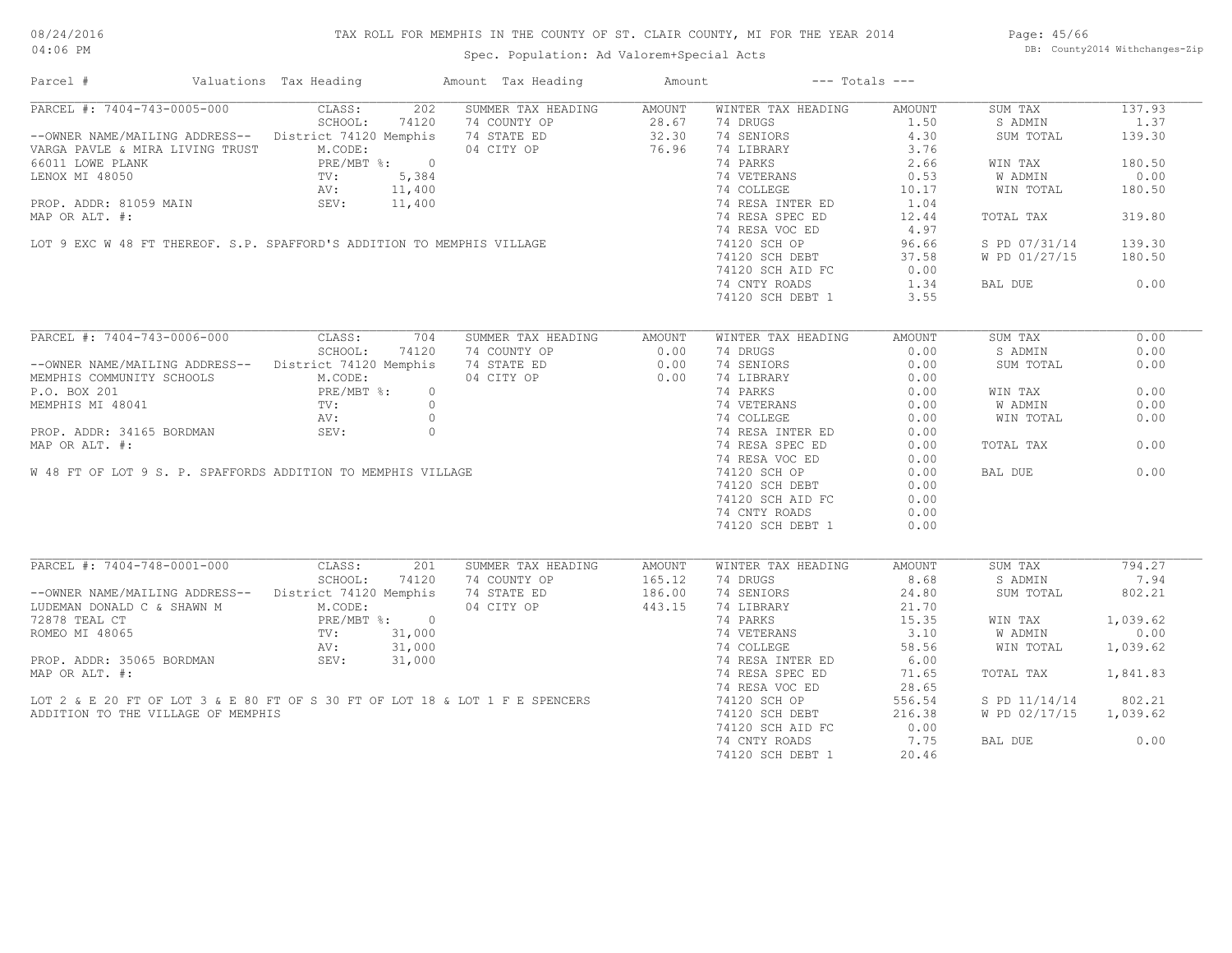# TAX ROLL FOR MEMPHIS IN THE COUNTY OF ST. CLAIR COUNTY, MI FOR THE YEAR 2014

Page: 46/66 DB: County2014 Withchanges-Zip

| Parcel #                                                                                                                                                                                                         | Valuations Tax Heading                                                                                                          | Amount Tax Heading        | Amount        |                    | $---$ Totals $---$ |                |          |
|------------------------------------------------------------------------------------------------------------------------------------------------------------------------------------------------------------------|---------------------------------------------------------------------------------------------------------------------------------|---------------------------|---------------|--------------------|--------------------|----------------|----------|
| PARCEL #: 7404-748-0002-000                                                                                                                                                                                      | CLASS:                                                                                                                          | SUMMER TAX HEADING<br>201 | <b>AMOUNT</b> | WINTER TAX HEADING | <b>AMOUNT</b>      | SUM TAX        | 860.27   |
|                                                                                                                                                                                                                  | SCHOOL:                                                                                                                         | 74120<br>74 COUNTY OP     | 114.51        | 74 DRUGS           | 6.02               | S ADMIN        | 5.50     |
| --OWNER NAME/MAILING ADDRESS-- District 74120 Memphis                                                                                                                                                            |                                                                                                                                 | 74 STATE ED               | 129.00        | 74 SENIORS         | 17.20              | SUM TOTAL      | 865.77   |
| BRODERICK WALTER ELLIOTT III & ROB                                                                                                                                                                               | M.CODE:                                                                                                                         | 00003<br>04 CITY OP       | 307.34        | 74 LIBRARY         | 15.05              |                |          |
| P.O. BOX 84                                                                                                                                                                                                      | PRE/MBT %: 0                                                                                                                    | -5                        | 54.46         | 74 PARKS           | 10.65              | WIN TAX        | 721.02   |
| MEMPHIS MI 48041                                                                                                                                                                                                 | TV:                                                                                                                             | 21,500<br>$4\overline{ }$ | 38.15         | 74 VETERANS        | 2.15               | W ADMIN        | 0.00     |
|                                                                                                                                                                                                                  |                                                                                                                                 |                           |               | 74 COLLEGE         | 40.61              | WIN TOTAL      | 721.02   |
|                                                                                                                                                                                                                  |                                                                                                                                 |                           |               | 74 RESA INTER ED   | 4.16               |                |          |
|                                                                                                                                                                                                                  |                                                                                                                                 |                           |               | 74 RESA SPEC ED    | 49.69              | TOTAL TAX      | 1,586.79 |
| PROP. ADDR: 35049 BORDMAN<br>MAP OR ALT. #:<br>MAP OR ALT. #:<br>W 10 FT OF LOT 3 & LOT 4 & E 10 FT OF LOT 5 & W 50 FT OF 01<br>E 130 FT OF S 30 FT OF LOT 18 F E SPENCERS ADDITION TO<br>THE VILLAGE OF MEMPHIS |                                                                                                                                 |                           |               | 74 RESA VOC ED     | 19.87              |                |          |
|                                                                                                                                                                                                                  |                                                                                                                                 |                           |               | 74120 SCH OP       | 385.99             | S PD 07/16/14  | 865.77   |
|                                                                                                                                                                                                                  |                                                                                                                                 |                           |               | 74120 SCH DEBT     | 150.07             | W PD 12/05/14  | 721.02   |
| THE VILLAGE OF MEMPHIS                                                                                                                                                                                           |                                                                                                                                 |                           |               | 74120 SCH AID FC   | 0.00               |                |          |
|                                                                                                                                                                                                                  |                                                                                                                                 |                           |               | 74 CNTY ROADS      | 5.37               | BAL DUE        | 0.00     |
|                                                                                                                                                                                                                  |                                                                                                                                 |                           |               | 74120 SCH DEBT 1   | 14.19              |                |          |
|                                                                                                                                                                                                                  |                                                                                                                                 |                           |               |                    |                    |                |          |
| PARCEL #: 7404-748-0003-000                                                                                                                                                                                      | CLASS:                                                                                                                          | 201<br>SUMMER TAX HEADING | AMOUNT        | WINTER TAX HEADING | AMOUNT             | SUM TAX        | 1,442.50 |
|                                                                                                                                                                                                                  | SCHOOL:                                                                                                                         | 74120<br>74 COUNTY OP     | 299.88        | 74 DRUGS           | 15.78              | S ADMIN        | 14.42    |
| --OWNER NAME/MAILING ADDRESS-- District 74120 Memphis                                                                                                                                                            |                                                                                                                                 | 74 STATE ED               | 337.80        | 74 SENIORS         | 45.04              | SUM TOTAL      | 1,456.92 |
| MANCHIK SR MICHAEL & THERESA C                                                                                                                                                                                   | M.CODE:                                                                                                                         | 00007<br>04 CITY OP       | 804.82        | 74 LIBRARY         | 39.41              |                |          |
|                                                                                                                                                                                                                  |                                                                                                                                 |                           |               | 74 PARKS           | 27.89              | WIN TAX        | 1,888.12 |
|                                                                                                                                                                                                                  |                                                                                                                                 |                           |               | 74 VETERANS        | 5.63               | W ADMIN        | 0.00     |
|                                                                                                                                                                                                                  |                                                                                                                                 |                           |               | 74 COLLEGE         | 106.35             | WIN TOTAL      | 1,888.12 |
|                                                                                                                                                                                                                  |                                                                                                                                 |                           |               | 74 RESA INTER ED   | 10.91              |                |          |
|                                                                                                                                                                                                                  |                                                                                                                                 |                           |               | 74 RESA SPEC ED    | 130.12             | TOTAL TAX      | 3,345.04 |
|                                                                                                                                                                                                                  |                                                                                                                                 |                           |               | 74 RESA VOC ED     | 52.04              |                |          |
|                                                                                                                                                                                                                  |                                                                                                                                 |                           |               | 74120 SCH OP       | 1,010.76           | S PD 07/28/14  | 1,456.92 |
|                                                                                                                                                                                                                  |                                                                                                                                 |                           |               | 74120 SCH DEBT     | 392.97             | W PD 12/22/14  | 1,888.12 |
|                                                                                                                                                                                                                  |                                                                                                                                 |                           |               | 74120 SCH AID FC   | 0.00               |                |          |
|                                                                                                                                                                                                                  |                                                                                                                                 |                           |               | 74 CNTY ROADS      | 14.07              | BAL DUE        | 0.00     |
|                                                                                                                                                                                                                  |                                                                                                                                 |                           |               | 74120 SCH DEBT 1   | 37.15              |                |          |
|                                                                                                                                                                                                                  |                                                                                                                                 |                           |               |                    |                    |                |          |
| PARCEL #: 7404-748-0004-000                                                                                                                                                                                      | CLASS:                                                                                                                          | SUMMER TAX HEADING<br>401 | AMOUNT        | WINTER TAX HEADING | <b>AMOUNT</b>      | SUM TAX        | 1,603.96 |
|                                                                                                                                                                                                                  | SCHOOL:                                                                                                                         | 74 COUNTY OP<br>74120     | 333.44        | 74 DRUGS           | 17.54              | S ADMIN        | 16.03    |
| --OWNER NAME/MAILING ADDRESS--                                                                                                                                                                                   | District 74120 Memphis                                                                                                          | 74 STATE ED               | 375.61        | 74 SENIORS         | 50.08              | SUM TOTAL      | 1,619.99 |
| CHENEY ANDY & BRENDA                                                                                                                                                                                             | M.CODE:                                                                                                                         | 04 CITY OP<br>00001       | 894.91        | 74 LIBRARY         | 43.82              |                |          |
| 81120 MAIN                                                                                                                                                                                                       | PRE/MBT %: 100                                                                                                                  |                           |               | 74 PARKS           | 31.01              | WIN TAX        | 975.58   |
|                                                                                                                                                                                                                  | $\begin{tabular}{ll} $V\boxtimes$ & \bf{PRE/MB:} \\ & $TV$ : \\ & $TV$ : \\ & $AV$ : \\ & $SV$ : \\ & $SEV$ : \\ \end{tabular}$ |                           |               | 74 VETERANS        | 6.26               | <b>W ADMIN</b> | 0.00     |
|                                                                                                                                                                                                                  |                                                                                                                                 |                           |               | 74 COLLEGE         | 118.26             | WIN TOTAL      | 975.58   |
|                                                                                                                                                                                                                  |                                                                                                                                 |                           |               | 74 RESA INTER ED   | 12.13              |                |          |
| 81120 MAIN<br>MEMPHIS MI 48041<br>PRE/MBT %: 100<br>PROP. ADDR: 81120 MAIN<br>MAP OR ALT. #:<br>N 16 FT LOT 13 & LOTS 14,15,16 & N 54 FT OF LOT 18 F E SPENCER'S ADDITION TO THE<br>VILLAGE OF MEMPHIS           |                                                                                                                                 |                           |               | 74 RESA SPEC ED    | 144.69             | TOTAL TAX      | 2,595.57 |
|                                                                                                                                                                                                                  |                                                                                                                                 |                           |               |                    |                    |                |          |
|                                                                                                                                                                                                                  |                                                                                                                                 |                           |               | 74 RESA VOC ED     | 57.87              |                |          |
|                                                                                                                                                                                                                  |                                                                                                                                 |                           |               | 74120 SCH OP       | 0.00               | S PD 08/26/14  | 1,619.99 |
| VILLAGE OF MEMPHIS                                                                                                                                                                                               |                                                                                                                                 |                           |               | 74120 SCH DEBT     | 436.96             | W PD 01/05/15  | 975.58   |
|                                                                                                                                                                                                                  |                                                                                                                                 |                           |               | 74120 SCH AID FC   | 0.00               |                |          |
|                                                                                                                                                                                                                  |                                                                                                                                 |                           |               | 74 CNTY ROADS      | 15.65              | BAL DUE        | 0.00     |
|                                                                                                                                                                                                                  |                                                                                                                                 |                           |               | 74120 SCH DEBT 1   | 41.31              |                |          |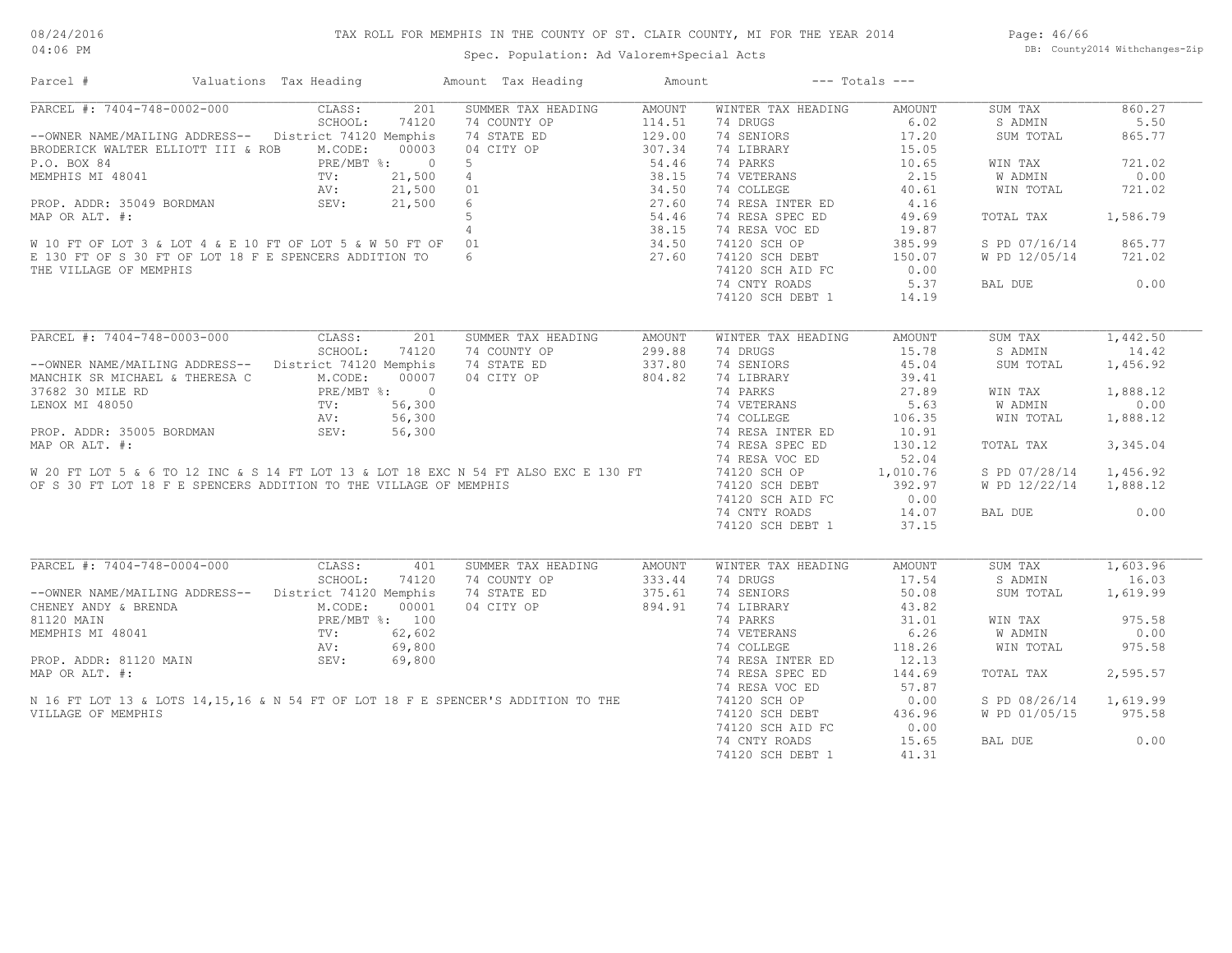# TAX ROLL FOR MEMPHIS IN THE COUNTY OF ST. CLAIR COUNTY, MI FOR THE YEAR 2014

04:06 PM

# Spec. Population: Ad Valorem+Special Acts

Page: 47/66 DB: County2014 Withchanges-Zip

| PARCEL #: 7404-748-0005-000<br>SUMMER TAX HEADING<br>CLASS:<br>401<br>AMOUNT<br>WINTER TAX HEADING<br>AMOUNT<br>SUM TAX<br>SCHOOL:<br>74 COUNTY OP<br>266.32<br>74 DRUGS<br>74120<br>14.01<br>S ADMIN<br>--OWNER NAME/MAILING ADDRESS-- District 74120 Memphis<br>74 STATE ED<br>300.00<br>74 SENIORS<br>40.00<br>SUM TOTAL<br>04 CITY OP<br>714.76<br>74 LIBRARY<br>POWERS HOWARD & NINA<br>M.CODE:<br>35.00<br>74 PARKS<br>P.O. BOX 102<br>PRE/MBT %: 100<br>24.77<br>WIN TAX<br>FRE/M<br>TV:<br>AV:<br>SEV:<br>50,000<br>74 VETERANS<br>5.00<br>W ADMIN<br>MEMPHIS MI 48041<br>50,000<br>74 COLLEGE<br>94.45<br>WIN TOTAL<br>PROP. ADDR: 35080 MAPLE<br>50,000<br>74 RESA INTER ED<br>9.69<br>74 RESA SPEC ED<br>MAP OR ALT. #:<br>115.56<br>TOTAL TAX<br>74 RESA VOC ED<br>46.22<br>LOT 17 F E SPENCERS ADDITION TO THE VILLAGE OF MEMPHIS<br>74120 SCH OP<br>0.00<br>S PD 07/17/14<br>74120 SCH DEBT<br>349.00<br>W PD 01/08/15<br>74120 SCH AID FC<br>0.00<br>74 CNTY ROADS<br>12.50<br>BAL DUE<br>74120 SCH DEBT 1<br>33.00<br>PARCEL #: 7404-760-0001-000<br>CLASS:<br>SUM TAX<br>402<br>SUMMER TAX HEADING<br>AMOUNT<br>WINTER TAX HEADING<br>AMOUNT<br>SCHOOL:<br>105.20<br>5.53<br>74120<br>74 COUNTY OP<br>74 DRUGS<br>S ADMIN<br>118.51<br>74 SENIORS<br>District 74120 Memphis<br>74 STATE ED<br>15.80<br>SUM TOTAL<br>--OWNER NAME/MAILING ADDRESS--<br>04 CITY OP<br>282.36<br>74 LIBRARY<br>13.82<br>KUS THOMAS<br>M.CODE:<br>PRE/MBT %: 100<br>9.78<br>258 MEMPHIS RIDGE RD<br>74 PARKS<br>WIN TAX<br>RILEY MI 48041<br>TV: 19,752<br>74 VETERANS<br>1.97<br>W ADMIN<br>28,600<br>74 COLLEGE<br>AV:<br>37.31<br>WIN TOTAL<br>SEV: 28,600<br>74 RESA INTER ED<br>3.82<br>PROP. ADDR: VACANT MAIN<br>MAP OR ALT. #:<br>74 RESA SPEC ED<br>45.65<br>TOTAL TAX<br>74 RESA VOC ED<br>18.26<br>LOT 1 SUPERVISORS BELLE RIVER PLAT<br>74120 SCH OP<br>0.00<br>S PD 08/15/14<br>74120 SCH DEBT<br>137.86<br>W PD 12/08/14<br>74120 SCH AID FC<br>0.00<br>4.93<br>74 CNTY ROADS<br>BAL DUE<br>74120 SCH DEBT 1<br>13.03 | 1,281.08<br>12.81<br>1,293.89<br>779.20<br>0.00<br>779.20<br>2,073.09<br>1,293.89<br>779.20<br>0.00<br>506.07<br>5.06<br>511.13<br>307.76<br>0.00<br>307.76<br>818.89 |
|----------------------------------------------------------------------------------------------------------------------------------------------------------------------------------------------------------------------------------------------------------------------------------------------------------------------------------------------------------------------------------------------------------------------------------------------------------------------------------------------------------------------------------------------------------------------------------------------------------------------------------------------------------------------------------------------------------------------------------------------------------------------------------------------------------------------------------------------------------------------------------------------------------------------------------------------------------------------------------------------------------------------------------------------------------------------------------------------------------------------------------------------------------------------------------------------------------------------------------------------------------------------------------------------------------------------------------------------------------------------------------------------------------------------------------------------------------------------------------------------------------------------------------------------------------------------------------------------------------------------------------------------------------------------------------------------------------------------------------------------------------------------------------------------------------------------------------------------------------------------------------------------------------------------------------------------------------------------------------------------------------------------------------|-----------------------------------------------------------------------------------------------------------------------------------------------------------------------|
|                                                                                                                                                                                                                                                                                                                                                                                                                                                                                                                                                                                                                                                                                                                                                                                                                                                                                                                                                                                                                                                                                                                                                                                                                                                                                                                                                                                                                                                                                                                                                                                                                                                                                                                                                                                                                                                                                                                                                                                                                                  |                                                                                                                                                                       |
|                                                                                                                                                                                                                                                                                                                                                                                                                                                                                                                                                                                                                                                                                                                                                                                                                                                                                                                                                                                                                                                                                                                                                                                                                                                                                                                                                                                                                                                                                                                                                                                                                                                                                                                                                                                                                                                                                                                                                                                                                                  |                                                                                                                                                                       |
|                                                                                                                                                                                                                                                                                                                                                                                                                                                                                                                                                                                                                                                                                                                                                                                                                                                                                                                                                                                                                                                                                                                                                                                                                                                                                                                                                                                                                                                                                                                                                                                                                                                                                                                                                                                                                                                                                                                                                                                                                                  |                                                                                                                                                                       |
|                                                                                                                                                                                                                                                                                                                                                                                                                                                                                                                                                                                                                                                                                                                                                                                                                                                                                                                                                                                                                                                                                                                                                                                                                                                                                                                                                                                                                                                                                                                                                                                                                                                                                                                                                                                                                                                                                                                                                                                                                                  |                                                                                                                                                                       |
|                                                                                                                                                                                                                                                                                                                                                                                                                                                                                                                                                                                                                                                                                                                                                                                                                                                                                                                                                                                                                                                                                                                                                                                                                                                                                                                                                                                                                                                                                                                                                                                                                                                                                                                                                                                                                                                                                                                                                                                                                                  |                                                                                                                                                                       |
|                                                                                                                                                                                                                                                                                                                                                                                                                                                                                                                                                                                                                                                                                                                                                                                                                                                                                                                                                                                                                                                                                                                                                                                                                                                                                                                                                                                                                                                                                                                                                                                                                                                                                                                                                                                                                                                                                                                                                                                                                                  |                                                                                                                                                                       |
|                                                                                                                                                                                                                                                                                                                                                                                                                                                                                                                                                                                                                                                                                                                                                                                                                                                                                                                                                                                                                                                                                                                                                                                                                                                                                                                                                                                                                                                                                                                                                                                                                                                                                                                                                                                                                                                                                                                                                                                                                                  |                                                                                                                                                                       |
|                                                                                                                                                                                                                                                                                                                                                                                                                                                                                                                                                                                                                                                                                                                                                                                                                                                                                                                                                                                                                                                                                                                                                                                                                                                                                                                                                                                                                                                                                                                                                                                                                                                                                                                                                                                                                                                                                                                                                                                                                                  |                                                                                                                                                                       |
|                                                                                                                                                                                                                                                                                                                                                                                                                                                                                                                                                                                                                                                                                                                                                                                                                                                                                                                                                                                                                                                                                                                                                                                                                                                                                                                                                                                                                                                                                                                                                                                                                                                                                                                                                                                                                                                                                                                                                                                                                                  |                                                                                                                                                                       |
|                                                                                                                                                                                                                                                                                                                                                                                                                                                                                                                                                                                                                                                                                                                                                                                                                                                                                                                                                                                                                                                                                                                                                                                                                                                                                                                                                                                                                                                                                                                                                                                                                                                                                                                                                                                                                                                                                                                                                                                                                                  |                                                                                                                                                                       |
|                                                                                                                                                                                                                                                                                                                                                                                                                                                                                                                                                                                                                                                                                                                                                                                                                                                                                                                                                                                                                                                                                                                                                                                                                                                                                                                                                                                                                                                                                                                                                                                                                                                                                                                                                                                                                                                                                                                                                                                                                                  |                                                                                                                                                                       |
|                                                                                                                                                                                                                                                                                                                                                                                                                                                                                                                                                                                                                                                                                                                                                                                                                                                                                                                                                                                                                                                                                                                                                                                                                                                                                                                                                                                                                                                                                                                                                                                                                                                                                                                                                                                                                                                                                                                                                                                                                                  | 511.13                                                                                                                                                                |
|                                                                                                                                                                                                                                                                                                                                                                                                                                                                                                                                                                                                                                                                                                                                                                                                                                                                                                                                                                                                                                                                                                                                                                                                                                                                                                                                                                                                                                                                                                                                                                                                                                                                                                                                                                                                                                                                                                                                                                                                                                  | 307.76                                                                                                                                                                |
|                                                                                                                                                                                                                                                                                                                                                                                                                                                                                                                                                                                                                                                                                                                                                                                                                                                                                                                                                                                                                                                                                                                                                                                                                                                                                                                                                                                                                                                                                                                                                                                                                                                                                                                                                                                                                                                                                                                                                                                                                                  |                                                                                                                                                                       |
|                                                                                                                                                                                                                                                                                                                                                                                                                                                                                                                                                                                                                                                                                                                                                                                                                                                                                                                                                                                                                                                                                                                                                                                                                                                                                                                                                                                                                                                                                                                                                                                                                                                                                                                                                                                                                                                                                                                                                                                                                                  | 0.00                                                                                                                                                                  |
|                                                                                                                                                                                                                                                                                                                                                                                                                                                                                                                                                                                                                                                                                                                                                                                                                                                                                                                                                                                                                                                                                                                                                                                                                                                                                                                                                                                                                                                                                                                                                                                                                                                                                                                                                                                                                                                                                                                                                                                                                                  |                                                                                                                                                                       |
|                                                                                                                                                                                                                                                                                                                                                                                                                                                                                                                                                                                                                                                                                                                                                                                                                                                                                                                                                                                                                                                                                                                                                                                                                                                                                                                                                                                                                                                                                                                                                                                                                                                                                                                                                                                                                                                                                                                                                                                                                                  |                                                                                                                                                                       |
| PARCEL #: 7404-760-0002-000<br>CLASS:<br>301<br>SUMMER TAX HEADING<br>SUM TAX<br>AMOUNT<br>WINTER TAX HEADING<br>AMOUNT<br>SCHOOL:<br>74120<br>74 COUNTY OP<br>885.91<br>74 DRUGS<br>46.62<br>S ADMIN                                                                                                                                                                                                                                                                                                                                                                                                                                                                                                                                                                                                                                                                                                                                                                                                                                                                                                                                                                                                                                                                                                                                                                                                                                                                                                                                                                                                                                                                                                                                                                                                                                                                                                                                                                                                                            | 4,261.47<br>42.61                                                                                                                                                     |
|                                                                                                                                                                                                                                                                                                                                                                                                                                                                                                                                                                                                                                                                                                                                                                                                                                                                                                                                                                                                                                                                                                                                                                                                                                                                                                                                                                                                                                                                                                                                                                                                                                                                                                                                                                                                                                                                                                                                                                                                                                  |                                                                                                                                                                       |
| --OWNER NAME/MAILING ADDRESS--<br>District 74120 Memphis<br>74 STATE ED<br>997.93<br>74 SENIORS<br>133.05<br>S INTRST<br>04 CITY OP 2,377.63<br>74 LIBRARY<br>116.42<br>CUCCIHARA JAMES<br>M.CODE:<br>SUM TOTAL                                                                                                                                                                                                                                                                                                                                                                                                                                                                                                                                                                                                                                                                                                                                                                                                                                                                                                                                                                                                                                                                                                                                                                                                                                                                                                                                                                                                                                                                                                                                                                                                                                                                                                                                                                                                                  | 2.56<br>4,306.64                                                                                                                                                      |
| 23760 BORDMAN ROAD<br>PRE/MBT %: 0<br>74 PARKS<br>82.39                                                                                                                                                                                                                                                                                                                                                                                                                                                                                                                                                                                                                                                                                                                                                                                                                                                                                                                                                                                                                                                                                                                                                                                                                                                                                                                                                                                                                                                                                                                                                                                                                                                                                                                                                                                                                                                                                                                                                                          |                                                                                                                                                                       |
| 74 VETERANS<br>RICHMOND MI 48062<br>TV: 166,323<br>16.63<br>WIN TAX                                                                                                                                                                                                                                                                                                                                                                                                                                                                                                                                                                                                                                                                                                                                                                                                                                                                                                                                                                                                                                                                                                                                                                                                                                                                                                                                                                                                                                                                                                                                                                                                                                                                                                                                                                                                                                                                                                                                                              | 5,578.03                                                                                                                                                              |
| 200,000<br>74 COLLEGE<br>314.20<br>W ADMIN<br>AV:                                                                                                                                                                                                                                                                                                                                                                                                                                                                                                                                                                                                                                                                                                                                                                                                                                                                                                                                                                                                                                                                                                                                                                                                                                                                                                                                                                                                                                                                                                                                                                                                                                                                                                                                                                                                                                                                                                                                                                                | 0.00                                                                                                                                                                  |
| PROP. ADDR: 81900 MAIN<br>SEV:<br>200,000<br>32.23<br>74 RESA INTER ED<br>WIN TOTAL                                                                                                                                                                                                                                                                                                                                                                                                                                                                                                                                                                                                                                                                                                                                                                                                                                                                                                                                                                                                                                                                                                                                                                                                                                                                                                                                                                                                                                                                                                                                                                                                                                                                                                                                                                                                                                                                                                                                              | 5,578.03                                                                                                                                                              |
| MAP OR ALT. #:<br>74 RESA SPEC ED<br>384.42                                                                                                                                                                                                                                                                                                                                                                                                                                                                                                                                                                                                                                                                                                                                                                                                                                                                                                                                                                                                                                                                                                                                                                                                                                                                                                                                                                                                                                                                                                                                                                                                                                                                                                                                                                                                                                                                                                                                                                                      |                                                                                                                                                                       |
| 74 RESA VOC ED<br>153.76<br>TOTAL TAX                                                                                                                                                                                                                                                                                                                                                                                                                                                                                                                                                                                                                                                                                                                                                                                                                                                                                                                                                                                                                                                                                                                                                                                                                                                                                                                                                                                                                                                                                                                                                                                                                                                                                                                                                                                                                                                                                                                                                                                            | 9,884.67                                                                                                                                                              |
| 2,986.03<br>LOT 2 SUPERVISORS BELLE RIVER PLAT<br>74120 SCH OP                                                                                                                                                                                                                                                                                                                                                                                                                                                                                                                                                                                                                                                                                                                                                                                                                                                                                                                                                                                                                                                                                                                                                                                                                                                                                                                                                                                                                                                                                                                                                                                                                                                                                                                                                                                                                                                                                                                                                                   |                                                                                                                                                                       |
| 74120 SCH DEBT<br>1,160.93<br>S PD 09/26/14                                                                                                                                                                                                                                                                                                                                                                                                                                                                                                                                                                                                                                                                                                                                                                                                                                                                                                                                                                                                                                                                                                                                                                                                                                                                                                                                                                                                                                                                                                                                                                                                                                                                                                                                                                                                                                                                                                                                                                                      | 4,261.47                                                                                                                                                              |
| 74120 SCH AID FC<br>0.00                                                                                                                                                                                                                                                                                                                                                                                                                                                                                                                                                                                                                                                                                                                                                                                                                                                                                                                                                                                                                                                                                                                                                                                                                                                                                                                                                                                                                                                                                                                                                                                                                                                                                                                                                                                                                                                                                                                                                                                                         |                                                                                                                                                                       |
|                                                                                                                                                                                                                                                                                                                                                                                                                                                                                                                                                                                                                                                                                                                                                                                                                                                                                                                                                                                                                                                                                                                                                                                                                                                                                                                                                                                                                                                                                                                                                                                                                                                                                                                                                                                                                                                                                                                                                                                                                                  |                                                                                                                                                                       |
| 74 CNTY ROADS<br>41.58<br>BAL DUE                                                                                                                                                                                                                                                                                                                                                                                                                                                                                                                                                                                                                                                                                                                                                                                                                                                                                                                                                                                                                                                                                                                                                                                                                                                                                                                                                                                                                                                                                                                                                                                                                                                                                                                                                                                                                                                                                                                                                                                                | 5,623.20                                                                                                                                                              |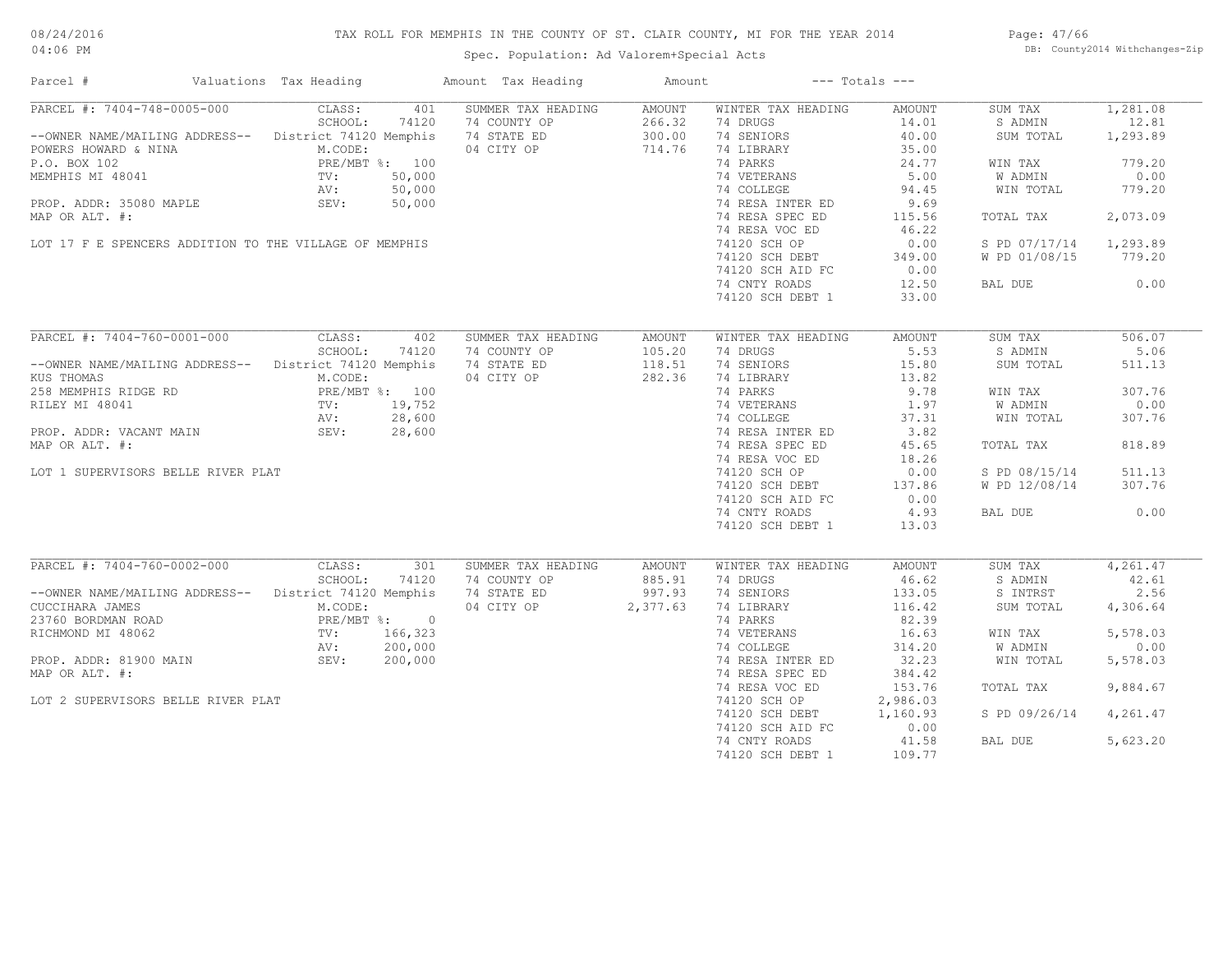# TAX ROLL FOR MEMPHIS IN THE COUNTY OF ST. CLAIR COUNTY, MI FOR THE YEAR 2014

Spec. Population: Ad Valorem+Special Acts

Page: 48/66 DB: County2014 Withchanges-Zip

| Parcel #                                                                                                                                                                                                                             | Valuations Tax Heading            | Amount Tax Heading | Amount        | $---$ Totals $---$ |                        |                |                   |
|--------------------------------------------------------------------------------------------------------------------------------------------------------------------------------------------------------------------------------------|-----------------------------------|--------------------|---------------|--------------------|------------------------|----------------|-------------------|
| PARCEL #: 7404-760-0003-000                                                                                                                                                                                                          | CLASS:<br>401                     | SUMMER TAX HEADING | <b>AMOUNT</b> | WINTER TAX HEADING | <b>AMOUNT</b>          | SUM TAX        | 1,642.62          |
|                                                                                                                                                                                                                                      | SCHOOL:<br>74120                  | 74 COUNTY OP       | 341.48        | 74 DRUGS           | 17.97                  | S ADMIN        | 16.42             |
| --OWNER NAME/MAILING ADDRESS--                                                                                                                                                                                                       | District 74120 Memphis            | 74 STATE ED        | 384.66        | 74 SENIORS         | 51.28                  | SUM TOTAL      | 1,659.04          |
| POWELL PAULINE T & THORNTON M                                                                                                                                                                                                        | M.CODE:                           | 04 CITY OP         | 916.48        | 74 LIBRARY         | 44.87                  |                |                   |
| 81840 MAIN                                                                                                                                                                                                                           | PRE/MBT %: 100                    |                    |               | 74 PARKS           | 31.76                  | WIN TAX        | 999.08            |
| MEMPHIS MI 48041                                                                                                                                                                                                                     | 64,111<br>TV:                     |                    |               | 74 VETERANS        | 6.41                   | W ADMIN        | 0.00              |
|                                                                                                                                                                                                                                      | 66,200<br>AV:                     |                    |               | 74 COLLEGE         | 121.11                 | WIN TOTAL      | 999.08            |
| PROP. ADDR: 81840 MAIN                                                                                                                                                                                                               | SEV:<br>66,200                    |                    |               | 74 RESA INTER ED   | 12.42                  |                |                   |
| MAP OR ALT. #:                                                                                                                                                                                                                       |                                   |                    |               | 74 RESA SPEC ED    | 148.17                 | TOTAL TAX      | 2,658.12          |
|                                                                                                                                                                                                                                      |                                   |                    |               | 74 RESA VOC ED     | 59.27                  |                |                   |
| LOT 3 SUPERVISORS BELLE RIVER PLAT                                                                                                                                                                                                   |                                   |                    |               | 74120 SCH OP       | 0.00                   | S PD 08/26/14  | 1,659.04          |
|                                                                                                                                                                                                                                      |                                   |                    |               | 74120 SCH DEBT     | 447.49                 | W PD 12/04/14  | 999.08            |
|                                                                                                                                                                                                                                      |                                   |                    |               | 74120 SCH AID FC   | 0.00                   |                |                   |
|                                                                                                                                                                                                                                      |                                   |                    |               | 74 CNTY ROADS      | 16.02                  | BAL DUE        | 0.00              |
|                                                                                                                                                                                                                                      |                                   |                    |               | 74120 SCH DEBT 1   | 42.31                  |                |                   |
|                                                                                                                                                                                                                                      |                                   |                    |               |                    |                        |                |                   |
| PARCEL #: 7404-760-0004-000                                                                                                                                                                                                          | CLASS:<br>401                     | SUMMER TAX HEADING | <b>AMOUNT</b> | WINTER TAX HEADING | <b>AMOUNT</b>          | SUM TAX        | 1,029.99          |
|                                                                                                                                                                                                                                      | SCHOOL:<br>74120                  | 74 COUNTY OP       | 214.12        | 74 DRUGS           | 11.26                  | S ADMIN        | 10.29             |
| --OWNER NAME/MAILING ADDRESS--                                                                                                                                                                                                       | District 74120 Memphis            | 74 STATE ED        | 241.20        | 74 SENIORS         | 32.16                  | SUM TOTAL      | 1,040.28          |
| DIAZ JOHN M & JEANNIE                                                                                                                                                                                                                | M.CODE:                           | 04 CITY OP         | 574.67        | 74 LIBRARY         | 28.14                  |                |                   |
| 81800 MAIN                                                                                                                                                                                                                           | PRE/MBT %: 100                    |                    |               | 74 PARKS           | 19.91                  | WIN TAX        | 626.46            |
| MEMPHIS MI 48041                                                                                                                                                                                                                     | 40,200                            |                    |               | 74 VETERANS        | 4.02                   | <b>W ADMIN</b> | 0.00              |
|                                                                                                                                                                                                                                      | TV:                               |                    |               |                    |                        |                |                   |
|                                                                                                                                                                                                                                      | 40,200<br>AV:                     |                    |               | 74 COLLEGE         | 75.94                  | WIN TOTAL      | 626.46            |
| PROP. ADDR: 81800 MAIN                                                                                                                                                                                                               | SEV:<br>40,200                    |                    |               | 74 RESA INTER ED   | 7.79                   |                |                   |
| MAP OR ALT. #:                                                                                                                                                                                                                       |                                   |                    |               | 74 RESA SPEC ED    | 92.91                  | TOTAL TAX      | 1,666.74          |
|                                                                                                                                                                                                                                      |                                   |                    |               | 74 RESA VOC ED     | 37.16                  |                |                   |
| LOT 4 SUPERVISORS BELLE RIVER PLAT                                                                                                                                                                                                   |                                   |                    |               | 74120 SCH OP       | 0.00                   | S PD 10/29/14  | 1,040.28          |
|                                                                                                                                                                                                                                      |                                   |                    |               | 74120 SCH DEBT     | 280.59                 | W PD 02/26/15  | 626.46            |
|                                                                                                                                                                                                                                      |                                   |                    |               | 74120 SCH AID FC   | 0.00                   |                |                   |
|                                                                                                                                                                                                                                      |                                   |                    |               | 74 CNTY ROADS      | 10.05                  | BAL DUE        | 0.00              |
|                                                                                                                                                                                                                                      |                                   |                    |               | 74120 SCH DEBT 1   | 26.53                  |                |                   |
|                                                                                                                                                                                                                                      |                                   |                    |               |                    |                        |                |                   |
| PARCEL #: 7404-760-0005-001                                                                                                                                                                                                          | CLASS:<br>401<br>SCHOOL:<br>74120 | SUMMER TAX HEADING | AMOUNT        | WINTER TAX HEADING | <b>AMOUNT</b><br>19.50 | SUM TAX        | 1,783.27<br>17.83 |
|                                                                                                                                                                                                                                      |                                   | 74 COUNTY OP       | 370.72        | 74 DRUGS           |                        | S ADMIN        |                   |
| --OWNER NAME/MAILING ADDRESS--                                                                                                                                                                                                       | District 74120 Memphis            | 74 STATE ED        | 417.60        | 74 SENIORS         | 55.68                  | SUM TOTAL      | 1,801.10          |
| LATOUF LAWRENCE S & RETA Y                                                                                                                                                                                                           | M.CODE:<br>00012                  | 04 CITY OP         | 994.95        | 74 LIBRARY         | 48.72                  |                |                   |
| 81780 MAIN                                                                                                                                                                                                                           | PRE/MBT %: 100                    |                    |               | 74 PARKS           | 34.47                  | WIN TAX        | 1,084.62          |
| MEMPHIS MI 48041                                                                                                                                                                                                                     | 69,600<br>TV:                     |                    |               | 74 VETERANS        | 6.96                   | W ADMIN        | 0.00              |
|                                                                                                                                                                                                                                      | AV:<br>69,600                     |                    |               | 74 COLLEGE         | 131.48                 | WIN TOTAL      | 1,084.62          |
| PROP. ADDR: 81780 MAIN                                                                                                                                                                                                               | SEV:<br>69,600                    |                    |               | 74 RESA INTER ED   | 13.48                  |                |                   |
| MAP OR ALT. #:                                                                                                                                                                                                                       |                                   |                    |               | 74 RESA SPEC ED    | 160.86                 | TOTAL TAX      | 2,885.72          |
|                                                                                                                                                                                                                                      |                                   |                    |               | 74 RESA VOC ED     | 64.34                  |                |                   |
|                                                                                                                                                                                                                                      |                                   |                    |               | 74120 SCH OP       | 0.00                   | S PD 08/11/14  | 1,801.10          |
| PART OF LOT 5, Described as Beg.th N 0D 53M 37S E. 146.85' From sw cor. Lot 5; th<br>N.OD 53M 37S E. 97.00' th S. 89D 03M 37S E. 1069.14' ; th S 13D 53M 06S W.<br>99.53'; th N 89D 03M 37S W. 1046.77' to Beg. Supervisors Belle Ri |                                   |                    |               | 74120 SCH DEBT     | 485.80                 | W PD 12/29/14  | 1,084.62          |
|                                                                                                                                                                                                                                      |                                   |                    |               | 74120 SCH AID FC   | 0.00                   |                |                   |
| Split on 08/24/2006 from 04-760-0005-000,04-760-0005-250;                                                                                                                                                                            |                                   |                    |               | 74 CNTY ROADS      | 17.40                  | BAL DUE        | 0.00              |
|                                                                                                                                                                                                                                      |                                   |                    |               | 74120 SCH DEBT 1   | 45.93                  |                |                   |
|                                                                                                                                                                                                                                      |                                   |                    |               |                    |                        |                |                   |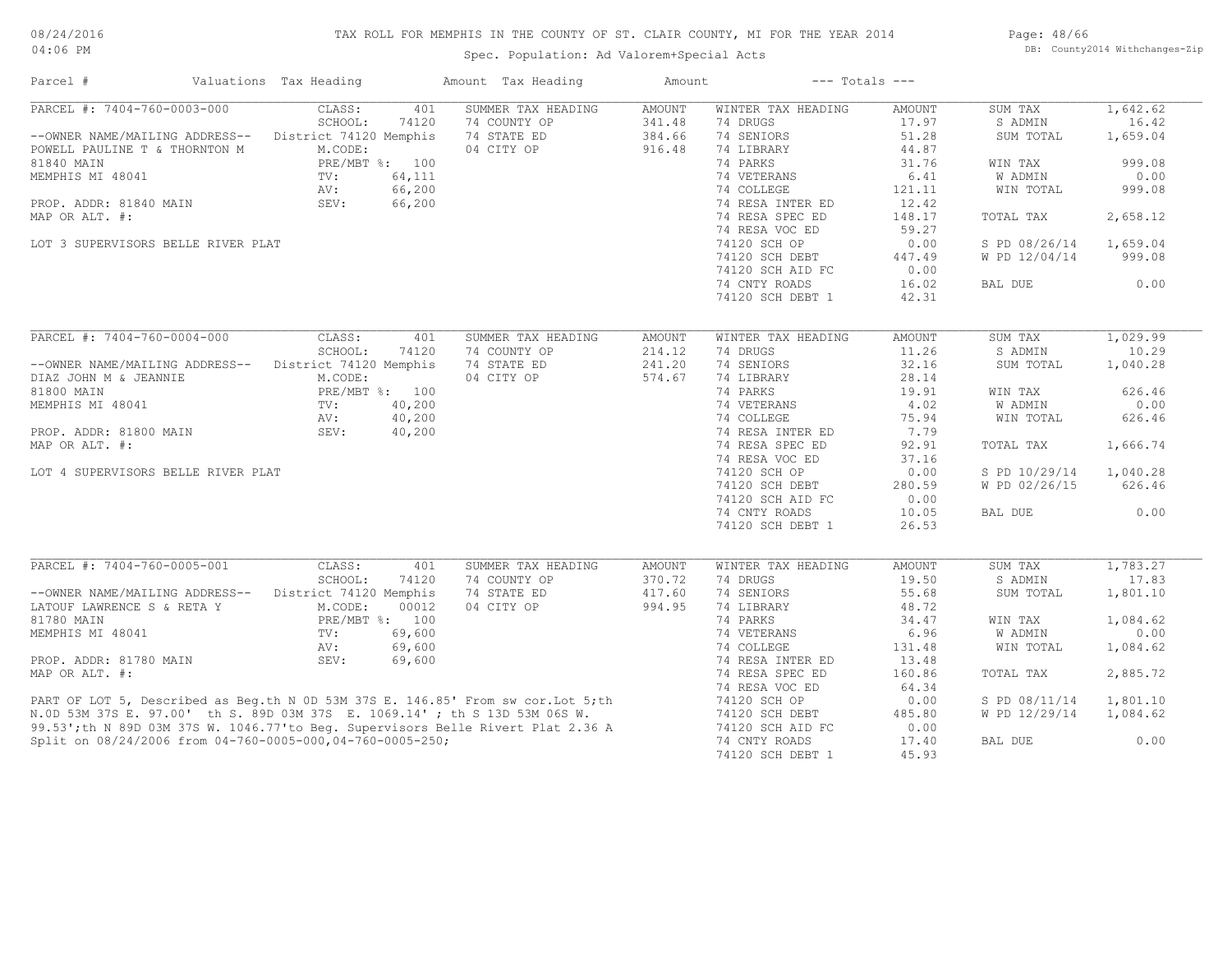Spec. Population: Ad Valorem+Special Acts

Page: 49/66 DB: County2014 Withchanges-Zip

| Parcel #                                               | Valuations Tax Heading |        | Amount Tax Heading                                                                                                                                                                                                                   | Amount        | $---$ Totals $---$                |                |                |          |
|--------------------------------------------------------|------------------------|--------|--------------------------------------------------------------------------------------------------------------------------------------------------------------------------------------------------------------------------------------|---------------|-----------------------------------|----------------|----------------|----------|
| PARCEL #: 7404-760-0005-252                            | CLASS:                 | 401    | SUMMER TAX HEADING                                                                                                                                                                                                                   | <b>AMOUNT</b> | WINTER TAX HEADING                | <b>AMOUNT</b>  | SUM TAX        | 1,058.17 |
|                                                        | SCHOOL:                | 74120  | 74 COUNTY OP                                                                                                                                                                                                                         | 219.98        | 74 DRUGS                          | 11.57          | S ADMIN        | 10.58    |
| -- OWNER NAME/MAILING ADDRESS-- District 74120 Memphis |                        |        | 74 STATE ED                                                                                                                                                                                                                          | 247.80        | 74 SENIORS                        | 33.04          | S INTRST       | 63.49    |
| RESCHKE, NICOLE ET AL.                                 | M.CODE:                |        | 04 CITY OP                                                                                                                                                                                                                           | 590.39        | 74 LIBRARY                        | 28.91          | SUM TOTAL      | 1,132.24 |
| 81750 MAIN ST.                                         | PRE/MBT %: 100         |        |                                                                                                                                                                                                                                      |               | 74 PARKS                          | 20.46          |                |          |
| MEMPHIS MI 48041                                       | TV:                    | 41,300 |                                                                                                                                                                                                                                      |               | 74 VETERANS                       | 4.13           | WIN TAX        | 643.59   |
|                                                        | AV:                    | 41,300 |                                                                                                                                                                                                                                      |               | 74 COLLEGE                        | 78.01          | <b>W ADMIN</b> | 0.00     |
| PROP. ADDR: 81750 MAIN                                 | SEV:                   | 41,300 |                                                                                                                                                                                                                                      |               | 74 RESA INTER ED                  | 8,00           | WIN TOTAL      | 643.59   |
| MAP OR ALT. #:                                         |                        |        |                                                                                                                                                                                                                                      |               | 74 RESA SPEC ED                   | 95.45          |                |          |
|                                                        |                        |        |                                                                                                                                                                                                                                      |               | 74 RESA VOC ED                    | 38.18          | TOTAL TAX      | 1,775.83 |
|                                                        |                        |        | S 165' OF W 396' OF LOT 5 EXC BEG N 0D 53M 37S E 146.85' FROM SW COR OF LOT 5, TH S                                                                                                                                                  |               | 74120 SCH OP                      | 0.00           |                |          |
|                                                        |                        |        | 89D 3M 37S E 396', TH N OD 53M 37S E 16.70', TH N 88D 51M 3S W 396', TH S OD 53M                                                                                                                                                     |               | 74120 SCH DEBT                    | 288.27         | BAL DUE        | 1,775.83 |
| 37S W 18.15' TO BEG SUPERVISOR'S BELLE RIVER PLAT      |                        |        |                                                                                                                                                                                                                                      |               | 74120 SCH AID FC                  | 0.00           |                |          |
|                                                        |                        |        |                                                                                                                                                                                                                                      |               |                                   |                |                |          |
|                                                        |                        |        |                                                                                                                                                                                                                                      |               | 74 CNTY ROADS                     | 10.32          |                |          |
|                                                        |                        |        |                                                                                                                                                                                                                                      |               | 74120 SCH DEBT 1                  | 27.25          |                |          |
| PARCEL #: 7404-760-0005-260                            | CLASS:                 | 402    | SUMMER TAX HEADING                                                                                                                                                                                                                   | AMOUNT        | WINTER TAX HEADING                | <b>AMOUNT</b>  | SUM TAX        | 215.22   |
|                                                        | SCHOOL:                | 74120  | 74 COUNTY OP                                                                                                                                                                                                                         | 44.74         | 74 DRUGS                          | 2.35           | S ADMIN        | 2.15     |
|                                                        |                        |        |                                                                                                                                                                                                                                      |               |                                   |                |                |          |
| -- OWNER NAME/MAILING ADDRESS-- District 74120 Memphis |                        |        | 74 STATE ED                                                                                                                                                                                                                          | 50.40         | 74 SENIORS                        | 6.72           | S INTRST       | 12.91    |
| CITY OF MEMPHIS                                        | M.CODE:                |        | 04 CITY OP                                                                                                                                                                                                                           | 120.08        | 74 LIBRARY                        | 5.88           | SUM TOTAL      | 230.28   |
| 35095 POTTER PO BOX 28                                 | PRE/MBT %: 0           |        |                                                                                                                                                                                                                                      |               | 74 PARKS                          | 4.16           |                |          |
| MEMPHIS MI 48041-0028                                  | TV:                    | 8,400  |                                                                                                                                                                                                                                      |               | 74 VETERANS                       | 0.84           | WIN TAX        | 281.67   |
|                                                        | AV:                    | 8,400  |                                                                                                                                                                                                                                      |               | 74 COLLEGE                        | 15.86          | W ADMIN        | 0.00     |
| PROP. ADDR:                                            | SEV:                   | 8,400  |                                                                                                                                                                                                                                      |               | 74 RESA INTER ED                  | 1.62           | WIN TOTAL      | 281.67   |
| MAP OR ALT. #:                                         |                        |        |                                                                                                                                                                                                                                      |               | 74 RESA SPEC ED                   | 19.41          |                |          |
|                                                        |                        |        |                                                                                                                                                                                                                                      |               | 74 RESA VOC ED                    | 7.76           | TOTAL TAX      | 511.95   |
|                                                        |                        |        | BEG S 88D 51M 3S E 396' FROM SW COR LOT 5, TH S 88D 51M 3S E 616.05', TH N 13D 53M                                                                                                                                                   |               | 74120 SCH OP                      | 150.80         |                |          |
|                                                        |                        |        |                                                                                                                                                                                                                                      |               | 74120 SCH DEBT                    | 58.63          | BAL DUE        | 511.95   |
|                                                        |                        |        |                                                                                                                                                                                                                                      |               | 74120 SCH AID FC                  | 0.00           |                |          |
|                                                        |                        |        |                                                                                                                                                                                                                                      |               | 74 CNTY ROADS                     | 2.10           |                |          |
|                                                        |                        |        | 6S E 220.14', TH N 89D 3M 37S W 561.48', TH S 0D 56M 23S W 64', TH N 89D 3M 37S W<br>104', TH S 0D 53M 37S W 148.30' TO BEG EXC BEG N 0D 53M 37S E 146.85' & S 89D 3M<br>37S E 500' FROM SW COR OF LOT 5, TH S 89D 3M 37S E 546.77', |               | 74120 SCH DEBT 1                  | 5.54           |                |          |
| RIVER PLAT SPLIT PER SHERIFF DEED 3816-908;3815-877    |                        |        |                                                                                                                                                                                                                                      |               |                                   |                |                |          |
|                                                        |                        |        |                                                                                                                                                                                                                                      |               |                                   |                |                |          |
| PARCEL #: 7404-760-0006-000                            | CLASS:                 | 401    | SUMMER TAX HEADING                                                                                                                                                                                                                   | AMOUNT        | WINTER TAX HEADING                | AMOUNT         | SUM TAX        | 1,083.80 |
|                                                        | SCHOOL:                | 74120  | 74 COUNTY OP                                                                                                                                                                                                                         | 225.31        | 74 DRUGS                          | 11.85          | S ADMIN        | 10.83    |
| -- OWNER NAME/MAILING ADDRESS-- District 74120 Memphis |                        |        | 74 STATE ED                                                                                                                                                                                                                          | 253.80        | 74 SENIORS                        | 33.84          | SUM TOTAL      | 1,094.63 |
| FOSS JERRY                                             | M.CODE:                |        | 04 CITY OP                                                                                                                                                                                                                           | 604.69        | 74 LIBRARY                        | 29.61          |                |          |
|                                                        | PRE/MBT %: 100         |        |                                                                                                                                                                                                                                      |               | 74 PARKS                          | 20.95          | WIN TAX        | 659.16   |
|                                                        |                        | 42,300 |                                                                                                                                                                                                                                      |               | 74 VETERANS                       | 4.23           | W ADMIN        | 0.00     |
|                                                        | TV:                    |        |                                                                                                                                                                                                                                      |               | 74 COLLEGE                        | 79.90          | WIN TOTAL      | 659.16   |
|                                                        | AV:                    | 42,300 |                                                                                                                                                                                                                                      |               |                                   |                |                |          |
| 81700 MAIN<br>PROP. ADDR: 81700 MAIN                   | SEV:                   |        |                                                                                                                                                                                                                                      |               | 74 RESA INTER ED                  | 8.19           |                |          |
|                                                        |                        | 42,300 |                                                                                                                                                                                                                                      |               |                                   |                |                |          |
|                                                        |                        |        |                                                                                                                                                                                                                                      |               | 74 RESA SPEC ED                   | 97.76          | TOTAL TAX      | 1,753.79 |
| MEMPHIS MI 48041<br>MAP OR ALT. #:                     |                        |        |                                                                                                                                                                                                                                      |               | 74 RESA VOC ED                    | 39.10          |                |          |
| LOT 6 SUPERVISORS BELLE RIVER PLAT                     |                        |        |                                                                                                                                                                                                                                      |               | 74120 SCH OP                      | 0.00           | S PD 08/26/14  | 1,094.63 |
|                                                        |                        |        |                                                                                                                                                                                                                                      |               | 74120 SCH DEBT                    | 295.25         | W PD 02/11/15  | 659.16   |
|                                                        |                        |        |                                                                                                                                                                                                                                      |               | 74120 SCH AID FC                  | 0.00           |                |          |
|                                                        |                        |        |                                                                                                                                                                                                                                      |               | 74 CNTY ROADS<br>74120 SCH DEBT 1 | 10.57<br>27.91 | BAL DUE        | 0.00     |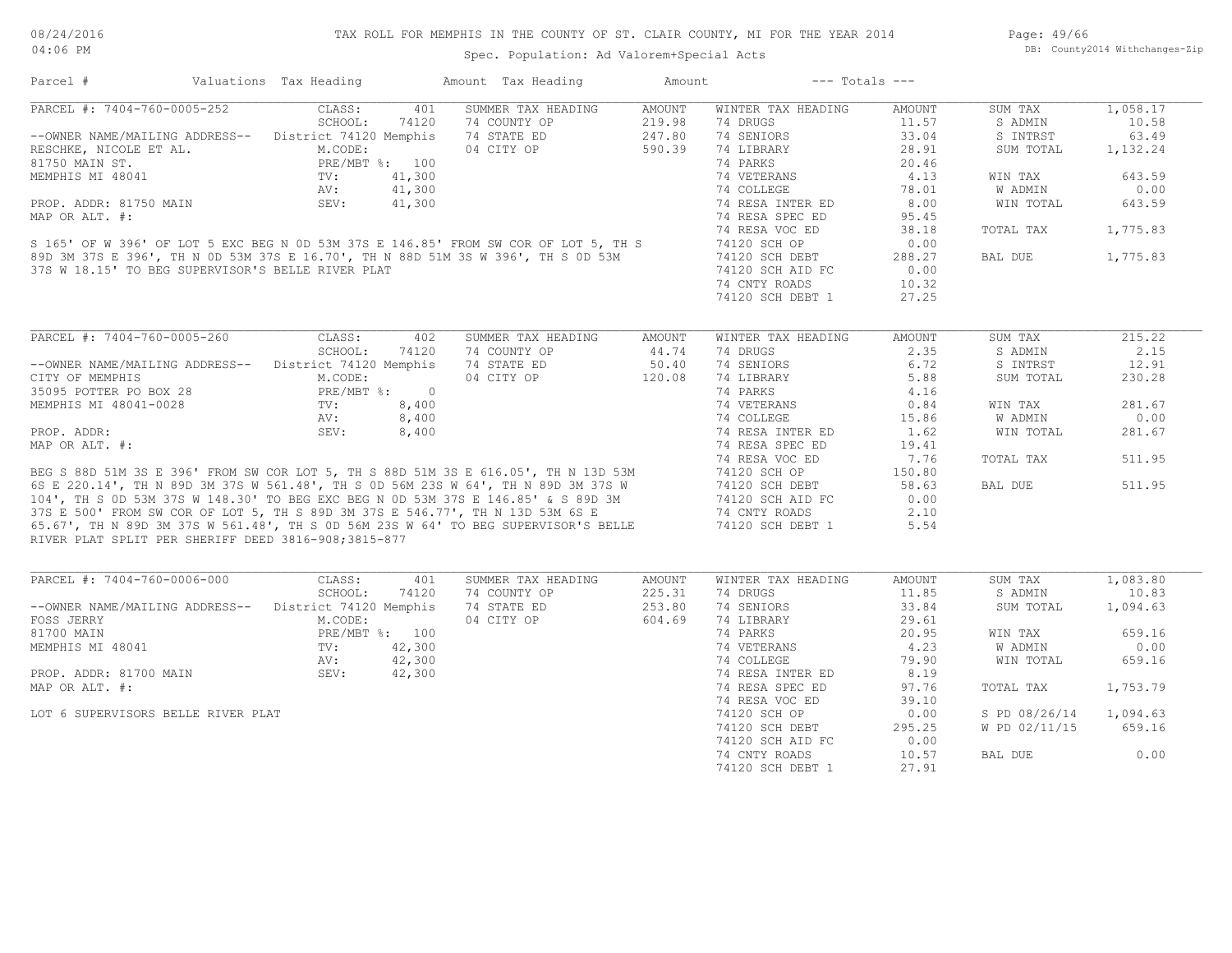# TAX ROLL FOR MEMPHIS IN THE COUNTY OF ST. CLAIR COUNTY, MI FOR THE YEAR 2014

Spec. Population: Ad Valorem+Special Acts

Page: 50/66 DB: County2014 Withchanges-Zip

| Parcel #                                              | Valuations Tax Heading                   |                | Amount Tax Heading                                                                                                                                                                                                                   | Amount | --- Totals ---                                |        |                        |          |
|-------------------------------------------------------|------------------------------------------|----------------|--------------------------------------------------------------------------------------------------------------------------------------------------------------------------------------------------------------------------------------|--------|-----------------------------------------------|--------|------------------------|----------|
| PARCEL #: 7404-760-0007-000 CLASS:                    |                                          | 703            | SUMMER TAX HEADING AMOUNT                                                                                                                                                                                                            |        | WINTER TAX HEADING                            | AMOUNT | SUM TAX                | 0.00     |
|                                                       |                                          |                |                                                                                                                                                                                                                                      |        |                                               | 0.00   | S ADMIN                | 0.00     |
|                                                       |                                          |                | --OWNER NAME/MAILING ADDRESS-- District 74120 Memphis 74 STATE ED 0.00 74 SENIORS<br>CITY OF MEMPHIS ADDRESS-- District 74120 Memphis 74 STATE ED 0.00 74 SENIORS<br>35095 POTTER 1990 DERIMARY DREAMER ARE NOT 3.                   |        |                                               | 0.00   | SUM TOTAL              | 0.00     |
|                                                       |                                          |                |                                                                                                                                                                                                                                      |        |                                               | 0.00   |                        |          |
| 35095 POTTER                                          | $PRE/MBT$ %:                             | $\circ$        |                                                                                                                                                                                                                                      |        | 74 PARKS                                      | 0.00   | WIN TAX                | 0.00     |
| MEMPHIS MI 48041                                      | TV:                                      | $\overline{0}$ |                                                                                                                                                                                                                                      |        |                                               | 0.00   | W ADMIN                | 0.00     |
|                                                       |                                          | $AV:$ 0        |                                                                                                                                                                                                                                      |        |                                               | 0.00   | WIN TOTAL              | 0.00     |
| PROP. ADDR: MAIN/CITY PARK VACANT SEV: 0              |                                          |                |                                                                                                                                                                                                                                      |        | 74 VETERANS<br>74 COLLEGE<br>74 RESA INTER ED | 0.00   |                        |          |
| MAP OR ALT. #:                                        |                                          |                |                                                                                                                                                                                                                                      |        | 74 RESA SPEC ED                               | 0.00   | TOTAL TAX              | 0.00     |
|                                                       |                                          |                |                                                                                                                                                                                                                                      |        | 74 RESA VOC ED                                | 0.00   |                        |          |
|                                                       |                                          |                | LOTS 7 & 8 ALSO OLD C & O R/W 66 FT WIDE; ADJ ABV LOTS ON S & EXTD E TO CITY LIMITS 74120 SCH OP<br>& THAT PART OF SE 1/4 LYING N & E OF ABV DESC. SEC 35 T6N R14E SUPERVISORS BELLE 74120 SCH DEBT<br>PIVER PIAT                    |        |                                               | 0.00   | BAL DUE                | 0.00     |
|                                                       |                                          |                |                                                                                                                                                                                                                                      |        |                                               | 0.00   |                        |          |
| RIVER PLAT                                            |                                          |                |                                                                                                                                                                                                                                      |        | 74120 SCH AID FC                              | 0.00   |                        |          |
|                                                       |                                          |                |                                                                                                                                                                                                                                      |        |                                               |        |                        |          |
|                                                       |                                          |                |                                                                                                                                                                                                                                      |        | 74 CNTY ROADS                                 | 0.00   |                        |          |
|                                                       |                                          |                |                                                                                                                                                                                                                                      |        | 74120 SCH DEBT 1                              | 0.00   |                        |          |
| PARCEL #: 7404-760-0008-000 CLASS: 202                |                                          |                | SUMMER TAX HEADING                                                                                                                                                                                                                   | AMOUNT | WINTER TAX HEADING                            | AMOUNT | SUM TAX                | 1,521.93 |
|                                                       |                                          | SCHOOL: 74120  | 74 COUNTY OP                                                                                                                                                                                                                         | 316.39 | 74 DRUGS                                      | 16.64  | S ADMIN                | 15.21    |
| --OWNER NAME/MAILING ADDRESS-- District 74120 Memphis |                                          |                | 74 STATE ED                                                                                                                                                                                                                          | 356.40 | 74 SENIORS                                    | 47.52  | SUM TOTAL              | 1,537.14 |
| JOHNSTON JOHN R                                       | M.CODE:                                  |                | 04 CITY OP                                                                                                                                                                                                                           |        | 74 LIBRARY                                    | 41.58  |                        |          |
|                                                       |                                          |                |                                                                                                                                                                                                                                      | 849.14 |                                               |        |                        |          |
| 33711 BOARDMAN RD                                     | PRE/MBT %: 0<br>TV: 59,400<br>AV: 59,400 |                |                                                                                                                                                                                                                                      |        | 74 PARKS                                      | 29.42  | WIN TAX                | 1,992.10 |
| MEMPHIS MI 48041                                      |                                          |                |                                                                                                                                                                                                                                      |        | 74 VETERANS                                   | 5.94   | W ADMIN                | 0.00     |
|                                                       |                                          |                |                                                                                                                                                                                                                                      |        | 74 COLLEGE                                    | 112.21 | WIN TOTAL              | 1,992.10 |
| PROP. ADDR: VACANT MAIN                               | SEV: 59,400                              |                |                                                                                                                                                                                                                                      |        | 74 RESA INTER ED                              | 11.51  |                        |          |
| MAP OR ALT. #:                                        |                                          |                |                                                                                                                                                                                                                                      |        | 74 RESA SPEC ED                               | 137.29 | TOTAL TAX              | 3,529.24 |
|                                                       |                                          |                |                                                                                                                                                                                                                                      |        |                                               |        |                        |          |
|                                                       |                                          |                |                                                                                                                                                                                                                                      |        |                                               |        | S PD 11/19/14 1,537.14 |          |
| SUPERVISORS BELLE RIVER PLAT                          |                                          |                |                                                                                                                                                                                                                                      |        | 74120 SCH DEBT                                | 414.61 | W PD 01/20/15 1,992.10 |          |
|                                                       |                                          |                |                                                                                                                                                                                                                                      |        | 74120 SCH AID FC                              | 0.00   |                        |          |
|                                                       |                                          |                |                                                                                                                                                                                                                                      |        | 74 CNTY ROADS                                 | 14.85  | BAL DUE                | 0.00     |
|                                                       |                                          |                |                                                                                                                                                                                                                                      |        | 74120 SCH DEBT 1                              | 39.20  |                        |          |
|                                                       |                                          |                |                                                                                                                                                                                                                                      |        |                                               |        |                        |          |
| PARCEL #: 7404-760-0009-000 CLASS: 401                |                                          |                | SUMMER TAX HEADING                                                                                                                                                                                                                   | AMOUNT | WINTER TAX HEADING                            | AMOUNT | SUM TAX                | 963.37   |
|                                                       |                                          | SCHOOL: 74120  | 74 COUNTY OP                                                                                                                                                                                                                         | 200.27 | 74 DRUGS                                      | 10.53  | S ADMIN                | 9.63     |
| --OWNER NAME/MAILING ADDRESS-- District 74120 Memphis |                                          |                | 74 STATE ED                                                                                                                                                                                                                          | 225.60 | 74 SENIORS                                    | 30.08  | SUM TOTAL              | 973.00   |
| KING ROSEMARY                                         | M.CODE:<br>PRE/MBT %: 100<br>TV: 37,600  |                | 04 CITY OP 537.50                                                                                                                                                                                                                    |        | 74 LIBRARY                                    | 26.32  |                        |          |
| 81921 MAIN                                            |                                          |                |                                                                                                                                                                                                                                      |        | 74 PARKS                                      | 18.62  | WIN TAX                | 585.93   |
| MEMPHIS MI 48041                                      |                                          |                |                                                                                                                                                                                                                                      |        | 74 VETERANS                                   | 3.76   | W ADMIN                | 0.00     |
|                                                       | AV: 37,600                               |                |                                                                                                                                                                                                                                      |        | 74 COLLEGE                                    | 71.03  | WIN TOTAL              | 585.93   |
|                                                       |                                          |                |                                                                                                                                                                                                                                      |        |                                               | 7.28   |                        |          |
|                                                       |                                          |                |                                                                                                                                                                                                                                      |        |                                               | 86.90  | TOTAL TAX 1,558.93     |          |
|                                                       |                                          |                |                                                                                                                                                                                                                                      |        |                                               | 34.76  |                        |          |
|                                                       |                                          |                | PROP. ADDR: 81921 MAIN SEV: 37,600<br>MAP OR ALT. #: 74 RESA SPEC ED<br>E 165 FT OF LOT 9 EXC N 179 FT & EXC S 300 FT SUPERVISORS BELLE RIVER PLAT 74 RESA VOC ED<br>E 165 FT OF LOT 9 EXC N 179 FT & EXC S 300 FT SUPERVISORS BELLE |        |                                               | 0.00   | S PD 08/11/14          | 973.00   |
|                                                       |                                          |                |                                                                                                                                                                                                                                      |        | 74120 SCH DEBT                                | 262.44 | W PD 01/16/15 585.93   |          |
|                                                       |                                          |                |                                                                                                                                                                                                                                      |        | 74120 SCH AID FC                              | 0.00   |                        |          |
|                                                       |                                          |                |                                                                                                                                                                                                                                      |        | 74 CNTY ROADS                                 | 9.40   | BAL DUE                | 0.00     |
|                                                       |                                          |                |                                                                                                                                                                                                                                      |        |                                               |        |                        |          |
|                                                       |                                          |                |                                                                                                                                                                                                                                      |        | 74120 SCH DEBT 1                              | 24.81  |                        |          |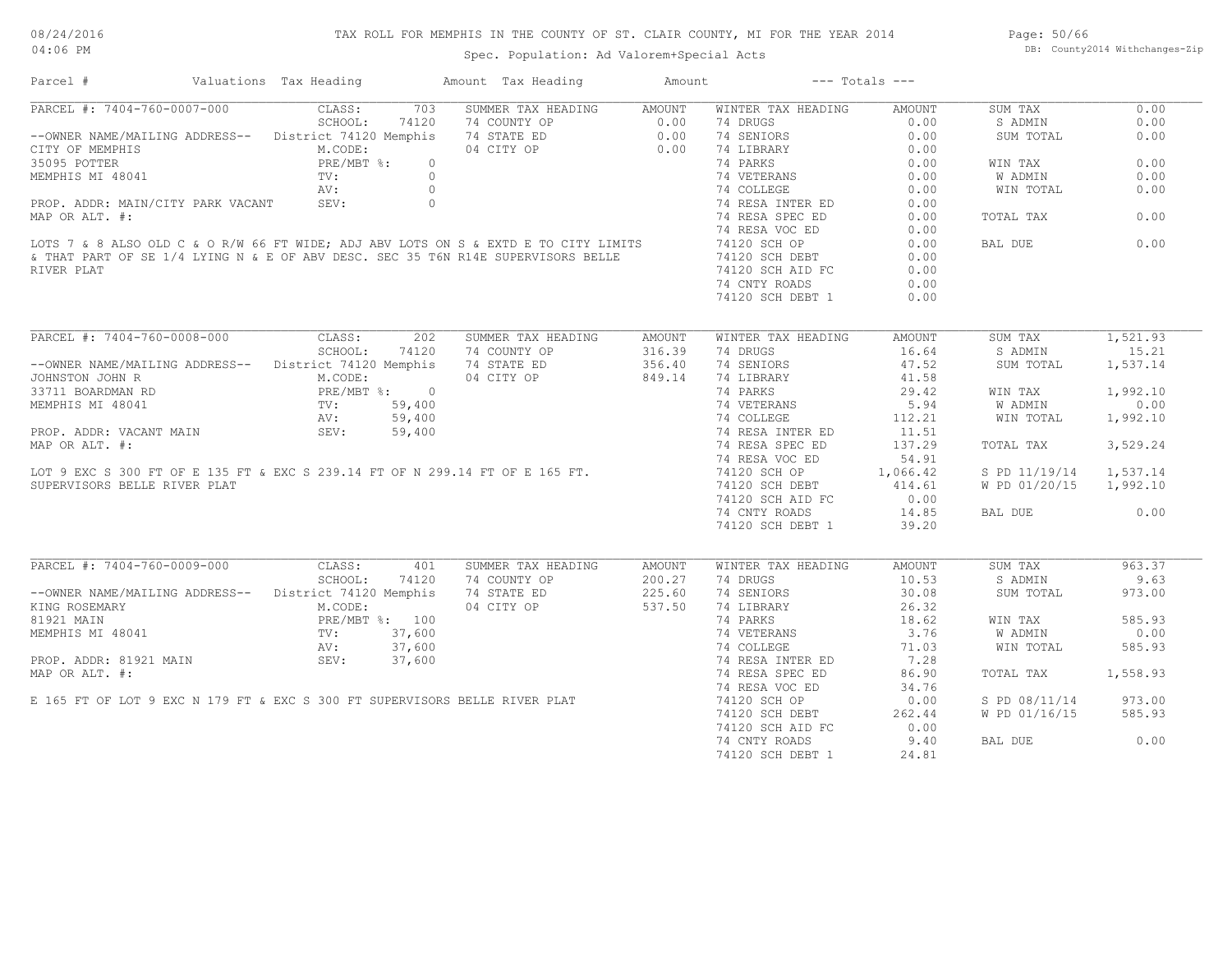# TAX ROLL FOR MEMPHIS IN THE COUNTY OF ST. CLAIR COUNTY, MI FOR THE YEAR 2014

04:06 PM

# Spec. Population: Ad Valorem+Special Acts

Page: 51/66 DB: County2014 Withchanges-Zip

| Parcel #                                                                                                                                                           | Valuations Tax Heading |            | Amount Tax Heading                                                                                                                                                                                                                             | Amount | $---$ Totals $---$                                                                                                                                                                   |        |                        |          |
|--------------------------------------------------------------------------------------------------------------------------------------------------------------------|------------------------|------------|------------------------------------------------------------------------------------------------------------------------------------------------------------------------------------------------------------------------------------------------|--------|--------------------------------------------------------------------------------------------------------------------------------------------------------------------------------------|--------|------------------------|----------|
|                                                                                                                                                                    |                        |            | PARCEL #: 7404-760-0010-000 CLASS: 401 SUMMER TAX HEADING                                                                                                                                                                                      | AMOUNT | WINTER TAX HEADING                                                                                                                                                                   | AMOUNT | SUM TAX                | 1,006.93 |
|                                                                                                                                                                    |                        |            |                                                                                                                                                                                                                                                |        | 74 DRUGS                                                                                                                                                                             | 11.01  | S ADMIN                | 10.06    |
|                                                                                                                                                                    |                        |            | SCHOOL: 74120 74 COUNTY OP 209.33<br>--OWNER NAME/MAILING ADDRESS-- District 74120 Memphis 74 STATE ED 235.80<br>LARKIN DEBORAH M.CODE: 04 CITY OP 561.80<br>81865 MAIN ST                                                                     |        | 74 SENIORS                                                                                                                                                                           | 31.44  | SUM TOTAL              | 1,016.99 |
| LARKIN DEBORAH M.CODE:<br>81865 MAIN ST PRE/MBT %: 100<br>MEMPHIS MI 48041 TV: 39,300<br>PROP. ADDR: 81865 MAIN SEV: 39,300                                        |                        |            |                                                                                                                                                                                                                                                |        | 74 LIBRARY                                                                                                                                                                           | 27.51  |                        |          |
|                                                                                                                                                                    |                        |            | PRE/MBT %: 100<br>MEMPHIS MI ST<br>MEMPHIS MI 48041<br>PRE/MBT %: 100<br>NEMPHIS MI 48041<br>TV: 39,300<br>AV: 39,300<br>AV: 39,300<br>MAP OR ALT. #:<br>N 80 FT OF S 230 FT OF E 135 FT OF LOT 9 SUPERVISORS BELLE RIVER PLAT                 |        | 74 PARKS                                                                                                                                                                             | 19.46  | WIN TAX                | 612.42   |
|                                                                                                                                                                    |                        |            |                                                                                                                                                                                                                                                |        |                                                                                                                                                                                      | 3.93   | W ADMIN                | 0.00     |
|                                                                                                                                                                    |                        |            |                                                                                                                                                                                                                                                |        | 74 VETERANS<br>74 COLLEGE                                                                                                                                                            | 74.24  | WIN TOTAL              | 612.42   |
|                                                                                                                                                                    |                        |            |                                                                                                                                                                                                                                                |        |                                                                                                                                                                                      |        |                        |          |
|                                                                                                                                                                    |                        |            |                                                                                                                                                                                                                                                |        |                                                                                                                                                                                      |        |                        |          |
|                                                                                                                                                                    |                        |            |                                                                                                                                                                                                                                                |        |                                                                                                                                                                                      |        | TOTAL TAX 1,629.41     |          |
|                                                                                                                                                                    |                        |            |                                                                                                                                                                                                                                                |        | 74 RESA VOC ED<br>9 14 RESA VOC ED<br>14120 SCH OP 0.00<br>14120 SCH DEBT 274.31<br>14120 SCH AID FC 0.00                                                                            | 36.33  |                        |          |
|                                                                                                                                                                    |                        |            |                                                                                                                                                                                                                                                |        |                                                                                                                                                                                      |        | S PD 07/29/14 1,016.99 |          |
|                                                                                                                                                                    |                        |            |                                                                                                                                                                                                                                                |        |                                                                                                                                                                                      |        | W PD 02/03/15 612.42   |          |
|                                                                                                                                                                    |                        |            |                                                                                                                                                                                                                                                |        |                                                                                                                                                                                      |        |                        |          |
|                                                                                                                                                                    |                        |            |                                                                                                                                                                                                                                                |        | 74 CNTY ROADS                                                                                                                                                                        | 9.82   | BAL DUE 0.00           |          |
|                                                                                                                                                                    |                        |            |                                                                                                                                                                                                                                                |        | 74120 SCH DEBT 1 25.93                                                                                                                                                               |        |                        |          |
|                                                                                                                                                                    |                        |            |                                                                                                                                                                                                                                                |        |                                                                                                                                                                                      |        |                        |          |
| PARCEL #: 7404-760-0011-000                                                                                                                                        |                        | CLASS: 401 | SUMMER TAX HEADING                                                                                                                                                                                                                             | AMOUNT | WINTER TAX HEADING                                                                                                                                                                   | AMOUNT | SUM TAX                | 737.90   |
|                                                                                                                                                                    | SCHOOL:                | 74120      |                                                                                                                                                                                                                                                |        | 74 DRUGS                                                                                                                                                                             | 8.07   | S ADMIN                | 7.37     |
| --OWNER NAME/MAILING ADDRESS-- District 74120 Memphis 74 STATE ED                                                                                                  |                        |            | 74 COUNTY OP 153.40<br>74 STATE ED 172.80                                                                                                                                                                                                      |        | 74 SENIORS                                                                                                                                                                           | 23.04  | SUM TOTAL              | 745.27   |
|                                                                                                                                                                    |                        |            | FIRE THOMAS H & SALWA N<br>FIRE THOMAS H & SALWA N<br>MACOMB MI 48042<br>MACOMB MI 48042<br>PRE PIST MAIN<br>MAP OR ALT. #:<br>MAP OR ALT. #:<br>SI19 FT OF N 179 FT OF E 165 FT OF LOT 9 SUPERVISORS BELLE RIVER PLAT<br>PRESS TOP N 179 FT O |        | 74 LIBRARY<br>74 LIBRARY<br>74 VETERANS<br>74 COLLEGE<br>74 RESA INTER ED<br>74 RESA INTER ED<br>74 RESA SPEC ED<br>76 C.56<br>74 RESA SPEC ED<br>86.56<br>74 RESA INTER ED<br>86.56 |        |                        |          |
| XIZY THOMAS H & SALWA N<br>M.CODE:<br>S2190 WATKINS GLEN<br>MACOMB MI 48042<br>MACOMB MI 48042<br>PRE/MBT %:<br>28,800<br>PROP. ADDR: 81951 MAIN<br>SEV:<br>28,800 |                        |            |                                                                                                                                                                                                                                                |        |                                                                                                                                                                                      |        | WIN TAX                | 965.84   |
|                                                                                                                                                                    |                        |            |                                                                                                                                                                                                                                                |        |                                                                                                                                                                                      |        | W ADMIN                | 0.00     |
|                                                                                                                                                                    |                        |            |                                                                                                                                                                                                                                                |        |                                                                                                                                                                                      |        |                        |          |
|                                                                                                                                                                    |                        |            |                                                                                                                                                                                                                                                |        |                                                                                                                                                                                      |        | WIN TOTAL              | 965.84   |
|                                                                                                                                                                    |                        |            |                                                                                                                                                                                                                                                |        |                                                                                                                                                                                      |        |                        |          |
|                                                                                                                                                                    |                        |            |                                                                                                                                                                                                                                                |        |                                                                                                                                                                                      |        | TOTAL TAX              | 1,711.11 |
|                                                                                                                                                                    |                        |            |                                                                                                                                                                                                                                                |        |                                                                                                                                                                                      | 26.62  |                        |          |
|                                                                                                                                                                    |                        |            |                                                                                                                                                                                                                                                |        |                                                                                                                                                                                      | 517.05 | S PD 08/12/14 745.27   |          |
|                                                                                                                                                                    |                        |            |                                                                                                                                                                                                                                                |        |                                                                                                                                                                                      | 201.02 | W PD 01/20/15          | 965.84   |
|                                                                                                                                                                    |                        |            |                                                                                                                                                                                                                                                |        |                                                                                                                                                                                      |        |                        |          |
|                                                                                                                                                                    |                        |            |                                                                                                                                                                                                                                                |        | 74120 SCH AID FC 0.00<br>74 CNTY ROADS 7.20                                                                                                                                          |        | BAL DUE                | 0.00     |
|                                                                                                                                                                    |                        |            |                                                                                                                                                                                                                                                |        | 74120 SCH DEBT 1 19.00                                                                                                                                                               |        |                        |          |
|                                                                                                                                                                    |                        |            |                                                                                                                                                                                                                                                |        |                                                                                                                                                                                      |        |                        |          |
| PARCEL #: 7404-760-0012-000 CLASS:                                                                                                                                 |                        | 401        | SUMMER TAX HEADING                                                                                                                                                                                                                             | AMOUNT | WINTER TAX HEADING                                                                                                                                                                   | AMOUNT | SUM TAX                | 1,352.82 |
|                                                                                                                                                                    |                        |            |                                                                                                                                                                                                                                                |        | 74 DRUGS                                                                                                                                                                             | 14.79  | S ADMIN                | 13.52    |
|                                                                                                                                                                    |                        |            |                                                                                                                                                                                                                                                |        | 74 SENIORS                                                                                                                                                                           | 42.24  | S INTRST               | 0.81     |
| CUCCHIARA JAMES D<br>CUCCHIARA JAMES D<br>30030 29 MILE<br>LENOX MI 48048<br>TV: 52,800<br>PROP. ADDR: 81811 MAIN<br>SEV: 52,800                                   |                        |            | --OWNER NAME/MAILING ADDRESS--<br>CUCCHIARA JAMES D<br>CUCCHIARA JAMES D<br>CUCCHIARA JAMES D<br>M.CODE:<br>PER/MPT %.<br>PER/MPT %.<br>20030.20 MILE<br>PER/MPT %.                                                                            |        | 74 LIBRARY<br>74 PARKS<br>74 VETERANS<br>74 COLLEGE<br>74 COLLEGE<br>74 RESA INTER ED<br>74 RESA INTER ED<br>10.23                                                                   |        | SUM TOTAL              | 1,367.15 |
|                                                                                                                                                                    |                        |            |                                                                                                                                                                                                                                                |        |                                                                                                                                                                                      |        |                        |          |
|                                                                                                                                                                    |                        |            |                                                                                                                                                                                                                                                |        |                                                                                                                                                                                      |        | WIN TAX                | 1,770.73 |
|                                                                                                                                                                    |                        |            |                                                                                                                                                                                                                                                |        |                                                                                                                                                                                      |        | <b>W ADMIN</b>         | 0.00     |
|                                                                                                                                                                    |                        |            |                                                                                                                                                                                                                                                |        |                                                                                                                                                                                      |        | WIN TOTAL              | 1,770.73 |
|                                                                                                                                                                    |                        |            |                                                                                                                                                                                                                                                |        | 74 RESA SPEC ED                                                                                                                                                                      | 122.03 |                        |          |
|                                                                                                                                                                    |                        |            |                                                                                                                                                                                                                                                |        | 74 RESA VOC ED                                                                                                                                                                       | 48.81  | TOTAL TAX              | 3,137.88 |
|                                                                                                                                                                    |                        |            | 30030 29 MILE<br>LENOX MI 48048<br>LENOX MI 48048<br>PROP. ADDR: 81811 MAIN<br>MAP OR ALT. #:<br>S 150 FT OF E 135 FT OF LOT 9 SUPERVISORS BELLE RIVER PLAT                                                                                    |        |                                                                                                                                                                                      | 947.92 |                        |          |
|                                                                                                                                                                    |                        |            |                                                                                                                                                                                                                                                |        | 74120 SCH OP<br>74120 SCH DEBT                                                                                                                                                       |        |                        |          |
|                                                                                                                                                                    |                        |            |                                                                                                                                                                                                                                                |        |                                                                                                                                                                                      | 368.54 | S PD 09/26/14 1,352.81 |          |
|                                                                                                                                                                    |                        |            |                                                                                                                                                                                                                                                |        | 74120 SCH AID FC                                                                                                                                                                     | 0.00   |                        |          |
|                                                                                                                                                                    |                        |            |                                                                                                                                                                                                                                                |        | 74 CNTY ROADS                                                                                                                                                                        | 13.20  | BAL DUE                | 1,785.07 |
|                                                                                                                                                                    |                        |            |                                                                                                                                                                                                                                                |        | 74120 SCH DEBT 1                                                                                                                                                                     | 34.84  |                        |          |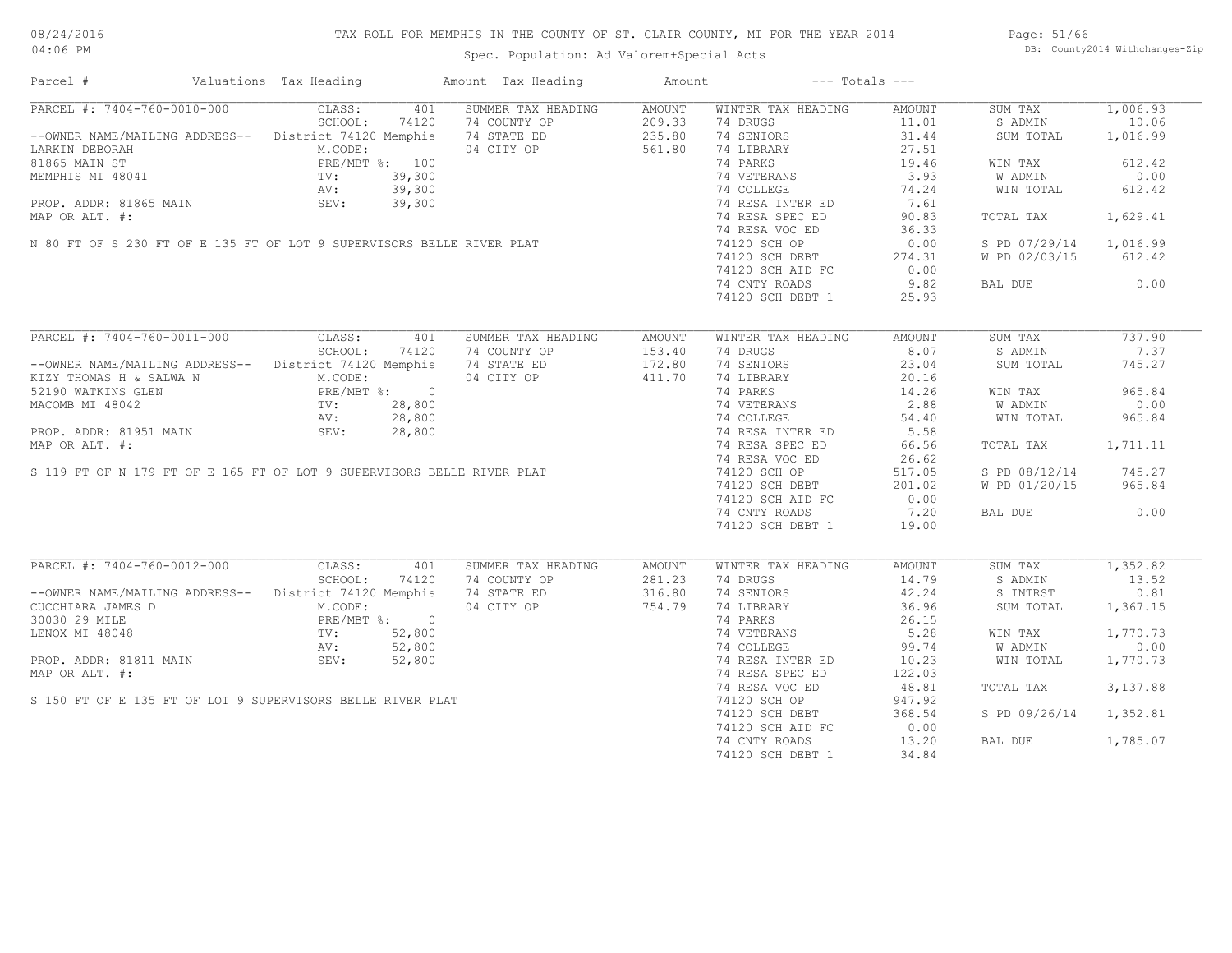| Parcel #                                                                                                                                                                                                                             | Valuations Tax Heading | Amount Tax Heading                                        | Amount        |                    | $---$ Totals $---$ |               |          |
|--------------------------------------------------------------------------------------------------------------------------------------------------------------------------------------------------------------------------------------|------------------------|-----------------------------------------------------------|---------------|--------------------|--------------------|---------------|----------|
| PARCEL #: 7404-760-0013-000                                                                                                                                                                                                          | CLASS:                 | 401<br>SUMMER TAX HEADING                                 | AMOUNT        | WINTER TAX HEADING | AMOUNT             | SUM TAX       | 1,245.21 |
|                                                                                                                                                                                                                                      | SCHOOL:                | 74 COUNTY OP<br>74120                                     | 258.86        | 74 DRUGS           | 13.62              | S ADMIN       | 12.45    |
| --OWNER NAME/MAILING ADDRESS-- District 74120 Memphis                                                                                                                                                                                |                        | 74 STATE ED                                               | 291.60        | 74 SENIORS         | 38.88              | SUM TOTAL     | 1,257.66 |
| DAVIS RICHARD E & MULARSKI T<br>NAVIS RICHARD E & MULARSKI T<br>31885 MAIN<br>MEMPHIS MI 48041<br>TV: 48,600<br>PROP. ADDR: 81885 MAIN<br>MAP OR ALT. #:<br>N 70 FT OF S 300 FT OF E 135 FT OF LOT 9 SUPERVISORS BELLE RIVER PLAT    | M.CODE:                | 04 CITY OP<br>00001                                       | 694.75        | 74 LIBRARY         | 34.02              |               |          |
|                                                                                                                                                                                                                                      |                        |                                                           |               | 74 PARKS           | 24.07              | WIN TAX       | 757.36   |
|                                                                                                                                                                                                                                      |                        |                                                           |               | 74 VETERANS        | 4.86               | W ADMIN       | 0.00     |
|                                                                                                                                                                                                                                      |                        |                                                           |               | 74 COLLEGE         | 91.81              | WIN TOTAL     | 757.36   |
|                                                                                                                                                                                                                                      |                        |                                                           |               | 74 RESA INTER ED   | 9.41               |               |          |
|                                                                                                                                                                                                                                      |                        |                                                           |               | 74 RESA SPEC ED    | 112.32             | TOTAL TAX     | 2,015.02 |
|                                                                                                                                                                                                                                      |                        |                                                           |               | 74 RESA VOC ED     | 44.93              |               |          |
|                                                                                                                                                                                                                                      |                        |                                                           |               | 74120 SCH OP       | 0.00               | S PD 08/26/14 | 1,257.66 |
|                                                                                                                                                                                                                                      |                        |                                                           |               | 74120 SCH DEBT     | 339.22             | W PD 01/05/15 | 757.36   |
|                                                                                                                                                                                                                                      |                        |                                                           |               |                    |                    |               |          |
|                                                                                                                                                                                                                                      |                        |                                                           |               | 74120 SCH AID FC   | 0.00               |               |          |
|                                                                                                                                                                                                                                      |                        |                                                           |               | 74 CNTY ROADS      | 12.15              | BAL DUE       | 0.00     |
|                                                                                                                                                                                                                                      |                        |                                                           |               | 74120 SCH DEBT 1   | 32.07              |               |          |
|                                                                                                                                                                                                                                      |                        |                                                           |               |                    |                    |               |          |
| PARCEL #: 7404-760-0014-000                                                                                                                                                                                                          | CLASS:                 | 401<br>SUMMER TAX HEADING                                 | <b>AMOUNT</b> | WINTER TAX HEADING | <b>AMOUNT</b>      | SUM TAX       | 457.90   |
|                                                                                                                                                                                                                                      | SCHOOL:                | 74120<br>74 COUNTY OP                                     | 95.19         | 74 DRUGS           | 5.00               | S ADMIN       | 4.57     |
| --OWNER NAME/MAILING ADDRESS-- District 74120 Memphis                                                                                                                                                                                |                        | 74 STATE ED                                               | 107.23        | 74 SENIORS         | 14.29              | SUM TOTAL     | 462.47   |
| JELINEK ANNE MARIE                                                                                                                                                                                                                   | M.CODE:                | 04 CITY OP                                                | 255.48        | 74 LIBRARY         | 12.51              |               |          |
| 81749 MAIN                                                                                                                                                                                                                           | PRE/MBT %: 100         |                                                           |               | 74 PARKS           | 8.85               | WIN TAX       | 278.46   |
| MEMPHIS MI 48041                                                                                                                                                                                                                     |                        |                                                           |               | 74 VETERANS        | 1.78               | W ADMIN       | 0.00     |
|                                                                                                                                                                                                                                      | $TV:$ AV :             | PRE/MBT *: 100<br>TV: 17,872<br>AV: 27,546<br>SEV: 27,546 |               | 74 COLLEGE         | 33.76              | WIN TOTAL     | 278.46   |
| PROP. ADDR: 81749 MAIN SEV:                                                                                                                                                                                                          |                        |                                                           |               | 74 RESA INTER ED   | 3.46               |               |          |
| MAP OR ALT. #:                                                                                                                                                                                                                       |                        |                                                           |               | 74 RESA SPEC ED    | 41.30              | TOTAL TAX     | 740.93   |
|                                                                                                                                                                                                                                      |                        |                                                           |               | 74 RESA VOC ED     | 16.52              |               |          |
| LOT 10 SUPERVISORS BELLE RIVER PLAT                                                                                                                                                                                                  |                        |                                                           |               | 74120 SCH OP       | 0.00               | S PD 01/14/15 | 462.47   |
|                                                                                                                                                                                                                                      |                        |                                                           |               |                    |                    | W PD 01/20/15 | 278.46   |
|                                                                                                                                                                                                                                      |                        |                                                           |               | 74120 SCH DEBT     | 124.74             |               |          |
|                                                                                                                                                                                                                                      |                        |                                                           |               | 74120 SCH AID FC   | 0.00               |               |          |
|                                                                                                                                                                                                                                      |                        |                                                           |               | 74 CNTY ROADS      | 4.46               | BAL DUE       | 0.00     |
|                                                                                                                                                                                                                                      |                        |                                                           |               | 74120 SCH DEBT 1   | 11.79              |               |          |
|                                                                                                                                                                                                                                      |                        |                                                           |               |                    |                    |               |          |
| PARCEL #: 7404-760-0015-001                                                                                                                                                                                                          | CLASS:                 | SUMMER TAX HEADING<br>301                                 | AMOUNT        | WINTER TAX HEADING | <b>AMOUNT</b>      | SUM TAX       | 2,331.58 |
|                                                                                                                                                                                                                                      | SCHOOL:                | 74120<br>74 COUNTY OP                                     | 484.71        | 74 DRUGS           | 25.50              | S ADMIN       | 23.31    |
| -- OWNER NAME/MAILING ADDRESS-- District 74120 Memphis                                                                                                                                                                               |                        | 74 STATE ED                                               | 546.00        | 74 SENIORS         | 72.80              | SUM TOTAL     | 2,354.89 |
| GRACE PROPERTIES OF MEMPHIS, LLC                                                                                                                                                                                                     | M.CODE:                | 04 CITY OP 1,300.87                                       |               | 74 LIBRARY         | 63.70              |               |          |
| P.O. BOX 202                                                                                                                                                                                                                         | PRE/MBT %: 0           |                                                           |               | 74 PARKS           | 45.08              | WIN TAX       | 3,051.88 |
| MEMPHIS MI 48041                                                                                                                                                                                                                     | $TV$ :                 | 91,000                                                    |               | 74 VETERANS        | 9.10               | W ADMIN       | 0.00     |
|                                                                                                                                                                                                                                      | AV:                    | 91,000                                                    |               | 74 COLLEGE         | 171.90             | WIN TOTAL     | 3,051.88 |
| PROP. ADDR: 81620 BELLE RIVER                                                                                                                                                                                                        | SEV:                   | 91,000                                                    |               | 74 RESA INTER ED   | 17.63              |               |          |
| MAP OR ALT. #:                                                                                                                                                                                                                       |                        |                                                           |               | 74 RESA SPEC ED    | 210.32             | TOTAL TAX     | 5,406.77 |
|                                                                                                                                                                                                                                      |                        |                                                           |               | 74 RESA VOC ED     | 84.12              |               |          |
|                                                                                                                                                                                                                                      |                        |                                                           |               | 74120 SCH OP       | 1,633.74           | S PD 08/14/14 | 2,354.89 |
|                                                                                                                                                                                                                                      |                        |                                                           |               | 74120 SCH DEBT     | 635.18             | W PD 02/27/15 | 3,051.88 |
|                                                                                                                                                                                                                                      |                        |                                                           |               | 74120 SCH AID FC   | 0.00               |               |          |
| THAT PART OF LOT 11 LYING E OF A LINE; BEG S 1*13'15" W 199.52'; TH S 87*28'25" E<br>145.18';S 46*30'E 192.18'; TH S 37*7'E 177.78';TH S 46*20'10" E 181.44' FROM NW COR<br>LOT 9,TH S 55* 6' W 243.65",TH S 16*50' W 52',TH N 62*27 |                        |                                                           |               |                    |                    |               |          |
|                                                                                                                                                                                                                                      |                        |                                                           |               | 74 CNTY ROADS      | 22.75              | BAL DUE       | 0.00     |
| PLAT                                                                                                                                                                                                                                 |                        |                                                           |               | 74120 SCH DEBT 1   | 60.06              |               |          |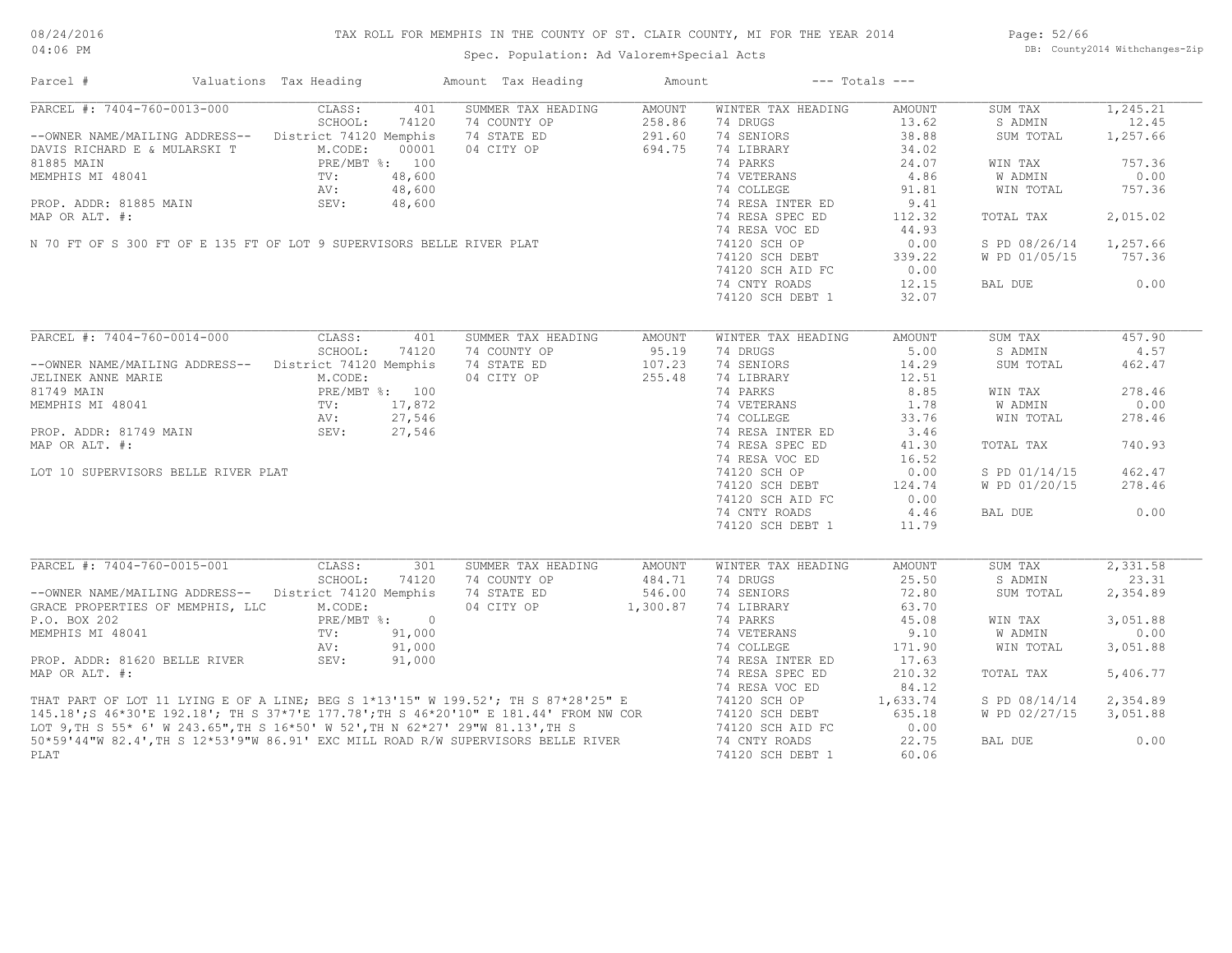Spec. Population: Ad Valorem+Special Acts

Page: 53/66 DB: County2014 Withchanges-Zip

| Parcel #                                                                                                                                                                                                                                   | Valuations Tax Heading      | Amount Tax Heading                                   | Amount                                                                          | $---$ Totals $---$ |               |               |        |
|--------------------------------------------------------------------------------------------------------------------------------------------------------------------------------------------------------------------------------------------|-----------------------------|------------------------------------------------------|---------------------------------------------------------------------------------|--------------------|---------------|---------------|--------|
| PARCEL #: 7404-760-0015-010                                                                                                                                                                                                                | CLASS:                      | 703<br>SUMMER TAX HEADING                            | AMOUNT                                                                          | WINTER TAX HEADING | AMOUNT        | SUM TAX       | 0.00   |
|                                                                                                                                                                                                                                            | SCHOOL:<br>74120            | 74 COUNTY OP                                         | $\begin{bmatrix} 2 & 0 & 0 & 0 \\ 0 & 0 & 0 & 0 \\ 0 & 0 & 0 & 0 \end{bmatrix}$ | 74 DRUGS           | 0.00          | S ADMIN       | 0.00   |
| --OWNER NAME/MAILING ADDRESS-- District 74120 Memphis                                                                                                                                                                                      |                             | 74 STATE ED                                          |                                                                                 | 74 SENIORS         | 0.00          | SUM TOTAL     | 0.00   |
| CITY OF MEMPHIS                                                                                                                                                                                                                            | M.CODE:                     | 04 CITY OP                                           |                                                                                 | 74 LIBRARY         | 0.00          |               |        |
|                                                                                                                                                                                                                                            |                             |                                                      |                                                                                 | 74 PARKS           | 0.00          | WIN TAX       | 0.00   |
|                                                                                                                                                                                                                                            |                             |                                                      |                                                                                 | 74 VETERANS        | 0.00          | W ADMIN       | 0.00   |
|                                                                                                                                                                                                                                            |                             |                                                      |                                                                                 | 74 COLLEGE         | 0.00          | WIN TOTAL     | 0.00   |
|                                                                                                                                                                                                                                            |                             |                                                      |                                                                                 | 74 RESA INTER ED   | 0.00          |               |        |
|                                                                                                                                                                                                                                            |                             |                                                      |                                                                                 | 74 RESA SPEC ED    | 0.00          | TOTAL TAX     | 0.00   |
|                                                                                                                                                                                                                                            |                             |                                                      |                                                                                 | 74 RESA VOC ED     | 0.00          |               |        |
|                                                                                                                                                                                                                                            |                             |                                                      |                                                                                 | 74120 SCH OP       | 0.00          | BAL DUE       | 0.00   |
|                                                                                                                                                                                                                                            |                             |                                                      |                                                                                 | 74120 SCH DEBT     | 0.00          |               |        |
| PRE/MBT %: 0<br>MEMPHIS MI 48041<br>PRE/MBT %: 0<br>PROP. ADDR: 81620 BELLE RIVER<br>MAP OR ALT. #:<br>THAT PART OF LOT 11 LYING E OF A LINE; BEG S 1*13'15" W 199.52'; TH S 87*28'25" E<br>145.18';S 46*30'E 192.18'; TH S 37*7'E 177.78' |                             |                                                      |                                                                                 | 74120 SCH AID FC   | 0.00          |               |        |
|                                                                                                                                                                                                                                            |                             |                                                      |                                                                                 | 74 CNTY ROADS      | 0.00          |               |        |
| PT.AT                                                                                                                                                                                                                                      |                             |                                                      |                                                                                 | 74120 SCH DEBT 1   | 0.00          |               |        |
|                                                                                                                                                                                                                                            |                             |                                                      |                                                                                 |                    |               |               |        |
| PARCEL #: 7404-760-0015-100                                                                                                                                                                                                                | CLASS:                      | 402<br>SUMMER TAX HEADING                            | AMOUNT                                                                          | WINTER TAX HEADING | AMOUNT        | SUM TAX       | 61.48  |
|                                                                                                                                                                                                                                            | SCHOOL:<br>74120            | 74 COUNTY OP                                         | 12.78                                                                           | 74 DRUGS           | 0.67          | S ADMIN       | 0.61   |
| --OWNER NAME/MAILING ADDRESS-- District 74120 Memphis                                                                                                                                                                                      |                             | 74 STATE ED                                          | 14.40                                                                           | 74 SENIORS         | 1.92          | SUM TOTAL     | 62.09  |
| MOSSOIAN GUY M                                                                                                                                                                                                                             | M.CODE:                     | 04 CITY OP                                           | 34.30                                                                           | 74 LIBRARY         | 1.68          |               |        |
| 81650 BELLE RIVER                                                                                                                                                                                                                          | PRE/MBT %: 100              |                                                      |                                                                                 | 74 PARKS           | 1.18          | WIN TAX       | 37.36  |
| MEMPHIS MI 48041                                                                                                                                                                                                                           | 2,400                       |                                                      |                                                                                 | 74 VETERANS        | 0.24          | W ADMIN       | 0.00   |
|                                                                                                                                                                                                                                            | TV:<br>AV:<br>SEV:<br>2,400 |                                                      |                                                                                 | 74 COLLEGE         | 4.53          | WIN TOTAL     | 37.36  |
| PROP. ADDR: VACANT BELLE RIVER                                                                                                                                                                                                             | 2,400                       |                                                      |                                                                                 | 74 RESA INTER ED   | 0.46          |               |        |
| MAP OR ALT. #:                                                                                                                                                                                                                             |                             |                                                      |                                                                                 | 74 RESA SPEC ED    | 5.54          | TOTAL TAX     | 99.45  |
|                                                                                                                                                                                                                                            |                             |                                                      |                                                                                 |                    | 2.21          |               |        |
|                                                                                                                                                                                                                                            |                             |                                                      |                                                                                 |                    | 0.00          | S PD 07/03/14 | 62.09  |
| 74 RESA VOC ED<br>THAT PART OF LOTS 11 & 12 BEG S 1* 13' 5" W199.52' & S 82* 28'25" E 145.18' FROM NW<br>COR LOT 9; TH S 46*30'E 192.18'; TH S 37*7' E 177.78'; TH S 46*20'10"E 181.44'; TH<br>S 55*6' W 243.65',TH S 16*50" W 52',T       |                             |                                                      |                                                                                 |                    | 16.75         | W PD 12/04/14 | 37.36  |
|                                                                                                                                                                                                                                            |                             |                                                      |                                                                                 |                    | 0.00          |               |        |
|                                                                                                                                                                                                                                            |                             |                                                      |                                                                                 |                    | 0.60          | BAL DUE       | 0.00   |
| W 267.65', TH N 55*3'53" E 235.29' TO BEG. SUPERVISORS BELLE RIVER PLAT                                                                                                                                                                    |                             |                                                      |                                                                                 | 74120 SCH DEBT 1   | 1.58          |               |        |
|                                                                                                                                                                                                                                            |                             |                                                      |                                                                                 |                    |               |               |        |
| PARCEL #: 7404-760-0015-200                                                                                                                                                                                                                | CLASS:                      | 2.02<br>SUMMER TAX HEADING                           | <b>AMOUNT</b>                                                                   | WINTER TAX HEADING | <b>AMOUNT</b> | SUM TAX       | 120.41 |
|                                                                                                                                                                                                                                            | SCHOOL:<br>74120            | 74 COUNTY OP                                         | 25.03                                                                           | 74 DRUGS           | 1.31          | S ADMIN       | 1.20   |
| -- OWNER NAME/MAILING ADDRESS-- District 74120 Memphis                                                                                                                                                                                     |                             | 74 STATE ED 28.20<br>04 CITY OP 67.18<br>74 STATE ED |                                                                                 | 74 SENIORS         | 3.76          | SUM TOTAL     | 121.61 |
| JAEHN ERIC & SHANA                                                                                                                                                                                                                         | M.CODE:                     |                                                      |                                                                                 | 74 LIBRARY         | 3.29          |               |        |
|                                                                                                                                                                                                                                            |                             |                                                      |                                                                                 | 74 PARKS           | 2.32          | WIN TAX       | 73.20  |
|                                                                                                                                                                                                                                            |                             |                                                      |                                                                                 | 74 VETERANS        | 0.47          | W ADMIN       | 0.00   |
|                                                                                                                                                                                                                                            |                             |                                                      |                                                                                 | 74 COLLEGE         | 8.87          | WIN TOTAL     | 73.20  |
|                                                                                                                                                                                                                                            |                             |                                                      |                                                                                 | 74 RESA INTER ED   | 0.91          |               |        |
|                                                                                                                                                                                                                                            |                             |                                                      |                                                                                 | 74 RESA SPEC ED    | 10.86         | TOTAL TAX     | 194.81 |
|                                                                                                                                                                                                                                            |                             |                                                      |                                                                                 | 74 RESA VOC ED     | 4.34          |               |        |
|                                                                                                                                                                                                                                            |                             |                                                      |                                                                                 | 74120 SCH OP       | 0.00          | S PD 01/22/15 | 121.61 |
|                                                                                                                                                                                                                                            |                             |                                                      |                                                                                 | 74120 SCH DEBT     | 32.80         | W PD 01/22/15 | 73.20  |
| 55 3' 53" W 488.61' SUPERVISORS BELLE RIVER PLAT                                                                                                                                                                                           |                             |                                                      |                                                                                 | 74120 SCH AID FC   | 0.00          |               |        |
|                                                                                                                                                                                                                                            |                             |                                                      |                                                                                 | 74 CNTY ROADS      | 1.17          | BAL DUE       | 0.00   |
|                                                                                                                                                                                                                                            |                             |                                                      |                                                                                 | 74120 SCH DEBT 1   | 3.10          |               |        |
|                                                                                                                                                                                                                                            |                             |                                                      |                                                                                 |                    |               |               |        |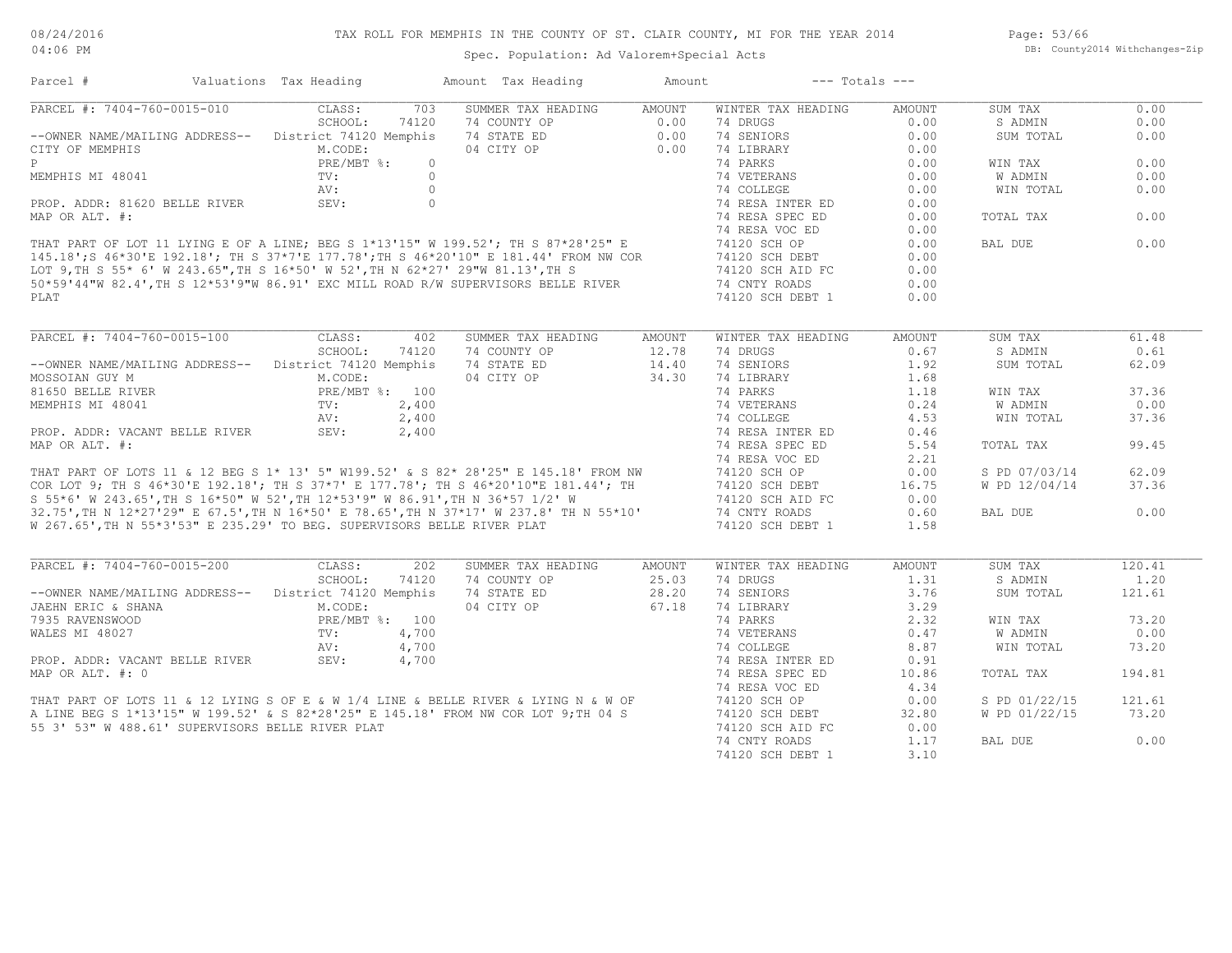| Parcel #                                                                   | Valuations Tax Heading |              | Amount Tax Heading                                                                                                                                                                                                                 | Amount |                                                                 | $---$ Totals $---$ |                |          |
|----------------------------------------------------------------------------|------------------------|--------------|------------------------------------------------------------------------------------------------------------------------------------------------------------------------------------------------------------------------------------|--------|-----------------------------------------------------------------|--------------------|----------------|----------|
| PARCEL #: 7404-760-0015-250                                                | CLASS:                 | 401          | SUMMER TAX HEADING                                                                                                                                                                                                                 | AMOUNT | WINTER TAX HEADING                                              | AMOUNT             | SUM TAX        | 2,618.63 |
|                                                                            | SCHOOL:                | 74120        | 74 COUNTY OP 544.38<br>74 STATE ED 613.22<br>04 CITY OP 1,461.03                                                                                                                                                                   |        | 74 DRUGS                                                        | 28.64              | S ADMIN        | 26.18    |
| --OWNER NAME/MAILING ADDRESS-- District 74120 Memphis                      |                        |              | 74 STATE ED                                                                                                                                                                                                                        |        | 74 SENIORS                                                      | 81.76              | SUM TOTAL      | 2,644.81 |
| MOSSOIAN GUY                                                               | M.CODE:                | 00001        |                                                                                                                                                                                                                                    |        | 74 LIBRARY                                                      | 71.54              |                |          |
| 81650 BELLE RIVER                                                          | PRE/MBT %: 100         |              |                                                                                                                                                                                                                                    |        | 74 PARKS                                                        | 50.63              | WIN TAX        | 1,592.74 |
| MEMPHIS MI 48041                                                           | TV:                    | 102,204      |                                                                                                                                                                                                                                    |        | 74 VETERANS                                                     | 10.22              | <b>W ADMIN</b> | 0.00     |
|                                                                            | AV:                    | 109,700      |                                                                                                                                                                                                                                    |        | 74 COLLEGE                                                      | 193.07             | WIN TOTAL      | 1,592.74 |
| PROP. ADDR: 81650 BELLE RIVER                                              | SEV:                   | 109,700      |                                                                                                                                                                                                                                    |        | 74 RESA INTER ED                                                | 19.80              |                |          |
| MAP OR ALT. #:                                                             |                        |              |                                                                                                                                                                                                                                    |        | 74 RESA SPEC ED                                                 | 236.22             | TOTAL TAX      | 4,237.55 |
|                                                                            |                        |              |                                                                                                                                                                                                                                    |        | 74 RESA VOC ED                                                  | 94.48              |                |          |
|                                                                            |                        |              | 0.00 COMM AT THE N W COR OF LOT 9 (CONC MON) OF SAID PLAT; TH S 01*13'05"W 199.52' ALG<br>THE W LINE OF SAID LOT 9; TH S 82*28'25" E 145.18'; TH S 55*03'53" W 235.29' TO THE<br>POB, TH ALG THE NLY & WLY SIDES OF A 50' WIDE DRI |        |                                                                 |                    | S PD 08/26/14  | 2,644.81 |
|                                                                            |                        |              |                                                                                                                                                                                                                                    |        |                                                                 |                    | W PD 01/05/15  | 1,592.74 |
|                                                                            |                        |              |                                                                                                                                                                                                                                    |        |                                                                 |                    |                |          |
|                                                                            |                        |              |                                                                                                                                                                                                                                    |        |                                                                 |                    | BAL DUE        | 0.00     |
|                                                                            |                        |              |                                                                                                                                                                                                                                    |        |                                                                 |                    |                |          |
|                                                                            |                        |              |                                                                                                                                                                                                                                    |        |                                                                 |                    |                |          |
| 49* 23' W 210.00' ON A CHORD OF A 10*59'45" CE TO THE LEFT HAVING A ROD OF |                        |              |                                                                                                                                                                                                                                    |        |                                                                 |                    |                |          |
|                                                                            |                        |              | 521.07', TH 43*13'05" W 344.15' ON A CHORD OF A 10*10'00" CVE TO THE LEFT HAVING A                                                                                                                                                 |        |                                                                 |                    |                |          |
|                                                                            |                        |              | RAD OF 572.92', TH 55*03'53" E 253.12' TO THE POB. SAID PARCEL CONT.3.3 A A MORE OR                                                                                                                                                |        |                                                                 |                    |                |          |
|                                                                            |                        |              | LESS TO THE C.L. OF BELLE RIVER RD OR 2.9 A. TO THE ROW LINE OF SAID RD & RESERVING                                                                                                                                                |        |                                                                 |                    |                |          |
|                                                                            |                        |              | ALL EASEMENTS OF RECORD & HAVING FULL USE FOR INGRESS & EGRESS OF THE 50' WIDE                                                                                                                                                     |        |                                                                 |                    |                |          |
| DRIVE EASEMENT BEING PART OF LOTS 11 & 12 OF SUPERVISOR'S BELLE RIVER PLAT |                        |              |                                                                                                                                                                                                                                    |        |                                                                 |                    |                |          |
|                                                                            |                        |              |                                                                                                                                                                                                                                    |        |                                                                 |                    |                |          |
|                                                                            |                        |              |                                                                                                                                                                                                                                    |        |                                                                 |                    |                |          |
| PARCEL #: 7404-760-0015-500                                                | CLASS:                 | 402          | SUMMER TAX HEADING                                                                                                                                                                                                                 | AMOUNT | WINTER TAX HEADING                                              | AMOUNT             | SUM TAX        | 1.50     |
|                                                                            | SCHOOL:                | 74120        | 74 COUNTY OP                                                                                                                                                                                                                       |        | 0.31 74 DRUGS<br>0.35 74 SENIORS<br>0.84 74 LIBRARY<br>74 NORTH | 0.01               | S ADMIN        | 0.01     |
| -- OWNER NAME/MAILING ADDRESS-- District 74120 Memphis                     |                        |              | 74 STATE ED                                                                                                                                                                                                                        |        |                                                                 | 0.04               | SUM TOTAL      | 1.51     |
| HAMMDAN SALEH<br>40235 SARA ROSE DR                                        | M.CODE:                |              | 04 CITY OP                                                                                                                                                                                                                         |        |                                                                 | 0.04               |                |          |
|                                                                            |                        | PRE/MBT %: 0 |                                                                                                                                                                                                                                    |        | 74 PARKS                                                        | 0.02               | WIN TAX        | 1.91     |
| CLINTON TWP MI 48038-4056                                                  | $TV:$ 59               |              |                                                                                                                                                                                                                                    |        | 74 VETERANS                                                     | 0.00               | <b>W ADMIN</b> | 0.00     |
|                                                                            | AV:                    | 200          |                                                                                                                                                                                                                                    |        | 74 COLLEGE                                                      | 0.11               | WIN TOTAL      | 1.91     |
| PROP. ADDR: 81630 BELLE RIVER SEV:                                         |                        | 200          |                                                                                                                                                                                                                                    |        | 74 RESA INTER ED 0.01                                           |                    |                |          |
| MAP OR ALT. #:                                                             |                        |              |                                                                                                                                                                                                                                    |        | 74 RESA SPEC ED                                                 | 0.13               | TOTAL TAX      | 3.42     |
|                                                                            |                        |              |                                                                                                                                                                                                                                    |        |                                                                 |                    |                |          |
|                                                                            |                        |              |                                                                                                                                                                                                                                    |        | 74 RESA VOC ED                                                  | 0.05               |                |          |
|                                                                            |                        |              | THAT PART OF LOT 12 LYING N. OF BELLE RIVER & S. OF E&W 1/4 LINE SUPERVISORS BELLE                                                                                                                                                 |        | 74120 SCH OP                                                    | 1.05               | S PD 08/29/14  | 1.51     |
| RIVER PLAT                                                                 |                        |              |                                                                                                                                                                                                                                    |        | 74120 SCH DEBT                                                  | 0.41               | W PD 02/26/15  | 1.91     |
|                                                                            |                        |              |                                                                                                                                                                                                                                    |        | 74120 SCH AID FC                                                | 0.00               |                |          |
|                                                                            |                        |              |                                                                                                                                                                                                                                    |        | 74 CNTY ROADS                                                   | 0.01               | BAL DUE        | 0.00     |
|                                                                            |                        |              |                                                                                                                                                                                                                                    |        | 74120 SCH DEBT 1                                                | 0.03               |                |          |
|                                                                            |                        |              |                                                                                                                                                                                                                                    |        |                                                                 |                    |                |          |
| PARCEL #: 7404-999-0002-000                                                | CLASS:                 | 551          | SUMMER TAX HEADING                                                                                                                                                                                                                 | AMOUNT | WINTER TAX HEADING                                              | AMOUNT             | SUM TAX        | 2,446.11 |
|                                                                            | SCHOOL:                | 74120        | 74 COUNTY OP                                                                                                                                                                                                                       | 508.52 | 74 DRUGS                                                        | 26.76              | S ADMIN        | 24.46    |
| -- OWNER NAME/MAILING ADDRESS-- District 74120 Memphis                     |                        |              | 74 STATE ED                                                                                                                                                                                                                        | 572.82 | 74 SENIORS                                                      | 76.37              | SUM TOTAL      | 2,470.57 |
| DTE ELECTRIC COMPANY                                                       | M.CODE:                |              | 04 CITY OP 1,364.77                                                                                                                                                                                                                |        | 74 LIBRARY                                                      | 66.82              |                |          |
|                                                                            |                        |              |                                                                                                                                                                                                                                    |        |                                                                 |                    |                |          |
| PROPERTY TAX DEPARTMENT                                                    | PRE/MBT %: 0           |              |                                                                                                                                                                                                                                    |        | 74 PARKS                                                        | 47.29              | WIN TAX        | 3,201.78 |
| P.O. BOX 33017                                                             | TV: 95,470             |              |                                                                                                                                                                                                                                    |        | 74 VETERANS                                                     | 9.54               | W ADMIN        | 0.00     |
| DETROIT MI 48232                                                           | AV:                    | 95,470       |                                                                                                                                                                                                                                    |        | 74 COLLEGE                                                      | 180.35             | WIN TOTAL      | 3,201.78 |
|                                                                            | SEV:                   | 95,470       |                                                                                                                                                                                                                                    |        | 74 RESA INTER ED                                                | 18.50              |                |          |
| PROP. ADDR: VARIOUS LOCATION                                               |                        |              |                                                                                                                                                                                                                                    |        | 74 RESA SPEC ED                                                 | 220.65             | TOTAL TAX      | 5,672.35 |
| MAP OR ALT. #:                                                             |                        |              |                                                                                                                                                                                                                                    |        | 74 RESA VOC ED                                                  | 88.26              |                |          |
|                                                                            |                        |              |                                                                                                                                                                                                                                    |        | 74120 SCH OP                                                    | 1,713.99           | S PD 08/07/14  | 2,470.57 |
| PERSONAL PROPERTY                                                          |                        |              |                                                                                                                                                                                                                                    |        | 74120 SCH DEBT                                                  | 666.38             | W PD 01/20/15  | 3,201.78 |
|                                                                            |                        |              |                                                                                                                                                                                                                                    |        | 74120 SCH AID FC                                                | 0.00               |                |          |
|                                                                            |                        |              |                                                                                                                                                                                                                                    |        |                                                                 |                    | BAL DUE        | 0.00     |
|                                                                            |                        |              |                                                                                                                                                                                                                                    |        | 74 CNTY ROADS                                                   | 23.86              |                |          |
|                                                                            |                        |              |                                                                                                                                                                                                                                    |        | 74120 SCH DEBT 1                                                | 63.01              |                |          |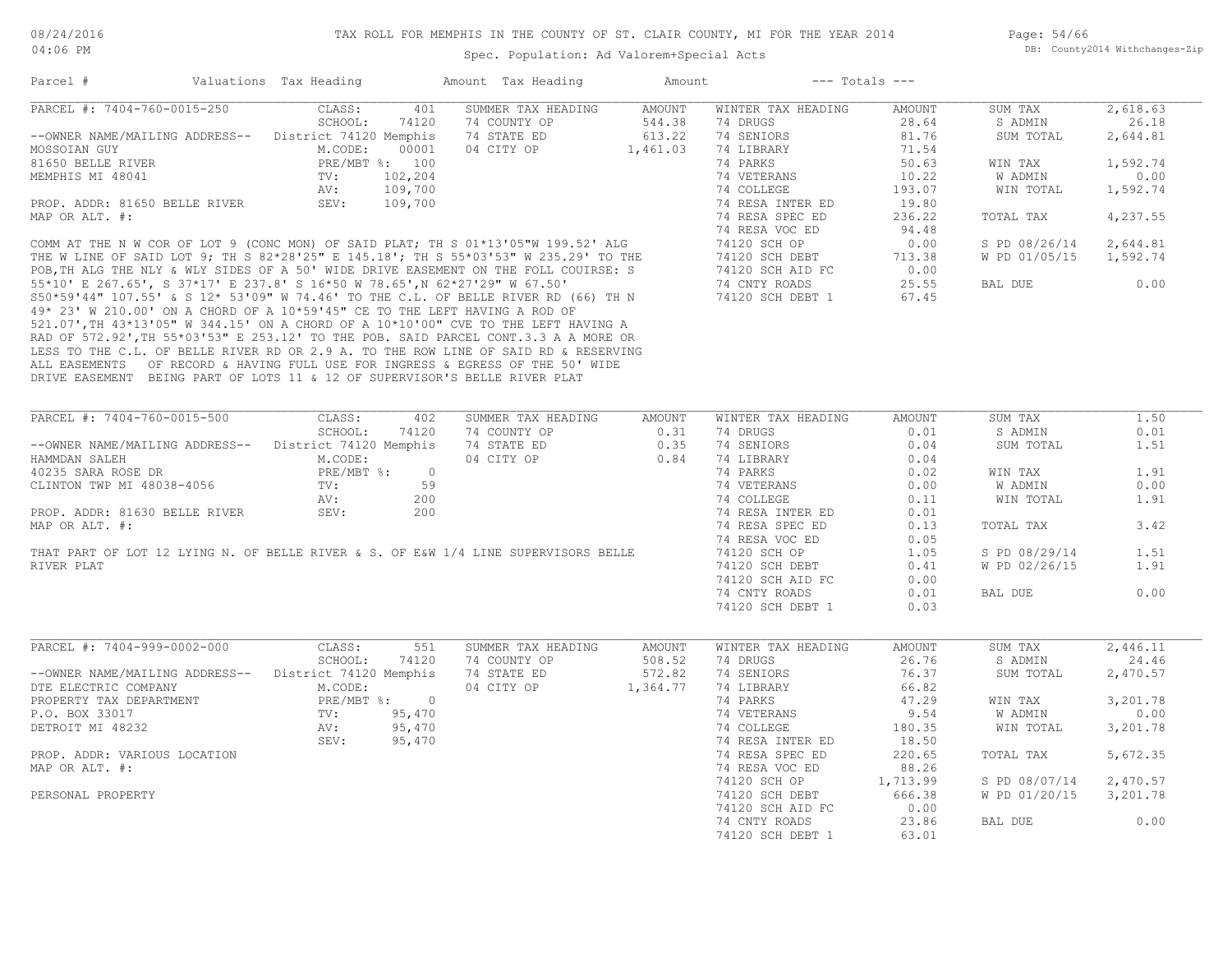# TAX ROLL FOR MEMPHIS IN THE COUNTY OF ST. CLAIR COUNTY, MI FOR THE YEAR 2014

Spec. Population: Ad Valorem+Special Acts

Page: 55/66 DB: County2014 Withchanges-Zip

| Parcel #<br>Valuations Tax Heading                     |                        | Amount Tax Heading                                         | Amount            | $---$ Totals $---$ |        |               |        |
|--------------------------------------------------------|------------------------|------------------------------------------------------------|-------------------|--------------------|--------|---------------|--------|
| PARCEL #: 7404-999-0004-000                            | 351<br>CLASS:          | SUMMER TAX HEADING                                         | AMOUNT            | WINTER TAX HEADING | AMOUNT | SUM TAX       | 271.95 |
|                                                        | SCHOOL:<br>74120       | 74 COUNTY OP                                               | $73.82$<br>198.13 | 74 DRUGS           | 3.88   | S ADMIN       | 2.71   |
| --OWNER NAME/MAILING ADDRESS-- District 74120 Memphis  |                        | 04 CITY OP                                                 | 198.13            | 74 SENIORS         | 11.08  | SUM TOTAL     | 274.66 |
| GRACE ENGINEERING CORP                                 | M.CODE:                |                                                            |                   | 74 LIBRARY         | 9.70   |               |        |
| LOUIS GRACE                                            | PRE/MBT %: 100         | $\begin{array}{l} 100 \\ 860 \\ 860 \\ 860 \\ \end{array}$ |                   | 74 PARKS           | 6.86   | WIN TAX       | 215.94 |
| P.O. BOX 202                                           | $TV:$<br>AV:<br>13,860 |                                                            |                   | 74 VETERANS        | 1.38   | W ADMIN       | 0.00   |
| MEMPHIS MI 48041                                       | 13,860                 |                                                            |                   | 74 COLLEGE         | 26.18  | WIN TOTAL     | 215.94 |
|                                                        | SEV: 13,860            |                                                            |                   | 74 RESA INTER ED   | 2.68   |               |        |
| PROP. ADDR: 81620 BELLE RIVER                          |                        |                                                            |                   | 74 RESA SPEC ED    | 32.03  | TOTAL TAX     | 490.60 |
| MAP OR ALT. #:                                         |                        |                                                            |                   | 74 RESA VOC ED     | 12.81  |               |        |
|                                                        |                        |                                                            |                   | 74120 SCH DEBT     | 96.74  | S PD 08/14/14 | 274.66 |
| PERSONAL PROPERTY                                      |                        |                                                            |                   | 74120 SCH AID FC   | 0.00   | W PD 02/27/15 | 215.94 |
|                                                        |                        |                                                            |                   | 74 CNTY ROADS      | 3.46   |               |        |
|                                                        |                        |                                                            |                   | 74120 SCH DEBT 1   | 9.14   | BAL DUE       | 0.00   |
|                                                        |                        |                                                            |                   |                    |        |               |        |
| PARCEL #: 7404-999-0004-900                            | CLASS:<br>251          | SUMMER TAX HEADING                                         | AMOUNT            | WINTER TAX HEADING | AMOUNT | SUM TAX       | 454.78 |
|                                                        | SCHOOL:<br>74120       | 74 COUNTY OP                                               | 94.54             | 74 DRUGS           | 4.97   | S ADMIN       | 4.54   |
| -- OWNER NAME/MAILING ADDRESS-- District 74120 Memphis |                        | 74 STATE ED                                                | 106.50            | 74 SENIORS         | 14.20  | SUM TOTAL     | 459.32 |
| COMCAST CORPORATION                                    | M.CODE:                | 04 CITY OP                                                 | 253.74            | 74 LIBRARY         | 12.42  |               |        |
| ONE COMCAST CENTER                                     | PRE/MBT %: 100         |                                                            |                   | 74 PARKS           | 8.79   | WIN TAX       | 382.22 |
|                                                        |                        |                                                            |                   | 74 VETERANS        | 1.77   | W ADMIN       | 0.00   |
| ATTN: PROPERTY TAX DEPT, 32ND FLOOR TV:                | 17,750                 |                                                            |                   |                    |        |               |        |
| PHILADELPHIA PA 19103<br>AV:                           | 17,750                 |                                                            |                   | 74 COLLEGE         | 33.53  | WIN TOTAL     | 382.22 |
|                                                        | SEV: 17,750            |                                                            |                   | 74 RESA INTER ED   | 3.43   |               |        |
| PROP. ADDR: VARIOUS LOCATION                           |                        |                                                            |                   | 74 RESA SPEC ED    | 41.02  | TOTAL TAX     | 841.54 |
| MAP OR ALT. #:                                         |                        |                                                            |                   | 74 RESA VOC ED     | 16.40  |               |        |
|                                                        |                        |                                                            |                   | 74120 SCH OP       | 105.66 | S PD 08/18/14 | 459.32 |
| PERSONAL PROPERTY                                      |                        |                                                            |                   | 74120 SCH DEBT     | 123.89 | W PD 01/26/15 | 382.22 |
|                                                        |                        |                                                            |                   | 74120 SCH AID FC   | 0.00   |               |        |
|                                                        |                        |                                                            |                   | 74 CNTY ROADS      | 4.43   | BAL DUE       | 0.00   |
|                                                        |                        |                                                            |                   | 74120 SCH DEBT 1   | 11.71  |               |        |
|                                                        |                        |                                                            |                   |                    |        |               |        |
| PARCEL #: 7404-999-0007-500                            | CLASS:<br>251          | SUMMER TAX HEADING                                         | <b>AMOUNT</b>     | WINTER TAX HEADING | AMOUNT | SUM TAX       | 0.00   |
|                                                        | SCHOOL:<br>74120       | 74 COUNTY OP                                               | 0.00              | 74 DRUGS           | 0.00   | S ADMIN       | 0.00   |
| --OWNER NAME/MAILING ADDRESS-- District 74120 Memphis  |                        | 74 STATE ED                                                | 0.00              | 74 SENIORS         | 0.00   | SUM TOTAL     | 0.00   |
| MEMPHIS CAR WASH                                       | M.CODE:                | 04 CITY OP                                                 | 0.00              | 74 LIBRARY         | 0.00   |               |        |
| J & JP MANAGEMENT INC                                  | PRE/MBT %: 100         |                                                            |                   | 74 PARKS           | 0.00   | WIN TAX       | 0.00   |
| PO BOX 146                                             | $\circ$<br>TV:         |                                                            |                   | 74 VETERANS        | 0.00   | W ADMIN       | 0.00   |
| EMMETT MI 48022                                        | $\circ$<br>AV:         |                                                            |                   | 74 COLLEGE         | 0.00   | WIN TOTAL     | 0.00   |
|                                                        | $\circ$<br>SEV:        |                                                            |                   | 74 RESA INTER ED   | 0.00   |               |        |
| PROP. ADDR: 81545 MAIN                                 |                        |                                                            |                   | 74 RESA SPEC ED    | 0.00   | TOTAL TAX     | 0.00   |
| MAP OR ALT. #:                                         |                        |                                                            |                   | 74 RESA VOC ED     | 0.00   |               |        |
|                                                        |                        |                                                            |                   | 74120 SCH OP       | 0.00   | BAL DUE       | 0.00   |
| PERSONAL PROPERTY                                      |                        |                                                            |                   | 74120 SCH DEBT     | 0.00   |               |        |
|                                                        |                        |                                                            |                   | 74120 SCH AID FC   | 0.00   |               |        |
|                                                        |                        |                                                            |                   | 74 CNTY ROADS      | 0.00   |               |        |
|                                                        |                        |                                                            |                   | 74120 SCH DEBT 1   | 0.00   |               |        |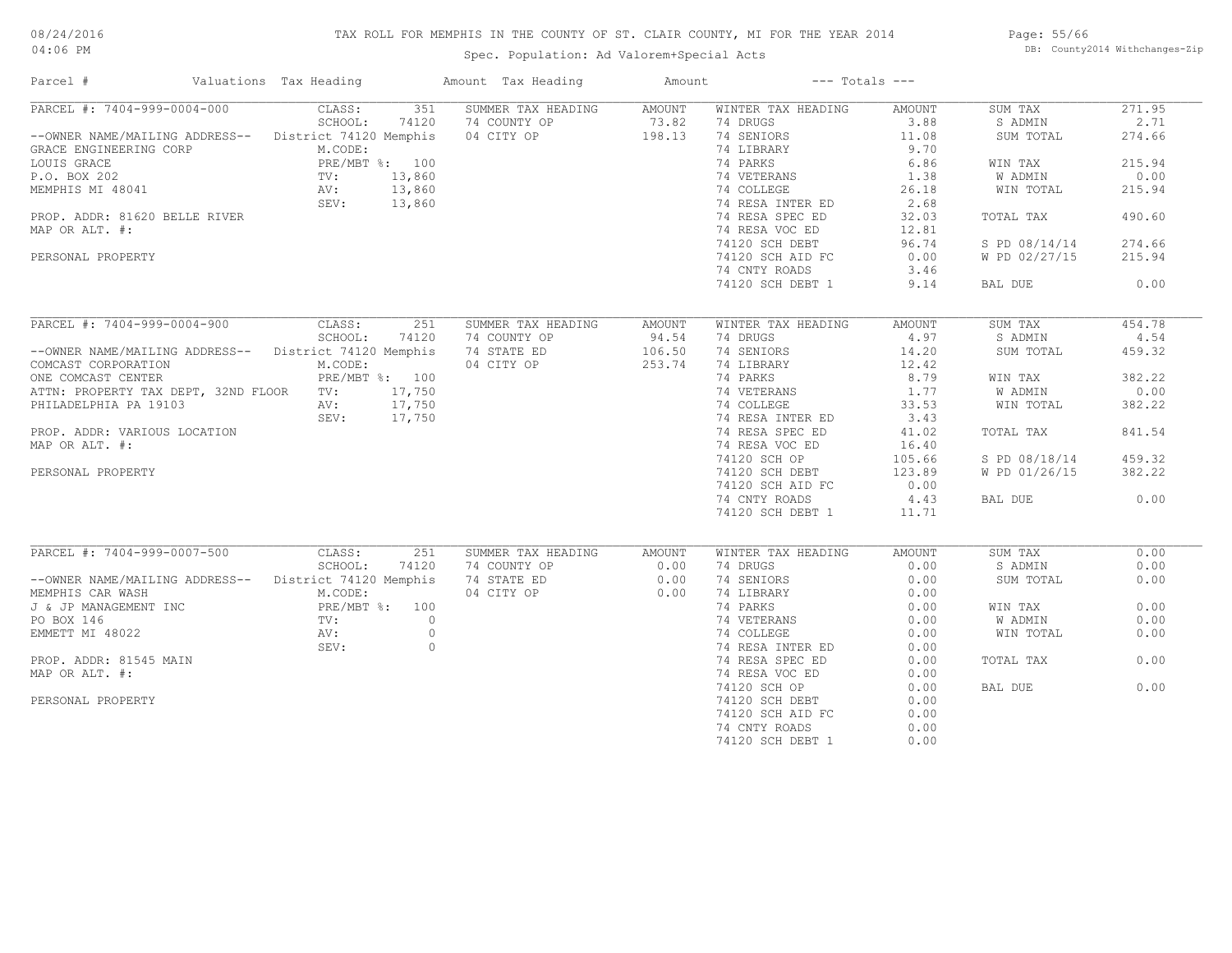# TAX ROLL FOR MEMPHIS IN THE COUNTY OF ST. CLAIR COUNTY, MI FOR THE YEAR 2014

Spec. Population: Ad Valorem+Special Acts

Page: 56/66 DB: County2014 Withchanges-Zip

| Parcel #                                                 | Valuations Tax Heading       | Amount Tax Heading               | Amount           |                    | $---$ Totals $---$ |               |          |
|----------------------------------------------------------|------------------------------|----------------------------------|------------------|--------------------|--------------------|---------------|----------|
| PARCEL #: 7404-999-0009-000                              | CLASS:                       | 251<br>SUMMER TAX HEADING AMOUNT |                  | WINTER TAX HEADING | AMOUNT             | SUM TAX       | 0.00     |
|                                                          | SCHOOL:<br>74120             | 74 COUNTY OP                     | 0.00             | 74 DRUGS           | 0.00               | S ADMIN       | 0.00     |
| --OWNER NAME/MAILING ADDRESS-- District 74120 Memphis    |                              | 74 STATE ED                      | $0.00$<br>$0.00$ | 74 SENIORS         | 0.00               | SUM TOTAL     | 0.00     |
| BOOMERS AT MEMPHIS HOTEL<br>MANCHIK MICHAEL SR & THERESA | M.CODE:                      | 04 CITY OP                       | 0.00             | 74 LIBRARY         | 0.00               |               |          |
|                                                          | PRE/MBT %: 100               |                                  |                  | 74 PARKS           | 0.00               | WIN TAX       | 0.00     |
| 37682 30 MILE ROAD                                       | TV:                          | $\overline{0}$                   |                  | 74 VETERANS        | 0.00               | W ADMIN       | 0.00     |
| LENOX MI 48050                                           | AV:                          | $\circ$                          |                  | 74 COLLEGE         | 0.00               | WIN TOTAL     | 0.00     |
|                                                          | SEV:                         | $\overline{0}$                   |                  | 74 RESA INTER ED   | 0.00               |               |          |
| PROP. ADDR: 35005 BORDMAN                                |                              |                                  |                  | 74 RESA SPEC ED    | 0.00               | TOTAL TAX     | 0.00     |
| MAP OR ALT. #:                                           |                              |                                  |                  | 74 RESA VOC ED     | 0.00               |               |          |
|                                                          |                              |                                  |                  | 74120 SCH OP       | 0.00               | BAL DUE       | 0.00     |
| PERSONAL PROPERTY                                        |                              |                                  |                  | 74120 SCH DEBT     | 0.00               |               |          |
|                                                          |                              |                                  |                  | 74120 SCH AID FC   | 0.00               |               |          |
|                                                          |                              |                                  |                  | 74 CNTY ROADS      | 0.00               |               |          |
|                                                          |                              |                                  |                  | 74120 SCH DEBT 1   | 0.00               |               |          |
|                                                          |                              |                                  |                  |                    |                    |               |          |
| PARCEL #: 7404-999-0014-000                              | CLASS:<br>551                | SUMMER TAX HEADING               | AMOUNT           | WINTER TAX HEADING | AMOUNT             | SUM TAX       | 1,384.34 |
|                                                          | SCHOOL:<br>74120             | 74 COUNTY OP                     | 287.79           | 74 DRUGS           | 15.14              | S ADMIN       | 13.84    |
| --OWNER NAME/MAILING ADDRESS-- District 74120 Memphis    |                              | 74 STATE ED                      | 324.18           | 74 SENIORS         | 43.22              | SUM TOTAL     | 1,398.18 |
| SEMCOENERGY GAS COMPANY                                  | M.CODE:                      | 04 CITY OP                       | 772.37           | 74 LIBRARY         | 37.82              |               |          |
| 1411 3RD STREET                                          | PRE/MBT %: 0                 |                                  |                  | 74 PARKS           | 26.76              | WIN TAX       | 1,811.97 |
|                                                          |                              |                                  |                  |                    |                    |               |          |
| PORT HURON MI 48060                                      | $TV:$ $AV:$<br>54,030        |                                  |                  | 74 VETERANS        | 5.40               | W ADMIN       | 0.00     |
|                                                          | 54,030                       |                                  |                  | 74 COLLEGE         | 102.06             | WIN TOTAL     | 1,811.97 |
| PROP. ADDR: VARIOUS LOCATION SEV:                        | 54,030                       |                                  |                  | 74 RESA INTER ED   | 10.47              |               |          |
| MAP OR ALT. #:                                           |                              |                                  |                  | 74 RESA SPEC ED    | 124.87             | TOTAL TAX     | 3,210.15 |
|                                                          |                              |                                  |                  | 74 RESA VOC ED     | 49.95              |               |          |
| PERSONAL PROPERTY                                        |                              |                                  |                  | 74120 SCH OP       | 970.01             | S PD 08/18/14 | 1,398.18 |
|                                                          |                              |                                  |                  | 74120 SCH DEBT     | 377.12             | W PD 02/05/15 | 1,811.97 |
|                                                          |                              |                                  |                  | 74120 SCH AID FC   | 0.00               |               |          |
|                                                          |                              |                                  |                  | 74 CNTY ROADS      | 13.50              | BAL DUE       | 0.00     |
|                                                          |                              |                                  |                  | 74120 SCH DEBT 1   | 35.65              |               |          |
|                                                          |                              |                                  |                  |                    |                    |               |          |
| PARCEL #: 7404-999-0017-000                              | CLASS:<br>251                | SUMMER TAX HEADING               | AMOUNT           | WINTER TAX HEADING | AMOUNT             | SUM TAX       | 0.00     |
|                                                          | SCHOOL:<br>74120             | 74 COUNTY OP                     | 0.00             | 74 DRUGS           | 0.00               | S ADMIN       | 0.00     |
| --OWNER NAME/MAILING ADDRESS-- District 74120 Memphis    |                              | 74 STATE ED                      | 0.00             | 74 SENIORS         | 0.00               | SUM TOTAL     | 0.00     |
| MOM'S COUNTRY KITCHEN                                    | M.CODE:                      | 04 CITY OP                       | 0.00             | 74 LIBRARY         | 0.00               |               |          |
| P.O. BOX 529                                             | PRE/MBT %: 100               |                                  |                  | 74 PARKS           | 0.00               | WIN TAX       | 0.00     |
| MEMPHIS MI 48041                                         | PRE/MB<br>TV:<br>AV:<br>SEV: | $\overline{0}$                   |                  | 74 VETERANS        | 0.00               | W ADMIN       | 0.00     |
|                                                          |                              | $\circ$                          |                  | 74 COLLEGE         | 0.00               | WIN TOTAL     | 0.00     |
| PROP. ADDR: 81057 MAIN                                   |                              | $\overline{0}$                   |                  | 74 RESA INTER ED   | 0.00               |               |          |
| MAP OR ALT. #:                                           |                              |                                  |                  | 74 RESA SPEC ED    | 0.00               | TOTAL TAX     | 0.00     |
|                                                          |                              |                                  |                  | 74 RESA VOC ED     | 0.00               |               |          |
| PERSONAL PROPERTY                                        |                              |                                  |                  | 74120 SCH OP       | 0.00               | BAL DUE       | 0.00     |
|                                                          |                              |                                  |                  | 74120 SCH DEBT     | 0.00               |               |          |
|                                                          |                              |                                  |                  | 74120 SCH AID FC   | 0.00               |               |          |
|                                                          |                              |                                  |                  | 74 CNTY ROADS      | 0.00               |               |          |
|                                                          |                              |                                  |                  |                    | 0.00               |               |          |
|                                                          |                              |                                  |                  | 74120 SCH DEBT 1   |                    |               |          |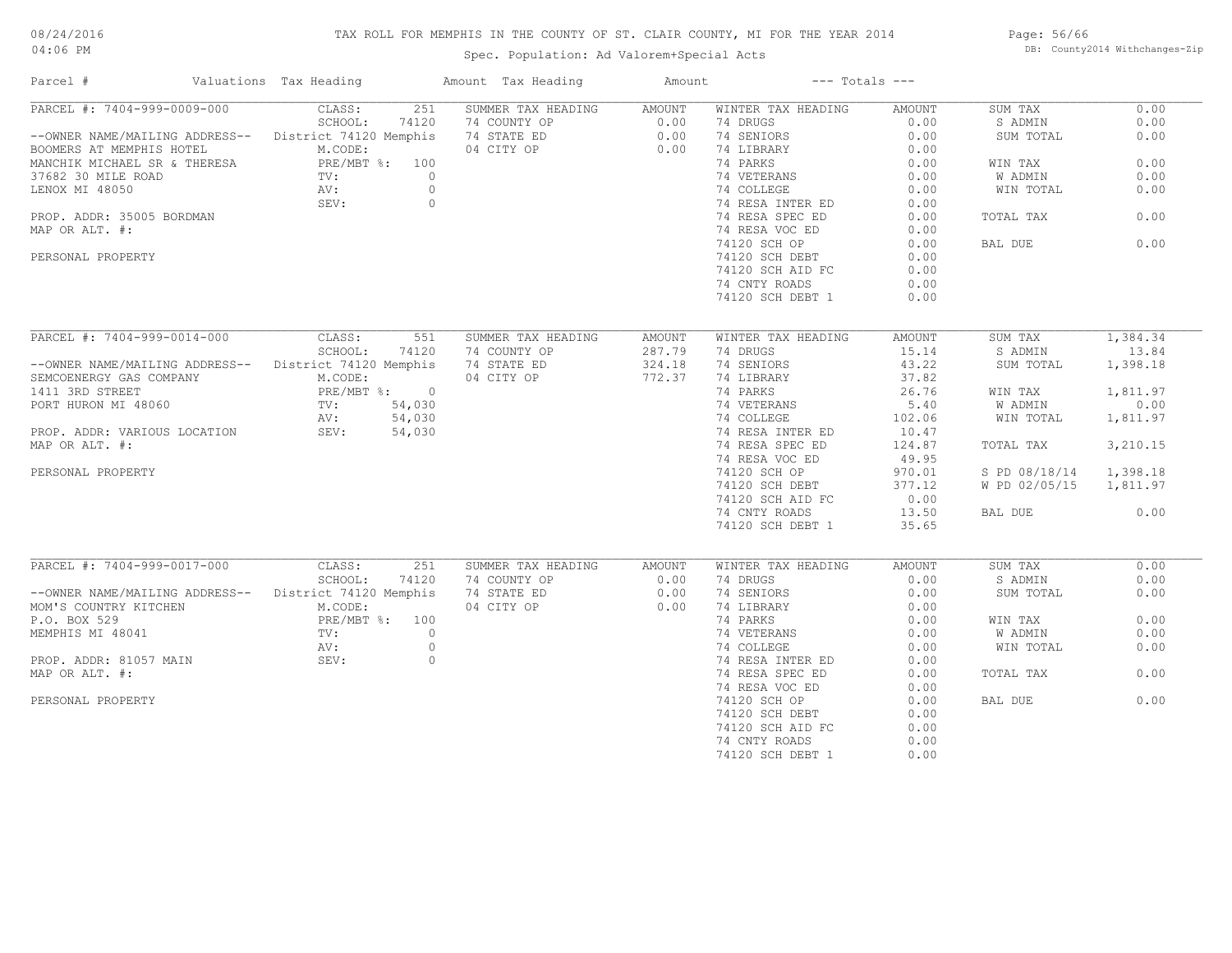# TAX ROLL FOR MEMPHIS IN THE COUNTY OF ST. CLAIR COUNTY, MI FOR THE YEAR 2014

Spec. Population: Ad Valorem+Special Acts

Page: 57/66 DB: County2014 Withchanges-Zip

| Parcel #                       | Valuations Tax Heading | Amount Tax Heading | Amount        | $---$ Totals $---$ |               |           |      |
|--------------------------------|------------------------|--------------------|---------------|--------------------|---------------|-----------|------|
| PARCEL #: 7404-999-0028-000    | CLASS:<br>251          | SUMMER TAX HEADING | AMOUNT        | WINTER TAX HEADING | AMOUNT        | SUM TAX   | 0.00 |
|                                | SCHOOL:<br>74120       | 74 COUNTY OP       | 0.00          | 74 DRUGS           | 0.00          | S ADMIN   | 0.00 |
| --OWNER NAME/MAILING ADDRESS-- | District 74120 Memphis | 74 STATE ED        | 0.00          | 74 SENIORS         | 0.00          | SUM TOTAL | 0.00 |
| BELLE RIVER LIQUIDATORS/AUCT   | M.CODE:                | 04 CITY OP         | 0.00          | 74 LIBRARY         | 0.00          |           |      |
| 81611 MAIN                     | PRE/MBT %: 100         |                    |               | 74 PARKS           | 0.00          | WIN TAX   | 0.00 |
| MEMPHIS MI 48041               | $\circ$<br>TV:         |                    |               | 74 VETERANS        | 0.00          | W ADMIN   | 0.00 |
|                                | AV:<br>$\circ$         |                    |               | 74 COLLEGE         | 0.00          | WIN TOTAL | 0.00 |
| PROP. ADDR: 81611 MAIN         | $\circ$<br>SEV:        |                    |               | 74 RESA INTER ED   | 0.00          |           |      |
| MAP OR ALT. #:                 |                        |                    |               | 74 RESA SPEC ED    | 0.00          | TOTAL TAX | 0.00 |
|                                |                        |                    |               | 74 RESA VOC ED     | 0.00          |           |      |
|                                |                        |                    |               |                    |               |           |      |
| PERSONAL PROPERTY              |                        |                    |               | 74120 SCH OP       | 0.00          | BAL DUE   | 0.00 |
|                                |                        |                    |               | 74120 SCH DEBT     | 0.00          |           |      |
|                                |                        |                    |               | 74120 SCH AID FC   | 0.00          |           |      |
|                                |                        |                    |               | 74 CNTY ROADS      | 0.00          |           |      |
|                                |                        |                    |               | 74120 SCH DEBT 1   | 0.00          |           |      |
|                                |                        |                    |               |                    |               |           |      |
| PARCEL #: 7404-999-0031-000    | CLASS:<br>251          | SUMMER TAX HEADING | <b>AMOUNT</b> | WINTER TAX HEADING | <b>AMOUNT</b> | SUM TAX   | 0.00 |
|                                | SCHOOL:<br>74120       | 74 COUNTY OP       | 0.00          | 74 DRUGS           | 0.00          | S ADMIN   | 0.00 |
| --OWNER NAME/MAILING ADDRESS-- | District 74120 Memphis | 74 STATE ED        | 0.00          | 74 SENIORS         | 0.00          | SUM TOTAL | 0.00 |
| WOLVERINE SIGN WORKS           | M.CODE:                | 04 CITY OP         | 0.00          | 74 LIBRARY         | 0.00          |           |      |
| 923 BRADLEY ST.                | PRE/MBT %: 100         |                    |               | 74 PARKS           | 0.00          | WIN TAX   | 0.00 |
| OWOSSO MI 48867                | $\circ$<br>TV:         |                    |               | 74 VETERANS        | 0.00          | W ADMIN   | 0.00 |
|                                | $\circ$<br>AV:         |                    |               | 74 COLLEGE         | 0.00          | WIN TOTAL | 0.00 |
| PROP. ADDR: 81560 MAIN         | SEV:<br>$\circ$        |                    |               | 74 RESA INTER ED   | 0.00          |           |      |
| MAP OR ALT. #:                 |                        |                    |               | 74 RESA SPEC ED    | 0.00          | TOTAL TAX | 0.00 |
|                                |                        |                    |               | 74 RESA VOC ED     | 0.00          |           |      |
|                                |                        |                    |               |                    |               |           |      |
| PERSONAL PROPERTY              |                        |                    |               | 74120 SCH OP       | 0.00          | BAL DUE   | 0.00 |
|                                |                        |                    |               | 74120 SCH DEBT     | 0.00          |           |      |
|                                |                        |                    |               | 74120 SCH AID FC   | 0.00          |           |      |
|                                |                        |                    |               | 74 CNTY ROADS      | 0.00          |           |      |
|                                |                        |                    |               | 74120 SCH DEBT 1   | 0.00          |           |      |
|                                |                        |                    |               |                    |               |           |      |
| PARCEL #: 7404-999-0035-000    | CLASS:<br>251          | SUMMER TAX HEADING | AMOUNT        | WINTER TAX HEADING | <b>AMOUNT</b> | SUM TAX   | 0.00 |
|                                | SCHOOL:<br>74120       | 74 COUNTY OP       | 0.00          | 74 DRUGS           | 0.00          | S ADMIN   | 0.00 |
| --OWNER NAME/MAILING ADDRESS-- | District 74120 Memphis | 74 STATE ED        | 0.00          | 74 SENIORS         | 0.00          | SUM TOTAL | 0.00 |
| GRAYHAWK LEASING LLC           | M.CODE:                | 04 CITY OP         | 0.00          | 74 LIBRARY         | 0.00          |           |      |
| P.O. BOX 660634                | PRE/MBT %: 100         |                    |               | 74 PARKS           | 0.00          | WIN TAX   | 0.00 |
| DALLAS TX 75266-0634           | $\circ$<br>TV:         |                    |               | 74 VETERANS        | 0.00          | W ADMIN   | 0.00 |
|                                | $\circ$<br>AV:         |                    |               | 74 COLLEGE         | 0.00          | WIN TOTAL | 0.00 |
| PROP. ADDR:                    | SEV:<br>$\circ$        |                    |               | 74 RESA INTER ED   | 0.00          |           |      |
| MAP OR ALT. #:                 |                        |                    |               | 74 RESA SPEC ED    | 0.00          | TOTAL TAX | 0.00 |
|                                |                        |                    |               | 74 RESA VOC ED     | 0.00          |           |      |
|                                |                        |                    |               | 74120 SCH OP       | 0.00          | BAL DUE   | 0.00 |
|                                |                        |                    |               | 74120 SCH DEBT     | 0.00          |           |      |
|                                |                        |                    |               | 74120 SCH AID FC   | 0.00          |           |      |
|                                |                        |                    |               | 74 CNTY ROADS      | 0.00          |           |      |
|                                |                        |                    |               |                    |               |           |      |
|                                |                        |                    |               | 74120 SCH DEBT 1   | 0.00          |           |      |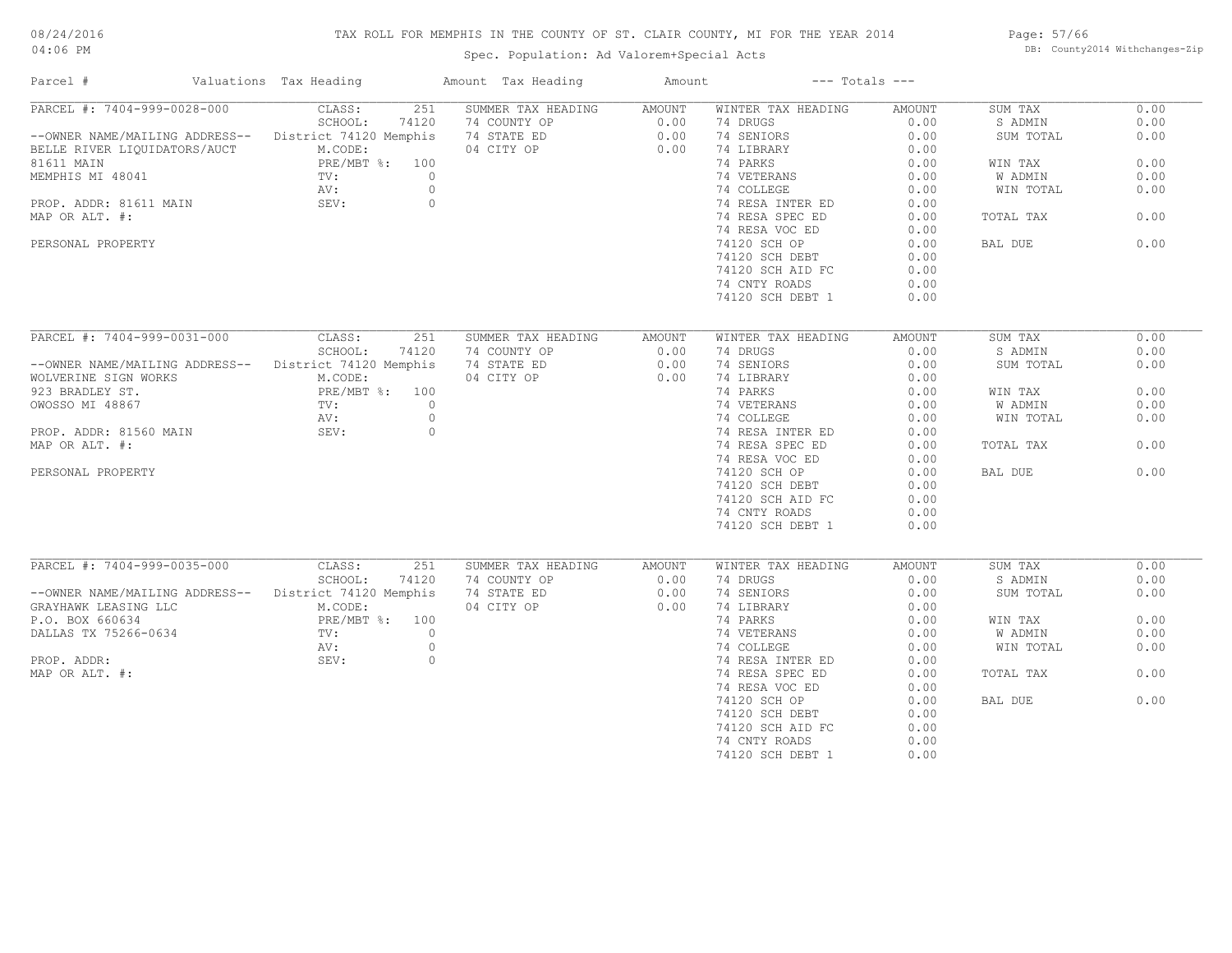# TAX ROLL FOR MEMPHIS IN THE COUNTY OF ST. CLAIR COUNTY, MI FOR THE YEAR 2014

04:06 PM

# Spec. Population: Ad Valorem+Special Acts

Page: 58/66 DB: County2014 Withchanges-Zip

| Parcel #                                               | Valuations Tax Heading |                | Amount Tax Heading                                       | Amount           | $---$ Totals $---$        |        |               |       |
|--------------------------------------------------------|------------------------|----------------|----------------------------------------------------------|------------------|---------------------------|--------|---------------|-------|
| PARCEL #: 7404-999-0035-005                            | CLASS:                 | 251            | SUMMER TAX HEADING                                       | AMOUNT           | WINTER TAX HEADING        | AMOUNT | SUM TAX       | 0.00  |
|                                                        | SCHOOL:                | 74120          |                                                          |                  | 74 DRUGS                  | 0.00   | S ADMIN       | 0.00  |
| --OWNER NAME/MAILING ADDRESS-- District 74120 Memphis  |                        |                | 74 COUNTY OP 0.00<br>74 STATE ED 0.00<br>04 CITY OP 0.00 |                  | 74 SENIORS                | 0.00   | SUM TOTAL     | 0.00  |
| GTECH                                                  | M.CODE:                |                |                                                          |                  | 74 LIBRARY                | 0.00   |               |       |
| 10 MEMORIAL BOULDEVARD                                 | PRE/MBT %: 100         |                |                                                          |                  | 74 PARKS                  | 0.00   | WIN TAX       | 0.00  |
| PROVIDENCE RI 02903                                    | TV:                    | $\overline{0}$ |                                                          |                  | 74 VETERANS               | 0.00   | W ADMIN       | 0.00  |
|                                                        | AV:<br>SEV:            | $\circ$        |                                                          |                  | 74 COLLEGE                | 0.00   | WIN TOTAL     | 0.00  |
| PROP. ADDR:                                            |                        | $\circ$        |                                                          |                  | 74 RESA INTER ED          | 0.00   |               |       |
| MAP OR ALT. #:                                         |                        |                |                                                          |                  | 74 RESA SPEC ED           | 0.00   | TOTAL TAX     | 0.00  |
|                                                        |                        |                |                                                          |                  | 74 RESA VOC ED            | 0.00   |               |       |
|                                                        |                        |                |                                                          |                  | 74120 SCH OP              | 0.00   | BAL DUE       | 0.00  |
|                                                        |                        |                |                                                          |                  | 74120 SCH DEBT            | 0.00   |               |       |
|                                                        |                        |                |                                                          |                  |                           | 0.00   |               |       |
|                                                        |                        |                |                                                          |                  | 74120 SCH AID FC          |        |               |       |
|                                                        |                        |                |                                                          |                  | 74 CNTY ROADS             | 0.00   |               |       |
|                                                        |                        |                |                                                          |                  | 74120 SCH DEBT 1          | 0.00   |               |       |
|                                                        |                        |                |                                                          |                  |                           |        |               |       |
| PARCEL #: 7404-999-0041-000 CLASS:                     |                        | 251            | SUMMER TAX HEADING                                       | AMOUNT           | WINTER TAX HEADING        | AMOUNT | SUM TAX       | 0.00  |
|                                                        | SCHOOL:                | 74120          | 74 COUNTY OP                                             | 0.00             | 74 DRUGS                  | 0.00   | S ADMIN       | 0.00  |
| -- OWNER NAME/MAILING ADDRESS-- District 74120 Memphis |                        |                | 74 STATE ED                                              | 0.00             | 74 SENIORS                | 0.00   | SUM TOTAL     | 0.00  |
|                                                        |                        |                | 04 CITY OP                                               | 0.00             | 74 LIBRARY                | 0.00   |               |       |
|                                                        |                        |                |                                                          |                  | 74 PARKS                  | 0.00   | WIN TAX       | 0.00  |
|                                                        |                        |                |                                                          |                  | 74 VETERANS<br>74 COLLEGE | 0.00   | W ADMIN       | 0.00  |
|                                                        |                        |                |                                                          |                  | 74 COLLEGE                | 0.00   | WIN TOTAL     | 0.00  |
|                                                        | SEV:                   | $\circ$        |                                                          |                  | 74 RESA INTER ED          | 0.00   |               |       |
| PROP. ADDR: VARIOUS LOCATION                           |                        |                |                                                          |                  | 74 RESA SPEC ED           | 0.00   | TOTAL TAX     | 0.00  |
| MAP OR ALT. #:                                         |                        |                |                                                          |                  | 74 RESA VOC ED            | 0.00   |               |       |
|                                                        |                        |                |                                                          |                  | 74120 SCH OP              | 0.00   | BAL DUE       | 0.00  |
| PERSONAL PROPERTY                                      |                        |                |                                                          |                  | 74120 SCH DEBT            | 0.00   |               |       |
|                                                        |                        |                |                                                          |                  | 74120 SCH AID FC          | 0.00   |               |       |
|                                                        |                        |                |                                                          |                  | 74 CNTY ROADS             | 0.00   |               |       |
|                                                        |                        |                |                                                          |                  | 74120 SCH DEBT 1          | 0.00   |               |       |
|                                                        |                        |                |                                                          |                  |                           |        |               |       |
|                                                        |                        |                |                                                          |                  |                           |        |               |       |
| PARCEL #: 7404-999-0044-000                            | CLASS:                 | 251            | SUMMER TAX HEADING                                       | AMOUNT           | WINTER TAX HEADING        | AMOUNT | SUM TAX       | 6.40  |
|                                                        | SCHOOL:                | 74120          | 74 COUNTY OP                                             | $1.33$<br>$1.50$ | 74 DRUGS                  | 0.07   | S ADMIN       | 0.06  |
| -- OWNER NAME/MAILING ADDRESS-- District 74120 Memphis |                        |                | 74 STATE ED                                              |                  | 74 SENIORS                | 0.20   | SUM TOTAL     | 6.46  |
| LAMAR ADVERTISING OF SAGINAW                           | M.CODE:                |                | 04 CITY OP                                               | 3.57             | 74 LIBRARY                | 0.17   |               |       |
| P.O. BOX 66338                                         | PRE/MBT %: 100         |                |                                                          |                  | 74 PARKS                  | 0.12   | WIN TAX       | 5.33  |
| BATON ROUGE LA 70896                                   | TV:                    | 250            |                                                          |                  | 74 VETERANS               | 0.02   | W ADMIN       | 0.00  |
|                                                        | AV:                    | 250            |                                                          |                  | 74 COLLEGE                | 0.47   | WIN TOTAL     | 5.33  |
| PROP. ADDR: 35005 BORDMAN SEV:                         |                        | 250            |                                                          |                  | 74 RESA INTER ED          | 0.04   |               |       |
| MAP OR ALT. #:                                         |                        |                |                                                          |                  | 74 RESA SPEC ED           | 0.57   | TOTAL TAX     | 11.79 |
|                                                        |                        |                |                                                          |                  | 74 RESA VOC ED            | 0.23   |               |       |
| PERSONAL PROPERTY                                      |                        |                |                                                          |                  | 74120 SCH OP              | 1.48   | S PD 08/11/14 | 6.46  |
|                                                        |                        |                |                                                          |                  | 74120 SCH DEBT            | 1.74   | W PD 02/09/15 | 5.33  |
|                                                        |                        |                |                                                          |                  | 74120 SCH AID FC          | 0.00   |               |       |
|                                                        |                        |                |                                                          |                  | 74 CNTY ROADS             | 0.06   | BAL DUE       | 0.00  |
|                                                        |                        |                |                                                          |                  | 74120 SCH DEBT 1          | 0.16   |               |       |
|                                                        |                        |                |                                                          |                  |                           |        |               |       |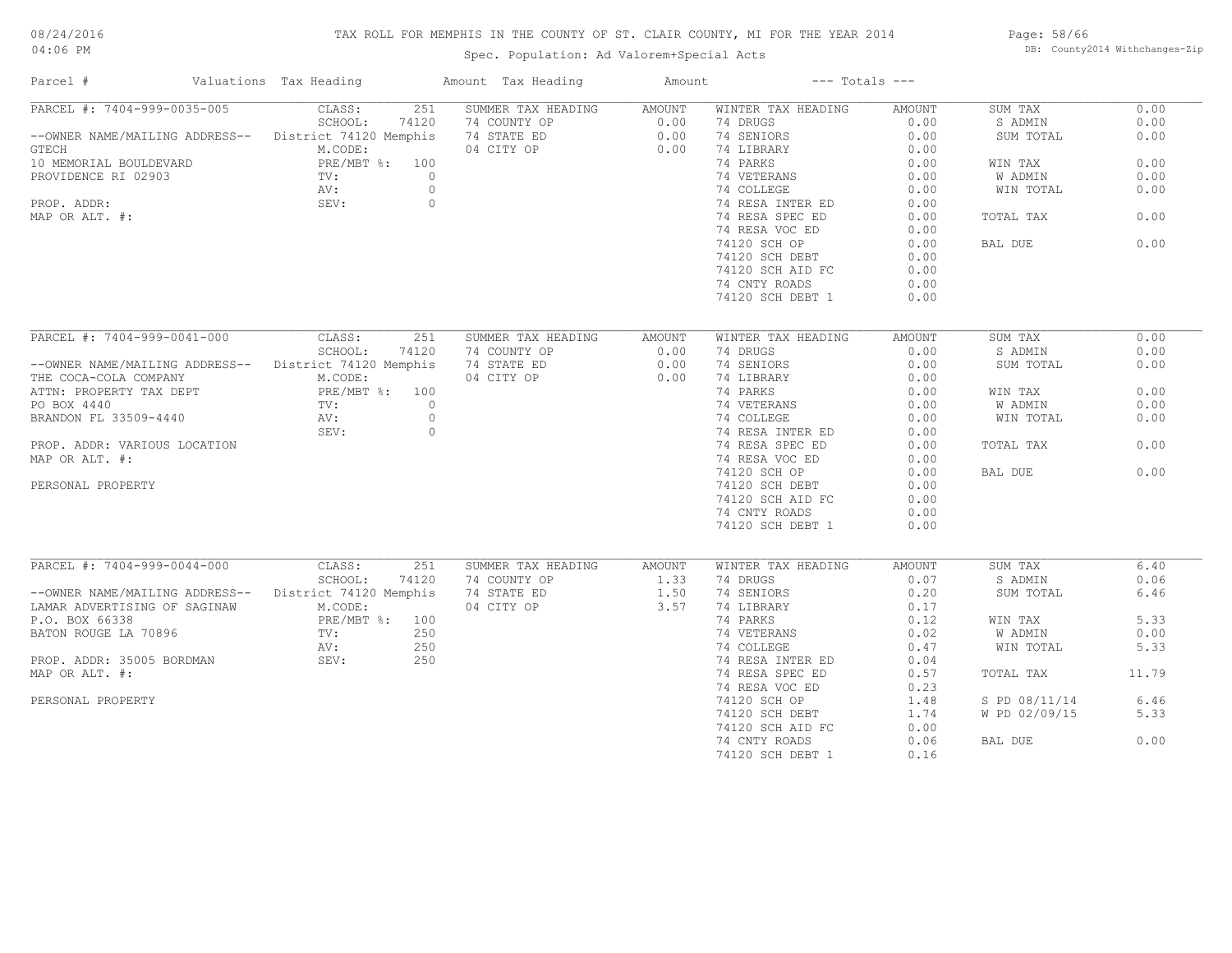# TAX ROLL FOR MEMPHIS IN THE COUNTY OF ST. CLAIR COUNTY, MI FOR THE YEAR 2014

Spec. Population: Ad Valorem+Special Acts

Page: 59/66 DB: County2014 Withchanges-Zip

| Parcel #                                               | Valuations Tax Heading          | Amount Tax Heading | Amount | $---$ Totals $---$ |        |           |      |
|--------------------------------------------------------|---------------------------------|--------------------|--------|--------------------|--------|-----------|------|
| PARCEL #: 7404-999-0058-000                            | CLASS:<br>251                   | SUMMER TAX HEADING | AMOUNT | WINTER TAX HEADING | AMOUNT | SUM TAX   | 0.00 |
|                                                        | SCHOOL:<br>74120                | 74 COUNTY OP       | 0.00   | 74 DRUGS           | 0.00   | S ADMIN   | 0.00 |
| -- OWNER NAME/MAILING ADDRESS-- District 74120 Memphis |                                 | 74 STATE ED        | 0.00   | 74 SENIORS         | 0.00   | SUM TOTAL | 0.00 |
| DISH NETWORK, LLC                                      | M.CODE:                         | 04 CITY OP         | 0.00   | 74 LIBRARY         | 0.00   |           |      |
| P.O. BOX 6623                                          | PRE/MBT %: 100                  |                    |        | 74 PARKS           | 0.00   | WIN TAX   | 0.00 |
| ENGLEWOOD CO 80155                                     | TV:<br>$\circ$                  |                    |        | 74 VETERANS        | 0.00   | W ADMIN   | 0.00 |
|                                                        | $\circ$<br>AV:                  |                    |        | 74 COLLEGE         | 0.00   | WIN TOTAL | 0.00 |
| PROP. ADDR: P.O. BOX 6623                              | $\circ$<br>SEV:                 |                    |        | 74 RESA INTER ED   | 0.00   |           |      |
| MAP OR ALT. #:                                         |                                 |                    |        | 74 RESA SPEC ED    | 0.00   | TOTAL TAX | 0.00 |
|                                                        |                                 |                    |        | 74 RESA VOC ED     | 0.00   |           |      |
|                                                        |                                 |                    |        | 74120 SCH OP       | 0.00   | BAL DUE   | 0.00 |
|                                                        |                                 |                    |        | 74120 SCH DEBT     | 0.00   |           |      |
|                                                        |                                 |                    |        |                    |        |           |      |
|                                                        |                                 |                    |        | 74120 SCH AID FC   | 0.00   |           |      |
|                                                        |                                 |                    |        | 74 CNTY ROADS      | 0.00   |           |      |
|                                                        |                                 |                    |        | 74120 SCH DEBT 1   | 0.00   |           |      |
|                                                        |                                 |                    |        |                    |        |           |      |
| PARCEL #: 7404-999-0059-000                            | CLASS:<br>251                   | SUMMER TAX HEADING | AMOUNT | WINTER TAX HEADING | AMOUNT | SUM TAX   | 0.00 |
|                                                        | SCHOOL:<br>74120                | 74 COUNTY OP       | 0.00   | 74 DRUGS           | 0.00   | S ADMIN   | 0.00 |
| --OWNER NAME/MAILING ADDRESS-- District 74120 Memphis  |                                 | 74 STATE ED        | 0.00   | 74 SENIORS         | 0.00   | SUM TOTAL | 0.00 |
| GORDON FOOD SERVICE, INC.                              | M.CODE:                         | 04 CITY OP         | 0.00   | 74 LIBRARY         | 0.00   |           |      |
| ADVANCED PROPERTY TAX COMPLIANCE                       | PRE/MBT %: 100                  |                    |        | 74 PARKS           | 0.00   | WIN TAX   | 0.00 |
| 1611 N. INTERSTATE35E STE230                           | $\overline{0}$<br>$\text{TV}$ : |                    |        | 74 VETERANS        | 0.00   | W ADMIN   | 0.00 |
| CARROLLTON TX 75006-8627                               | $\circ$<br>AV:                  |                    |        | 74 COLLEGE         | 0.00   | WIN TOTAL | 0.00 |
|                                                        | $\circ$<br>SEV:                 |                    |        | 74 RESA INTER ED   | 0.00   |           |      |
| PROP. ADDR:                                            |                                 |                    |        | 74 RESA SPEC ED    | 0.00   | TOTAL TAX | 0.00 |
| MAP OR ALT. #:                                         |                                 |                    |        | 74 RESA VOC ED     | 0.00   |           |      |
|                                                        |                                 |                    |        | 74120 SCH OP       | 0.00   | BAL DUE   | 0.00 |
|                                                        |                                 |                    |        | 74120 SCH DEBT     | 0.00   |           |      |
|                                                        |                                 |                    |        | 74120 SCH AID FC   | 0.00   |           |      |
|                                                        |                                 |                    |        | 74 CNTY ROADS      | 0.00   |           |      |
|                                                        |                                 |                    |        | 74120 SCH DEBT 1   | 0.00   |           |      |
|                                                        |                                 |                    |        |                    |        |           |      |
| PARCEL #: 7404-999-2108-160                            | CLASS:<br>351                   | SUMMER TAX HEADING | AMOUNT | WINTER TAX HEADING | AMOUNT | SUM TAX   | 0.00 |
|                                                        | SCHOOL:<br>74120                | 74 COUNTY OP       | 0.00   | 74 DRUGS           | 0.00   | S ADMIN   | 0.00 |
| --OWNER NAME/MAILING ADDRESS-- District 74120 Memphis  |                                 | 04 CITY OP         | 0.00   | 74 SENIORS         | 0.00   | SUM TOTAL | 0.00 |
| DONATO ENTERPRISES INC.                                | M.CODE:                         |                    |        | 74 LIBRARY         | 0.00   |           |      |
| 81600 BELLE RIVER                                      | PRE/MBT %: 100                  |                    |        | 74 PARKS           | 0.00   | WIN TAX   | 0.00 |
| MEMPHIS MI 48041                                       | $\circ$<br>TV:                  |                    |        | 74 VETERANS        | 0.00   | W ADMIN   | 0.00 |
|                                                        | $\circ$<br>AV:                  |                    |        | 74 COLLEGE         | 0.00   | WIN TOTAL | 0.00 |
| PROP. ADDR: 81600 BELLE RIVER                          | SEV:<br>$\circ$                 |                    |        | 74 RESA INTER ED   | 0.00   |           |      |
| MAP OR ALT. #:                                         |                                 |                    |        | 74 RESA SPEC ED    | 0.00   | TOTAL TAX | 0.00 |
|                                                        |                                 |                    |        | 74 RESA VOC ED     | 0.00   |           |      |
| PERSONAL PROPERTY                                      |                                 |                    |        | 74120 SCH DEBT     | 0.00   | BAL DUE   | 0.00 |
|                                                        |                                 |                    |        | 74120 SCH AID FC   | 0.00   |           |      |
|                                                        |                                 |                    |        | 74 CNTY ROADS      | 0.00   |           |      |
|                                                        |                                 |                    |        | 74120 SCH DEBT 1   | 0.00   |           |      |
|                                                        |                                 |                    |        |                    |        |           |      |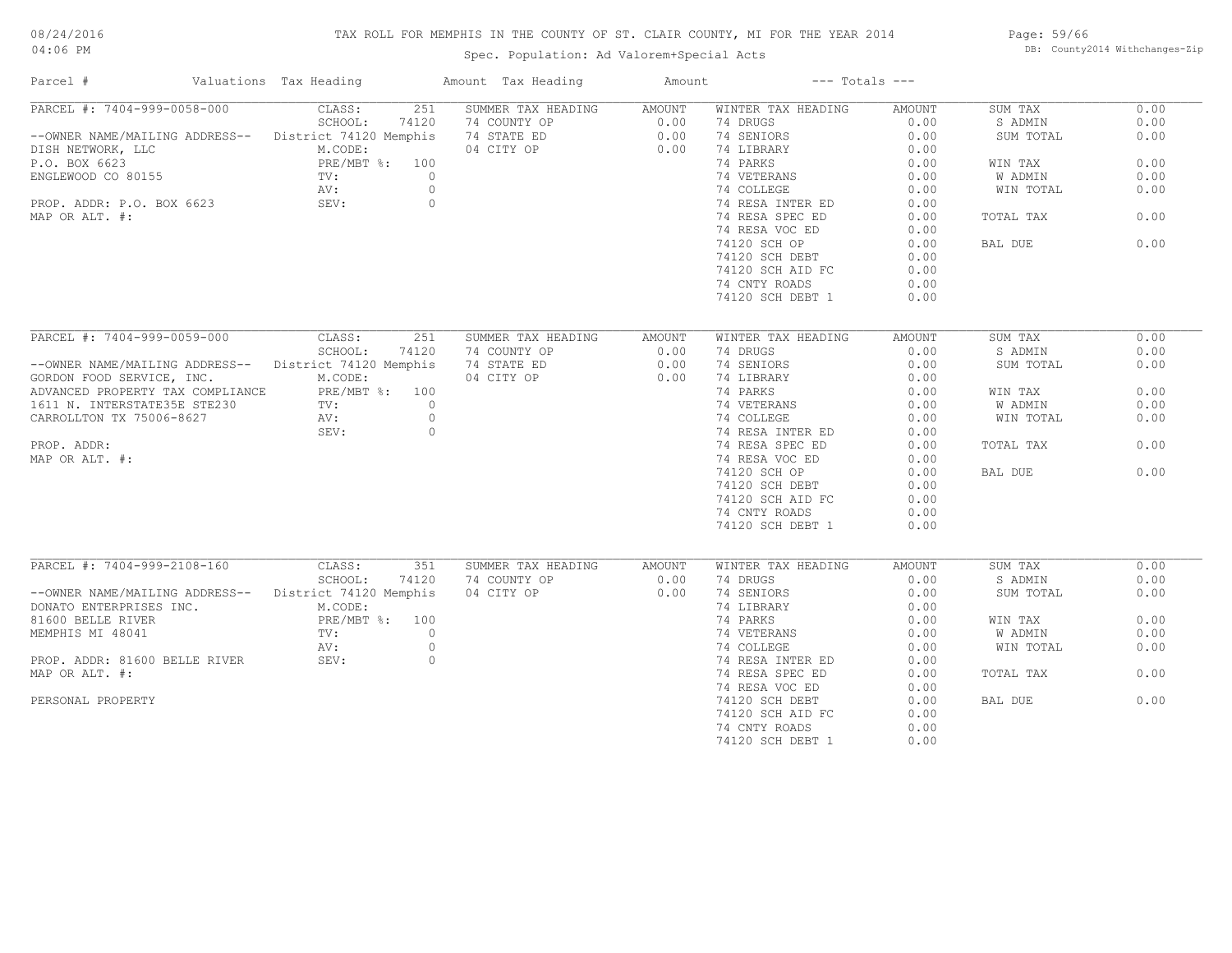# TAX ROLL FOR MEMPHIS IN THE COUNTY OF ST. CLAIR COUNTY, MI FOR THE YEAR 2014

04:06 PM

# Spec. Population: Ad Valorem+Special Acts

Page: 60/66 DB: County2014 Withchanges-Zip

| PARCEL #: 7404-999-2203-482<br>251<br>SUMMER TAX HEADING<br>73.27<br>CLASS:<br>AMOUNT<br>WINTER TAX HEADING<br>AMOUNT<br>SUM TAX<br>SCHOOL:<br>74120<br>74 COUNTY OP<br>15.23<br>74 DRUGS<br>0.80<br>S ADMIN<br>0.73<br>74 STATE ED<br>17.16<br>74 SENIORS<br>2.28<br>--OWNER NAME/MAILING ADDRESS-- District 74120 Memphis<br>SUM TOTAL<br>74.00<br>40.88<br>M.CODE:<br>04 CITY OP<br>74 LIBRARY<br>2.00<br>KOHLER PROPANE SOUTH LLC<br>PRE/MBT %: 100<br>74 PARKS<br>61.54<br>KOHLER GARY<br>1.41<br>WIN TAX<br>2,860<br>0.28<br>0.00<br>P.O. BOX 41017<br>TV:<br>74 VETERANS<br>W ADMIN<br>TV:<br>AV:<br>MEMPHIS MI 48041<br>2,860<br>74 COLLEGE<br>5.40<br>61.54<br>WIN TOTAL<br>SEV:<br>2,860<br>74 RESA INTER ED<br>0.55<br>74 RESA SPEC ED<br>135.54<br>PROP. ADDR: 34827 BORDMAN<br>6.61<br>TOTAL TAX<br>MAP OR ALT. #:<br>74 RESA VOC ED<br>2.64<br>74.00<br>74120 SCH OP<br>17.02<br>S PD 08/05/14<br>61.54<br>PERSONAL PROPERTY<br>74120 SCH DEBT<br>19.96<br>W PD 02/11/15<br>74120 SCH AID FC<br>0.00<br>74 CNTY ROADS<br>0.71<br>0.00<br>BAL DUE<br>74120 SCH DEBT 1<br>1.88<br>PARCEL #: 7404-999-2203-506<br>CLASS:<br>251<br>SUMMER TAX HEADING<br>WINTER TAX HEADING<br>SUM TAX<br>0.00<br>AMOUNT<br>AMOUNT<br>SCHOOL:<br>74120<br>74 COUNTY OP<br>0.00<br>74 DRUGS<br>0.00<br>S ADMIN<br>0.00<br>--OWNER NAME/MAILING ADDRESS-- District 74120 Memphis<br>74 STATE ED<br>0.00<br>74 SENIORS<br>0.00<br>0.00<br>SUM TOTAL<br>74 LIBRARY<br>CHUCK'S AUTO SURGEONS<br>M.CODE:<br>04 CITY OP<br>0.00<br>0.00<br>P.O BOX 316<br>PRE/MBT %: 100<br>74 PARKS<br>0.00<br>0.00<br>WIN TAX<br>MEMPHIS MI 48041<br>$\bigcirc$<br>74 VETERANS<br>0.00<br>TV:<br>0.00<br>W ADMIN<br>$\circ$<br>74 COLLEGE<br>0.00<br>0.00<br>AV:<br>WIN TOTAL<br>$\circ$<br>74 RESA INTER ED<br>0.00<br>PROP. ADDR: 35065 BORDMAN<br>SEV:<br>MAP OR ALT. #:<br>74 RESA SPEC ED<br>0.00<br>0.00<br>TOTAL TAX<br>74 RESA VOC ED<br>0.00<br>74120 SCH OP<br>BAL DUE<br>0.00<br>PERSONAL PROPERTY<br>0.00<br>74120 SCH DEBT<br>0.00<br>74120 SCH AID FC<br>0.00<br>74 CNTY ROADS<br>0.00<br>74120 SCH DEBT 1<br>0.00<br>PARCEL #: 7404-999-2208-139<br>CLASS:<br>SUMMER TAX HEADING<br>0.00<br>251<br>AMOUNT<br>WINTER TAX HEADING<br>AMOUNT<br>SUM TAX<br>SCHOOL:<br>74 COUNTY OP<br>74 DRUGS<br>0.00<br>S ADMIN<br>0.00<br>74120<br>0.00<br>--OWNER NAME/MAILING ADDRESS-- District 74120 Memphis<br>74 STATE ED<br>0.00<br>74 SENIORS<br>0.00<br>0.00<br>SUM TOTAL<br>04 CITY OP<br>0.00<br>74 LIBRARY<br>COINMACH CORP.<br>M.CODE:<br>0.00<br>74 PARKS<br>0.00<br>THOMSON REUTERS, INC<br>PRE/MBT %: 100<br>0.00<br>WIN TAX<br>$\Omega$<br>74 VETERANS<br>0.00<br>0.00<br>P.O.BOX 4900 DEPT 155<br>$\text{TV}$ :<br>W ADMIN<br>$\circ$<br>SCOTTSDALE AZ 85261-4900<br>AV:<br>74 COLLEGE<br>0.00<br>WIN TOTAL<br>0.00<br>$\circ$<br>74 RESA INTER ED<br>0.00<br>SEV:<br>0.00<br>PROP. ADDR: 81393 BELLE RIVER<br>74 RESA SPEC ED<br>0.00<br>TOTAL TAX<br>74 RESA VOC ED<br>MAP OR ALT. #:<br>0.00<br>0.00<br>74120 SCH OP<br>0.00<br>BAL DUE<br>PERSONAL PORPERTY<br>74120 SCH DEBT<br>0.00<br>74120 SCH AID FC<br>0.00<br>74 CNTY ROADS<br>0.00 | Parcel # | Valuations Tax Heading | Amount Tax Heading | Amount |                  | $---$ Totals $---$ |  |
|---------------------------------------------------------------------------------------------------------------------------------------------------------------------------------------------------------------------------------------------------------------------------------------------------------------------------------------------------------------------------------------------------------------------------------------------------------------------------------------------------------------------------------------------------------------------------------------------------------------------------------------------------------------------------------------------------------------------------------------------------------------------------------------------------------------------------------------------------------------------------------------------------------------------------------------------------------------------------------------------------------------------------------------------------------------------------------------------------------------------------------------------------------------------------------------------------------------------------------------------------------------------------------------------------------------------------------------------------------------------------------------------------------------------------------------------------------------------------------------------------------------------------------------------------------------------------------------------------------------------------------------------------------------------------------------------------------------------------------------------------------------------------------------------------------------------------------------------------------------------------------------------------------------------------------------------------------------------------------------------------------------------------------------------------------------------------------------------------------------------------------------------------------------------------------------------------------------------------------------------------------------------------------------------------------------------------------------------------------------------------------------------------------------------------------------------------------------------------------------------------------------------------------------------------------------------------------------------------------------------------------------------------------------------------------------------------------------------------------------------------------------------------------------------------------------------------------------------------------------------------------------------------------------------------------------------------------------------------------------------------------------------------------------------------------------------------------------------------------------------------------------|----------|------------------------|--------------------|--------|------------------|--------------------|--|
|                                                                                                                                                                                                                                                                                                                                                                                                                                                                                                                                                                                                                                                                                                                                                                                                                                                                                                                                                                                                                                                                                                                                                                                                                                                                                                                                                                                                                                                                                                                                                                                                                                                                                                                                                                                                                                                                                                                                                                                                                                                                                                                                                                                                                                                                                                                                                                                                                                                                                                                                                                                                                                                                                                                                                                                                                                                                                                                                                                                                                                                                                                                                       |          |                        |                    |        |                  |                    |  |
|                                                                                                                                                                                                                                                                                                                                                                                                                                                                                                                                                                                                                                                                                                                                                                                                                                                                                                                                                                                                                                                                                                                                                                                                                                                                                                                                                                                                                                                                                                                                                                                                                                                                                                                                                                                                                                                                                                                                                                                                                                                                                                                                                                                                                                                                                                                                                                                                                                                                                                                                                                                                                                                                                                                                                                                                                                                                                                                                                                                                                                                                                                                                       |          |                        |                    |        |                  |                    |  |
|                                                                                                                                                                                                                                                                                                                                                                                                                                                                                                                                                                                                                                                                                                                                                                                                                                                                                                                                                                                                                                                                                                                                                                                                                                                                                                                                                                                                                                                                                                                                                                                                                                                                                                                                                                                                                                                                                                                                                                                                                                                                                                                                                                                                                                                                                                                                                                                                                                                                                                                                                                                                                                                                                                                                                                                                                                                                                                                                                                                                                                                                                                                                       |          |                        |                    |        |                  |                    |  |
|                                                                                                                                                                                                                                                                                                                                                                                                                                                                                                                                                                                                                                                                                                                                                                                                                                                                                                                                                                                                                                                                                                                                                                                                                                                                                                                                                                                                                                                                                                                                                                                                                                                                                                                                                                                                                                                                                                                                                                                                                                                                                                                                                                                                                                                                                                                                                                                                                                                                                                                                                                                                                                                                                                                                                                                                                                                                                                                                                                                                                                                                                                                                       |          |                        |                    |        |                  |                    |  |
|                                                                                                                                                                                                                                                                                                                                                                                                                                                                                                                                                                                                                                                                                                                                                                                                                                                                                                                                                                                                                                                                                                                                                                                                                                                                                                                                                                                                                                                                                                                                                                                                                                                                                                                                                                                                                                                                                                                                                                                                                                                                                                                                                                                                                                                                                                                                                                                                                                                                                                                                                                                                                                                                                                                                                                                                                                                                                                                                                                                                                                                                                                                                       |          |                        |                    |        |                  |                    |  |
|                                                                                                                                                                                                                                                                                                                                                                                                                                                                                                                                                                                                                                                                                                                                                                                                                                                                                                                                                                                                                                                                                                                                                                                                                                                                                                                                                                                                                                                                                                                                                                                                                                                                                                                                                                                                                                                                                                                                                                                                                                                                                                                                                                                                                                                                                                                                                                                                                                                                                                                                                                                                                                                                                                                                                                                                                                                                                                                                                                                                                                                                                                                                       |          |                        |                    |        |                  |                    |  |
|                                                                                                                                                                                                                                                                                                                                                                                                                                                                                                                                                                                                                                                                                                                                                                                                                                                                                                                                                                                                                                                                                                                                                                                                                                                                                                                                                                                                                                                                                                                                                                                                                                                                                                                                                                                                                                                                                                                                                                                                                                                                                                                                                                                                                                                                                                                                                                                                                                                                                                                                                                                                                                                                                                                                                                                                                                                                                                                                                                                                                                                                                                                                       |          |                        |                    |        |                  |                    |  |
|                                                                                                                                                                                                                                                                                                                                                                                                                                                                                                                                                                                                                                                                                                                                                                                                                                                                                                                                                                                                                                                                                                                                                                                                                                                                                                                                                                                                                                                                                                                                                                                                                                                                                                                                                                                                                                                                                                                                                                                                                                                                                                                                                                                                                                                                                                                                                                                                                                                                                                                                                                                                                                                                                                                                                                                                                                                                                                                                                                                                                                                                                                                                       |          |                        |                    |        |                  |                    |  |
|                                                                                                                                                                                                                                                                                                                                                                                                                                                                                                                                                                                                                                                                                                                                                                                                                                                                                                                                                                                                                                                                                                                                                                                                                                                                                                                                                                                                                                                                                                                                                                                                                                                                                                                                                                                                                                                                                                                                                                                                                                                                                                                                                                                                                                                                                                                                                                                                                                                                                                                                                                                                                                                                                                                                                                                                                                                                                                                                                                                                                                                                                                                                       |          |                        |                    |        |                  |                    |  |
|                                                                                                                                                                                                                                                                                                                                                                                                                                                                                                                                                                                                                                                                                                                                                                                                                                                                                                                                                                                                                                                                                                                                                                                                                                                                                                                                                                                                                                                                                                                                                                                                                                                                                                                                                                                                                                                                                                                                                                                                                                                                                                                                                                                                                                                                                                                                                                                                                                                                                                                                                                                                                                                                                                                                                                                                                                                                                                                                                                                                                                                                                                                                       |          |                        |                    |        |                  |                    |  |
|                                                                                                                                                                                                                                                                                                                                                                                                                                                                                                                                                                                                                                                                                                                                                                                                                                                                                                                                                                                                                                                                                                                                                                                                                                                                                                                                                                                                                                                                                                                                                                                                                                                                                                                                                                                                                                                                                                                                                                                                                                                                                                                                                                                                                                                                                                                                                                                                                                                                                                                                                                                                                                                                                                                                                                                                                                                                                                                                                                                                                                                                                                                                       |          |                        |                    |        |                  |                    |  |
|                                                                                                                                                                                                                                                                                                                                                                                                                                                                                                                                                                                                                                                                                                                                                                                                                                                                                                                                                                                                                                                                                                                                                                                                                                                                                                                                                                                                                                                                                                                                                                                                                                                                                                                                                                                                                                                                                                                                                                                                                                                                                                                                                                                                                                                                                                                                                                                                                                                                                                                                                                                                                                                                                                                                                                                                                                                                                                                                                                                                                                                                                                                                       |          |                        |                    |        |                  |                    |  |
|                                                                                                                                                                                                                                                                                                                                                                                                                                                                                                                                                                                                                                                                                                                                                                                                                                                                                                                                                                                                                                                                                                                                                                                                                                                                                                                                                                                                                                                                                                                                                                                                                                                                                                                                                                                                                                                                                                                                                                                                                                                                                                                                                                                                                                                                                                                                                                                                                                                                                                                                                                                                                                                                                                                                                                                                                                                                                                                                                                                                                                                                                                                                       |          |                        |                    |        |                  |                    |  |
|                                                                                                                                                                                                                                                                                                                                                                                                                                                                                                                                                                                                                                                                                                                                                                                                                                                                                                                                                                                                                                                                                                                                                                                                                                                                                                                                                                                                                                                                                                                                                                                                                                                                                                                                                                                                                                                                                                                                                                                                                                                                                                                                                                                                                                                                                                                                                                                                                                                                                                                                                                                                                                                                                                                                                                                                                                                                                                                                                                                                                                                                                                                                       |          |                        |                    |        |                  |                    |  |
|                                                                                                                                                                                                                                                                                                                                                                                                                                                                                                                                                                                                                                                                                                                                                                                                                                                                                                                                                                                                                                                                                                                                                                                                                                                                                                                                                                                                                                                                                                                                                                                                                                                                                                                                                                                                                                                                                                                                                                                                                                                                                                                                                                                                                                                                                                                                                                                                                                                                                                                                                                                                                                                                                                                                                                                                                                                                                                                                                                                                                                                                                                                                       |          |                        |                    |        |                  |                    |  |
|                                                                                                                                                                                                                                                                                                                                                                                                                                                                                                                                                                                                                                                                                                                                                                                                                                                                                                                                                                                                                                                                                                                                                                                                                                                                                                                                                                                                                                                                                                                                                                                                                                                                                                                                                                                                                                                                                                                                                                                                                                                                                                                                                                                                                                                                                                                                                                                                                                                                                                                                                                                                                                                                                                                                                                                                                                                                                                                                                                                                                                                                                                                                       |          |                        |                    |        |                  |                    |  |
|                                                                                                                                                                                                                                                                                                                                                                                                                                                                                                                                                                                                                                                                                                                                                                                                                                                                                                                                                                                                                                                                                                                                                                                                                                                                                                                                                                                                                                                                                                                                                                                                                                                                                                                                                                                                                                                                                                                                                                                                                                                                                                                                                                                                                                                                                                                                                                                                                                                                                                                                                                                                                                                                                                                                                                                                                                                                                                                                                                                                                                                                                                                                       |          |                        |                    |        |                  |                    |  |
|                                                                                                                                                                                                                                                                                                                                                                                                                                                                                                                                                                                                                                                                                                                                                                                                                                                                                                                                                                                                                                                                                                                                                                                                                                                                                                                                                                                                                                                                                                                                                                                                                                                                                                                                                                                                                                                                                                                                                                                                                                                                                                                                                                                                                                                                                                                                                                                                                                                                                                                                                                                                                                                                                                                                                                                                                                                                                                                                                                                                                                                                                                                                       |          |                        |                    |        |                  |                    |  |
|                                                                                                                                                                                                                                                                                                                                                                                                                                                                                                                                                                                                                                                                                                                                                                                                                                                                                                                                                                                                                                                                                                                                                                                                                                                                                                                                                                                                                                                                                                                                                                                                                                                                                                                                                                                                                                                                                                                                                                                                                                                                                                                                                                                                                                                                                                                                                                                                                                                                                                                                                                                                                                                                                                                                                                                                                                                                                                                                                                                                                                                                                                                                       |          |                        |                    |        |                  |                    |  |
|                                                                                                                                                                                                                                                                                                                                                                                                                                                                                                                                                                                                                                                                                                                                                                                                                                                                                                                                                                                                                                                                                                                                                                                                                                                                                                                                                                                                                                                                                                                                                                                                                                                                                                                                                                                                                                                                                                                                                                                                                                                                                                                                                                                                                                                                                                                                                                                                                                                                                                                                                                                                                                                                                                                                                                                                                                                                                                                                                                                                                                                                                                                                       |          |                        |                    |        |                  |                    |  |
|                                                                                                                                                                                                                                                                                                                                                                                                                                                                                                                                                                                                                                                                                                                                                                                                                                                                                                                                                                                                                                                                                                                                                                                                                                                                                                                                                                                                                                                                                                                                                                                                                                                                                                                                                                                                                                                                                                                                                                                                                                                                                                                                                                                                                                                                                                                                                                                                                                                                                                                                                                                                                                                                                                                                                                                                                                                                                                                                                                                                                                                                                                                                       |          |                        |                    |        |                  |                    |  |
|                                                                                                                                                                                                                                                                                                                                                                                                                                                                                                                                                                                                                                                                                                                                                                                                                                                                                                                                                                                                                                                                                                                                                                                                                                                                                                                                                                                                                                                                                                                                                                                                                                                                                                                                                                                                                                                                                                                                                                                                                                                                                                                                                                                                                                                                                                                                                                                                                                                                                                                                                                                                                                                                                                                                                                                                                                                                                                                                                                                                                                                                                                                                       |          |                        |                    |        |                  |                    |  |
|                                                                                                                                                                                                                                                                                                                                                                                                                                                                                                                                                                                                                                                                                                                                                                                                                                                                                                                                                                                                                                                                                                                                                                                                                                                                                                                                                                                                                                                                                                                                                                                                                                                                                                                                                                                                                                                                                                                                                                                                                                                                                                                                                                                                                                                                                                                                                                                                                                                                                                                                                                                                                                                                                                                                                                                                                                                                                                                                                                                                                                                                                                                                       |          |                        |                    |        |                  |                    |  |
|                                                                                                                                                                                                                                                                                                                                                                                                                                                                                                                                                                                                                                                                                                                                                                                                                                                                                                                                                                                                                                                                                                                                                                                                                                                                                                                                                                                                                                                                                                                                                                                                                                                                                                                                                                                                                                                                                                                                                                                                                                                                                                                                                                                                                                                                                                                                                                                                                                                                                                                                                                                                                                                                                                                                                                                                                                                                                                                                                                                                                                                                                                                                       |          |                        |                    |        |                  |                    |  |
|                                                                                                                                                                                                                                                                                                                                                                                                                                                                                                                                                                                                                                                                                                                                                                                                                                                                                                                                                                                                                                                                                                                                                                                                                                                                                                                                                                                                                                                                                                                                                                                                                                                                                                                                                                                                                                                                                                                                                                                                                                                                                                                                                                                                                                                                                                                                                                                                                                                                                                                                                                                                                                                                                                                                                                                                                                                                                                                                                                                                                                                                                                                                       |          |                        |                    |        |                  |                    |  |
|                                                                                                                                                                                                                                                                                                                                                                                                                                                                                                                                                                                                                                                                                                                                                                                                                                                                                                                                                                                                                                                                                                                                                                                                                                                                                                                                                                                                                                                                                                                                                                                                                                                                                                                                                                                                                                                                                                                                                                                                                                                                                                                                                                                                                                                                                                                                                                                                                                                                                                                                                                                                                                                                                                                                                                                                                                                                                                                                                                                                                                                                                                                                       |          |                        |                    |        |                  |                    |  |
|                                                                                                                                                                                                                                                                                                                                                                                                                                                                                                                                                                                                                                                                                                                                                                                                                                                                                                                                                                                                                                                                                                                                                                                                                                                                                                                                                                                                                                                                                                                                                                                                                                                                                                                                                                                                                                                                                                                                                                                                                                                                                                                                                                                                                                                                                                                                                                                                                                                                                                                                                                                                                                                                                                                                                                                                                                                                                                                                                                                                                                                                                                                                       |          |                        |                    |        |                  |                    |  |
|                                                                                                                                                                                                                                                                                                                                                                                                                                                                                                                                                                                                                                                                                                                                                                                                                                                                                                                                                                                                                                                                                                                                                                                                                                                                                                                                                                                                                                                                                                                                                                                                                                                                                                                                                                                                                                                                                                                                                                                                                                                                                                                                                                                                                                                                                                                                                                                                                                                                                                                                                                                                                                                                                                                                                                                                                                                                                                                                                                                                                                                                                                                                       |          |                        |                    |        |                  |                    |  |
|                                                                                                                                                                                                                                                                                                                                                                                                                                                                                                                                                                                                                                                                                                                                                                                                                                                                                                                                                                                                                                                                                                                                                                                                                                                                                                                                                                                                                                                                                                                                                                                                                                                                                                                                                                                                                                                                                                                                                                                                                                                                                                                                                                                                                                                                                                                                                                                                                                                                                                                                                                                                                                                                                                                                                                                                                                                                                                                                                                                                                                                                                                                                       |          |                        |                    |        |                  |                    |  |
|                                                                                                                                                                                                                                                                                                                                                                                                                                                                                                                                                                                                                                                                                                                                                                                                                                                                                                                                                                                                                                                                                                                                                                                                                                                                                                                                                                                                                                                                                                                                                                                                                                                                                                                                                                                                                                                                                                                                                                                                                                                                                                                                                                                                                                                                                                                                                                                                                                                                                                                                                                                                                                                                                                                                                                                                                                                                                                                                                                                                                                                                                                                                       |          |                        |                    |        |                  |                    |  |
|                                                                                                                                                                                                                                                                                                                                                                                                                                                                                                                                                                                                                                                                                                                                                                                                                                                                                                                                                                                                                                                                                                                                                                                                                                                                                                                                                                                                                                                                                                                                                                                                                                                                                                                                                                                                                                                                                                                                                                                                                                                                                                                                                                                                                                                                                                                                                                                                                                                                                                                                                                                                                                                                                                                                                                                                                                                                                                                                                                                                                                                                                                                                       |          |                        |                    |        |                  |                    |  |
|                                                                                                                                                                                                                                                                                                                                                                                                                                                                                                                                                                                                                                                                                                                                                                                                                                                                                                                                                                                                                                                                                                                                                                                                                                                                                                                                                                                                                                                                                                                                                                                                                                                                                                                                                                                                                                                                                                                                                                                                                                                                                                                                                                                                                                                                                                                                                                                                                                                                                                                                                                                                                                                                                                                                                                                                                                                                                                                                                                                                                                                                                                                                       |          |                        |                    |        |                  |                    |  |
|                                                                                                                                                                                                                                                                                                                                                                                                                                                                                                                                                                                                                                                                                                                                                                                                                                                                                                                                                                                                                                                                                                                                                                                                                                                                                                                                                                                                                                                                                                                                                                                                                                                                                                                                                                                                                                                                                                                                                                                                                                                                                                                                                                                                                                                                                                                                                                                                                                                                                                                                                                                                                                                                                                                                                                                                                                                                                                                                                                                                                                                                                                                                       |          |                        |                    |        |                  |                    |  |
|                                                                                                                                                                                                                                                                                                                                                                                                                                                                                                                                                                                                                                                                                                                                                                                                                                                                                                                                                                                                                                                                                                                                                                                                                                                                                                                                                                                                                                                                                                                                                                                                                                                                                                                                                                                                                                                                                                                                                                                                                                                                                                                                                                                                                                                                                                                                                                                                                                                                                                                                                                                                                                                                                                                                                                                                                                                                                                                                                                                                                                                                                                                                       |          |                        |                    |        |                  |                    |  |
|                                                                                                                                                                                                                                                                                                                                                                                                                                                                                                                                                                                                                                                                                                                                                                                                                                                                                                                                                                                                                                                                                                                                                                                                                                                                                                                                                                                                                                                                                                                                                                                                                                                                                                                                                                                                                                                                                                                                                                                                                                                                                                                                                                                                                                                                                                                                                                                                                                                                                                                                                                                                                                                                                                                                                                                                                                                                                                                                                                                                                                                                                                                                       |          |                        |                    |        |                  |                    |  |
|                                                                                                                                                                                                                                                                                                                                                                                                                                                                                                                                                                                                                                                                                                                                                                                                                                                                                                                                                                                                                                                                                                                                                                                                                                                                                                                                                                                                                                                                                                                                                                                                                                                                                                                                                                                                                                                                                                                                                                                                                                                                                                                                                                                                                                                                                                                                                                                                                                                                                                                                                                                                                                                                                                                                                                                                                                                                                                                                                                                                                                                                                                                                       |          |                        |                    |        |                  |                    |  |
|                                                                                                                                                                                                                                                                                                                                                                                                                                                                                                                                                                                                                                                                                                                                                                                                                                                                                                                                                                                                                                                                                                                                                                                                                                                                                                                                                                                                                                                                                                                                                                                                                                                                                                                                                                                                                                                                                                                                                                                                                                                                                                                                                                                                                                                                                                                                                                                                                                                                                                                                                                                                                                                                                                                                                                                                                                                                                                                                                                                                                                                                                                                                       |          |                        |                    |        |                  |                    |  |
|                                                                                                                                                                                                                                                                                                                                                                                                                                                                                                                                                                                                                                                                                                                                                                                                                                                                                                                                                                                                                                                                                                                                                                                                                                                                                                                                                                                                                                                                                                                                                                                                                                                                                                                                                                                                                                                                                                                                                                                                                                                                                                                                                                                                                                                                                                                                                                                                                                                                                                                                                                                                                                                                                                                                                                                                                                                                                                                                                                                                                                                                                                                                       |          |                        |                    |        |                  |                    |  |
|                                                                                                                                                                                                                                                                                                                                                                                                                                                                                                                                                                                                                                                                                                                                                                                                                                                                                                                                                                                                                                                                                                                                                                                                                                                                                                                                                                                                                                                                                                                                                                                                                                                                                                                                                                                                                                                                                                                                                                                                                                                                                                                                                                                                                                                                                                                                                                                                                                                                                                                                                                                                                                                                                                                                                                                                                                                                                                                                                                                                                                                                                                                                       |          |                        |                    |        |                  |                    |  |
|                                                                                                                                                                                                                                                                                                                                                                                                                                                                                                                                                                                                                                                                                                                                                                                                                                                                                                                                                                                                                                                                                                                                                                                                                                                                                                                                                                                                                                                                                                                                                                                                                                                                                                                                                                                                                                                                                                                                                                                                                                                                                                                                                                                                                                                                                                                                                                                                                                                                                                                                                                                                                                                                                                                                                                                                                                                                                                                                                                                                                                                                                                                                       |          |                        |                    |        |                  |                    |  |
|                                                                                                                                                                                                                                                                                                                                                                                                                                                                                                                                                                                                                                                                                                                                                                                                                                                                                                                                                                                                                                                                                                                                                                                                                                                                                                                                                                                                                                                                                                                                                                                                                                                                                                                                                                                                                                                                                                                                                                                                                                                                                                                                                                                                                                                                                                                                                                                                                                                                                                                                                                                                                                                                                                                                                                                                                                                                                                                                                                                                                                                                                                                                       |          |                        |                    |        |                  |                    |  |
|                                                                                                                                                                                                                                                                                                                                                                                                                                                                                                                                                                                                                                                                                                                                                                                                                                                                                                                                                                                                                                                                                                                                                                                                                                                                                                                                                                                                                                                                                                                                                                                                                                                                                                                                                                                                                                                                                                                                                                                                                                                                                                                                                                                                                                                                                                                                                                                                                                                                                                                                                                                                                                                                                                                                                                                                                                                                                                                                                                                                                                                                                                                                       |          |                        |                    |        |                  |                    |  |
|                                                                                                                                                                                                                                                                                                                                                                                                                                                                                                                                                                                                                                                                                                                                                                                                                                                                                                                                                                                                                                                                                                                                                                                                                                                                                                                                                                                                                                                                                                                                                                                                                                                                                                                                                                                                                                                                                                                                                                                                                                                                                                                                                                                                                                                                                                                                                                                                                                                                                                                                                                                                                                                                                                                                                                                                                                                                                                                                                                                                                                                                                                                                       |          |                        |                    |        |                  |                    |  |
|                                                                                                                                                                                                                                                                                                                                                                                                                                                                                                                                                                                                                                                                                                                                                                                                                                                                                                                                                                                                                                                                                                                                                                                                                                                                                                                                                                                                                                                                                                                                                                                                                                                                                                                                                                                                                                                                                                                                                                                                                                                                                                                                                                                                                                                                                                                                                                                                                                                                                                                                                                                                                                                                                                                                                                                                                                                                                                                                                                                                                                                                                                                                       |          |                        |                    |        |                  |                    |  |
|                                                                                                                                                                                                                                                                                                                                                                                                                                                                                                                                                                                                                                                                                                                                                                                                                                                                                                                                                                                                                                                                                                                                                                                                                                                                                                                                                                                                                                                                                                                                                                                                                                                                                                                                                                                                                                                                                                                                                                                                                                                                                                                                                                                                                                                                                                                                                                                                                                                                                                                                                                                                                                                                                                                                                                                                                                                                                                                                                                                                                                                                                                                                       |          |                        |                    |        |                  |                    |  |
|                                                                                                                                                                                                                                                                                                                                                                                                                                                                                                                                                                                                                                                                                                                                                                                                                                                                                                                                                                                                                                                                                                                                                                                                                                                                                                                                                                                                                                                                                                                                                                                                                                                                                                                                                                                                                                                                                                                                                                                                                                                                                                                                                                                                                                                                                                                                                                                                                                                                                                                                                                                                                                                                                                                                                                                                                                                                                                                                                                                                                                                                                                                                       |          |                        |                    |        |                  |                    |  |
|                                                                                                                                                                                                                                                                                                                                                                                                                                                                                                                                                                                                                                                                                                                                                                                                                                                                                                                                                                                                                                                                                                                                                                                                                                                                                                                                                                                                                                                                                                                                                                                                                                                                                                                                                                                                                                                                                                                                                                                                                                                                                                                                                                                                                                                                                                                                                                                                                                                                                                                                                                                                                                                                                                                                                                                                                                                                                                                                                                                                                                                                                                                                       |          |                        |                    |        |                  |                    |  |
|                                                                                                                                                                                                                                                                                                                                                                                                                                                                                                                                                                                                                                                                                                                                                                                                                                                                                                                                                                                                                                                                                                                                                                                                                                                                                                                                                                                                                                                                                                                                                                                                                                                                                                                                                                                                                                                                                                                                                                                                                                                                                                                                                                                                                                                                                                                                                                                                                                                                                                                                                                                                                                                                                                                                                                                                                                                                                                                                                                                                                                                                                                                                       |          |                        |                    |        | 74120 SCH DEBT 1 | 0.00               |  |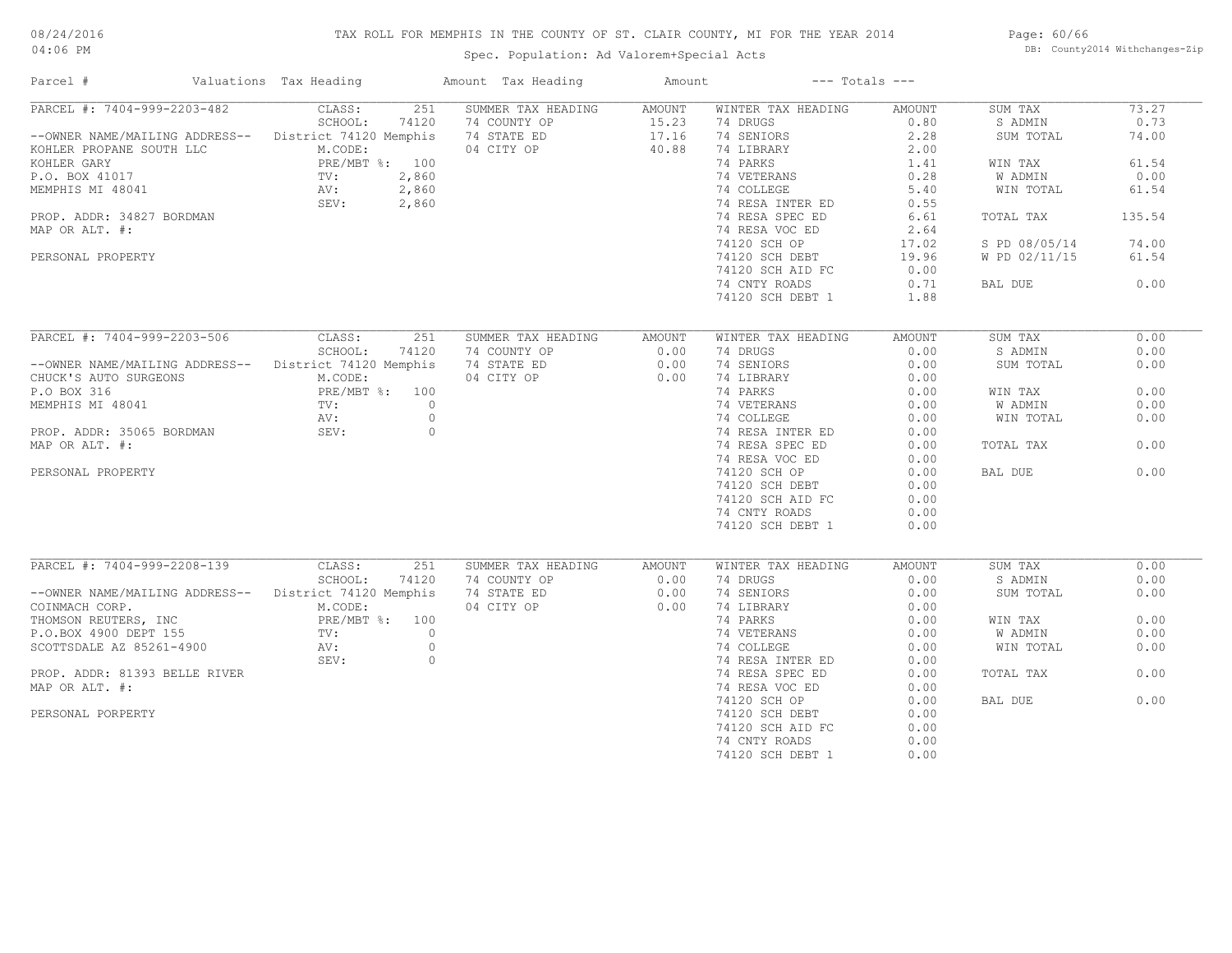# TAX ROLL FOR MEMPHIS IN THE COUNTY OF ST. CLAIR COUNTY, MI FOR THE YEAR 2014

Spec. Population: Ad Valorem+Special Acts

Page: 61/66 DB: County2014 Withchanges-Zip

| Parcel #                                               | Valuations Tax Heading          | Amount Tax Heading | Amount | $---$ Totals $---$ |               |               |        |
|--------------------------------------------------------|---------------------------------|--------------------|--------|--------------------|---------------|---------------|--------|
| PARCEL #: 7404-999-2503-504                            | CLASS:<br>251                   | SUMMER TAX HEADING | AMOUNT | WINTER TAX HEADING | AMOUNT        | SUM TAX       | 3.06   |
|                                                        | 74120<br>SCHOOL:                | 74 COUNTY OP       | 0.63   | 74 DRUGS           | 0.03          | S ADMIN       | 0.03   |
| --OWNER NAME/MAILING ADDRESS-- District 74120 Memphis  |                                 | 74 STATE ED        | 0.72   | 74 SENIORS         | 0.09          | SUM TOTAL     | 3.09   |
| NIEDS REPAIR LLC                                       | M.CODE:<br>00003                | 04 CITY OP         | 1.71   | 74 LIBRARY         | 0.08          |               |        |
| P.O. BOX 84                                            | PRE/MBT %: 100                  |                    |        | 74 PARKS           | 0.05          | WIN TAX       | 2.52   |
| MEMPHIS MI 48041                                       | TV:<br>120                      |                    |        | 74 VETERANS        | 0.01          | W ADMIN       | 0.00   |
|                                                        | AV:<br>120                      |                    |        | 74 COLLEGE         | 0.22          | WIN TOTAL     | 2.52   |
| PROP. ADDR: 35049 BORDMAN                              | 120<br>SEV:                     |                    |        | 74 RESA INTER ED   | 0.02          |               |        |
| MAP OR ALT. #:                                         |                                 |                    |        | 74 RESA SPEC ED    | 0.27          | TOTAL TAX     | 5.61   |
|                                                        |                                 |                    |        | 74 RESA VOC ED     | 0.11          |               |        |
| PERSONAL PROPERTY                                      |                                 |                    |        | 74120 SCH OP       | 0.71          | S PD 07/16/14 | 3.09   |
|                                                        |                                 |                    |        |                    | 0.83          |               |        |
|                                                        |                                 |                    |        | 74120 SCH DEBT     |               |               |        |
|                                                        |                                 |                    |        | 74120 SCH AID FC   | 0.00          | BAL DUE       | 2.52   |
|                                                        |                                 |                    |        | 74 CNTY ROADS      | 0.03          |               |        |
|                                                        |                                 |                    |        | 74120 SCH DEBT 1   | 0.07          |               |        |
|                                                        |                                 |                    |        |                    |               |               |        |
| PARCEL #: 7404-999-2503-509                            | CLASS:<br>251                   | SUMMER TAX HEADING | AMOUNT | WINTER TAX HEADING | <b>AMOUNT</b> | SUM TAX       | 0.00   |
|                                                        | 74120<br>SCHOOL:                | 74 COUNTY OP       | 0.00   | 74 DRUGS           | 0.00          | S ADMIN       | 0.00   |
| -- OWNER NAME/MAILING ADDRESS-- District 74120 Memphis |                                 | 74 STATE ED        | 0.00   | 74 SENIORS         | 0.00          | SUM TOTAL     | 0.00   |
| BANYAN TECHNOLOGIES                                    | M.CODE:                         | 04 CITY OP         | 0.00   | 74 LIBRARY         | 0.00          |               |        |
| P.O. BOX 637                                           | PRE/MBT %: 100                  |                    |        | 74 PARKS           | 0.00          | WIN TAX       | 0.00   |
| MEMPHIS MI 48041                                       | $\overline{0}$<br>$\text{TV}$ : |                    |        | 74 VETERANS        | 0.00          | W ADMIN       | 0.00   |
|                                                        | AV:<br>$\circ$                  |                    |        | 74 COLLEGE         | 0.00          | WIN TOTAL     | 0.00   |
|                                                        | $\circ$                         |                    |        |                    |               |               |        |
| PROP. ADDR: 35093 BORDMAN                              | SEV:                            |                    |        | 74 RESA INTER ED   | 0.00          |               |        |
| MAP OR ALT. #:                                         |                                 |                    |        | 74 RESA SPEC ED    | 0.00          | TOTAL TAX     | 0.00   |
|                                                        |                                 |                    |        | 74 RESA VOC ED     | 0.00          |               |        |
| PERSONAL PROPERTY                                      |                                 |                    |        | 74120 SCH OP       | 0.00          | BAL DUE       | 0.00   |
|                                                        |                                 |                    |        | 74120 SCH DEBT     | 0.00          |               |        |
|                                                        |                                 |                    |        | 74120 SCH AID FC   | 0.00          |               |        |
|                                                        |                                 |                    |        | 74 CNTY ROADS      | 0.00          |               |        |
|                                                        |                                 |                    |        | 74120 SCH DEBT 1   | 0.00          |               |        |
|                                                        |                                 |                    |        |                    |               |               |        |
| PARCEL #: 7404-999-2508-190                            | CLASS:<br>351                   | SUMMER TAX HEADING | AMOUNT | WINTER TAX HEADING | AMOUNT        | SUM TAX       | 94.17  |
|                                                        | SCHOOL:<br>74120                | 74 COUNTY OP       | 25.56  | 74 DRUGS           | 1.34          | S ADMIN       | 0.94   |
| -- OWNER NAME/MAILING ADDRESS-- District 74120 Memphis |                                 | 04 CITY OP         | 68.61  | 74 SENIORS         | 3.84          | S INTRST      | 0.06   |
| JAMES CUCCIHARA                                        | M.CODE:                         |                    |        | 74 LIBRARY         | 3.36          | SUM TOTAL     | 95.17  |
| 33750 BORDMAN                                          | PRE/MBT %: 100                  |                    |        | 74 PARKS           | 2.37          |               |        |
| RICHMOND MI 48062                                      | 4,800<br>TV:                    |                    |        | 74 VETERANS        | 0.48          | WIN TAX       | 74.76  |
|                                                        | 4,800<br>AV:                    |                    |        | 74 COLLEGE         | 9.06          | W ADMIN       | 0.00   |
| PROP. ADDR: 81900 MAIN ST                              | SEV:<br>4,800                   |                    |        | 74 RESA INTER ED   | 0.93          | WIN TOTAL     | 74.76  |
| MAP OR ALT. #:                                         |                                 |                    |        | 74 RESA SPEC ED    | 11.09         |               |        |
|                                                        |                                 |                    |        |                    |               |               | 169.93 |
|                                                        |                                 |                    |        | 74 RESA VOC ED     | 4.43          | TOTAL TAX     |        |
| PERSONAL PROPERTY                                      |                                 |                    |        | 74120 SCH DEBT     | 33.50         |               |        |
|                                                        |                                 |                    |        | 74120 SCH AID FC   | 0.00          | S PD 09/26/14 | 94.17  |
|                                                        |                                 |                    |        | 74 CNTY ROADS      | 1.20          |               |        |
|                                                        |                                 |                    |        | 74120 SCH DEBT 1   | 3.16          | BAL DUE       | 75.76  |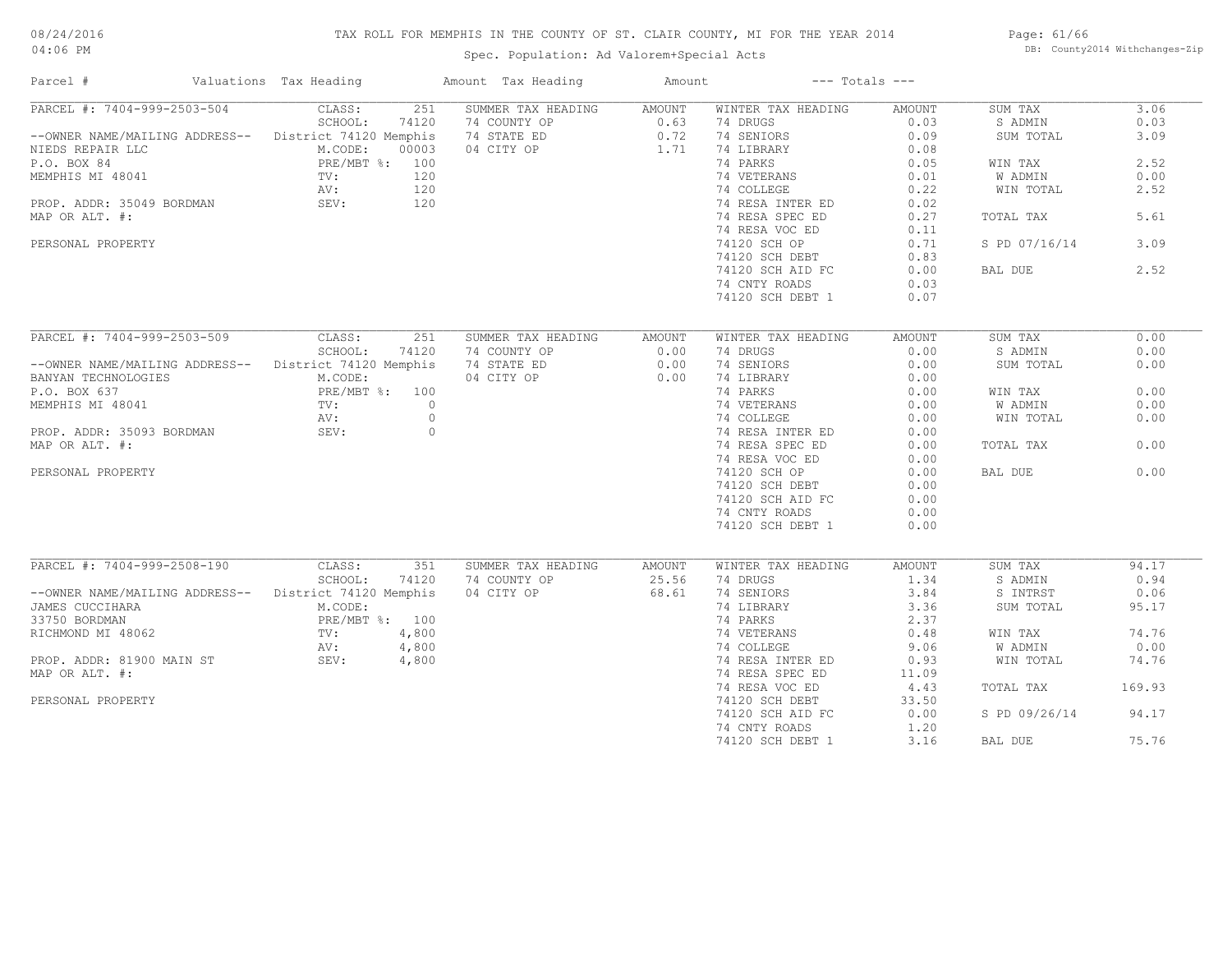# TAX ROLL FOR MEMPHIS IN THE COUNTY OF ST. CLAIR COUNTY, MI FOR THE YEAR 2014

Spec. Population: Ad Valorem+Special Acts

Page: 62/66 DB: County2014 Withchanges-Zip

| Parcel #                       | Valuations Tax Heading |       | Amount Tax Heading | Amount |                    | $---$ Totals $---$ |           |      |
|--------------------------------|------------------------|-------|--------------------|--------|--------------------|--------------------|-----------|------|
| PARCEL #: 7404-999-2600-000    | CLASS:                 | 251   | SUMMER TAX HEADING | AMOUNT | WINTER TAX HEADING | AMOUNT             | SUM TAX   | 0.00 |
|                                | SCHOOL:                | 74120 | 74 COUNTY OP       | 0.00   | 74 DRUGS           | 0.00               | S ADMIN   | 0.00 |
| --OWNER NAME/MAILING ADDRESS-- | District 74120 Memphis |       | 74 STATE ED        | 0.00   | 74 SENIORS         | 0.00               | SUM TOTAL | 0.00 |
| DDI LEASING INC                | M.CODE:                |       | 04 CITY OP         | 0.00   | 74 LIBRARY         | 0.00               |           |      |
| PO BOX 1305                    | PRE/MBT %: 100         |       |                    |        | 74 PARKS           | 0.00               | WIN TAX   | 0.00 |
| NORTHBROOK IL 60065-1305       | TV:                    |       |                    |        | 74 VETERANS        | 0.00               | W ADMIN   | 0.00 |
|                                | AV:                    |       |                    |        | 74 COLLEGE         | 0.00               | WIN TOTAL | 0.00 |
| PROP. ADDR: VARIOUS            | SEV:                   |       |                    |        | 74 RESA INTER ED   | 0.00               |           |      |
| MAP OR ALT. #:                 |                        |       |                    |        | 74 RESA SPEC ED    | 0.00               | TOTAL TAX | 0.00 |
|                                |                        |       |                    |        | 74 RESA VOC ED     | 0.00               |           |      |
|                                |                        |       |                    |        | 74120 SCH OP       | 0.00               | BAL DUE   | 0.00 |
|                                |                        |       |                    |        | 74120 SCH DEBT     | 0.00               |           |      |
|                                |                        |       |                    |        | 74120 SCH AID FC   | 0.00               |           |      |
|                                |                        |       |                    |        | 74 CNTY ROADS      | 0.00               |           |      |
|                                |                        |       |                    |        | 74120 SCH DEBT 1   | 0.00               |           |      |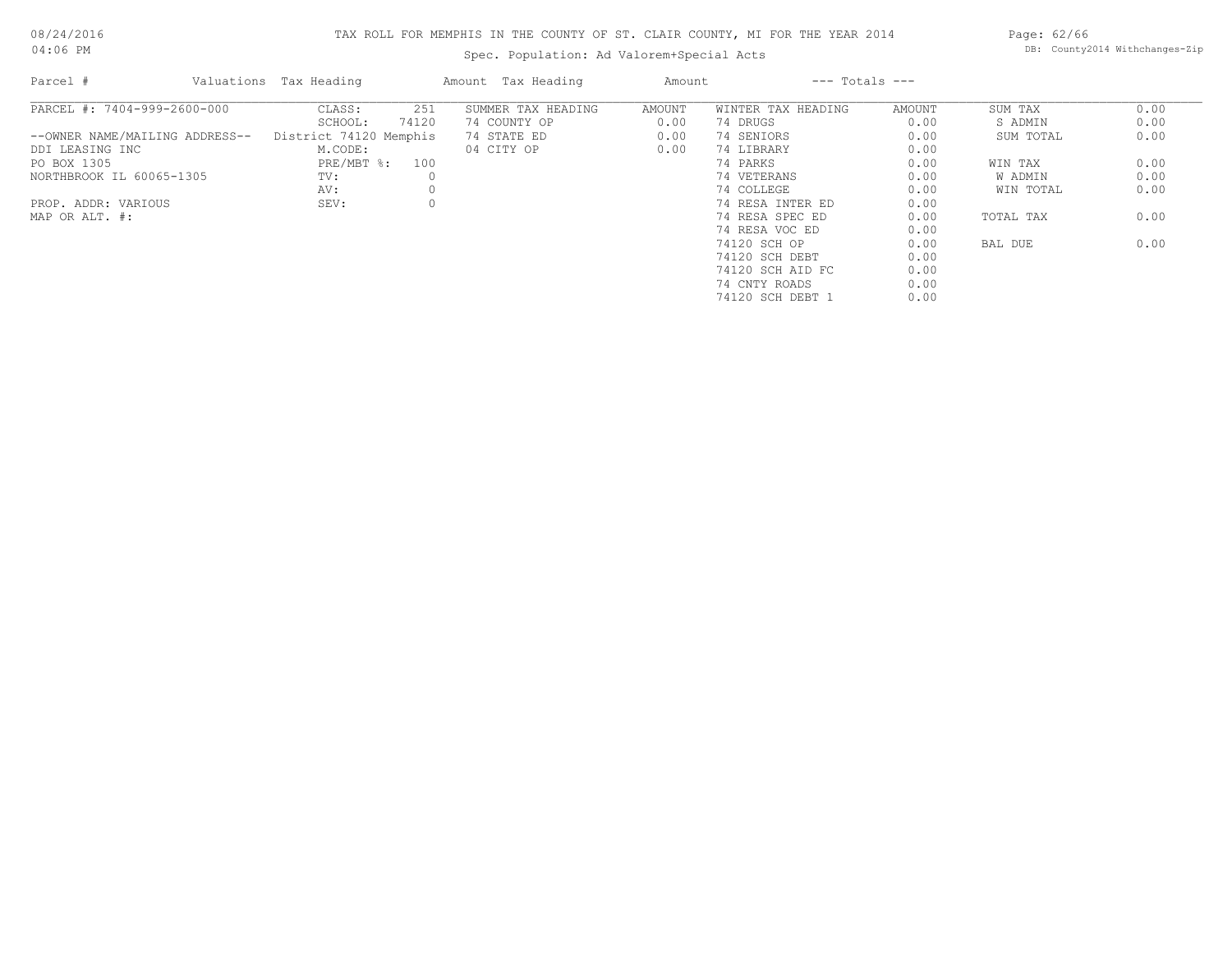# Spec. Population: Ad Valorem+Special Acts

Page: 63/66 DB: County2014 Withchanges-Zip

| TOTAL ALL DISTRICTS | <b>REAL</b> | (BAL DUE) | PERSONAL  | (BAL DUE) | EXEMPT       | (BAL DUE) |
|---------------------|-------------|-----------|-----------|-----------|--------------|-----------|
| PARCEL COUNT        | 149         |           | 23        |           | 11           |           |
| TAXABLE VALUE       | 6,434,774   |           | 189,140   |           | $\Omega$     |           |
| ASSESSED VALUE      | 6,873,846   |           | 189,140   |           | $\Omega$     |           |
| SEV VALUE           | 6,873,846   |           | 189,140   |           | $\Omega$     |           |
| PRE/MBT TAXABLE     | 4,467,457   |           | 39,640    |           | $\circ$      |           |
| N PRE/MBT TAXABLE   | 1,967,317   |           | 149,500   |           | $\mathbf{0}$ |           |
| S 74 COUNTY OP      | 34,274.08   | 1,667.00  | 1,007.42  | 0.26      | 0.00         | 0.00      |
| S 74 STATE ED       | 38,608.38   | 1,877.84  | 1,022.88  | 0.00      | 0.00         | 0.00      |
| S 04 CITY OP        | 91,986.24   | 4,474.00  | 2,703.78  | 0.68      | 0.00         | 0.00      |
| W 74 DRUGS          | 1,802.91    | 175.95    | 52.99     | 1.37      | 0.00         | 0.00      |
| W 74 SENIORS        | 5, 147.53   | 502.35    | 151.28    | 3.93      | 0.00         | 0.00      |
| W 74 LIBRARY        | 4,504.06    | 439.57    | 132.37    | 3.44      | 0.00         | 0.00      |
| W 74 PARKS          | 3,187.05    | 311.03    | 93.65     | 2.42      | 0.00         | 0.00      |
| W 74 VETERANS       | 643.20      | 62.77     | 18.88     | 0.49      | 0.00         | 0.00      |
| W 74 COLLEGE        | 12,155.20   | 1,186.24  | 357.27    | 9.28      | 0.00         | 0.00      |
| W 74 RESA INTER E   | 1,246.31    | 121.62    | 36.62     | 0.95      | 0.00         | 0.00      |
| W 74 RESA SPEC ED   | 14,871.95   | 1,451.37  | 437.11    | 11.36     | 0.00         | 0.00      |
| W 74 RESA VOC ED    | 5,948.18    | 580.49    | 174.83    | 4.54      | 0.00         | 0.00      |
| W 74120 SCH OP      | 35, 319.37  | 8,217.54  | 2,808.87  | 0.71      | 0.00         | 0.00      |
| W 74120 SCH DEBT    | 44,914.06   | 4,383.23  | 1,320.16  | 34.33     | 0.00         | 0.00      |
| W 74120 SCH AID F   | 0.00        | 0.00      | 0.00      | 0.00      | 0.00         | 0.00      |
| W 74 CNTY ROADS     | 1,608.22    | 156.95    | 47.25     | 1.23      | 0.00         | 0.00      |
| W 74120 SCH DEBT    | 4,246.25    | 414.39    | 124.78    | 3.23      | 0.00         | 0.00      |
| * SP. ASSESSMENTS   | 750.37      | 0.00      | 0.00      | 0.00      | 0.00         | 0.00      |
| S ADMIN FEE         | 1,649.91    | 79.57     | 47.31     | 0.00      | 0.00         | 0.00      |
| INTEREST            | 481.14      | 481.14    | 0.06      | 0.06      | 0.00         | 0.00      |
| S TOTALS            | 167,750.12  | 8,579.55  | 4,781.45  | 1.00      | 0.00         | 0.00      |
| W TOTALS            | 135,594.29  | 18,003.50 | 5,756.06  | 77.28     | 0.00         | 0.00      |
| <b>GRAND TOTALS</b> | 303, 344.41 | 26,583.05 | 10,537.51 | 78.28     | 0.00         | 0.00      |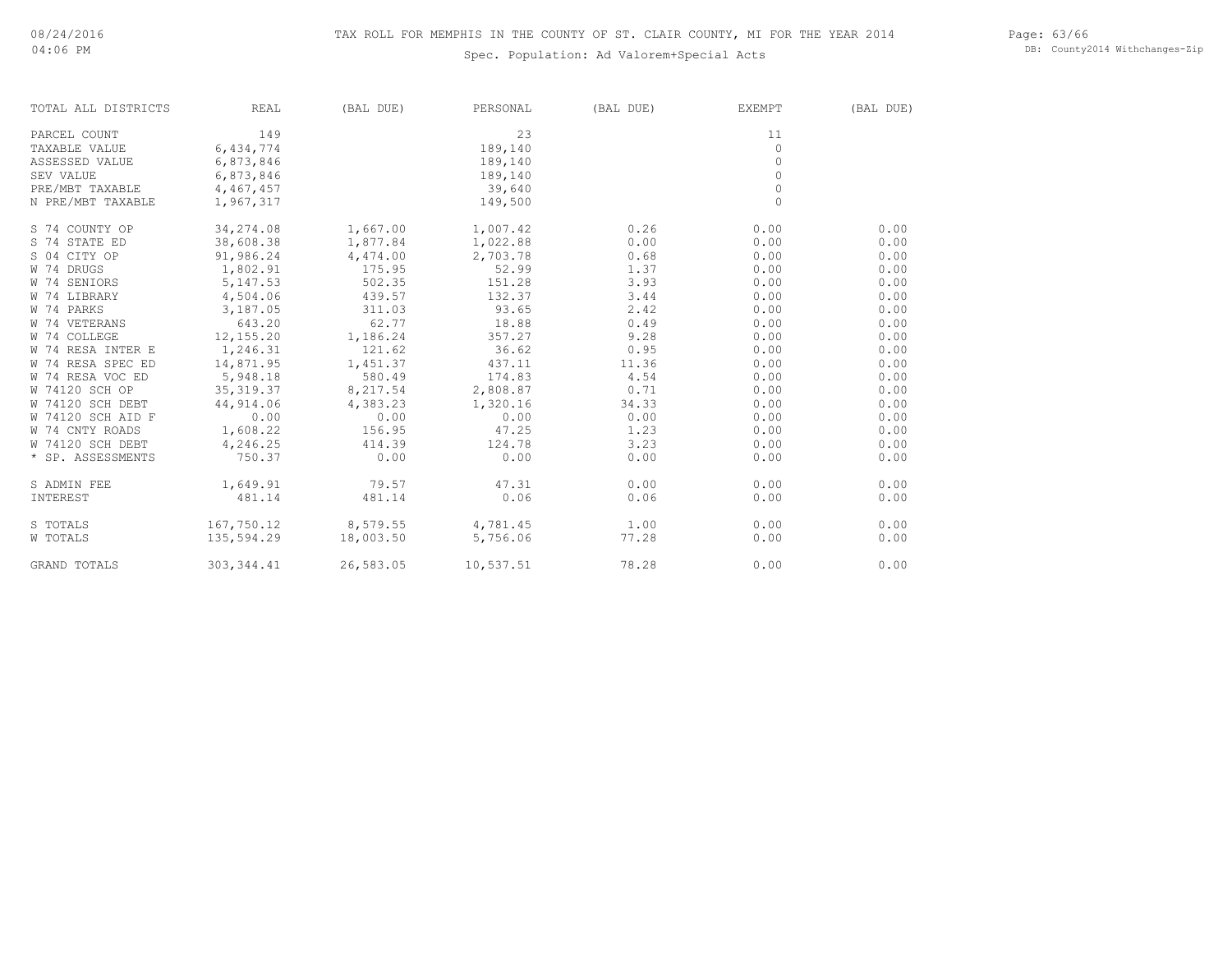# Spec. Population: Ad Valorem+Special Acts

Page: 64/66 DB: County2014 Withchanges-Zip

| TOTAL ALL DISTRICTS | LEASED LAND | (BAL DUE) | TOTAL      | (BAL DUE) |
|---------------------|-------------|-----------|------------|-----------|
| PARCEL COUNT        | 0           |           | 183        |           |
| TAXABLE VALUE       | $\Omega$    |           | 6,623,914  |           |
| ASSESSED VALUE      | $\Omega$    |           | 7,062,986  |           |
| SEV VALUE           | 0           |           | 7,062,986  |           |
| PRE/MBT TAXABLE     | 0           |           | 4,507,097  |           |
| NON PRE/MBT TAXABLE | 0           |           | 2,116,817  |           |
| S 74 COUNTY OP      | 0.00        | 0.00      | 35,281.50  | 1,667.26  |
| S 74 STATE ED       | 0.00        | 0.00      | 39,631.26  | 1,877.84  |
| S 04 CITY OP        | 0.00        | 0.00      | 94,690.02  | 4,474.68  |
| W 74 DRUGS          | 0.00        | 0.00      | 1,855.90   | 177.32    |
| W 74 SENIORS        | 0.00        | 0.00      | 5,298.81   | 506.28    |
| W 74 LIBRARY        | 0.00        | 0.00      | 4,636.43   | 443.01    |
| W 74 PARKS          | 0.00        | 0.00      | 3,280.70   | 313.45    |
| W 74 VETERANS       | 0.00        | 0.00      | 662.08     | 63.26     |
| W 74 COLLEGE        | 0.00        | 0.00      | 12,512.47  | 1,195.52  |
| W 74 RESA INTER ED  | 0.00        | 0.00      | 1,282.93   | 122.57    |
| W 74 RESA SPEC ED   | 0.00        | 0.00      | 15,309.06  | 1,462.73  |
| W 74 RESA VOC ED    | 0.00        | 0.00      | 6,123.01   | 585.03    |
| W 74120 SCH OP      | 0.00        | 0.00      | 38,128.24  | 8,218.25  |
| W 74120 SCH DEBT    | 0.00        | 0.00      | 46,234.22  | 4,417.56  |
| W 74120 SCH AID FC  | 0.00        | 0.00      | 0.00       | 0.00      |
| W 74 CNTY ROADS     | 0.00        | 0.00      | 1,655.47   | 158.18    |
| W 74120 SCH DEBT 1  | 0.00        | 0.00      | 4,371.03   | 417.62    |
| * SP. ASSESSMENTS   | 0.00        | 0.00      | 750.37     | 0.00      |
| S ADMIN FEE         | 0.00        | 0.00      | 1,697.22   | 79.57     |
| INTEREST            | 0.00        | 0.00      | 481.20     | 481.20    |
| S TOTALS            | 0.00        | 0.00      | 172,531.57 | 8,580.55  |
| W TOTALS            | 0.00        | 0.00      | 141,350.35 | 18,080.78 |
| GRAND TOTALS        | 0.00        | 0.00      | 313,881.92 | 26,661.33 |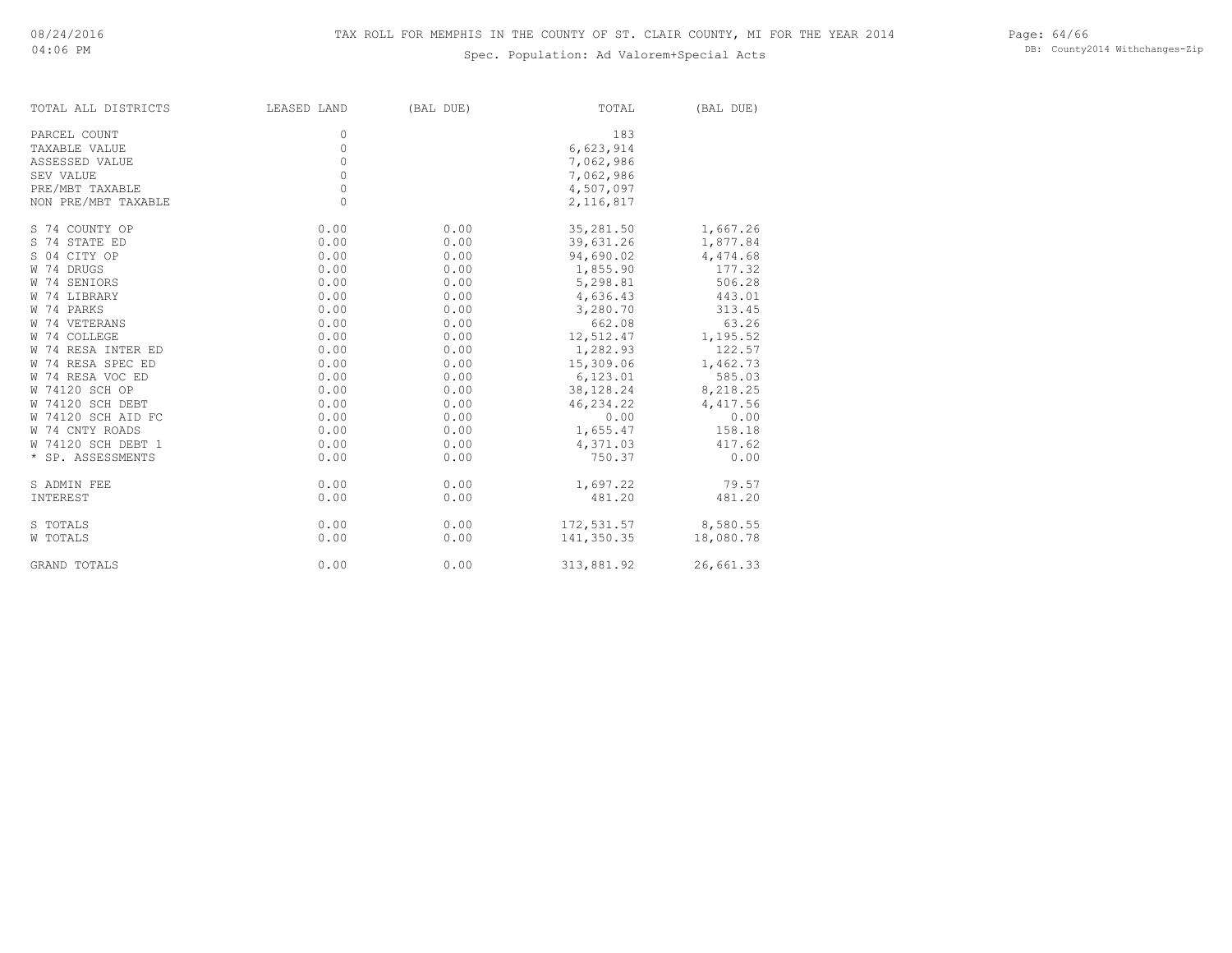04:06 PM

# Spec. Population: Ad Valorem+Special Acts

Page: 65/66 DB: County2014 Withchanges-Zip

| SCHOOL DISTRICT 74120    | UNIT 04<br><b>REAL</b> | PERSONAL  | EXEMPT   | LEASED LAND | TOTAL      |
|--------------------------|------------------------|-----------|----------|-------------|------------|
| PARCEL COUNT             | 149                    | 23        | 11       | $\circ$     | 183        |
| TAXABLE VALUE            | 6,434,774              | 189,140   | $\circ$  | $\circ$     | 6,623,914  |
| ASSESSED VALUE           | 6,873,846              | 189,140   | $\Omega$ | $\circ$     | 7,062,986  |
| SEV VALUE                | 6,873,846              | 189,140   | $\Omega$ | $\circ$     | 7,062,986  |
| PRE/MBT TAXABLE          | 4,467,457              | 39,640    | $\Omega$ | 0           | 4,507,097  |
| NON PRE/MBT TAXABLE      | 1,967,317              | 149,500   | $\Omega$ | $\circ$     | 2,116,817  |
| (S) 74 COUNTY OP         | 34,274.08              | 1,007.42  | 0.00     | 0.00        | 35,281.50  |
| (S) 74 STATE ED          | 38,608.38              | 1,022.88  | 0.00     | 0.00        | 39,631.26  |
| (S) 04 CITY OP           | 91,986.24              | 2,703.78  | 0.00     | 0.00        | 94,690.02  |
| (W) 74 DRUGS             | 1,802.91               | 52.99     | 0.00     | 0.00        | 1,855.90   |
| (W) 74 SENIORS           | 5, 147.53              | 151.28    | 0.00     | 0.00        | 5,298.81   |
| (W) 74 LIBRARY           | 4,504.06               | 132.37    | 0.00     | 0.00        | 4,636.43   |
| (W) 74 PARKS             | 3,187.05               | 93.65     | 0.00     | 0.00        | 3,280.70   |
| (W) 74 VETERANS          | 643.20                 | 18.88     | 0.00     | 0.00        | 662.08     |
| 74 COLLEGE<br>(W)        | 12,155.20              | 357.27    | 0.00     | 0.00        | 12,512.47  |
| 74 RESA INTER ED<br>(W)  | 1,246.31               | 36.62     | 0.00     | 0.00        | 1,282.93   |
| 74 RESA SPEC ED<br>(W)   | 14,871.95              | 437.11    | 0.00     | 0.00        | 15,309.06  |
| 74 RESA VOC ED<br>(W)    | 5,948.18               | 174.83    | 0.00     | 0.00        | 6,123.01   |
| (W) 74120 SCH OP         | 35, 319.37             | 2,808.87  | 0.00     | 0.00        | 38,128.24  |
| (W) 74120 SCH DEBT       | 44,914.06              | 1,320.16  | 0.00     | 0.00        | 46,234.22  |
| 74120 SCH AID FC<br>(W)  | 0.00                   | 0.00      | 0.00     | 0.00        | 0.00       |
| 74 CNTY ROADS<br>(W)     | 1,608.22               | 47.25     | 0.00     | 0.00        | 1,655.47   |
| 74120 SCH DEBT 1<br>(W)  | 4,246.25               | 124.78    | 0.00     | 0.00        | 4,371.03   |
| SP. ASSESSMENTS<br>$(*)$ | 750.37                 | 0.00      | 0.00     | 0.00        | 750.37     |
| (S) ADMIN FEE            | 1,649.91               | 47.31     | 0.00     | 0.00        | 1,697.22   |
| INTEREST                 | 481.14                 | 0.06      | 0.00     | 0.00        | 481.20     |
| (S) TOTALS               | 167,750.12             | 4,781.45  | 0.00     | 0.00        | 172,531.57 |
| (W) TOTALS               | 135,594.29             | 5,756.06  | 0.00     | 0.00        | 141,350.35 |
| <b>GRAND TOTALS</b>      | 303, 344.41            | 10,537.51 | 0.00     | 0.00        | 313,881.92 |